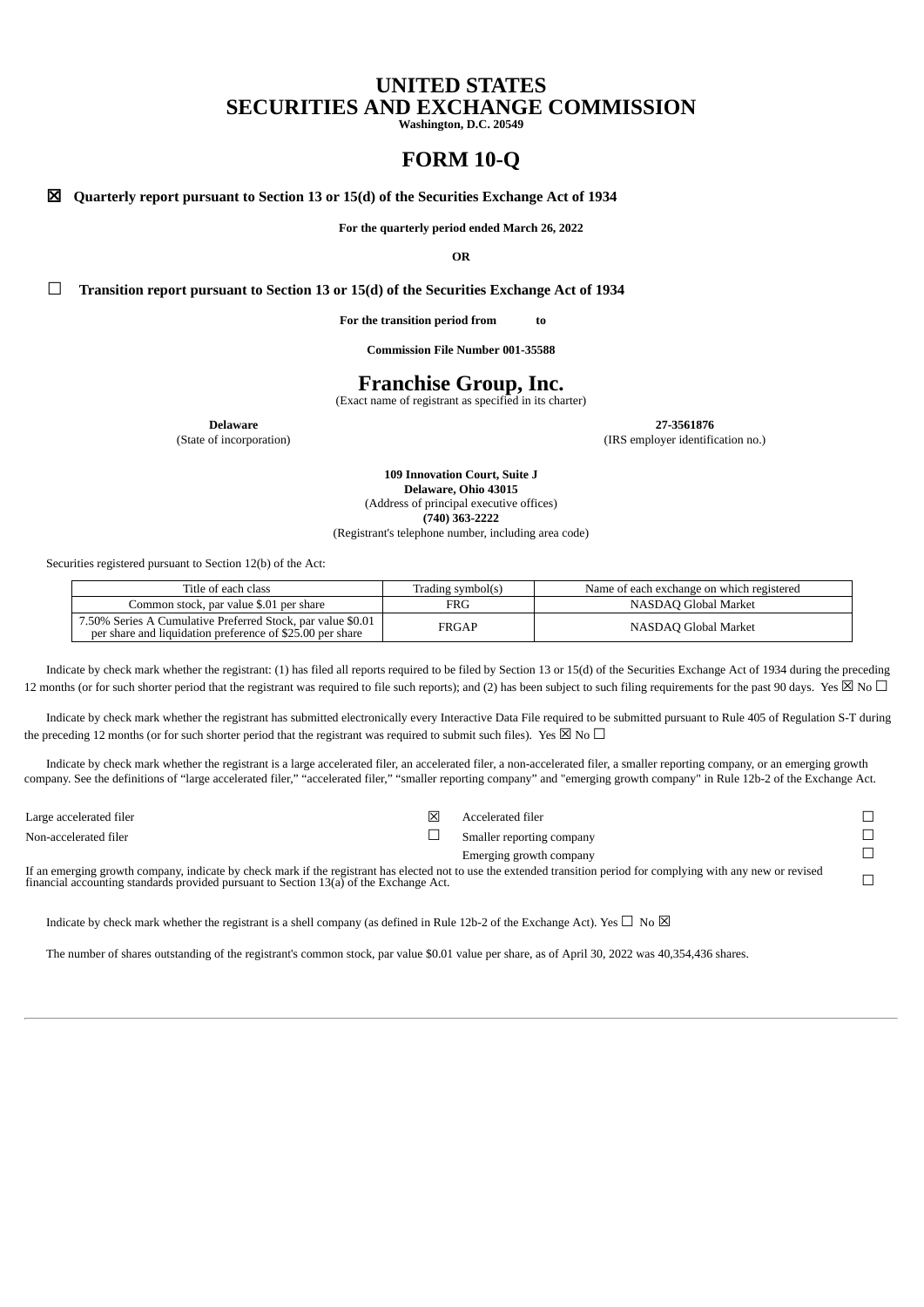## **Form 10-Q for the Quarterly Period Ended March 26, 2022**

## **Table of Contents**

**Page Number**

## **PART I - FINANCIAL [INFORMATION](#page-1-0)**

<span id="page-1-0"></span>

| Item 1.           | <b>Financial Statements (Unaudited)</b>                                                      |                 |
|-------------------|----------------------------------------------------------------------------------------------|-----------------|
|                   | <b>Condensed Consolidated Statements of Operations</b>                                       |                 |
|                   | <b>Condensed Consolidated Statements of Comprehensive Income (Loss)</b>                      |                 |
|                   | <b>Condensed Consolidated Balance Sheets</b>                                                 |                 |
|                   | <b>Condensed Consolidated Statements of Stockholders' Equity</b>                             |                 |
|                   | <b>Condensed Consolidated Statements of Cash Flows</b>                                       | <u>6</u>        |
|                   | <b>Notes to Unaudited Condensed Consolidated Financial Statements</b>                        |                 |
| Item 2.           | <b>Management's Discussion and Analysis of Financial Condition and Results of Operations</b> | 24              |
| Item 3.           | <b>Quantitative and Qualitative Disclosures About Market Risk</b>                            | 33              |
| Item 4.           | <b>Controls and Procedures</b>                                                               | 33              |
|                   |                                                                                              |                 |
|                   | <b>PART II - OTHER INFORMATION</b>                                                           |                 |
| <b>Item 1.</b>    | <b>Legal Proceedings</b>                                                                     | $\overline{34}$ |
| <u>Item 1A.</u>   | <b>Risk Factors</b>                                                                          | 34              |
| Item 2.           | <b>Unregistered Sales of Equity Securities and Use of Proceeds</b>                           | <u>34</u>       |
| <u>Item 3.</u>    | <b>Defaults Upon Senior Securities</b>                                                       | 34              |
| <u>Item 4.</u>    | <b>Mine Safety Disclosures</b>                                                               | 34              |
| Item 5.           | <b>Other Information</b>                                                                     | 34              |
| <u>Item 6.</u>    | <b>Exhibits</b>                                                                              | 35              |
| <b>Signatures</b> |                                                                                              | <b>38</b>       |
|                   |                                                                                              |                 |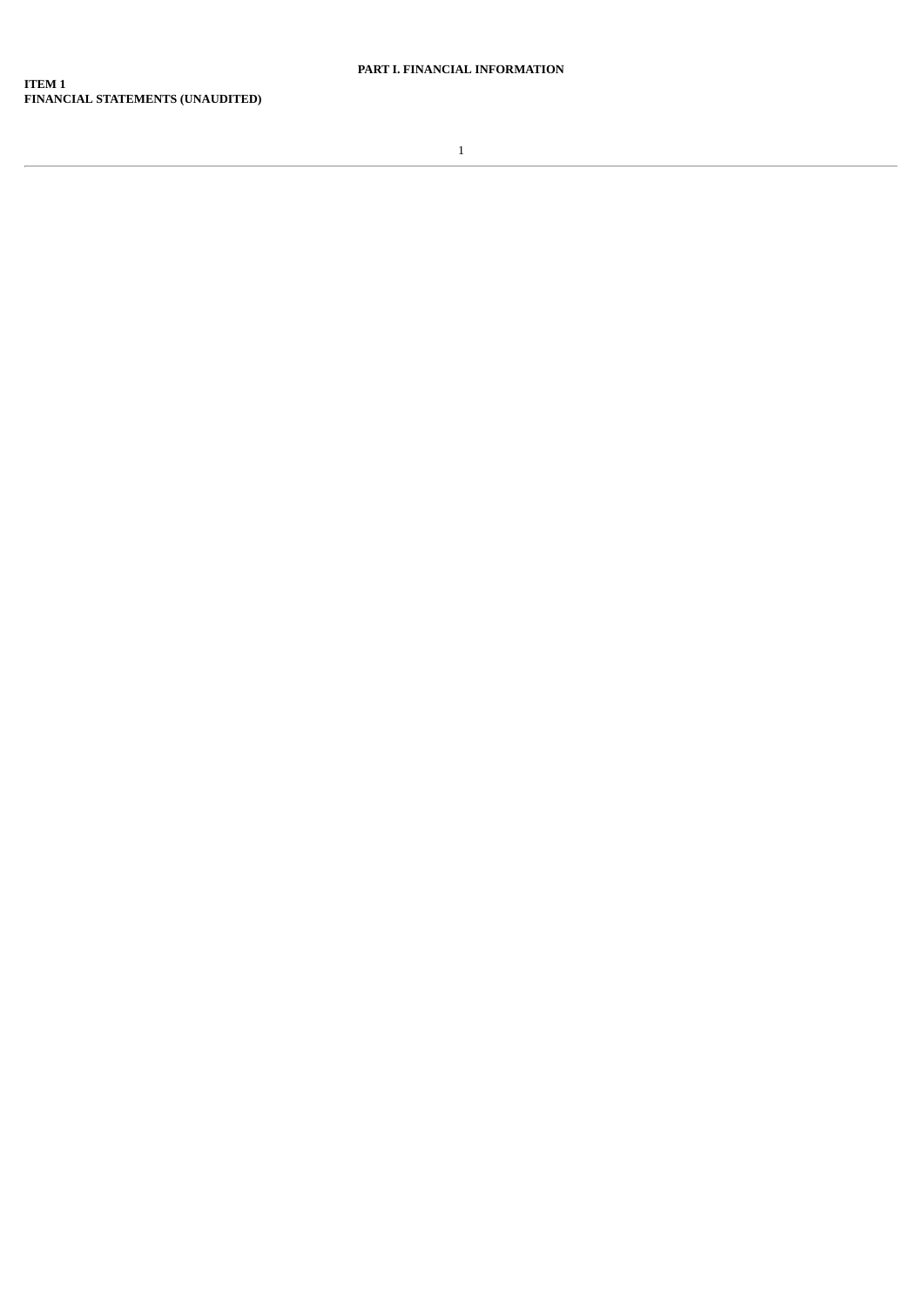Condensed Consolidated Statements of Operations (Unaudited)

| March 26, 2022<br>March 27, 2021<br>(In thousands, except share count and per share data)<br>Product<br>\$<br>979,164<br>- \$<br>583,816<br>28,576<br>Service and other<br>148,282<br>Rental<br>8,024<br>8,953<br>621,345<br>1,135,470<br><b>Total revenues</b><br>Cost of revenue:<br>Product<br>616,585<br>339,414<br>Service and other<br>8,663<br>405<br>Rental<br>2,861<br>3,005<br>Total cost of revenue<br>628,109<br>342,824<br>Selling, general, and administrative expenses<br>376,995<br>225,545<br>Total operating expenses<br>1,005,104<br>568,369<br>Income from operations<br>52,976<br>130,366<br>Bargain purchase gain<br>(67)<br>Other<br>(21, 977)<br>(36, 726)<br>Interest expense, net<br>(92, 327)<br>(47, 435)<br>Income (loss) from continuing operations before income taxes<br>15,995<br>(31, 185)<br>Income tax expense (benefit)<br>3,678<br>(2,851)<br>Income (loss) from continuing operations<br>12,317<br>(28, 334)<br>Income (loss) from discontinued operations, net of tax<br>42,147<br>\$<br>12,317<br>$\sqrt{5}$<br>13,813<br>Net income (loss) attributable to Franchise Group, Inc.<br>Income (loss) per share from continuing operations:<br>\$<br>0.25<br>(0.76)<br><b>Basic</b><br>-\$<br>Diluted<br>0.25<br>(0.76)<br>\$<br>0.25<br>- \$<br>0.29<br><b>Basic</b><br>0.29<br>0.25<br>Diluted<br>Weighted-average shares outstanding:<br><b>Basic</b><br>40,307,412<br>40,110,084 |                              | <b>Three Months Ended</b> |            |
|----------------------------------------------------------------------------------------------------------------------------------------------------------------------------------------------------------------------------------------------------------------------------------------------------------------------------------------------------------------------------------------------------------------------------------------------------------------------------------------------------------------------------------------------------------------------------------------------------------------------------------------------------------------------------------------------------------------------------------------------------------------------------------------------------------------------------------------------------------------------------------------------------------------------------------------------------------------------------------------------------------------------------------------------------------------------------------------------------------------------------------------------------------------------------------------------------------------------------------------------------------------------------------------------------------------------------------------------------------------------------------------------------------------------------|------------------------------|---------------------------|------------|
|                                                                                                                                                                                                                                                                                                                                                                                                                                                                                                                                                                                                                                                                                                                                                                                                                                                                                                                                                                                                                                                                                                                                                                                                                                                                                                                                                                                                                            |                              |                           |            |
|                                                                                                                                                                                                                                                                                                                                                                                                                                                                                                                                                                                                                                                                                                                                                                                                                                                                                                                                                                                                                                                                                                                                                                                                                                                                                                                                                                                                                            | Revenues:                    |                           |            |
|                                                                                                                                                                                                                                                                                                                                                                                                                                                                                                                                                                                                                                                                                                                                                                                                                                                                                                                                                                                                                                                                                                                                                                                                                                                                                                                                                                                                                            |                              |                           |            |
|                                                                                                                                                                                                                                                                                                                                                                                                                                                                                                                                                                                                                                                                                                                                                                                                                                                                                                                                                                                                                                                                                                                                                                                                                                                                                                                                                                                                                            |                              |                           |            |
|                                                                                                                                                                                                                                                                                                                                                                                                                                                                                                                                                                                                                                                                                                                                                                                                                                                                                                                                                                                                                                                                                                                                                                                                                                                                                                                                                                                                                            |                              |                           |            |
|                                                                                                                                                                                                                                                                                                                                                                                                                                                                                                                                                                                                                                                                                                                                                                                                                                                                                                                                                                                                                                                                                                                                                                                                                                                                                                                                                                                                                            |                              |                           |            |
|                                                                                                                                                                                                                                                                                                                                                                                                                                                                                                                                                                                                                                                                                                                                                                                                                                                                                                                                                                                                                                                                                                                                                                                                                                                                                                                                                                                                                            | Operating expenses:          |                           |            |
|                                                                                                                                                                                                                                                                                                                                                                                                                                                                                                                                                                                                                                                                                                                                                                                                                                                                                                                                                                                                                                                                                                                                                                                                                                                                                                                                                                                                                            |                              |                           |            |
|                                                                                                                                                                                                                                                                                                                                                                                                                                                                                                                                                                                                                                                                                                                                                                                                                                                                                                                                                                                                                                                                                                                                                                                                                                                                                                                                                                                                                            |                              |                           |            |
|                                                                                                                                                                                                                                                                                                                                                                                                                                                                                                                                                                                                                                                                                                                                                                                                                                                                                                                                                                                                                                                                                                                                                                                                                                                                                                                                                                                                                            |                              |                           |            |
|                                                                                                                                                                                                                                                                                                                                                                                                                                                                                                                                                                                                                                                                                                                                                                                                                                                                                                                                                                                                                                                                                                                                                                                                                                                                                                                                                                                                                            |                              |                           |            |
|                                                                                                                                                                                                                                                                                                                                                                                                                                                                                                                                                                                                                                                                                                                                                                                                                                                                                                                                                                                                                                                                                                                                                                                                                                                                                                                                                                                                                            |                              |                           |            |
|                                                                                                                                                                                                                                                                                                                                                                                                                                                                                                                                                                                                                                                                                                                                                                                                                                                                                                                                                                                                                                                                                                                                                                                                                                                                                                                                                                                                                            |                              |                           |            |
|                                                                                                                                                                                                                                                                                                                                                                                                                                                                                                                                                                                                                                                                                                                                                                                                                                                                                                                                                                                                                                                                                                                                                                                                                                                                                                                                                                                                                            |                              |                           |            |
|                                                                                                                                                                                                                                                                                                                                                                                                                                                                                                                                                                                                                                                                                                                                                                                                                                                                                                                                                                                                                                                                                                                                                                                                                                                                                                                                                                                                                            |                              |                           |            |
|                                                                                                                                                                                                                                                                                                                                                                                                                                                                                                                                                                                                                                                                                                                                                                                                                                                                                                                                                                                                                                                                                                                                                                                                                                                                                                                                                                                                                            | Other expense:               |                           |            |
|                                                                                                                                                                                                                                                                                                                                                                                                                                                                                                                                                                                                                                                                                                                                                                                                                                                                                                                                                                                                                                                                                                                                                                                                                                                                                                                                                                                                                            |                              |                           |            |
|                                                                                                                                                                                                                                                                                                                                                                                                                                                                                                                                                                                                                                                                                                                                                                                                                                                                                                                                                                                                                                                                                                                                                                                                                                                                                                                                                                                                                            |                              |                           |            |
|                                                                                                                                                                                                                                                                                                                                                                                                                                                                                                                                                                                                                                                                                                                                                                                                                                                                                                                                                                                                                                                                                                                                                                                                                                                                                                                                                                                                                            |                              |                           |            |
|                                                                                                                                                                                                                                                                                                                                                                                                                                                                                                                                                                                                                                                                                                                                                                                                                                                                                                                                                                                                                                                                                                                                                                                                                                                                                                                                                                                                                            |                              |                           |            |
|                                                                                                                                                                                                                                                                                                                                                                                                                                                                                                                                                                                                                                                                                                                                                                                                                                                                                                                                                                                                                                                                                                                                                                                                                                                                                                                                                                                                                            |                              |                           |            |
|                                                                                                                                                                                                                                                                                                                                                                                                                                                                                                                                                                                                                                                                                                                                                                                                                                                                                                                                                                                                                                                                                                                                                                                                                                                                                                                                                                                                                            |                              |                           |            |
|                                                                                                                                                                                                                                                                                                                                                                                                                                                                                                                                                                                                                                                                                                                                                                                                                                                                                                                                                                                                                                                                                                                                                                                                                                                                                                                                                                                                                            |                              |                           |            |
|                                                                                                                                                                                                                                                                                                                                                                                                                                                                                                                                                                                                                                                                                                                                                                                                                                                                                                                                                                                                                                                                                                                                                                                                                                                                                                                                                                                                                            |                              |                           |            |
|                                                                                                                                                                                                                                                                                                                                                                                                                                                                                                                                                                                                                                                                                                                                                                                                                                                                                                                                                                                                                                                                                                                                                                                                                                                                                                                                                                                                                            |                              |                           |            |
|                                                                                                                                                                                                                                                                                                                                                                                                                                                                                                                                                                                                                                                                                                                                                                                                                                                                                                                                                                                                                                                                                                                                                                                                                                                                                                                                                                                                                            |                              |                           |            |
|                                                                                                                                                                                                                                                                                                                                                                                                                                                                                                                                                                                                                                                                                                                                                                                                                                                                                                                                                                                                                                                                                                                                                                                                                                                                                                                                                                                                                            |                              |                           |            |
|                                                                                                                                                                                                                                                                                                                                                                                                                                                                                                                                                                                                                                                                                                                                                                                                                                                                                                                                                                                                                                                                                                                                                                                                                                                                                                                                                                                                                            |                              |                           |            |
|                                                                                                                                                                                                                                                                                                                                                                                                                                                                                                                                                                                                                                                                                                                                                                                                                                                                                                                                                                                                                                                                                                                                                                                                                                                                                                                                                                                                                            |                              |                           |            |
|                                                                                                                                                                                                                                                                                                                                                                                                                                                                                                                                                                                                                                                                                                                                                                                                                                                                                                                                                                                                                                                                                                                                                                                                                                                                                                                                                                                                                            | Net income (loss) per share: |                           |            |
|                                                                                                                                                                                                                                                                                                                                                                                                                                                                                                                                                                                                                                                                                                                                                                                                                                                                                                                                                                                                                                                                                                                                                                                                                                                                                                                                                                                                                            |                              |                           |            |
|                                                                                                                                                                                                                                                                                                                                                                                                                                                                                                                                                                                                                                                                                                                                                                                                                                                                                                                                                                                                                                                                                                                                                                                                                                                                                                                                                                                                                            |                              |                           |            |
|                                                                                                                                                                                                                                                                                                                                                                                                                                                                                                                                                                                                                                                                                                                                                                                                                                                                                                                                                                                                                                                                                                                                                                                                                                                                                                                                                                                                                            |                              |                           |            |
|                                                                                                                                                                                                                                                                                                                                                                                                                                                                                                                                                                                                                                                                                                                                                                                                                                                                                                                                                                                                                                                                                                                                                                                                                                                                                                                                                                                                                            |                              |                           |            |
|                                                                                                                                                                                                                                                                                                                                                                                                                                                                                                                                                                                                                                                                                                                                                                                                                                                                                                                                                                                                                                                                                                                                                                                                                                                                                                                                                                                                                            |                              |                           |            |
| 41,107,793                                                                                                                                                                                                                                                                                                                                                                                                                                                                                                                                                                                                                                                                                                                                                                                                                                                                                                                                                                                                                                                                                                                                                                                                                                                                                                                                                                                                                 | Diluted                      |                           | 40,110,084 |

<span id="page-3-0"></span>See accompanying notes to condensed consolidated financial statements.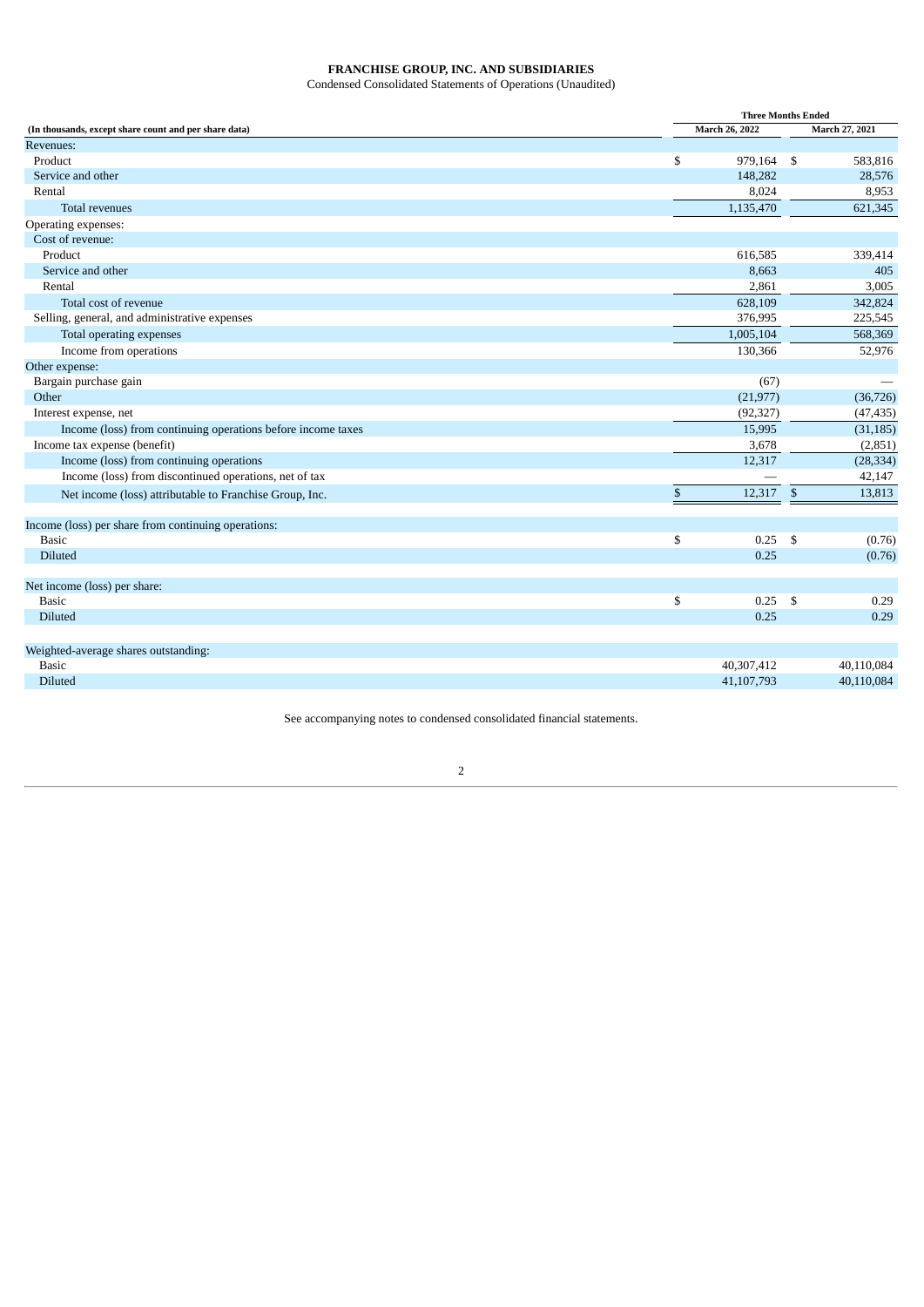Condensed Consolidated Statements of Comprehensive Income (Loss) (Unaudited)

<span id="page-4-0"></span>

|                                                                                                    | <b>Three Months Ended</b> |                       |  |                       |  |
|----------------------------------------------------------------------------------------------------|---------------------------|-----------------------|--|-----------------------|--|
| (In thousands)                                                                                     |                           | <b>March 26, 2022</b> |  | <b>March 27, 2021</b> |  |
| Net income (loss)                                                                                  |                           | 12,317                |  | 13,813                |  |
| Other comprehensive income (loss)                                                                  |                           |                       |  |                       |  |
| Unrealized (gain) loss on interest rate swap agreement, net of taxes of \$— and \$13, respectively |                           |                       |  | 48                    |  |
| Foreign currency translation adjustment                                                            |                           |                       |  | 223                   |  |
| Forward contracts related to foreign currency exchange rates                                       |                           |                       |  | 16                    |  |
| Other comprehensive income (loss)                                                                  |                           |                       |  | 287                   |  |
| Comprehensive income (loss)                                                                        |                           | 12.317                |  | 14,100                |  |

See accompanying notes to condensed consolidated financial statements.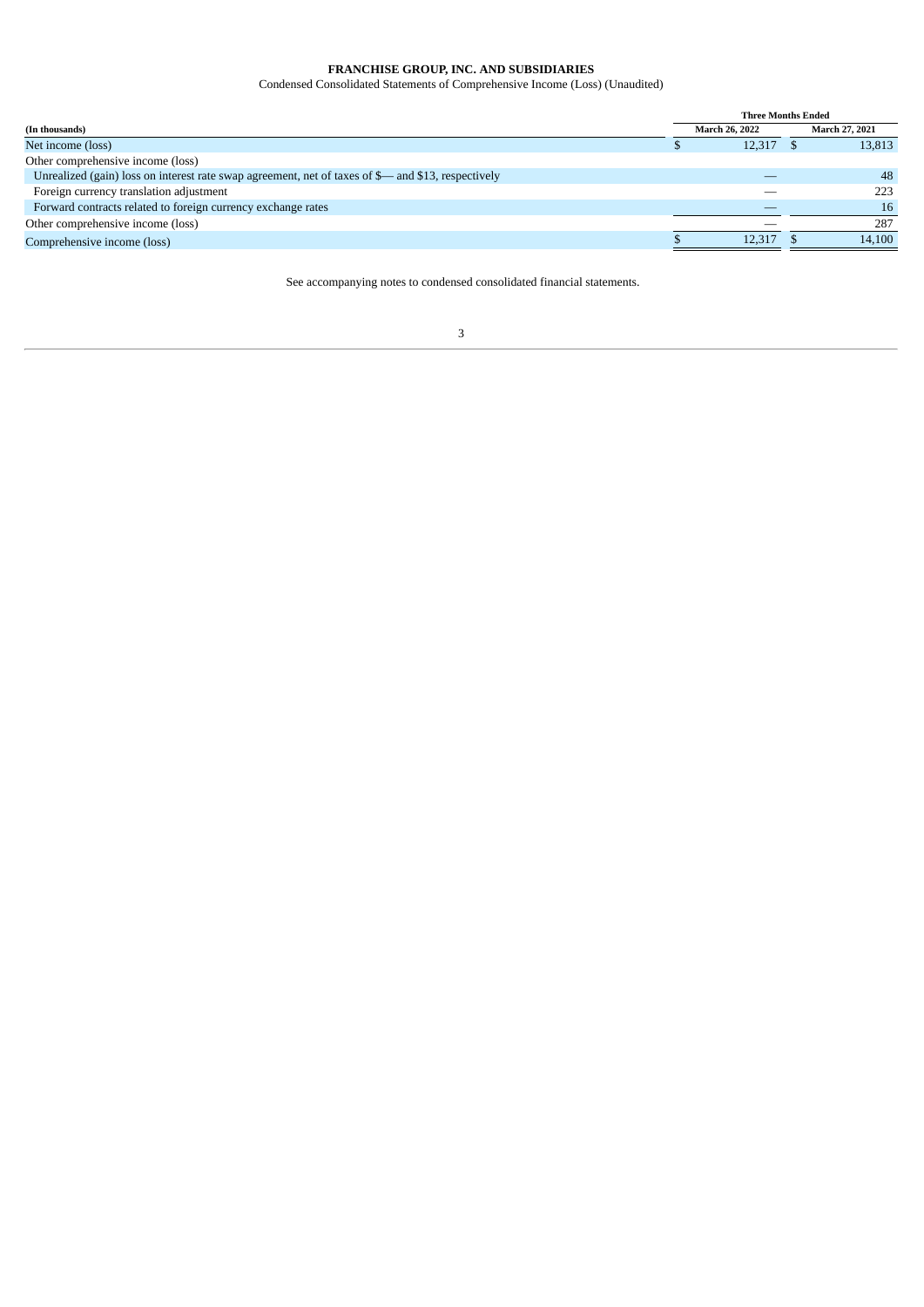Condensed Consolidated Balance Sheets (Unaudited)

| (In thousands, except share count and per share data)                                                                                                                                     |              | March 26, 2022 |                    | <b>December 25, 2021</b> |
|-------------------------------------------------------------------------------------------------------------------------------------------------------------------------------------------|--------------|----------------|--------------------|--------------------------|
| <b>Assets</b>                                                                                                                                                                             |              |                |                    |                          |
| Current assets:                                                                                                                                                                           |              |                |                    |                          |
| Cash and cash equivalents                                                                                                                                                                 | $\mathbb{S}$ | 149,597 \$     |                    | 292,714                  |
| Current receivables, net                                                                                                                                                                  |              | 110,368        |                    | 118,698                  |
| Current securitized receivables, net                                                                                                                                                      |              | 386,886        |                    | 369,567                  |
| Inventories, net                                                                                                                                                                          |              | 779,279        |                    | 673,170                  |
| Current assets held for sale                                                                                                                                                              |              | 203,679        |                    |                          |
| Other current assets                                                                                                                                                                      |              | 28,403         |                    | 24,063                   |
| Total current assets                                                                                                                                                                      |              | 1,658,212      |                    | 1,478,212                |
| Property, plant, and equipment, net                                                                                                                                                       |              | 237,056        |                    | 449.886                  |
| Non-current receivables, net                                                                                                                                                              |              | 11,156         |                    | 11,755                   |
| Non-current securitized receivables, net                                                                                                                                                  |              | 48,355         |                    | 47,252                   |
| Goodwill                                                                                                                                                                                  |              | 806,697        |                    | 806,536                  |
| Intangible assets, net                                                                                                                                                                    |              | 125,222        |                    | 127,951                  |
| <b>Tradenames</b>                                                                                                                                                                         |              | 222,687        |                    | 222,687                  |
| Operating lease right-of-use assets                                                                                                                                                       |              | 713,820        |                    | 714,741                  |
| Investment in equity securities                                                                                                                                                           |              | 11,626         |                    | 35,249                   |
| Other non-current assets                                                                                                                                                                  |              | 18,578         |                    | 18,902                   |
| <b>Total assets</b>                                                                                                                                                                       | \$           | 3,853,409      | $\mathbf{\hat{S}}$ | 3,913,171                |
| <b>Liabilities and Stockholders' Equity</b>                                                                                                                                               |              |                |                    |                          |
| <b>Current liabilities:</b>                                                                                                                                                               |              |                |                    |                          |
| Current installments of long-term obligations                                                                                                                                             | \$           | 487,957        | -\$                | 486,170                  |
| Current operating lease liabilities                                                                                                                                                       |              | 173,295        |                    | 173,101                  |
| Accounts payable and accrued expenses                                                                                                                                                     |              | 458,776        |                    | 410,552                  |
| Other current liabilities                                                                                                                                                                 |              | 51,572         |                    | 50,833                   |
| Total current liabilities                                                                                                                                                                 |              | 1,171,600      |                    | 1,120,656                |
| Long-term obligations, excluding current installments                                                                                                                                     |              | 1,286,972      |                    | 1,383,725                |
| Non-current operating lease liabilities                                                                                                                                                   |              | 552,412        |                    | 557,071                  |
| Other non-current liabilities                                                                                                                                                             |              | 90,739         |                    | 88.888                   |
| <b>Total liabilities</b>                                                                                                                                                                  |              | 3,101,723      |                    | 3,150,340                |
| Stockholders' equity:                                                                                                                                                                     |              |                |                    |                          |
|                                                                                                                                                                                           |              |                |                    |                          |
| Common stock, \$0.01 par value per share, 180,000,000 shares authorized, 40,353,865 and 40,296,688 shares issued and<br>outstanding at March 26, 2022 and December 25, 2021, respectively |              | 404            |                    | 403                      |
| Preferred stock, \$0.01 par value per share, 20,000,000 shares authorized and 4,541,125 shares issued and outstanding at<br>March 26, 2022 and December 25, 2021                          |              | 45             |                    | 45                       |
| Additional paid-in capital                                                                                                                                                                |              | 480,628        |                    | 475,396                  |
| Retained earnings                                                                                                                                                                         |              | 270,609        |                    | 286,987                  |
| Total equity                                                                                                                                                                              |              | 751,686        |                    | 762,831                  |
| Total liabilities and equity                                                                                                                                                              | \$           | 3,853,409      | \$                 | 3,913,171                |

<span id="page-5-0"></span>See accompanying notes to condensed consolidated financial statements.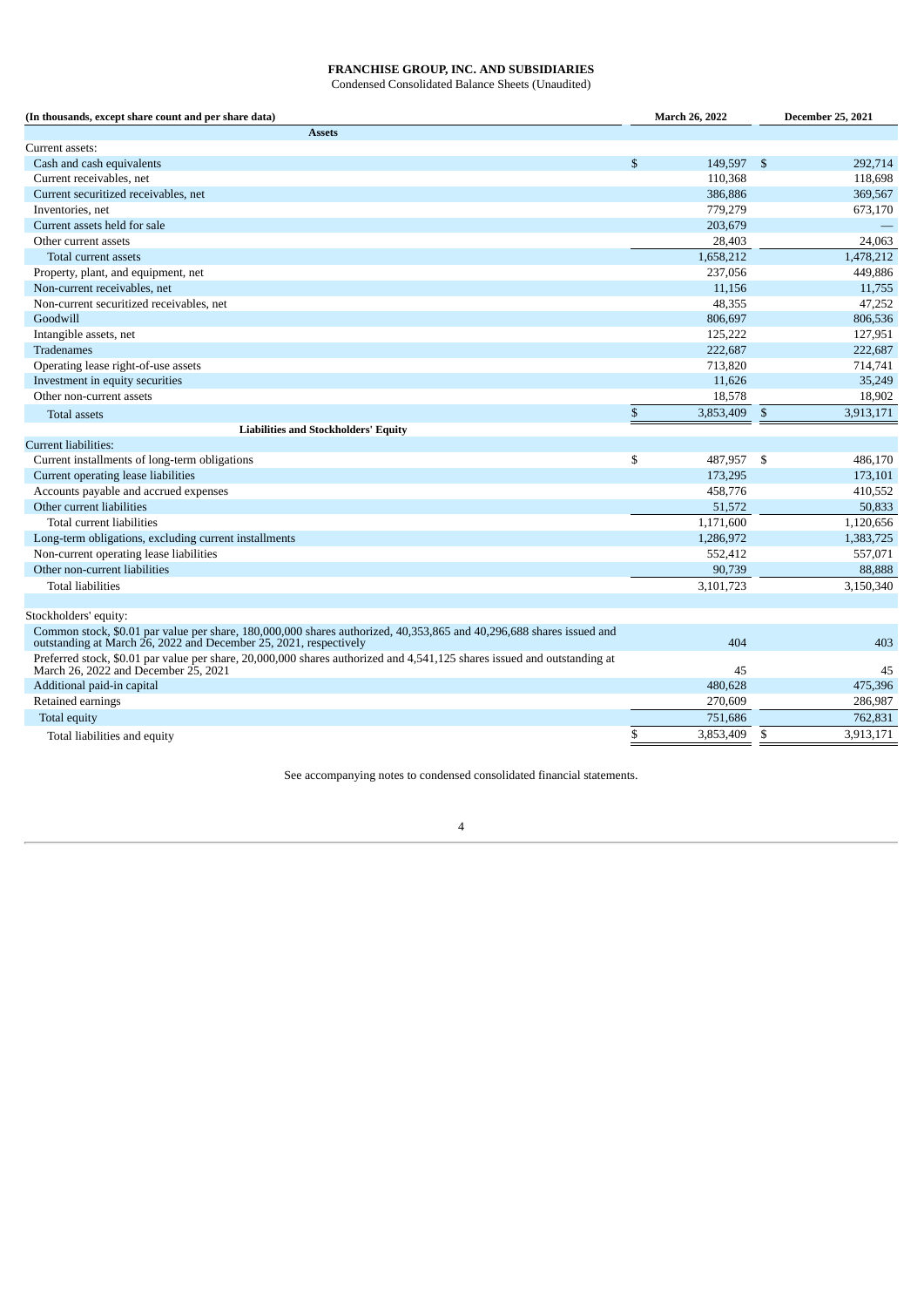Condensed Consolidated Statements of Stockholders' Equity (Unaudited)

|                                                 | Three Months Ended March 26, 2022 |  |                     |                                  |  |                          |  |                                       |                                                |                          |                                        |
|-------------------------------------------------|-----------------------------------|--|---------------------|----------------------------------|--|--------------------------|--|---------------------------------------|------------------------------------------------|--------------------------|----------------------------------------|
| (In thousands)                                  | <b>Common stock</b><br>shares     |  | <b>Common stock</b> | <b>Preferred stock</b><br>shares |  | <b>Preferred stock</b>   |  | <b>Additional paid-in-</b><br>capital | <b>Accumulated other</b><br>comprehensive loss | <b>Retained earnings</b> | <b>Total Franchise</b><br>Group equity |
| Balance at December 25, 2021                    | 40,297                            |  | 403                 | 4,541                            |  | 45                       |  | 475,396                               | $\overline{\phantom{0}}$                       | 286,987                  | 762,831                                |
| Net income                                      |                                   |  | _                   | $\overline{\phantom{a}}$         |  |                          |  |                                       |                                                | 12,317                   | 12,317                                 |
| Exercise of stock options                       | 15                                |  | –                   |                                  |  |                          |  | 180                                   |                                                |                          | 180                                    |
| Stock-based compensation expense, net           | 41                                |  |                     |                                  |  | —                        |  | 5,028                                 | $\overline{\phantom{0}}$                       | $\overline{\phantom{m}}$ | 5,029                                  |
| Issuance of common stock                        |                                   |  | _                   |                                  |  | –                        |  | 24                                    | _                                              | $-$                      | 24                                     |
| Common dividend declared (\$0.625 per share)    | $\overline{\phantom{0}}$          |  | $-$                 |                                  |  | —                        |  | $\overline{\phantom{0}}$              | $\qquad \qquad \longleftarrow$                 | (26, 567)                | (26, 567)                              |
| Preferred dividend declared (\$0.469 per share) | $\overline{\phantom{0}}$          |  |                     |                                  |  | $\overline{\phantom{0}}$ |  | $\overline{\phantom{0}}$              | $\overline{\phantom{0}}$                       | (2, 128)                 | (2,128)                                |
| Balance at March 26, 2022                       | 40.354                            |  | 404                 | 4.541                            |  | 45                       |  | 480,628                               | $\overline{\phantom{m}}$                       | 270,609                  | 751,686                                |

## **FRANCHISE GROUP, INC. AND SUBSIDIARIES**

Condensed Consolidated Statements of Stockholders' Equity (Unaudited)

|                                                 | Three Months Ended March 27, 2021 |  |                     |                                  |  |                          |  |                                       |  |                                                |                          |  |                                        |
|-------------------------------------------------|-----------------------------------|--|---------------------|----------------------------------|--|--------------------------|--|---------------------------------------|--|------------------------------------------------|--------------------------|--|----------------------------------------|
| (In thousands)                                  | <b>Common stock</b><br>shares     |  | <b>Common stock</b> | <b>Preferred stock</b><br>shares |  | <b>Preferred stock</b>   |  | <b>Additional paid-in-</b><br>capital |  | <b>Accumulated other</b><br>comprehensive loss | <b>Retained earnings</b> |  | <b>Total Franchise</b><br>Group equity |
| Balance at December 26, 2020                    | 40,092                            |  | 401                 | 1,250                            |  | 13                       |  | 382,383                               |  | (1,399)                                        | 3,769                    |  | 385,167                                |
| Net income                                      | $\overline{\phantom{m}}$          |  |                     | —                                |  | $\overline{\phantom{m}}$ |  | $\overline{\phantom{a}}$              |  |                                                | 13,813                   |  | 13,813                                 |
| Total other comprehensive income                | $\overline{\phantom{m}}$          |  | $-$                 | –                                |  | $\overline{\phantom{m}}$ |  |                                       |  | 287                                            | $\overline{\phantom{m}}$ |  | 287                                    |
| Exercise of stock options                       |                                   |  |                     |                                  |  | $\overline{\phantom{m}}$ |  | 25                                    |  |                                                | $\overline{\phantom{m}}$ |  | 25                                     |
| Stock-based compensation expense, net           | 62                                |  |                     | $\overline{\phantom{0}}$         |  | $\qquad \qquad -$        |  | 2,189                                 |  | $\overline{\phantom{0}}$                       | $\overline{\phantom{m}}$ |  | 2,190                                  |
| Issuance of Series A Preferred Stock            |                                   |  |                     | 3.291                            |  | 32                       |  | 79.509                                |  |                                                | $\overline{\phantom{m}}$ |  | 79.541                                 |
| Common dividend declared (\$0.375 per share)    | $\overline{\phantom{m}}$          |  | $-$                 | $\overline{\phantom{0}}$         |  | $\overline{\phantom{m}}$ |  | $\overline{\phantom{0}}$              |  | $\overline{\phantom{0}}$                       | (15, 434)                |  | (15, 434)                              |
| Preferred dividend declared (\$0.469 per share) |                                   |  |                     |                                  |  |                          |  |                                       |  |                                                | (2, 129)                 |  | (2, 129)                               |
| Balance at March 27, 2021                       | 40,157                            |  | 402                 | 4,541                            |  | 45                       |  | 464,106                               |  | (1, 112)                                       | 19                       |  | 463,460                                |

See accompanying notes to condensed consolidated financial statements.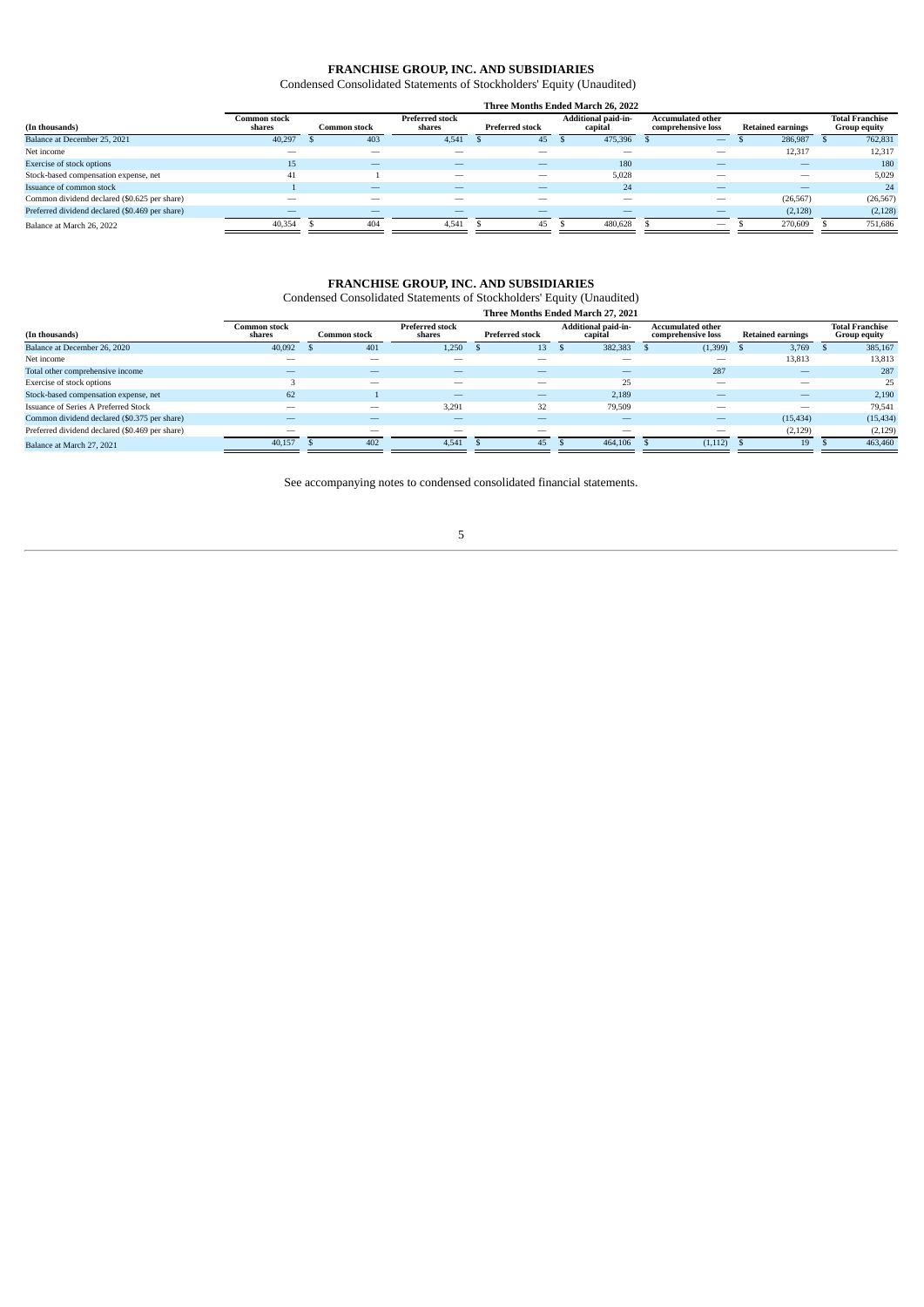Condensed Consolidated Statements of Cash Flows (Unaudited)

<span id="page-7-0"></span>

|                                                                                             | <b>Three Months Ended</b>     |                |  |  |  |  |  |  |  |
|---------------------------------------------------------------------------------------------|-------------------------------|----------------|--|--|--|--|--|--|--|
| (In thousands)                                                                              | March 26, 2022                | March 27, 2021 |  |  |  |  |  |  |  |
| <b>Operating Activities</b>                                                                 |                               |                |  |  |  |  |  |  |  |
| Net income                                                                                  | \$<br>12,317<br>- \$          | 13,813         |  |  |  |  |  |  |  |
| Adjustments to reconcile net income to net cash provided by (used in) operating activities: |                               |                |  |  |  |  |  |  |  |
| Provision for doubtful accounts                                                             | 15,103                        | 710            |  |  |  |  |  |  |  |
| Depreciation, amortization, and impairment charges                                          | 22,033                        | 14,176         |  |  |  |  |  |  |  |
| Amortization of deferred financing costs and prepayment penalties                           | 71,679                        | 67,699         |  |  |  |  |  |  |  |
| Stock-based compensation expense                                                            | 5,447                         | 2,550          |  |  |  |  |  |  |  |
| Change in fair value of investment                                                          | 23,723                        |                |  |  |  |  |  |  |  |
| (Gain) on bargain purchases and sales of Company-owned stores                               | (2,206)                       | (623)          |  |  |  |  |  |  |  |
| Other non-cash items                                                                        | (2,227)                       | (62)           |  |  |  |  |  |  |  |
| Changes in operating assets and liabilities                                                 | (83,716)                      | (22, 512)      |  |  |  |  |  |  |  |
| Net cash provided by operating activities                                                   | 62,153                        | 75,751         |  |  |  |  |  |  |  |
| <b>Investing Activities</b>                                                                 |                               |                |  |  |  |  |  |  |  |
| Purchases of property, plant, and equipment                                                 | (9,752)                       | (11, 667)      |  |  |  |  |  |  |  |
| Proceeds from sale of property, plant, and equipment                                        | 2,554                         | 277            |  |  |  |  |  |  |  |
| Acquisition of business, net of cash and restricted cash acquired                           | (3,930)                       | (463,753)      |  |  |  |  |  |  |  |
| Issuance of operating loans to franchisees                                                  |                               | (17,058)       |  |  |  |  |  |  |  |
| Payments received on operating loans to franchisees                                         | $\overline{\phantom{a}}$      | 21,644         |  |  |  |  |  |  |  |
| Net cash (used in) investing activities                                                     | (11, 128)                     | (470, 557)     |  |  |  |  |  |  |  |
| <b>Financing Activities</b>                                                                 |                               |                |  |  |  |  |  |  |  |
| Dividends paid                                                                              | (27, 315)                     | (15,620)       |  |  |  |  |  |  |  |
| Issuance of long-term debt and other obligations                                            | 124,358                       | 1,306,724      |  |  |  |  |  |  |  |
| Repayment of long-term debt and other obligations                                           | (290, 202)                    | (854, 665)     |  |  |  |  |  |  |  |
| Issuance of common stock                                                                    | 24                            |                |  |  |  |  |  |  |  |
| Issuance of preferred stock                                                                 |                               | 79,541         |  |  |  |  |  |  |  |
| Principal payments of finance lease obligations                                             | (768)                         |                |  |  |  |  |  |  |  |
| Payment for debt issue costs and prepayment penalty on extinguishment                       |                               | (87, 490)      |  |  |  |  |  |  |  |
| Other stock compensation transactions                                                       | (239)                         | (336)          |  |  |  |  |  |  |  |
| Net cash provided by (used in) financing activities                                         | (194, 142)                    | 428,154        |  |  |  |  |  |  |  |
| Effect of exchange rate changes on cash, net                                                |                               | 56             |  |  |  |  |  |  |  |
| Net increase (decrease) in cash equivalents and restricted cash                             | (143, 117)                    | 33,404         |  |  |  |  |  |  |  |
| Cash, cash equivalents and restricted cash at beginning of period                           | 292,714                       | 151,502        |  |  |  |  |  |  |  |
| Cash, cash equivalents and restricted cash at end of period                                 | \$<br>149,597<br>$\mathbf{s}$ | 184,906        |  |  |  |  |  |  |  |
| <b>Supplemental Cash Flow Disclosure</b>                                                    |                               |                |  |  |  |  |  |  |  |
| Cash paid for taxes, net of refunds                                                         | \$<br>274<br>-S               | 65             |  |  |  |  |  |  |  |
| Cash paid for interest                                                                      | 21,424                        | 39,730         |  |  |  |  |  |  |  |
| Accrued capital expenditures                                                                | 3,177                         | 3,019          |  |  |  |  |  |  |  |
| Tax receivable agreement included in other long-term liabilities                            |                               | 16,775         |  |  |  |  |  |  |  |

See accompanying notes to condensed consolidated financial statements.

The following table provides a reconciliation of cash, cash equivalents, and restricted cash reported within the Condensed Consolidated Balance Sheets that sum to the total of the same such amounts shown in the condensed consolidated statements of cash flows.

| (In thousands)                                                                                                   | March 26, 2022 | <b>March 27, 2021</b> |
|------------------------------------------------------------------------------------------------------------------|----------------|-----------------------|
| Cash and cash equivalents                                                                                        | 149.597        | 164,858               |
| Restricted cash included in other non-current assets                                                             |                | 368                   |
| Cash and cash equivalents for discontinued operations                                                            | __             | 19.680                |
| Total cash, cash equivalents and restricted cash shown in the condensed consolidated statements of cash<br>flows | 149.597        | 184.906               |

<span id="page-7-1"></span>Amounts included in other non-current assets represent those required to be set aside by a contractual agreement with an insurer for the payment of specific workers' compensation claims.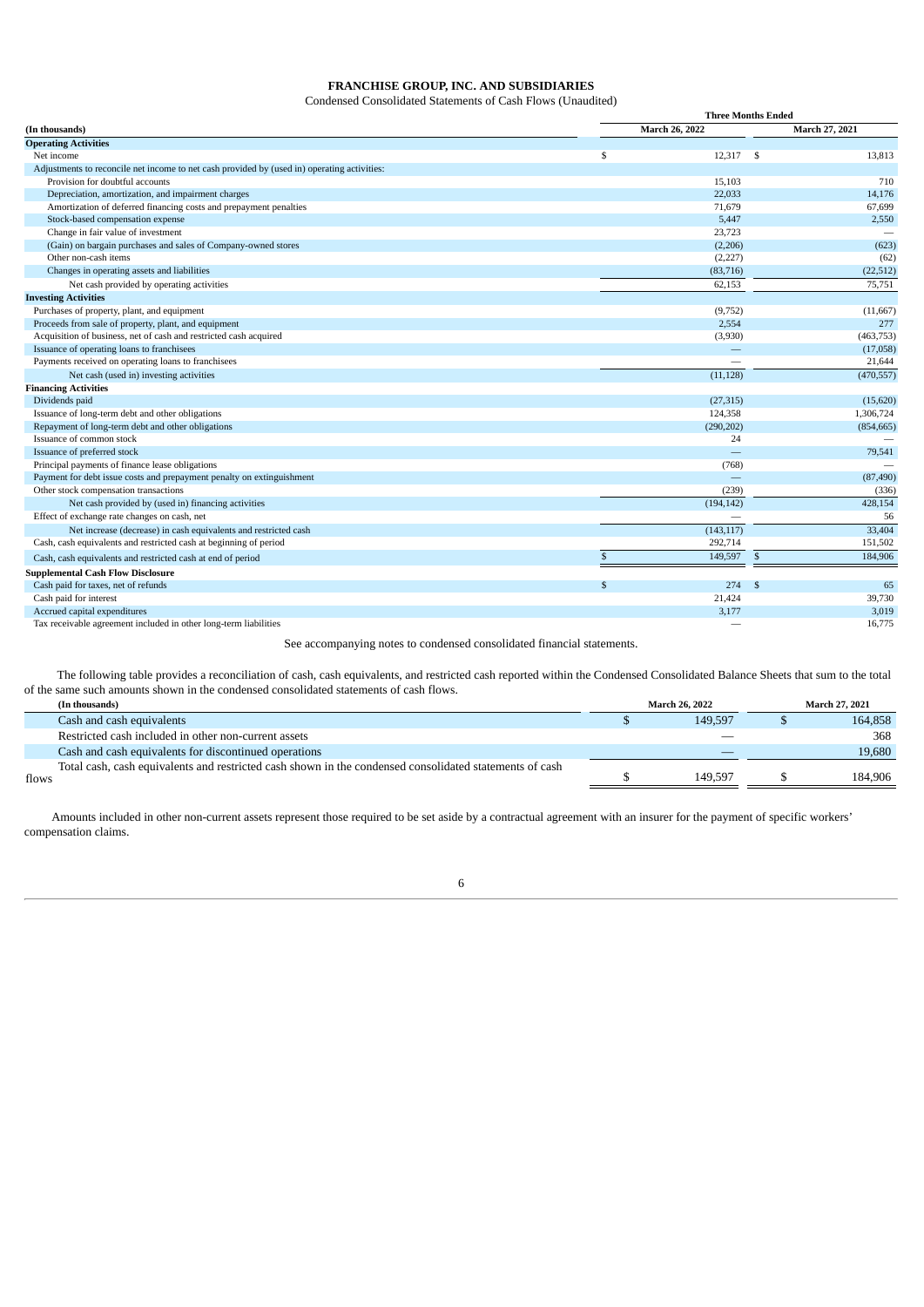#### **Notes to Unaudited Condensed Consolidated Financial Statements**

### **March 26, 2022 and March 27, 2021**

### **(1) Basis of Presentation**

Unless otherwise stated, references to the "Company," "we," "us," and "our" in this Quarterly Report on Form 10-Q (the "Quarterly Report") refer to Franchise Group, Inc. and its direct and indirect subsidiaries on a consolidated basis. The unaudited condensed consolidated financial statements have been prepared in accordance with accounting principles generally accepted in the United States of America ("GAAP") for interim financial information and pursuant to the requirements of Form 10-Q and Article 10 of Regulation S-X. Accordingly, they do not include all of the information and footnotes required by GAAP for complete consolidated financial statements. The unaudited condensed consolidated financial statements should be read in conjunction with the Company's Form 10-K for the year ended December 25, 2021 that was filed with the Securities and Exchange Commission ("SEC") on February 23, 2022 (the "Form 10-K").

In the opinion of management, all adjustments (including those of a normal recurring nature) necessary for a fair presentation of such condensed consolidated financial statements in accordance with GAAP have been recorded. The December 25, 2021 balance sheet information was derived from the audited financial statements as of that date.

#### *Accounting Pronouncements*

In June 2016, the Financial Accounting Standards Board ("FASB") issued ASU No. 2016-13, "Credit Losses (Topic 326): Measurement of Credit Losses on Financial *Instruments*", which changes how companies will measure credit losses for most financial assets and certain other instruments that aren't measured at fair value through net income. The standard replaces the "incurred loss" approach with an "expected loss" model for instruments measured at amortized cost (which generally will result in the earlier recognition of allowances for losses) and requires companies to record allowances for available-for-sale debt securities, rather than reduce the carrying amount. In addition, companies will have to disclose significantly more information, including information used to track credit quality by year of origination, for most financing receivables. The ASU should be applied as a cumulative-effect adjustment to retained earnings as of the beginning of the first reporting period in which the standard is effective. The ASU is effective for the Company for the fiscal year beginning January 1, 2023. The Company is currently evaluating the impact of the adoption of this standard on its consolidated financial statements.

In January 2017, the FASB issued ASU No. 2017-04, "Intangibles - Goodwill and Other (Topic 350): Simplifying the Test for Goodwill Impairment." This standard eliminates Step 2 from the goodwill impairment test. Instead, an entity should compare the fair value of a reporting unit with its carrying amount and recognize an impairment charge for the amount by which the carrying amount exceeds the reporting unit's fair value, not to exceed the total amount of goodwill allocated to the reporting unit. The ASU is effective for the Company for the fiscal year beginning January 1, 2023. The Company is currently evaluating the impact of the adoption of this standard to its consolidated financial statements.

#### **(2) Acquisitions**

The Company continually looks to diversify and grow its portfolio of brands through acquisitions. On March 10, 2021, the Company completed its acquisition (the "Pet Supplies Plus Acquisition") of Pet Supplies Plus, on September 27, 2021, the Company completed its acquisition (the "Sylvan Acquisition") of Sylvan Learning ("Sylvan"), and on November 22, 2021, the Company completed its acquisition (the "Badcock Acquisition" and, collectively with the Sylvan Acquisition and the Pet Supplies Plus Acquisition, the "Acquisitions") of W.S. Badcock Corporation ("Badcock").

#### *Badcock Acquisition*

On November 22, 2021, the Company completed the Badcock Acquisition. The preliminary fair value of the consideration transferred at the acquisition date was \$548.7 million. For the three months ended March 26, 2022, \$0.6 million of acquisition fees had been incurred that are recorded in selling, general and administrative expenses.

The table below summarizes the unaudited preliminary estimates of the fair values of the identifiable assets acquired and liabilities assumed in the Badcock Acquisition on November 22, 2021. The preliminary estimates of the fair value of identifiable assets acquired and liabilities assumed are subject to revisions, which may result in an adjustment to the preliminary values presented below. In the three months ended March 26, 2022, the preliminary estimates of the fair value of identifiable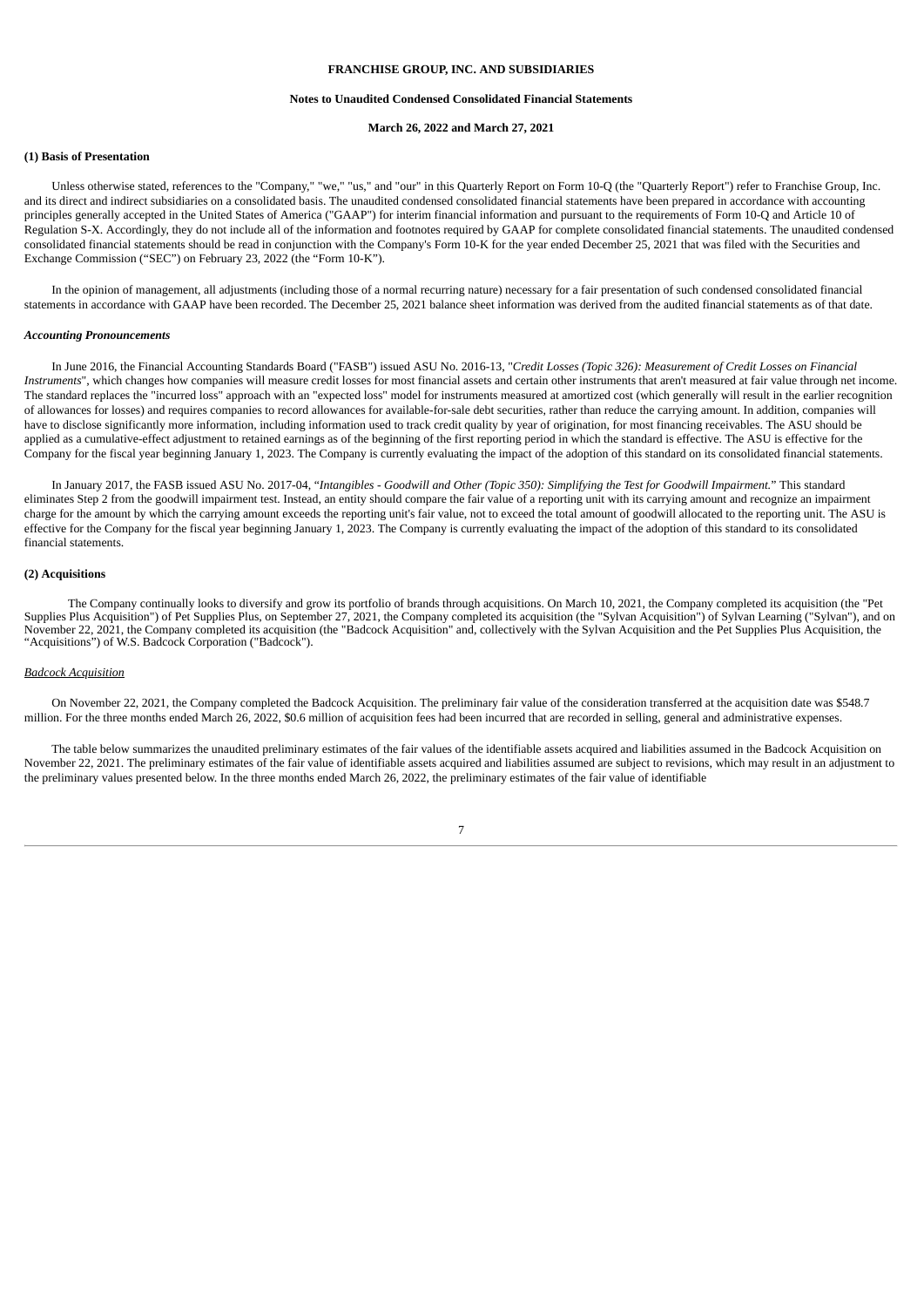assets acquired and liabilities assumed were adjusted, which resulted in an increase in the bargain purchase gain of \$0.1 million. The increase was primarily due to an increase in operating lease right-of use assets of \$3.9 million related to market lease terms partially offset by a \$1.1 million increase in other long-term liabilities for deferred taxes and a net working capital true-up of \$2.9 million. The Company expects to complete the purchase price allocation as soon as reasonably possible but not to exceed one year from the date of completion of the Badcock Acquisition.

| (In thousands)                                        | Preliminary<br><b>November 22, 2021</b> |
|-------------------------------------------------------|-----------------------------------------|
| Cash and cash equivalents                             | \$<br>23,413                            |
| Inventories, net                                      | 130,045                                 |
| Accounts receivable                                   | 411,268                                 |
| Other current assets                                  | 5,023                                   |
| Property, plant, and equipment                        | 233,938                                 |
| Operating lease right-of-use assets                   | 55,626                                  |
| Other non-current assets                              | 2,506                                   |
| Total assets                                          | 861,819                                 |
| Current operating lease liabilities                   | 12,070                                  |
| Accounts payable and accrued expenses                 | 71,436                                  |
| Other current liabilities                             | 18,942                                  |
| Current installments of long-term obligations         | 5,261                                   |
| Long-term obligations, excluding current installments | 7,247                                   |
| Non-current operating lease liabilities               | 39,599                                  |
| Other long-term liabilities                           | 26,504                                  |
| <b>Total liabilities</b>                              | 181,059                                 |
|                                                       |                                         |
| Bargain purchase gain                                 | (132, 110)                              |
|                                                       |                                         |
| Consideration transferred                             | \$<br>548,650                           |

Operating lease right-of-use assets of \$55.6 million and operating and lease liabilities of \$51.7 million, consist of leases for retail store locations, warehouses and office equipment.

Property, plant, and equipment consists of fixtures and equipment of \$93.0 million, buildings and building improvements of \$93.1 million, land and land improvements of \$33.4 million, leasehold improvements of \$23.7 million, and construction in progress of \$1.4 million.

During the three months ended March 26, 2022, the preliminary estimates of the fair value of identifiable assets acquired and liabilities assumed were adjusted, which resulted in a \$0.1 million increase to the bargain purchase gain for a cumulative bargain purchase gain of \$132.1 million. The adjustment is classified as "Bargain purchase gain" on the Consolidated Statements of Operations for the three months ended March 26, 2022. The Company believes the seller in the Badcock Acquisition was willing to accept a bargain purchase price in return for the Company's ability to act more quickly, partially due to the Company's access to capital to complete the transaction, and with greater certainty than any other prospective acquirer. Additionally, the Company believes the seller in the Badcock Acquisition was motivated to complete the transaction as part of an overall repositioning of its business. Upon completion of this reassessment, the Company concluded that recording a bargain purchase gain with respect to the Badcock Acquisition was appropriate and required under GAAP. The tax impact related to the bargain purchase gain was non-taxable and impacted the Company's effective tax rate for the period.

#### *Sylvan Acquisition*

On September 27, 2021, the Company completed the Sylvan Acquisition. The preliminary fair value of the consideration transferred at the acquisition date was \$82.9 million.

The table below summarizes the preliminary estimates of the fair values of the identifiable assets acquired and liabilities assumed in the Sylvan Acquisition on September 27, 2021. The preliminary estimates of the fair value of identifiable assets acquired and liabilities assumed are subject to revisions, which may result in an adjustment to the preliminary values presented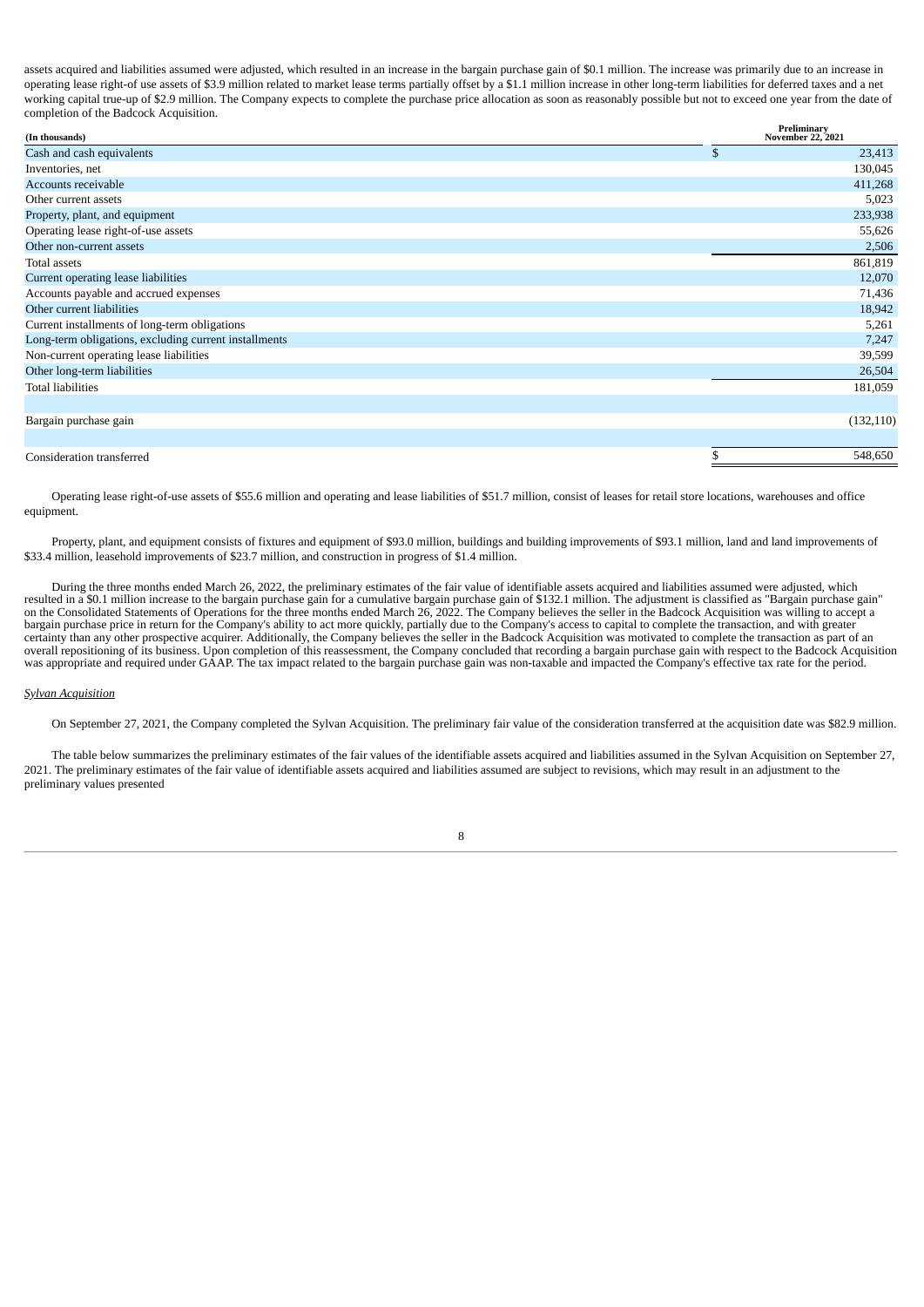below. In the three months ended March 26, 2022, the preliminary estimates of the fair value of identifiable assets acquired and liabilities assumed were adjusted, which resulted in a decrease in goodwill of \$0.1 million. The decrease was due to a net working capital true-up of \$0.1 million. The Company expects to complete the purchase price allocation as soon as reasonably possible but not to exceed one year from the date of completion of the Sylvan Acquisition.

| (In thousands)                          | Preliminary<br>September 27, 2021 |
|-----------------------------------------|-----------------------------------|
| Cash and cash equivalents<br>\$         | 4,364                             |
| Other current assets                    | 3,592                             |
| Property, plant, and equipment          | 26,324                            |
| Goodwill                                | 19,406                            |
| <b>Tradenames</b>                       | 24,987                            |
| Operating lease right-of-use assets     | 2,874                             |
| Other intangible assets                 | 19,412                            |
| Other non-current assets                | 185                               |
| <b>Total assets</b>                     | 101,144                           |
| Current operating lease liabilities     | 891                               |
| Accounts payable and accrued expenses   | 6,072                             |
| Non-current operating lease liabilities | 1,984                             |
| Other long-term liabilities             | 9,320                             |
| <b>Total liabilities</b>                | 18,267                            |
| Consideration transferred               | 82,877                            |

Other intangible assets consists of the franchise agreements of \$18.3 million and proprietary content of \$1.1 million.

Property, plant and equipment consists of fixtures and equipment of \$0.3 million, leasehold improvements of \$0.7 million, and software and electronic content of \$25.3 million.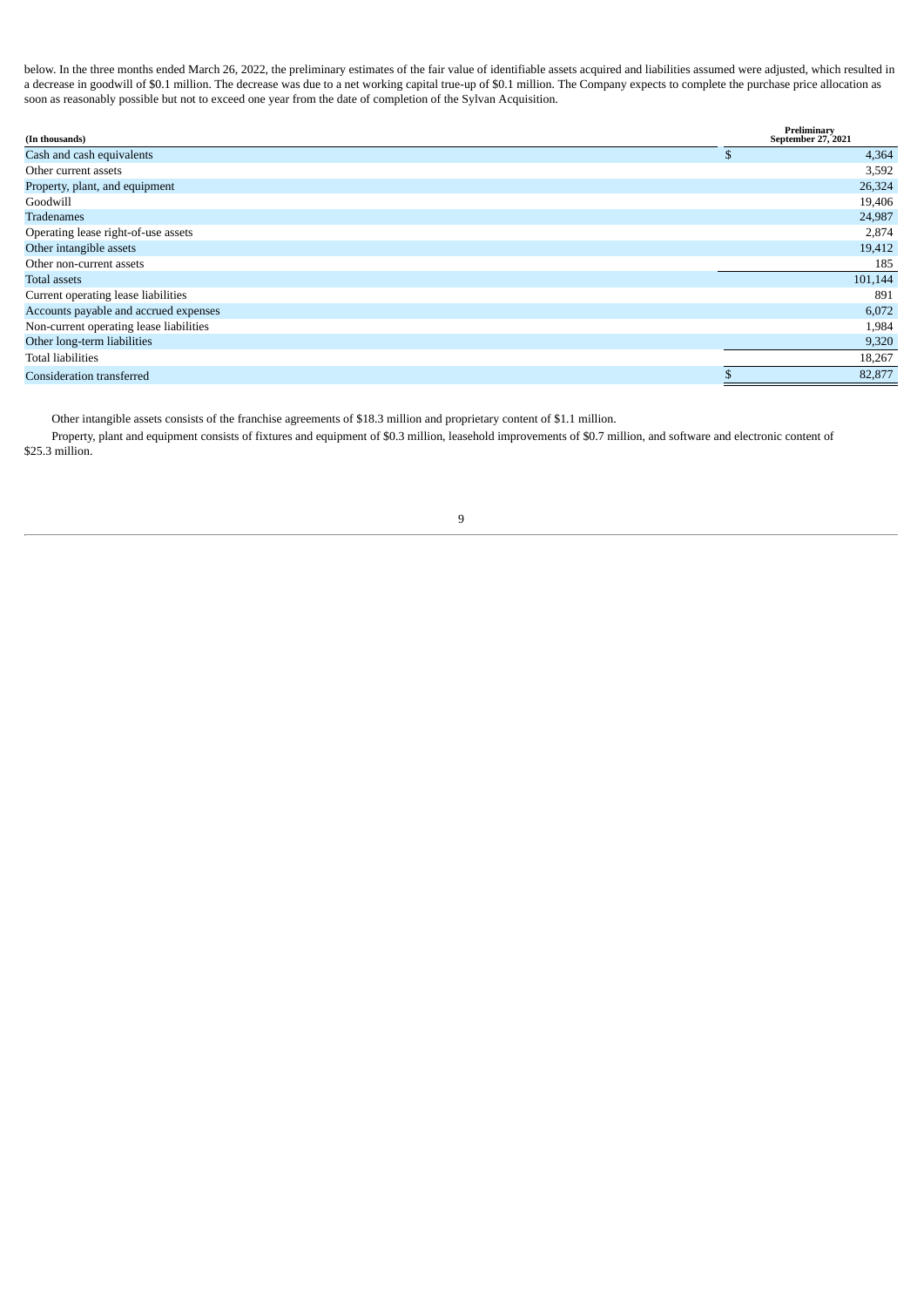#### *Pet Supplies Plus Acquisition*

On March 10, 2021, the Company completed the Pet Supplies Plus Acquisition. The preliminary fair value of the consideration transferred at the acquisition date was \$451.3 million.

The table below summarizes the unaudited estimates of the fair values of the identifiable assets acquired and liabilities assumed in the Pet Supplies Plus Acquisition on March 10, 2021. In the three months ended March 26, 2022, the preliminary estimates of the fair value of identifiable assets acquired and liabilities assumed were finalized, which resulted in an increase in goodwill of \$0.1 million. The increase was due to a \$0.1 million decrease of deferred franchise fees. The Company has completed the purchase price allocation of the Pet Supplies Plus Acquisition.

| (In thousands)                                        | Preliminary<br><b>March 10, 2021</b> |
|-------------------------------------------------------|--------------------------------------|
| Cash and cash equivalents                             | \$<br>2,131                          |
| Other current assets                                  | 39,844                               |
| Inventories, net                                      | 118,600                              |
| Property, equipment and software, net                 | 75,616                               |
| Goodwill                                              | 335,995                              |
| Operating lease right-of-use assets                   | 151,243                              |
| <b>Tradenames</b>                                     | 104,400                              |
| Other intangible assets, net                          | 101,400                              |
| Other non-current assets                              | 6,393                                |
| Total assets                                          | 935,622                              |
| Current operating lease liabilities                   | 25,405                               |
| Accounts payable and accrued expenses                 | 82,237                               |
| Other current liabilities                             | 1,606                                |
| Current installments of long-term obligations         | 3,507                                |
| Long-term obligations, excluding current installments | 247,458                              |
| Non-current operating lease liabilities               | 114,292                              |
| Other long-term liabilities                           | 9,761                                |
| <b>Total liabilities</b>                              | 484,266                              |
| Consideration transferred                             | 451,356                              |

Other intangible assets consists of franchise agreements of \$67.1 million and customer relationships of \$34.3 million.

Operating lease right-of-use assets and lease liabilities consist of leases for retail store locations, warehouses and office equipment. Operating lease right-of-use assets incorporates a favorable adjustment of \$12.4 million, net for favorable and unfavorable Pet Supplies Plus real estate leases (as compared to prevailing market rates) which will be amortized over the remaining lease terms.

Property, equipment and software, net consists of fixtures and equipment of \$37.0 million, leasehold improvements of \$33.5 million, construction in progress of \$3.5 million and financing leases of \$1.7 million.

Other non-current assets includes \$0.4 million of restricted cash.

#### *Wag N' Wash Acquisition*

On February 22, 2022, the Company's Pet Supplies Plus segment completed the acquisition of Wag N' Wash ("Wag N' Wash Acquisition"), an emerging natural pet food, selfwash, and grooming franchise, for an all cash purchase price of \$0.9 million, and five of the Wag N' Wash stores were subsequently sold to a franchisee for \$0.6 million. The Company expects to complete the purchase price allocation as soon as reasonably possible but not to exceed one year from the date of completion of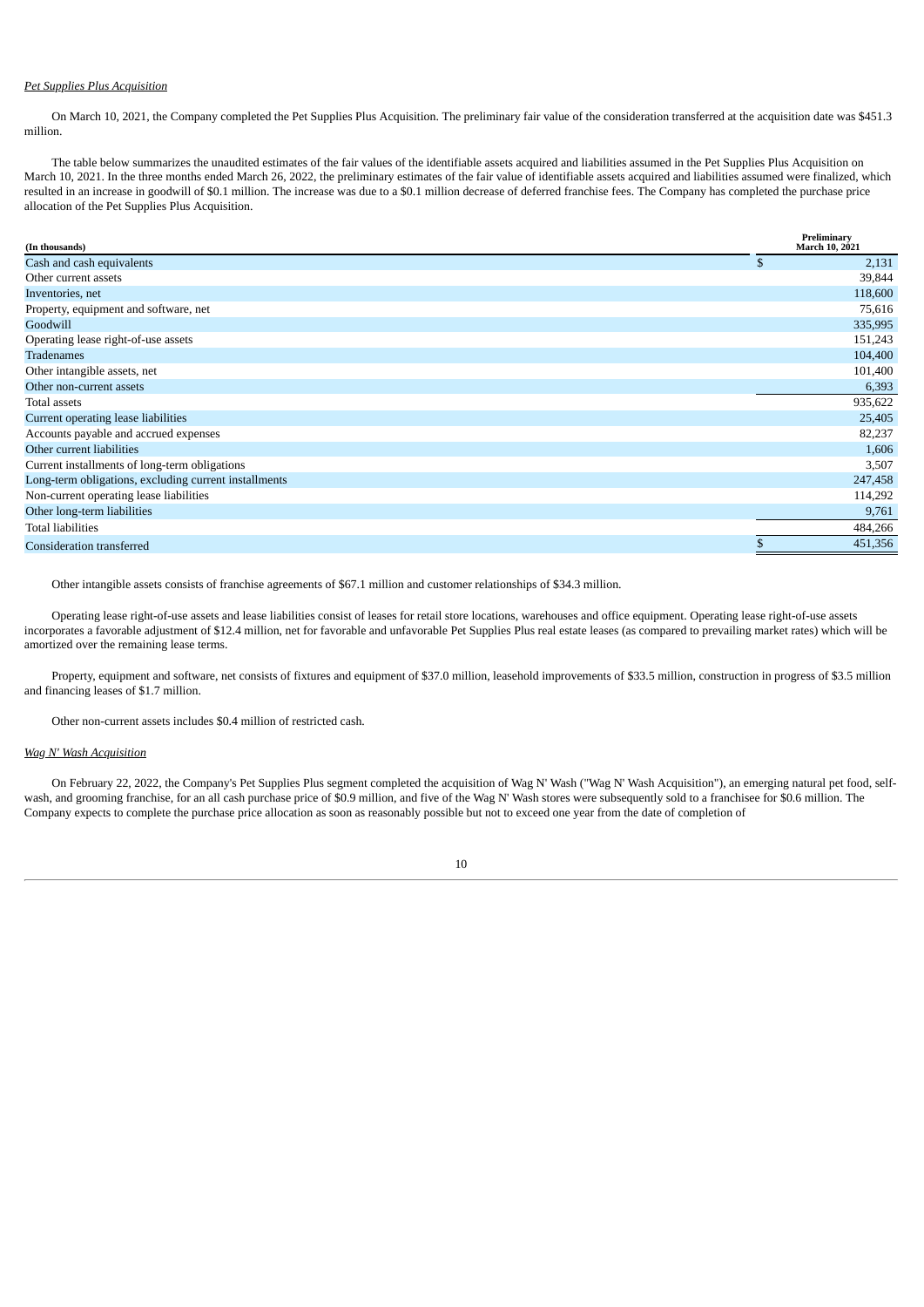the Wag N' Wash Acquisition. The components of the purchase price allocation are not presented herein due to the immateriality of the transaction to the Company overall.

#### *Pro forma financial information*

The following unaudited consolidated pro forma summary has been prepared by adjusting the Company's historical data to give effect to the Acquisitions as if they had occurred on December 25, 2021.

|                              |    | Pro forma (Unaudited)     |  |                       |  |  |  |
|------------------------------|----|---------------------------|--|-----------------------|--|--|--|
|                              |    | <b>Three Months Ended</b> |  |                       |  |  |  |
| (In thousands)               |    | March 26, 2022            |  | <b>March 27, 2021</b> |  |  |  |
| Revenue                      | ۰D | 1,135,469                 |  | 1,052,002             |  |  |  |
| Net income                   |    | 12,366                    |  | 55,276                |  |  |  |
| Basic net income per share   |    | 0.31                      |  | 1.38                  |  |  |  |
| Diluted net income per share |    | 0.30                      |  | 1.35                  |  |  |  |

These unaudited pro forma results include adjustments such as inventory step-up, amortization of acquired intangible assets, depreciation of acquired property, equipment, and software and interest expense on debt financing in connection with the Acquisitions. Material, nonrecurring pro forma adjustments directly attributable to the Acquisitions include:

• Acquired inventory step-up to its fair value of \$2.3 million is assumed to be recorded in the first quarter of 2020 and therefore removed from the three months ended March 27, 2021.

• Acquisition transaction related costs of \$4.9 million that were incurred during the three months ended March 27, 2021 are assumed to have occurred on the pro forma close date of January 1, 2020, and recognized as if incurred in the first quarter of 2020.

The unaudited consolidated pro forma financial information was prepared in accordance with GAAP and is not necessarily indicative of the results of operations that would have occurred if the Acquisitions had been completed on the date indicated, nor is it indicative of the future operating results of the Company.

The unaudited pro forma results do not reflect events that either have occurred or may occur after the Acquisitions, including, but not limited to, the anticipated realization of operating synergies in subsequent periods. They also do not give effect to certain charges that the Company expects to incur in connection with the acquisition, including, but not limited to, additional professional fees and employee integration.

### **(3) Discontinued Operations and Assets Held for Sale**

#### *Liberty Tax Divestiture*

On July 2, 2021, the Company completed the sale of its Liberty Tax business (the "Liberty Transaction") to NextPoint Acquisition Corp. ("Next Point") and received total consideration of approximately \$255.3 million, consisting of approximately \$181.2 million in cash and approximately \$74.1 million in proportionate voting shares of NextPoint recorded as an investment in equity securities in "Investment in equity securities" on the Condensed Consolidated Balance Sheets. As a result of the Liberty Transaction, the financial position and results of operations of the Liberty Tax business are presented as discontinued operations and, as such, have been excluded from continuing operations and segment results for the three months ended March 27, 2021.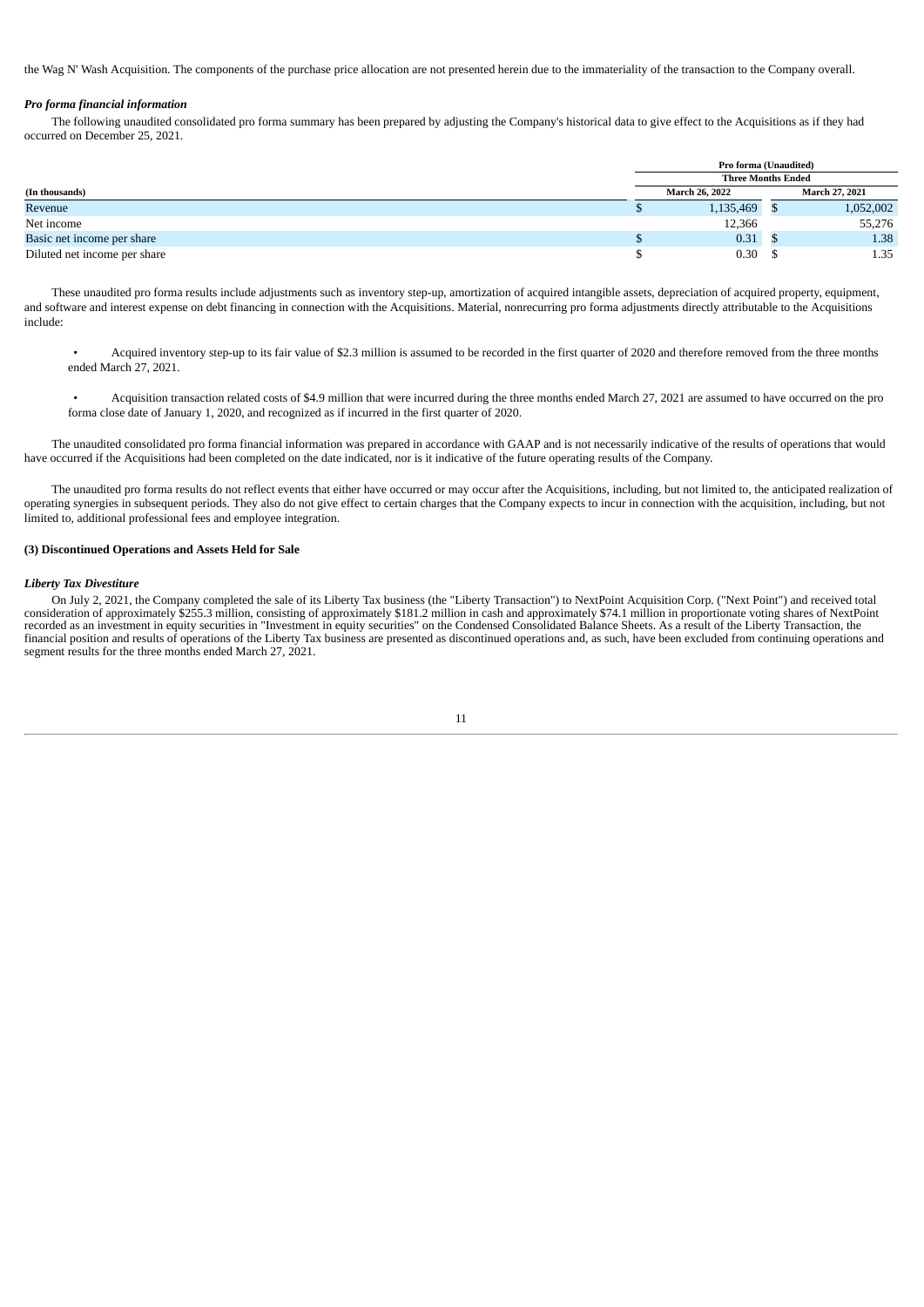The following is a Condensed Consolidated Statement of Operations for the Liberty Tax business. The amounts are included in "Income (loss) from discontinued operations, net of tax" in the Company's Condensed Consolidated Statements of Operations.

|                                                    | <b>Three Months Ended</b> |                       |                |  |  |  |  |
|----------------------------------------------------|---------------------------|-----------------------|----------------|--|--|--|--|
| (In thousands)                                     |                           | <b>March 26, 2022</b> | March 27, 2021 |  |  |  |  |
| Revenue                                            |                           |                       | 76,480         |  |  |  |  |
| Selling, general, and administrative expenses      |                           |                       | 34,061         |  |  |  |  |
| Income from operations                             |                           |                       | 42,419         |  |  |  |  |
| Other expense:                                     |                           |                       |                |  |  |  |  |
| Other                                              |                           |                       | 153            |  |  |  |  |
| Interest expense, net                              |                           |                       | (11)           |  |  |  |  |
| Income before income taxes                         |                           |                       | 42,561         |  |  |  |  |
| Income tax expense                                 |                           |                       | 414            |  |  |  |  |
| Net income attributable to discontinued operations |                           |                       | 42.147         |  |  |  |  |
|                                                    |                           |                       |                |  |  |  |  |

The following is the operating and investing activities for the Liberty Tax business. These amounts are included in the Company's Condensed Consolidated Statement of Cash Flows.

|                                                                          | <b>Three Months Ended</b> |                          |  |                |  |  |
|--------------------------------------------------------------------------|---------------------------|--------------------------|--|----------------|--|--|
| (In thousands)                                                           |                           | March 26, 2022           |  | March 27, 2021 |  |  |
| Cash flows provided by operating activities from discontinued operations |                           | $\overline{\phantom{a}}$ |  | 15.787         |  |  |
| Cash flows provided by investing activities from discontinued operations |                           |                          |  | 2,058          |  |  |

#### *Assets Held for Sale*

As of March 26, 2022, the Company's Badcock segment was negotiating sale-leaseback transactions for retail locations, distribution centers, and its corporate headquarters. The net book value of the properties of \$203.7 million is classified as "Current assets held for sale" on the Condensed Consolidated Balance Sheets. The retail locations, distribution centers, and corporate headquarters are classified as assets held for sale as the Company is presently in active negotiations and the assets are expected to be sold within a year. The sale of the retail locations was completed on March 31, 2022 for net proceeds of \$94.0 million. Purchases and sale agreements for the distribution centers for net proceeds of \$150.0 million and the headquarters for net proceeds of \$18.5 million were entered into on April 15, 2022 and April 26, 2022, respectively. The sales of the distribution centers and headquarters are expected to close during the second quarter of fiscal year 2022, at which time a corresponding operating lease right of use asset and operating lease liability will be recorded to the Condensed Consolidated Balance Sheets for the transactions.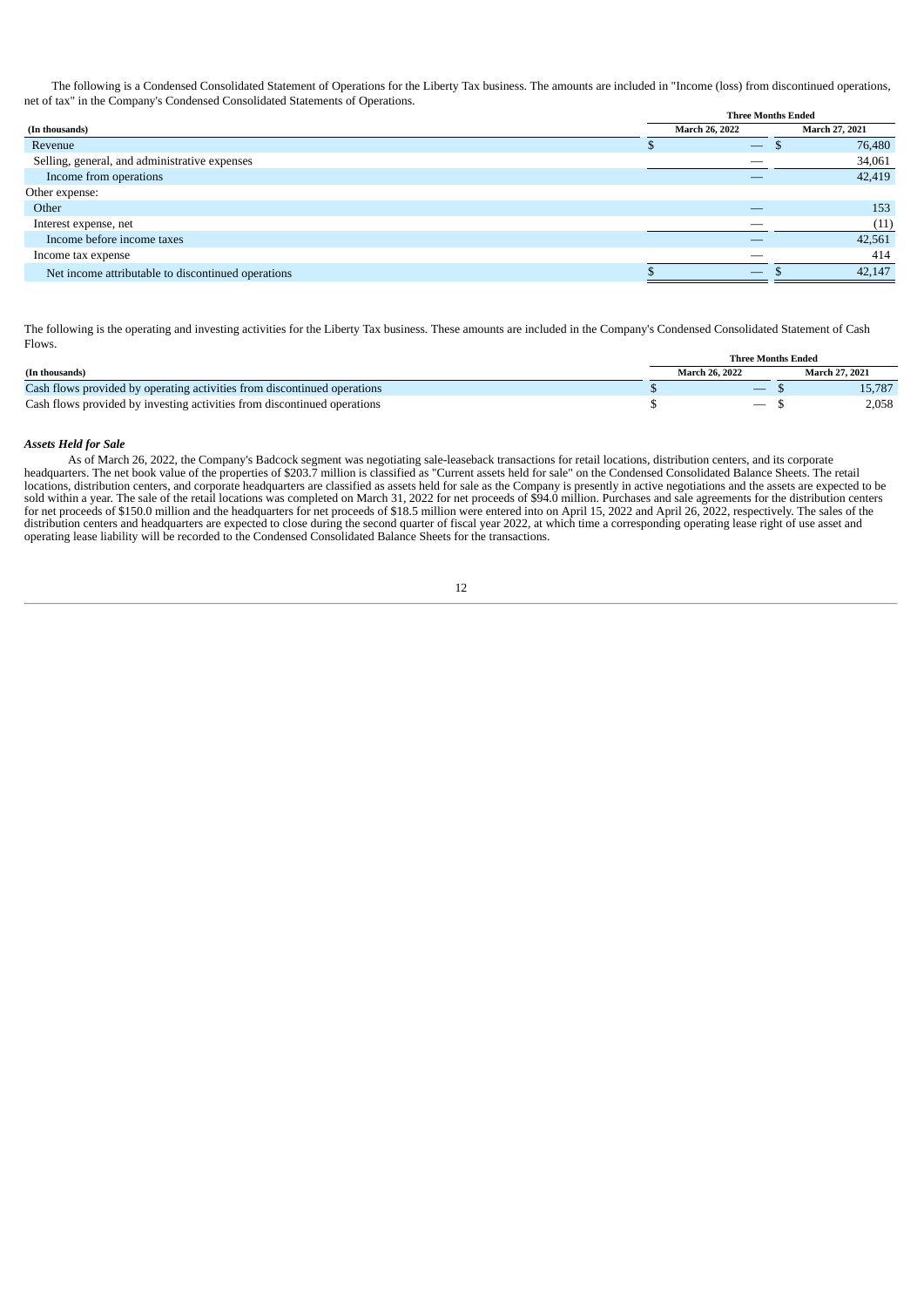### **(4) Accounts and Notes Receivable**

Current and non-current receivables as of March 26, 2022 and December 25, 2021 are presented in the Condensed Consolidated Balance Sheets as follows:

| (In thousands)                               | <b>March 26, 2022</b> | <b>December 25, 2021</b> |
|----------------------------------------------|-----------------------|--------------------------|
| Accounts receivable                          | 82,848                | 86,087                   |
| Notes receivable                             | 1,506                 | 1,681                    |
| Interest receivable                          | 55                    | 54                       |
| Income tax receivable                        | 27,149                | 32,448                   |
| Allowance for doubtful accounts              | (1,190)               | (1,572)                  |
| Current receivables, net                     | 110,368               | 118,698                  |
| Notes receivable, non-current                | 11,580                | 12,183                   |
| Allowance for doubtful accounts, non-current | (424)                 | (428)                    |
| Non-current receivables, net                 | 11,156                | 11,755                   |
| Total receivables                            | 121,524               | 130,453                  |

Notes receivable are due from the Company's franchisees and are collateralized by the underlying franchise. The debtors' ability to repay the notes is dependent upon both the performance of the franchisee's industry as a whole and the individual franchise areas.

#### *Secured Borrowing Accounting*

On December 20, 2021, Badcock entered into a Master Receivables Purchase Agreement (the "Receivables Purchase Agreement") with B. Riley Receivables, LLC (the "Purchaser") and consummated the sale to the Purchaser of the existing consumer credit receivables portfolio of Badcock as of December 15, 2021 for a purchase price of \$400.0 million in cash and the sale of additional receivables for up to 90 days after the signing of the Receivables Purchase Agreement. In connection with the Receivables Purchase Agreement, Badcock entered into a Servicing Agreement (the "Servicing Agreement") with the Purchaser pursuant to which Badcock will provide to the Purchaser certain customary servicing and account management services in respect of the receivables purchased by the Purchaser under the Receivables Purchase Agreement.

As a result of the transaction, the Company's Badcock segment sold beneficial interests in revolving lines of credit that it originated. The sales of the beneficial interests in the revolving lines of credit are accounted for as secured borrowings on our Condensed Consolidated Balance Sheets, with both assets and non-recourse liabilities, since the sales do not qualify as a sale under ASC 860 - *"Transfers and Servicing,"* even though the underlying receivables are deemed to be legally sold. The income earned on the securitized revolving lines of credit is recorded as interest income in "Service and other revenues" and the accretion of the securitized debt is recorded in "Interest expense, net" on the Condensed Consolidated Statements of Operations.

Current securitized receivables, net includes \$463.3 million of securitized receivables and an unamortized discount of \$76.4 million. Non-current securitized receivables, net includes \$57.9 million of securitized receivables and an unamortized discount of \$9.6 million.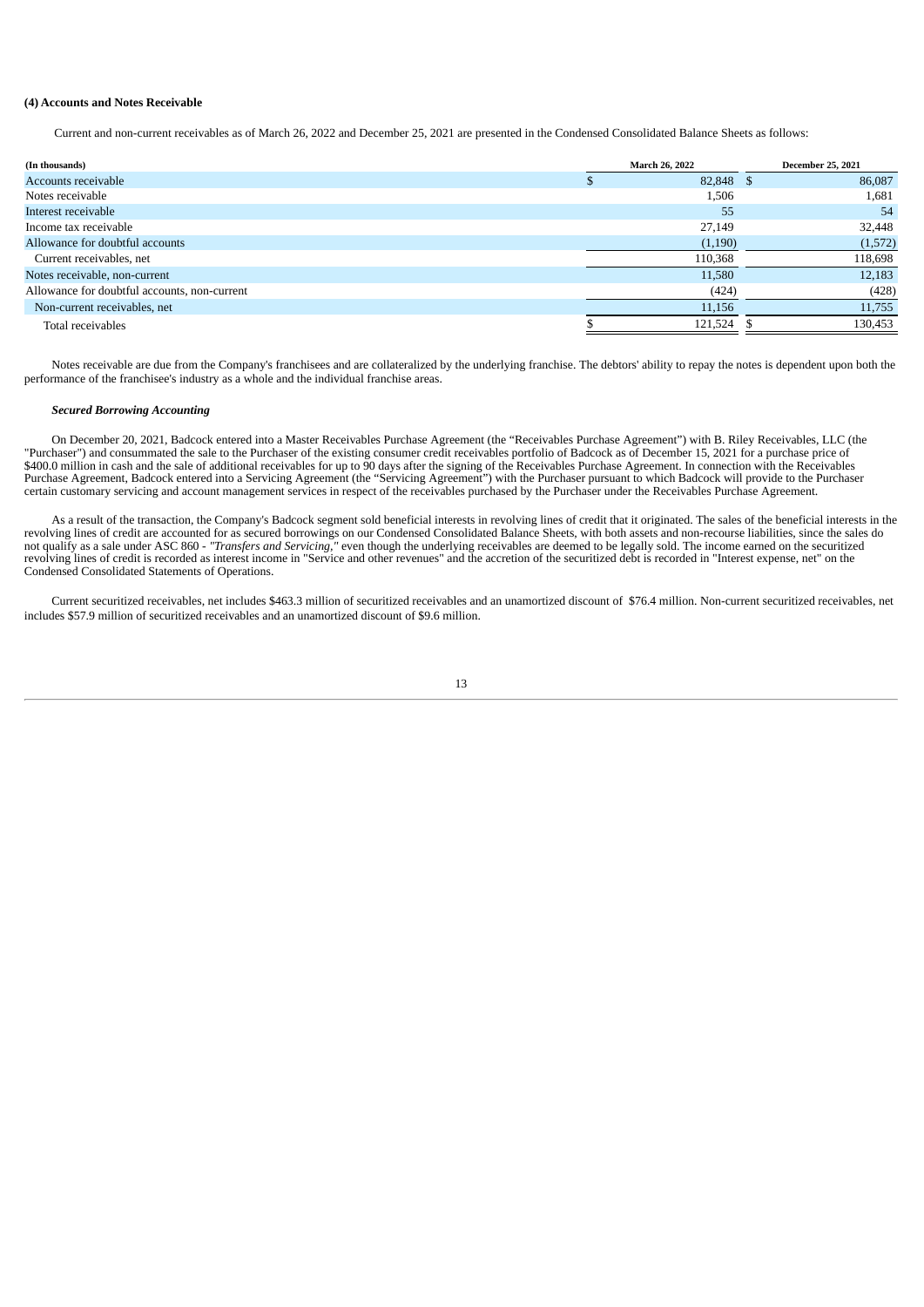## **(5) Goodwill and Intangible Assets**

The Company performs impairment tests for goodwill as of the end of July of each fiscal year and between annual impairment tests if an event occurs or circumstances change that would more likely than not reduce the fair values of the Company's reporting units below their carrying values. There are no accumulated goodwill impairment losses recorded.

Changes in the carrying amount of goodwill for the three months ended March 26, 2022 are as follows:

|                                               | Vitamin Shoppe | <b>Pet Supplies Plus</b><br>American Freight |         | <b>Buddy's</b> |                          |  | Svlvan | Total  |  |         |
|-----------------------------------------------|----------------|----------------------------------------------|---------|----------------|--------------------------|--|--------|--------|--|---------|
| Balance as of December 25, 2021               | 1,277          |                                              | 335.875 |                | 370.829                  |  | 79.099 | 19.456 |  | 806,536 |
| Acquisitions                                  | ---            |                                              | 937     |                | __                       |  | _      | -      |  | 937     |
| Disposals and purchase accounting adjustments |                |                                              | (726)   |                | $\overline{\phantom{a}}$ |  | _      | (50)   |  | (776)   |
| Balance as of March 26, 2022                  |                |                                              | 336,086 |                | 370,829                  |  | 79.099 | 19.406 |  | 806.697 |

Components of intangible assets as of March 26, 2022 and December 25, 2021 were as follows:

|                                 | <b>March 26, 2022</b> |                              |                     |              |  |         |  |  |  |  |
|---------------------------------|-----------------------|------------------------------|---------------------|--------------|--|---------|--|--|--|--|
| (In thousands)                  |                       | <b>Gross carrying amount</b> | Net carrying amount |              |  |         |  |  |  |  |
| Indefinite lived tradenames     |                       | 222,687                      |                     |              |  | 222,687 |  |  |  |  |
|                                 |                       |                              |                     |              |  |         |  |  |  |  |
| Intangible assets               |                       |                              |                     |              |  |         |  |  |  |  |
| Franchise and dealer agreements |                       | 95,865                       | -5                  | $(8,379)$ \$ |  | 87,486  |  |  |  |  |
| Customer contracts              |                       | 42,414                       |                     | (6, 128)     |  | 36,286  |  |  |  |  |
| Other intangible assets         |                       | 1,929                        |                     | (479)        |  | 1,450   |  |  |  |  |
| Total intangible assets         |                       | 140,208                      |                     | (14,986)     |  | 125,222 |  |  |  |  |

|                                 | <b>December 25, 2021</b> |                              |    |                                 |                     |         |  |  |  |  |  |  |
|---------------------------------|--------------------------|------------------------------|----|---------------------------------|---------------------|---------|--|--|--|--|--|--|
| (In thousands)                  |                          | <b>Gross carrying amount</b> |    | <b>Accumulated amortization</b> | Net carrying amount |         |  |  |  |  |  |  |
| Indefinite lived tradenames     |                          | 222,687                      | J. |                                 |                     | 222,687 |  |  |  |  |  |  |
|                                 |                          |                              |    |                                 |                     |         |  |  |  |  |  |  |
| Intangible assets               |                          |                              |    |                                 |                     |         |  |  |  |  |  |  |
| Franchise and dealer agreements |                          | 95,865                       | -5 | $(6,571)$ \$                    |                     | 89,294  |  |  |  |  |  |  |
| Customer contracts              |                          | 42,414                       |    | (5,215)                         |                     | 37,199  |  |  |  |  |  |  |
| Other intangible assets         |                          | 1,836                        |    | (378)                           |                     | 1,458   |  |  |  |  |  |  |
| Total intangible assets         |                          | 140,115                      |    | (12, 164)                       |                     | 127,951 |  |  |  |  |  |  |
|                                 |                          |                              |    |                                 |                     |         |  |  |  |  |  |  |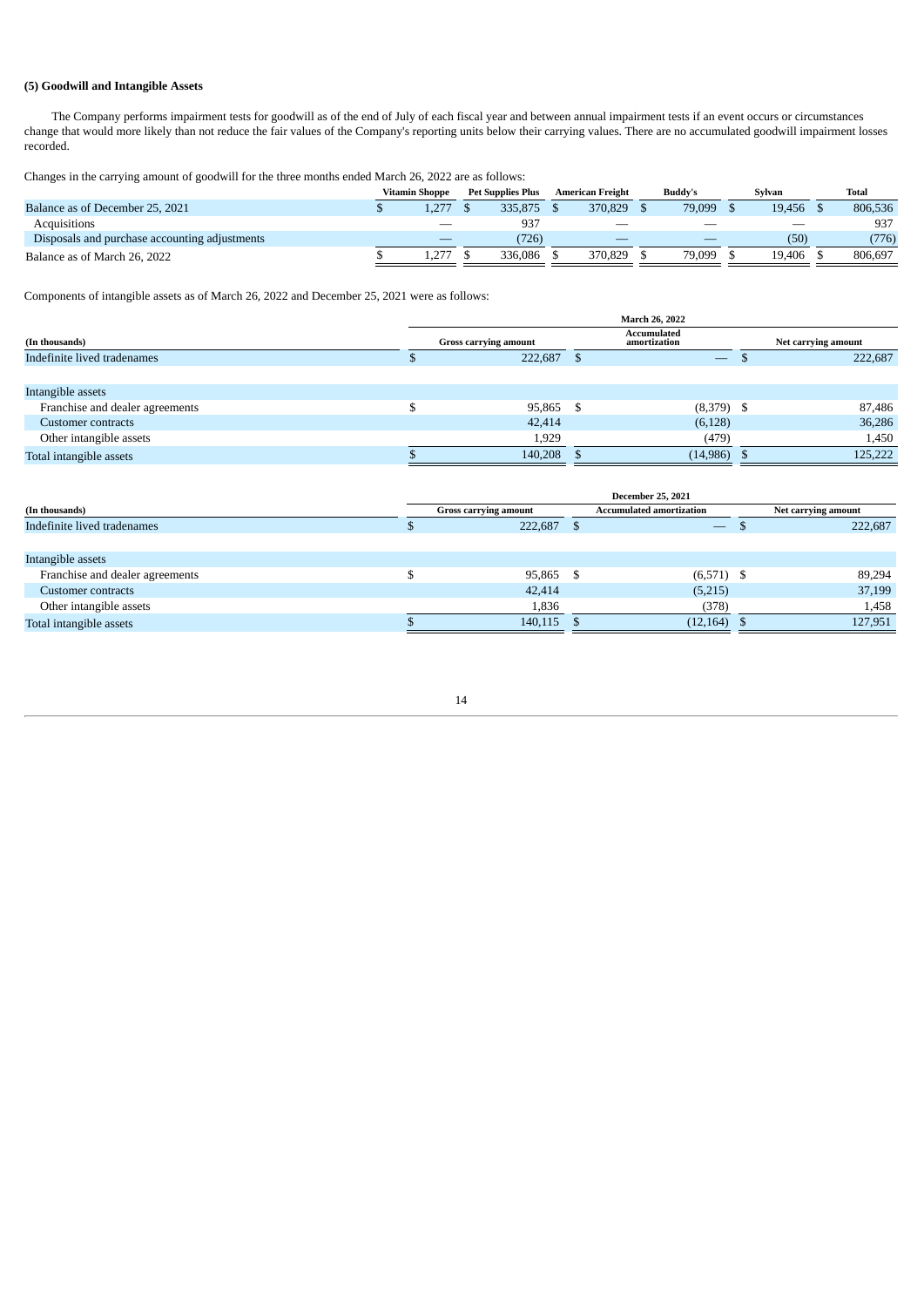## **(6) Revenue**

For details regarding the principal activities from which the Company generates its revenue, see "Note 1. Description of Business and Summary of Significant Account Policies Presentation" in the Form 10-K. For more detailed information regarding reportable segments, see "Note 13. Segments" in this Quarterly Report. The following represents the disaggregated revenue by reportable segments for the three months ended March 26, 2022:

|                                          | <b>March 26, 2022</b> |                          |                          |         |    |                |     |                           |                |        |    |        |              |              |
|------------------------------------------|-----------------------|--------------------------|--------------------------|---------|----|----------------|-----|---------------------------|----------------|--------|----|--------|--------------|--------------|
|                                          | <b>Vitamin Shoppe</b> |                          | <b>Pet Supplies Plus</b> |         |    | <b>Badcock</b> |     | <b>American Freight</b>   | <b>Buddy's</b> |        |    | Sylvan |              | Consolidated |
| (In thousands)                           |                       |                          |                          |         |    |                |     | <b>Three Months Ended</b> |                |        |    |        |              |              |
| Retail sales                             | 310,430               |                          | <sup>\$</sup>            | 162,549 | -S | 166,642        | \$. | 211,513                   | <sup>S</sup>   | 1,070  | -S | 11     | $\mathbf{s}$ | 852,215      |
| Wholesale sales                          |                       | 175                      |                          | 123,232 |    |                |     | 3,542                     |                |        |    |        |              | 126,949      |
| Total product revenue                    | 310,605               |                          |                          | 285,781 |    | 166,642        |     | 215,055                   |                | 1,070  |    | 11     |              | 979,164      |
| Royalties and other franchise based fees |                       | 134                      |                          | 9,062   |    |                |     | 548                       |                | 4,824  |    | 9,509  |              | 24,077       |
| Financing revenue                        |                       |                          |                          | _       |    | _              |     | 8,175                     |                | _      |    | –      |              | 8,175        |
| Interest income                          |                       |                          |                          | 73      |    | 65,269         |     | 195                       |                |        |    |        |              | 65,537       |
| Warranty and damage revenue              |                       | _                        |                          | –       |    | 13,546         |     | 11,479                    |                | 1,604  |    |        |              | 26,629       |
| Other revenues                           |                       | 214                      |                          | 6,298   |    | 10,802         |     | 5,964                     |                | 63     |    | 523    |              | 23,864       |
| Total service revenue                    |                       | 348                      |                          | 15,433  |    | 89,617         |     | 26,361                    |                | 6,491  |    | 10,032 |              | 148,282      |
| Rental revenue, net                      |                       |                          |                          |         |    |                |     |                           |                | 8,024  |    |        |              | 8,024        |
| Total rental revenue                     |                       | $\overline{\phantom{a}}$ |                          | _       |    |                |     |                           |                | 8,024  |    |        |              | 8,024        |
| Total revenue                            | 310,953               |                          |                          | 301,214 |    | 256,259        |     | 241,416                   |                | 15,585 |    | 10,043 |              | 1,135,470    |
|                                          |                       |                          |                          |         |    |                |     |                           |                |        |    |        |              |              |

The following represents the disaggregated revenue by reportable segments for the three months ended March 27, 2021:

|                                          |                              |                              |    | March 27, 2021               |                              |                |                             |
|------------------------------------------|------------------------------|------------------------------|----|------------------------------|------------------------------|----------------|-----------------------------|
|                                          | <b>Vitamin Shoppe</b>        | Pet Supplies Plus †          |    | <b>American Freight</b>      |                              | <b>Buddy's</b> | Consolidate                 |
| (In thousands)                           | <b>Three Months</b><br>Ended | <b>Three Months</b><br>Ended |    | <b>Three Months</b><br>Ended | <b>Three Months</b><br>Ended |                | <b>Three Montl</b><br>Ended |
| Retail sales                             | 294,739                      | \$<br>31,365                 | \$ | 239,058                      | \$                           | 1,368          | 566,5                       |
| Wholesale sales                          |                              | 17,287                       |    |                              |                              |                | 17,2                        |
| Total product revenue                    | 294,739                      | 48,652                       |    | 239,058                      |                              | 1,368          | 583,8                       |
| Royalties and other franchise based fees |                              | 1,390                        |    |                              |                              | 4,555          | 5,                          |
| Financing revenue                        |                              |                              |    | 8,579                        |                              |                | 8,5                         |
| Interest income                          |                              | 13                           |    | 295                          |                              |                |                             |
| Warranty and damage revenue              |                              | –                            |    | 6,397                        |                              | 1,806          | 8,2                         |
| Other revenues                           |                              | 1,254                        |    | 4,188                        |                              | 98             | 5,5                         |
| Total service revenue                    |                              | 2,657                        |    | 19,459                       |                              | 6,459          | 28,5                        |
| Rental revenue, net                      |                              |                              |    |                              |                              | 8,953          | 8,9                         |
| Total rental revenue                     |                              |                              |    |                              |                              | 8,953          | 8,9                         |
| Total revenue                            | 294,739                      | 51,309                       |    | 258,517                      |                              | 16,780         | 621.3                       |
|                                          |                              |                              |    |                              |                              |                |                             |

† Reflects the results from the March 10, 2021 acquisition date.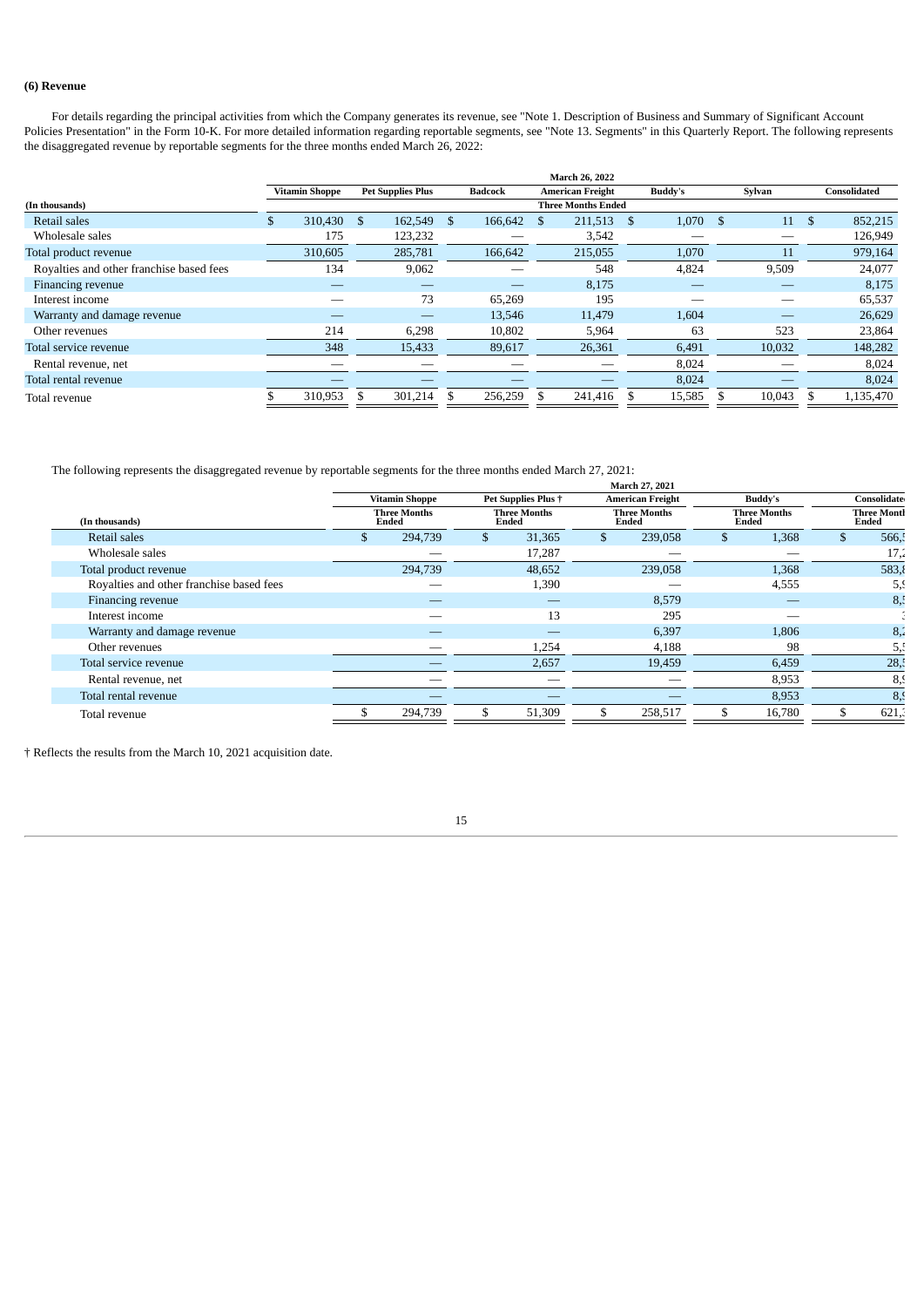#### *Contract Balances*

The following table provides information about receivables and contract liabilities (deferred revenue) from contracts with customers as of March 26, 2022 and December 25, 2021:

| (In thousands)                  | <b>March 26, 2022</b> | <b>December 25, 2021</b> |
|---------------------------------|-----------------------|--------------------------|
| <b>Accounts Receivable</b>      | 82,848                | 86,087                   |
| Notes receivable                | 1,505                 | 13,864                   |
|                                 |                       |                          |
| Customer deposits               | 36,515 \$             | 37,626                   |
| Gift cards and loyalty programs | 8,417                 | 7,604                    |
| Deferred franchise fee revenue  | 17.691                | 16,984                   |
| Other deferred revenue          | 10,134                | 8,400                    |
| Total deferred revenue          | 72,757                | 70,614                   |

Deferred revenue for customer deposits, gift card or store credits outstanding, and loyalty reward program credits are generally recognized within one year following the revenue deferral. Deferred franchise fee revenue is recognized over the term of the agreement, which is generally between five and ten years.

### **(7) Long-Term Obligations**

For details regarding the Company's long-term debt obligations, refer to "Note 9. - Long-Term Obligations" in the Form 10-K.

Long-term obligations at March 26, 2022 and December 25, 2021 were as follows:

| (In thousands)                                                   | <b>March 26, 2022</b> | <b>December 25, 2021</b> |
|------------------------------------------------------------------|-----------------------|--------------------------|
| Term loans, net of debt issuance costs                           |                       |                          |
| First lien term loan, due March 10, 2026                         | \$<br>791.461 \$      | 790.057                  |
| Second lien term loan, due September 10, 2026                    | 287,729               | 287,188                  |
| Badcock first lien term loan, due November 22, 2023              | 171,389               | 201,530                  |
| Badcock second lien term loan, due November 22, 2023             |                       | 146,616                  |
| Total term loans, net of debt issuance costs                     | 1,250,579             | 1,425,391                |
| Revolving credit facilities                                      | 87,000                | 20,000                   |
| Debt securitized by accounts receivable, net of discount         | 422.053               | 407,502                  |
| Other long-term obligations                                      | 9,475                 | 10,537                   |
| Finance lease liabilities                                        | 5,822                 | 6,465                    |
| Total long-term obligations                                      | 1,774,929             | 1,869,895                |
| Less current installments                                        | 487,957               | 486,170                  |
| Total long-term obligations, excluding current installments, net | 1,286,972             | 1.383.725                |

The Badcock First and Second Lien Term Loans are classified as current in the Condensed Consolidated Balance Sheets as proceeds from the sale leaseback transactions of Badcock real estate will be used to repay the term loans. See "Note 3. - Discontinued Operations and Assets Held for Sale" in this Quarterly Report for details of the sale-leaseback transactions.

#### *Debt Related to the Securitization of Accounts Receivable*

In December 2021, the Company's Badcock segment sold beneficial interests in the revolving lines of credit that it originated. The sales of the beneficial interests in the revolving lines of credit are accounted for as secured borrowings on our Condensed Consolidated Balance Sheets with both assets and non-recourse liabilities because the sales do not qualify as a sale under ASC 860 - *"Transfers and Servicing,"* even though the underlying receivables are deemed to be legally sold. The income earned on the securitized revolving lines of credit is recorded as interest income in service and other revenues with a corresponding amount recorded in Interest expense, net on the Condensed Consolidated Statements of Operations.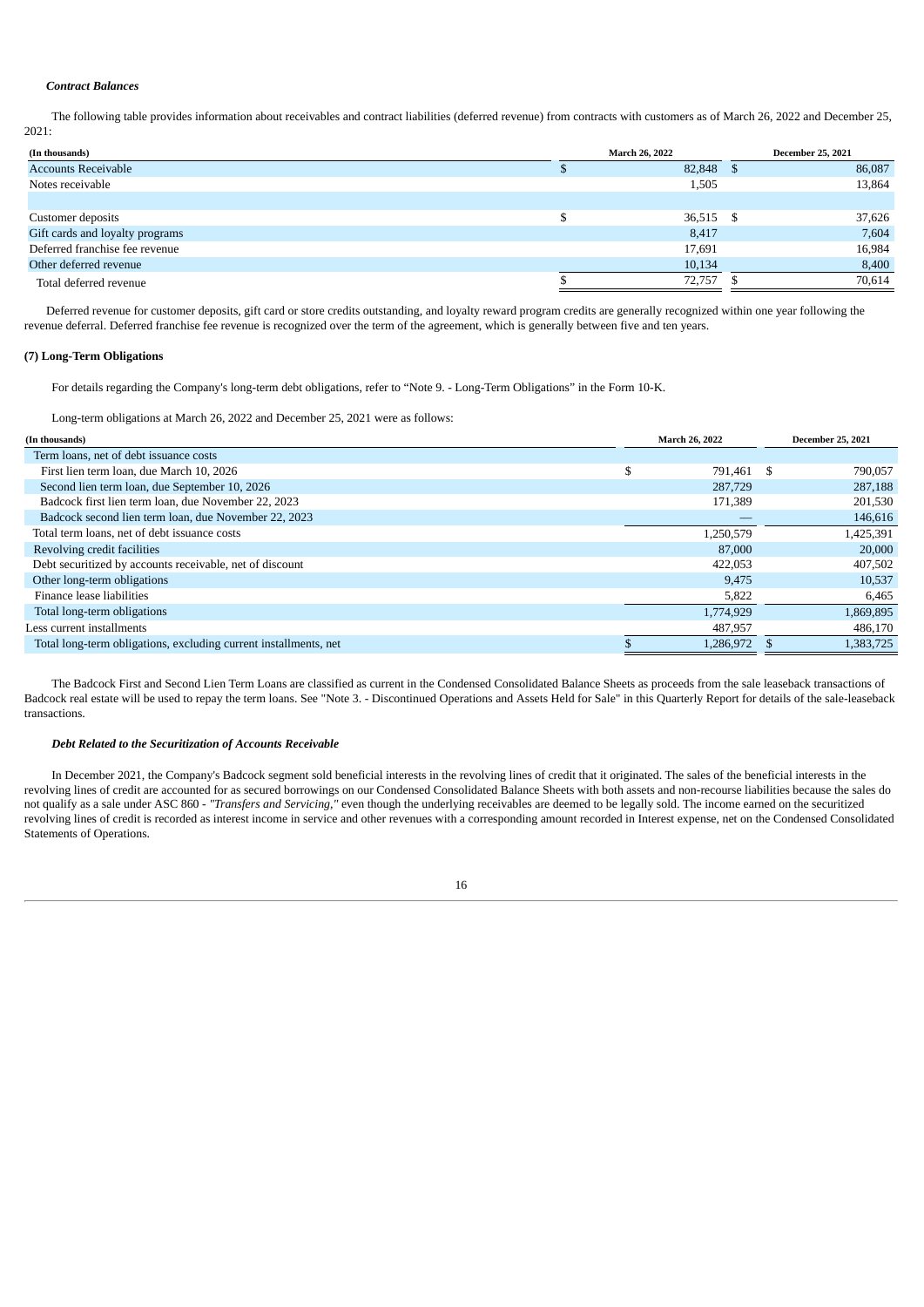Proceeds from secured borrowings issued in the securitization are accounted for as non-recourse notes payable. The Company's customers are responsible for repaying the debt from a secured borrowing, and the Company is not liable for the repayment of non-recourse loans unless representations or warranties in the loan agreements are breached. The lender assumes the credit risk and their only recourse, upon default by the customer, is against the customer.

Debt securitized by accounts receivable, net includes \$349.3 million of securitized debt and an unamortized discount of \$72.8 million. Current installments of debt securitized by accounts receivable, net includes \$256.6 million of securitized debt and an unamortized discount of \$53.5 million.

## **(8) Income Taxes**

#### *Overview*

For the three months ended March 26, 2022 and March 27, 2021, the Company had an effective tax rate from continuing operations of 23.0% and 9.1%, respectively. The change in the effective tax rate compared to the prior year is due to the reversal of a valuation allowance related to net operating loss carryforwards in the prior year.

#### *Tax Receivable Agreement*

On July 10, 2019, the Company entered into a tax receivable agreement with the then-existing non-controlling interest holders (the "Tax Receivable Agreement") that provides for the payment by the Company to the non-controlling interest holders of 40% of the cash savings, if any, in federal, state and local taxes that the Company realizes or is deemed to realize as a result of any increases in tax basis of the assets of Franchise Group New Holdco, LLC ("New Holdco") resulting from future redemptions or exchanges of New Holdco units.

Payments will be made when such Tax Receivable Agreement related deductions actually reduce the Company's income tax liability. No payments were made to members of New Holdco pursuant to the Tax Receivable Agreement during the quarter ended March 26, 2022. Pursuant to the Company's election under Section 754 of the Internal Revenue Code (the "Code"), the Company has obtained an increase in its share of the tax basis in the net assets of New Holdco when the New Holdco units were redeemed or exchanged by the non-controlling interest holders and other qualifying transactions. The Company has treated the redemptions and exchanges of New Holdco units by the non-controlling interest holders as direct purchases of New Holdco units for U.S. federal income tax purposes. This increase in tax basis will reduce the amounts that it would otherwise pay in the future to various tax authorities. They may also decrease gains (or increase losses) on future dispositions of certain capital assets to the extent tax basis is allocated to those capital assets.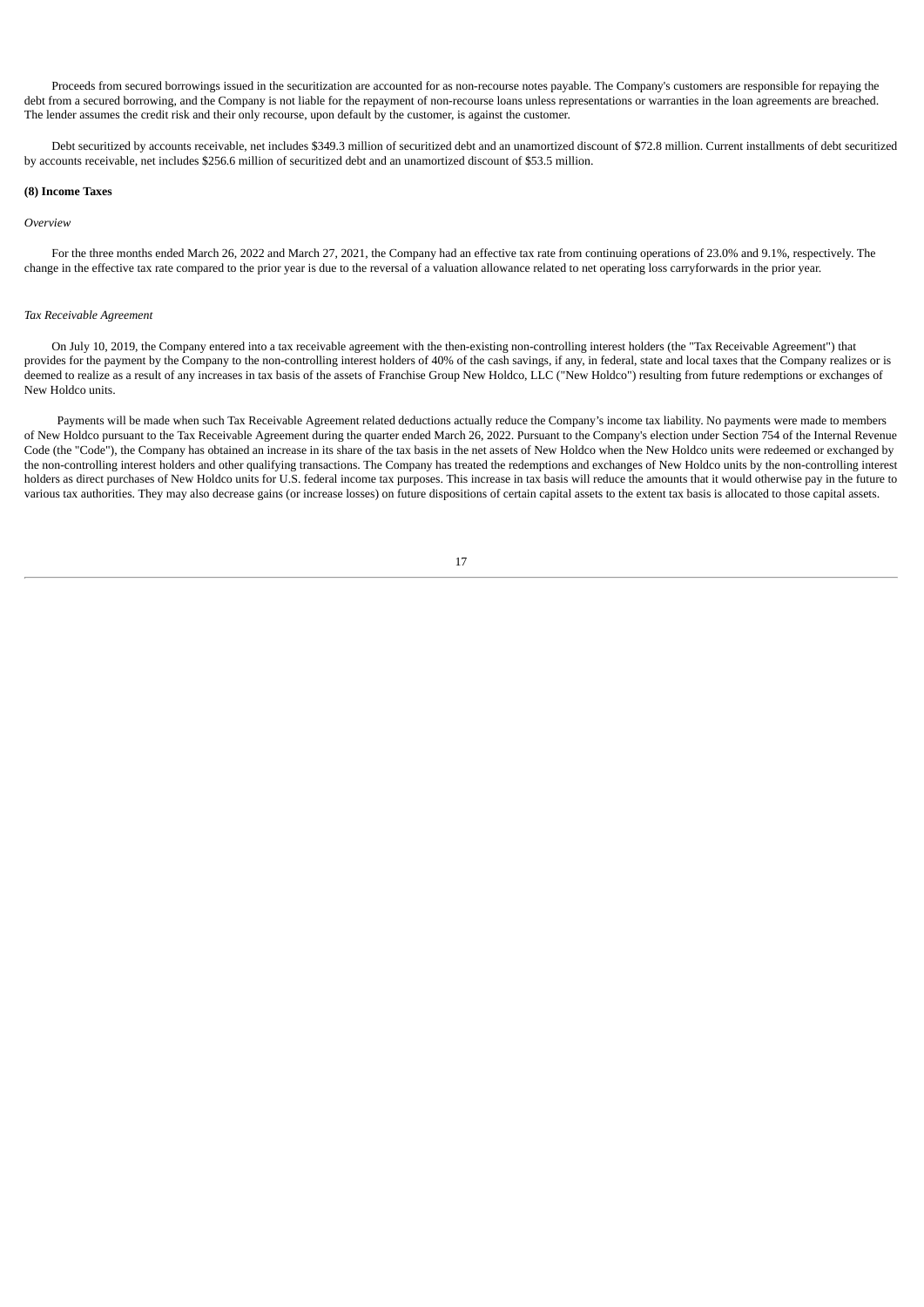#### **(9) Net Income (Loss) Per Share**

Diluted net income (loss) per share is computed using the weighted-average number of common stock and, if dilutive, the potential common stock outstanding during the period. Potential common stock consists of the incremental common stock issuable upon the exercise of stock options and vesting of restricted stock units. The dilutive effect of outstanding stock options and restricted stock units is reflected in diluted earnings per share by application of the treasury stock method. Additionally, the computation of the diluted net income (loss) per share of common stock assumed the conversion of Preferred Stock, if dilutive.

The following table sets forth the calculations of basic and diluted net income (loss) per share:

| <b>March 26, 2022</b><br>(In thousands, except for share and per share amounts)<br>March 27, 2021<br>Net income (loss) from continuing operations attributable to Franchise Group<br>$\mathbf{s}$<br>12,317<br>\$<br>Less: Preferred dividend declared<br>(2, 128)<br>Adjusted net income (loss) from continuing operations available to Common Stockholders<br>10,189<br>Net income from discontinued operations attributable to Franchise Group<br>Adjusted net income (loss) available to Common Stockholders<br>10,189<br>-S |  | <b>Three Months Ended</b> |            |
|----------------------------------------------------------------------------------------------------------------------------------------------------------------------------------------------------------------------------------------------------------------------------------------------------------------------------------------------------------------------------------------------------------------------------------------------------------------------------------------------------------------------------------|--|---------------------------|------------|
|                                                                                                                                                                                                                                                                                                                                                                                                                                                                                                                                  |  |                           |            |
|                                                                                                                                                                                                                                                                                                                                                                                                                                                                                                                                  |  |                           | (28, 334)  |
|                                                                                                                                                                                                                                                                                                                                                                                                                                                                                                                                  |  |                           | (2, 129)   |
|                                                                                                                                                                                                                                                                                                                                                                                                                                                                                                                                  |  |                           | (30, 463)  |
|                                                                                                                                                                                                                                                                                                                                                                                                                                                                                                                                  |  |                           | 42,147     |
|                                                                                                                                                                                                                                                                                                                                                                                                                                                                                                                                  |  |                           | 11,684     |
|                                                                                                                                                                                                                                                                                                                                                                                                                                                                                                                                  |  |                           |            |
| Weighted-average common stock outstanding<br>40,307,412                                                                                                                                                                                                                                                                                                                                                                                                                                                                          |  |                           | 40,110,084 |
| Net dilutive effect of stock options and restricted stock<br>800,381                                                                                                                                                                                                                                                                                                                                                                                                                                                             |  |                           |            |
| Weighted-average diluted shares outstanding<br>41,107,793                                                                                                                                                                                                                                                                                                                                                                                                                                                                        |  |                           | 40,110,084 |
|                                                                                                                                                                                                                                                                                                                                                                                                                                                                                                                                  |  |                           |            |
| Basic net income (loss) per share:                                                                                                                                                                                                                                                                                                                                                                                                                                                                                               |  |                           |            |
| \$<br>0.25<br>-\$<br>Continuing operations                                                                                                                                                                                                                                                                                                                                                                                                                                                                                       |  |                           | (0.76)     |
| Discontinued operations                                                                                                                                                                                                                                                                                                                                                                                                                                                                                                          |  |                           | 1.05       |
| Basic net income per share<br>0.25                                                                                                                                                                                                                                                                                                                                                                                                                                                                                               |  |                           | 0.29       |
|                                                                                                                                                                                                                                                                                                                                                                                                                                                                                                                                  |  |                           |            |
| Diluted net income (loss) per share:                                                                                                                                                                                                                                                                                                                                                                                                                                                                                             |  |                           |            |
| \$<br>$0.25 \quad$ \$<br>Continuing operations                                                                                                                                                                                                                                                                                                                                                                                                                                                                                   |  |                           | (0.76)     |
| Discontinued operations                                                                                                                                                                                                                                                                                                                                                                                                                                                                                                          |  |                           | 1.05       |
| Diluted net income per share<br>0.25<br>ж                                                                                                                                                                                                                                                                                                                                                                                                                                                                                        |  |                           | 0.29       |

#### **(10) Stock Compensation Plans**

For a discussion of our stock-based compensation plans, refer to "Note 11. - Stock Compensation Plans" of the Form 10-K.

### *Restricted Stock Units*

The Company has awarded service-based restricted stock units (the "RSUs") to its non-employee directors, officers and certain employees. The Company recognizes expense based on the estimated fair value of the RSUs granted over the vesting period on a straight-line basis. The fair value of RSUs is determined using the Company's closing stock price on the date of the grant. At March 26, 2022, unrecognized compensation costs related to the RSUs were \$8.8 million. These costs are expected to be recognized through fiscal year 2024.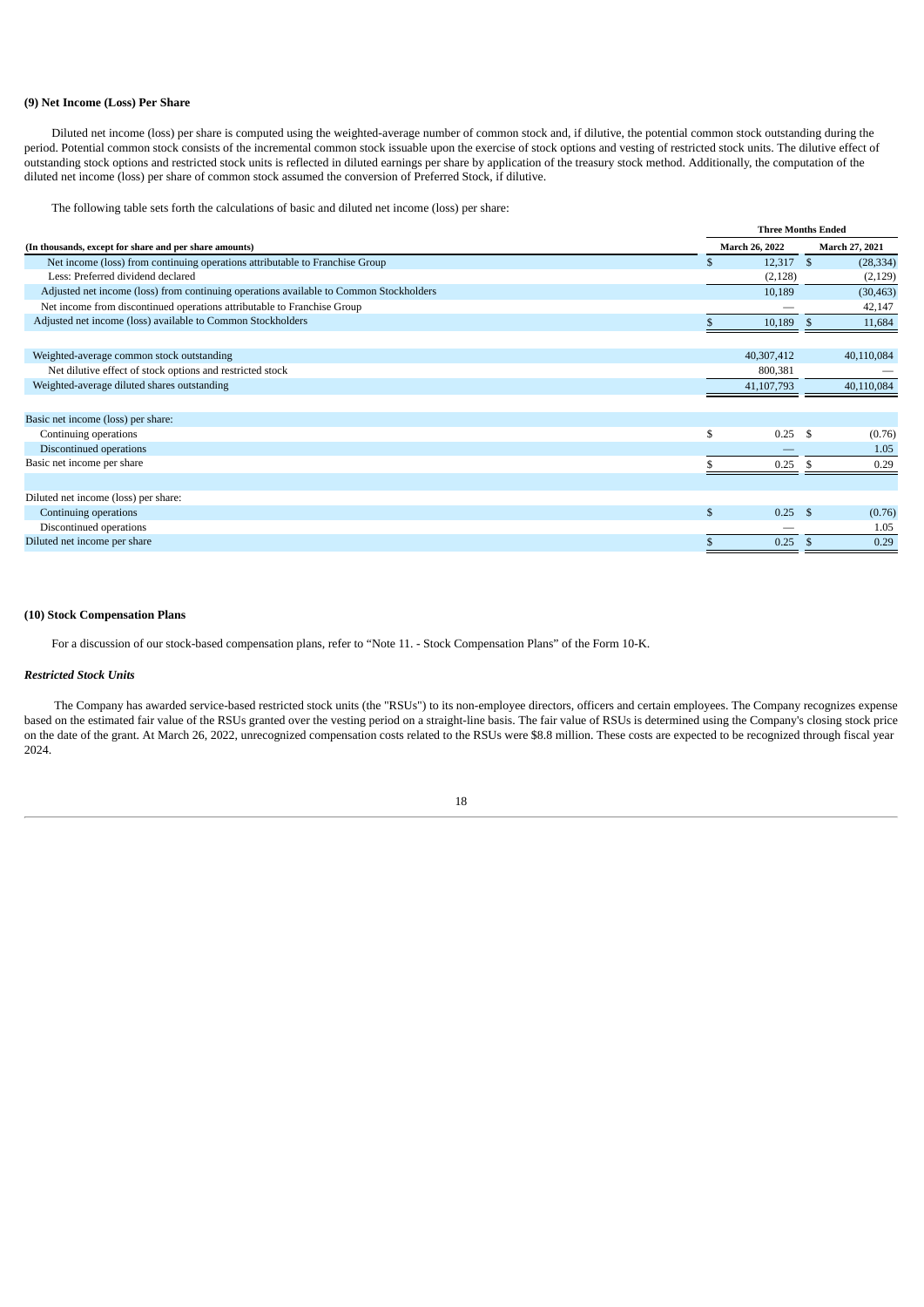The following table summarizes the status of the RSUs as of and changes during the three months ended March 26, 2022:

|                                 | <b>Number of RSUs</b> | Weighted average fair val<br>at grant date |
|---------------------------------|-----------------------|--------------------------------------------|
| Balance as of December 25, 2021 | 269,708               | 27.                                        |
| Granted                         | 114,039               | 42.                                        |
| <b>Vested</b>                   | (51,602)              | 41                                         |
| Canceled                        | $\sim$                |                                            |
| Balance as of March 26, 2022    | 332,145               | 33.                                        |

### *Performance Restricted Stock Units*

The Company has awarded performance restricted stock units (the "PRSUs") to its officers and certain employees. The Company recognizes expense based on the estimated fair value of the PRSUs granted over the vesting period on a straight-line basis. The fair value of PRSUs is determined using the Company's closing stock price on the date of the grant. At March 26, 2022, unrecognized compensation costs related to the PRSUs were \$11.7 million. These costs are expected to be recognized through fiscal year 2024.

The following table summarizes the status of the PRSUs as of and changes during the three months ended March 26, 2022:

|                                 | <b>Number of PRSUs</b> | Weighted average fair value at<br>grant date |
|---------------------------------|------------------------|----------------------------------------------|
| Balance as of December 25, 2021 | 706,260                | 19.90                                        |
| Granted                         | 101,366                | 42.41                                        |
| <b>Vested</b>                   |                        |                                              |
| Canceled                        | __                     | $\overline{\phantom{a}}$                     |
| Balance as of March 26, 2022    | 807,626                | 22.72                                        |

## *Market-Based Performance Restricted Stock Units*

The Company has awarded market-based performance restricted stock units (the "MPRSUs") to its officers and certain employees. The Company recognizes expense based on the estimated fair value of the MPRSUs granted over the vesting period on a straight-line basis. The fair value of MPRSUs is determined using a Monte Carlo simulation valuation model to calculate grant date fair value. Compensation expense is recognized over the requisite service period using the proportionate amount of the award's fair value that has been earned through service to date. At March 26, 2022, unrecognized compensation costs related to the MPRSUs were \$15.2 million. These costs are expected to be recognized through fiscal year 2024.

The following table summarizes the status of the MPRSUs as of and changes during the three months ended March 26, 2022:

|                                 | <b>Number of MPRSUs</b> | Weighted average fair value at<br>grant date |
|---------------------------------|-------------------------|----------------------------------------------|
| Balance as of December 25, 2021 | 826,926                 | 20.13                                        |
| Granted                         | 70,000                  | 39.67                                        |
| <b>Vested</b>                   |                         |                                              |
| Canceled                        | __                      |                                              |
| Balance as of March 26, 2022    | 896,926                 | 21.66                                        |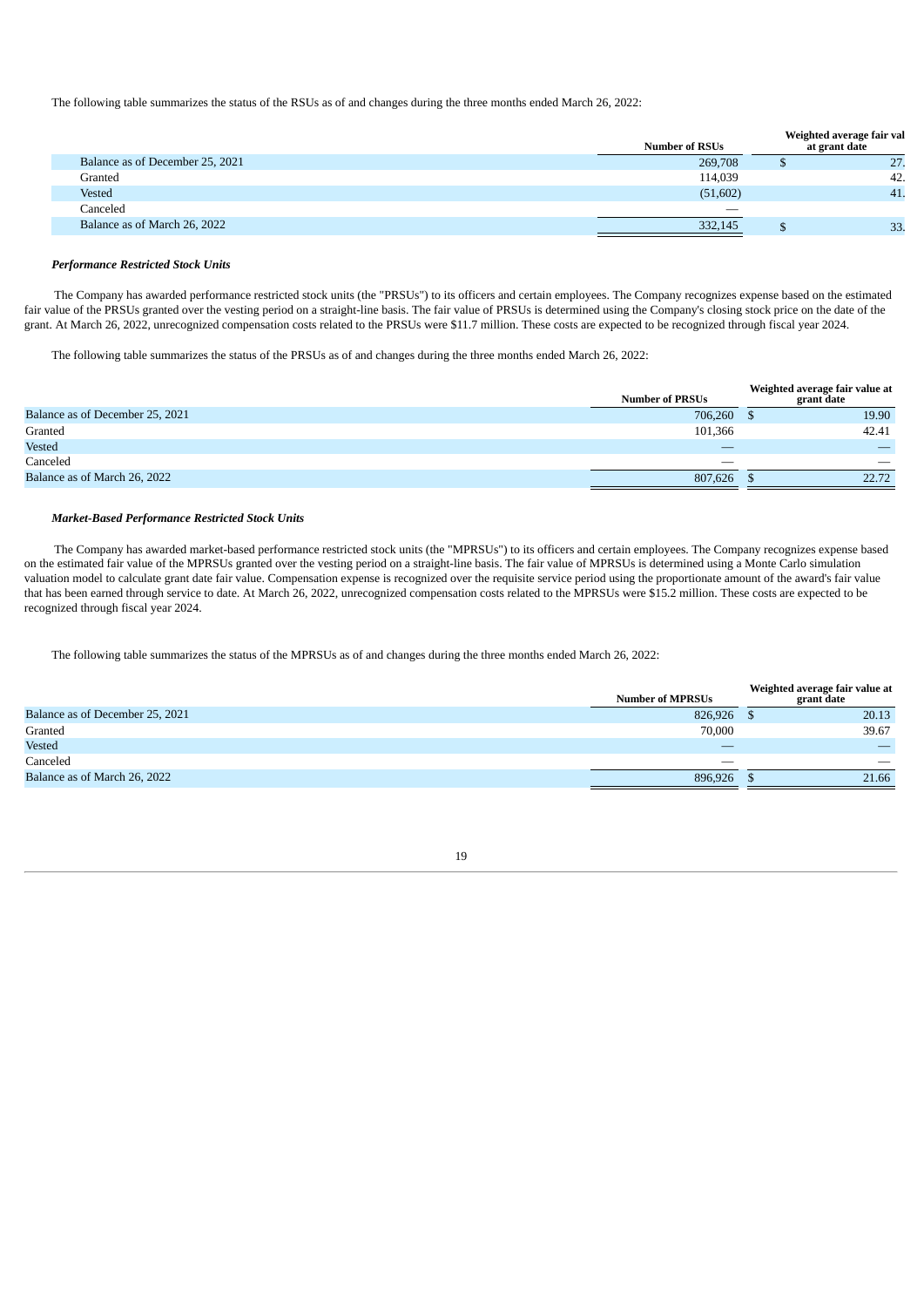#### *Stock Options*

The Company has awarded stock options to its non-employee directors and officers. As of March 26, 2022 and March 27, 2021, there were 317,033 and 388,409 stock options outstanding, respectively. During the three months ended March 26, 2022, there were no stock options granted, 15,000 stock options exercised, and no stock options forfeited. The weighted-average exercise price of stock options outstanding was \$9.92 per share as of March 26, 2022. All outstanding stock options will expire in fiscal years 2023 and 2024.

At March 26, 2022 and March 27, 2021, there were zero and 63,334 non-vested stock options outstanding, respectively. At March 26, 2022, there was no remaining unrecognized compensation cost related to vested or non-vested stock options.

The following table summarizes information about stock options outstanding and exercisable at March 26, 2022:

|                          | options outstanding and Entretonone |                           |                             |  |  |  |  |  |
|--------------------------|-------------------------------------|---------------------------|-----------------------------|--|--|--|--|--|
|                          |                                     | Weighted average exercise | Weighted average remaining  |  |  |  |  |  |
| Range of exercise prices | Number                              | price                     | contractual life (in years) |  |  |  |  |  |
| $$0.00 - $10.89$         | 204,500                             | 8.80                      | 1.3                         |  |  |  |  |  |
| $$10.90 - $12.01$        | 112,533                             | 11.97                     | 2.1                         |  |  |  |  |  |
|                          | 317,033                             | 9.92                      |                             |  |  |  |  |  |

**Options Outstanding and Exercisable**

#### *Stock Compensation Expense*

The Company recorded \$5.4 million and \$2.6 million during the three months ended March 26, 2022 and March 27, 2021, respectively.

The Company has stock based incentive plans at various operating companies which are recorded as liabilities. The total aggregate liability for these plans as of March 26, 2022 is \$2.6 million, recorded in "Accounts payable and accrued expenses" on the Condensed Consolidated Balance Sheets. During the three months ended March 26, 2022, total expense recognized related to these plans was \$1.2 million. Future expense to be recognized for these plans as of March 26, 2022 is \$21.5 million.

#### **(11) Related Party Transactions**

The Company considers any of its directors, executive officers or beneficial owners of more than 5% of our common stock, or any member of the immediate family of the foregoing persons, to be related parties.

#### *Messrs. Kahn and Laurence*

Brian Kahn and Vintage Capital Management, LLC and its affiliates ("Vintage"), in aggregate, held approximately 31% of the aggregate voting power of the Company through their ownership of common stock as of March 26, 2022. Brian Kahn and Andrew Laurence are principals of Vintage. Mr. Kahn is a member of the Board of Directors, President and Chief Executive Officer of the Company. Mr. Laurence is an Executive Vice President of the Company, served as a member of the Company's Board of Directors until the Company's annual meeting of stockholders in May 2021 and served as the Company's Chairman of the Board until March 31, 2020.

*Buddy's Franchises.* Mr. Kahn's brother-in-law owns seven Buddy's franchises. All transactions between the Company's Buddy's segment and Mr. Kahn's brother-in-law are conducted on a basis consistent with other franchisees.

#### *Tax Receivable Agreement*

The Company previously had a non-controlling interest in New Holdco as a result of its acquisition of Buddy's on July 10, 2019. On April 1, 2020, the Company redeemed all of the non-controlling interest units. On July 10, 2019, the Company entered into the Tax Receivable Agreement with the then-existing non-controlling interest holders, which comprised the former equity holders of Buddy's (the "Buddy's Members") that provides for the payment by the Company to the non-controlling interest holders of 40% of the amount of any tax benefits that the Company actually realizes as a result of increases in the tax basis of the net assets of New Holdco resulting from any redemptions or exchanges of New Holdco units. Amounts due under

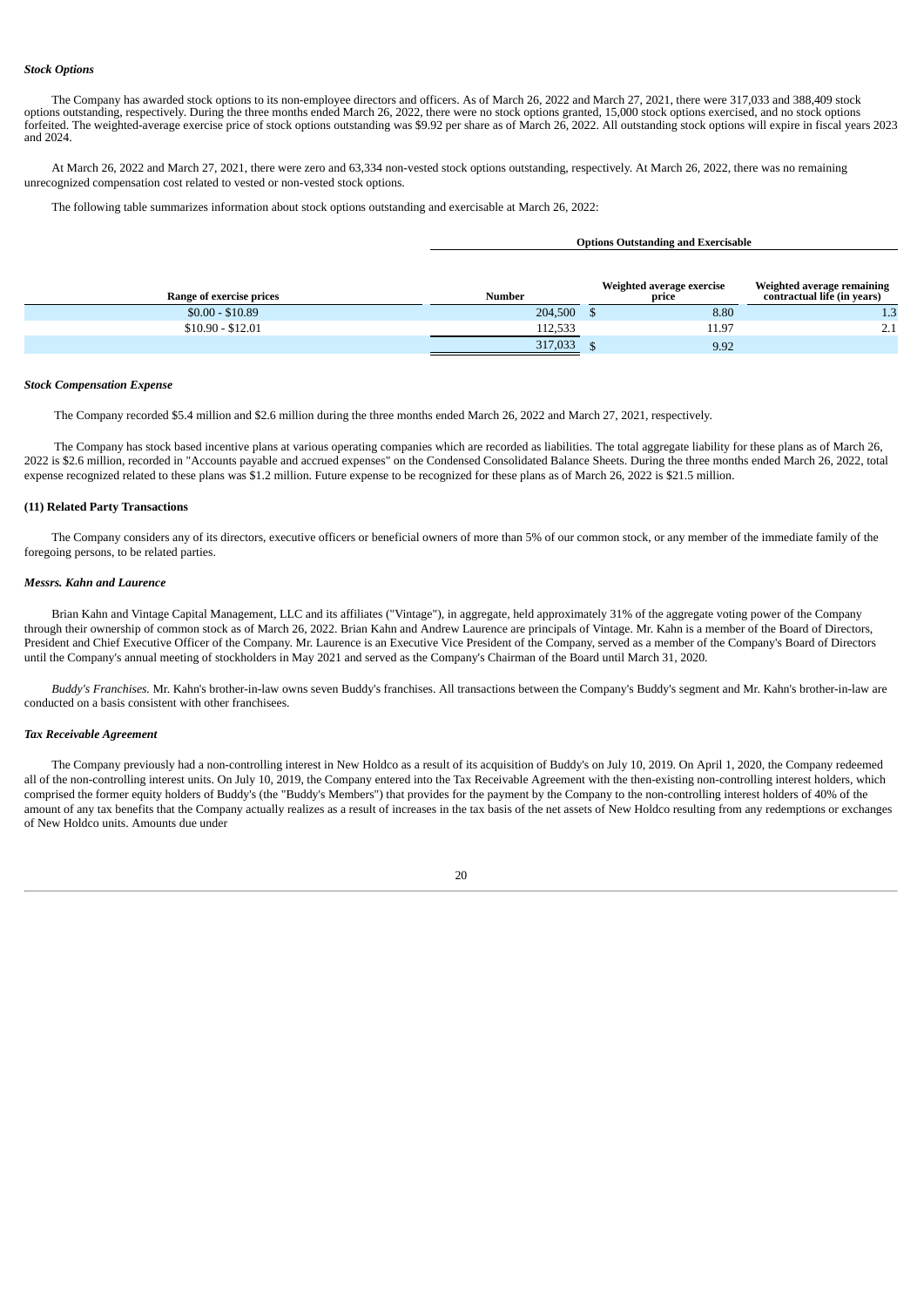the Tax Receivable Agreement to the Buddy's Members as of March 26, 2022 were \$17.3 million which is recorded in "Other non-current liabilities" in the accompanying Condensed Consolidated Balance Sheets. No payments were made to Buddy's Members pursuant to the Tax Receivable Agreement during the three months ended March 26, 2022.

#### **(12) Commitments and Contingencies**

In the ordinary course of operations, the Company may become a party to legal proceedings. Based upon information currently available, management believes that such legal proceedings, individually or in the aggregate, will not have a material adverse effect on the Company's business, financial condition, cash flows, or results of operations.

The Company is party to claims and lawsuits that are considered to be ordinary, routine litigation incidental to the business, including claims and lawsuits concerning the fees charged to customers for various products and services, relationships with franchisees, intellectual property disputes, employment matters, and contract disputes. Although the Company cannot provide assurance that it will ultimately prevail in each instance, it believes the amount, if any, it will be required to pay in the discharge of liabilities or settlements in these claims will not have a material adverse impact on its consolidated results of operations, financial position, or cash flows.

#### *Guarantees*

The Company remains secondarily liable under various real estate leases that were assigned to franchisees who acquired Pet Supplies Plus stores from the Company. In the event of the failure of an acquirer to pay lease payments, the Company could be obligated to pay the remaining lease payments which extend through 2033 and in aggregate are \$25.4 million and \$22.9 million as of March 26, 2022 and December 25, 2021, respectively. If the Company is required to make payments under these guarantees, the Company could seek to recover those amounts from the franchisees or in some cases their affiliates. The Company believes that payment under these guarantees is remote as of March 26, 2022.

#### **(13) Segments**

The Company's operations are conducted in six reportable business segments: Vitamin Shoppe, Pet Supplies Plus, Badcock, American Freight, Buddy's, and Sylvan. The Company defines its segments as those operations which results its chief operating decision maker ("CODM") regularly reviews to analyze performance and allocate resources. The results of operations of Pet Supplies Plus are included in the Company's results of operations beginning on March 11, 2021, the results of operations of Sylvan are included in the Company's results of operations beginning on September 27, 2021, and the results of operations of Badcock are included in the Company's results of operations beginning on November 22, 2021.

The Vitamin Shoppe segment is an omnichannel specialty retailer and wellness lifestyle company with the mission of providing customers with the most trusted products, guidance, and services to help them become their best selves, however they define it. The Vitamin Shoppe segment offers one of the largest varieties of products among vitamin, mineral and supplement retailers. The broad product offering enables the company to provide customers with a depth of selection of products that may not be readily available at other specialty retailers or mass merchants, such as discount stores, supermarkets, drug stores and wholesale clubs. The Vitamin Shoppe continues to focus on improving the customer experience through the roll-out of initiatives including increasing customer engagement and personalization, redesigning the omnichannel experience (including in stores as well as through the internet and mobile devices), growing private brands and improving the effectiveness of pricing and promotions. Vitamin Shoppe is headquartered in Secaucus, New Jersey.

The Pet Supplies Plus segment is a leading omnichannel retail chain and franchisor of pet supplies and services. Pet Supplies Plus has a diversified revenue model comprised of Company-owned store revenue, franchise royalties and revenue generated by the wholesale distribution of products to its franchisees. Pet Supplies Plus offers a curated selection of premium brands, proprietary private labels and specialty products with retail price parity with online players. Additionally, Pet Supplies Plus offers grooming, pet wash and other services in most of its locations. The Pet Supplies Plus segment operates under the "Pet Supplies Plus" brand and is headquartered in Livonia, Michigan.

The Badcock segment is a specialty retailer of furniture, appliances, bedding, electronics, home office equipment, accessories and seasonal items in a showroom format. Additionally, Badcock offers multiple and flexible payment solutions and credit options through its consumer financing services. Badcock expects to shift its consumer financing business to third-party vendors in the future. The Badcock segment operates under the "Badcock Home Furniture & More" brand and is headquartered in Mulberry, Florida.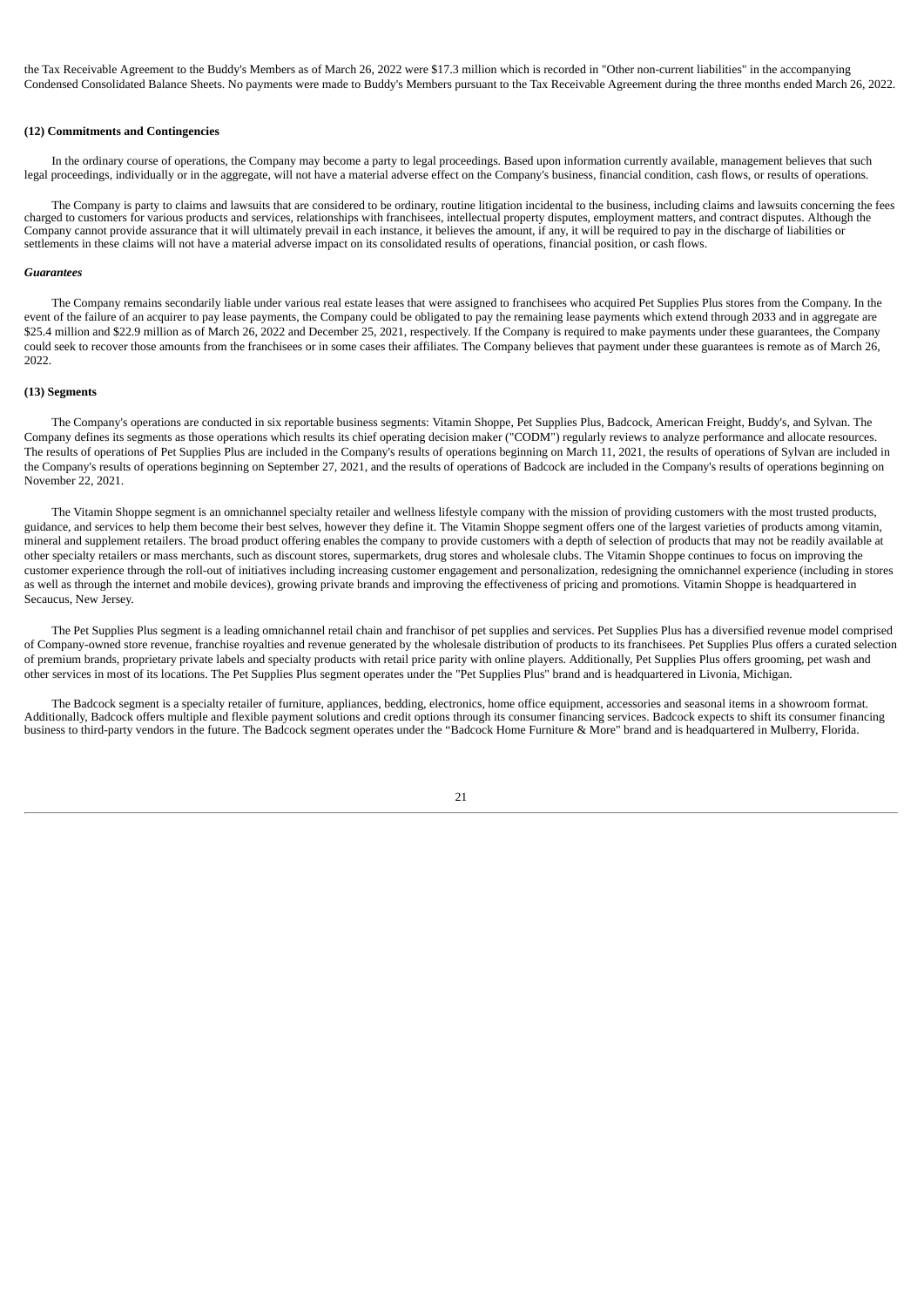The American Freight segment is a retail chain offering in-store and online access to furniture, mattresses, new and out-of-box home appliances and home accessories at discount prices. American Freight buys direct from manufacturers and sells direct in warehouse-style stores. By cutting out the middleman and keeping its overhead costs low, American Freight can offer quality products at low prices. American Freight provides customers with multiple payment options providing access to high-quality products and brand name appliances that may otherwise remain aspirational to some of its customers.

American Freight also serves as a liquidation channel for major appliance vendors. American Freight operates specialty distribution centers that test every out-of-box appliance before it is offered for sale to customers. Customers typically are covered by the original manufacturer's warranty and are offered the opportunity to purchase a full suite of extended-service plans and services. The American Freight segment operates under the "American Freight" brand and is headquartered in Delaware, Ohio.

The Buddy's segment is a specialty retailer of high quality, name brand consumer electronic, residential furniture, appliances and household accessories through rent-to-own agreements. The rental transaction allows customers the opportunity to benefit from the use of high-quality products under flexible rental purchase agreements without long-term obligations. The Buddy's segment operates under the "Buddy's" brand and is headquartered in Orlando, Florida.

The Sylvan segment is an established and growing franchisor of supplemental education for Pre-K-12 students and families. Sylvan addresses the full range of student needs with a broad variety of academic curriculums delivered in an omnichannel format. The Sylvan platform provides franchisees with the ability to provide a range of services, including on premises, virtually, at a satellite location, and in the home. Sylvan is headquartered in Hunt Valley, Maryland.

Total revenues by segment were as follows:

|                            | <b>Three Months Ended</b> |           |   |                |  |
|----------------------------|---------------------------|-----------|---|----------------|--|
| (In thousands)             | March 26, 2022            |           |   | March 27, 2021 |  |
| Total revenue:             |                           |           |   |                |  |
| Vitamin Shoppe             |                           | 310,953   | S | 294,739        |  |
| Pet Supplies Plus          |                           | 301,214   |   | 51,309         |  |
| Badcock                    |                           | 256,259   |   |                |  |
| American Freight           |                           | 241,416   |   | 258,517        |  |
| Buddy's                    |                           | 15,585    |   | 16,780         |  |
| Sylvan                     |                           | 10,043    |   | _              |  |
| Consolidated total revenue |                           | 1,135,470 |   | 621,345        |  |

Operating income (loss) by segment were as follows:

|                                            |                       | <b>Three Months Ended</b> |    |                |  |  |  |
|--------------------------------------------|-----------------------|---------------------------|----|----------------|--|--|--|
| (In thousands)                             | <b>March 26, 2022</b> |                           |    | March 27, 2021 |  |  |  |
| Income (loss) from operations:             |                       |                           |    |                |  |  |  |
| Vitamin Shoppe                             | ¢                     | 35,354                    | \$ | 33,275         |  |  |  |
| Pet Supplies Plus                          |                       | 17,021                    |    | (4,169)        |  |  |  |
| <b>Badcock</b>                             |                       | 70,230                    |    | _              |  |  |  |
| American Freight                           |                       | 11,213                    |    | 25,130         |  |  |  |
| Buddy's                                    |                       | 4,065                     |    | 4,273          |  |  |  |
| Sylvan                                     |                       | 948                       |    |                |  |  |  |
| <b>Total Segments</b>                      |                       | 138,831                   |    | 58,509         |  |  |  |
| Corporate                                  |                       | (8, 465)                  |    | (5,533)        |  |  |  |
| Consolidated income (loss) from operations |                       | 130,366                   |    | 52,976         |  |  |  |
|                                            |                       |                           |    |                |  |  |  |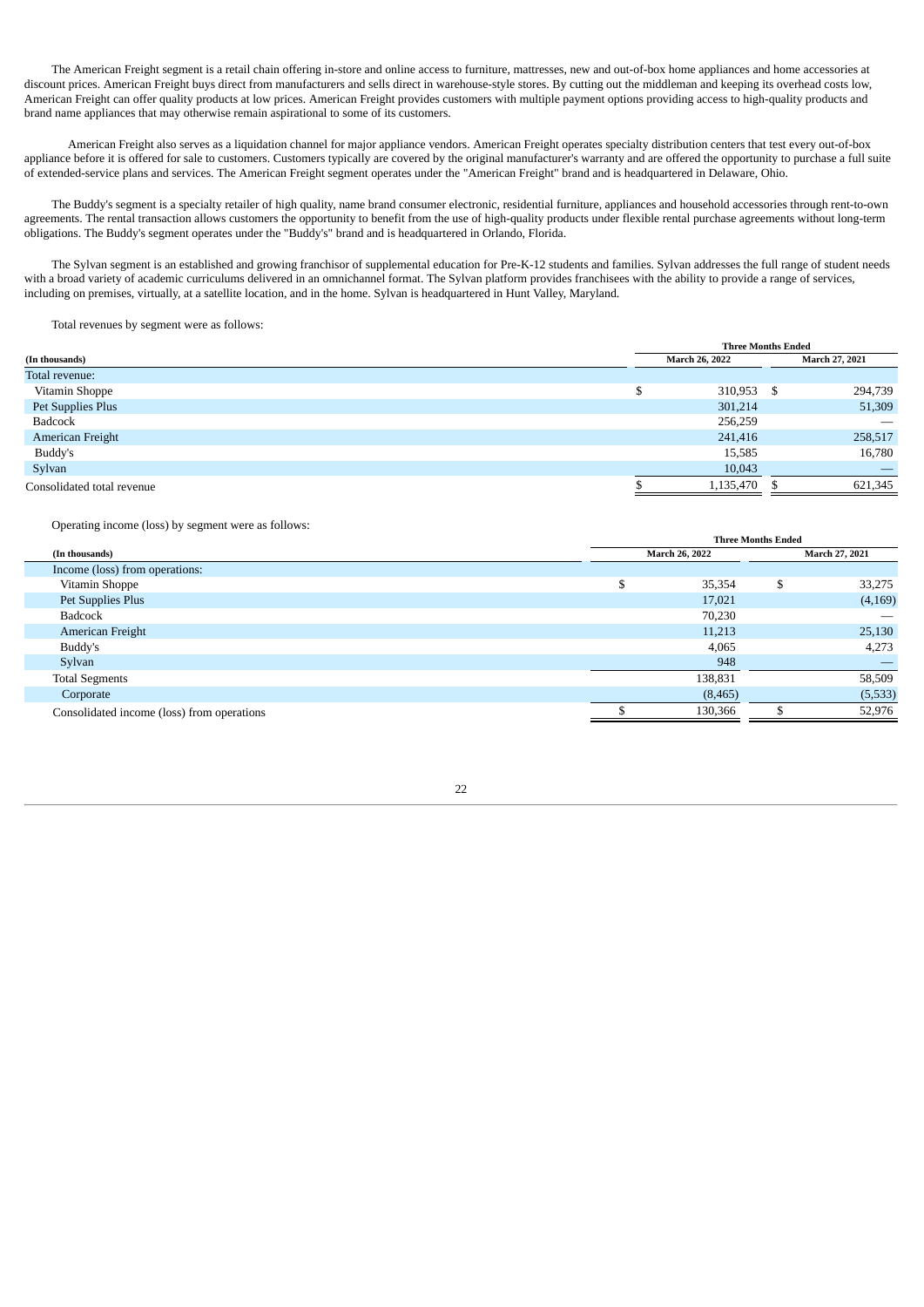Total assets by segment were as follows:

| (In thousands)            | <b>March 26, 2022</b> | <b>December 25, 2021</b> |  |
|---------------------------|-----------------------|--------------------------|--|
| Total assets:             |                       |                          |  |
| Vitamin Shoppe            | 623,609               | \$<br>596,964            |  |
| Pet Supplies Plus         | 952,324               | 957,849                  |  |
| Badcock                   | 923,710               | 1,062,310                |  |
| American Freight          | 1,002,638             | 959,282                  |  |
| Buddy's                   | 143,527               | 146,033                  |  |
| Sylvan                    | 102,063               | 103,850                  |  |
| <b>Total Segments</b>     | 3,747,871             | 3,826,288                |  |
| Corporate                 | 105,538               | 86,883                   |  |
| Consolidated total assets | 3,853,409             | 3,913,171                |  |
|                           |                       |                          |  |

## **(14) Subsequent Events**

On March 31, 2022, the Company completed the sale-leaseback of 35 retail Badcock locations for gross proceeds of approximately \$94.0 million. The Company used \$70.2 million of the proceeds to pay down the Badcock First Lien Term Loan.

On April 15, 2022, the Company entered into a Purchase and Sale Agreement for the sale of certain parcels of land on which the Badcock segment operates its distribution centers and is entitled to receive approximately \$150.0 million in cash at closing, subject to certain adjustments. The Company anticipates using most of the proceeds from the sale to repay a portion of its existing indebtedness.

<span id="page-24-0"></span>On April 26, 2022, the Company entered into a Purchase and Sale Agreement for the sale of the Badcock segment's corporate headquarters and is entitled to receive approximately \$18.5 million in cash at closing, subject to certain adjustments. The Company anticipates using most of the proceeds from the sale to repay a portion of its existing indebtedness.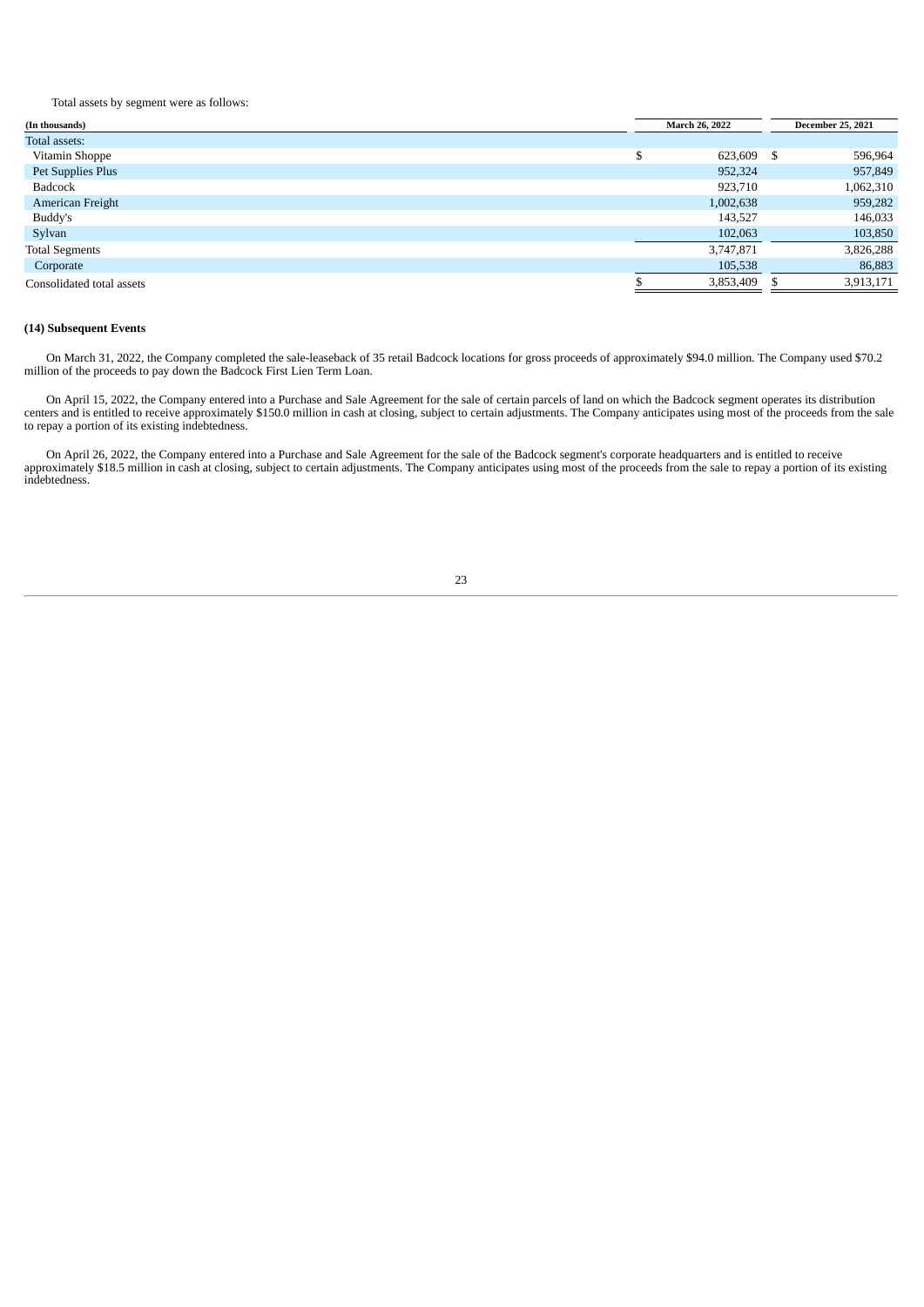#### **ITEM 2**

## **MANAGEMENT'S DISCUSSION AND ANALYSIS OF FINANCIAL CONDITION AND RESULTS OF OPERATIONS**

#### **Special Note Regarding Forward-Looking Statements**

This quarterly report contains forward-looking statements concerning our business, operations, and financial performance and condition as well as our plans, objectives, and expectations for our business operations and financial performance and condition. Any statements contained herein that are not of historical facts may be deemed to be forwardlooking statements. You can identify these statements by words such as "aim," "anticipate," "assume," "believe," "could," "due," "estimate," "expect," "goal," "intend," "may," "objective," "plan," "predict," "potential," "positioned," "should," "target," "will," "would," and other similar expressions that are predictions of or indicate future events and future trends. These forward-looking statements are based on current expectations, estimates, forecasts, and projections about our business and the industry in which we operate and our management's beliefs and assumptions. They are not guarantees of future performance or development and involve known and unknown risks, uncertainties, and other factors that are in some cases beyond our control. Additionally, other factors may cause actual results to differ materially from historical results or from any results expressed or implied by such forward-looking statements. Factors that may cause such differences include, but are not limited to, the risks described under "Item 1A-Risk Factors," including:

- the uncertainty of the future impact of the COVID-19 pandemic and public health measures on our business and results of operations;
- the effect of steps we take in response to the COVID-19 pandemic, the severity and duration of the pandemic, new variants of COVID-19 that have emerged, and the speed and efficacy of vaccine and treatment developments, the pace of recovery when the pandemic subsides and the heightened impact it has on many of the risks described herein and in our other filings with the SEC;
- potential regulatory actions relating to the COVID-19 pandemic and the related government mitigation efforts on our business and our financial results;
- the risk that natural disasters, public health crises, political uprisings, uncertainty or unrest, or other catastrophic events could adversely affect our operations and financial results, including the impact of the COVID-19 pandemic on manufacturing operations and our supply chain, customer traffic and our operations in general;
- the possibility that any of the anticipated benefits of our acquisitions will not be realized or will not be realized within the expected time period, our businesses and our acquisitions may not be integrated successfully or such integration may be more difficult, time-consuming or costly than expected, or revenues following our acquisitions may be lower than expected;
- our inability to grow on a sustainable basis;
- changes in operating costs, including employee compensation and benefits;
- higher inflation rates:
- the seasonality of the products and services we provide in certain of our business segments;
- departures of key executives, senior management members or directors;
- our ability to attract additional talent to our teams;
- our ability to maintain an active trading market for our common stock on The Nasdaq Global Market ("Nasdaq");
- the effect of regulation of the products and services that we offer, including changes in laws and regulations and the costs and administrative burdens associated with complying with such laws and regulations;
- our ability to develop and maintain relationships with our third-party product and service providers;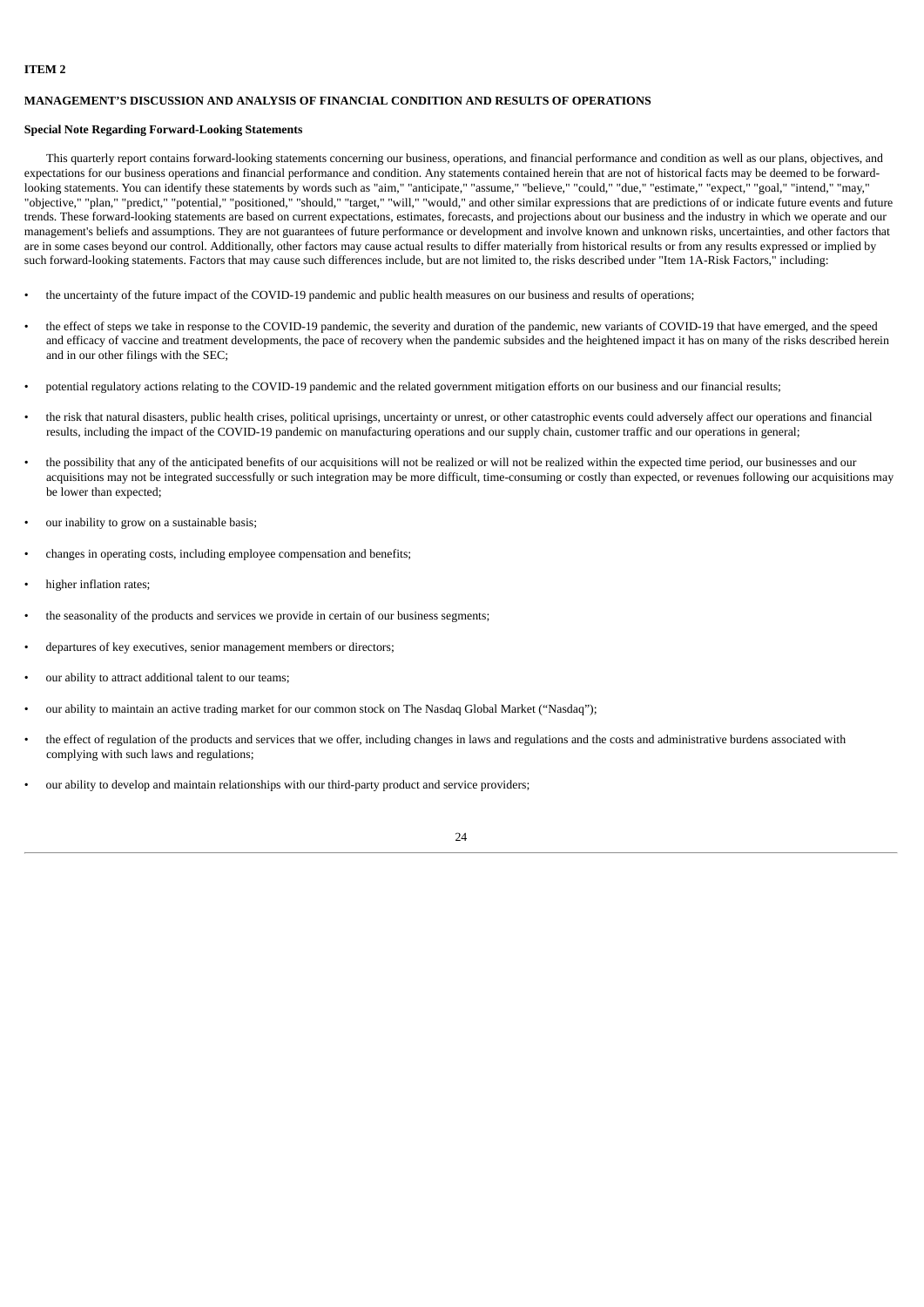- our ability to offer merchandise and services that our customers demand;
- our ability to successfully manage our inventory levels and implement initiatives to improve inventory management and other capabilities;
- competitive conditions in the retail industry and consumer services markets;
- the performance of our products within the prevailing industry;
- worldwide economic conditions and business uncertainty, the availability of consumer and commercial credit, change in consumer confidence, tastes, preferences and spending, and changes in vendor relationships;
- disruption of manufacturing, warehouse or distribution facilities or information systems;
- the continued reduction of our competitors promotional pricing on new-in-box appliances, potentially adversely impacting our sales of out-of-box appliances and associated margin;
- any potential non-compliance, fraud or other misconduct by our franchisees, dealers, or employees;
- our ability and the ability of our franchisees and dealers to comply with legal and regulatory requirements;
- failures by our franchisees, the franchisees' employees, and our dealers to comply with their contractual obligations to us and with laws and regulations, to the extent these failures affect our reputation or subject us to legal risk;
- the ability of our franchisees and dealers to open new territories and operate them successfully;
- the availability of suitable store locations at appropriate lease terms;
- the ability of our franchisees and dealers to generate sufficient revenue to repay their indebtedness to us;
- our ability to manage Company-owned stores;
- our exposure to litigation and any governmental investigations;
- our ability and our franchisees' and dealers' ability to protect customers' personal information, including from a cyber-security incident;
- the impact of identity-theft concerns on customer attitudes toward our services;
- our ability to access the credit markets and satisfy our covenants to lenders;
- our operating subsidiary's potential repurchase of certain finance receivables if certain representations and warranties about the quality and nature of such receivables are breached, which may negatively impact our results of operations, financial condition, and liquidity;
- a decline in the credit quality of our customers, a decrease in our credit sales, or other factors outside of our control, which could lead to a decrease in our product sales and profitability;
- our reliance on technology systems and electronic communications;
- the impact of any acquisitions or dispositions, including our ability to integrate acquisitions and capitalize on their anticipated synergies or our ability to sale non-core assets including the anticipated benefits; and
- other factors, including the risk factors discussed in this quarterly report.

Potential investors and other readers are urged to consider these factors carefully in evaluating the forward-looking statements and are cautioned not to place undue reliance on the forward-looking statements. These forward-looking statements speak only as of the date of this quarterly report. Unless required by law, we do not intend to publicly update or revise any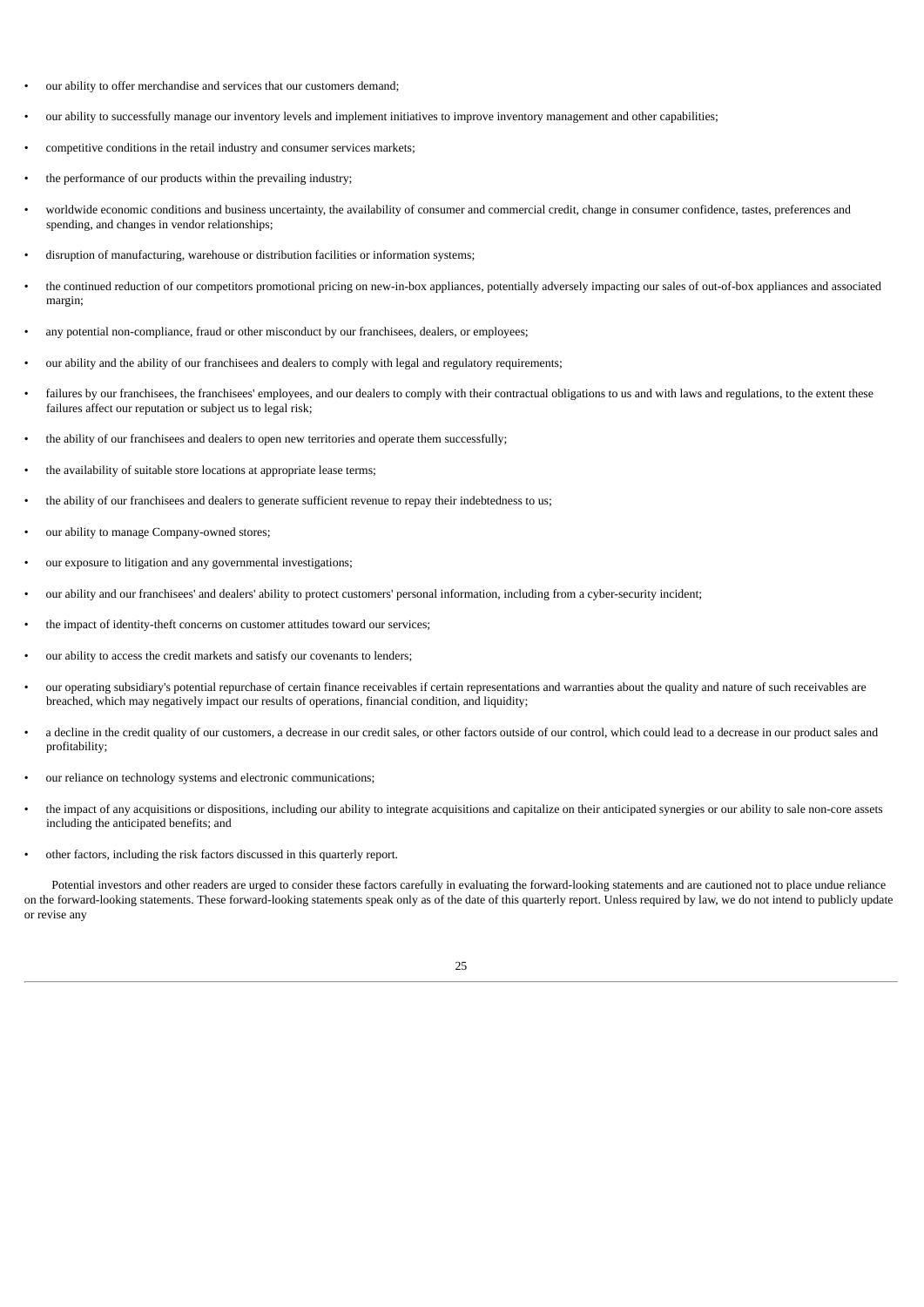forward-looking statements to reflect new information or future events or otherwise. A potential investor or other vendor should, however, review the factors and risks we describe in the reports we will file from time to time with the U.S. Securities and Exchange Commission ("SEC") after the date of this quarterly report.

### **Overview**

We are an owner and operator of franchised and franchisable businesses that continually looks to grow our portfolio of brands while utilizing our operating and capital allocation philosophies to generate strong cash flows. We have a diversified and growing portfolio of highly recognized brands. Our asset-light business model is designed to generate consistent, recurring revenue and strong operating margins and requires limited maintenance capital expenditures. As a multi-brand operator, we continually look to diversify and grow our portfolio of brands either through acquisition or organic brand development. Our acquisition strategy typically targets businesses that are highly cash flow generative with compelling unit economics that can be scaled by adding franchise and company owned units, or that can be restructured to enhance performance and value to Franchise Group. We strive to create value for our stockholders by generating free cash flow and capital-efficient growth across economic cycles.

Our business lines include The Vitamin Shoppe ("Vitamin Shoppe"), Pet Supplies Plus, Badcock Home Furniture & More ("Badcock"), American Freight, Buddy's Home Furnishings ("Buddy's"), and Sylvan Learning ("Sylvan"). Refer to "Note 13. Segments" for additional information.

Our revenue is primarily derived from merchandise sales, lease revenue, financing revenues, royalties and other required fees from our franchisees.

In evaluating our performance, management focuses on Adjusted EBITDA as a measure of the cash flow from recurring operations from the businesses. Adjusted EBITDA represents net income (loss), before income taxes, interest expense, depreciation and amortization, and certain other items.

#### **Impact of COVID-19**

As of the date of this Quarterly Report, we have not experienced a significant negative impact on our sales and profitability due to the COVID-19 pandemic. However, the COVID-19 pandemic could negatively impact our business and financial results by weakening demand for our products and services, interfering with our ability and our franchisees' ability to operate store locations, disrupting our supply chain or affecting our ability to raise capital from financial institutions. As events are rapidly changing, we are unable to accurately predict the impact that the COVID-19 pandemic will have on our results of operations due to uncertainties including, but not limited to, the curtailing of government stimulus programs, the duration of shutdowns, quarantines and travel restrictions, the severity of the disease, the duration of the outbreak and the public's response to the outbreak; however, we are actively managing our business to respond to the impact.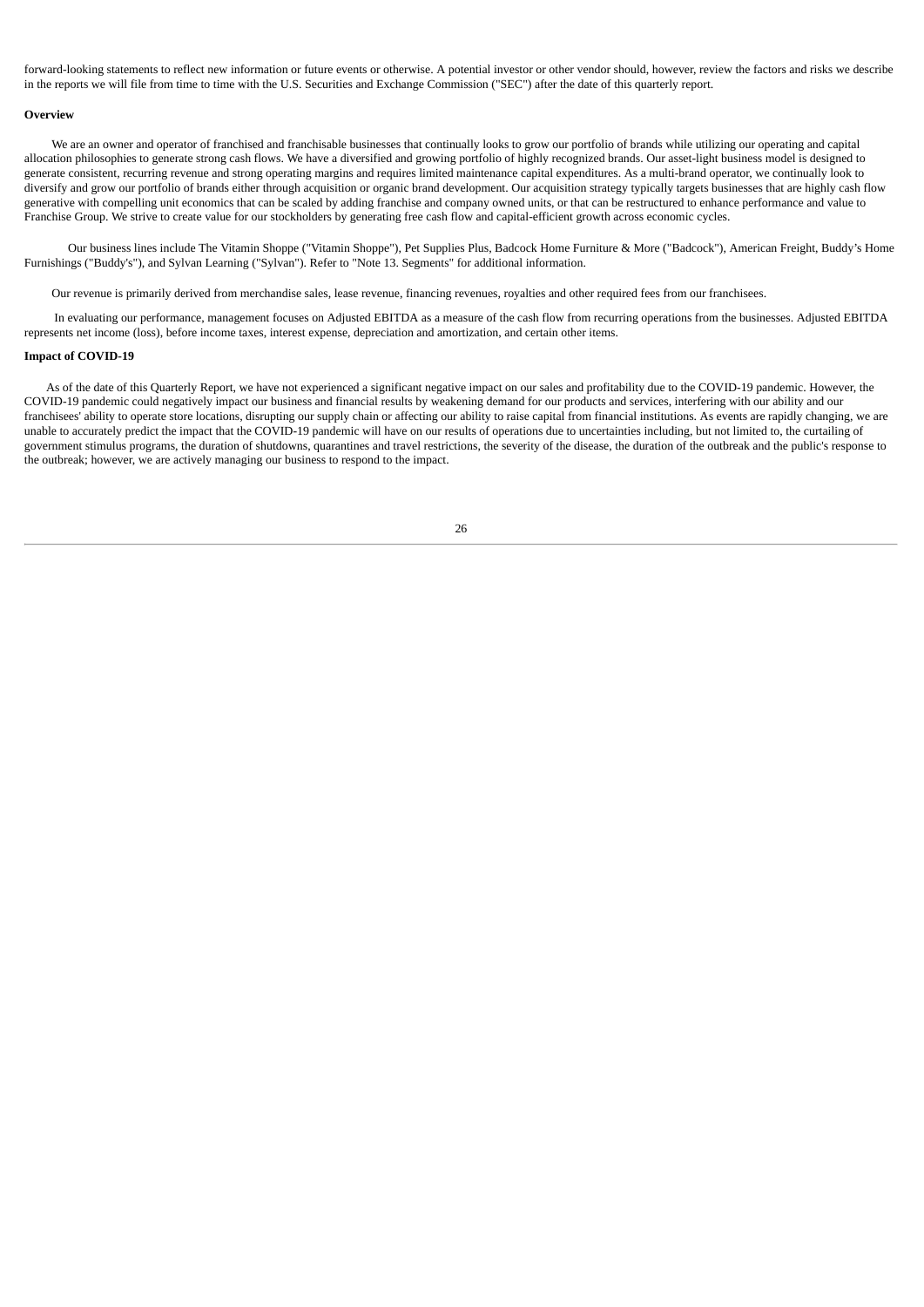## **Results of Operations**

The table below shows results of operations for the three months ended March 26, 2022 and March 27, 2021.

|                        | <b>Three Months Ended</b> |                       |  |                       |  |         |         |
|------------------------|---------------------------|-----------------------|--|-----------------------|--|---------|---------|
|                        |                           |                       |  |                       |  |         | Change  |
| (In thousands)         |                           | <b>March 26, 2022</b> |  | <b>March 27, 2021</b> |  |         | $\%$    |
| Total revenues         |                           | 1,135,470             |  | 621,345               |  | 514,125 | 82.7%   |
| Income from operations |                           | 130,366               |  | 52,976                |  | 77,390  | 146.1 % |
| Net income             |                           | 12,317                |  | $(28,334)$ \$         |  | 40,651  | 143.5 % |

*Revenues.* The table below sets forth the components and changes in our revenues for the three months ended March 26, 2022 and March 27, 2021.

|                   | <b>Three Months Ended</b> |                       |  |                       |  |         |            |
|-------------------|---------------------------|-----------------------|--|-----------------------|--|---------|------------|
|                   |                           |                       |  |                       |  |         | Change     |
| (In thousands)    |                           | <b>March 26, 2022</b> |  | <b>March 27, 2021</b> |  |         | ℅          |
| Product           |                           | 979,164               |  | 583,816               |  | 395,348 | 67.7 %     |
| Service and other |                           | 148,282               |  | 28,576                |  | 119.706 | 418.9%     |
| Rental            |                           | 8,024                 |  | 8,953                 |  | (929)   | $(10.4)\%$ |
| Total revenue     |                           | 1,135,470             |  | 621,345               |  | 514,125 | 82.7 %     |

For the three months ended March 26, 2022, total revenues increased \$514.1 million, or 83%, to \$1,135.5 million compared to \$621.3 million in the same period last year. This increase was primarily due to the Pet Supplies Plus Acquisition, which increased revenue by \$249.9 million, the Badcock Acquisition, which increased revenue by \$256.3 million, and the Sylvan Acquisition, which increased revenue by \$10.0 million. The increase was also due to a \$16.2 million increase in revenue at our Vitamin Shoppe segment. These increases were offset by a \$17.1 million decrease in revenue at our American Freight segment.

*Operating expenses.* The following table details the amounts and changes in our operating expenses for the three months ended March 26, 2022 and March 27, 2021.

|                                               | <b>Three Months Ended</b> |                       |                 |               |  |  |  |  |
|-----------------------------------------------|---------------------------|-----------------------|-----------------|---------------|--|--|--|--|
|                                               |                           |                       |                 | <b>Change</b> |  |  |  |  |
| (In thousands)                                | <b>March 26, 2022</b>     | <b>March 27, 2021</b> |                 | $\%$          |  |  |  |  |
| Cost of revenue:                              |                           |                       |                 |               |  |  |  |  |
| Product                                       | 616,585                   | 339,414               | - \$<br>277,171 | 81.7%         |  |  |  |  |
| Service and other                             | 8,663                     | 405                   | 8,258           | 2,039.0 %     |  |  |  |  |
| Rental                                        | 2,861                     | 3,005                 | (144)           | $(4.8)\%$     |  |  |  |  |
| Total cost of revenue                         | 628,109                   | 342,824               | 285,285         | 83.2 %        |  |  |  |  |
| Selling, general, and administrative expenses | 376,995                   | 225,545               | 151,450         | 67.1 %        |  |  |  |  |
| Total operating expenses                      | 1,005,104                 | 568,369<br>-S         | 436,735         | 76.8%         |  |  |  |  |

For the three months ended March 26, 2022, total operating expenses were \$1,005.1 million compared to \$568.4 million in the same period last year, representing an increase of \$436.7 million, or 76.8%. This increase was primarily due to the Pet Supplies Plus Acquisition which increased operating expenses by \$228.7 million, the Badcock Acquisition, which increased operating expenses by \$186.0 million, and the Sylvan Acquisition, which increased operating expenses by \$9.1 million. The increase was also due to \$14.1 million increase in operating expenses at our Vitamin Shoppe segment.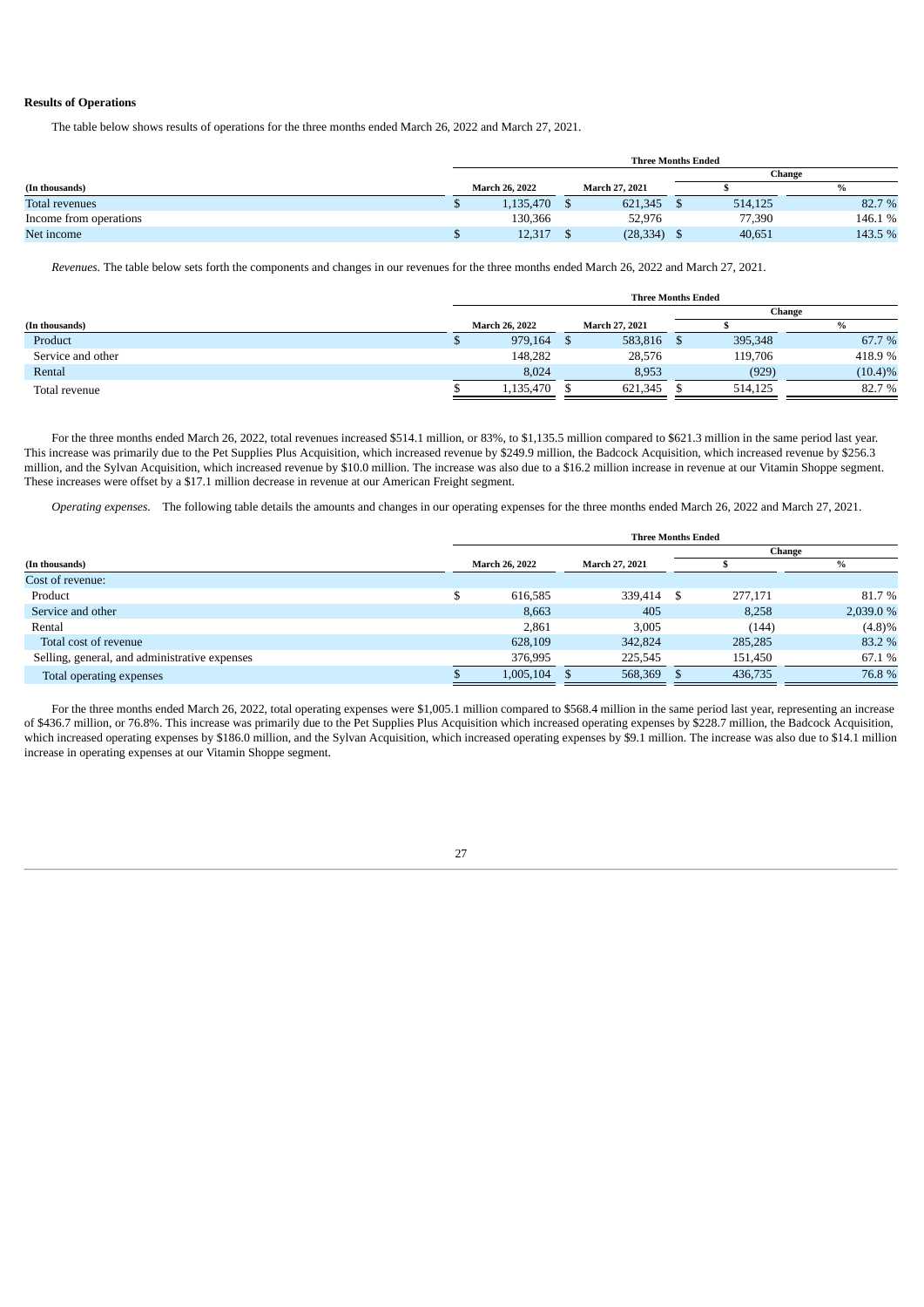Non-operating income (expense) increased \$30.2 million due to the following:

*Bargain purchase gain.* Bargain purchase gain increased \$0.1 million for the three months ended March 26, 2022 compared to the same period last year due to an adjustment made to the preliminary estimates of the fair value of identifiable assets acquired and liabilities assumed in the Badcock Acquisition.

*Other.* Other expense decreased \$14.7 million for the three months ended March 26, 2022 compared to the same period last year primarily due to a prepayment penalty in the prior period of \$36.7 million from the repayment of the Franchise Group New Holdco Term Loan and ABL Term Loan, partially offset by a \$23.7 million loss related to our investment in NextPoint in the three months ended March 26, 2022.

*Interest expense, net*. Interest expense, net increased \$44.9 million for the three months ended March 26, 2022, due to \$65.3 million of interest expense related to the Badcock securitized receivables, the write-off of \$0.3 million of deferred financing costs from the \$31.0 million principal payment of the First Lien Badcock Term Loan, and the write-off of \$3.5 million of deferred financing costs from the \$150.0 million principal payment and termination of the Second Lien Badcock Term Loan.

*Income tax benefit.* Our effective tax rate from continuing operations, including discrete income tax items, was 23.0% and 9.1% for the three months ended March 26, 2022 and March 27, 2021, respectively. The change in the effective tax rate compared to the prior year is due to the reversal of a valuation allowance related to net operating loss carryforwards in the prior year.

#### *Segment Information*

We, through our franchisees and Company-owned stores, operate a system of rent-to-own and point of sale retail locations. Our operations are conducted in six reporting business segments: Vitamin Shoppe, Badcock, Pet Supplies Plus, American Freight, Buddy's, and Sylvan. Refer to "Note 13. Segments" for additional information. Because the Pet Supplies Plus Acquisition occurred on March 10, 2021, comparable information is not useful as the prior year period does not include a full quarter of activity. Because the Sylvan and Badcock Acquisitions occurred on September 27, 2021 and November 22, 2021, respectively; no comparable information is available. Therefore, Pet Supplies Plus, Sylvan, and Badcock information is not provided in this discussion.

The following table summarizes the operating results of our Vitamin Shoppe segment:

|                    | <b>Three Months Ended</b> |  |                       |  |        |       |  |
|--------------------|---------------------------|--|-----------------------|--|--------|-------|--|
|                    |                           |  |                       |  | Change |       |  |
| (In thousands)     | <b>March 26, 2022</b>     |  | <b>March 27, 2021</b> |  |        | 0/2   |  |
| Total revenues     | 310,953                   |  | 294,739               |  | 16,214 | 5.5%  |  |
| Operating expenses | 275,599                   |  | 261,464               |  | 14,135 | 5.4%  |  |
| Segment income     | 35,354                    |  | 33,275                |  | 2,079  | 6.2 % |  |

Total revenue for the three months ended March 26, 2022 for our Vitamin Shoppe segment increased \$16.2 million or 5.5% compared to the same period in the prior year. The increase in revenue was primarily due to a 6.1% increase in comparable store sales driven primarily by an increase in customer traffic in the retail stores, new product launches and price increases due to higher vendor costs.

Operating expenses for our Vitamin Shoppe segment increased \$14.1 million or 5.4% for the three months ended March 26, 2022 as compared to the same period in the prior year. The increases in operating expenses were primarily due to the following:

• a \$12.6 million increase in cost of revenue due to a corresponding increase in revenue and a shift in the product mix; and

• a \$2.8 million increase in employee compensation and benefits related to variable payroll costs and higher healthcare costs.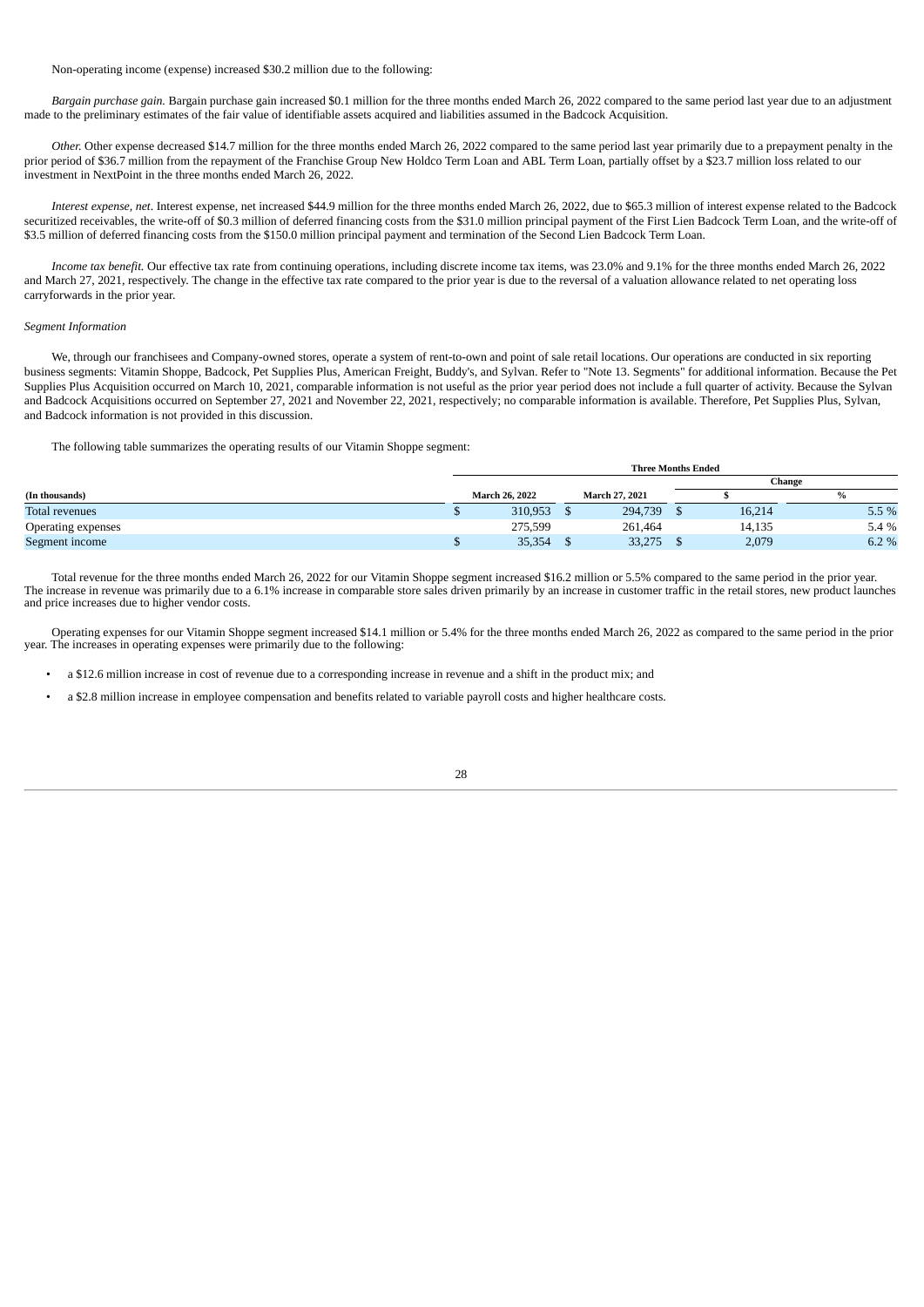The following table summarizes the operating results of the American Freight segment:

|                    | <b>Three Months Ended</b> |  |                |        |           |            |  |
|--------------------|---------------------------|--|----------------|--------|-----------|------------|--|
|                    |                           |  |                | Change |           |            |  |
| (In thousands)     | <b>March 26, 2022</b>     |  | March 27, 2021 |        |           | $\%$       |  |
| Total revenues     | 241.416                   |  | 258,517        |        | (17, 101) | (6.6)%     |  |
| Operating expenses | 230,203                   |  | 233,387        |        | (3, 184)  | (1.4)%     |  |
| Segment income     | 11,213                    |  | 25,130         |        | (13, 917) | $(55.4)\%$ |  |

Total revenue for our American Freight segment decreased \$17.1 million or (6.6)% for the three months ended March 26, 2022 as compared to the same period last year. The decrease was attributable to a decrease in comparable store sales due to lower demand for furniture and appliances driven by government stimulus programs in the prior year period and the inflationary environment which resulted in reduced customer traffic.

Operating expenses for our American Freight segment decreased \$3.2 million or (1.4)% for the three months ended March 26, 2022 as compared to the same period last year due to the decrease in commission based compensation.

The following table summarizes the operating results of the Buddy's segment:

|                    | <b>Three Months Ended</b> |                       |  |                       |  |          |           |  |
|--------------------|---------------------------|-----------------------|--|-----------------------|--|----------|-----------|--|
|                    |                           |                       |  |                       |  | Change   |           |  |
| (In thousands)     |                           | <b>March 26, 2022</b> |  | <b>March 27, 2021</b> |  |          | $\%$      |  |
| Total revenues     |                           | 15,585                |  | 16,780 \$             |  | (1, 195) | $(7.1)\%$ |  |
| Operating expenses |                           | 11,520                |  | 12,507                |  | (987)    | (7.9)%    |  |
| Segment income     |                           | 4,065                 |  | 4,273                 |  | (208)    | (4.9)%    |  |

Total revenue for our Buddy's segment decreased \$1.2 million or (7.1)% for the three months ended March 26, 2022, as compared to the same period last year. The decrease in revenue was primarily attributable to the refranchising of eight Company-owned stores on August 25, 2021. Revenue for comparable stores for the three months ended March 26, 2022 increased from \$7.7 million to \$9.0 million compared to the same period last year.

Operating expenses for our Buddy's segment decreased \$1.0 million or (7.9)% for the three months ended March 26, 2022, as compared to the same period last year primarily due to the refranchising of eight Company-owned stores on August 21, 2021.

The Pet Supplies Plus Acquisition occurred on March 10, 2021. Because the Pet Supplies Plus Acquisition occurred during the three months ended March 27, 2021, all material income statement increases in the current period are due to the Pet Supplies Plus Acquisition.

#### *Adjusted EBITDA*

To provide additional information regarding our financial results, we have disclosed Adjusted EBITDA in the table below and within this Quarterly Report. Adjusted EBITDA represents net income (loss), before income taxes, interest expense, depreciation and amortization, and certain other items specified below. We have provided a reconciliation below of Adjusted EBITDA to net income (loss), the most directly comparable GAAP financial measure.

We have included Adjusted EBITDA in this Quarterly Report because we believe the presentation of this measure is useful to investors as a supplemental measure in evaluating the aggregate performance of our operating businesses and in comparing our results from period to period because it excludes items that we do not believe are reflective of our core or ongoing operating results. This measure is used by our management to evaluate performance and make resource allocation decisions each period. Adjusted EBITDA is also the primary operating metric used in the determination of executive management's compensation. In addition, a measure similar to Adjusted EBITDA is used in our credit facilities. Adjusted EBITDA is not a recognized financial measure under GAAP and may not be comparable to similarly-titled measures used by other companies in our industry. Adjusted EBITDA should not be considered in isolation from or as an alternative to net income (loss), operating income (loss), or any other performance measures derived in accordance with GAAP.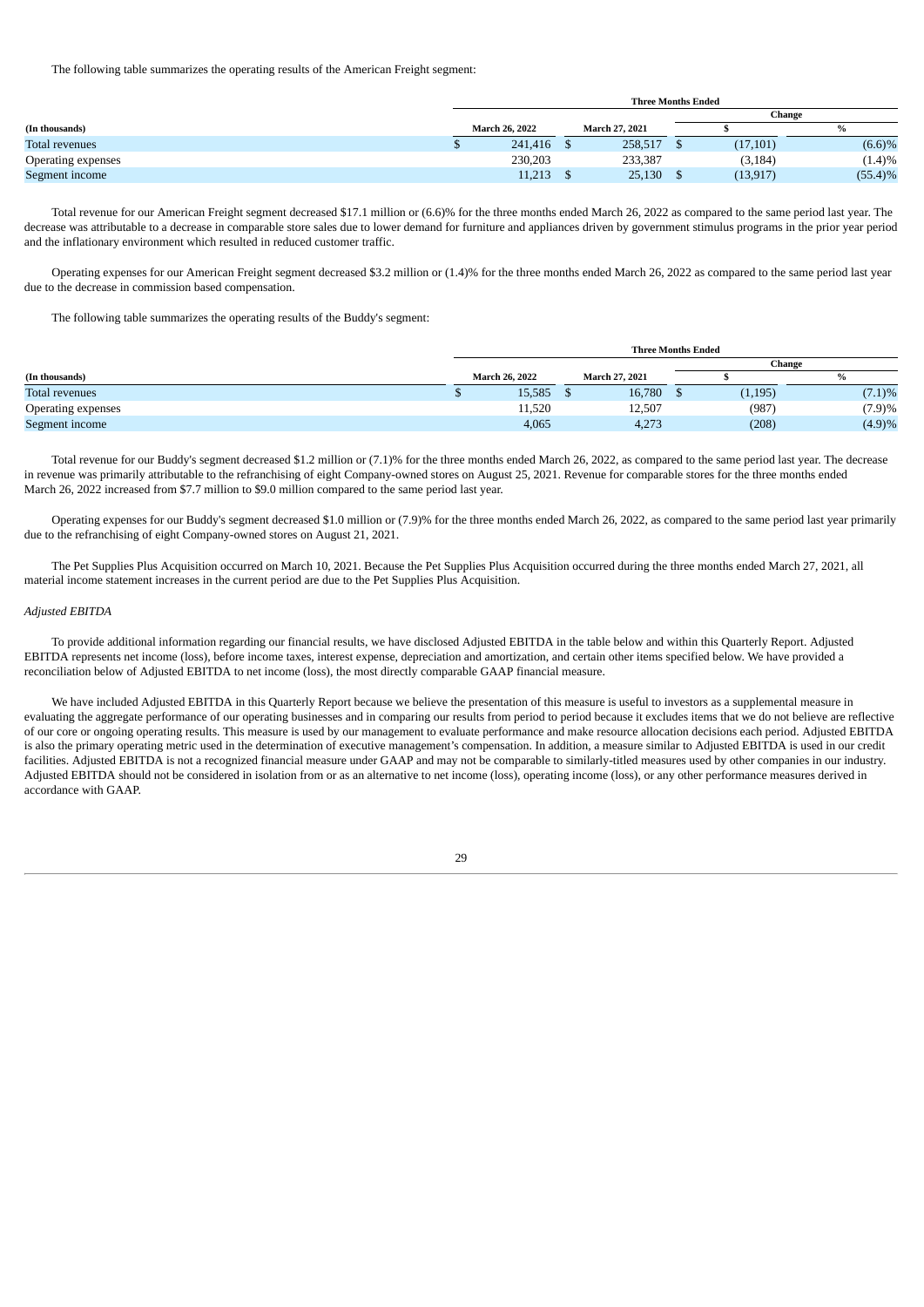The following table presents a reconciliation of Adjusted EBITDA for each of the periods indicated.

|                                              | Reconciliation of Net Income to Adjusted EBITDA |                |  |  |  |  |  |
|----------------------------------------------|-------------------------------------------------|----------------|--|--|--|--|--|
|                                              | <b>Three Months Ended</b>                       |                |  |  |  |  |  |
| (In thousands)                               | March 26, 2022                                  | March 27, 2021 |  |  |  |  |  |
| Net income (loss) from continuing operations | \$<br>$12,317$ \$                               | (28, 334)      |  |  |  |  |  |
| Add back:                                    |                                                 |                |  |  |  |  |  |
| Interest expense                             | 92,327                                          | 47,435         |  |  |  |  |  |
| Income tax expense (benefit)                 | 3,678                                           | (2,851)        |  |  |  |  |  |
| Depreciation and amortization                | 22,033                                          | 11,458         |  |  |  |  |  |
| <b>Total Adjustments</b>                     | 118,038                                         | 56,042         |  |  |  |  |  |
| <b>EBITDA</b>                                | 130,355                                         | 27,708         |  |  |  |  |  |
| Adjustments to EBITDA                        |                                                 |                |  |  |  |  |  |
| Executive severance and related costs        | 96                                              | 510            |  |  |  |  |  |
| Stock based compensation                     | 6,626                                           | 2,436          |  |  |  |  |  |
| Litigation costs and settlements             | 230                                             | 89             |  |  |  |  |  |
| Corporate compliance costs                   | 51                                              | 779            |  |  |  |  |  |
| Store closures                               | 933                                             | 222            |  |  |  |  |  |
| Securitized receivables, net                 | (50, 871)                                       |                |  |  |  |  |  |
| Prepayment penalty on early debt repayment   |                                                 | 36,726         |  |  |  |  |  |
| Right-of-use asset impairment                | 375                                             |                |  |  |  |  |  |
| Integration costs                            | 464                                             | 3,123          |  |  |  |  |  |
| Divestiture costs                            | (337)                                           | 342            |  |  |  |  |  |
| <b>Acquisition costs</b>                     | 626                                             | 7,230          |  |  |  |  |  |
| Loss on investment in equity securities      | 23,723                                          |                |  |  |  |  |  |
| Acquisition bargain purchase gain            | 67                                              |                |  |  |  |  |  |
| <b>Total Adjustments to EBITDA</b>           | (18,017)                                        | 51,457         |  |  |  |  |  |
| <b>Adjusted EBITDA</b>                       | \$<br>112,338                                   | \$<br>79,165   |  |  |  |  |  |

#### **Liquidity and Capital Resources**

We believe that we have sufficient liquidity to support our ongoing operations and maintain a sufficient liquidity position to meet our obligations and commitments. Our liquidity plans are established as part of our financial and strategic planning processes and consider the liquidity necessary to fund our operating, capital expenditure and debt service needs.

We primarily fund our operations and acquisitions through operating cash flows and, as needed, a combination of borrowings under various credit agreements, availability under our revolving credit facilities and the issuance of equity securities. Cash generation can be subject to variability based on many factors, including seasonality and the effects of changes in end markets.

As of March 26, 2022, we have current installments of long-term obligations of \$488.0 million, of which is \$310.1 million in debt related to the securitization of accounts receivable, \$175.7 million in current term loans net of debt issuance costs, and \$2.1 million from finance leases. We expect these obligations can be serviced from our cash and cash equivalents, which were \$149.6 million as of March 26, 2022, and the proceeds from our Badcock segment's sale-leaseback transactions.

During the three months ended March 26, 2022, we executed three substantial transactions that will affect our liquidity and capital resources in future periods. For more details please see "Note 7. Long-Term Obligations":

• On December 27, 2021, we repaid \$31.0 million and \$150.0 million of principal on our First Lien Badcock Term Loan and Second Lien Badcock Term Loan, respectively, using cash proceeds from the Receivables Purchase Agreement. The repayment of the First Lien Badcock Term Loan satisfied the requirements for quarterly principal payments so no additional principal payments are due until the maturity of the loan. The repayment of the First Lien Badcock Term

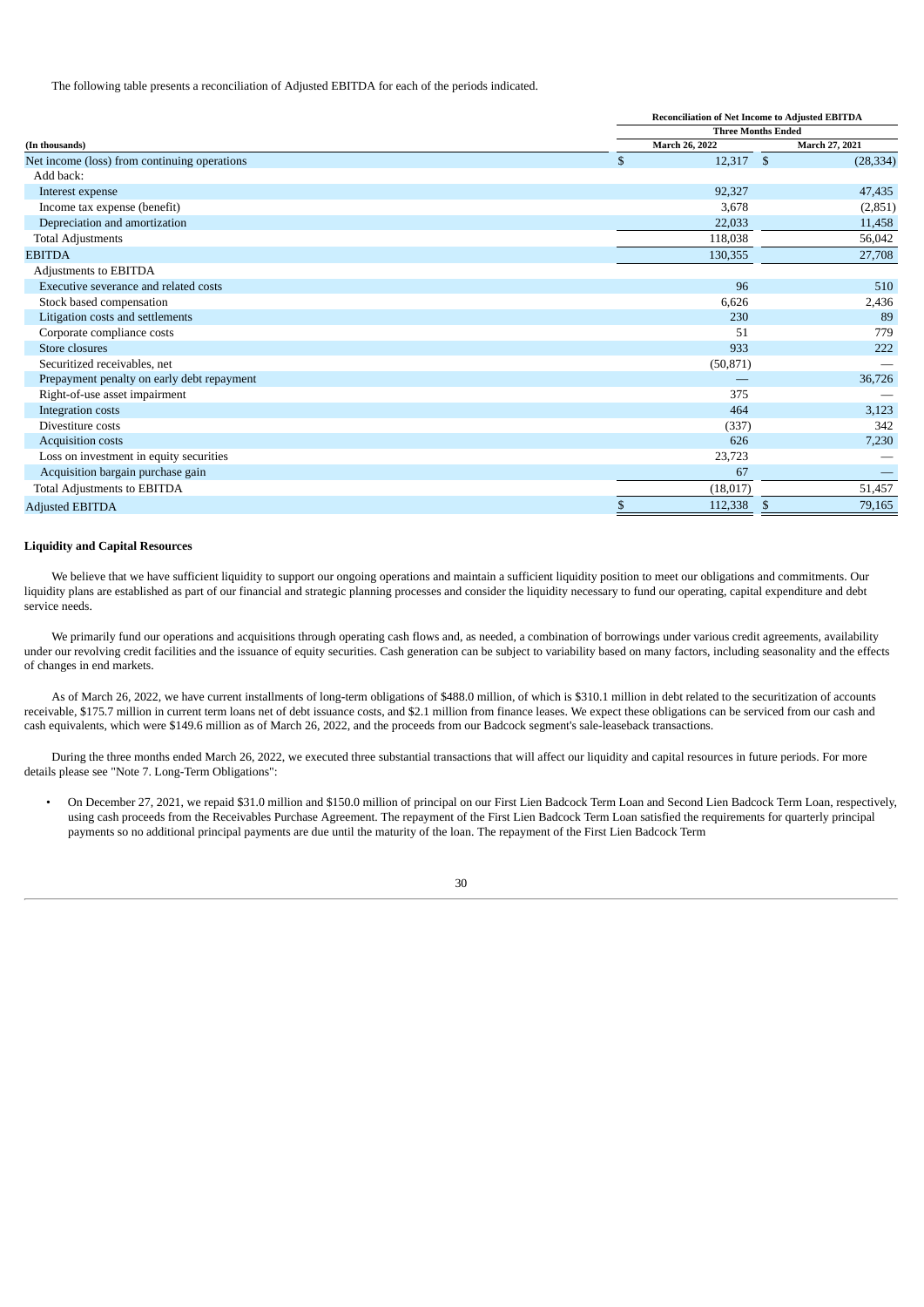Loan resulted in additional interest expense of \$0.3 million for the write-off of deferred financing costs. The repayment of the Second Lien Badcock Term Loan repaid the full outstanding balance of principal, which resulted in additional interest expense of \$3.5 million for the write-off of deferred financing costs.

• On January 1, 2022 and March 25, 2022, we drew \$17.0 million and \$50.0 million, respectively, on the senior secured revolving loan facility. The obligations of the Company under the Third Amended and Restated Loan and Security Agreement are secured by substantially all of the assets of the Company pursuant to the ABL Agreement and a Third Amended and Restated Pledge Agreement.

#### *Sources and uses of cash*

*Operating activities.* In the three months ended March 26, 2022, net cash from operating activities decreased \$13.6 million compared to the same period in the prior year primarily due to a \$85.8 million increase in cash used for inventory and a \$21.2 million decrease in accounts receivable. This was partially offset by a \$40.5 million increase in accounts payable and accrued expenses and a \$47.6 million increase in cash income from operations. Cash net income represents net income adjusted for non-cash or nonoperating activities such as depreciation and amortization, deferred financing cost amortization and the change in fair value of investment.

*Investing activities.* In the three months ended March 26, 2022, cash used in investing activities decreased \$459.4 million compared to the same period in the prior year. This decrease was primarily due to a reduction of \$459.8 million in cash used for acquisitions. This was partially offset by a \$2.3 million increase of proceeds received from the sale of property, plant, and equipment and a net \$4.6 million decrease in issuance of operating loans and payments received from franchisees.

*Financing activities.* In the three months ended March 26, 2022, cash provided by financing activities decreased \$622.3 million compared to the same period in the prior year. This decrease was due to a \$1,182.4 million decrease in proceeds from the issuance of debt, a \$79.5 million decrease in proceeds from the issuance of preferred stock and an increase of \$11.7 million for dividends paid. The decrease of cash provided by financing activities was partially offset by a \$564.5 million decrease in repayments of long-term obligations and a \$87.5 million decrease in payments for debt issuance costs.

#### *Long-term debt borrowings*

For a description of our long-term debt borrowing refer to "Note 7. Long-Term Obligations".

### *Other factors affecting our liquidity*

*Tax Receivable Agreement*. We may be required to make payments under the Tax Receivable Agreement ("TRA Payments") to the former equity holders of Buddy's (the "Buddy's Members"). Under the terms of the Tax Receivable Agreement, we agreed to pay the Buddy's Members 40% of the cash savings, if any, in federal, state and local taxes that we realize or are deemed to realize as a result of any increases in tax basis of the assets of New Holdco resulting from future redemptions or exchanges of New Holdco units held by the Buddy's Members. Any future obligations and the timing of such payments under the Tax Receivable Agreement, however, are subject to several factors, including (i) the timing of subsequent exchanges of New Holdco units by the Buddy's Members, (ii) the price of our common stock at the time of exchange, (iii) the extent to which such exchanges are taxable, (iv) the ability to generate sufficient future taxable income over the term of the Tax Receivable Agreement to realize the tax benefits and (v) any future changes in tax laws. If we do not generate sufficient taxable income in the aggregate over the term of the Tax Receivable Agreement to utilize the tax benefits, then we would not be required to make the related TRA Payments. Although the amount of the TRA Payments would reduce the total cash flow to us and New Holdco, we expect the cash tax savings we will realize from the utilization of the related tax benefits would be sufficient to fund the required payments. As of March 26, 2022, we have TRA Payments due to the Buddy's Members of \$17.3 million.

*Dividends.* The payment of dividends is at the discretion of our Board of Directors and depends, among other things, on our earnings, capital requirements, and financial condition. Our ability to pay dividends is also subject to compliance with financial covenants that are contained in our credit facility and may be restricted by any future indebtedness that we incur or issuances of our preferred stock. In addition, applicable law requires our Board of Directors to determine that we have adequate surplus prior to the declaration of dividends. We cannot provide an assurance that we will pay dividends at any specific level or at all.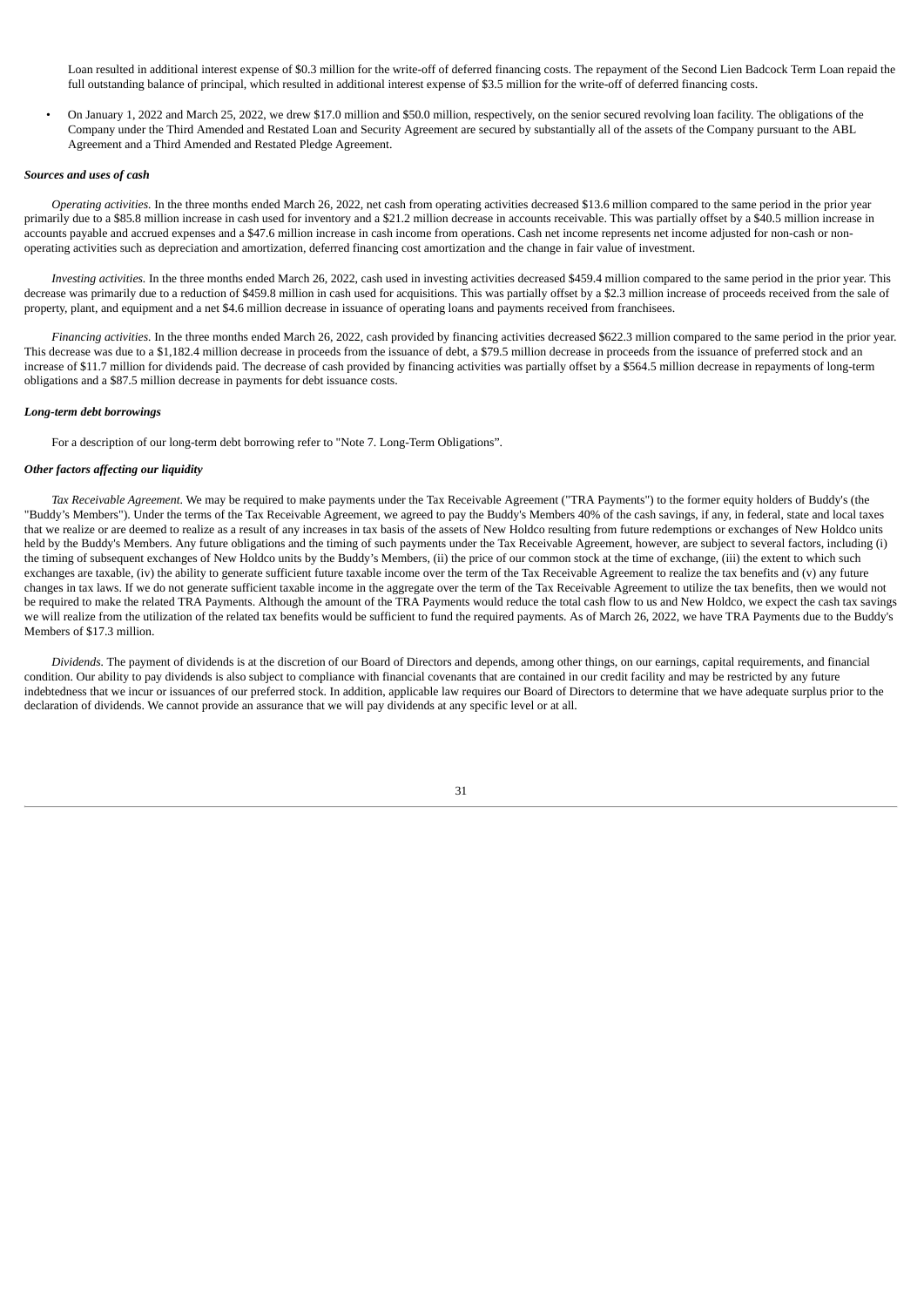#### *Future cash needs and capital requirements*

*Operating and financing cash flow needs.* Following transactions completed subsequent to March 26, 2022, our primary cash needs are expected to include the payment of scheduled debt and interest payments, capital expenditures and normal operating activities. We believe that the revolving credit facilities along with cash from operating activities, will be sufficient to support our cash flow needs for at least the next twelve months.

Several factors could affect our cash flow in future periods, including the following:

- The extent to which we extend additional operating financing to our franchisees beyond the levels of prior periods;
- The extent and timing of capital expenditures;
- The extent and timing of future acquisitions;
- Our ability to integrate our acquisitions and implement business and cost savings initiatives to improve profitability; and
- The extent, if any, to which our Board of Directors elects to continue to declare dividends on our common stock.

*Compliance with debt covenants.* Our revolving credit and long-term debt agreements impose restrictive covenants on us, including requirements to meet certain ratios. As of March 26, 2022, we were in compliance with all covenants under these agreements and, based on a continuation of current operating results, we expect to be in compliance for the remainder of fiscal 2022.

### **Off Balance Sheet Arrangements**

For off balance sheet arrangements and guarantees to which the Company remains secondarily reliable, refer to "Note 12. Commitments and Contingencies".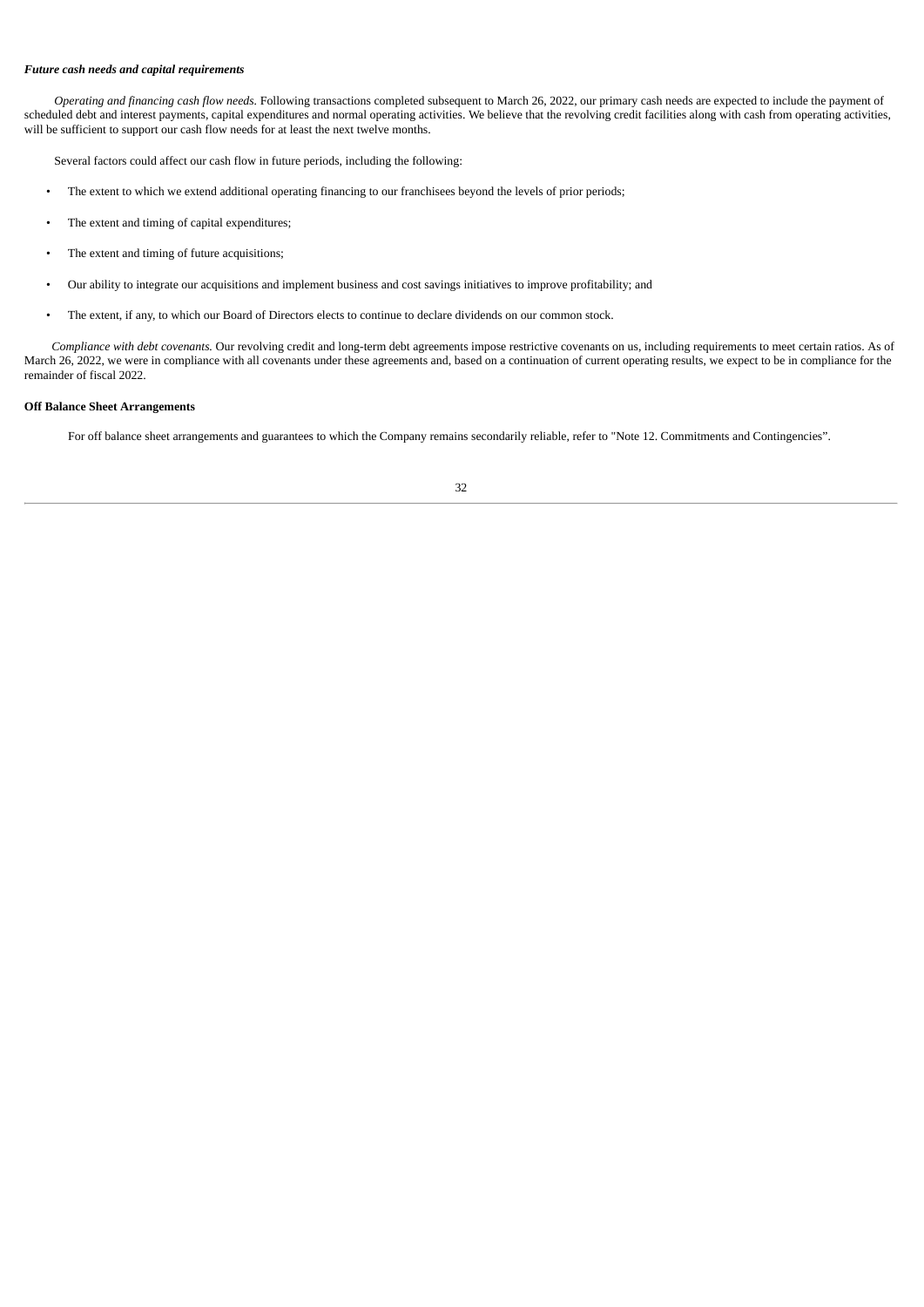## <span id="page-34-0"></span>**ITEM 3 QUANTITATIVE AND QUALITATIVE DISCLOSURES ABOUT MARKET RISK**

We are exposed to various types of market risk in the normal course of our business, including the impact of interest rate changes. We may enter into interest rate swaps to manage exposure to interest rate changes. We do not enter into derivative instruments for any purpose other than cash flow hedging and we do not hold derivative instruments for trading purposes.

Our exposure to interest rate risk relates to our long-term debt obligations, as they bear interest at LIBOR, reset periodically and have an interest rate margin. Assuming our revolving credit facility was fully drawn, a ten basis point change in the interest rates would change our annual interest expense by \$180.9 million.

#### <span id="page-34-1"></span>**ITEM 4 CONTROLS AND PROCEDURES**

The Company, under the supervision and with the participation of the Company's management, including the Company's Chief Executive Officer and the Chief Financial Officer, has evaluated the effectiveness of the Company's disclosure controls and procedures (as defined in Rules 13a-15(e) and 15d-15(e) under the Exchange Act) as of March 26, 2022. Based on that evaluation, the Chief Executive Officer and Chief Financial Officer concluded that, as of March 26, 2022, the Company's disclosure controls and procedures were designed and functional effectively to provide reasonable assurance that information required to be disclosed in reports that the Company files or submits under the Exchange act is (i) recorded, processed, summarized and reported within the time periods specified in Securities and Exchange Commission rules and forms and (ii) accumulated and communicated to the Company's management, including the Chief Executive Officer and Chief Financial Officer, as appropriate to allow timely decisions regarding disclosure.

On September 27, 2021 and November 22, 2021, the Company acquired Sylvan and Badcock, respectively. The Company is in the process of implementing its internal control structure over each of the acquired business's operations and expects that process to be completed in the fourth quarter of fiscal year 2022.

<span id="page-34-2"></span>There have been no changes in our internal control over financial reporting during the fiscal quarter ended March 26, 2022 that have materially affected, or our reasonably like to affect, our internal control over financial reporting.

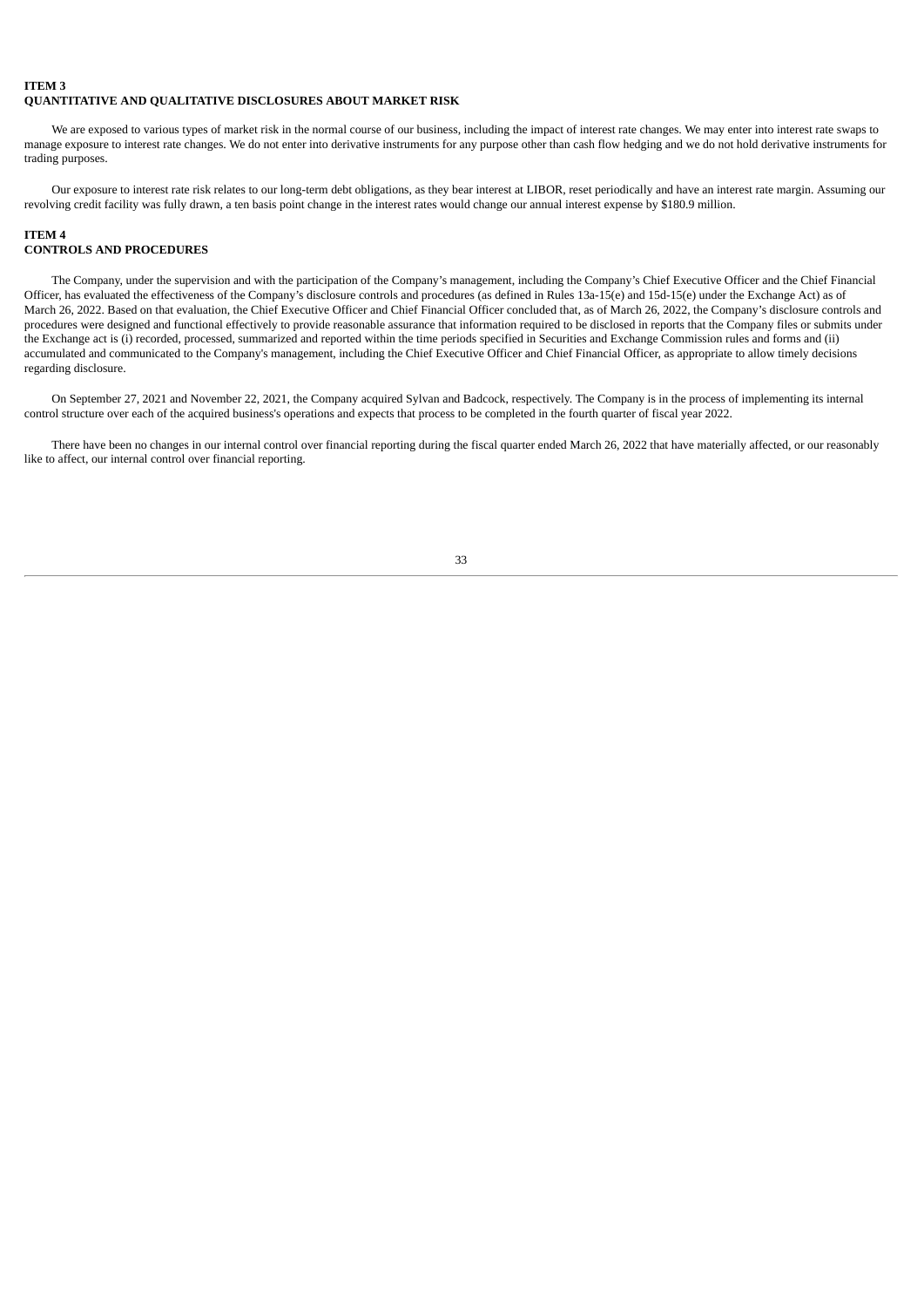### **PART II. OTHER INFORMATION**

## <span id="page-35-0"></span>**ITEM 1 LEGAL PROCEEDINGS**

For information regarding legal proceedings, see "Note 12. Commitments and Contingencies" in the Notes to the Consolidated Financial Statements, which information is incorporated herein by reference.

## <span id="page-35-1"></span>**ITEM 1A**

## **RISK FACTORS**

There are no additional risk factors that should be considered in addition to the risk factors described in Part I, Item 1A, in the Form 10-K and Part II. Item IA in our Quarterly Report on Form 10-Q for the quarter ended March 26, 2022.

## <span id="page-35-2"></span>**ITEM 2**

## **UNREGISTERED SALES OF EQUITY SECURITIES AND USE OF PROCEEDS**

There were no sales of our equity securities for the period covered by this quarterly report.

## **SHARE REPURCHASES**

Our Board of Directors has authorized up to \$10.0 million for share repurchases. This authorization has no specific expiration date and cash proceeds from stock option exercises and other expenditures can increase or decrease the amount of the authorization. During the three months ended March 26, 2022, we did not repurchase any shares of our common stock.

### <span id="page-35-3"></span>**ITEM 3**

### **DEFAULTS UPON SENIOR SECURITIES**

None.

## <span id="page-35-4"></span>**ITEM 4 MINE SAFETY DISCLOSURES**

None.

### <span id="page-35-5"></span>**ITEM 5 OTHER INFORMATION**

<span id="page-35-6"></span>None.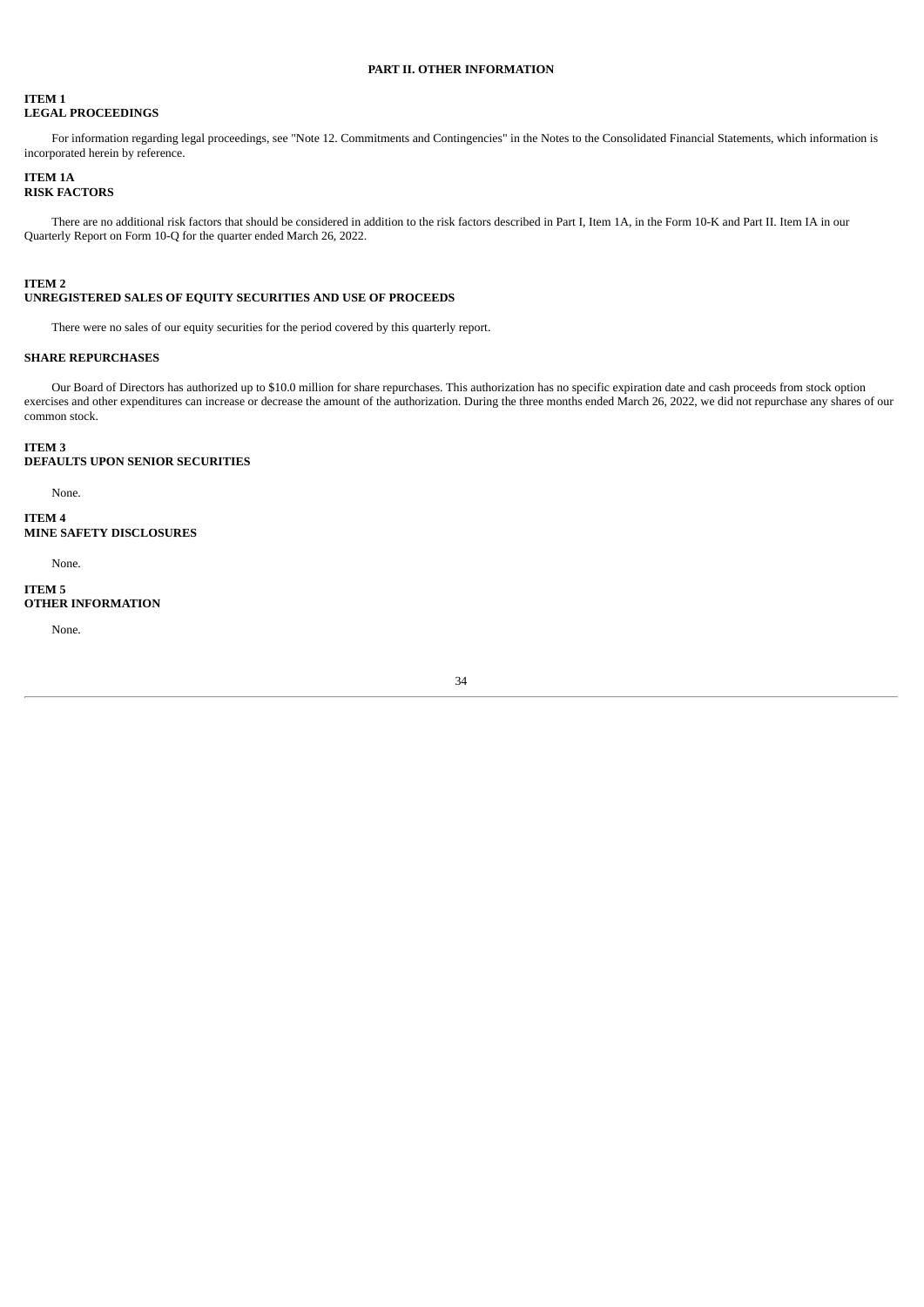We have filed the following exhibits as part of this quarterly report:

| Exhibit<br><b>Number</b> | <b>Exhibit Description</b>                                                                                                                                                                                                                                                                                                                                                                                                                                                                                                                                                                                                                                                                                                                                                                     | Filed<br><b>Herewith</b> | <b>Incorporated by</b><br>Reference |
|--------------------------|------------------------------------------------------------------------------------------------------------------------------------------------------------------------------------------------------------------------------------------------------------------------------------------------------------------------------------------------------------------------------------------------------------------------------------------------------------------------------------------------------------------------------------------------------------------------------------------------------------------------------------------------------------------------------------------------------------------------------------------------------------------------------------------------|--------------------------|-------------------------------------|
| 2.1                      | Agreement of Merger and Business Combination Agreement dated as of July 10, 2019,<br>among Liberty Tax, Inc., Buddy's Newco, LLC, Franchise Group New Holdco, LLC,<br>Franchise Group B Merger Sub, LLC, and Vintage RTO, L.P. (Exhibit 2.1 to Form 8-K,<br>File No. 001-35588 filed on July 11, 2019).                                                                                                                                                                                                                                                                                                                                                                                                                                                                                        |                          | X                                   |
| 2.2                      | Agreement and Plan of Merger, dated as of August 7, 2019, by and among Liberty Tax,<br>Inc., Vitamin Shoppe, Inc. and Valor Acquisition, LLC (Exhibit 2.1 to Form 8-K, File<br>No. 001-35588 filed on August 8, 2019).                                                                                                                                                                                                                                                                                                                                                                                                                                                                                                                                                                         |                          | X                                   |
| 2.2.1                    | First Amendment to Agreement and Plan of Merger, dated as of November 11, 2019, by<br>and among Franchise Group, Inc., Vitamin Shoppe, Inc. and Valor Acquisition, LLC.<br>(Exhibit 2.1 to Form 8-K, File No. 001-35588 filed on November 12, 2019).                                                                                                                                                                                                                                                                                                                                                                                                                                                                                                                                           |                          | X                                   |
| 2.3                      | Equity and Asset Purchase Agreement, dated as of August 27, 2019, by and between<br>Sears Hometown Outlet Stores, Inc., Franchise Group Newco S, LLC and solely for<br>purposes of Section 10.17 thereto, Liberty Tax, Inc. (incorporated by reference to Exhibit<br>2.1 to Form 8-K, File No. 001-35588 filed August 28, 2019).                                                                                                                                                                                                                                                                                                                                                                                                                                                               |                          | X                                   |
| 2.4                      | Agreement and Plan of Merger, dated as of December 28, 2019, by and among Franchise<br>Group Newco Intermediate AF, LLC, American Freight Group, Inc., Franchise Group<br>Merger Sub AF, Inc., and The Jordan Company, L.P., solely in its capacity as<br>representative (incorporated by reference to Exhibit 2.1 to Form 8-K, File No. 001-35588<br>filed on December 30, 2019).                                                                                                                                                                                                                                                                                                                                                                                                             |                          | $\mathbf{X}$                        |
| 2.4.1                    | Amendment to Agreement and Plan of Merger, dated as of February 14, 2020, by and<br>among American Freight Group, Inc., Franchise Group Newco Intermediate AF, LLC<br>and The Jordan Company, L.P., solely in its capacity as representative for the Fully-<br>Diluted Stockholders (as defined in the Merger Agreement) (incorporated by reference to<br>Exhibit 2.1, File No. 001-35588 filed on February 18, 2020).                                                                                                                                                                                                                                                                                                                                                                         |                          | $\mathbf{X}$                        |
| 2.5                      | Amended and Restated Equity Purchase Agreement, dated as of March 3, 2021, by and<br>among Franchise Group Newco PSP, LLC, PSP Holdings, LLC, Sentinel Capital Partners<br>VI-A, L.P., Sentinel PSP Blocker, Inc., PSP Midco, LLC, PSP Intermediate, LLC,<br>Sentinel Capital Partners, L.L.C., solely for purposes of agreeing to the covenants set<br>forth in Section 6.8 and Section 6.9 thereof, effective as of immediately prior to the<br>Closing (as defined therein), a newly formed Delaware limited liability company to be<br>named PSP Midco Holdings, LLC, and Franchise Group, Inc., solely for purposes of<br>agreeing to the covenants set forth in Section 10.19 thereof (incorporated by reference to<br>Exhibit 2.1 to Form 8-K, File No. 001-35588 filed March 8, 2021). |                          | X                                   |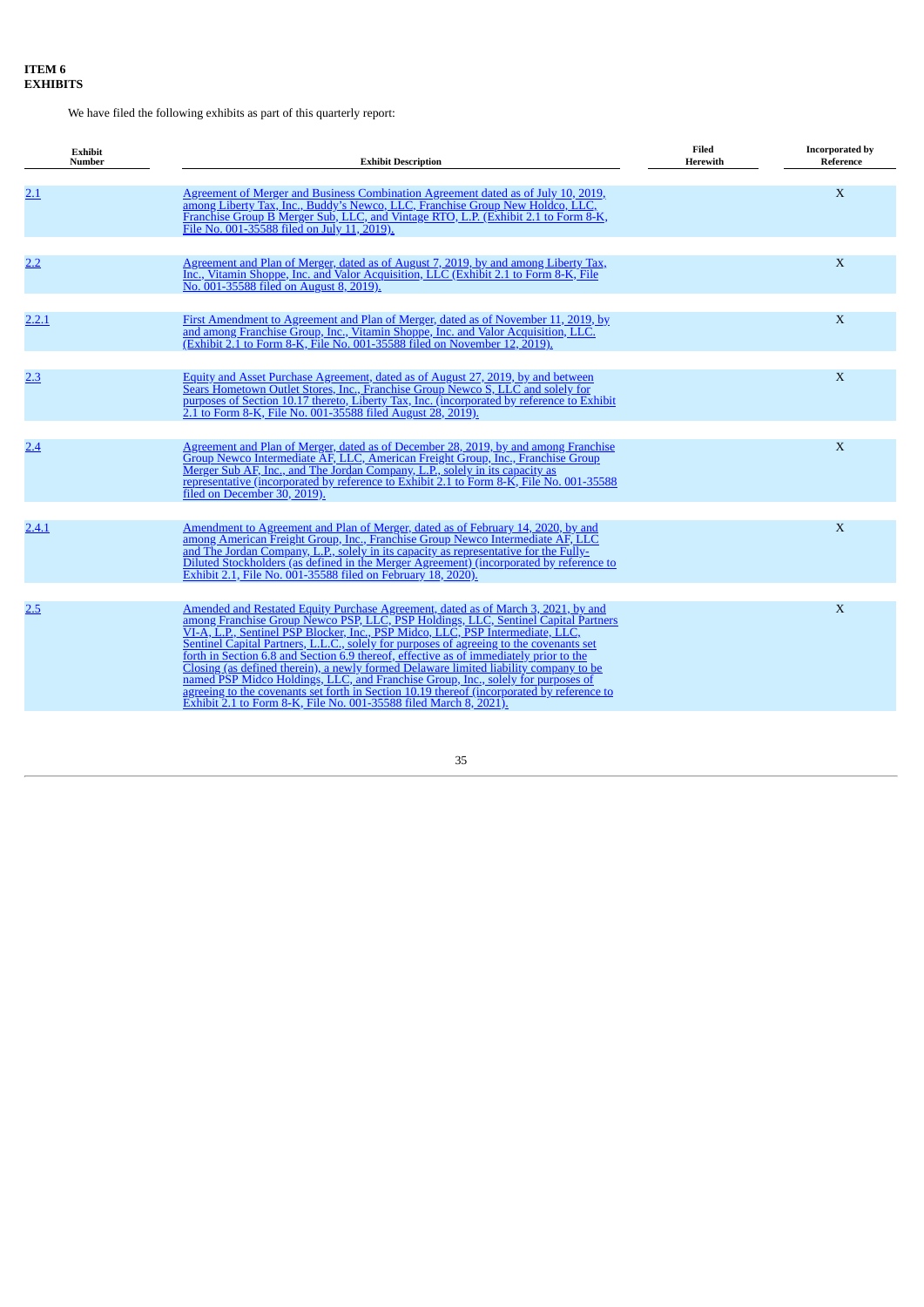| Amendment No. 1, dated as of April 13, 2021 to Membership Interest Purchase<br>$\mathbf{X}$<br>2.6.1<br>Agreement, by and between NextPoint Acquisition Corp. and Franchise Group<br>Intermediate L, LLC, dated as of February 21, 2021.<br>Amendment No. 2, dated as of June 30, 2021 to Membership Interest Purchase<br>X<br>2.6.2<br>Agreement, by and between NextPoint Acquisition Corp. and Franchise Group<br>Intermediate L, LLC. dated as of February 21, 2021.<br>Stock Purchase Agreement, dated as of November 22, 2021, by and among Franchise<br>X<br>2.7<br>Group Newco BHF, LLC, W.S. Badcock Corporation, the shareholders set forth on<br>Annex I thereto, and William K. Pou, Jr. (incorporated by reference to Exhibit 2.1 to<br>Form 8-K, File No. 001-25588 filed November 24, 2021).*<br>Master Receivables Purchase Agreement, dated as of December 20, 2021, between W.S.<br>2.8<br>X<br>Badcock Corporation and B. Riley Receivables, LLC (incorporated by reference to<br>Exhibit 2.1 to Form 8-K, File No. 001-35588 filed December 21, 2021).<br>Purchase and Sale Agreement, dated as of March 31, 2022, between W.S. Badcock<br>X<br><u>2.9</u><br>Corporation and National Retail Properties, LP.<br>Purchase and Sale Agreement, dated as of April 15, 2022, between W.S. Badcock<br>X<br>2.10<br>Corporation and Mesirow Realty Sale-Leaseback, Inc.<br>Purchase and Sale Agreement, dated as of April 26, 2022, between W.S. Badcock<br>X<br>2.11<br>Corporation and CAI Investments Sub Series 100, LLC.<br>Second Amended and Restated Certificate of Incorporation of Liberty Tax, Inc.<br>X<br>3.1<br>(incorporated by reference to Exhibit 3.1 to Form 8-K, File No. 001-35588 filed on<br>December 19, 2018).<br>Certificate of Designation of the Voting Non-Economic Preferred Stock of Liberty Tax,<br>X<br>3.1.1<br>Inc. filed with the Secretary of State of the State of Delaware July 10, 2019 (incorporated<br>by reference to Exhibit 3.1, File No. 001-35588 filed on July 11, 2019).<br>Certificate of Amendment to the Second Amended and Restated Certificate of<br>X<br>3.1.2<br>Incorporation of Liberty Tax, Inc. (incorporated by reference to Exhibit 3.1 to Form 8-K,<br>File No. 001-35588 filed September 19, 2019). | 2.6 | Membership Interest Purchase Agreement, by and between NextPoint Acquisition Corp.<br>and Franchise Group Intermediate L, LLC, dated as of February 21, 2021 (incorporated<br>by reference to Exhibit 2.1 to Form 8-K, File No. 001-35588 filed February 22, 2021). | $\mathbf X$ |
|------------------------------------------------------------------------------------------------------------------------------------------------------------------------------------------------------------------------------------------------------------------------------------------------------------------------------------------------------------------------------------------------------------------------------------------------------------------------------------------------------------------------------------------------------------------------------------------------------------------------------------------------------------------------------------------------------------------------------------------------------------------------------------------------------------------------------------------------------------------------------------------------------------------------------------------------------------------------------------------------------------------------------------------------------------------------------------------------------------------------------------------------------------------------------------------------------------------------------------------------------------------------------------------------------------------------------------------------------------------------------------------------------------------------------------------------------------------------------------------------------------------------------------------------------------------------------------------------------------------------------------------------------------------------------------------------------------------------------------------------------------------------------------------------------------------------------------------------------------------------------------------------------------------------------------------------------------------------------------------------------------------------------------------------------------------------------------------------------------------------------------------------------------------------------------------------------------------------------------------------------------------------------------|-----|---------------------------------------------------------------------------------------------------------------------------------------------------------------------------------------------------------------------------------------------------------------------|-------------|
|                                                                                                                                                                                                                                                                                                                                                                                                                                                                                                                                                                                                                                                                                                                                                                                                                                                                                                                                                                                                                                                                                                                                                                                                                                                                                                                                                                                                                                                                                                                                                                                                                                                                                                                                                                                                                                                                                                                                                                                                                                                                                                                                                                                                                                                                                    |     |                                                                                                                                                                                                                                                                     |             |
|                                                                                                                                                                                                                                                                                                                                                                                                                                                                                                                                                                                                                                                                                                                                                                                                                                                                                                                                                                                                                                                                                                                                                                                                                                                                                                                                                                                                                                                                                                                                                                                                                                                                                                                                                                                                                                                                                                                                                                                                                                                                                                                                                                                                                                                                                    |     |                                                                                                                                                                                                                                                                     |             |
|                                                                                                                                                                                                                                                                                                                                                                                                                                                                                                                                                                                                                                                                                                                                                                                                                                                                                                                                                                                                                                                                                                                                                                                                                                                                                                                                                                                                                                                                                                                                                                                                                                                                                                                                                                                                                                                                                                                                                                                                                                                                                                                                                                                                                                                                                    |     |                                                                                                                                                                                                                                                                     |             |
|                                                                                                                                                                                                                                                                                                                                                                                                                                                                                                                                                                                                                                                                                                                                                                                                                                                                                                                                                                                                                                                                                                                                                                                                                                                                                                                                                                                                                                                                                                                                                                                                                                                                                                                                                                                                                                                                                                                                                                                                                                                                                                                                                                                                                                                                                    |     |                                                                                                                                                                                                                                                                     |             |
|                                                                                                                                                                                                                                                                                                                                                                                                                                                                                                                                                                                                                                                                                                                                                                                                                                                                                                                                                                                                                                                                                                                                                                                                                                                                                                                                                                                                                                                                                                                                                                                                                                                                                                                                                                                                                                                                                                                                                                                                                                                                                                                                                                                                                                                                                    |     |                                                                                                                                                                                                                                                                     |             |
|                                                                                                                                                                                                                                                                                                                                                                                                                                                                                                                                                                                                                                                                                                                                                                                                                                                                                                                                                                                                                                                                                                                                                                                                                                                                                                                                                                                                                                                                                                                                                                                                                                                                                                                                                                                                                                                                                                                                                                                                                                                                                                                                                                                                                                                                                    |     |                                                                                                                                                                                                                                                                     |             |
|                                                                                                                                                                                                                                                                                                                                                                                                                                                                                                                                                                                                                                                                                                                                                                                                                                                                                                                                                                                                                                                                                                                                                                                                                                                                                                                                                                                                                                                                                                                                                                                                                                                                                                                                                                                                                                                                                                                                                                                                                                                                                                                                                                                                                                                                                    |     |                                                                                                                                                                                                                                                                     |             |
|                                                                                                                                                                                                                                                                                                                                                                                                                                                                                                                                                                                                                                                                                                                                                                                                                                                                                                                                                                                                                                                                                                                                                                                                                                                                                                                                                                                                                                                                                                                                                                                                                                                                                                                                                                                                                                                                                                                                                                                                                                                                                                                                                                                                                                                                                    |     |                                                                                                                                                                                                                                                                     |             |
|                                                                                                                                                                                                                                                                                                                                                                                                                                                                                                                                                                                                                                                                                                                                                                                                                                                                                                                                                                                                                                                                                                                                                                                                                                                                                                                                                                                                                                                                                                                                                                                                                                                                                                                                                                                                                                                                                                                                                                                                                                                                                                                                                                                                                                                                                    |     |                                                                                                                                                                                                                                                                     |             |
|                                                                                                                                                                                                                                                                                                                                                                                                                                                                                                                                                                                                                                                                                                                                                                                                                                                                                                                                                                                                                                                                                                                                                                                                                                                                                                                                                                                                                                                                                                                                                                                                                                                                                                                                                                                                                                                                                                                                                                                                                                                                                                                                                                                                                                                                                    |     |                                                                                                                                                                                                                                                                     |             |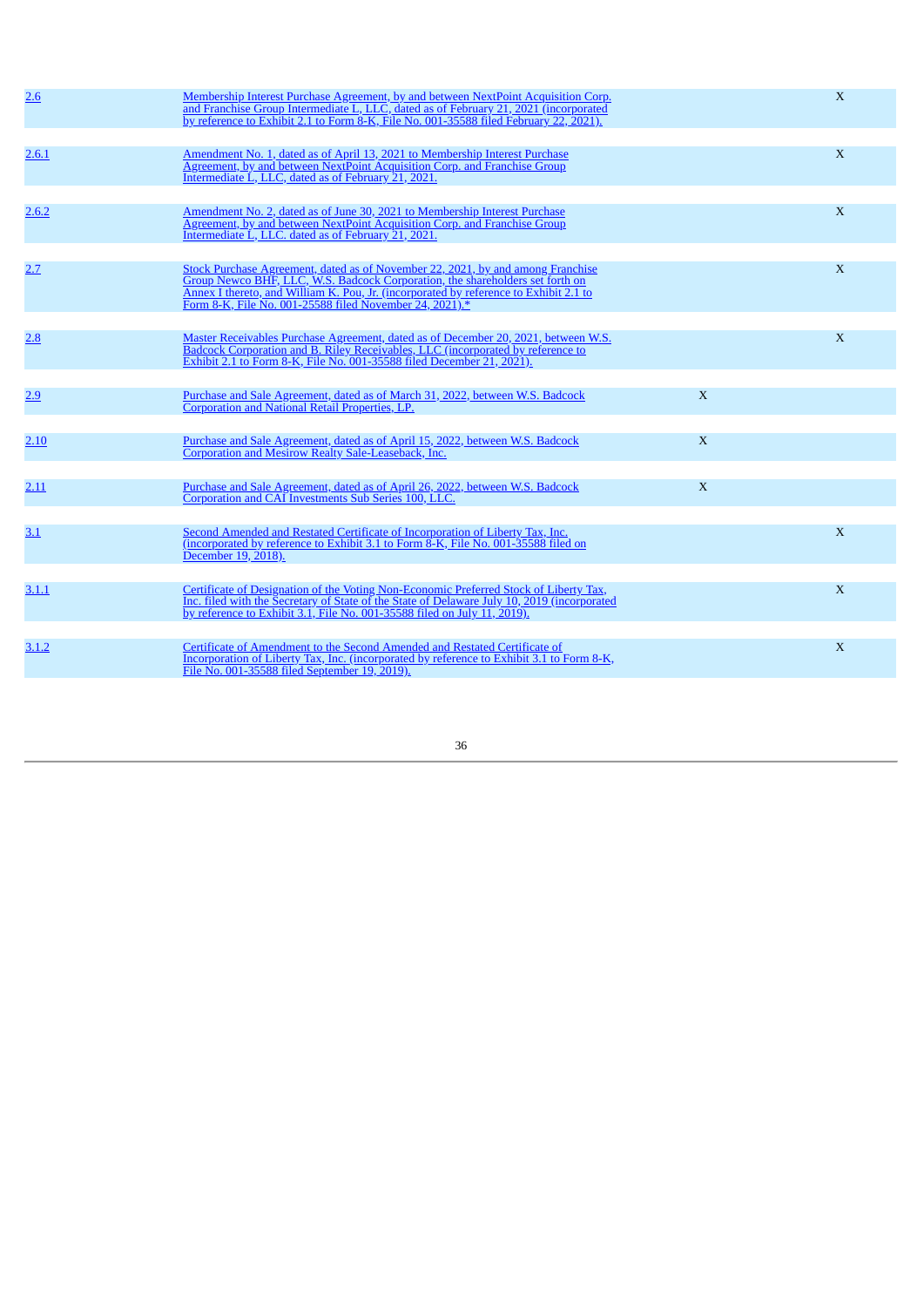| 3.1.3 | Certificate of Increase of the Number of Shares of Voting Non-Economic Preferred Stock<br>of Franchise Group, Inc., filed with the Secretary of State of the State of Delaware on<br>September 30, 2019 (incorporated by reference to Exhibit 3.1 to Form 8-K, File No. 001-<br>35588 filed October 1, 2019).                                                                                                                                                                                                                                                                                                                                |   | X |
|-------|----------------------------------------------------------------------------------------------------------------------------------------------------------------------------------------------------------------------------------------------------------------------------------------------------------------------------------------------------------------------------------------------------------------------------------------------------------------------------------------------------------------------------------------------------------------------------------------------------------------------------------------------|---|---|
| 3.1.4 | Certificate of Designation designating the 7.50% Series A Cumulative Perpetual<br><u>Preferred Stock of Franchise Group, Inc. (incorporated by reference to Exhibit 3.1 to</u><br>Form 8-K, File No. 001-35588 filed September 18, 2020).                                                                                                                                                                                                                                                                                                                                                                                                    |   | X |
| 3.1.5 | Certificate of Increase of the Number of Shares of 7.50% Series A Cumulative Perpetual<br>Preferred Stock of Franchise Group, Inc., filed with the Secretary of State of the State of<br>Delaware on January 15, 2021 (incorporated by reference to Exhibit 3.1 to Form 8-K,<br>File No. 001-35588 filed January 15, 2021).                                                                                                                                                                                                                                                                                                                  |   | X |
| 3.2   | Second Amended and Restated Bylaws of Liberty Tax, Inc. (incorporated by reference to<br>Exhibit 3.2 to Form 8-K, File No. 001-35588 filed on July 15, 2014).                                                                                                                                                                                                                                                                                                                                                                                                                                                                                |   | X |
| 31.1  | <b>Certification of Chief Executive Officer</b>                                                                                                                                                                                                                                                                                                                                                                                                                                                                                                                                                                                              | X |   |
| 31.2  | <b>Certification of Chief Financial Officer</b>                                                                                                                                                                                                                                                                                                                                                                                                                                                                                                                                                                                              | X |   |
| 32.1  | Section 1350 Certification (Chief Executive Officer)                                                                                                                                                                                                                                                                                                                                                                                                                                                                                                                                                                                         | X |   |
| 32.2  | Section 1350 Certification (Chief Financial Officer)                                                                                                                                                                                                                                                                                                                                                                                                                                                                                                                                                                                         | X |   |
| 101   | The following financial statements from the Company's Quarterly Report on Form 10-Q<br>for the quarter ended March 26, 2022, formatted in Inline XBRL, filed herewith: (i) the<br>Condensed Consolidated Balance Sheets, (ii) the Condensed Consolidated Statements of<br>Operations (unaudited), (iii) the Condensed Consolidated Statements of Comprehensive<br>Income (Loss) (unaudited), (iv) the Condensed Consolidated Statements of Stockholders'<br>Equity (unaudited), (v) the Condensed Consolidated Statements of Cash Flows<br>(unaudited) and (vi) the Notes to Unaudited Condensed Consolidated Financial<br><b>Statements</b> | X |   |
| 104   | The cover page from the Company's Quarterly Report on Form 10-Q for the quarter<br>ended March 26, 2022, formatted in Inline XBRL (included with Exhibit 101)                                                                                                                                                                                                                                                                                                                                                                                                                                                                                | X |   |

\*All schedules and exhibits have been omitted pursuant to Item 601(b)(2) of Regulation S-K. The Company will furnish the omitted disclosure schedules to the SEC upon request<br>by the SEC; provided, however, that the Company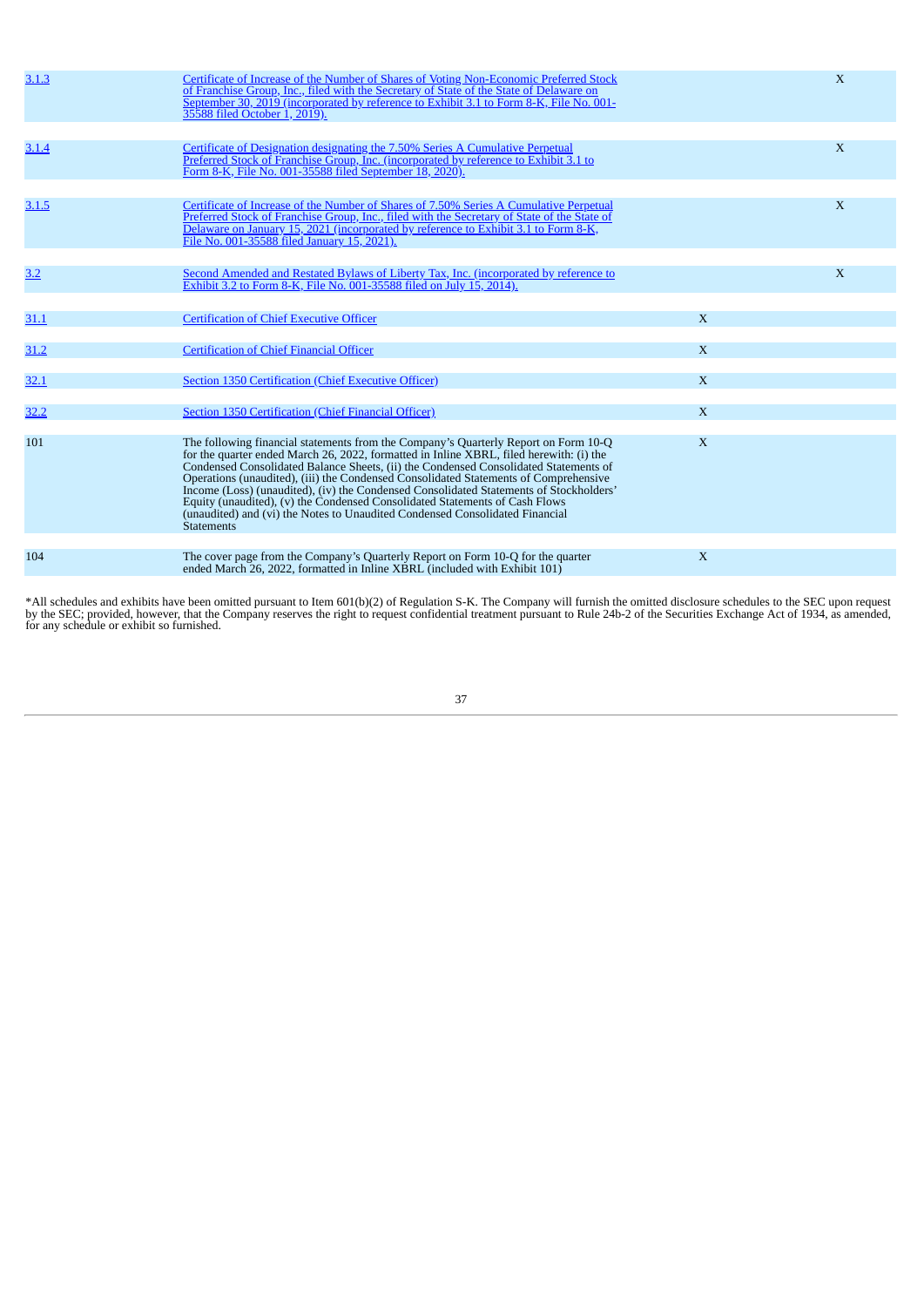# **SIGNATURES**

Pursuant to the requirements of Section 13 or 15(d) of the Securities Exchange Act of 1934, the registrant has duly caused this report to be signed on its behalf by the undersigned, thereunto duly authorized.

# **FRANCHISE GROUP, INC. (Registrant)**

May 5, 2022 By: /s/ Brian R. Kahn Brian R. Kahn Chief Executive Officer and Director (Principal Executive Officer) May 5, 2022 By: /s/ Eric F. Seeton

Eric F. Seeton Chief Financial Officer (Principal Financial and Accounting Officer)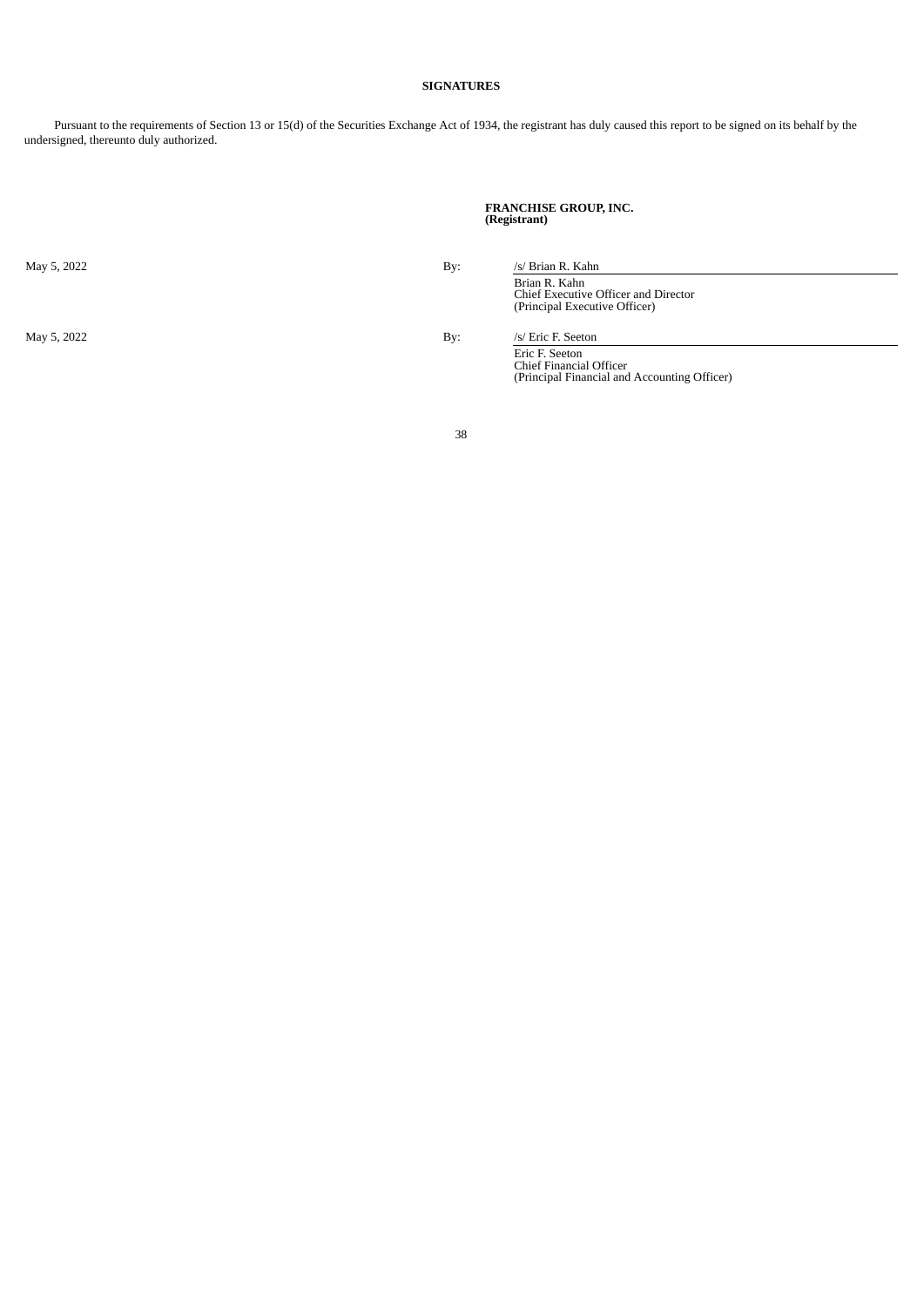## **PURCHASE AND SALE AGREEMENT**

<span id="page-40-0"></span>This PURCHASE AND SALE AGREEMENT (this "Agreement") made as of this 31<sup>st</sup> day of March, 2022 (the "Effective Date"), by and between W.S. **Badcock Corporation**, a Florida corporation having an address at 200 NW Phosphate Boulevard, Mulberry, Florida 33860 ("**Seller**"), and **NATIONAL RETAIL PROPERTIES, LP**, a Delaware limited partnership, having an address at 450 South Orange Avenue, Suite 900, Orlando, Florida 32801 ("**Purchaser**").

# **RECITALS:**

WHEREAS, Seller is the fee owner of those certain plots, pieces or parcels of land commonly known by the addresses set forth on **Schedule I** attached hereto and more particularly described on Exhibit A attached hereto (individually or collectively, the "**Land**"), and on which Seller operates its business (individually or collectively, the "**Business**"); and

**WHEREAS**, Seller desires to sell to Purchaser and Purchaser desires to purchase from Seller the Property (as hereinafter defined), subject to the terms and conditions of this Agreement.

**NOW, THEREFORE**, for good and valuable consideration, the receipt and sufficiency of which are hereby acknowledged by each party hereto, and intending to be legally bound hereby, Seller and Purchaser agree as follows:

#### 1. **Sale and Purchase.**

1.1 Property. Seller hereby agrees to sell and convey to Purchaser and Purchaser hereby agrees to purchase from Seller, upon and subject to the terms and conditions hereinafter set forth, (a) the Land; (b) all buildings and improvements currently located on the Land (collectively, the "**Improvements**"); (c) all plans, specifications and studies pertaining to the Land, in Seller's possession or under its control; (d) all mineral, oil and gas rights, water rights, sewer rights and other utility rights allocated to Seller with respect to the Land; (e) any and all leases and rental agreements relating to the Land, including, without limitation, all rent, prepaid rent, security deposits and other payments and deposits (other than the leases set forth on Schedule 1.1(e) attached hereto (collectively, the "Dealer **Leases**") and all rent, prepaid rent, security deposits and other payments and deposits with respect to the Dealer Leases); and (f) all appurtenances, easements, licenses, privileges and other property interests belonging to Seller with respect to the Land, free and clear of any liens, encumbrances. claims or security interests. other than as appearing on any Title Report (as such term is defined in Section 5.1) and/or Survey (as such term is defined in Section 5.1), all Permitted Encumbrances (as such term is defined in Section 4.1), but expressly excluding all right, title and interest of Seller and/or any tenants or licensees ("**Subtenants**"), if any, in and to all fixtures, equipment and personal property (regardless of whether attached or appurtenant to the Land or the Improvements and regardless of whether used in connection with the operation of the Business) and/or as otherwise disclosed herein (collectively, the "**Property**").

## 1.2 Terminated Properties.

1.2.1 To the extent any provision herein expressly states that Purchaser shall have the right to terminate this Agreement with respect to any Property(ies) upon the terms set forth in such provision, then, upon Purchaser's delivery of written notice to Seller exercising such right in accordance with the terms of such provision, this Agreement shall be deemed amended as follows with respect to such Property(ies) (each, a "**Terminated Property**" and collectively, the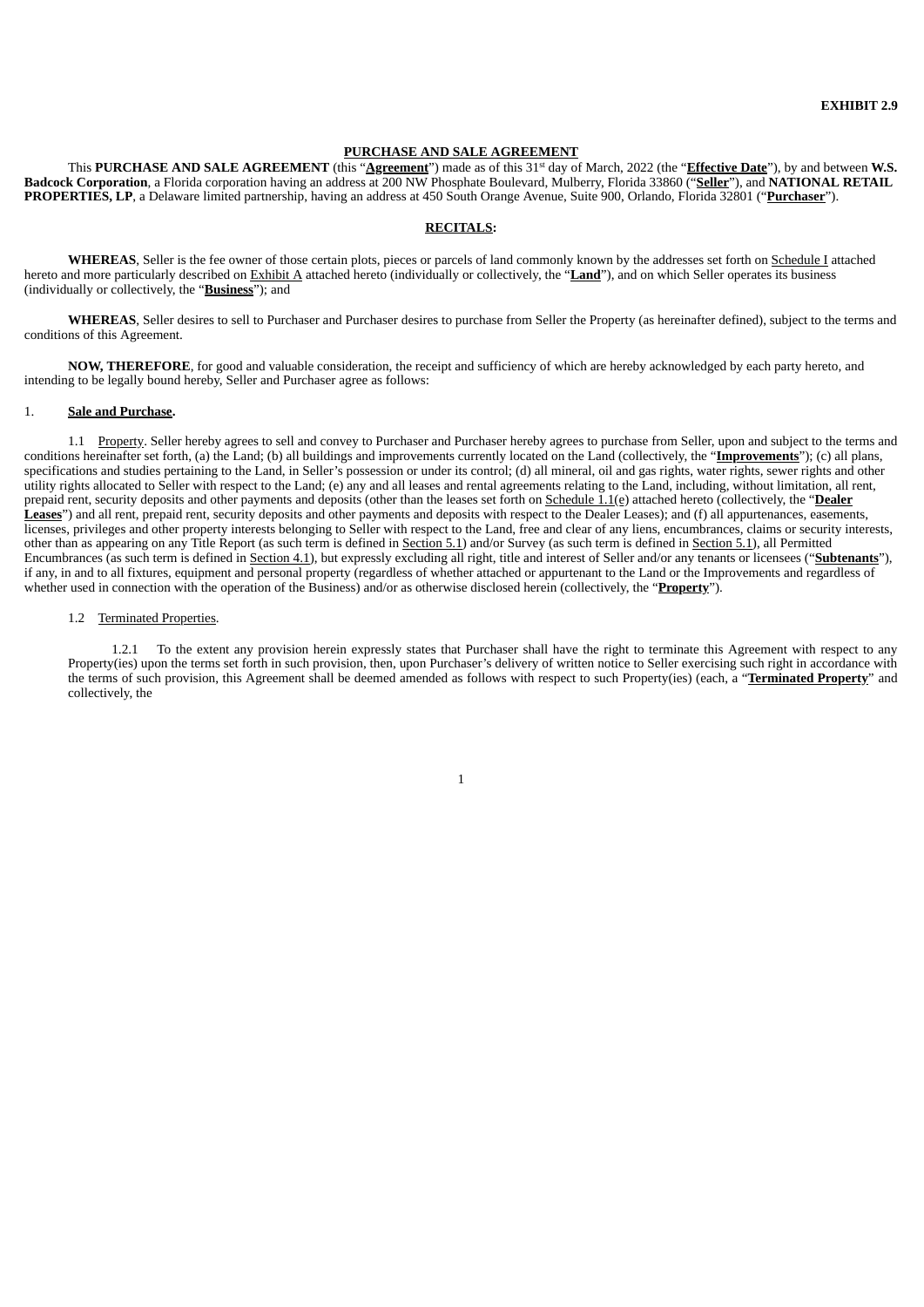"**Terminated Properties**"), but shall otherwise remain in full force and effect: (i) the definition of Property shall not include such Terminated Properties, except to the extent that any provisions of this Agreement which by their express terms survive the termination of this Agreement prior to the Closing would be applicable to such Terminated Properties (or to the extent necessary to implement this Section 1.2); (ii) the Purchase Price (as such term is defined in Section 2.1) shall be reduced by the Allocated Purchase Price (as such term is defined in Section 2.4) of such Terminated Properties; and (iii) Seller shall have no obligations with respect to such Terminated Properties, nor shall any covenant, representation or warranty be deemed made with respect to such Terminated Properties, and Purchaser shall not have any rights or obligations under this Agreement with respect to such Terminated Properties other than as set forth in the provisions of this Agreement which by their express terms survive the termination of this Agreement prior to the Closing.To the extent any provision herein expressly states that Purchaser shall have the right to terminate this Agreement with respect to any Property(ies) upon the terms set forth in such provision, then, upon Purchaser's delivery of written notice to Seller exercising such right in accordance with the terms of such provision, this Agreement shall be deemed amended as follows with respect to such Property(ies) (each, a "**Terminated Property**" and collectively, the "**Terminated Properties**"), but shall otherwise remain in full force and effect: (i) the definition of Property shall not include such Terminated Properties, except to the extent that any provisions of this Agreement which by their express terms survive the termination of this Agreement prior to the Closing would be applicable to such Terminated Properties (or to the extent necessary to implement this Section 1.2); (ii) the Purchase Price (as such term is defined in Section 2.1) shall be reduced by the Allocated Purchase Price (as such term is defined in Section 2.4) of such Terminated Properties; and (iii) Seller shall have no obligations with respect to such Terminated Properties, nor shall any covenant, representation or warranty be deemed made with respect to such Terminated Properties, and Purchaser shall not have any rights or obligations under this Agreement with respect to such Terminated Properties other than as set forth in the provisions of this Agreement which by their express terms survive the termination of this Agreement prior to the Closing.

1.2.2 Notwithstanding anything herein to the contrary, in the event that Purchaser exercises any right expressly set forth herein to terminate this Agreement with respect to five (5) or more individual Properties, Seller shall have the right (the "**Seller Termination Right**"), exercised in its sole and absolute discretion, to terminate this Agreement in its entirety. Unless otherwise expressly set forth herein, Seller may exercise the Seller Termination Right upon written notice to Purchaser delivered within five (5) Business Days of the delivery of the notice in which Purchaser elects to exercise its termination right (provided, however, to the extent Purchaser delivers such notice less than five (5) Business Days prior to the Closing Date, Seller shall be entitled to an adjournment of the Closing in order to permit Seller the full five (5) Business Days to exercise the Seller Termination Right). The parties hereby agree that in the event that Purchaser terminates no more than two (2) individual Properties pursuant to the express terms set forth in Section 6.5, Seller shall not have any ability to terminate this Agreement pursuant to this Section 1.2.2.

## 2. **Purchase Price.**

2.1 The purchase price to be paid by Purchaser to Seller for the Property (the "**Purchase Price**") is NINETY-FOUR MILLION AND NO/100 DOLLARS (\$94,000,000.00), subject to adjustment as otherwise provided under this Agreement. The Purchase Price shall be paid by Purchaser as follows:

2.1.1 No later than two (2) Business Days following the Effective Date, and as a condition to the effectiveness hereof (TIME BEING OF THE ESSENCE with respect to such date), Purchaser shall deliver to First American Title Insurance Company, through their New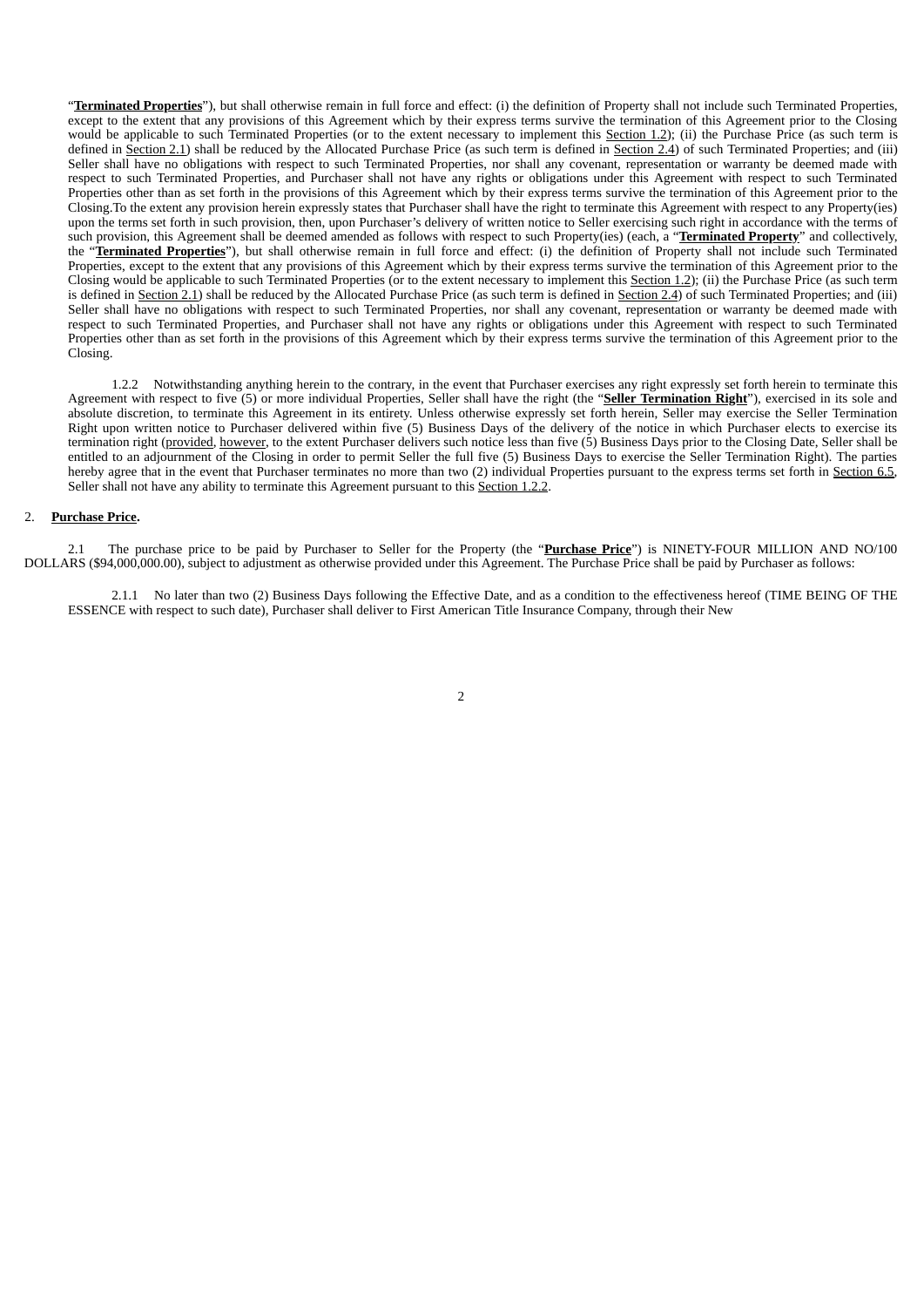York office ("**Escrow Agent**") an amount equal to ONE MILLION FIVE HUNDRED Thousand AND NO/100 DOLLARS (\$1,500,000.00) (together with any interest earned thereon, the "**Initial Deposit**") by wire transfer of immediately available funds, to be held in escrow in accordance with Article 19; and

2.1.2 If Purchaser does not terminate this Agreement on or before the Due Diligence Date (as hereinafter defined) pursuant to Section 6.5, Purchaser shall, no later than two (2) Business Days following the Due Diligence Date (TIME BEING OF THE ESSENCE with respect to such date), deliver to Escrow Agent an additional amount equal to Two Million EIGHT Hundred Thousand AND NO/100 DOLLARS (\$2,800,000.00) (together with any interest earned thereon, the "**Additional Deposit**", and, together with the Initial Deposit, collectively, the "**Deposit**") by wire transfer of immediately available funds, to be held in escrow in accordance with Article 19; and

2.1.3 Purchaser shall, on or before 12:00 p.m. (Eastern Time) on the Closing Date, deliver to Escrow Agent by wire transfer of immediately available funds an amount equal to (i) the Purchase Price as apportioned, adjusted and prorated pursuant to  $\frac{\text{Article 7}}{\text{or}}$  or as otherwise provided under this Agreement less (ii) the amount of the Deposit plus (iii) any other amounts required to be paid by Purchaser at the Closing.

2.2 On the day after the Due Diligence Date, the Deposit shall become non-refundable; provided, however, that the Deposit shall be refundable to Purchaser if Purchaser terminates this Agreement in accordance with the provisions of this Agreement which expressly provide for the return of the Deposit to Purchaser upon such termination. In any instance where the Deposit is to be returned to Purchaser, Purchaser shall be entitled to a refund of only so much of the Deposit that has been delivered to Escrow Agent pursuant to the terms of this Agreement.

2.3 At the Closing, Escrow Agent shall disburse the Purchase Price apportioned, adjusted and prorated to reflect closing costs, prorations and other adjustments made pursuant to Article 7 to Seller as Seller may direct or in accordance with a closing statement prepared and approved by Seller and Purchaser.

2.4 Seller and Purchaser have agreed upon the allocation of the Purchase Price, before any adjustments as provided in this Agreement, among the individual Properties as set forth on Schedule I attached hereto. Each allocated purchase price on Schedule I attached hereto shall be referred to as an "**Allocated Purchase Price**". Prior to 12:00 p.m. (Eastern Time) on the Due Diligence Date (TIME BEING OF THE ESSENCE as to such time and date) (the "**Reallocation Deadline**"), Purchaser shall have the one-time right to adjust the Allocated Purchase Price (a "**Purchase Price Allocation Adjustment**") upon written notice to, and the prior written approval of, Seller by no later than the Reallocation Deadline, provided that any Purchase Price Allocation Adjustment shall (i) not result in a change to the total Purchase Price, (ii) be proposed for a valid business purpose, and (iii) the so-reallocated purchase price for each applicable individual Property shall constitute the Allocated Purchase Price for such individual Property. Purchaser and Seller shall file federal, state and local tax returns in a manner consistent with each Allocated Purchase Price and shall otherwise be bound by such Allocated Purchase Price (including the preparation of all books, records and tax filings) unless otherwise required by applicable law. In the event one party does not file federal, state and local tax returns in a manner consistent with any Allocated Purchase Price, then such party shall bear the consequences of any discrepancies and the other party shall have no obligation or liability with respect thereto. In all events, each Allocated Purchase Price shall control for purposes of paying any transfer taxes in connection with the Closing and for purposes of determining the insured amount for any title insurance policy. This Section 2.4 shall survive the Closing.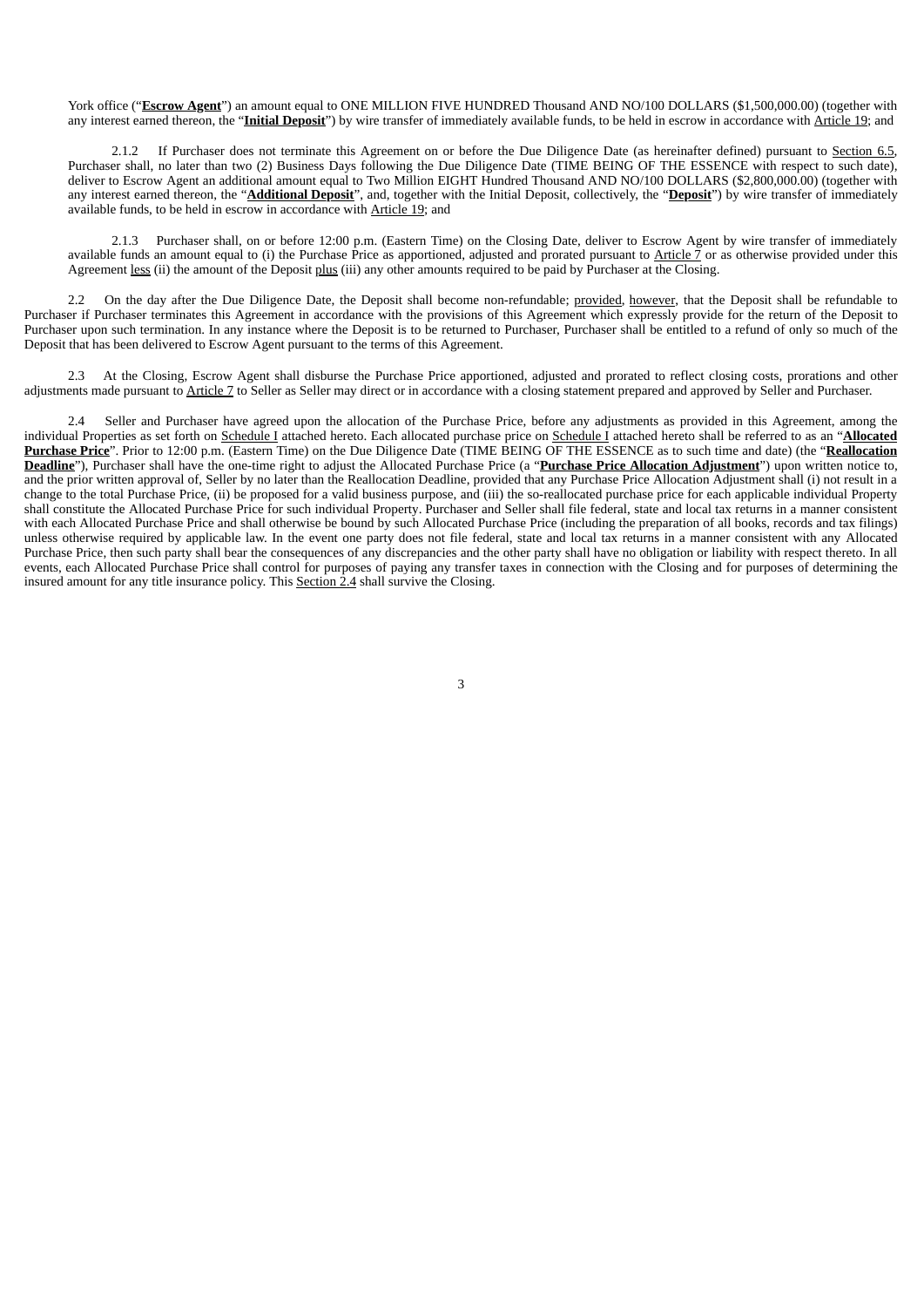#### 3. **Leaseback**.

3.1 Purchaser and Seller shall enter into a lease agreement with respect to each individual Property substantially on the form attached hereto as Exhibit B, pursuant to which Purchaser shall, from and after the Closing Date, lease each individual Property to Seller, at the rent and pursuant to the terms and conditions contained therein (each, a "**Lease**" and collectively, the "**Leases**"). The initial rent amounts of the Leases are set forth on Exhibit C attached hereto. Prior to the Reallocation Deadline, Purchaser shall have the one-time right to adjust the initial rent amounts of the Leases (a "**Rent Allocation Adjustment**") upon written notice to, and the prior written approval of, Seller by no later than the Reallocation Deadline, provided that any Rent Allocation Adjustment shall (i) not result in a change to the total initial rent amounts of the Leases are set forth on Exhibit C attached hereto, and (ii) be proposed for a valid business purpose.

# 4. **State of Title of Property and Violations**.

4.1 Permitted Encumbrances. The Property is being sold and is to be conveyed subject only to the matters described in Sections 4.1.1 through 4.1.9 and Section 4.2 (collectively, the "**Permitted Encumbrances**") which are approved by Purchaser prior to the Due Diligence Date in accordance with the terms hereof:

4.1.1 Any and all present and future zoning restrictions, regulations, requirements, laws, ordinances, resolutions and orders applicable to the Property, and all other laws, requirements, orders, rules, or regulations, now or hereafter in effect, of any governmental or quasi-governmental authority, department or agency having jurisdiction over the Property or any part thereof.

4.1.2 The state of facts shown on the Surveys and any state of facts a current and accurate survey of the Property would show.

4.1.3 Real estate taxes and assessments for the fiscal year in which the Closing occurs.

4.1.4 Rights and easements of utility companies to lay, install, maintain or operate wires, lines, cables, pipes, holes, boxes and other fixtures, facilities or equipment in, over and upon the Property or any portion thereof.

- 4.1.5 Any exceptions caused by Purchaser, its agents, representatives or employees.
- 4.1.6 Such matters as Escrow Agent shall be willing without any additional premium to omit as exceptions to coverage.
- 4.1.7 Such matters that are not timely objected to in accordance with Section 5.2.1.

4.1.8 The liens or encumbrances listed on, and/or disclosed by, the Title Reports which Seller has no obligation to cure pursuant to the terms hereof.

4.1.9 Subtenant Title Objections (as such term is defined in Section 5.2.2).

Notwithstanding anything herein to the contrary, the Permitted Encumbrances set forth on each Deed (as such term is defined in Section 12.1) shall be limited to all matters of record shown on the final owner's pro formas of title insurance affecting each individual Property, including real estate taxes and assessments for the fiscal year in which the Closing occurs.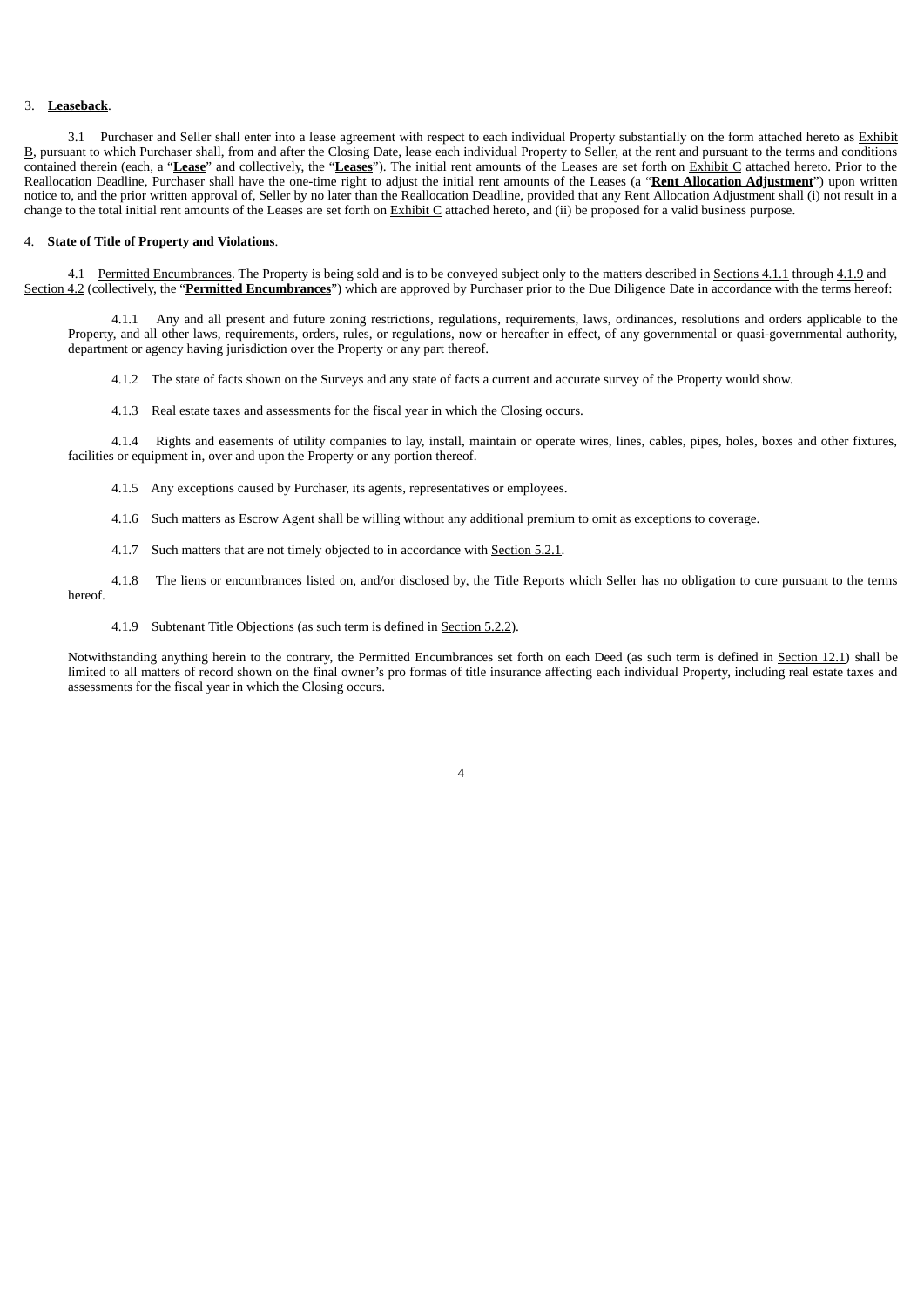#### 4.2 Violation Objections and Termination Rights.

4.2.1 The Property is being sold and is to be conveyed subject to all notes or notices of violation of law or municipal ordinances, orders or requirements noted in or issued by or any federal, state, county or municipal department having jurisdiction affecting or against the Property.

## 5. **Title Insurance and Ability of Seller to Convey**.

5.1 Purchaser acknowledges receipt prior to the Effective Date of certain commitments (collectively, the "**Title Reports**") to issue owner's policies of title insurance with respect to the Property from Escrow Agent bearing the commitment numbers set forth on Schedule I attached hereto. On the Closing Date, Purchaser will purchase (at Seller's expense) from Escrow Agent owner's title insurance policies for each individual Property insuring Purchaser in the amount of the Allocated Purchase Price for such Property. Purchaser acknowledges receipt prior to the Effective Date of certain ALTA surveys of the Property performed by a registered surveyor and as further described on Schedule I attached hereto, which shall be certified to Purchaser, Seller, Escrow Agent, and any other party required by Purchaser (collectively, the "Surveys"); it being understood that obtaining a Survey shall not constitute a condition to, or delay, the Closing. Purchaser will direct each respective vendor to promptly deliver a copy of any updated Title Report and any updated Survey to Seller and Escrow Agent. Except as otherwise specifically provided in Section 5.2 and Section 5.3, Seller shall not be obligated to incur any expense, or to bring any action or proceeding, to remove any exceptions or objections to title or to render title to the Property marketable and/or indefeasible and shall not be obligated to grant an abatement in the Purchase Price with respect to any such exception or objection. Nothing herein contained shall be construed to limit Purchaser's right to specific performance in the event of Seller's willful default hereunder. Seller shall have the right, but not the obligation, to a reasonable adjournment or adjournments of the Closing to remove any defect in or objection to title disclosed on or prior to the Closing Date in any Title Report and/or Survey, any update to any Title Report and/or Survey, or otherwise which does not constitute a Permitted Encumbrance (including, but not limited to, any Required Title Clearance Item (as such term is defined in Section 5.2.1)). Purchaser acknowledges and agrees that Seller makes no representation or warranty regarding the condition of title to the Land or the Improvements except as expressly set forth herein.

## 5.2 **Title Objections and Termination Rights.**

5.2.1 Subject to Section 5.4, to the extent the same affects the Property, Seller shall eliminate any mortgage or deed of trust, regardless of amount, executed by Seller affecting each individual Property (the "**Required Title Clearance Items**"). If any individual Property becomes subject after the Effective Date but prior to the Closing Date to one or more liens or encumbrances that do not constitute Permitted Encumbrances or Required Title Clearance Items (any such lien or encumbrance, individually or collectively, a "**Title Objection Matter**"), then Purchaser shall furnish Seller with a written statement of objections, if any, to any such Title Objection Matter within two (2) Business Days of becoming aware of any individual Title Objection Matter (TIME BEING OF THE ESSENCE with respect to such date).

5.2.2 To the extent all such Title Objection Matters may be removed and/or cured solely by the payment of a sum of money not exceeding ONE HUNDRED THOUSAND AND NO/100 DOLLARS (\$100,000.00) in the aggregate (the "**Title Cure Cap**"), Seller shall remove and/or cure the same; provided, however, nothing herein shall require Seller to bring any action or proceeding to remove any Title Objection Matter caused by an act or omission of any Subtenant ("**Subtenant Title Objections**"). To the extent such Title Objection Matters (other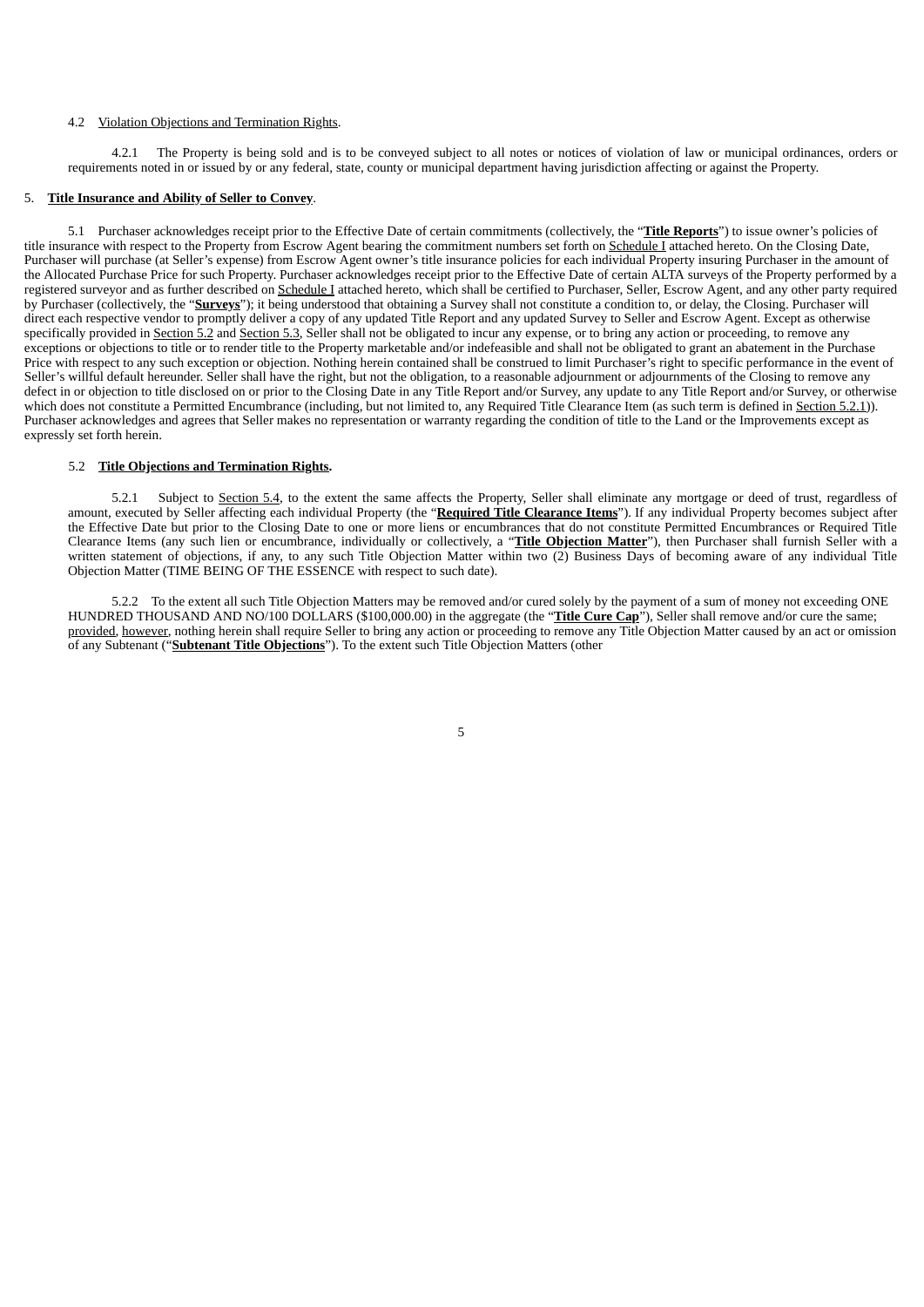than Subtenant Title Objections) may not be removed and/or cured solely by payment of a sum of money not exceeding the Title Cure Cap or the cost to remove and/or cure such Title Objection Matters exceeds the Title Cure Cap, Seller shall have the option (each of the foregoing, "**Seller's Cure Options**") to elect to (x) remove and/or cure the same at its sole cost and expense, or (y) elect not to take any action ("**No-Action Election**"), in which case Purchaser may make a Purchaser Title Election (as such term is defined in Section 5.2.3). Seller shall have the right to elect any of Seller's Cure Options as Seller becomes aware of Title Objection Matters, but shall have the right to alter or amend its election as Seller becomes aware of additional Title Objection Matters. Seller shall have the right to a reasonable adjournment or adjournments of the Closing Date in order to make such election. If Seller fails to deliver notice of a Seller Cure Option in accordance with and pursuant to the terms of this Section 5.2.2, Seller shall be deemed to have made a No-Action Election. Notwithstanding anything to the contrary set forth herein, Seller shall have no obligation to cure, remove or remedy any Subtenant Title Objection, all of which shall be deemed Permitted Encumbrances if approved by Purchaser in accordance with the terms hereof; provided, however, Seller shall use commercially reasonable efforts to cause any applicable Subtenant to remedy same, provided that, for these purposes, "commercially reasonable efforts" shall be deemed to mean providing written notice of such request for remediation (and commercially reasonable follow-up) to the applicable Subtenant and in no event shall Seller be required to threaten or commence any enforcement proceedings against any Subtenant.

5.2.3 Provided that Seller elects the No-Action Election or is deemed to have made a No-Action Election, Purchaser shall have the right to provide Seller notice of Purchaser's intent to terminate this Agreement (the "**Purchaser Title Election**") with respect to all of the Property(ies) subject to the applicable Title Objection Matter(s) (other than Subtenant Title Objections) (the Property(ies) with respect to which Purchaser desires to terminate this Agreement, the "**Title Objection Matter Terminated Property(s)**"). Purchaser shall make the Purchaser Title Election (if at all) by written notice to Seller delivered (i) on or before the fifth  $(5<sup>th</sup>)$  Business Day after delivery of Seller's notice electing the No-Action Election, or (ii) on or before the Closing Date if Seller's notice electing the No-Action Election is delivered three (3) Business Days prior to the Closing Date or on the Closing Date.

5.2.4 If Purchaser affirmatively elects not to make the Purchaser Title Election or fails to deliver notice of making the Purchaser Title Election in accordance with and pursuant to the terms of Section 5.2.3, Purchaser shall be deemed to have failed to make the Purchaser Title Election, and Purchaser shall be required, subject to the terms and conditions of this Agreement, to close on the transactions contemplated pursuant to this Agreement and accept title subject to the Title Objection Matter(s) (including all Subtenant Title Objections) without any reduction or credit to the Purchase Price. If Purchaser makes the Purchaser Title Election, such Property shall be deemed a "Terminated Property" and subject to the terms of Section 1.2.

5.3 If Seller shall so request, Purchaser will allow Seller to pay from the balance of the Purchase Price as much thereof as may be necessary to satisfy any lien or encumbrance which Seller is obligated or elects to cure hereunder.

5.4 At the Closing, subject to the provisions of this Article 5, Seller shall convey to Purchaser fee simple title to the Property free of all liens and encumbrances other than the Permitted Encumbrances.

#### 6. **Diligence**.

6.1 Deliveries by Seller. Prior to the Effective Date, Purchaser received an offering package with respect to the Property and/or was granted access to Property-related materials, including those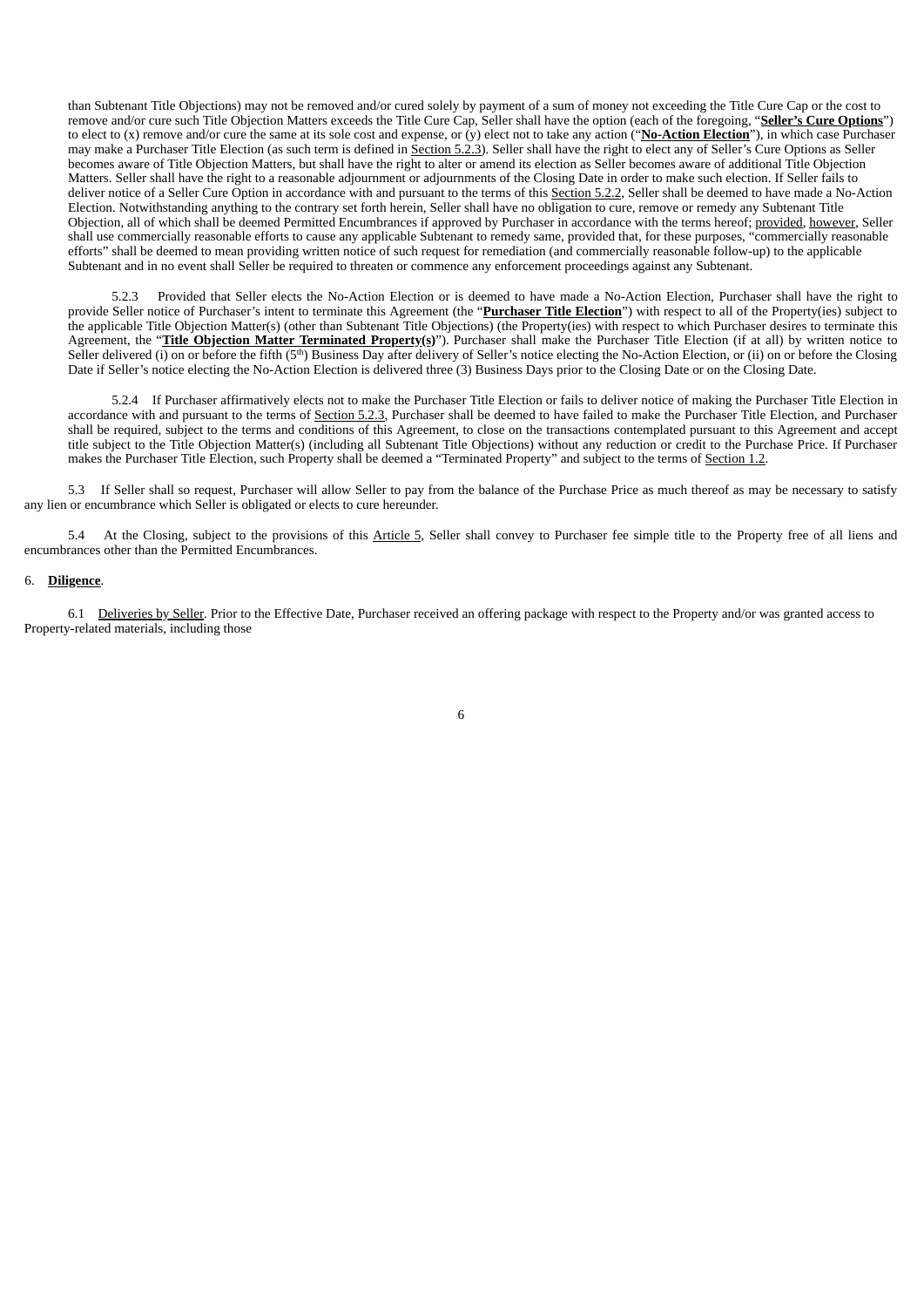certain leases, agreements, documents, reports, and other written material and instruments more particularly set forth on **Exhibit E** attached hereto (collectively, the "**Offering Package**"). If not already provided to Purchaser prior to the Effective Date, Seller shall deliver or make available, or cause to be delivered or made available, to Purchaser for inspection, any additional documents, information and/or reports reasonably requested by Purchaser which are in the actual possession or control of Seller (together with the Offering Package, all documents, reports, and materials delivered to Purchaser by or on behalf of Seller or otherwise actually reviewed by Purchaser, the "**Due Diligence Materials**"). The Due Diligence Materials do not (and are not required to) include any documentation or information which Seller must keep confidential, or any items which are protected by any attorney-client privilege. It is expressly agreed and understood that none of Seller nor its representatives shall be required to create any report or statement for Purchaser that is not created in the ordinary course of owning or operating the Property.

6.2 No Representations Regarding Due Diligence Materials. By making available to or furnishing Purchaser with the Due Diligence Materials, Seller does not make any warranty or representation with respect to the accuracy, completeness, conclusions or statements expressed in the Due Diligence Materials. Seller shall make available to or furnish Purchaser with any other existing written information, reports or updates of such Due Diligence Materials, to the extent in existence, within five (5) Business Days following reasonable request by Purchaser, but failure to deliver or make available same shall not in and of itself constitute a default hereunder, or otherwise constitute a failure of a condition to the Closing. Purchaser hereby waives any and all claims against Seller arising out of any inaccuracy, incompleteness, conclusions or statements expressed in the Due Diligence Materials furnished or made available by Seller or any other party. The immediately preceding sentence of this Section 6.2 shall survive the Closing or the termination of this Agreement.

#### 6.3 Access to the Property.

6.3.1 Seller will allow Purchaser and its employees, agents, prospective lenders, attorneys, contractors, and representatives (collectively, "**Purchaser's Representatives**"), prior to the Due Diligence Date at reasonable times during normal business hours upon twenty-four (24) hours' prior notice (but subject to the rights of Subtenants under their applicable Dealer Leases) and without material interruption of Seller's management of the Property or interference with Subtenants, residents, occupants or employees at the Property, to enter upon the Property (i) for the purpose of updating Surveys, inspections, engineering studies, Phase I environmental assessments and any other non-invasive tests, structural examinations or studies which Purchaser may reasonably deem necessary and (ii) to inspect the Property and, to the extent permitted by law, all books, records and accounts relating to the operation thereof (collectively, clauses (i) and (ii), the "**Investigations**"). Purchaser shall be solely responsible for all of the costs and expenses of any Investigations and shall conduct such Investigations in good faith and with due diligence. Notwithstanding the foregoing, Seller's prior written consent (which consent may be granted or withheld in Seller's sole and absolute discretion) shall be required for any Investigations which involve invasive or destructive testing of the Property (or any portion thereof and including, without limitation, any Phase II environmental assessments or boring of the Property in connection with an environmental audit or otherwise) or any alteration of the Property (or any portion thereof). In the event Seller does provide its consent to any such invasive testing or alteration, Purchaser shall promptly restore the Property to its condition immediately prior to, as applicable, such test or alteration. Purchaser shall provide Seller with evidence that applicable contractors have named Seller as an additional insured to their respective insurance policies, which insurance policies must be approved by Seller in its reasonable discretion and maintained through the Closing Date. Purchaser shall (i) fully comply with all laws, rules and regulations applicable to Property and/or the Investigations and all other activities undertaken in connection therewith, (ii) not interfere with the use, occupancy, management, maintenance or operation of the Property (or any portion thereof) by Seller or the Subtenants under the Dealer Leases (or any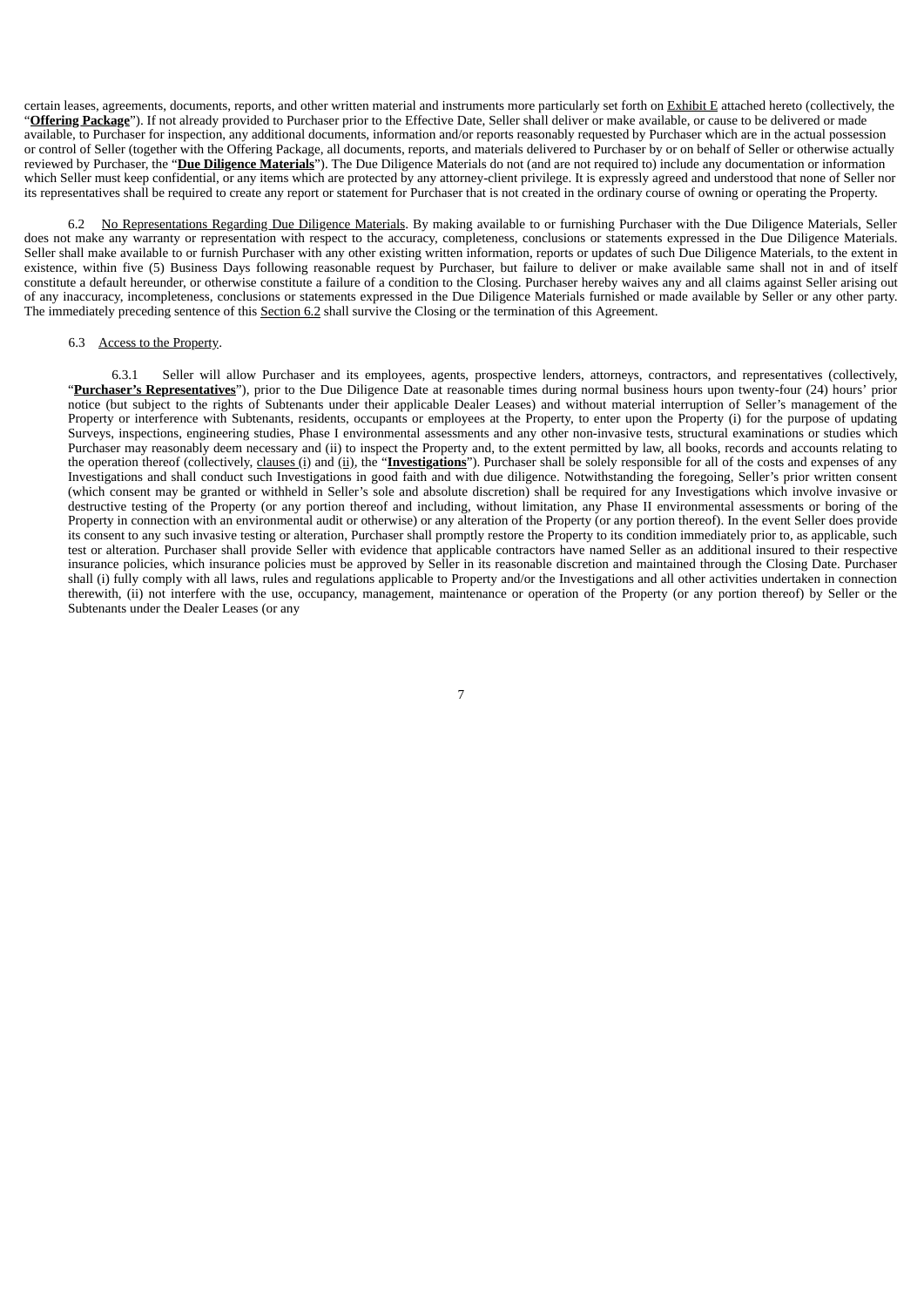of their respective agents, representatives, residents, occupants, guests, invitees, contractors, or employees), and (iii) schedule all such Investigations at Seller's convenience and shall permit Seller to have a representative present during all Investigations undertaken hereunder. Purchaser hereby agrees to indemnify, defend and hold harmless Seller and each other Released Party (as such term is defined in Section 11.2) from and against any and all loss, cost, expense, damage, claim and liability (including, without limitation, reasonable attorneys' fees and disbursements), suffered or incurred by Seller or any other Released Party and arising out of or in connection with (i) Purchaser and/or Purchaser's Representatives entry upon the Property, (ii) any Investigations and other activities conducted with respect to the Property by Purchaser or Purchaser's Representatives, and (iii) any liens or encumbrances filed or recorded against the Property as a consequence of any and all Investigations and other activities undertaken by Purchaser or Purchaser's Representatives. The provisions of this Section 6.3.1 shall not in any way be deemed to amend the provisions of Article 11. The indemnity set forth in this Section 6.3.1 shall survive the Closing and/or the termination of this Agreement until the Survival Date (as such term is defined in Section 26.1) set forth in Section 26.1.

6.3.2 Purchaser and/or Purchaser's Representatives shall not contact, communicate or otherwise interfere with the normal conduct by Seller, the Subtenants or employees of the Property of their business at the Property.

6.4 Return of Information Upon Termination. If this Agreement is terminated by any party pursuant to the terms of this Agreement, then Purchaser shall return to Seller, or at Seller's request, destroy all Due Diligence Materials delivered to Purchaser and/or Purchaser's Representatives as well as a copy of any and all reports studies, data, analysis and surveys that Purchaser and/or Purchaser's Representatives discover, commission or generate in connection with or resulting from their due diligence activities on the Property (collectively, the "**Information**"). All of the Information shall be deemed confidential, and Purchaser acknowledges and agrees that the Information is subject to the confidentiality provisions of Section 22.1. Purchaser shall indemnify the Released Parties from and against any and all Claims (as such term is defined in Section 11.2) resulting from, arising out of or in connection with Purchaser's and/or Purchaser's Representatives' breach of its obligations under this Section 6.4. The indemnity set forth in this Section 6.4 shall survive the termination of this Agreement until the Survival Date set forth in Section 26.1.

6.5. Purchaser's Unconditional Right to Terminate. Purchaser shall have the right to terminate this Agreement for any reason whatsoever by notifying Seller in writing of such termination on or before 12:00 p.m. (Eastern Time) on March 31, 2022 (the "**Due Diligence Date**") (TIME BEING OF THE ESSENCE as to such time and date). If Purchaser duly terminates this Agreement in accordance with the foregoing provisions of this Section 6.5, this Agreement shall terminate, Purchaser shall be entitled to the return of the Initial Deposit and the parties shall have no further liability to one another arising from this Agreement, except that the following provisions of this Agreement shall survive such termination and be enforceable by the parties after termination: namely, Sections 6.2, 6.3 (other than with respect to access to the Property),  $6.4$ , this  $6.5$ ,  $7.1$ ,  $19$ ,  $21.1$ ,  $22.1$ , and  $23.1$ . If Purchaser does not duly terminate this Agreement in accordance with the foregoing provisions of this Section 6.5, or if Purchaser delivers written notice of its acceptance of the Property to Seller on or before 12:00 p.m. (Eastern Time) on the Due Diligence Date, Purchaser shall be obligated to consummate the transaction hereunder on the Closing Date and shall be deemed to have approved its due diligence investigation of the Property, including, without limitation, all laws, ordinances and regulations pertaining to the Property and all engineering, zoning and environmental matters pertaining to the Property. Prior to the Due Diligence Date, Purchaser shall promptly notify Seller of its discovery of any inaccuracy in any representation or warranty of Seller hereunder and Seller shall have the right from time to time, until one (1) Business Day prior to the Due Diligence Date, to update any Exhibit attached hereto or modify any representation or warranty made by Seller herein by giving Purchaser written notice of any such update and/or modification prior to the Due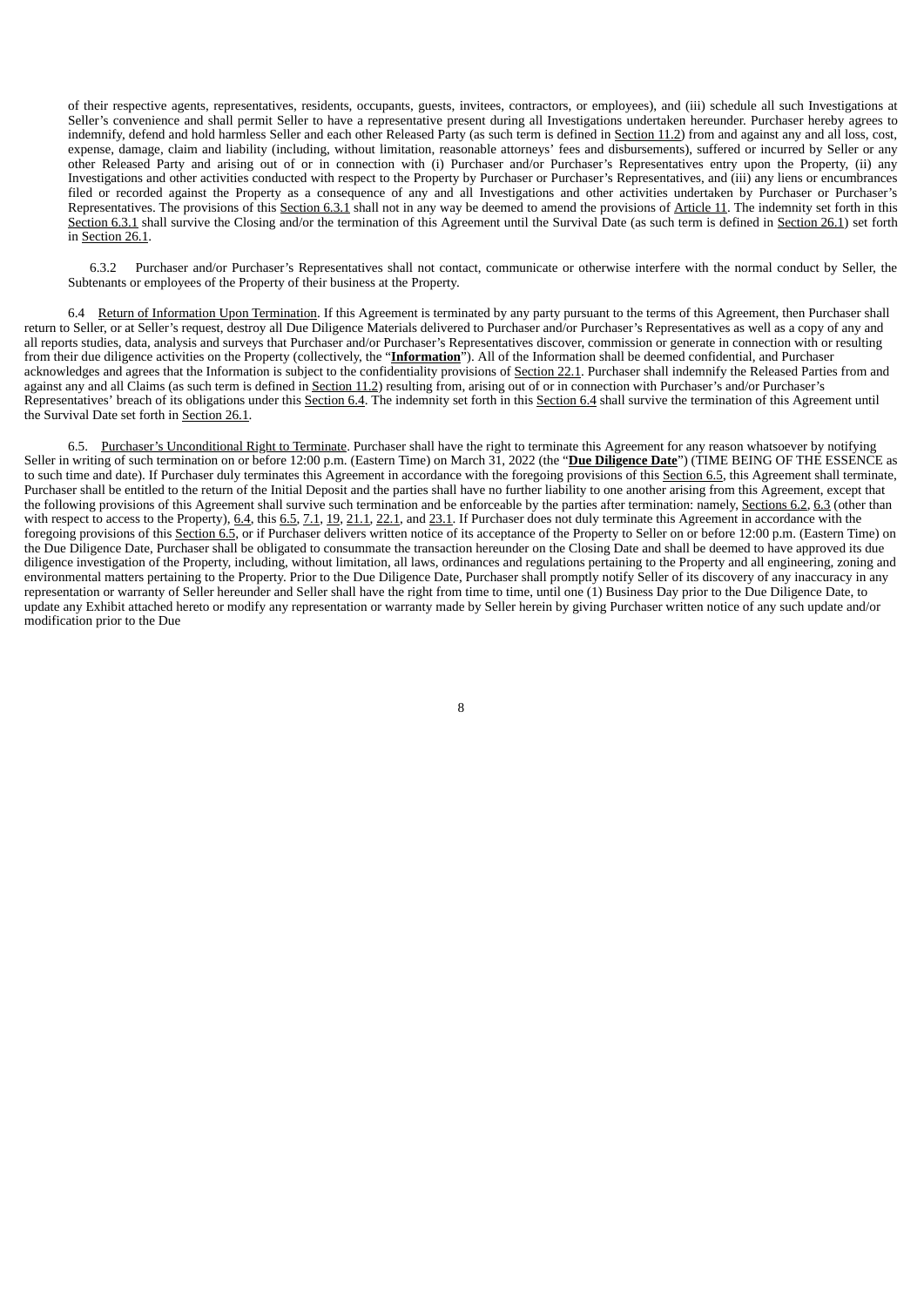Diligence Date (each, a "**Seller's Modification Notice**"), without incurring any cost, expense, liability or obligation, and without the same constituting a breach or default under this Agreement. Purchaser agrees that, in such event, the Exhibits attached hereto and/or representations and warranties contained herein shall be deemed modified to reflect the updates and/or modifications made thereto by Seller as of the last Seller's Modification Notice. If Purchaser has a material objection only with respect to environmental, survey, title, or zoning (a "**Deferred Property Defect**") as to some but not all of the Properties (but no more than two (2) individual Properties) and notifies Seller in writing of the same on or before the Due Diligence Date to Seller, then Seller may, at its option, elect to deem such individual Property(ies) a "**Deferred Property(ies)**", in which event, this Agreement shall be deemed amended, without further action on either party's part, as follows with respect to each Deferred Property:

6.5.1 Following the initial Closing (and any subsequent Closing of less than all of the Deferred Properties), the Allocated Deposit for each Deferred Property shall be held by Escrow Agent under an escrow agreement reasonably acceptable to Seller and Purchaser and subject to the terms of this Agreement. No funds on account of the purchase price for the Deferred Properties shall be escrowed other than the Allocated Deposit. The "**Allocated Deposit**" for each individual Property shall be the amount equal to the Deposit multiplied by the fraction of (x) the Allocated Purchase Price of such individual Property over (y) the Purchase Price.

6.5.2 Seller shall use diligent efforts to cure each **Deferred Property Defect** with respect to the Deferred Properties as soon as reasonably possible. Seller and Purchaser shall set a new closing date with respect to any Deferred Property (the "**Deferred Closing Date**"), which date shall be no later than ten (10) Business Days after Seller cures the applicable Deferred Property Defect. In the event that, despite using diligent efforts, Seller fails to effect such cure on or before the date that is one hundred eighty (180) days after the initial Closing Date, Purchaser may elect to (A) terminate this Agreement with respect to the applicable Deferred Property in which case the Deferred Properties so terminated shall be deemed Terminated Properties, and the applicable Allocated Deposit shall be promptly returned to Purchaser and neither party shall have any further obligation or liability under this Agreement except as otherwise expressly provided hereunder, or (B) if agreed to by Seller in its sole and absolute discretion, proceed to close on such Deferred Property with a credit against the Purchase Price in an amount (to be reasonably agreed upon by Purchaser and Seller) equal to the reduction in the value of the portfolio resulting from the uncured Deferred Property Defect, in which event Purchaser shall accept title to such Deferred Property subject to such Deferred Property Defect.

6.5.3 Each such Deferred Property shall continue to be subject to all of the terms and conditions of this Agreement as if it were a Property, and all obligations and rights of Seller and Purchaser with respect to the Deferred Property shall continue under this Agreement, *mutatis mutandis*, except that (i) the Purchase Price for such Deferred Property shall be the Allocated Purchase Price of such Deferred Property as adjusted pursuant to the terms of this Agreement (the "**Deferred Closing Purchase Price**"), (ii) the Closing Date shall be the Deferred Closing Date, and (iii) the liquidated damages for Purchaser's failure to close with respect to such Deferred Property pursuant to Section 18.1 shall be the Allocated Deposit for such Deferred Property. At the Closing for the Deferred Property, Purchaser shall pay to Seller the Deferred Closing Purchase Price, less the Allocated Deposit.

## **7. Expenses.**

7.1 Each party shall pay its own costs and expenses in connection with the transactions contemplated hereby, including the fees and expenses of its attorneys, accountants, consultants and engineers. Seller shall pay (a) all fees and costs due to Escrow Agent in connection with the transactions contemplated herein, (b) transfer taxes, documentary stamp taxes, recording taxes, and other taxes, fees,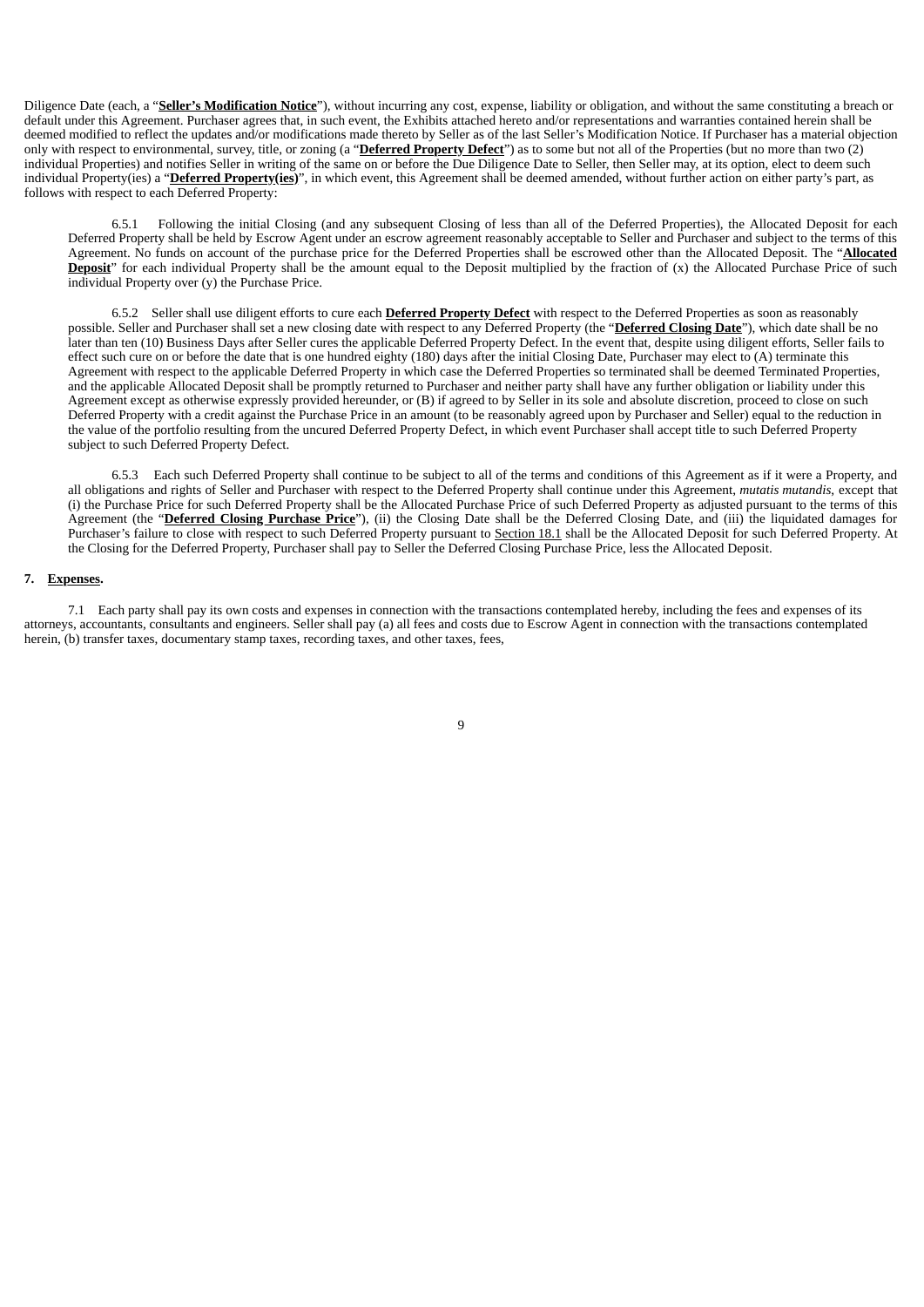charges and expenses required to be paid in connection with the sale of the Property, (c) all due diligence expenses and charges, including, without limitation, any expenses and charges for engineering reports, appraisals, environmental reports, or property condition reports, obtained by, or on behalf of, Purchaser, in connection with the transactions contemplated herein (but expressly excluding all expenses and charges for zoning reports and all inspections performed by Purchaser (including all Investigations) and the cost of Purchaser's site visits), (d) all expenses of or related to the issuance of standard coverage for any ALTA owner's title insurance policy, including any incremental costs for extended coverage, if applicable, and any endorsements thereto mutually agreed to by Purchaser and Seller, acting reasonably, that are permitted by state law and reasonably customary in similar commercial transactions in which the individual Properties are located, (e) the cost of any Survey, (f) recording fees for recordation of the Deeds, and (g) the cost of releasing all liens, judgments and other encumbrances that are to be released of record (subject to the limitations set forth herein) and the fees associated with recording any such releases; provided, however, notwithstanding the foregoing or anything herein to the contrary, should the Closing occur, Purchaser shall reimburse Seller at the Closing for the actual costs incurred by Seller for the Surveys and environmental reports obtained in connection with the transactions contemplated herein in an amount not to exceed THREE HUNDRED TEN THOUSAND AND NO/100 DOLLARS (\$310,000.00). Purchaser shall pay (i) all expenses and charges for zoning reports, (ii) all expenses and charges for all inspections performed by Purchaser (including all Investigations) and the cost of Purchaser's site visits, (iii) any other costs associated with Purchaser's financing of the Property (including, without limitation, mortgage recording taxes, to the extent the same are required to be paid), and (iv) all expenses of or related to the issuance of standard coverage for any ALTA lender's title insurance policy, including any incremental costs for extended coverage, if applicable, and any endorsements thereto). Any other customary closing costs shall be paid by Purchaser and Seller in accordance with local custom in the State and jurisdiction in which the applicable Property to which the applicable costs relate is located. The provisions of this Section 7.1 shall survive the Closing.

#### **8. Adjustments and Closing Costs.**

8.1 In view of the subsequent lease of each individual Property by Purchaser to Seller pursuant to the Leases and Seller's obligations thereunder, there shall be no proration of insurance, taxes, special assessments, utilities or any other costs related to the Property between Seller and Purchaser at the Closing. Rent payable under the Leases shall be prorated as of the Closing Date.

#### **9. Representations and Warranties of Seller.**

9.1 Representations and Warranties. Seller represents and warrants to Purchaser that as of the Effective Date the following representations and warranties are true in all material respects and the same shall be true in all material respects as of the Closing Date (except for (a) changes in facts resulting from actions taken by Seller which are not in breach of this Agreement or occurring from events beyond the reasonable control of Seller (other than the representations and warranties of Seller set forth in Sections 9.1.1, 9.1.2, and 9.1.6, which shall be true and correct in all material respects as of the Closing Date without modification), and (b) Seller's right to update or add Exhibits to modify the representations and warranties of Seller (based solely on matters arising after the Effective Date) in order to make such representations and warranties true as of the Closing Date; provided, however, that the foregoing right to amend the Exhibits hereto shall not be deemed to permit Seller to default under any covenant made by Seller herein):

9.1.1 Seller is a corporation validly existing and in good standing under the laws of the State of Florida. Subject to any consent required under Seller's organizational documents (the "**Required Seller Consents**"), which Required Seller Consents shall be obtained on or prior to the Closing, Seller has full power and authority to execute and deliver this Agreement and all other documents now or hereafter to be executed and delivered by it pursuant to this Agreement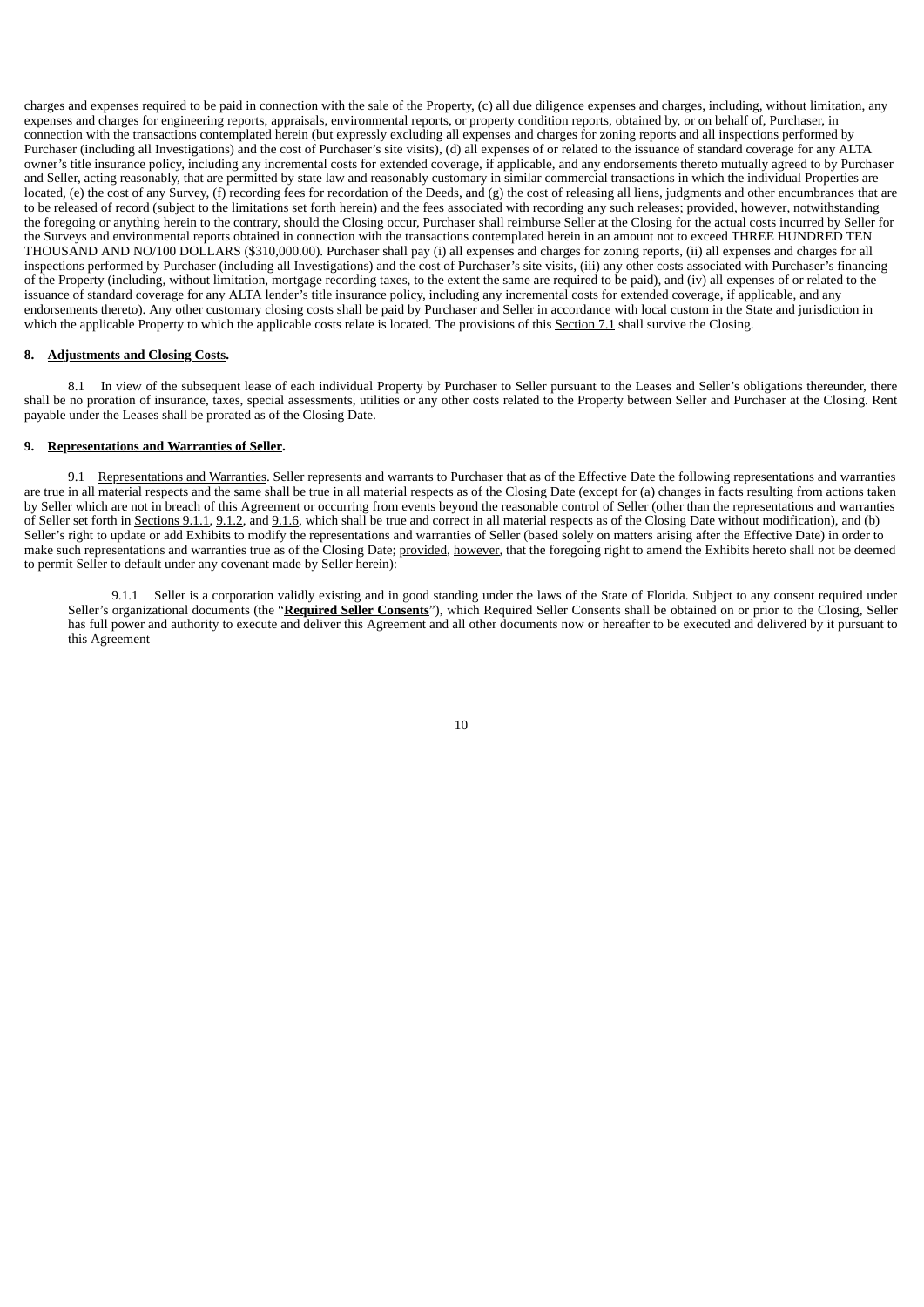(collectively, the "**Seller's Documents**") and to perform all obligations arising under this Agreement and the Seller's Documents. Subject to Seller obtaining the Required Seller Consents, this Agreement and the Seller's Documents constitute the legal, valid and binding obligations of Seller enforceable against Seller in accordance with their terms, except as enforcement thereof may be limited by bankruptcy, insolvency, moratorium, reorganization or other similar laws affecting creditors' rights generally and except as may be limited by general equitable principles. Subject to obtaining the Required Seller Consents, Seller is authorized to enter into this Agreement and the transactions contemplated hereby.

9.1.2 Subject to Seller obtaining the Required Seller Consents, this Agreement and the Seller's Documents do not and will not contravene any provision of the organizational documents of Seller, any judgment, order, decree, writ, injunction, or any other agreement binding on Seller, or any provision of any existing law or regulation to which Seller is a party or is bound. The execution and delivery of this Agreement and the consummation of the transactions contemplated hereby do not and will not require (except to the extent, specifically set forth herein) any consent by any third party (including, without limitation, the consent of any direct or indirect owner of Seller) other than the Required Seller Consents.

9.1.3 To Seller's actual knowledge, no litigation, or governmental or agency proceeding or investigation is pending or threatened in writing against Seller which would materially impair or adversely affect Seller's ability to perform its obligations under this Agreement and consummate the transactions contemplated herein.

9.1.4 To Seller's actual knowledge, Seller and each individual Property is in compliance in all material respects with all applicable laws relating to the ownership, current operation or current use of any individual Property. Seller has not directly received any written notice or other written communication from any governmental or regulatory authority or any other Person regarding any actual, alleged or potential material violation of, or failure to comply in all material respects with, any applicable law relating to any individual Property which remains uncured.

9.1.5 There is no contemplated, pending or threatened bankruptcy, reorganization, arrangement, insolvency or liquidation proceeding, or any other proceeding under any federal or state bankruptcy or similar law, whether voluntary or involuntary, affecting Seller or any affiliates thereof.

9.1.6 Seller is not currently identified as a "specially designated national and blocked person" on the most current list published by the U.S. Treasury Department Office of Foreign Assets Control (the "**OFAC List**") or is a Person with whom a citizen of the United States is prohibited from engaging in transactions by any trade embargo, economic sanction, or other prohibition of United States law, regulation, or executive order of the President of the United States.

9.1.7 Seller has not received written notice of condemnation or eminent domain proceedings affecting a Property and Seller has no actual knowledge that any such proceedings are contemplated.

9.2 Survival. The provisions of Section 9.1 shall survive the Closing for a period of six (6) months after the Closing.

9.3 Limitations on Seller's Representations. Those provisions of this Article 9 and the representations and warranties set forth in such provisions, shall survive the Closing until the Survival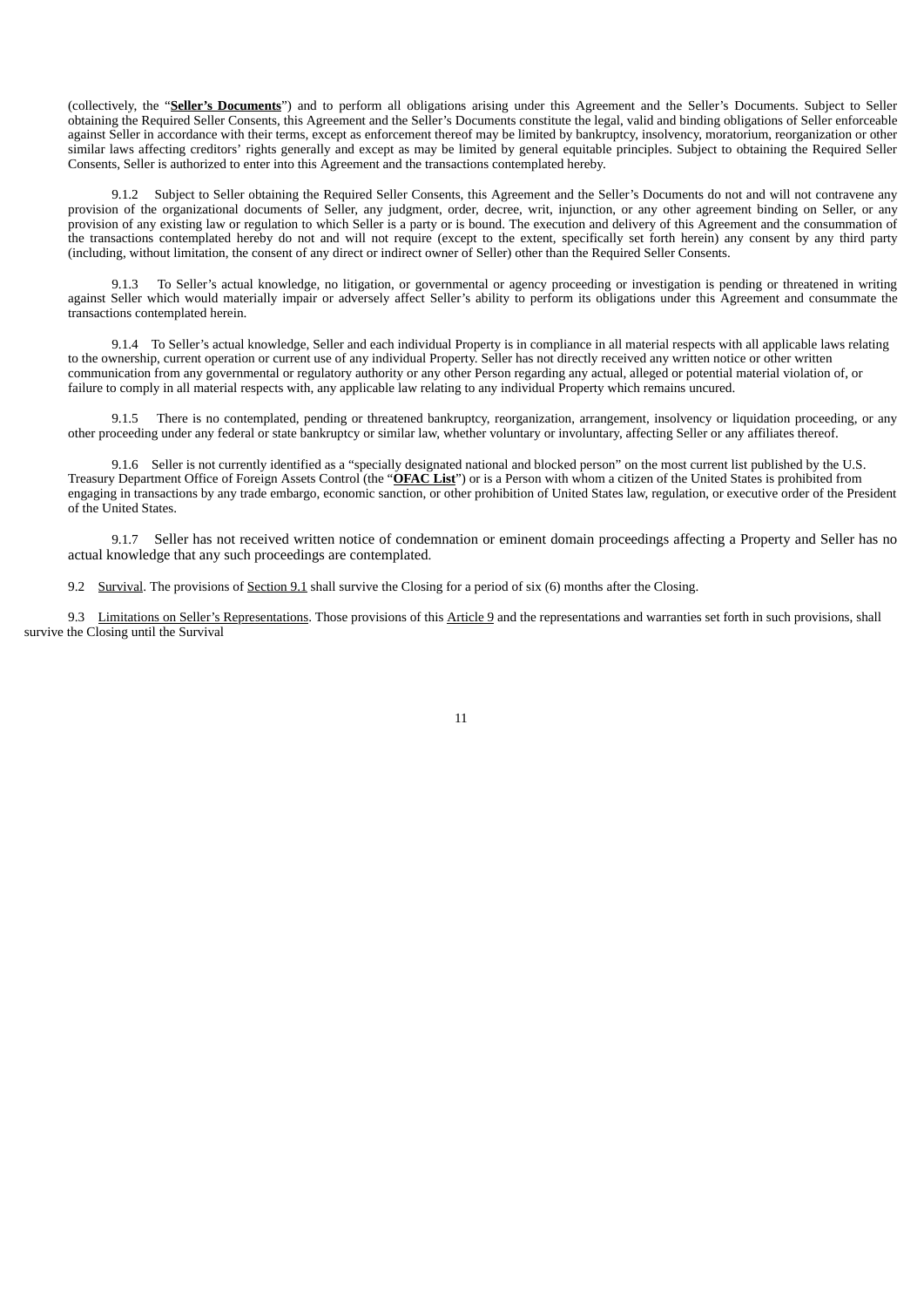Date set forth in Section 26.1. Notwithstanding anything contained herein to the contrary, absent fraud or intentional misrepresentation, Seller shall have no obligation or liability to Purchaser, prior to or after the Closing (if the Closing shall occur), in any respect of the inaccuracy or breach of any representation or warranty of Seller hereunder (and such default, inaccuracy and/or breach by Seller shall be deemed waived by Purchaser), to the extent such default, inaccuracy or breach (1) is actually known by Purchaser or Purchaser's Representatives prior to 12:00 p.m. (Eastern Time) on the Due Diligence Date or included in any Due Diligence Materials actually delivered to or made available for review by Purchaser in accordance with the terms hereof or in any other materials obtained by Purchaser or Purchaser's Representatives in connection with the transactions contemplated hereby (including any third party reports commissioned by Purchaser or Purchaser's Representatives) (collectively, "**Purchaser's Diligence Materials**"), (2) becomes known to Purchaser prior to the Closing Date and Purchaser does not, within three (3) Business Days after obtaining such knowledge, and in all events, prior to the Closing Date, provide written notice thereof to Seller, (3) arises due to an act permitted or required to be taken by Seller hereunder, or (4) arises from the act or omission of Purchaser or Purchaser's Representatives or was consented to by Purchaser in writing. To the extent any Due Diligence Materials (if actually delivered to or made available for review by Purchaser in accordance with the terms hereof) or Purchaser's Diligence Materials contain information inconsistent with or different from the representations and warranties made in Section 9.1 or Purchaser or Purchaser's Representatives otherwise have knowledge of any such inconsistency or difference prior to 12:00 p.m. (Eastern Time) on the Due Diligence Date, then such representations and warranties shall be deemed modified to conform them to the provisions of the Specified Documents or to such difference or inconsistent facts so known to Purchaser or Purchaser's Representatives, as applicable. The provisions of this Section 9.3 shall survive the Closing.

9.4 Seller does not represent or warrant that any particular Dealer Lease will be in force or effect as of the Closing Date or that any Subtenant under a Dealer Lease will not be in default under its Dealer Lease. If any Dealer Lease is not in effect or a party to any Dealer Lease is in default or any Subtenant is in arrears in the payment of rent, such fact shall not, in any way, relieve Purchaser of its obligation to purchase the Property or entitle Purchaser to a reduction in the Purchase Price. The termination of any Dealer Lease shall not affect the obligations of Purchaser hereunder.

## **10. Representations and Warranties of Purchaser.**

10.1 Representations and Warranties. Purchaser represents and warrants to Seller that as of the Effective Date the following representations and warranties (and all other representations and warranties of Purchaser contained herein) are true in all material respects and shall be true in all material respects on the Closing Date:

10.1.1 Purchaser is a limited partnership duly organized, validly existing and in good standing under the laws of the State of Delaware. At the Closing, Purchaser or its permitted assignee will be authorized to do business in each jurisdiction in which any individual Property is located. Purchaser has full power and authority to execute and deliver this Agreement and all other documents now or hereafter to be executed and delivered by it pursuant to this Agreement (collectively, the "**Purchaser's Documents**") and to perform all obligations arising under this Agreement and the Purchaser's Documents. This Agreement and the Purchaser's Documents constitute the legal, valid and binding obligations of Purchaser enforceable against Purchaser in accordance with their terms, except as enforcement thereof may be limited by bankruptcy, insolvency, moratorium, reorganization or other similar laws affecting creditors' rights generally and except as may be limited by general equitable principles. Purchaser is duly authorized to enter into this Agreement and the transactions contemplated hereby.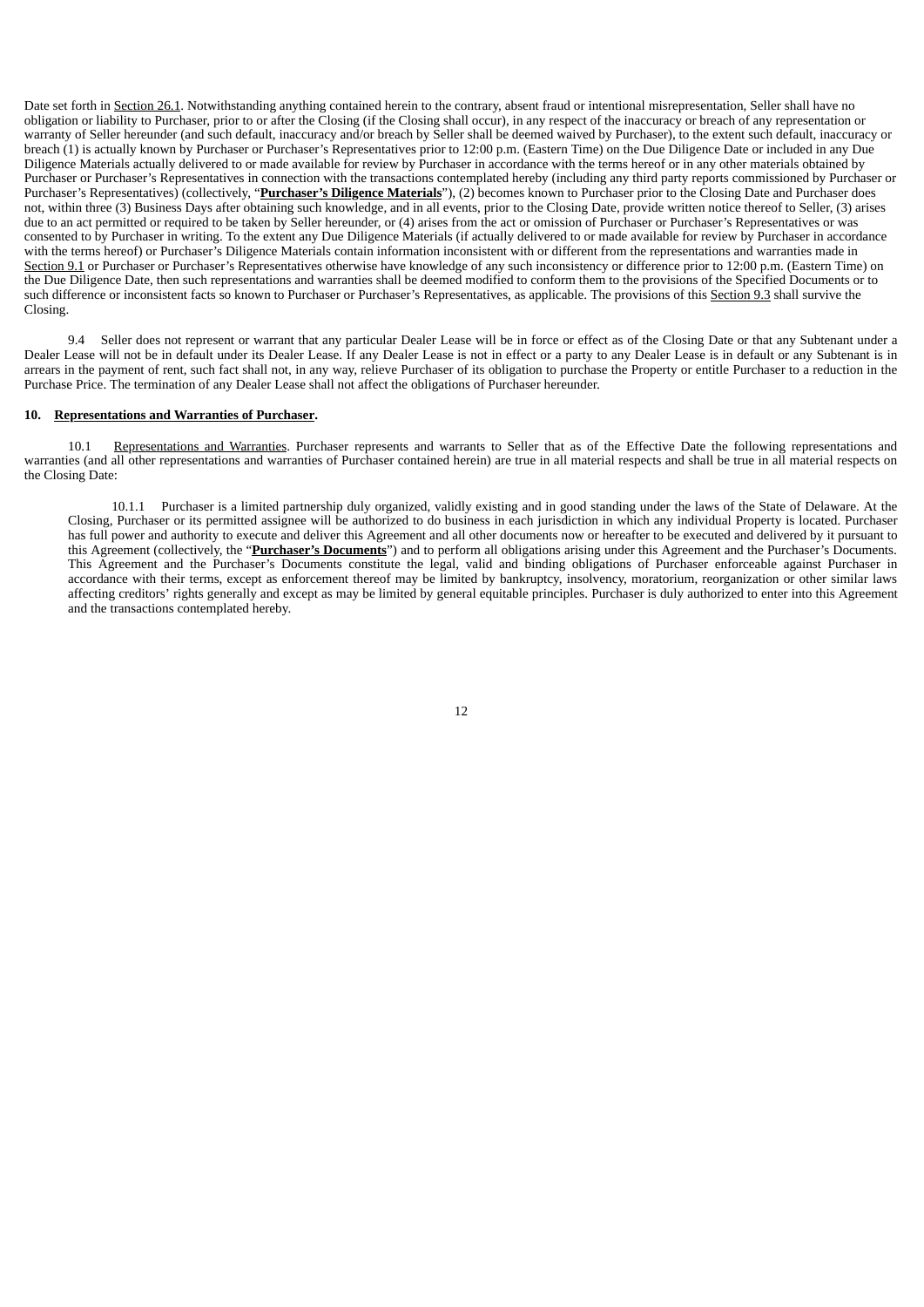10.1.2 This Agreement and the Purchaser's Documents do not and will not contravene any provision of the organizational documents of Purchaser, any judgment, order, decree, writ, injunction, or any other agreement binding on Purchaser, or any provision of any existing law or regulation to which Purchaser is a party or is bound.

10.1.3 The execution and delivery of this Agreement and the consummation of the transactions contemplated hereby do not and will not require (except to the extent, specifically set forth herein) any consent by any third party (including, without limitation, the consent of any direct or indirect owner of Purchaser).

10.1.4 Purchaser has the financial wherewithal to perform its obligations hereunder.

10.1.5 To Purchaser's knowledge, no litigation, or governmental or agency proceeding or investigation is pending or threatened against Purchaser which would materially impair or adversely affect Purchaser's ability to perform its obligations under this Agreement and consummate the transactions contemplated herein.

10.1.6 Purchaser is not currently identified on the OFAC List or is a Person with whom a citizen of the United States is prohibited from engaging in transactions by any trade embargo, economic sanction, or other prohibition of United States law, regulation, or executive order of the President of the United States. The foregoing representation and warranty shall not apply to any holder of Purchaser's publicly traded stock.

10.2 Survival. Those provisions of Section 10.1 and the representations and warranties set forth in such provisions (and all other representations and warranties of Purchaser contained herein), shall survive the Closing until the Survival Date set forth in Section 26.1.

#### **11. Condition of Property; Release of Claims.**

11.1 CONDITION OF PROPERTY. PURCHASER IS PURCHASING THE PROPERTY "AS-IS, WHERE IS AND WITH ALL FAULTS" IN ITS PRESENT CONDITION, SUBJECT TO REASONABLE USE, WEAR, TEAR AND NATURAL DETERIORATION OF THE PROPERTY BETWEEN THE EFFECTIVE DATE AND THE CLOSING DATE AND FURTHER AGREES THAT (i) SELLER SHALL NOT BE LIABLE FOR ANY LATENT OR PATENT DEFECTS IN THE PROPERTY AND (ii) EXCEPT AS EXPRESSLY SET FORTH HEREIN OR IN ANY SELLER'S DOCUMENT DELIVERED BY SELLER AT CLOSING, NEITHER SELLER, ANY AFFILIATE NOR ANY DIRECT OR INDIRECT AGENT, MEMBER, PARTNER, EMPLOYEE OR REPRESENTATIVE OF SELLER EITHER HAS MADE OR WILL MAKE OR WILL BE ALLEGED TO HAVE MADE ANY VERBAL OR WRITTEN REPRESENTATIONS, WARRANTIES, PROMISES OR GUARANTIES WHATSOEVER, WHETHER EXPRESS OR IMPLIED, REGARDING THE PROPERTY OR ANY PART THEREOF, OR ANYTHING RELATING TO THE SUBJECT MATTER OF THIS AGREEMENT, AND (iii) PURCHASER, IN EXECUTING, DELIVERING AND PERFORMING THIS AGREEMENT, HAS NOT AND DOES NOT RELY UPON ANY STATEMENT, INFORMATION, OR REPRESENTATION TO WHOMSOEVER MADE OR GIVEN, WHETHER TO PURCHASER OR OTHERS, AND WHETHER DIRECTLY OR INDIRECTLY, VERBALLY OR IN WRITING, MADE BY ANY PERSON, EXCEPT AS EXPRESSLY SET FORTH HEREIN OR IN ANY SELLER'S DOCUMENT DELIVERED BY SELLER AT CLOSING. IN ADDITION TO THE FOREGOING, IF PURCHASER FAILS TO TERMINATE PRIOR TO 12:00 P.M. ON THE DUE DILIGENCE DATE, THEN PURCHASER SHALL BE DEEMED TO HAVE REPRESENTED THAT PURCHASER HAS EXAMINED ALL OF THOSE ITEMS SET FORTH IN THE DUE DILIGENCE MATERIALS AND IS FAMILIAR WITH THE PHYSICAL AND ENVIRONMENTAL CONDITION OF THE PROPERTY AND HAS CONDUCTED SUCH INVESTIGATION OF THE AFFAIRS AND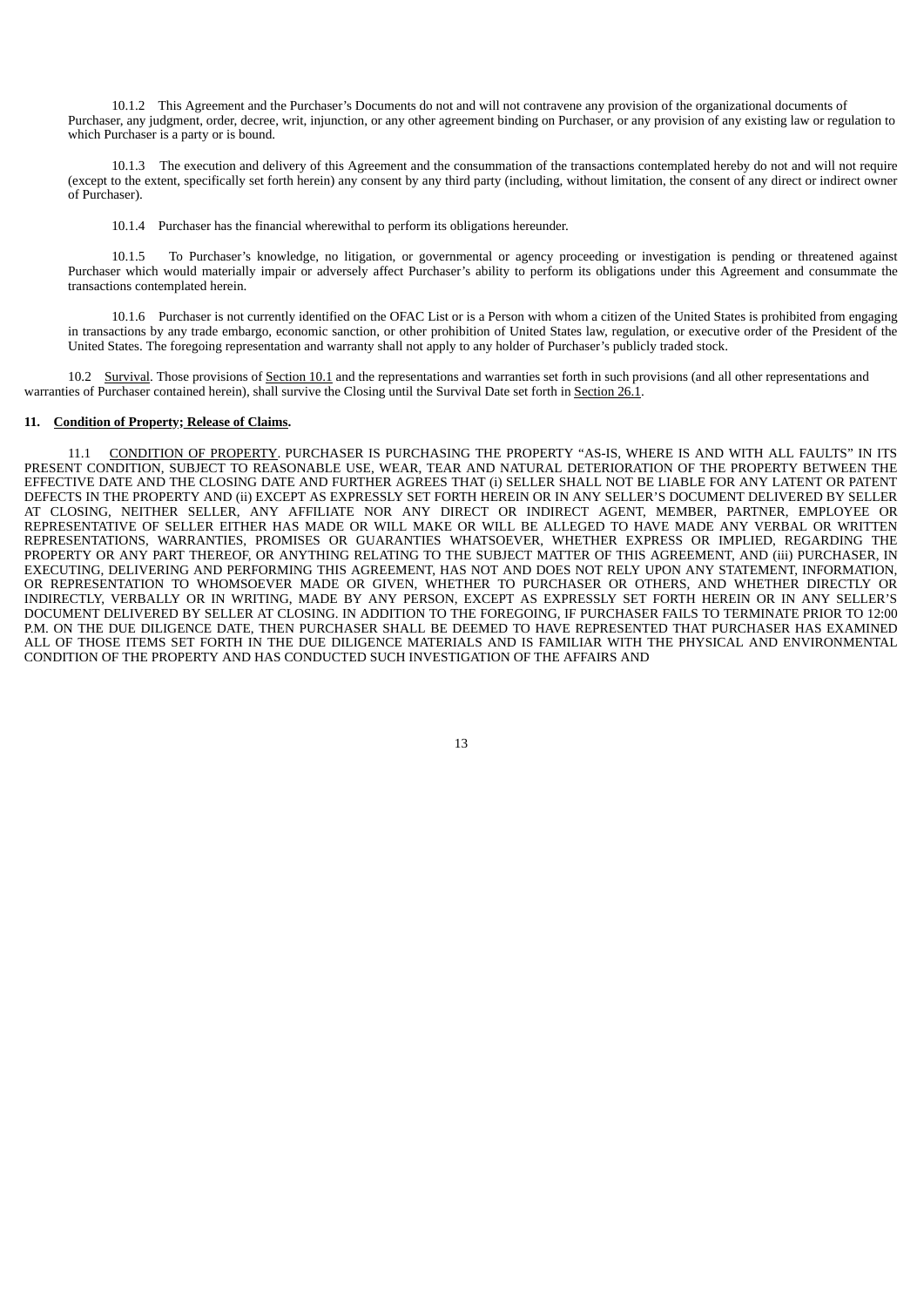CONDITION OF THE PROPERTY AS PURCHASER HAS CONSIDERED APPROPRIATE. AS OF THE EFFECTIVE DATE, PURCHASER SHALL BE DEEMED TO HAVE REPRESENTED THAT (I) EXCEPT AS EXPRESSLY SET FORTH HEREIN, NEITHER SELLER, ANY AFFILIATE OF SELLER NOR ANY DIRECT OR INDIRECT AGENT, MEMBER, PARTNER, EMPLOYEE OR REPRESENTATIVE OF SELLER EITHER HAS MADE OR WILL MAKE OR WILL BE ALLEGED TO HAVE MADE ANY VERBAL OR WRITTEN REPRESENTATIONS, WARRANTIES, PROMISES OR GUARANTIES WHATSOEVER TO PURCHASER, WHETHER EXPRESS OR IMPLIED, AND, IN PARTICULAR, THAT NO SUCH REPRESENTATIONS, WARRANTIES, PROMISES OR GUARANTIES HAVE BEEN MADE OR WILL BE MADE OR WILL BE ALLEGED TO HAVE BEEN MADE WITH RESPECT TO THE PHYSICAL CONDITION, ENVIRONMENTAL CONDITION OR OPERATION OF THE PROPERTY, THE ACTUAL OR PROJECTED REVENUE AND EXPENSES OF THE PROPERTY, THE ENFORCEABILITY OF ANY THIRD-PARTY AGREEMENT(S) (INCLUDING, WITHOUT LIMITATION, ANY DEALER LEASES OR GUARANTIES), THE ZONING AND OTHER LAWS, REGULATIONS AND RULES APPLICABLE TO THE PROPERTY OR THE COMPLIANCE OF THE PROPERTY THEREWITH, THE QUANTITY, QUALITY OR CONDITION OF THE ARTICLES OF PERSONAL PROPERTY AND FIXTURES INCLUDED IN THE TRANSACTIONS CONTEMPLATED HEREBY, THE USE OR OCCUPANCY OF THE PROPERTY OR ANY PART THEREOF OR ANY OTHER MATTER OR THING AFFECTING OR RELATED TO THE PROPERTY OR THE TRANSACTIONS CONTEMPLATED HEREBY, EXCEPT AS, AND SOLELY TO THE EXTENT, HEREIN SPECIFICALLY SET FORTH, (II) EXCEPT AS EXPRESSLY SET FORTH HEREIN OR IN ANY SELLER'S DOCUMENT DELIVERED BY SELLER AT CLOSING, NEITHER SELLER, ANY AFFILIATE OF SELLER NOR ANY DIRECT OR INDIRECT AGENT, MEMBER, PARTNER, EMPLOYEE OR REPRESENTATIVE OF ANY OF THE FOREGOING HAVE MADE OR WILL MAKE ANY VERBAL OR WRITTEN REPRESENTATIONS, WARRANTIES, PROMISES OR GUARANTIES WHATSOEVER TO PURCHASER, WHETHER EXPRESS OR IMPLIED, AND, IN PARTICULAR, THAT NO SUCH REPRESENTATIONS, WARRANTIES, PROMISES OR GUARANTIES HAVE BEEN MADE OR WILL BE MADE WITH RESPECT TO THE TRUTH, ACCURACY OR COMPLETENESS OF ANY MATERIALS, DATA OR OTHER INFORMATION, INCLUDING, WITHOUT LIMITATION, THE CONTENTS OF SELLER'S BOOKS AND RECORDS, CONTRACTS, ANY PROPERTY CONDITION REPORTS, ENGINEERING REPORTS, PHYSICAL CONDITION SURVEYS, INFORMATIONAL BROCHURE WITH RESPECT TO THE PROPERTY, RENT ROLLS OR INCOME AND EXPENSE STATEMENTS, WHICH SELLER OR SELLER'S REPRESENTATIVES MAY HAVE DELIVERED, MADE AVAILABLE OR FURNISHED TO PURCHASER AND/OR PURCHASER'S REPRESENTATIVES IN CONNECTION WITH THE PROPERTY AND PURCHASER REPRESENTS, WARRANTS AND AGREES THAT ANY SUCH MATERIALS, DATA AND OTHER INFORMATION DELIVERED, MADE AVAILABLE OR FURNISHED TO PURCHASER AND/OR PURCHASER'S REPRESENTATIVES ARE DELIVERED, MADE AVAILABLE OR FURNISHED TO PURCHASER AS A CONVENIENCE AND ACCOMMODATION ONLY AND EXPRESSLY DISCLAIMS ANY INTENT TO RELY ON ANY SUCH MATERIALS, DATA AND OTHER INFORMATION, (III) EXCEPT AS EXPRESSLY SET FORTH HEREIN OR IN ANY SELLER'S DOCUMENT DELIVERED BY SELLER AT CLOSING, PURCHASER HAS NOT RELIED UPON ANY SUCH REPRESENTATIONS, WARRANTIES, PROMISES OR GUARANTIES OR UPON ANY STATEMENTS MADE IN ANY INFORMATIONAL BROCHURE WITH RESPECT TO THE PROPERTY AND HAS ENTERED INTO THIS AGREEMENT WITH THE EXPRESS INTENTION OF MAKING AND RELYING SOLELY ON ITS OWN INDEPENDENT INVESTIGATION, INSPECTION, ANALYSIS, APPRAISAL, EXAMINATION AND EVALUATION OF THE FACTS AND CIRCUMSTANCES, AND (IV) PURCHASER ACKNOWLEDGES THAT THE PROPERTY MAY NOT BE IN COMPLIANCE WITH THE AMERICANS WITH DISABILITIES ACT OF 1990, AS AMENDED, AND SELLER MAKES NO REPRESENTATIONS WITH RESPECT TO SAME AND WITHOUT LIMITING THE FOREGOING, EXCEPT AS, AND SOLELY TO THE EXTENT, HEREIN SPECIFICALLY SET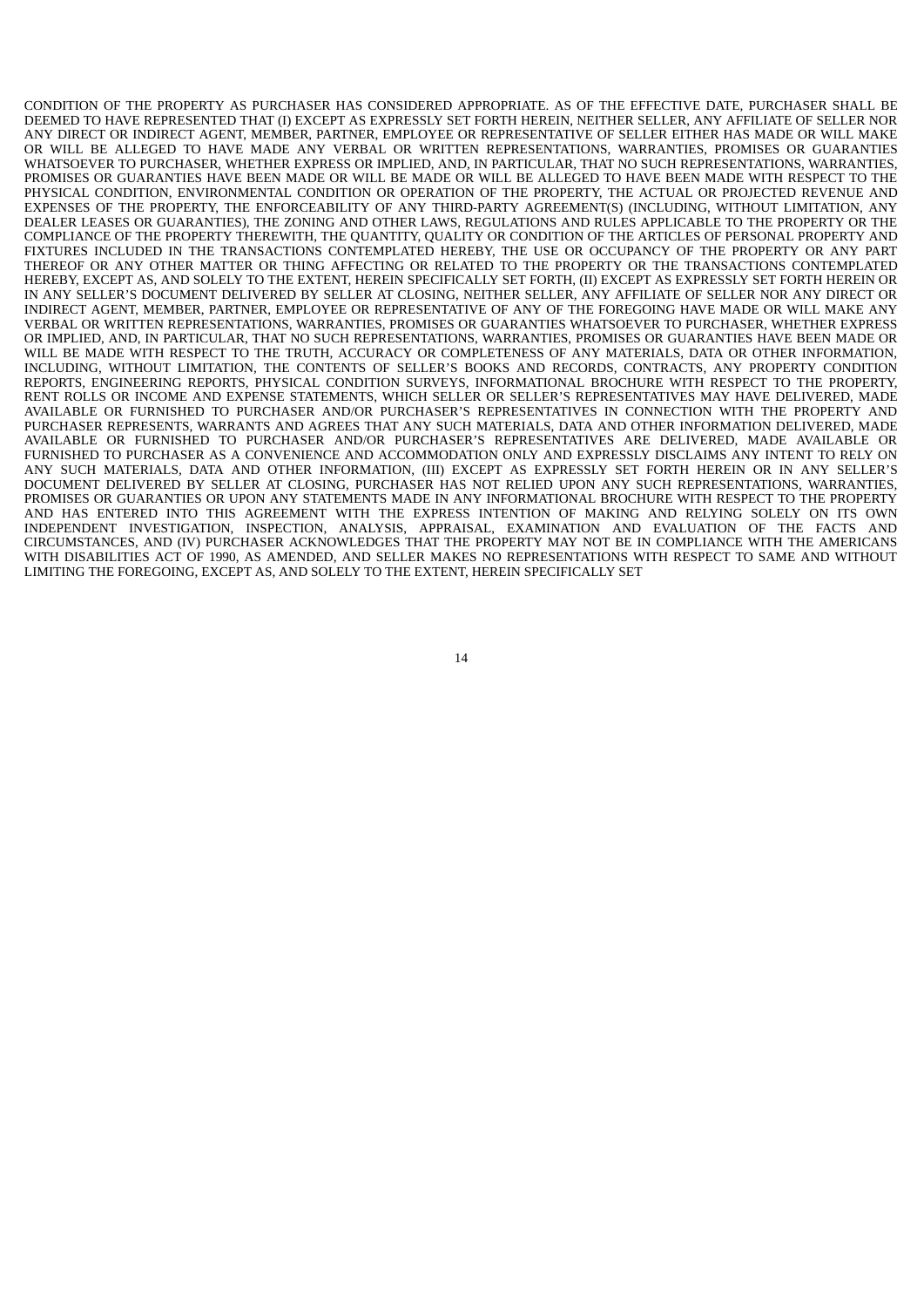FORTH, SELLER HAS MADE NO REPRESENTATION OR WARRANTY WHATSOEVER REGARDING HAZARDOUS MATERIALS (AS SUCH TERM IS DEFINED IN SECTION 11.2) OF ANY KIND OR NATURE ON, ABOUT OR WITHIN THE PROPERTY OR THE PHYSICAL CONDITION OF THE PROPERTY AND PURCHASER AGREES TO ASSUME THE RISK THAT ADVERSE MATTERS, INCLUDING, BUT NOT LIMITED TO, CONSTRUCTION OR MECHANICAL DEFECTS AND ADVERSE PHYSICAL AND ENVIRONMENTAL CONDITIONS MAY NOT HAVE BEEN (AND/OR MAY NOT BE) REVEALED BY PURCHASER'S INVESTIGATIONS, THE ENVIRONMENTAL REPORTS, AND/OR THE PROPERTY CONDITION REPORTS. NOTHING CONTAINED IN THIS SECTION 11.1 SHALL RELIEVE, DIMINISH OR OTHERWISE IMPACT SELLER'S OBLIGATIONS UNDER THE LEASES.

11.2 Release of Claims. Without limiting any provision in this Agreement, Purchaser, for itself and any of its successors and assigns and their affiliates, hereby irrevocably and absolutely waives its right to recover from, and forever releases and discharges, and covenants not to file or otherwise pursue any legal action (whether based on contract, statutory rights, common law or otherwise) against Seller, its affiliates and any direct or indirect partner, member, trustee, beneficiary, director, shareholder, controlling person, affiliate officer, employee or agent, of any of the foregoing, and any of their respective heirs, successors, and assigns (each, a "**Released Party**" and collectively, the "**Released Parties**") with respect to any and all suits, actions, proceedings, investigations, demands, claims, liabilities, obligations, fines, penalties, liens, judgments, losses, injuries, damages, settlement expenses or costs of whatever kind or nature, whether direct or indirect, known or unknown, contingent or otherwise (including any action or proceeding brought or threatened or ordered by any governmental or regulatory authority), in each case arising in connection with this Agreement, but not under the Leases, including, without limitation, attorneys' and experts' fees and expenses, and investigation and remediation costs that may arise on account of or in any way be connected with (i) the Investigations by Purchaser and Purchaser's Representatives permitted pursuant to Section 6.3, and (ii) the Property or any portion thereof, including, without limitation, Section 11.1 (collectively, "**Claims**"), including, without limitation, the physical, environmental and structural condition of the Property or any law or regulation applicable thereto, or any other matter relating to the use, presence, discharge or release of Hazardous Materials on, under, in, above or about the Property; provided, however, that Purchaser does not waive its rights, if any, to recover from, or release or discharge or covenant not to bring any action against (i) Seller or any Released Party for any act that constitutes fraud or intentional misrepresentation, (ii) Seller for any breach of the representations or warranties set forth in this Agreement, subject to the limitations and conditions provided in this Agreement, or (iii) Seller for its express obligations under this Agreement. In connection with this Section 11.2, Purchaser expressly waives the benefits of any provision or principle of federal or state law or regulation that may limit the scope or effect of the foregoing waiver and release to the extent applicable. For purposes of this Agreement, the term "**Hazardous Materials**" shall mean any substance, chemical, compound, product, solid, gas, liquid, waste, byproduct, pollutant, contaminant or other material that is hazardous, toxic, ignitable, corrosive, carcinogenic or otherwise presents a risk of danger to human, plant or animal life or the environment or that is defined, determined or identified as such in any federal, state or local law, rule or regulation (whether now existing or hereafter enacted or promulgated) or any judicial or administrative order or judgment, in each case relating to the protection of human health, safety and/or the environment, including, but not limited to, any materials, wastes or substances that are included within the definition of (A) "hazardous waste" in the federal Resource Conservation and Recovery Act; (B) "hazardous substances" in the federal Comprehensive Environmental Response, Compensation and Liability Act; (C) "pollutants" in the federal Clean Water Act; (D) "toxic substances" in the federal Toxic Substances Control Act; and (E) "oil or hazardous materials" in the laws or regulations of any State. The provisions of this Section 11.2 shall survive the Closing. Nothing contained in this Section 11.2 shall impact Purchaser's rights or remedies or Seller's obligations under the Leases.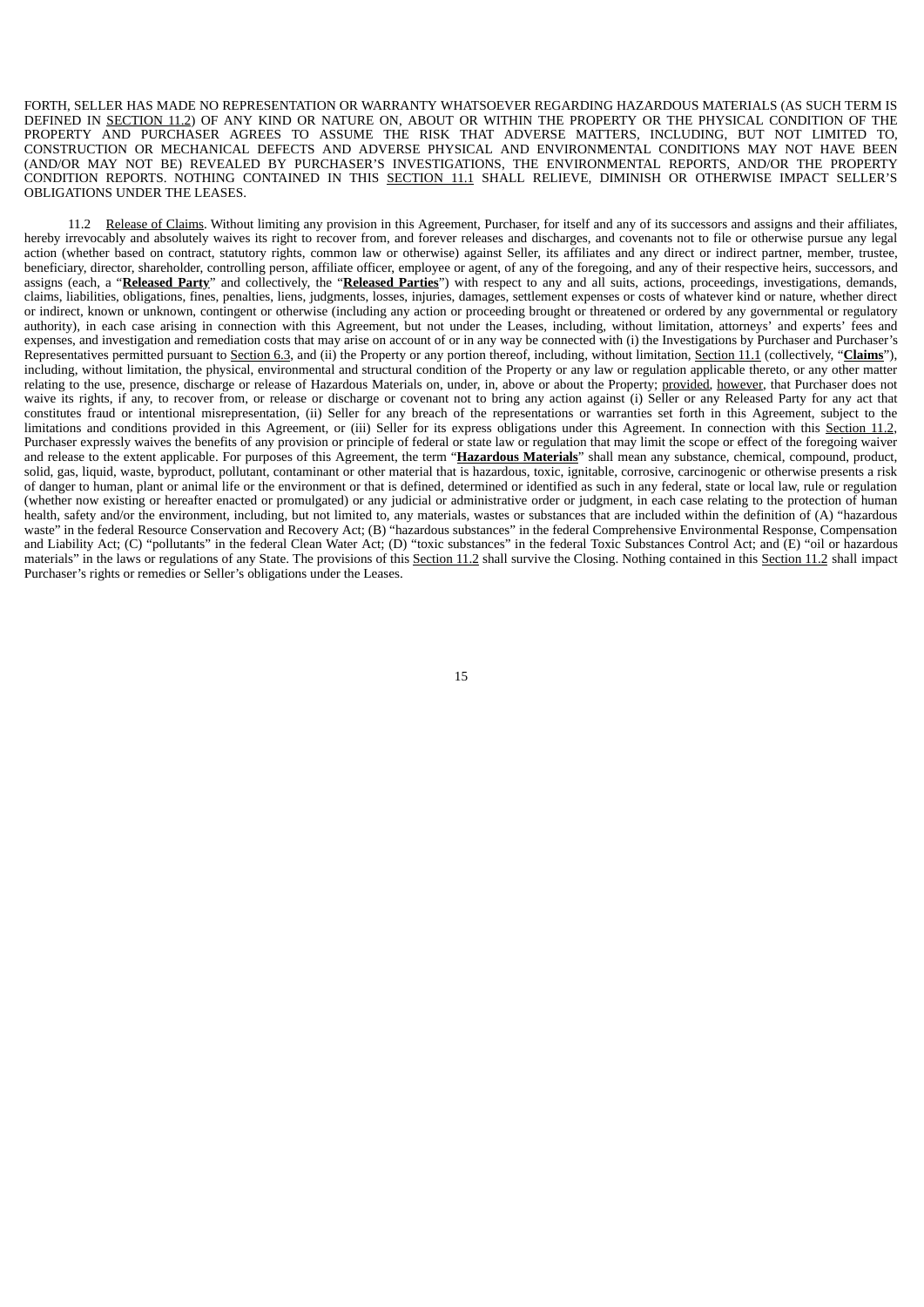12. Documents or Instruments To be Delivered by Seller at the Closing. At the Closing, Seller will deliver (or cause to be delivered) the following to Purchaser or Escrow Agent, with respect to each individual Property, as applicable (in addition to any items or documents otherwise required by this Agreement):

12.1 An original special warranty deed without covenants (or the state-specific counterpart thereof) substantially in the applicable form attached hereto as Exhibit D-1, Exhibit D-2, Exhibit D-3, Exhibit D-4 or Exhibit D-5, respectively ("**Deed**") executed and acknowledged by Seller and in proper form for recording conveying the Land and the Improvements, subject to the Permitted Encumbrances.

12.2 An original counterpart to the certificate that Seller is not a "foreign person" under the Foreign Investment in Real Property Tax Act in such form as reasonably acceptable to Seller, executed by Seller.

12.3 A certificate executed by Seller stating that all of the representations and warranties set forth in Section 9.1 are true and correct in all material respects as of the Closing Date, as updated as permitted pursuant to Section 9.1.

12.4 An owner's affidavit for the benefit of Escrow Agent in such form as reasonably required by Escrow Agent and reasonably acceptable to Seller.

12.5 A closing statement in a form agreed to by Seller and Purchaser, executed by Seller and Purchaser.

12.6 With respect to each individual Property, an original counterpart to each Lease.

12.7 With respect to each Lease, an original counterpart to a memorandum of lease in recordable form and substance as set forth on Exhibit F attached hereto (each, a "**Memo of Lease**").

12.8 With respect to each Lease, an original counterpart to a lease guaranty executed by Franchise Group, Inc., a Delaware corporation ("**Guarantor**"), in the form attached as Exhibit A to the form of Lease attached hereto (each, a "**Guaranty**").

12.9 With respect to each Dealer Lease, an original counterpart to each Subtenant Recognition Agreement in form and substance reasonably acceptable to Seller, Purchaser and the applicable Subtenant (each, a "**Subtenant Recognition Agreement**").

#### 12.10 Intentionally Omitted.

12.11 A counterpart to the assignment of guaranties and warranties in form and substance as set forth on Exhibit G attached hereto (the "**Assignment of Guaranties and Warranties**").

12.12 Any additional instruments and documents reasonably requested by Escrow Agent in order to confirm corporate existence, structure, and/or authority of Seller.

12.13 Any state, county and municipal transfer declarations or notices which are legally or customarily required to be executed by the applicable Seller to effectuate the conveyance and transfer of the Property owned by such Seller as contemplated hereby.

12.14 Such other instruments and documents or payments as may be reasonably required to consummate the transaction herein contemplated.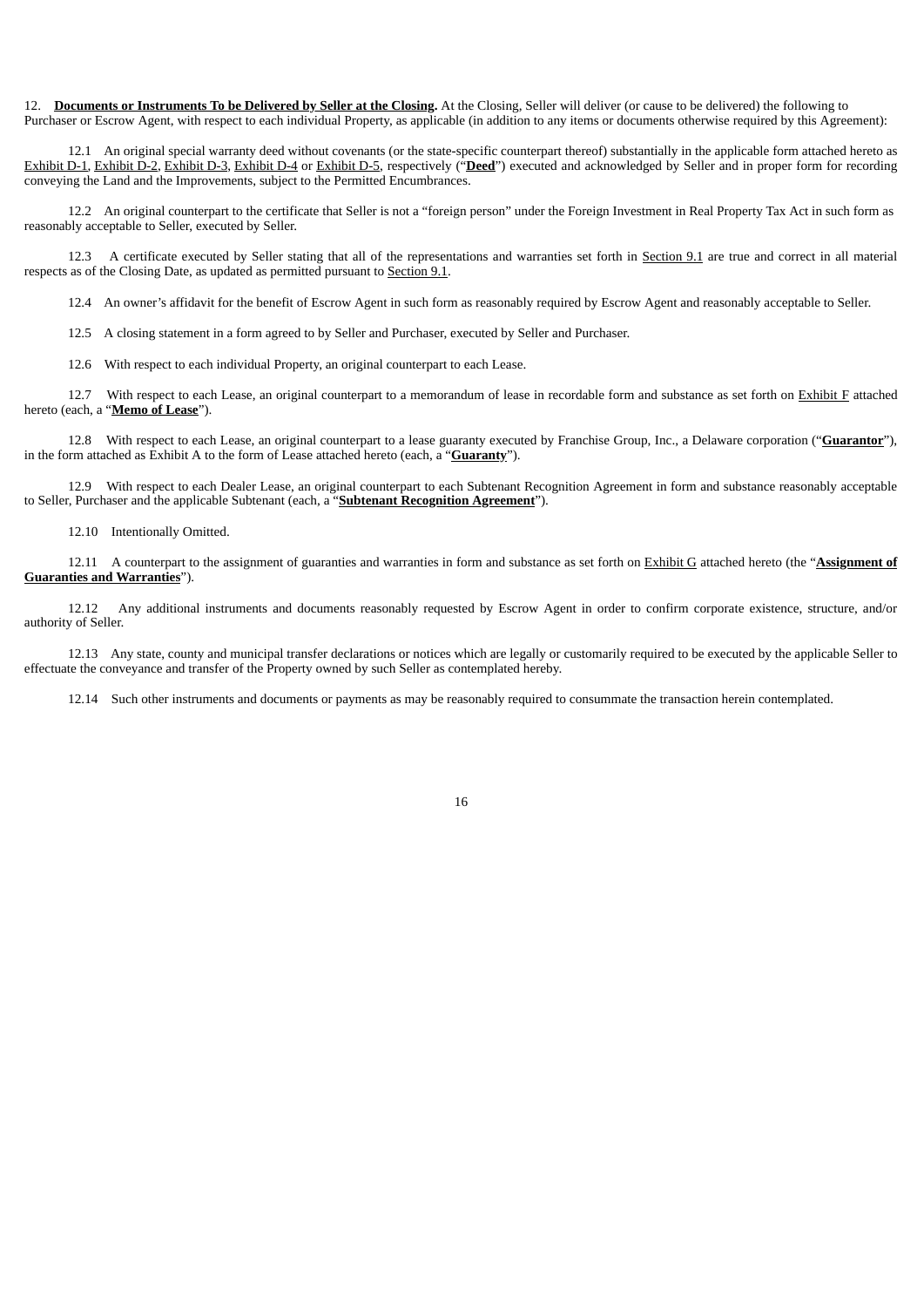13. Documents or Instruments to be Delivered by Purchaser at the Closing. At the Closing, Purchaser will deliver (in addition to any items or documents otherwise required by this Agreement) the following to Seller or Escrow Agent, with respect to each individual Property, as applicable:

13.1 The balance of the Purchase Price pursuant to and in accordance with Article 2.

13.2 A certificate executed by Purchaser stating that all of the representations and warranties set forth in Section 10.1 are true and correct in all material respects as of the Closing Date.

13.3 A closing statement in a form agreed to by Seller and Purchaser, executed by Purchaser.

13.4 With respect to each individual Property, an original counterpart to each Lease.

13.5 With respect to each Lease, an original counterpart to each Memo of Lease

13.6 With respect to each Dealer Lease, an original counterpart to each Subtenant Recognition Agreement.

13.7 Intentionally Omitted.

13.8 A counterpart to the Assignment of Guaranties and Warranties.

13.9 Any state, county and municipal transfer declarations or notices which are legally or customarily required to be executed by the applicable Purchaser to effectuate the conveyance and transfer of the Property purchased by such Purchaser as contemplated hereby.

13.10 Any additional instruments and documents reasonably requested by Escrow Agent in order to confirm corporate existence, structure, and/or authority of Purchaser.

13.11 Such other instruments and documents or payments as may be reasonably required to consummate the transaction herein contemplated.

## 14. **Conditions to Closing.**

14.1 Conditions to Seller's Obligation to Sell. Seller's obligation to consummate the transactions as contemplated by this Agreement and to deliver the documents and instruments required under Article 12 is subject to satisfaction of the following conditions (any of which may be waived by notice from Seller):

14.1.1 The delivery to Escrow Agent of the Purchase Price, adjusted as provided herein, plus the payment by Purchaser to the appropriate parties of any closing costs to be paid by Purchaser hereunder.

14.1.2 Purchaser shall have completed all of the other deliveries required of Purchaser under Article 13 (which may be delivered into escrow), and all such documents and instruments shall be in the form required hereby, or if no form is required hereby, then in form and substance reasonably satisfactory to Seller and its attorney.

14.1.3 All representations and warranties of Purchaser contained in this Agreement shall be true in all material respects at and as of the Closing Date as if such representations and warranties were made at and as of the Closing Date and Purchaser shall have performed and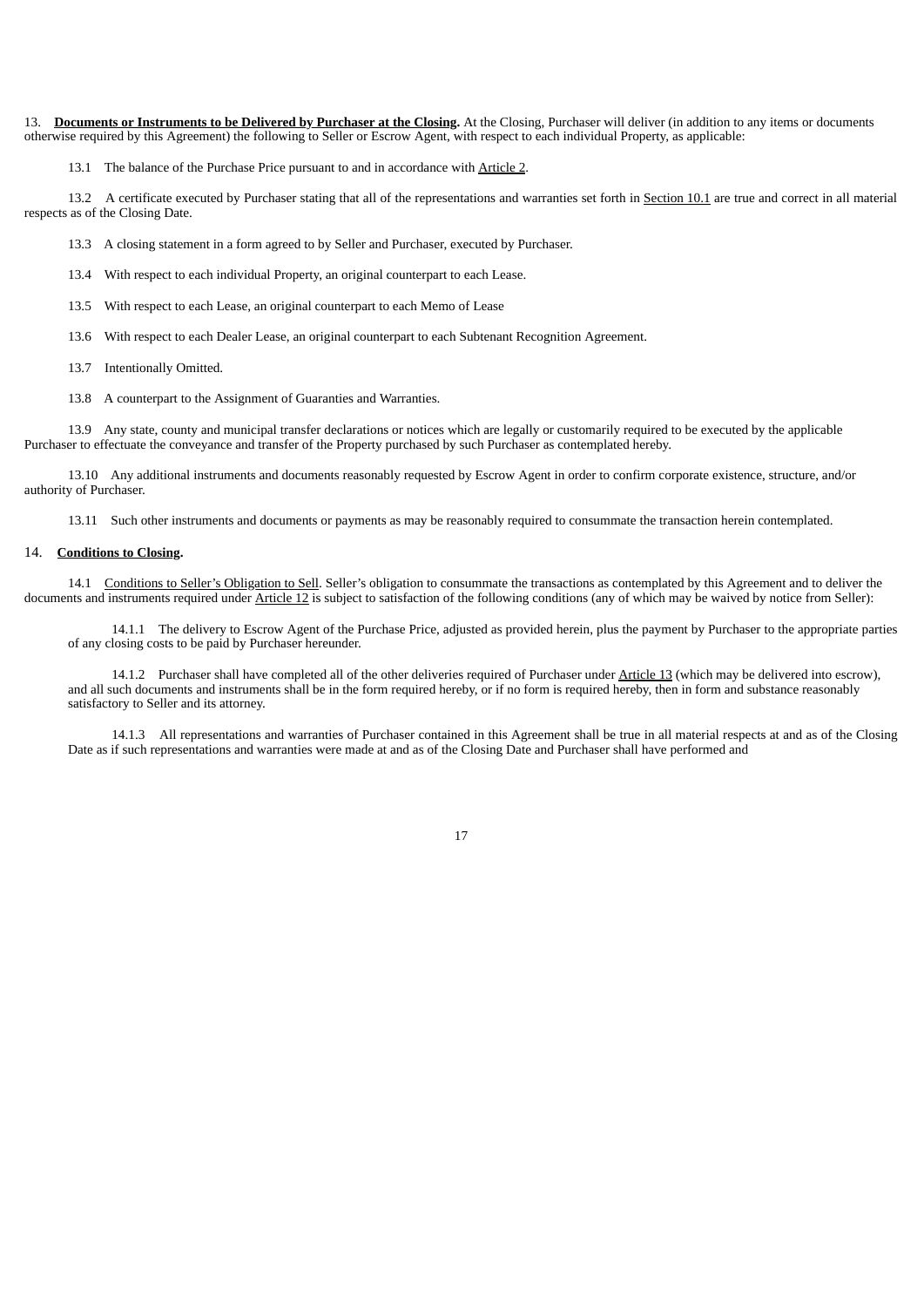complied in all material respects with all covenants, agreements and conditions required by this Agreement to be performed or complied with by Purchaser prior to or by the Closing Date (including, but not limited to, the delivery by Purchaser of the items described in Article 13).

14.1.4 All authorizations, consents, orders or approvals, or declarations or filings with, or expirations of waiting periods imposed by, any governmental authority necessary for the consummation of the transactions contemplated hereby shall have been obtained or filed or shall have occurred.

If the foregoing conditions set forth in this Section 14.1 are not satisfied on and as of the Closing Date, Seller may (a) waive any of the foregoing conditions and proceed to the Closing on the Closing Date, (b) terminate this Agreement in its entirety, or (c) if such failure constitutes a default by Purchaser, exercise any of Seller's remedies pursuant to Section 18.1.

14.2 Conditions to Purchaser's Obligation to Purchase. Purchaser's obligation to consummate the transactions contemplated by this Agreement and to deliver the balance of the Purchase Price and the other documents and instruments required under Article 13 is subject to satisfaction of the following conditions (any of which may be waived by notice from Purchaser):

14.2.1 Subject to Seller's right to update same in accordance with Section 9.1, all representations and warranties of Seller contained in this Agreement shall be true in all material respects at and as of the Closing Date as if such representations and warranties were made at and as of the Closing Date and Seller shall have performed and complied in all material respects with all covenants, agreements and conditions required by this Agreement to be performed or complied with by Seller prior to or by the Closing Date

14.2.2 Seller shall have completed all of the other deliveries required of Seller under Article 12 (which may be delivered into escrow), and all such documents and instruments shall be in the form required hereby, or if no form is required hereby, then in form and substance reasonably satisfactory to Purchaser and its attorney.

14.2.3. Each Phase I Report approved by Purchaser prior to the Due Diligence Date shall be dated within one hundred eighty (180) days of the Closing Date and shall continue to accurately reflect the environmental condition of the respective Properties in all material respects.

14.2.4 The financial condition of Seller and Guarantor shall not have materially deteriorated from the financial condition disclosed to Purchaser in the financial reports provided to Purchaser prior to the date of this Agreement, and in any event (a) neither Tenant nor Guarantor shall have filed or have filed against it a petition seeking relief under the bankruptcy or other similar laws of the United States or any state thereof, (b) Seller shall not have defaulted on or have missed a payment on any obligation with a face amount in excess of \$1,000,000, which default or missed payment remains uncured for more than thirty (30) days (unless being disputed in good faith), and (c) Guarantor shall not have defaulted on or have missed a payment on any obligation that would be reasonably likely to have a material adverse effect on Guarantor's financial condition (unless being disputed in good faith).

14.2.5 All authorizations, consents, orders or approvals, or declarations or filings with, or expirations of waiting periods imposed by, any governmental authority necessary for the consummation of the transactions contemplated hereby shall have been obtained or filed or shall have occurred.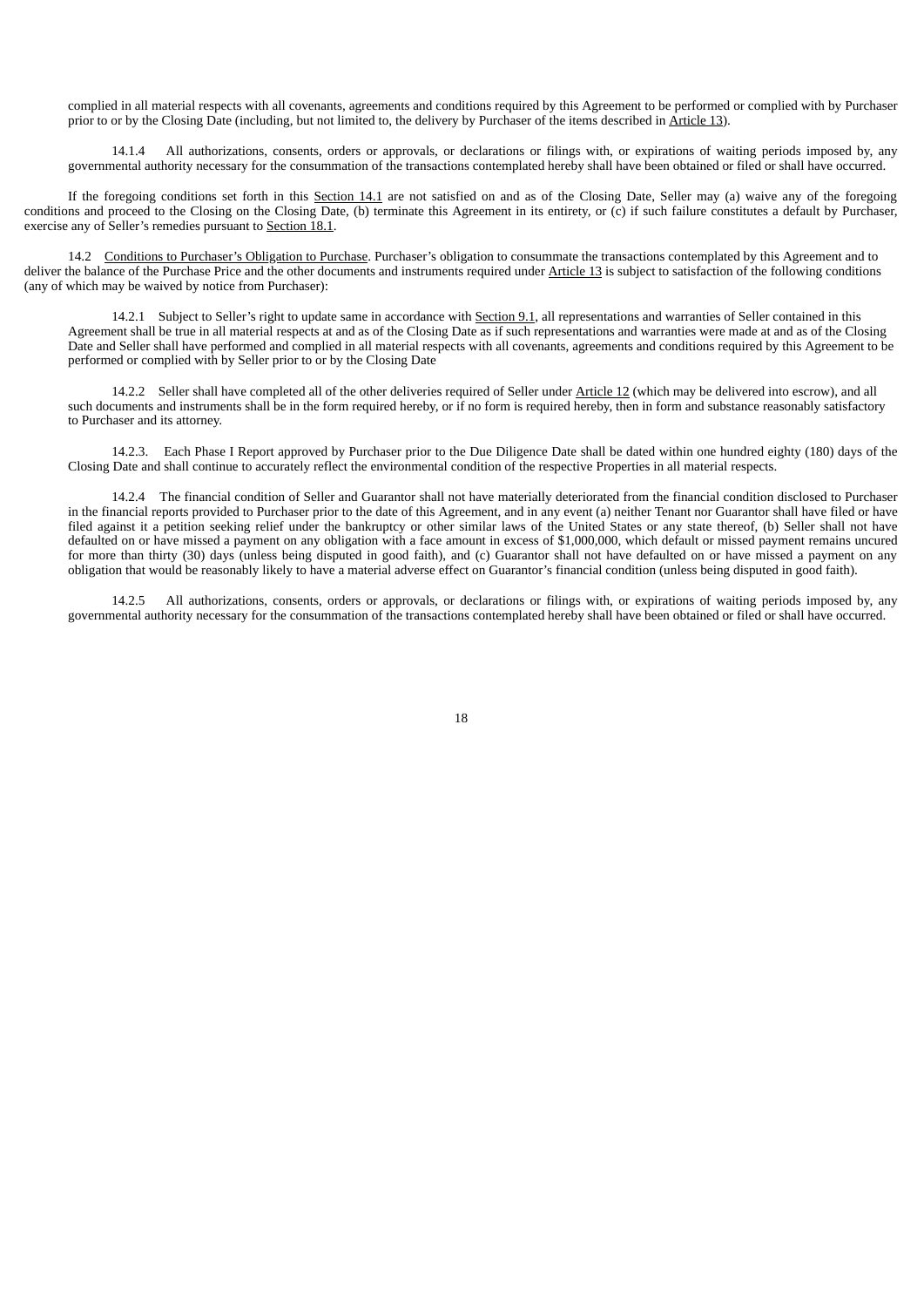If the foregoing conditions set forth in this Section 14.2 are not satisfied on and as of the Closing Date as to all of the Properties, Purchaser may (a) waive any of the foregoing conditions and proceed to the Closing on the Closing Date, (b) terminate this Agreement in its entirety, or (c) if such failure constitutes a default by Seller, exercise any of Purchaser's remedies pursuant to Section 18.2. Notwithstanding the foregoing, if the foregoing conditions set forth in this Section 14.2 are not satisfied on and as of the Closing Date as to less than all of the Properties, then Seller may, at its option, as to just those individual Properties for which the foregoing conditions have not been satisfied on and as of the Closing Date, elect to deem such individual Property(ies) a "Deferred Property(ies)", in which event, this Agreement shall be deemed amended, without further action on any party's part, in accordance with the terms of Section 6.5, and Purchaser may proceed to closing on the remaining Properties. If the Agreement is terminated by Purchaser as to all of the Properties, the Deposit shall be returned to Purchaser in accordance with Section 2.2.

14.3 Consents. Unless specifically set forth herein to the contrary, Seller shall not be responsible for obtaining the consent of any party to the assignment of any environmental report, engineering report, Dealer Lease, guaranty, warranty, or to the assignment of any other document or agreement to Purchaser and, in clarification thereof, if any such consent is required by any party to such document or agreement and such consent is not obtained by the Closing Date, Seller shall not be responsible for assigning such document or agreement to Purchaser and the failure to so assign such document or agreement shall not be considered a default hereunder or a failure to satisfy any condition hereof; provided, however, Seller agrees to use commercially reasonable efforts to obtain any such consents.

14.4 No Financing Contingency. It is expressly acknowledged by Purchaser that the Closing of the transactions contemplated by this Agreement is not subject to any financing contingency and that no financing for this transaction shall be provided by Seller. Without limiting the foregoing, Purchaser agrees that the ability or inability of Purchaser to obtain debt, equity investments or other financing in order to pay all of any part of the Purchase Price shall not be a contingency or condition to any of Purchaser's obligations under this Agreement.

14.5 The Closing. The closing of the transaction contemplated herein (the "**Closing**") shall be effectuated through an escrow with Escrow Agent pursuant to escrow instructions consistent with the terms and provisions of this Agreement and otherwise mutually satisfactory to Seller and Purchaser, on or before the date (as the same may be adjourned in accordance with this Agreement or as otherwise mutually agreed by the parties in writing, the "**Initial Closing** Date<sup>"</sup>) that is ten (10) days after the Due Diligence Date, subject only to the various adjournment rights of Seller or Purchaser explicitly permitted in this Agreement. Each party shall have the right to adjourn the Closing Date for three (3) Business Days (the "**Adjourned Closing Date**", together with the Initial Closing Date, the "**Closing Date**") by sending written notice of same to the non-electing party no later than two (2) Business Days prior to the Initial Closing Date or Adjourned Closing Date, as applicable. TIME SHALL BE OF THE ESSENCE WITH RESPECT TO PURCHASER'S OBLIGATION TO CLOSE HEREUNDER ON THE CLOSING DATE. Seller and Purchaser agree that they will endeavor to cause the Closing to occur by March 31, 2022. Reference in this Agreement to a "Closing" or a "Closing Date" shall be deemed to refer to the Closing or Closing Date with respect to each individual Property or Deferred Property, as applicable as and when the same occurs or is required to occur.

14.6 No Termination. Notwithstanding anything to the contrary contained herein, Purchaser shall not be entitled to terminate this Agreement and Seller shall not be liable to Purchaser, and Purchaser shall not receive a reduction in, or a credit against, the Purchase Price, in the event any Subtenant vacates its premises, defaults under its Dealer Lease in any respect, or if any Subtenant terminates its Dealer Lease in accordance with rights granted Subtenant under the terms of its Dealer Lease, prior to the Closing Date.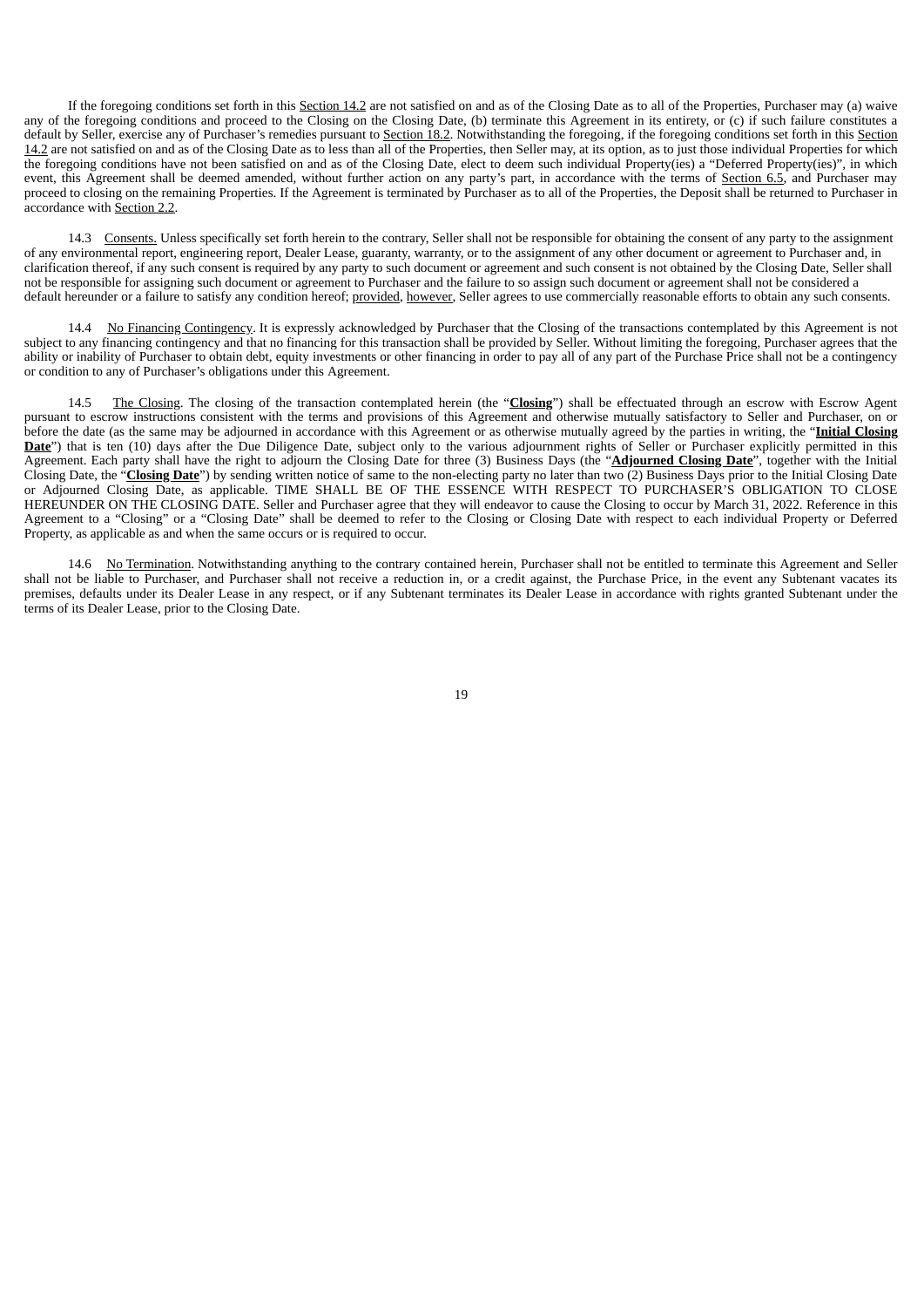#### **15. Casualty; Condemnation.**

15.1 Casualty. If any individual Property is "materially damaged or destroyed" (as hereinafter defined) by a fire or other casualty event (a "**Casualty**") prior to the Closing, Seller shall promptly notify Purchaser and Purchaser may terminate this Agreement with respect to such Property only by written notice given to Seller within ten (10) Business Days after Purchaser receives notice of the occurrence of such Casualty. If Purchaser so terminates this Agreement with respect to such Property, such Property shall be deemed a "Terminated Property" and subject to the terms of <u>Section 1.2</u>. If Purchaser does not so terminate this Agreement with respect to such Property, or if the Property is not deemed "materially damaged or destroyed," Purchaser will remain bound to purchase such Property for the full Allocated Purchase Price pursuant to the terms of this Agreement, without regard to the occurrence or effects of the Casualty; provided that, at the Closing, Seller will assign to Purchaser Seller's interest in the property insurance proceeds payable to Seller (if any) under Seller's insurance applicable to the Property(s) suffering such Casualty for the restoration of the physical damage to such Property(s), but net of any costs and expenses incurred by Seller prior to the Closing in connection with the Casualty, and Seller shall credit Purchaser at the Closing with the amount of the applicable insurance deductible pertaining to such Casualty. For purposes of this Section 15.1, a Property shall be deemed "**materially damaged or destroyed**" if the cost to repair and restore such Property exceeds an amount equal to twenty percent (20%) of the Allocated Purchase Price for the individual Property that is materially damaged or destroyed.

15.2 If any condemnation proceedings are instituted, or notice of any condemnation or intent to condemn is given, with respect to all or any portion of any individual Property (a "**Condemnation**") prior to the Closing, and the Condemnation will result in a "material and adverse effect" (as hereinafter defined) to such Property, Seller shall promptly notify Purchaser and Purchaser may terminate this Agreement with respect to such Property only by written notice given to Seller within ten (10) Business Days after the date Purchaser receives notice of such Condemnation. If Purchaser so terminates this Agreement with respect to such Property, such Property shall be deemed a "Terminated Property" and subject to the terms of Section 1.2. If Purchaser does not so terminate this Agreement with respect to such Property, or if the Condemnation will not result in a "material and adverse effect" to such Property, Purchaser will remain bound to purchase the Property for the full Allocated Purchase Price pursuant to the terms of this Agreement, without regard to the occurrence or effect of the Condemnation; provided that, at the Closing, Seller will assign to Purchaser Seller's interest in the award(s) payable to Seller on account of the Condemnation (if any), but net of any costs and expenses incurred by Seller prior to the Closing in connection with the Condemnation. For purposes of this Section 15.2, "**material and adverse effect**" shall mean the Condemnation will materially impair the value of the Property by more than twenty percent (20%) of the Allocated Purchase Price for the individual Property that is the subject of any such Condemnation.

## **16. Discharge of Obligations.**

16.1 The delivery of the Deed by Seller in accordance with the provisions of this Agreement, and the acceptance thereof by Purchaser, shall be deemed the full performance and discharge of every obligation on the part of Seller to be performed hereunder. Except as otherwise set forth in Section 26.1, no representation or warranty of Seller shall survive Closing.

#### **17. Covenants of Seller.**

17.1 From and after the Due Diligence Date until the earlier of the Closing or the termination of this Agreement, Seller shall, except for those actions expressly contemplated or required to be taken by this Agreement or as consented to by Purchaser in writing, cause each individual Property to be operated in the ordinary course consistent with past practice.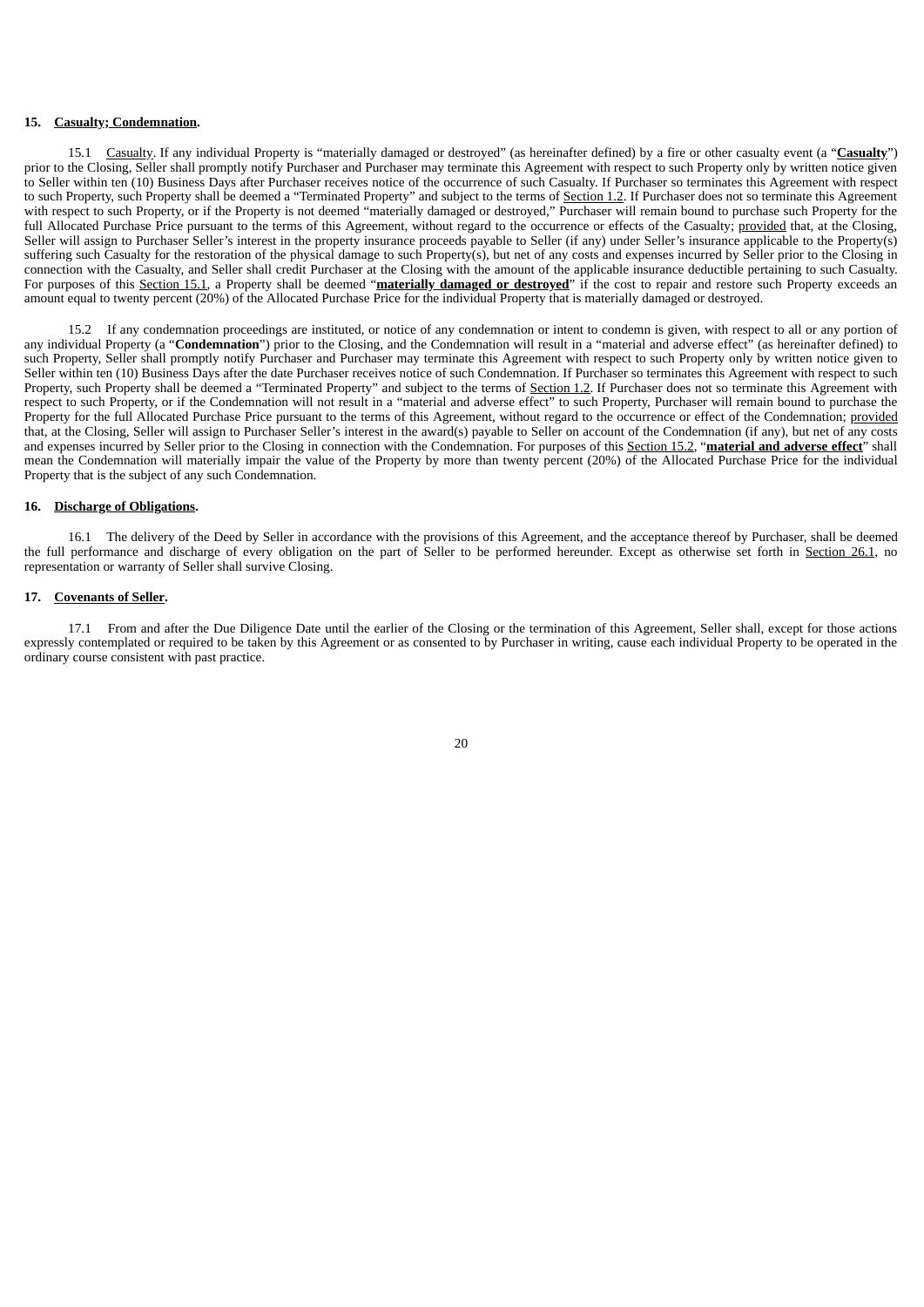17.2 From and after the Effective Date until the Closing, there shall be no material adverse change in the physical condition of the Property or the improvements on the Property existing as of the Effective Date.

17.3 Notwithstanding anything herein to the contrary, Seller may, without Purchaser's consent and without cost to Purchaser (unless otherwise set forth herein or unless otherwise approved by Purchaser) (i) take such actions, if any, with respect to the Property, reasonably necessary to comply with the terms of the Dealer Leases and any insurance requirements or to comply with laws, rules or regulations of any governmental authority, (ii) take such actions as it deems reasonably necessary to repair any insured or uninsured casualty or damage, and (iii) take such actions with respect to the Property reasonably necessary to prevent loss of life, personal injury or property damage.

## **18. Defaults; Damages.**

18.1 Purchaser Defaults. In the event that Purchaser shall default under this Agreement, Purchaser and Seller agree that the damages that Seller shall sustain as a result thereof shall be substantial and shall be extremely difficult and impractical to determine. Purchaser and Seller therefore agree that if Purchaser fails to perform any or all of the terms, covenants, conditions and agreements to be performed by Purchaser hereunder, whether at or as of the Closing, Seller's remedy shall be to receive as liquidated damages (but not as a penalty) the Deposit from Escrow Agent, and thereafter neither Purchaser nor Seller shall have any further liability or obligation to the other hereunder, except for such liabilities and obligations as are expressly stated to survive the termination of this Agreement. Purchaser and Seller agree that, considering all of the facts and circumstances existing as of the Effective Date, the amount of the Deposit is a fair and reasonable estimate of the damages that Seller would incur in the event of a default by Purchaser under this Agreement.

#### 18.2 Seller Pre-Closing Defaults.

18.2.1 In the event that on the Closing Date Seller has defaulted on its obligations hereunder in any material respect, then, subject to the provisions set forth below, Purchaser shall be entitled, as its sole remedy, to either: (i) treat this Agreement as being in full force and effect and pursue only the remedy of specific performance against Seller; or (ii) if specific performance is not possible or if Purchaser elects not to pursue specific performance, terminate this Agreement and receive (i) a return of the Deposit from Escrow Agent and (ii) a payment from Seller in an amount equal to the reasonable, third-party, out-of-pocket costs and expenses actually incurred by Purchaser in connection with the transactions contemplated hereby as a result of such default by Seller (including reasonable attorney's fees and costs), not to exceed TWO HUNDRED THOUSAND AND NO/100 DOLLARS (\$200,000.00) in the aggregate, and Seller shall not have any further liability or obligation to Purchaser hereunder nor shall Purchaser have any further liability or obligation to Seller hereunder, except for such obligations (but not liabilities) of the parties respectively as are specifically stated to survive the termination of this Agreement. In addition, in the event a Seller default relates to less than all of the Properties, Purchaser shall be entitled to (i) pursue only the remedy of specific performance against Seller as to those individual Properties on which Seller has not defaulted, and (ii) terminate this Agreement as to just those individual Properties on which Seller has defaulted and receive a payment from Seller in an amount equal to the reasonable, third-party, out-of-pocket costs and expenses actually incurred by Purchaser in connection with the transactions contemplated hereby as a result of such default by Seller (including reasonable attorney's fees and costs), not to exceed SIX THOUSAND AND NO/100 DOLLARS (\$6,000.00) for each such individual terminated Property.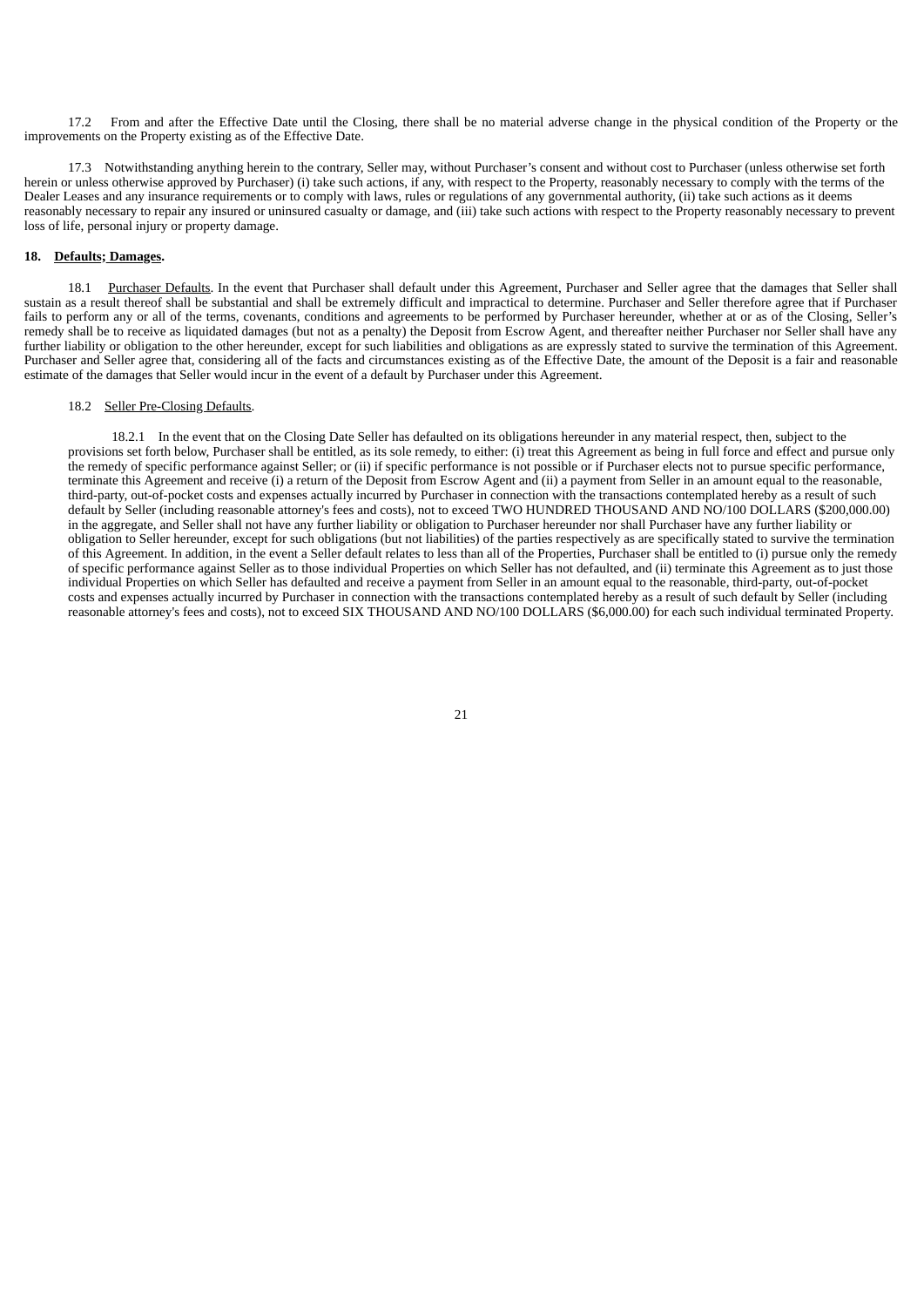18.2.2 Purchaser waives any right to pursue any other remedy at law or in equity for such default of Seller, including, without limitation, any right to seek, claim or obtain damages, other than in the case of Seller's fraud, but in no case shall Purchaser seek or shall Seller be liable for indirect, punitive, special or consequential damages. Notwithstanding anything contained herein to the contrary, if prior to the Closing Date, Purchaser has or obtains knowledge that (a) Seller has defaulted on its obligations hereunder in any respect, and Purchaser nevertheless proceeds with the Closing, then the default by Seller as to which Purchaser shall have such knowledge shall be deemed waived by Purchaser and Seller shall have no liability to Purchaser or its successors and assigns in respect thereof or (b) any of Seller's representations or warranties set forth in Article 9 are untrue in any respect, and Purchaser nevertheless proceeds with the Closing, then the breach by Seller of the representations and warranties as to which Purchaser shall have such knowledge shall be deemed waived by Purchaser, such representations and warranties shall be deemed modified to conform them to the information that Purchaser shall have knowledge of and Seller shall have no liability to Purchaser or its successors or assigns in respect thereof. If Purchaser has or obtains knowledge that (i) Seller has defaulted on its obligations hereunder in any respect or (ii) any of Seller's representations or warranties set forth in Article 9 are untrue in any material respect, Purchaser shall so notify Seller in writing  $(x)$  on or before the date that is the second  $(2<sup>nd</sup>)$  Business Day after obtaining such knowledge, or (y) on or before the Closing Date if Purchaser obtains such knowledge one (1) Business Day prior to the Closing Date or on the Closing Date.

18.3 Right to Cure. In the event either party defaults in the performance of any of the covenants or obligations required to be observed or performed by such party (such defaulting party being hereinafter referred to as the "**Defaulting Party**") pursuant to the terms of this Agreement (other than a default of Purchaser's obligation to effectuate the Closing (for which there shall be no cure period)), the non-defaulting party (the "**Non-Defaulting Party**") before seeking any remedies hereunder, shall provide the Defaulting Party with written notice of such default ("**Default Notice**"). The Defaulting Party shall have three (3) Business Days (for any failure to timely pay or deposit any amount of money required to be paid or deposited under this Agreement) or ten (10) Business Days (for any other default) from receipt of such Default Notice to cure such default before the Non-Defaulting Party may exercise the remedies set forth in Sections 18.1 and 18.2 above.

18.4 Defaults Discovered Post-Closing. If Purchaser closes the transactions contemplated by this Agreement and, after the Closing Date but before the Survival Date, Purchaser discovers a breach of any of Seller's representations or warranties hereunder or under any certificates and other documents executed at, or in connection with, the Closing, Purchaser shall have the right, until the Survival Date, to sue Seller for actual direct damages incurred by Purchaser as a result of such breach or breaches, but in no case shall Purchaser seek or shall Seller be liable for indirect, punitive, special or consequential damages. However, in any such event or events, Seller shall not have any liability to Purchaser for all or any of such matters in excess of SEVEN HUNDRED FIFTY THOUSAND AND NO/100 DOLLARS (\$750,000.00) in the aggregate (the "**Post-Closing Damage Cap**"). Purchaser shall not seek, pursue or enter any judgment or collect (or attempt to collect) an amount in excess of the Post-Closing Damage Cap. The provisions of this Section 18.4 shall survive the Closing.

18.5 Limitation on Default. Notwithstanding anything to the contrary, Seller's inability to satisfy a condition of this Agreement shall not be considered a default by Seller hereunder unless such inability results from the breach of Seller's express obligations hereunder; provided nothing herein shall relieve Seller from using commercially reasonable efforts to satisfy the conditions of this Agreement.

## **19. Escrow Agent.**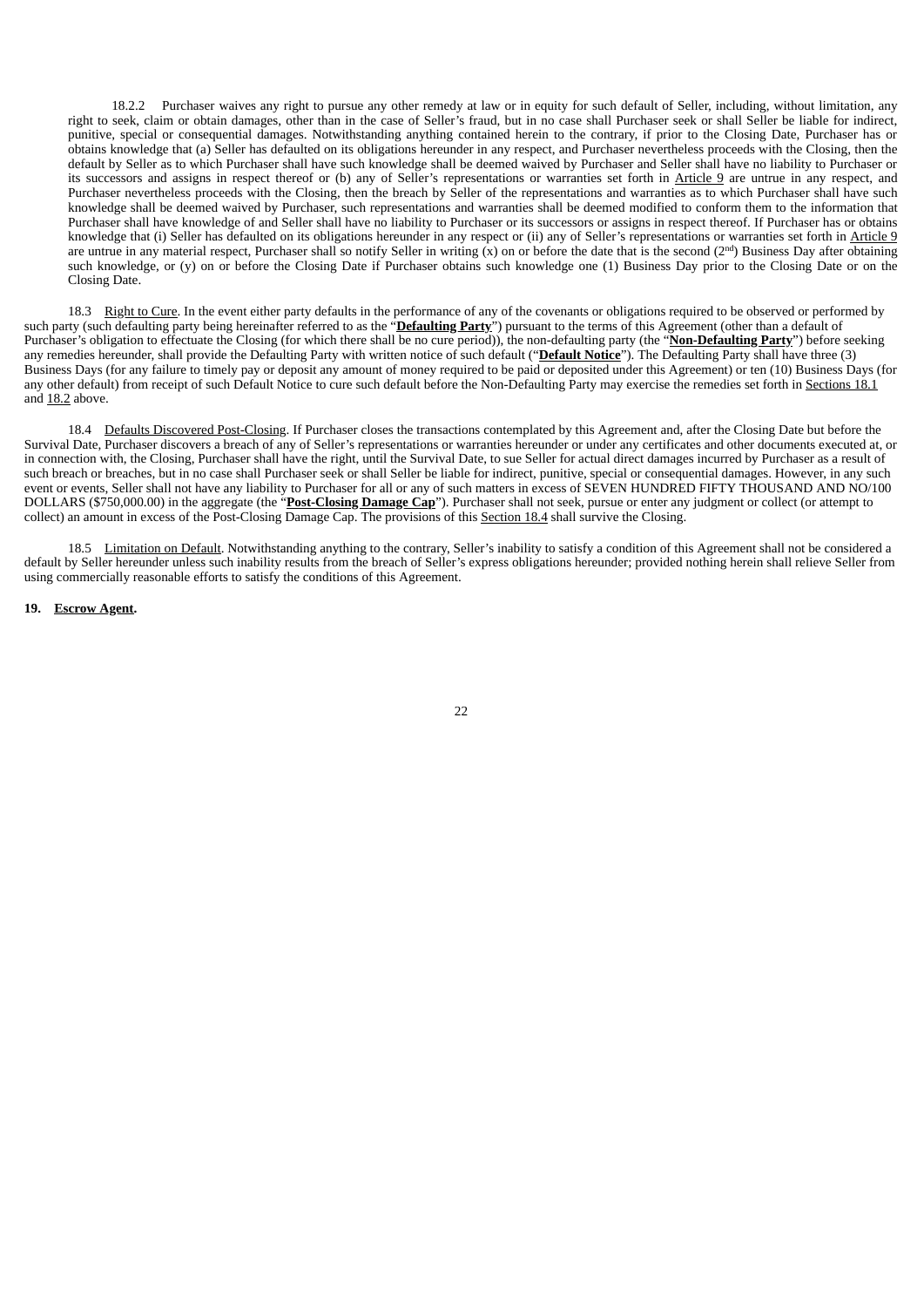19.1 Escrow Agent shall hold the proceeds of the Deposit in escrow in a special bank account (or as otherwise agreed in writing by Seller, Purchaser and Escrow Agent) until the Closing Date or sooner termination of this Agreement and shall pay over or apply such proceeds in accordance with the terms of this Article 19. Escrow Agent shall hold such proceeds in an interest-bearing account, and any interest earned thereon shall be paid to the same party entitled to the escrowed proceeds, and the party receiving such interest shall pay any income taxes thereon. Seller and Purchaser shall each provide a form W-9 to Escrow Agent concurrently with or prior to the Effective Date. At the Closing, such proceeds and the interest thereon, if any, shall be paid by Escrow Agent to Seller.

19.2 If any party makes a written demand upon Escrow Agent for payment of the proceeds of the Deposit, then Escrow Agent shall give written notice to the other parties of such demand. If Escrow Agent does not receive a written objection from the other parties to the proposed payment within ten (10) Business Days after the giving of such notice, Escrow Agent is hereby authorized to make such payment. If Escrow Agent does receive such written objection within such ten (10)-Business Day period or if for any other reason Escrow Agent in good faith shall elect not to make such payment, Escrow Agent shall continue to hold such amount until otherwise directed by written instructions from the parties to this Agreement or a final judgment of a court of competent jurisdiction. However, Escrow Agent shall have the right at any time to deposit the escrowed proceeds and interest thereon, if any, with the clerk of the appropriate court of the county in which the Property is located. Escrow Agent shall give written notice of such deposit to Seller and Purchaser. Upon such deposit, Escrow Agent shall be relieved and discharged of all further obligations and responsibilities hereunder. The parties acknowledge that Seller shall have no obligation to challenge the release of the Deposit to Purchaser in the event Purchaser terminates the entire Agreement prior to the Due Diligence Date in accordance with the terms hereof.

19.3 The parties acknowledge that Escrow Agent is acting solely as a stakeholder at their request and for their convenience, that Escrow Agent shall not be deemed to be the agent of either of the parties, and that Escrow Agent shall not be liable to any of the parties for any act or omission on its part unless taken or suffered in bad faith and in willful disregard of this Agreement or involving gross negligence. Seller and Purchaser shall jointly and severally indemnify and hold Escrow Agent harmless from and against all costs, claims and expenses, including reasonable, out-of-pocket attorneys' fees, incurred in connection with the performance of Escrow Agent's duties hereunder, except with respect to actions or omissions taken or suffered by Escrow Agent in bad faith, and in willful disregard of this Agreement or involving gross negligence on the part of Escrow Agent.

19.4 Escrow Agent shall not have any duties or responsibilities except those set forth in this Agreement and shall not incur any liability in acting upon any signature, notice, request, waiver, consent, receipt or other instrument or document believed in good faith by Escrow Agent to be genuine, and Escrow Agent may assume that any Person purporting to give it any notice on behalf of any party in accordance with the provisions hereof has been duly authorized to do so. Escrow Agent shall have no duty to determine (and shall not be affected by any knowledge concerning) the validity, authenticity or enforceability of any specification or certification made in any certificate or notice.

# **20. Notices.**

20.1 All notices, demands, requests or other communication required to be given or which may be given hereunder shall be in writing and shall be deemed to have been properly given, unless otherwise provided herein, if (a) deposited in the United States mail, postage paid, certified, and addressed to the party to be notified, with return receipt requested, (b) delivered to such party, or an agent of such party, in person or by commercial courier, (c) sent by electronic copy, evidenced by confirmed receipt and concurrently followed by a "hard" copy of same delivered to the party by mail, personal delivery or overnight delivery pursuant to clauses (a), (b) or (d) hereof, or (d) sent (prepaid) by reputable nationally recognized overnight courier for next Business Day delivery. Such notice, demand, request or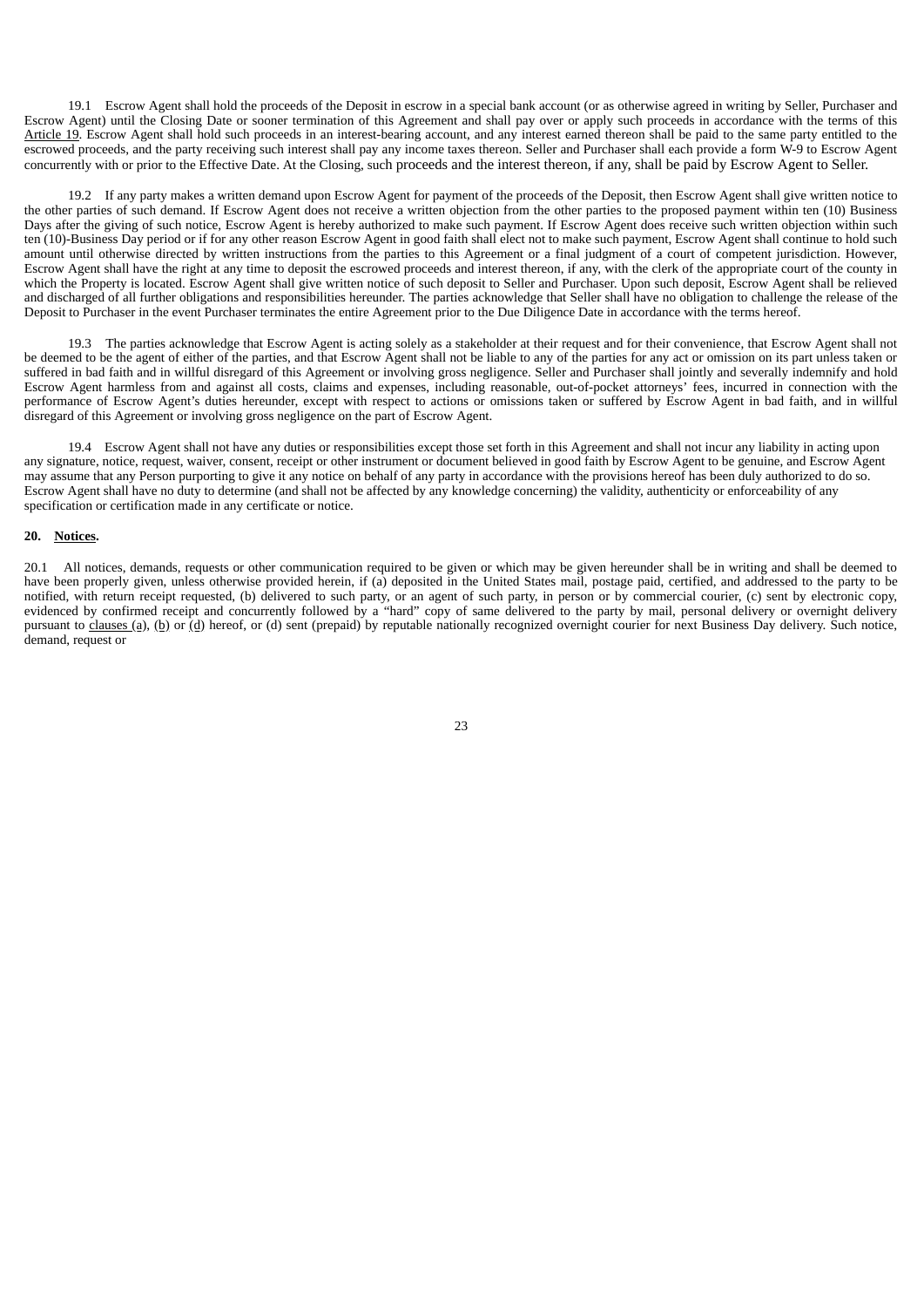communication shall be deemed to have been duly given, on the date received, or the date delivery is refused if hand delivered. The attorney for any party may give a notice on behalf of such party. Notices shall be addressed as follows:

If to Seller, to:

200 NW Phosphate Boulevard Mulberry, Florida 33860 Attention: Phil Bayt Email: phil.bayt@badcock.com

with copies to:

c/o Franchise Group, Inc. 109 Innovation Court, Suite J Delaware, Ohio 43015 Attention: Eric Seeton, CFO Email: eseeton@franchisegrp.com

and:

c/o Franchise Group, Inc. 109 Innovation Court, Suite J Delaware, Ohio 43015 Attention: Tiffany McMillan-McWaters, Deputy General Counsel Email: tmcwaters@Franchisegrp.com

## and:

Willkie Farr & Gallagher LLP 787 Seventh Avenue New York, New York 10019 Attention: Melissa Fischetti, Esq. Email: mfischetti@willkie.com

If to Purchaser, to:

National Retail Properties, LP 450 South Orange Avenue, Suite 900 Orlando, Florida 32801 Attention: David G. Byrnes, Jr., Assistant General Counsel Email: david.byrnes@nnnreit.com

with a copy to:

The Lowndes Law Firm 215 N. Eola Drive Orlando, Florida 32801 Attention: Timothy R. Miedona, Esq. Email: tim.miedona@lowndes-law.com

If to Escrow Agent, to: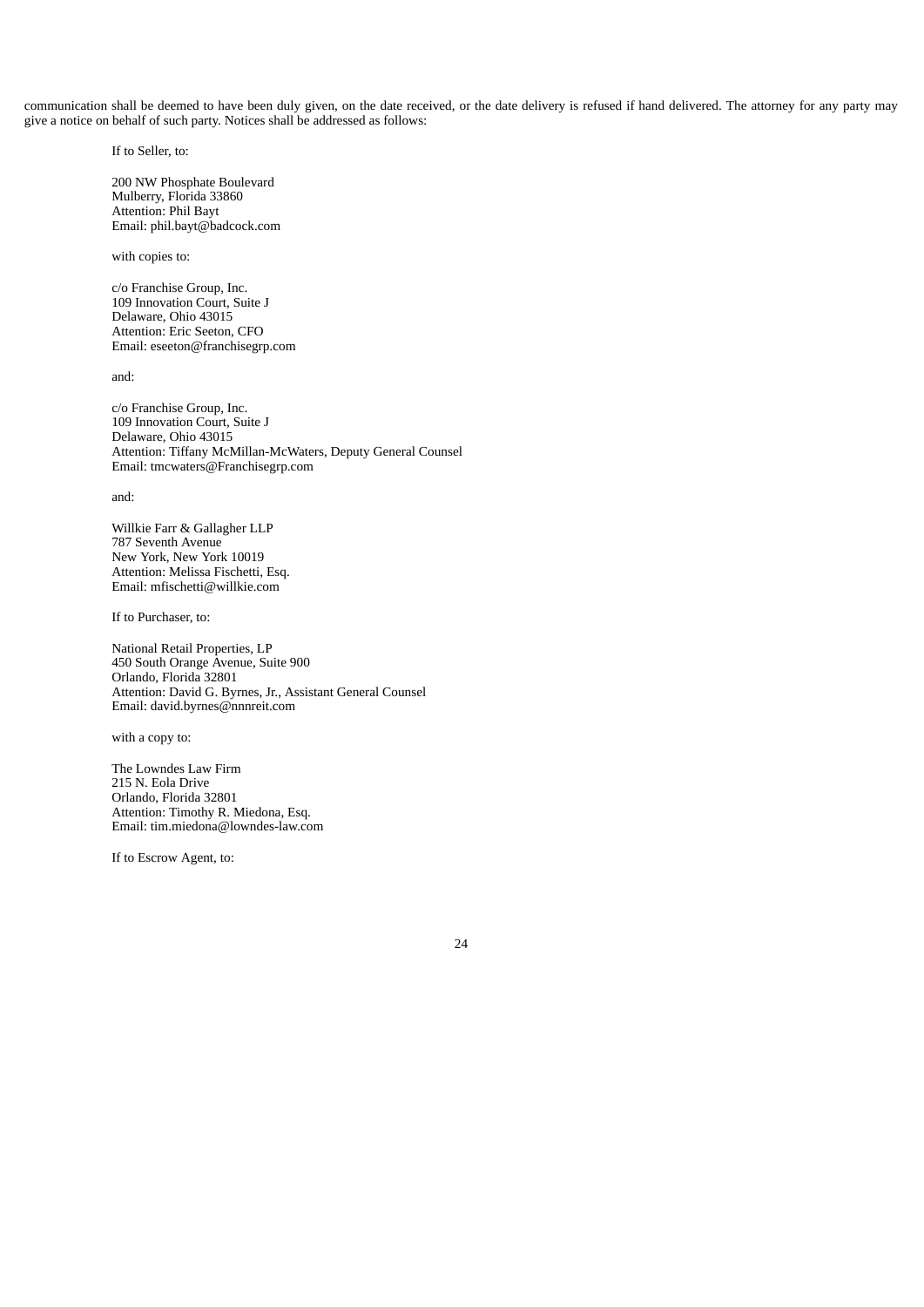First American Title Insurance Company National Commercial Services 5201 Blue Lagoon Drive, Suite 974 Miami, Florida 33126 Attention: Vanessa Abreu, Esq., VP and Division Area Manager-NCS Miami Email: vabreu@firstam.com

or to such other Person and/or address as shall be specified by any party in a notice given to the other party pursuant to the provisions of this Section 20.1.

#### 21. **Brokers.**

21.1 Purchaser and Seller each warrant and represent to the other that this transaction was not brought about by any broker other than B. Riley Real Estate, LLC (the "**Broker**"). Seller will pay the Broker a brokerage commission pursuant to a separate agreement with the Broker. Purchaser and Seller each shall and hereby does agree to indemnify and hold the other party harmless from and against any and all claims, demands or causes of action or other liability (including, without limitation, reasonable attorneys' fees and disbursements) against the indemnified party arising from or pertaining to any violation, on their respective parts, of the foregoing representation and warranty. The representations, warranties and indemnity contained in this Section 21.1 shall survive the Closing and the delivery of the instruments contemplated hereunder or if the Closing does not occur, the termination of this Agreement.

#### 22. **Confidentiality.**

22.1 The parties agree that they will not disclose the contents of this Agreement or any agreement contemplated hereby or executed by the parties prior to the Effective Date other than the Leases to any third parties without the consent of the other party, except as may be required or, based on the advice of counsel, advisable to ensure compliance with any applicable laws, rules or regulations of any governmental or regulatory authority or regulatory agency having jurisdiction over such party; provided that the disclosing party has given the other party no less than two (2) Business Days' prior written notice of such intended disclosure. Nothing contained in this Section 22.1 shall be construed as prohibiting the parties from disclosing the contents of this Agreement (A) on a confidential basis to its counsel, accountants, insurance agents, consultants, and other agents, or governmental authorities, (B) with respect to Purchaser, to parties from which it is seeking financing or equity investment including their agents and rating agencies or (C) with respect to Seller, any existing lender or mortgagee. Without in any way limiting the foregoing, Purchaser agrees that any and all materials and information provided by Seller or made available to Purchaser, including, without limitation, the Information and the Due Diligence Materials, shall be kept strictly confidential in accordance with the terms of this Section 22.1; provided, however, that Purchaser may disclose the terms of this Agreement and the Leases during any investor or earnings call conducted by Purchaser as required by applicable laws, rules or regulations of any governmental or regulatory authority or regulatory agency. The provisions of this Section 22.1 shall survive the termination of this Agreement until the Survival Date set forth in Section 26.1; provided, however, upon the Closing for each Property, any confidentiality imposed upon Purchaser regarding the due diligence of such individual Property acquired by Purchaser shall expire upon the Closing (subject to the terms of the applicable Lease).

#### 23. **Public Disclosure; Press Releases.**

23.1 Prior to the Closing, Seller and Purchaser each agree that it will not issue any press release, advertisement or other public communication with respect to this Agreement or the transactions contemplated hereby without the prior written consent of the other party hereto, which consent shall not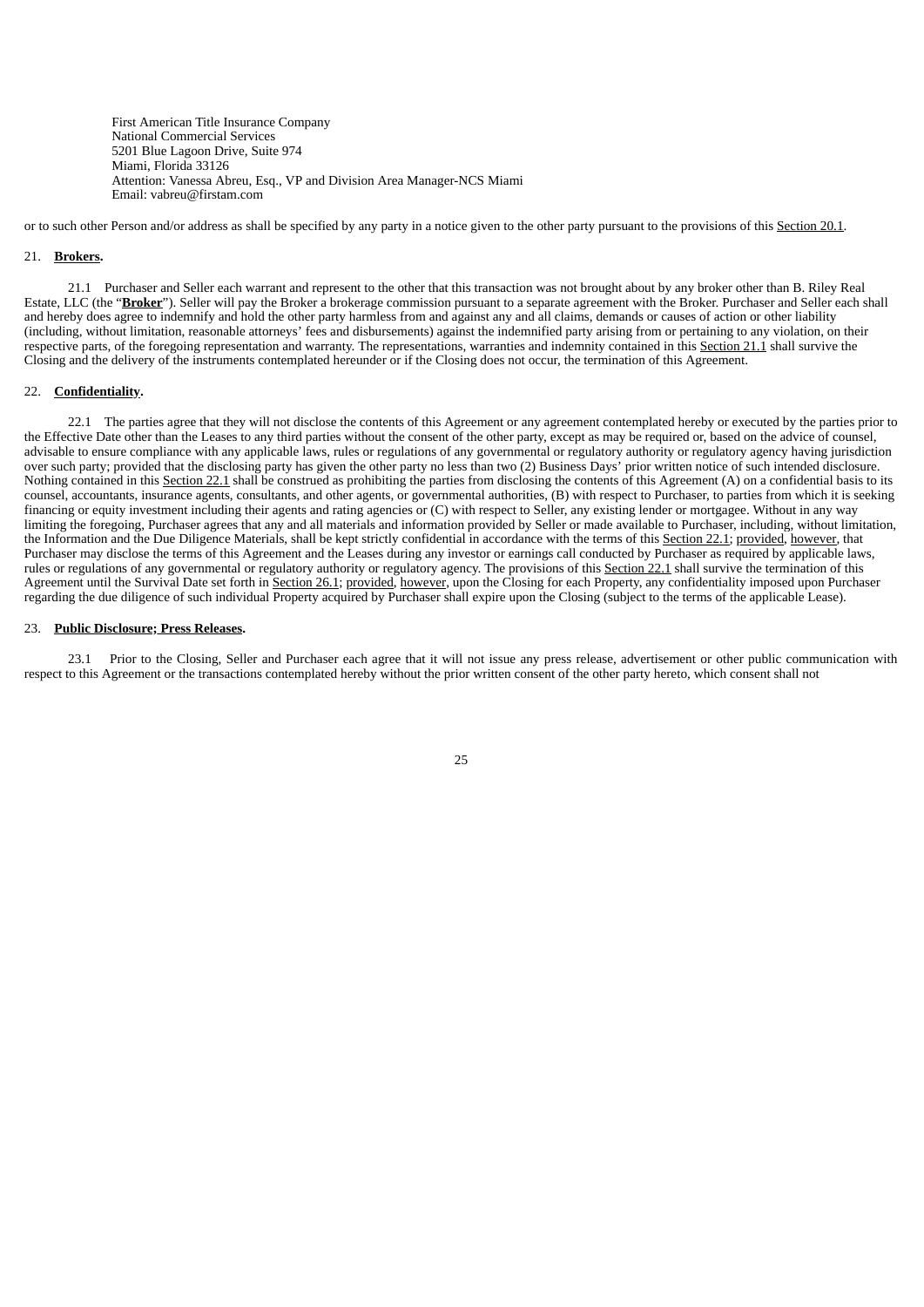be unreasonably withheld, conditioned, or delayed. Notwithstanding the foregoing, (i) Seller and Purchaser shall each have the right to make any filings or issue any press releases, advertisements, or other public communications required by applicable laws, rules or regulations of any governmental or regulatory authority or regulatory agency without the prior written consent of the other party hereto, (ii) Seller and Purchaser each may make an announcement to, or otherwise communicate with, its direct and indirect investors, employees and owners regarding this Agreement and/or the transactions contemplated herein, without the consent of the other party, provided such announcements or communications do not include the economic or other material terms of the transaction contemplated by this Agreement or the Leases, or any financial information regarding Seller, (iii) Purchaser may make an announcement on any earnings calls conducted by Purchaser, and (iv) Seller shall have the right to make any filings or issue any press releases, advertisements, or other public communications as made or issued in the ordinary course of Seller's business (including as required by applicable laws, rules or regulations of any governmental or regulatory authority or regulatory agency) without the prior written consent of Purchaser provided that Seller does not reveal Purchaser's identity or use the name of Purchaser or any related entity of Purchaser without the prior written consent of Purchaser. At the Closing, in addition to any filings that Seller is required to make pursuant to applicable laws, rules or regulations of any governmental or regulatory authority or regulatory agency, Seller may issue a press announcement of this transaction without the prior written consent of Purchaser provided that Seller does not reveal Purchaser' s identity or use the name of Purchaser or any related entity of Purchaser without the prior written consent of Purchaser (which consent shall not be unreasonably withheld, conditioned, or delayed).

## 24. **Further Assurances.**

24.1 The parties agree to do such other and further acts and things, and to execute and deliver such instruments and documents, as either may reasonably request from time to time, on or after the Closing Date, in furtherance of the purposes of this Agreement. The provisions of this Section 24.1 shall survive the Closing until the Survival Date set forth in Section 26.1.

#### 25. **Miscellaneous.**

25.1 This Agreement, the Exhibits and the Schedules attached hereto, together with the Seller's Documents and the Purchaser's Documents, constitute the entire agreement between the parties with respect to the subject matter hereof, and all understandings and agreements heretofore or simultaneously had between the parties are merged in, superseded by and contained in this Agreement.

25.2 No waiver by any party to any breach hereunder shall be deemed a waiver of any other or subsequent breach.

25.3 This Agreement may not be altered, amended, changed, waived, discharged, terminated or modified in any respect or particular unless the same shall be in writing and signed by or on behalf of the party to be charged therewith; and any consent, waiver, approval or authorization shall be effective only if signed by the party granting such consent, waiver, approval or authorization.

25.4 Subject to the provisions of Section 25.8, this Agreement shall be binding upon and inure to the benefit of the parties hereto and to their respective heirs, executors, administrators and successors and permitted assigns.

25.5 This Agreement contains all of the terms agreed upon between the parties with respect to the subject matter hereof.

25.6 This Agreement shall be construed and enforced in accordance with the laws of the State of Florida without regard to principles of conflicts of laws, except as to real property matters directly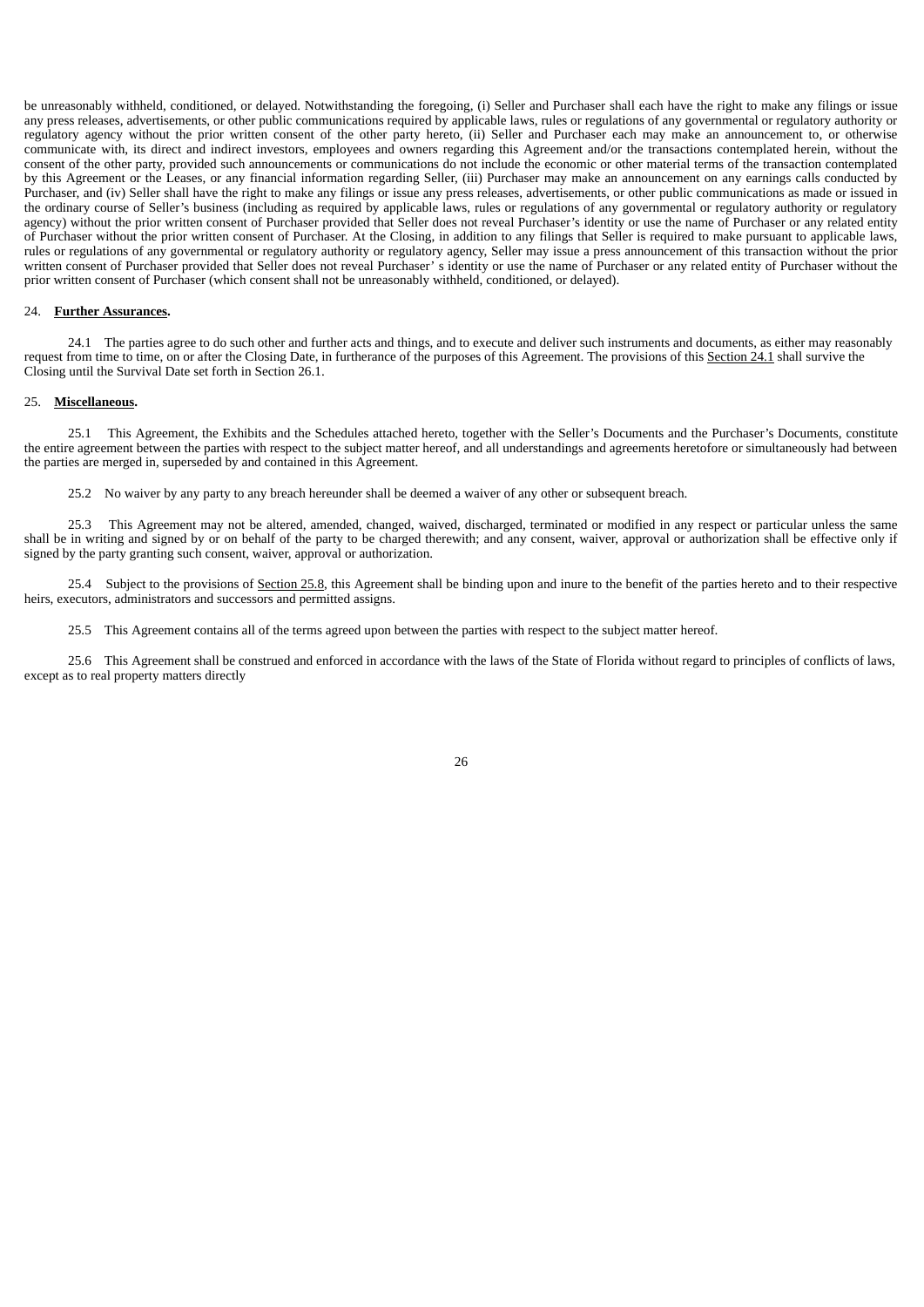relating to an individual Property, which matters shall be governed by the laws of the State in which the applicable individual Property is located. The parties acknowledge that the parties and their counsel have reviewed and revised this Agreement and that any rule of construction to the effect that any ambiguities are to be resolved against the drafting party shall not be employed in the interpretation of this Agreement or any exhibits or amendments hereto.

25.7 This Agreement (or any memorandum hereof) may not be recorded by Purchaser and any recordation thereof shall be deemed a material default under this Agreement.

25.8 Purchaser may not directly or indirectly assign or transfer this Agreement or any of its rights hereunder without Seller's prior written consent in each instance, which consent may be granted or withheld in Seller's sole and absolute discretion. No consent given by Seller to any assignment shall be construed as a consent to any other assignment, and any unpermitted assignment made by Purchaser shall be void. Notwithstanding the foregoing, Purchaser may, without Seller's consent, (i) assign this Agreement to an entity one hundred percent (100%) owned by Purchaser provided Seller receives a written assignment and assumption of this Agreement at least fifteen (15) Business Days prior to the Closing, provided, however, that such assignment and assumption shall not relieve Purchaser of its obligations hereunder; or (ii) direct that title to the Property be transferred at the Closing to one or more entities one hundred percent (100%) owned by Purchaser provided Seller receives such direction in writing at least fifteen (15) Business Days prior to the Closing.

25.9 The captions, Section and Article titles and Exhibit and Schedule names contained in this Agreement are for convenience and reference only and shall not be used in construing this Agreement.

25.10 The Exhibits and Schedules attached hereto are hereby made part of this Agreement.

25.11 The terms "hereof," "herein," and "hereunder" and words of similar import, shall be construed to refer to this Agreement as a whole, and not to any particular article or provision, unless expressly so stated. All words or terms used in this Agreement, regardless of the number or gender in which they are used, shall be deemed to include any other number and any other gender as the context may require. For the purposes of this Agreement, and without intending to expand the meaning of the phrase "commercially reasonable efforts", the parties hereto acknowledge that commercially reasonable efforts will not be interpreted as requiring the initiation or settlement of litigation, disproportionate payouts to any partners, or the payment of money (other than usual and customary expenses associated with negotiating and closing transaction of the nature set forth herein).

25.12 For the purposes of this Agreement, "knowledge" with respect to or matters "known" by (a) Seller shall mean matters as to which the following individual has actual, present and personal knowledge without any independent investigation or any duty or responsibility to make any inquiry, review or investigation: Robert Burnette; and (b) Purchaser shall mean matters as to which the following individuals have actual, present and personal knowledge without any independent investigation or any duty or responsibility to make any inquiry, review or investigation: Matt Williams and Will Mims. Actual knowledge shall not be deemed to exist merely by assertion by Purchaser or Seller of a claim that any of the foregoing persons should have known of such facts or circumstances, if such person did not have actual knowledge thereof. The individuals named in this Section 25.12 shall have no personal liability pursuant to this Agreement.

25.13 This Agreement may be executed in any number of counterparts, each of which shall be deemed an original and all of which shall constitute one and the same agreement. Each party may rely upon a facsimile or other electronic counterpart (including ".pdf") of this Agreement or any instrument delivered in connection herewith signed by the other party with the same effect as if such party had received an original counterpart signed by such other party.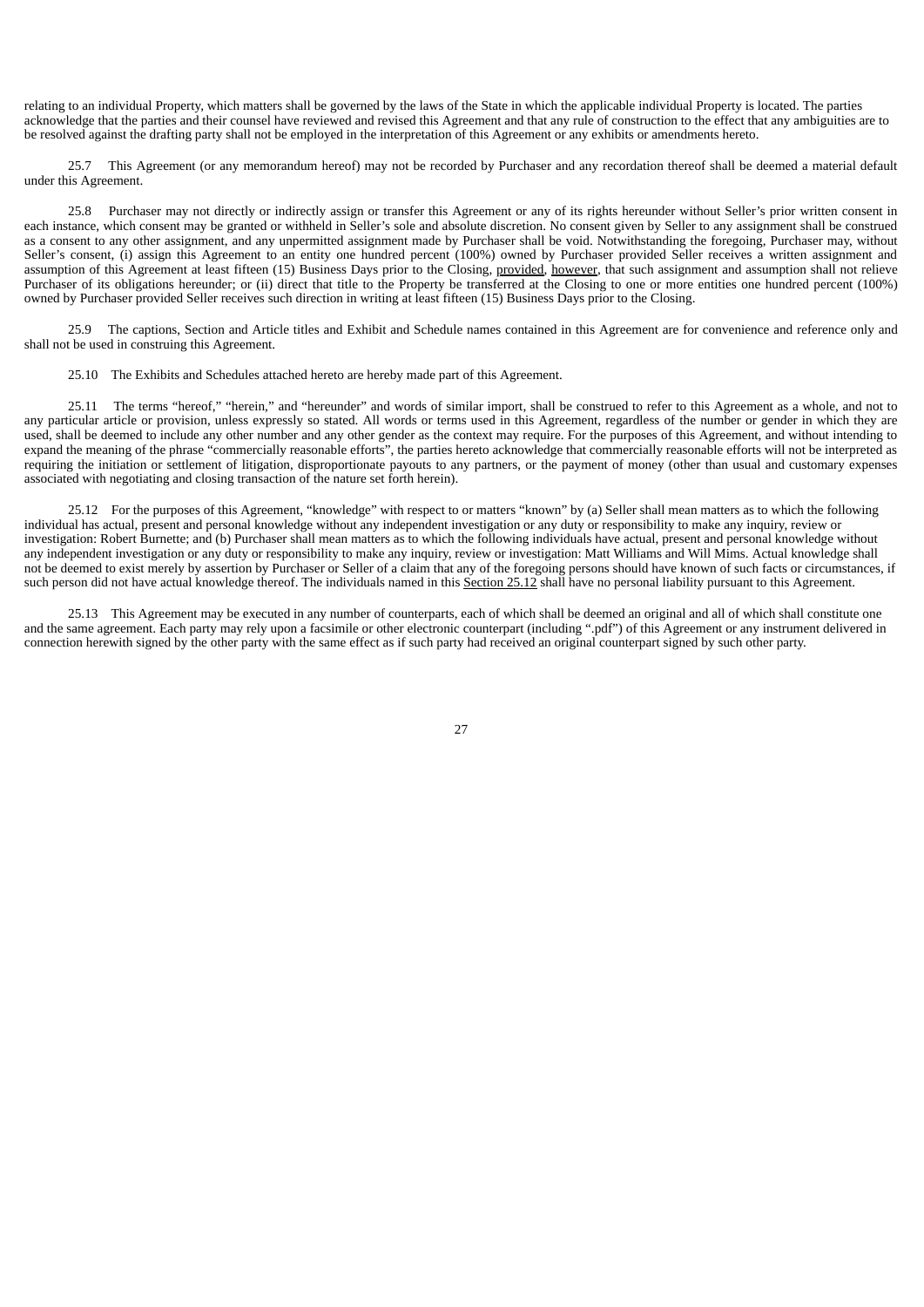25.14 If any provision of this Agreement, or the application of such provision to any Person or circumstance, shall be held invalid or unenforceable, the remainder of this Agreement or the application of such provision to the Person or circumstance other than those in respect of which it is invalid or unenforceable, except those provisions which are made subject to or conditioned upon such invalid or unenforceable provisions, shall not be affected thereby.

25.15 The submission of this Agreement to Purchaser does not create a binding obligation on the part of Seller. This Agreement shall not be binding on Purchaser or Seller until Purchaser has signed this Agreement and delivered the signed Agreement and the Deposit to Seller and a counterpart hereof executed by Seller has been delivered to Purchaser.

25.16 If any party obtains a judgment against any other party by reason of breach of this Agreement, reasonable attorneys' fees and disbursements as fixed by the court shall be included in such judgment.

25.17 Time is of the essence of this Agreement. In the computation of any period of time provided for in this Agreement or by law, the day of the act or event from which the period of time runs shall be excluded, and the last day of such period shall be included, unless it is not a Business Day, in which case the period shall be deemed to run until the end of the next day which is a Business Day.

25.18 Whenever two or more parties constitute Purchaser, all such parties shall be jointly and severally liable for performing Purchaser's obligations hereunder. Whenever two or more parties constitute Seller, all such parties shall be jointly and severally liable for performing Seller's obligations hereunder.

25.19 The following terms used but not otherwise defined herein shall have the following meanings:

25.19.1 "**Business Day**" shall mean any day other than a Saturday, Sunday or bank holiday in the City of New York, State of New York or the City of Orlando, State of Florida.

25.19.2 "**Person**" shall mean any individual, corporation, limited liability company, limited partnership, general partnership, association, joint stock company, joint venture, estate, trust (including any beneficiary thereof), unincorporated organization, government or any political subdivision thereof, governmental unit or authority or any other entity.

25.19.3 "**Taxes**" shall mean any federal, state, local or foreign, real property, personal property, sales, use, room, occupancy, ad valorem or similar taxes, assessments, levies, charges or fees imposed by any governmental or regulatory authority on Seller with respect to the Property, including, without limitation, any interest, penalty or fine with respect thereto, but expressly excluding any federal, state, local or foreign income, capital gain, gross receipts, capital stock, franchise, profits, estate, gift or generation skipping tax, transfer, documentary stamp, recording or similar tax, levy, charge or fee incurred with respect to the transaction described in this Agreement.

## **25.20 State-Specific Required Provisions.**

25.20.1 Florida.

25.20.1.1 Radon Gas. As required by Florida statute, the following notification is provided: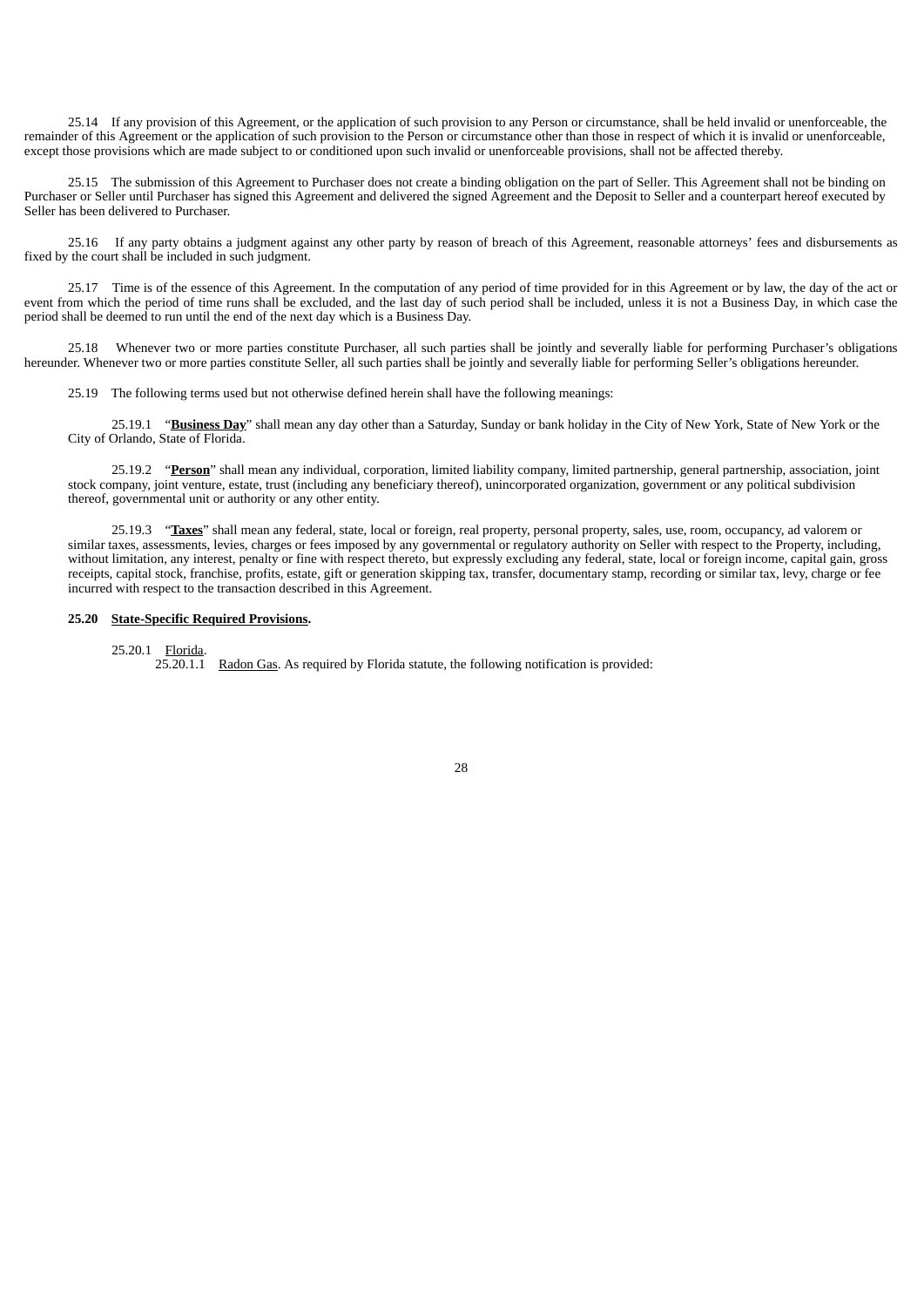"RADON GAS: Radon is a naturally occurring radioactive gas that, when it has accumulated in a building in sufficient quantities, may present health risks to persons who are exposed to it over time. Levels of radon that exceed federal and state guidelines have been found in buildings in Florida. Additional information regarding radon and radon testing may be obtained from your county health department."

25.20.2 Georgia. The documents to be delivered by Seller as described in Section 12.13 above include a completed Georgia Affidavit of Residence or Affidavit of Seller's Gain, as applicable.

## 26. **Survival.**

26.1 The acceptance by Purchaser of the Deeds and assignments referred to in Article 12 shall be deemed to be an acknowledgment, for all purposes, of the full performance and discharge of every representation, agreement and obligation on the part of Seller to be performed by it pursuant to the provisions of this Agreement, except for the following provisions which are to survive the Closing until the Survival Date and any other provisions of this Agreement which are specifically stated to survive the Closing. The "**Survival Date**" shall mean the date that is nine (9) months after the Closing.

26.2 Notice of any claim made by Purchaser or Seller on the basis of a breach of a provision of this Agreement which survives the Closing shall be given on or before the Survival Date. In the event that either party shall fail to give such notice prior to the Survival Date, such party shall be deemed to have waived all claims in connection with any such provision. Any litigation with respect to such claim shall be commenced within thirty (30) days after the Survival Date. Time shall be of the essence with respect to giving notice hereunder and commencing any litigation.

26.3 The provisions of this Article 26 shall survive the Closing.

# 27. **Tax Contents**

27.1 Taxes. Seller shall retain the right to commence, continue and settle any proceeding to contest any Taxes for any taxable period whether prior to or following the Closing Date, subject to the terms and conditions of the Leases, and shall be entitled to any refunds or abatements of Taxes for such periods awarded in any such proceedings.

27.2 Cooperation. Seller and Purchaser shall use commercially reasonable efforts to cooperate with the party contesting the Taxes (at no cost or expense to the party not contesting the Taxes other than any *de minimis* cost or expense or any cost or expense which the contesting party agrees in writing to reimburse) and to execute and deliver any documents and instruments reasonably requested by the party contesting the Taxes in furtherance of the contest of such Taxes.

27.3 Survival. The provisions of this Article 27 shall survive the Closing until the Survival Date set forth in Section 26.1.

## 28. **Waiver of Jury Trial.**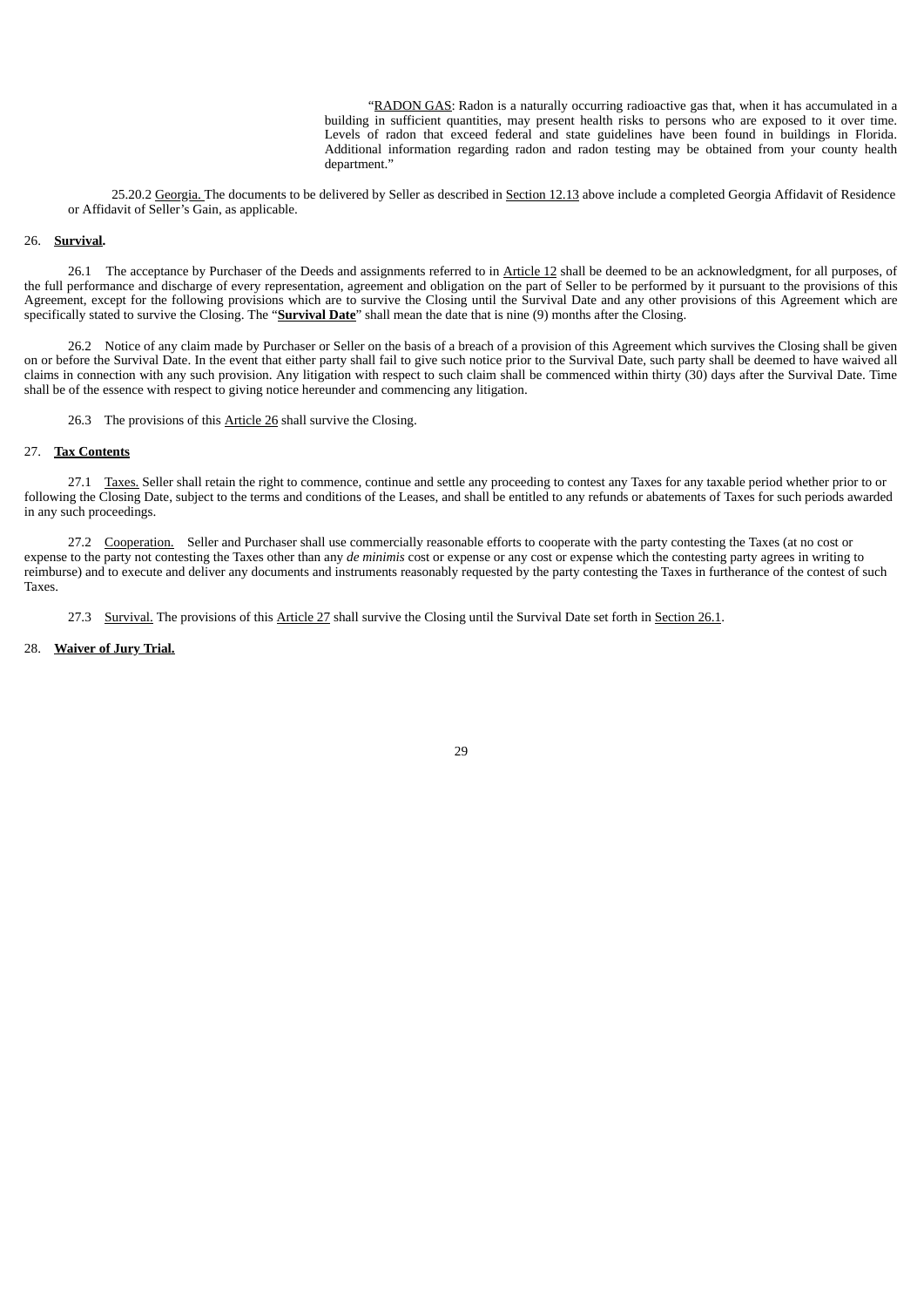28.1 TO THE EXTENT PERMITTED BY APPLICABLE LAW, PURCHASER AND SELLER HERETO SHALL, AND THEY HEREBY DO, INTENTIONALLY WAIVE ANY AND ALL RIGHTS TO A TRIAL BY JURY IN ANY ACTION, PROCEEDING OR COUNTERCLAIM BROUGHT BY EITHER OF PURCHASER AND SELLER HERETO AGAINST THE OTHER ON ANY MATTERS WHATSOEVER ARISING OUT OF OR IN ANY WAY CONNECTED WITH THIS AGREEMENT AND/OR ANY CLAIM OR INJURY OR DAMAGE RELATED THERETO. The provisions of this Section 28.1 shall survive the Closing.

29. **Sign and Close.** Notwithstanding anything herein to the contrary, in the event that the Closing Date is the Effective Date:

29.1 Purchaser shall not be required to deposit any Deposit, and all other representations, covenants, rights, and obligations hereunder in respect of the Deposit shall be void and of no force or effect;

29.2 the terms and conditions of Section 6.3 shall apply retroactively to any Investigations actually performed by Purchaser;

29.3 the terms and conditions of Section 6.3 shall apply retroactively to any Investigations actually performed by Purchaser;

29.4 Section 5.2 shall be void and of no force or effect and this Agreement shall be construed as though Purchaser had elected not to raise any Title Objection Matters.

## **[REMAINDER OF PAGE INTENTIONALLY LEFT BLANK]**

27.2 Cooperation. Seller and Purchaser shall use commercially reasonable efforts to cooperate with the party contesting the Taxes (at no cost or expense to the party not contesting the Taxes other than any *de minimis* cost or expense or any cost or expense which the contesting party agrees in writing to reimburse) and to execute and deliver any documents and instruments reasonably requested by the party contesting the Taxes in furtherance of the contest of such Taxes.

27.3 Survival. The provisions of this Article 27 shall survive the Closing until the Survival Date set forth in Section 26.1.

## 28. **Waiver of Jury Trial.**

28.1 TO THE EXTENT PERMITTED BY APPLICABLE LAW, PURCHASER AND SELLER HERETO SHALL, AND THEY HEREBY DO, INTENTIONALLY WAIVE ANY AND ALL RIGHTS TO A TRIAL BY JURY IN ANY ACTION, PROCEEDING OR COUNTERCLAIM BROUGHT BY EITHER OF PURCHASER AND SELLER HERETO AGAINST THE OTHER ON ANY MATTERS WHATSOEVER ARISING OUT OF OR IN ANY WAY CONNECTED WITH THIS AGREEMENT AND/OR ANY CLAIM OR INJURY OR DAMAGE RELATED THERETO. The provisions of this Section 28.1 shall survive the Closing until the Survival Date set forth in Section 26.1.

29. **Sign and Close.** Notwithstanding anything herein to the contrary, in the event that the Closing Date is the Effective Date:

29.1 Purchaser shall not be required to deposit any Deposit, and all other representations, covenants, rights, and obligations hereunder in respect of the Deposit shall be void and of no force or effect;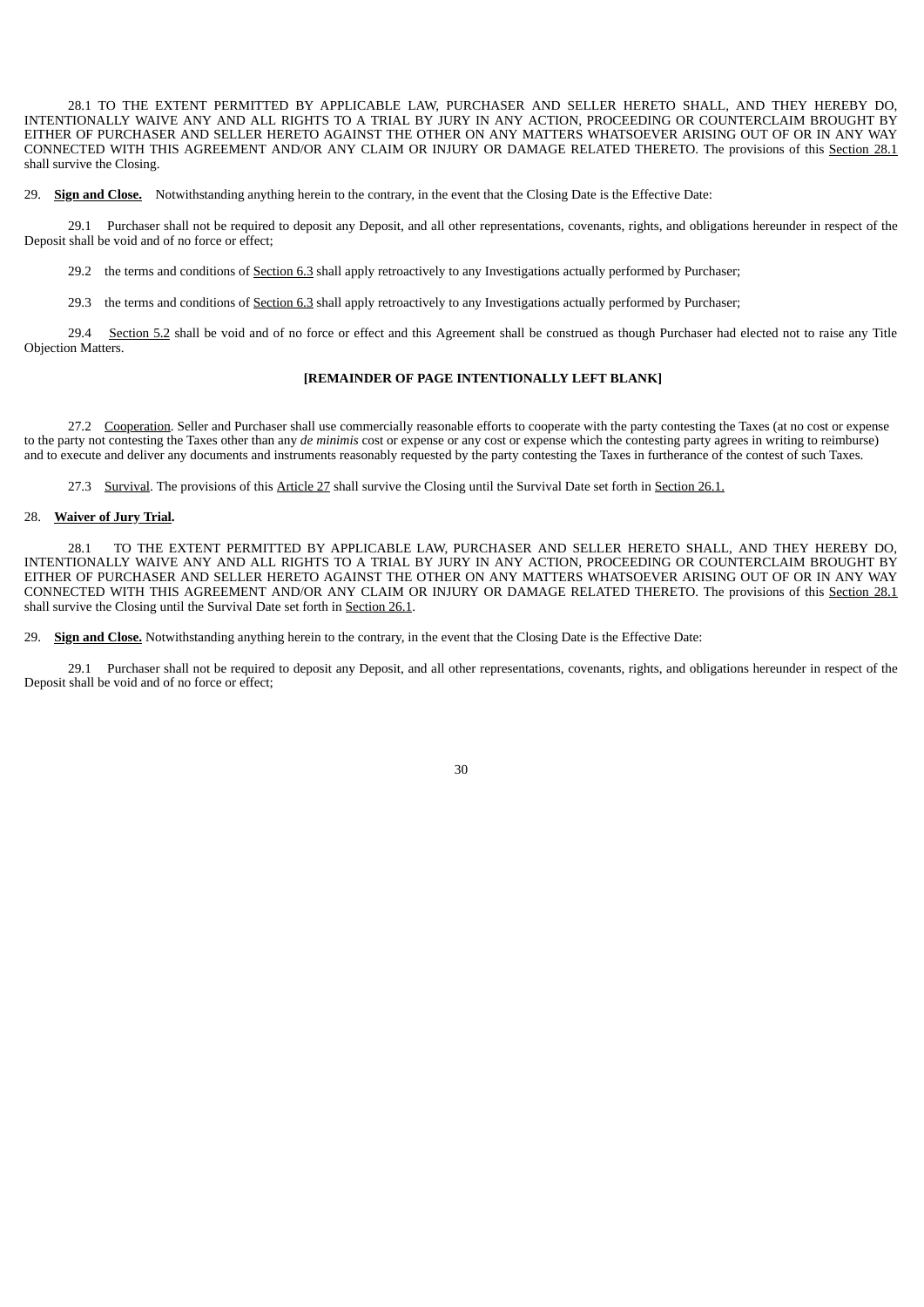29.2 the terms and conditions of Section 6.3 shall apply retroactively to any Investigations actually performed by Purchaser;

29.3 Section 6.5, Article 17, Article XIV and Article XV shall be void and of no force or effect; and

Section 5.2 shall be void and of no force or effect and this Agreement shall be construed as though Purchaser had elected not to raise any Title 29.4 <u>Sec</u><br>Objection Matters.

# **[REMAINDER OF PAGE INTENTIONALLY LEFT BLANK]**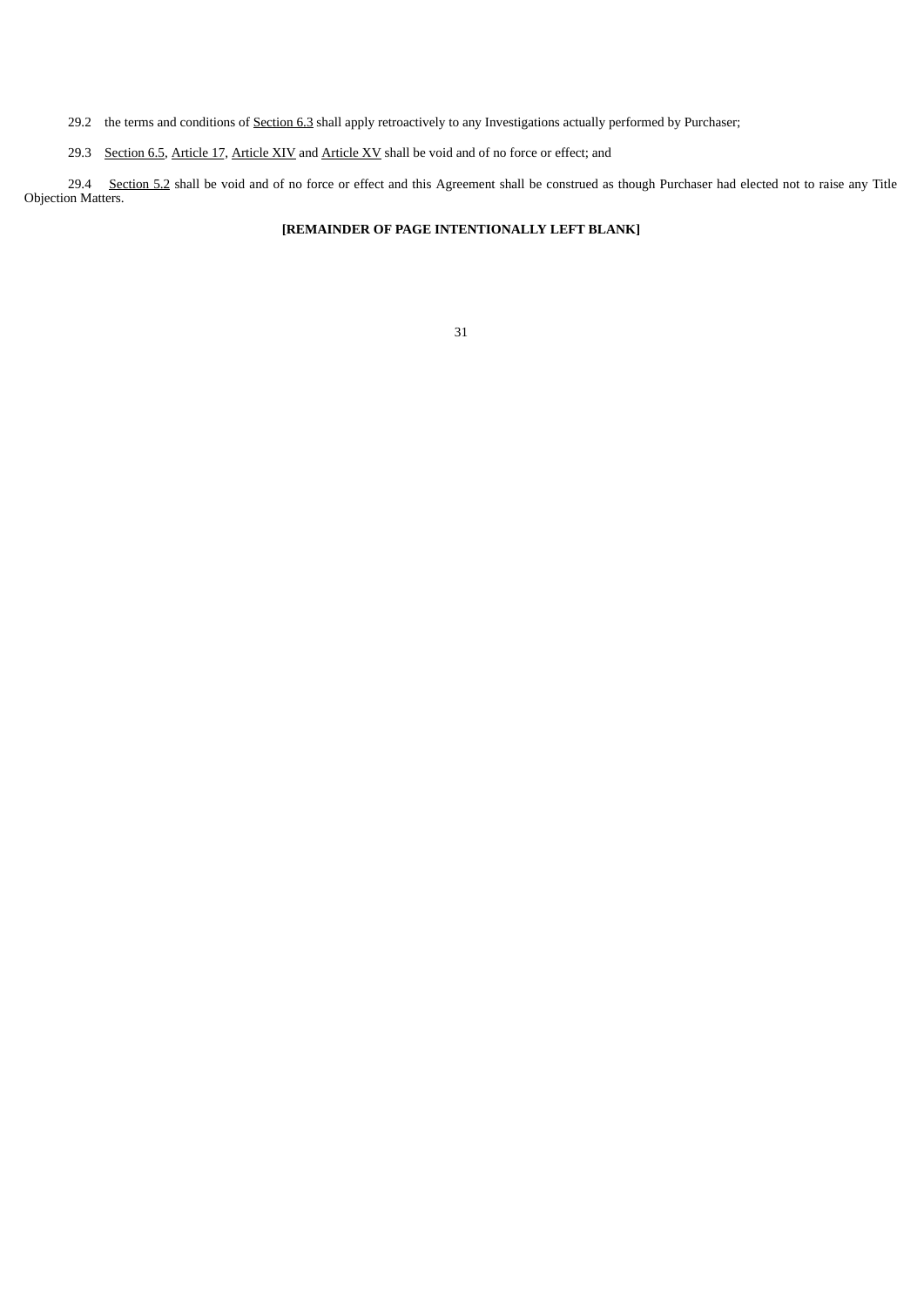**IN WITNESS WHEREOF**, the parties hereto have duly executed this Agreement as of the Effective Date.

**SELLER: W.S. BADCOCK CORPORATION**, a Florida corporation

| By:    |  |
|--------|--|
| Name:  |  |
| Title: |  |

/s/ Robert B. Burnette

Robert B. Burnette President

**PURCHASER: NATIONAL RETAIL PROPERTIES, LP**, a Delaware limited partnership

By: NNN GP Corp., a Delaware corporation, as general partner

| By: | Stephen A. Horn, Jr.  | /s/       |
|-----|-----------------------|-----------|
|     |                       | Stephen   |
|     | Name: A. Horn, Jr.    | Executive |
|     | Title: Vice President |           |

[Signature Page to Purchase and Sale Agreement]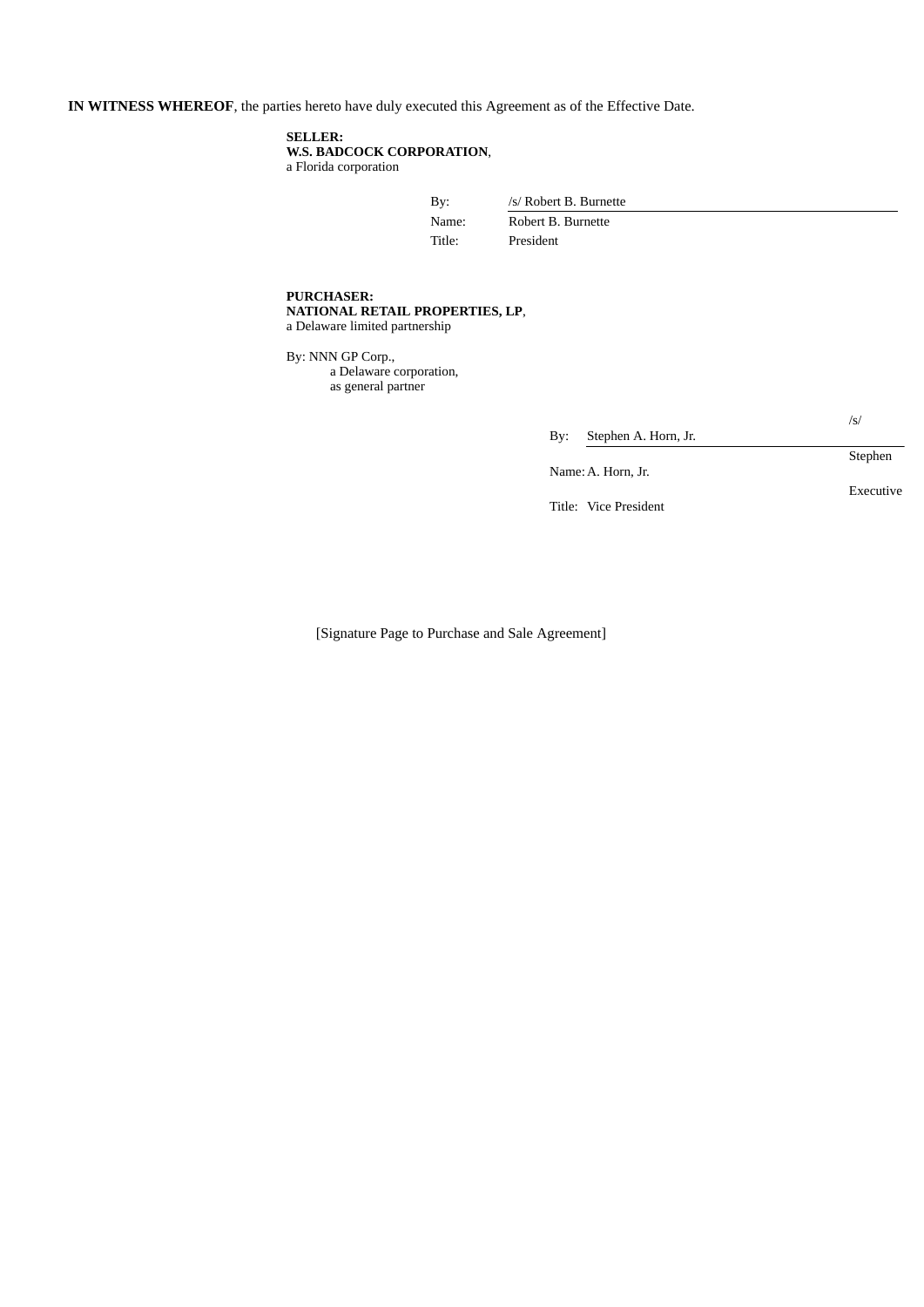## **CONSENT OF ESCROW AGENT:**

FIRST AMERICAN TITLE INSURANCE COMPANY ("**Escrow Agent**") hereby agrees to: (i) accept and carry out the escrow instructions set forth in this Agreement, (ii) carry out the responsibilities of Escrow Agent as provided in this Agreement; and (iii) be bound by this Agreement in the performance of its duties as Escrow Agent.

DATED: March 31, 2022 **FIRST AMERICAN TITLE INSURANCE COMPANY**

|              |                   | $/s/$ Erin |
|--------------|-------------------|------------|
| By:          | Tahany            |            |
| Name: Tahany |                   | Erin       |
|              |                   | Operations |
|              | Title: Supervisor |            |

[Signature Page to Purchase and Sale Agreement]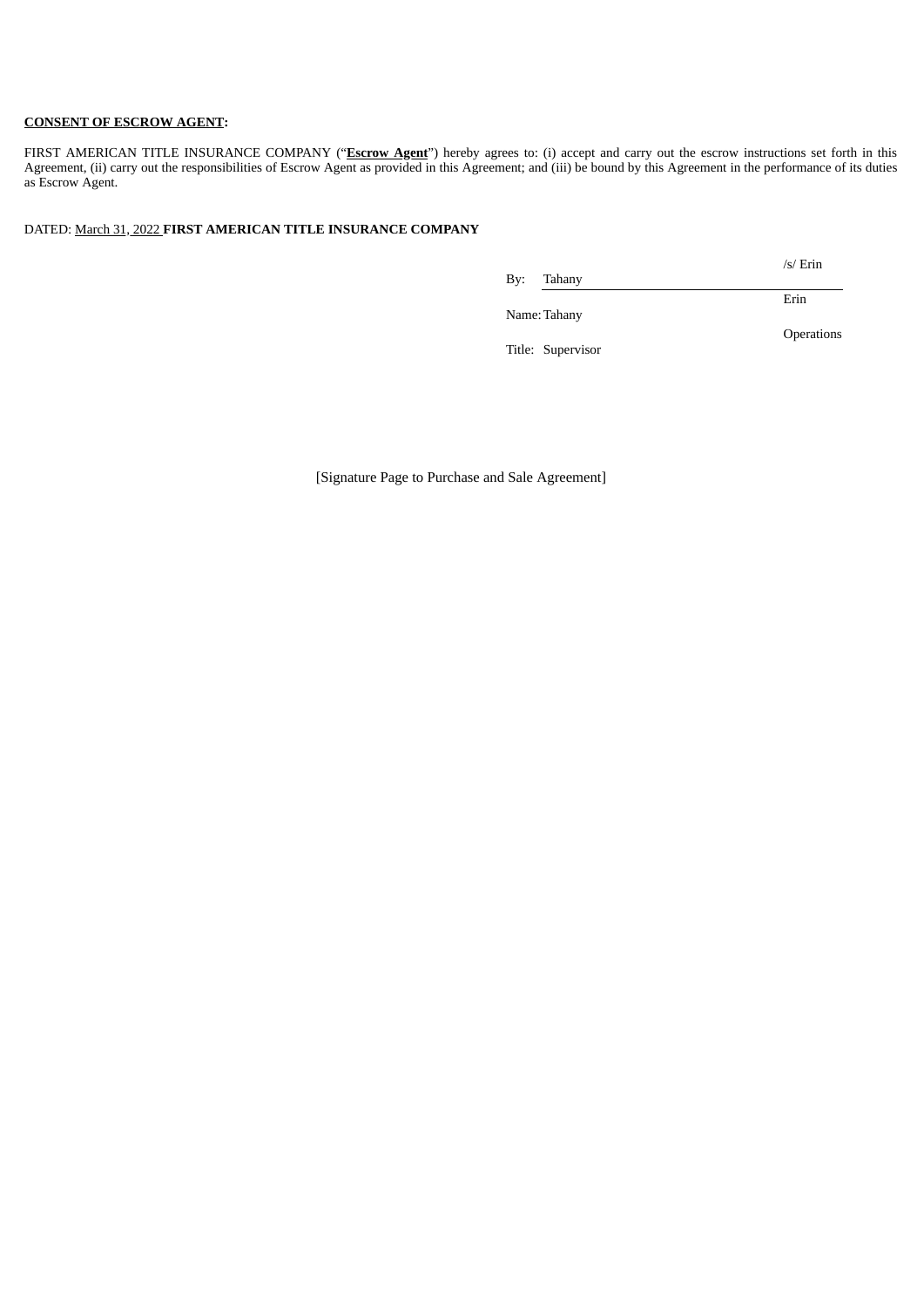## **PURCHASE AND SALE AGREEMENT**

**This PURCHASE AND SALE AGREEMENT** (this "**Agreement**") made as of this 15<sup>th</sup> day of April, 2022 (the "**Effective Date**"), by and between **W.S. Badcock Corporation**, a Florida corporation having an address at 200 NW Phosphate Boulevard, Mulberry, Florida 33860 ("**Seller**"), and **MESIROW REALTY SALE-LEASEBACK, INC.**, an Illinois corporation, having an address at 353 North Clark Street, Chicago, Illinois 60654 ("**Purchaser**"). th

## **RECITALS:**

WHEREAS, Seller is the fee owner of those certain plots, pieces or parcels of land commonly known by the addresses set forth on **Schedule I** attached hereto and more particularly described on Exhibit A attached hereto (each individually, a "**Land Parcel**" and, collectively, the "**Land**"), and on which Seller operates its business (individually or collectively, the "**Business**"); and

**WHEREAS**, Seller desires to sell to Purchaser and Purchaser desires to purchase from Seller the Properties (as hereinafter defined), subject to the terms and conditions of this Agreement.

**NOW, THEREFORE**, for good and valuable consideration, the receipt and sufficiency of which are hereby acknowledged by each party hereto, and intending to be legally bound hereby, Seller and Purchaser agree as follows:

### 1. **Sale and Purchase.**

1.1 Property. Seller hereby agrees to sell and convey to Purchaser and Purchaser hereby agrees to purchase from Seller, upon and subject to the terms and conditions hereinafter set forth, (a) the Land; (b) all buildings and other improvements of every kind and nature currently located on the Land, all building systems, fixtures (but specifically excluding any machinery or equipment whether attached or not and any fixtures otherwise excluded by the terms of this Section 1.1), conduits, ducts, hot water heaters, oil burners, domestic water systems, and installations, including those used to provide fire protection, heat, exhaust, ventilation, air conditioning, electrical power, light, plumbing, gas, sewer and water thereto, and all elevators, escalators and loading dock lifts (collectively, the "**Improvements**"); (c) all plans, specifications, studies, guaranties, contract rights, licenses, permits relating to the ownership and operation of the Land and/or the Improvements (as opposed to the operation of the Business), in Seller's possession or under its control (collectively, the "**Intangible Property**"); and (d) all mineral, oil and gas rights, water rights, sewer rights and other utility rights allocated to Seller with respect to the Land and all appurtenances, easements, licenses, privileges and other property interests belonging to Seller with respect to the Land (collectively, the "**Appurtenances**"), free and clear of any liens, encumbrances, claims or security interests, other than all Permitted Encumbrances (as such term is defined in Section 4.1), but expressly excluding all right, title and interest of Seller, if any, in and to all equipment and personal property (regardless of whether attached or appurtenant to the Land or the Improvements and regardless of whether used in connection with the operation of the Business), all fixtures to the extent such fixtures are not affixed to the Land or the Improvements, and all of Seller's racking and shelving, and conveyor systems (if any), whether affixed to the Land or the Improvements or not. Each Land Parcel and all Improvements located thereon and all Appurtenances and Intangible Property relating thereto are collectively referred to herein as a "**Property**" and collectively as the "**Properties**".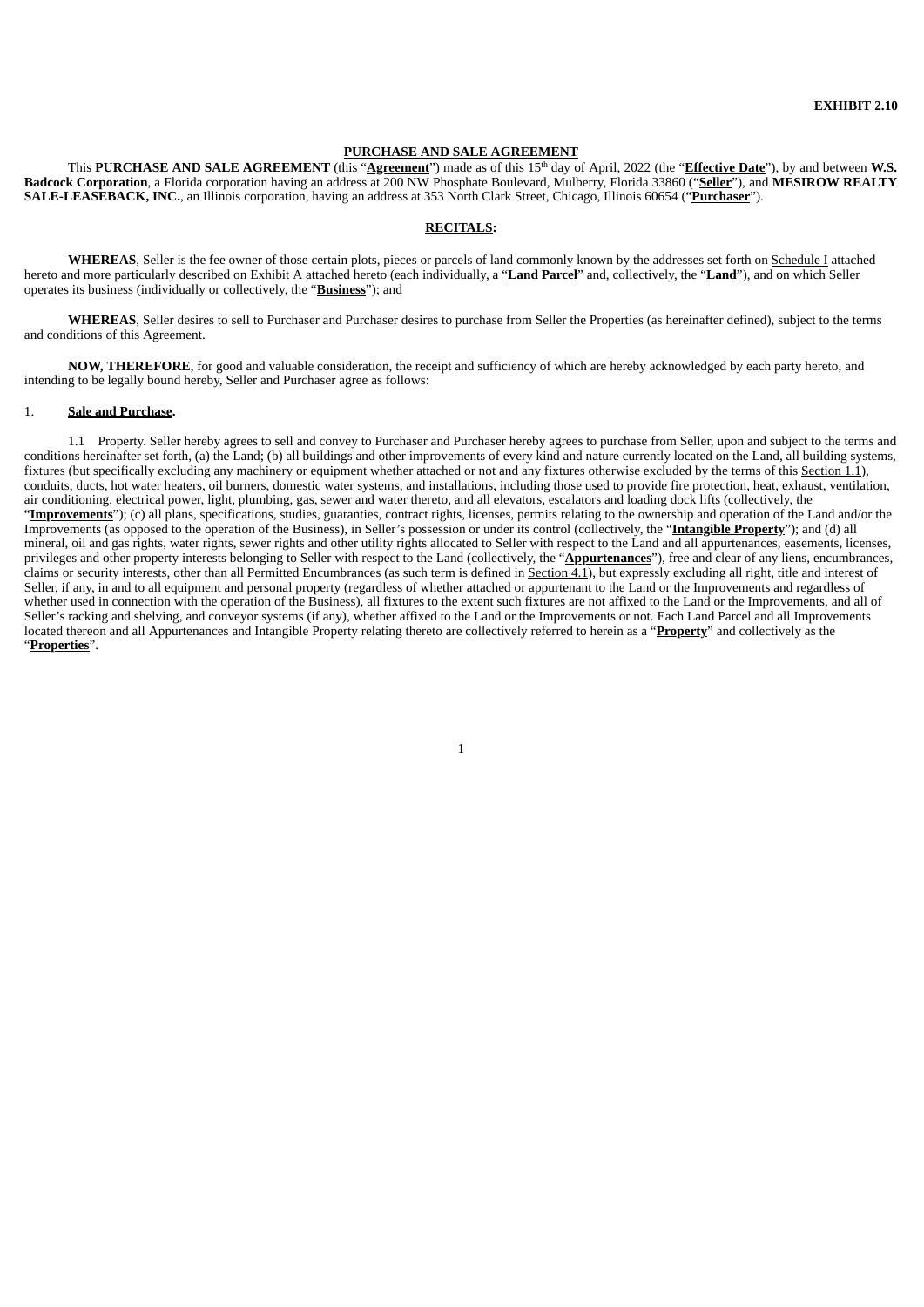1.2 All or Nothing Purchase and Sale. Purchaser and Seller acknowledge and agree that the individual Properties shall be sold together as a package. Except as expressly set forth herein in Section 5.2 (as to title matters), Section 9.3.2 (as to a breach of representations and warranties), Section 15.1 (as to a Casualty), and Section 15.2 (as to a Condemnation), any rights of Purchaser contained herein to terminate this Agreement shall require termination of the entire Agreement and shall not be construed as giving Purchaser the right to exclude, or terminate only as to, one (1) or more of the individual Properties. To the extent any provision herein expressly states that Purchaser shall have the right to terminate this Agreement with respect to any Property(ies) upon the terms set forth in such provision, then, upon Purchaser's delivery of written notice to Seller exercising such right in accordance with the terms of such provision, this Agreement shall be deemed amended as follows with respect to such Property(ies) (each, a "**Terminated Property**" and collectively, the "**Terminated Properties**"), but shall otherwise remain in full force and effect: (i) the definition of Property or Properties shall not include such Terminated Properties, except to the extent that any provisions of this Agreement which by their express terms survive the termination of this Agreement prior to the Closing would be applicable to such Terminated Properties (or to the extent necessary to implement this Section 1.2); (ii) the Purchase Price (as such term is defined in Section 2.1) shall be reduced by the Allocated Purchase Price (as defined on Schedule I attached hereto) of such Terminated Properties; and (iii) Seller shall have no obligations with respect to such Terminated Properties, nor shall any covenant, representation or warranty be deemed made with respect to such Terminated Properties, and Purchaser shall not have any rights or obligations under this Agreement with respect to such Terminated Properties other than as set forth in the provisions of this Agreement which by their express terms survive the termination of this Agreement prior to the Closing.

### 2. **Purchase Price.**

2.1 The purchase price to be paid by Purchaser to Seller for the Properties (the "**Purchase Price**") is One Hundred FIFTY Million AND NO/100 DOLLARS (\$150,000,000.00), subject to adjustment as otherwise provided under this Agreement. The Purchase Price shall be paid by Purchaser as follows:

2.1.1 No later than three (3) Business Days following the Effective Date, and as a condition to the effectiveness hereof (TIME BEING OF THE ESSENCE with respect to such date), Purchaser shall deliver to First American Title Insurance Company, through their New York office ("**Escrow Agent**" or the "**Title Company**") an amount equal to Two Million Four Hundred Ninety Thousand AND NO/100 DOLLARS (\$2,490,000.00) (together with any interest earned thereon, the "**Initial Deposit**") by wire transfer of immediately available funds, to be held in escrow in accordance with Article 19; and

2.1.2 If Purchaser does not terminate this Agreement on or before the Due Diligence Date (as hereinafter defined) pursuant to Section 6.5, Purchaser shall, no later than three (3) Business Days following the Due Diligence Date (TIME BEING OF THE ESSENCE with respect to such date ), deliver to Escrow Agent an additional amount equal to Two Million Four Hundred Ninety Thousand AND NO/100 DOLLARS (\$2,490,000.00) (together with any interest earned thereon, the "**Additional Deposit**", and, together with the Initial Deposit, collectively, the "**Deposit**") by wire transfer of immediately available funds, to be held in escrow in accordance with Article 19; and

2.1.3 Purchaser shall, on or before 3:00 p.m. (Eastern Time) on the Closing Date, deliver to Escrow Agent by wire transfer of immediately available funds an amount equal to (i) the Purchase Price as apportioned, adjusted and prorated pursuant to Article 7 or as otherwise provided under this Agreement less (ii) the amount of the Deposit plus (iii) any other amounts required to be paid by Purchaser at the Closing.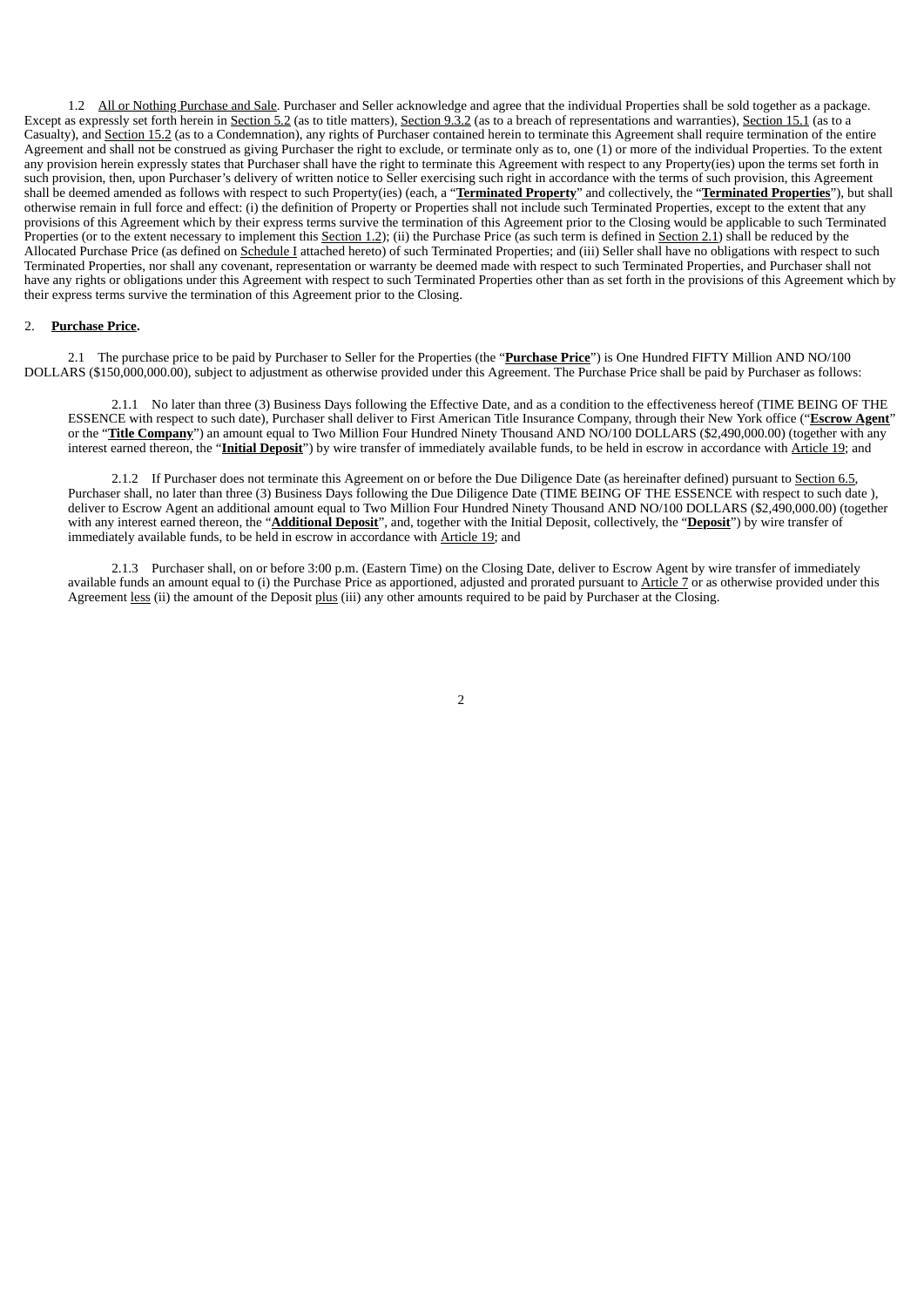2.2 On the day after the Due Diligence Date, the Deposit shall become non-refundable, except as otherwise expressly set forth herein. In any instance where the Deposit is to be returned to Purchaser, Purchaser shall be entitled to a refund of only so much of the Deposit that has been delivered to Escrow Agent pursuant to the terms of this Agreement.

2.3 At the Closing, Escrow Agent shall disburse the Purchase Price apportioned, adjusted and prorated to reflect closing costs, prorations and other adjustments made pursuant to Article 7 to Seller as Seller may direct, in accordance with the Closing Statement (as hereinafter defined).

2.4 SSeller and Purchaser have agreed upon the allocation of the Purchase Price, before any adjustments as provided in this Agreement, among the individual Properties as set forth on Schedule I attached hereto. Each allocated purchase price on Schedule I attached hereto shall be referred to as an "**Allocated Purchase Price**". Purchaser and Seller shall file federal, state and local tax returns in a manner consistent with the Allocated Purchase Price and shall otherwise be bound by such Allocated Purchase Price (including the preparation of all books, records and tax filings) unless otherwise required by applicable law. In the event one party does not file federal, state and local tax returns in a manner consistent with the Allocated Purchase Price, then such party shall bear the consequences of any discrepancies and the other party shall have no obligation or liability with respect thereto. In all events, the Allocated Purchase Price shall control for purposes of paying any transfer taxes in connection with the Closing and for purposes of determining the insured amount for any title insurance policy. This Section 2.4 shall survive the Closing.

#### 3. **Leaseback**.

3.1 Purchaser and Seller shall enter into a lease agreement with respect to each individual Property substantially on the form attached hereto as Exhibit B, pursuant to which Purchaser shall, from and after the Closing Date, lease each individual Property to Seller, at the rent and pursuant to the terms and conditions contained therein (each, a "**Lease**" and collectively, the "**Leases**"). The initial rent amounts of the Leases are set forth on Exhibit C attached hereto.

## 4. **State of Title of Property and Violations**.

4.1 Permitted Encumbrances. Each Property is being sold and is to be conveyed subject only to the following matters (collectively, the "**Permitted Encumbrances**"):

4.1.1 Any and all present and future zoning restrictions, regulations, requirements, laws, ordinances, resolutions and orders applicable to the Property, and all other laws, requirements, orders, rules, or regulations, now or hereafter in effect, of any governmental or quasi-governmental authority, department or agency having jurisdiction over the Property or any part thereof.

4.1.2 The state of facts shown on the Surveys and any updates thereto, other than matters that Seller is expressly obligated to have removed pursuant to Article 5 below.

4.1.3 Real estate taxes and assessments for the fiscal year in which the Closing occurs which are not yet due and payable

4.1.4 Rights and easements of utility companies to lay, install, maintain or operate wires, lines, cables, pipes, holes, boxes and other fixtures, facilities or equipment in, over and upon the Property or any portion thereof, to the extent disclosed in the applicable Title Report and/or Survey.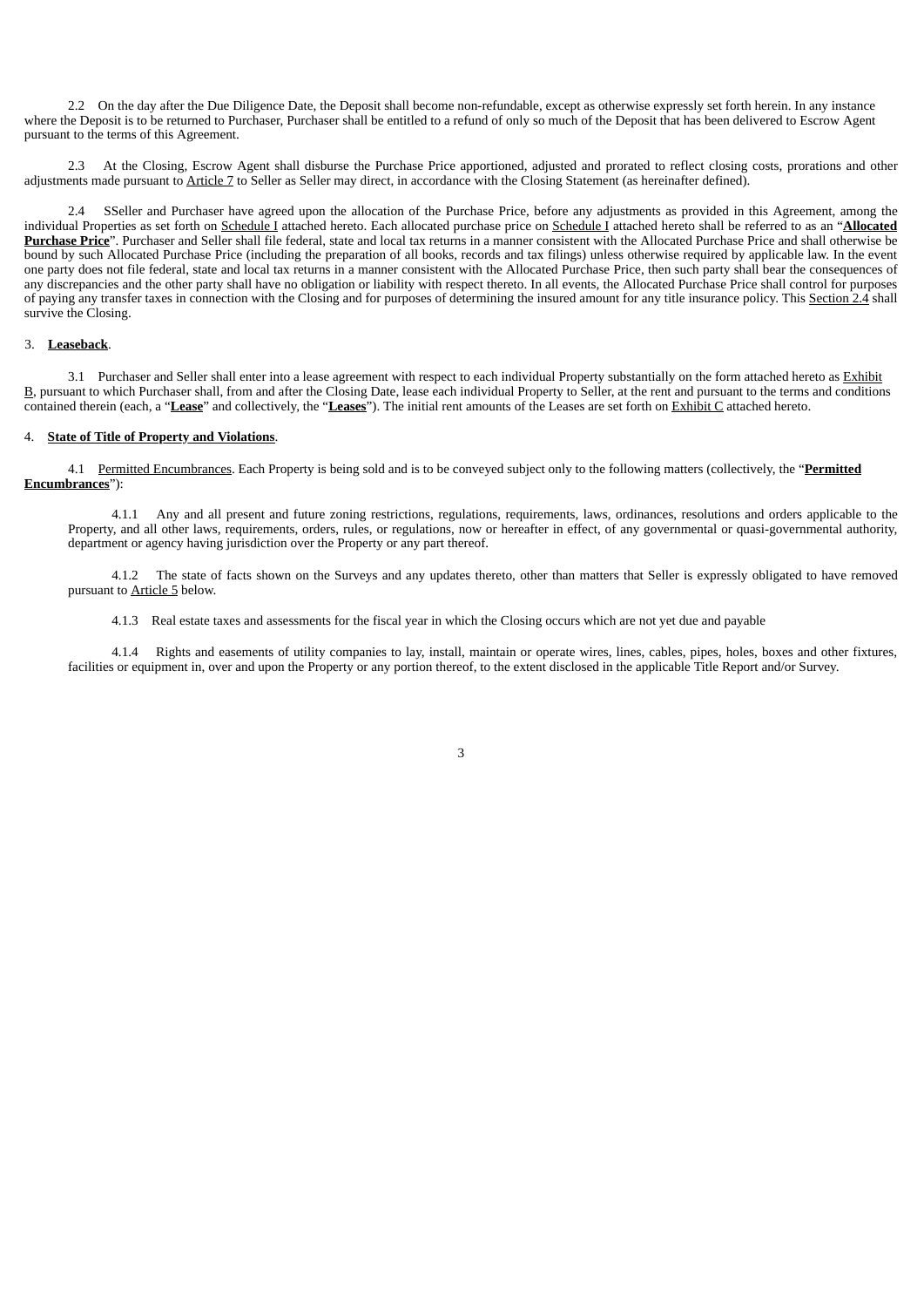4.1.5 Any exceptions caused by Purchaser, its agents, representatives or employees.

4.1.6 The liens, encumbrances and other matters listed on, and/or disclosed by, the applicable Title Report (as hereinafter defined) other than (a) the general exceptions, (b) subject to Article 5 below, any Required Title Clearance Items (as hereinafter defined), and (c) any other matters that Seller is expressly obligated to have removed pursuant to Article 5 below.

4.1.7 Such matters as Escrow Agent shall be willing, without any additional premium, to omit as exceptions to coverage on the applicable Title Policy.

4.1.8 Such matters that are not timely objected to in accordance with Section 5.2.

4.2 Violation Objections and Termination Rights. The Properties are being sold and are to be conveyed subject to all notes or notices of violation of law or municipal ordinances, orders or requirements noted in or issued by or any federal, state, county or municipal department having jurisdiction affecting or against the Properties which are disclosed to Purchaser prior to the Due Diligence Date or thereafter disclosed in accordance with this Agreement and for which Purchaser did not have the right to terminate, or did not terminate, this Agreement. Notwithstanding the foregoing, Seller, as the tenant under the applicable Lease, shall have to cure such violations and comply with all such laws, ordinances, and orders as and to the extent set forth in the Leases.

## 5. **Title Insurance and Ability of Seller to Convey**.

5.1 Purchaser acknowledges receipt prior to the Effective Date of (i) certain commitments (collectively, the "**Title Reports**") to issue owner's policies of title insurance with respect to the applicable Property from Escrow Agent bearing the commitment numbers set forth on Schedule I attached hereto, and (ii) copies of all documents, recorded or unrecorded, referenced in the Title Reports (collectively, the "**Underlying Documents**"). On the Closing Date, Seller shall cause (at Seller's expense in accordance with the terms of Article 7 below) the Title Company to issue to Purchaser (or its applicable designee or assignee as permitted in accordance with the terms of Section 25.8)

an owner's title insurance policy for each individual Property insuring Purchaser (or its applicable designee or assignee as permitted in accordance with the terms of Section 25.8) in the amount of the Allocated Purchase Price for such Property, insuring title to such Property in Purchaser (or its applicable designee or assignee as permitted in accordance with the terms of Section 25.8), subject only to all Permitted Encumbrances and including the Required Endorsements (as hereinafter defined) to the extent available in the State where the applicable Property is located (each, a "**Title Policy**" and, collectively, the "**Title Policies**"). Purchaser acknowledges receipt prior to the Effective Date of certain ALTA surveys of the Properties performed by a registered surveyor and as further described on Schedule I attached hereto

, which shall be updated as reasonably requested by Purchaser (at Seller's sole cost) and certified to Purchaser (and/or its applicable designee or assignee as permitted in accordance with the terms of Section 25.8), Purchaser's lender(s), Seller, Escrow Agent, and any other party reasonably required by Purchaser (collectively, the "**Surveys**") Each of Purchaser and Seller shall deliver to the other and to the Title Company any updates to the Title Reports and any updated Surveys obtained by such party promptly after receipt thereof. Except as otherwise specifically provided in Section 4.1, Section 5.2, Section 5.3 and Section 5.4. Seller shall not be obligated to incur any expense, or to bring any action or proceeding, to remove any exceptions or objections to title or to render title to any Property marketable and/or indefeasible and shall not be obligated to grant an abatement in the Purchase Price with respect to any such exception or objection. Nothing herein contained shall be construed to limit Purchaser's right to specific performance or any other remedy hereunder in the event of Seller's default hereunder. Seller shall have the right, but not the obligation, to a reasonable adjournment or adjournments, but in no event more than twenty (20) days in the aggregate, of the Closing to remove any defect in or objection to title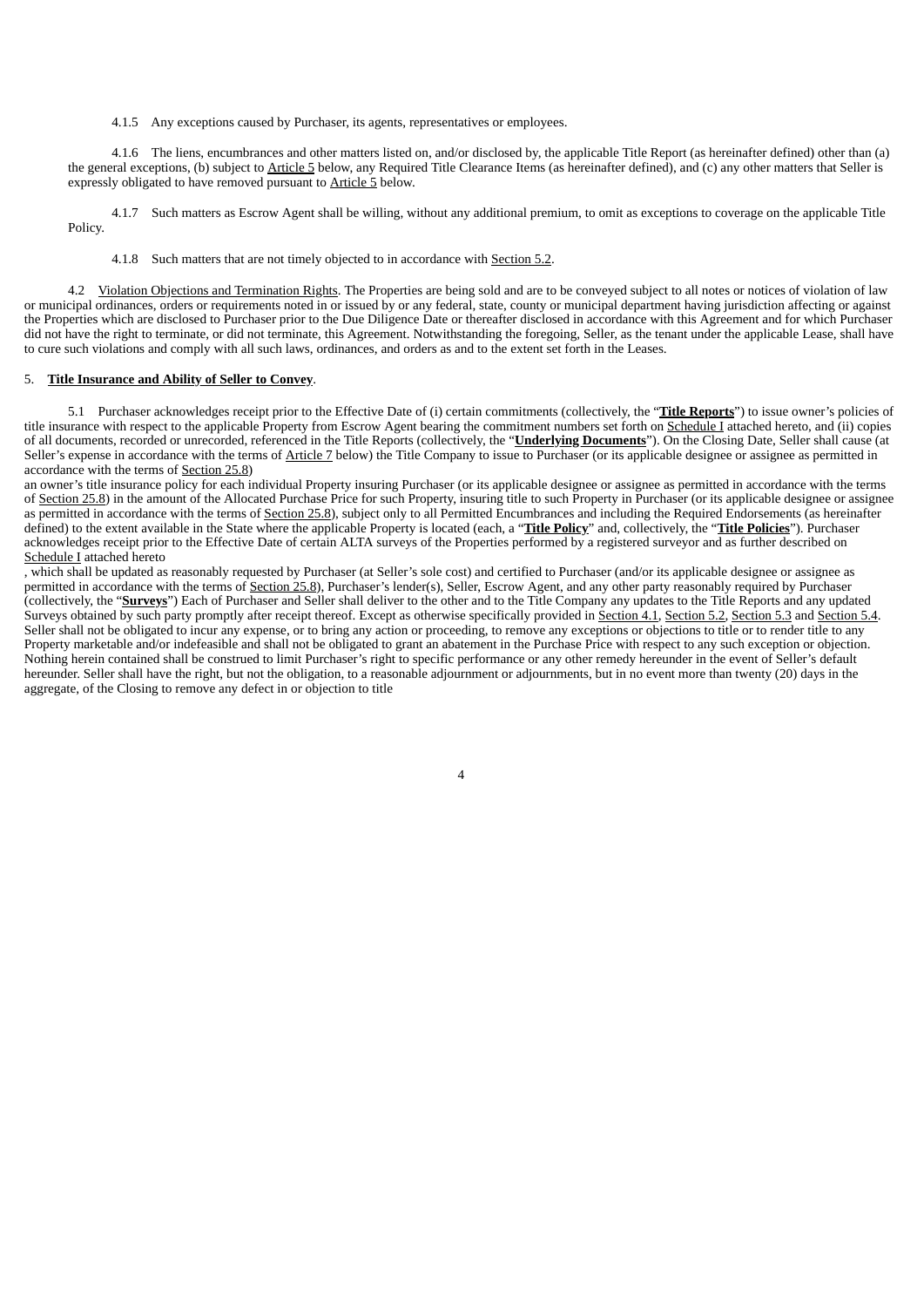disclosed on or prior to the Closing Date in any Title Report and/or Survey, any update to any Title Report and/or Survey, or otherwise which does not constitute a Permitted Encumbrance (including, but not limited to, any Required Title Clearance Item (as such term is defined in Section 5.2.1)). Purchaser acknowledges and agrees that, except as expressly provided in this Agreement and in any Seller's Document delivered to Purchaser at the Closing, Seller makes no representation or warranty regarding the condition of title to the Land or the Improvements. Seller acknowledges that, at the Closing, Purchaser may obtain loan policies of title insurance, at Purchaser's sole cost and expense, for its lender from Chicago Title Insurance Company ("**Chicago Title**") insuring the lien of the applicable mortgage, deed of trust or deed to secure debt, as applicable, on the Properties (collectively, the "**Loan Title Policies**") and Seller agrees to reasonably cooperate with Purchaser and Chicago Title, at no cost or expense to Seller, in the issuance of such Loan Title Policies as set forth herein. Seller agrees that delivery to Chicago Title of the documents and instruments required under Section 12 shall not be deemed to impose any cost or expense on Seller.

#### 5.2 Title Objections and Termination Rights.

5.2.1 To the extent the same affects any Property, Seller shall eliminate any mortgage, deed of trust or deed to secure debt, regardless of amount, executed by Seller, any other any matter in the nature of a lien for borrowed money (and documents relating thereto) executed by Seller, any mechanics' lien, judgment lien or any other monetary lien caused by or through Seller and affecting any Property (the "**Required Title Clearance Items**").

5.2.2 No less than ten (10) days prior to the Due Diligence Date, Purchaser shall deliver to Seller a written statement of objection to any matter disclosed in any Title Report or Survey to which Purchaser does not agree to take title to the applicable Property subject to (the "**Initial Title Notice**"). Any exceptions contained in the Title Reports and not objected to in Purchaser's Initial Title Notice, other than the Required Title Clearance Items and the general exceptions, shall be deemed Permitted Encumbrances. If Purchaser fails to timely deliver the Initial Title Notice, all exceptions contained in the Title Reports, other than the Required Title Clearance Items and the general exceptions, shall be deemed Permitted Encumbrances.

5.2.3 If Purchaser or Seller obtains knowledge that any individual Property is or becomes subject to any lien, encumbrance or other exception prior to the Closing Date that is not disclosed on the applicable Title Report or that does not constitute a Permitted Encumbrance (any such lien, encumbrance or other exception, individually or collectively, together with all matters objected to in the Initial Title Notice, a "**Title Objection Matter**"), then such party shall promptly provide the other party with notice and a copy thereof. Purchaser shall furnish to Seller a written statement of objections, if any, to any such Title Objection Matter within five (5) Business Days of becoming aware of any individual Title Objection Matter (TIME BEING OF THE ESSENCE with respect to such date), provided that Purchaser's failure to notify Seller of any Required Title Clearance Item shall not relieve Seller of its obligation to remove such item. For the sake of clarity, if any Title Objection Matter constitutes a Required Title Clearance Item, Seller shall be obligated to have the same removed whether or not Purchaser provides a written objection with respect thereto.

5.2.4 To the extent all Title Objection Matters (other than the Required Title Clearance Items) may be removed and/or cured solely by the payment of a sum of money not exceeding ONE HUNDRED Fifty Thousand and NO/100 DOLLARS (\$150,000.00) in the aggregate (the "**Title Cure Cap**"), Seller shall remove and/or cure the same. To the extent such Title Objection Matters may not be removed and/or cured solely by payment of a sum of money not exceeding the Title Cure Cap or the cost to remove and/or cure such Title Objection Matters exceeds the Title Cure Cap, Seller shall have the option (each of the foregoing, a "**Seller's Cure Option**") to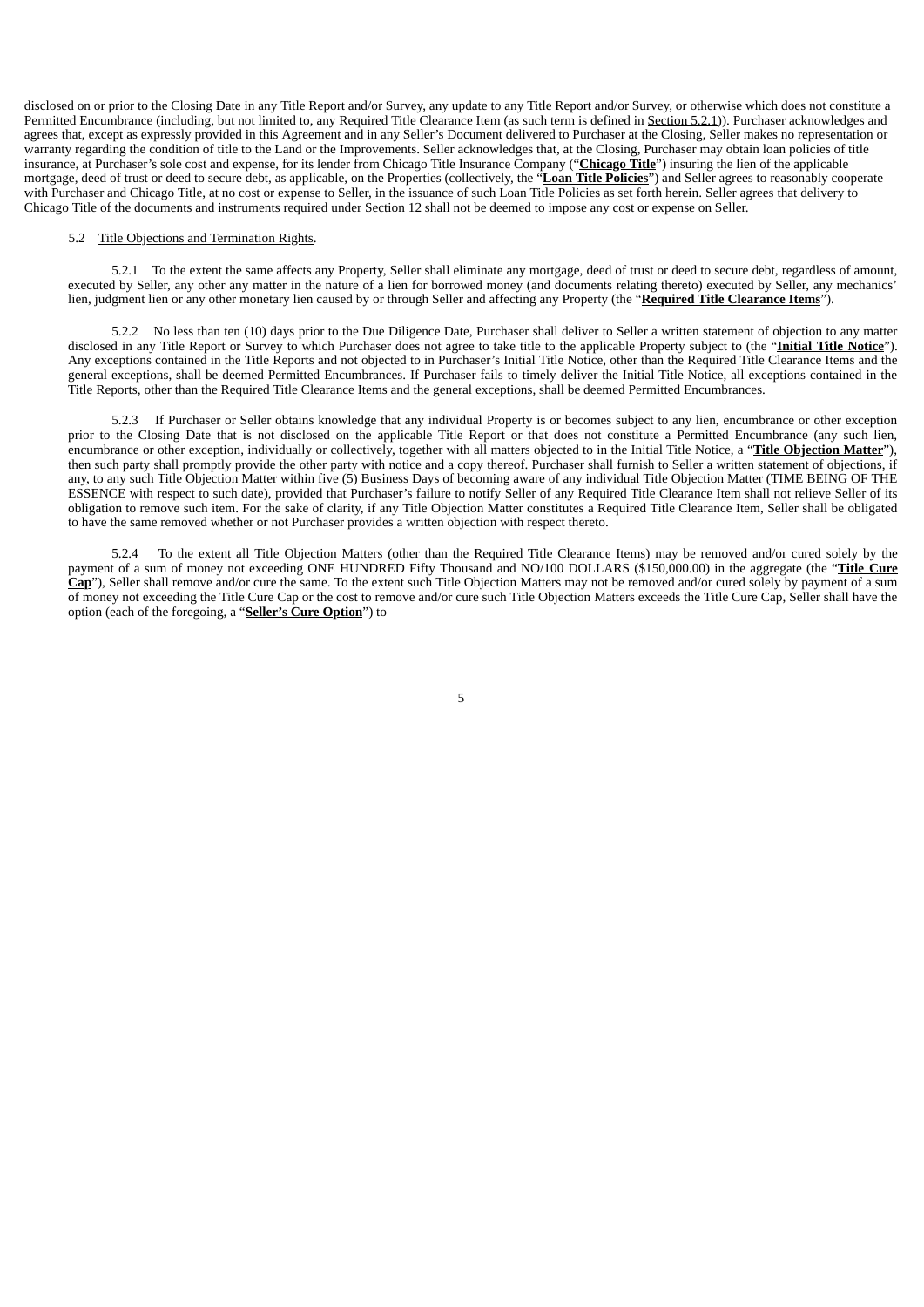elect to (x) remove and/or cure the same at its sole cost and expense, or (y) elect not to take any action ("**No-Action Election**"), in which case Purchaser may make a Purchaser Title Election (as hereinafter defined). Seller shall have the right to elect either of Seller's Cure Options as Seller becomes aware of Title Objection Matters and shall provide Purchaser with written notice of which Seller's Cure Option it elects with respect to each Title Objection Matter contained in Purchaser's Initial Title Notice within five (5) Business Days after receipt of the Initial Title Notice and within five (5) Business Days after receipt or delivery of notice of any other Title Objection Matter as to such Title Objection Matter. Once a Seller's Cure Option election has been made with respect to any matter contained in the Initial Title Objection or any subsequent Title Objection Matter, Seller shall have no right to alter or amend its election with respect to such matters as Seller becomes aware of additional Title Objection Matters. Seller's failure to remove or cure, at or prior to Closing, any matter which Seller has elected to cure or remove pursuant to its Seller's Cure Option shall be a default by Seller under this Agreement. Seller shall have the right to a reasonable adjournment or adjournments of the Closing Date, not to exceed twenty (20) days in the aggregate, in order to cure or remove the items it has elected to cure or remove. If Seller fails to timely deliver notice of a Seller Cure Option with respect to the Initial Title Notice or any subsequent Title Objection Matter, Seller shall be deemed to have made a No-Action Election.

5.2.5. Provided that Seller elects the No-Action Election or is deemed to have made a No-Action Election, Purchaser shall have the right to provide Seller notice of Purchaser's intent to terminate this Agreement (the "**Purchaser Title Election**") with respect to all of the Property(ies) subject to the applicable Title Objection Matter(s), subject to the provisions of the following sentence (the Property(ies) with respect to which Purchaser desires to terminate this Agreement, the "**Title Objection Matter Terminated Property(ies)**"). Notwithstanding any provision of this Section 5.2 to the contrary, Purchaser may only terminate this Agreement with respect to an individual Property to the extent the Title Objection Matter(s) at the applicable individual Property will cost in excess of ONE HUNDRED THOUSAND AND NO/100 DOLLARS (\$100,000.00) to remove and/or remedy. Purchaser shall make the Purchaser Title Election (if at all) by written notice to Seller delivered on or before the fifth (5<sup>th</sup>) Business Day after delivery of Seller's notice electing the No-Action Election or the expiration of the five (5)-Business Day period for Seller to deliver the Seller's Cure Option election notice, as applicable, with respect to the particular Title Objection Matter.

5.2.6 If Purchaser affirmatively elects not to make the Purchaser Title Election or fails to deliver notice of making the Purchaser Title Election in accordance with and pursuant to the terms of Section 5.2.5, Purchaser shall be deemed to have failed to make the Purchaser Title Election, and Purchaser shall be required, subject to the terms and conditions of this Agreement, to close on the transactions contemplated pursuant to this Agreement and accept title subject to the Title Objection Matter(s) without any reduction or credit to the Purchase Price. If Purchaser makes the Purchaser Title Election, this Agreement shall terminate with respect to the Title Objection Matter Terminated Property(ies), in which case this Agreement shall be amended pursuant to the terms and provisions of Section 1.2, and for such purpose each Title Objection Matter Terminated Property shall be deemed a "Terminated Property." In the event that Purchaser terminates this Agreement as to all Properties as a result of Title Objection Matters, the Deposit shall be returned to Purchaser and neither party shall have any further obligation or liability hereunder, except with respect to such terms that expressly survive termination pursuant to the terms hereof.

5.3 If Seller shall so request, Purchaser will allow Seller to pay from the balance of the Purchase Price as much thereof as may be necessary to satisfy any lien or encumbrance which Seller is obligated or elects to cure hereunder.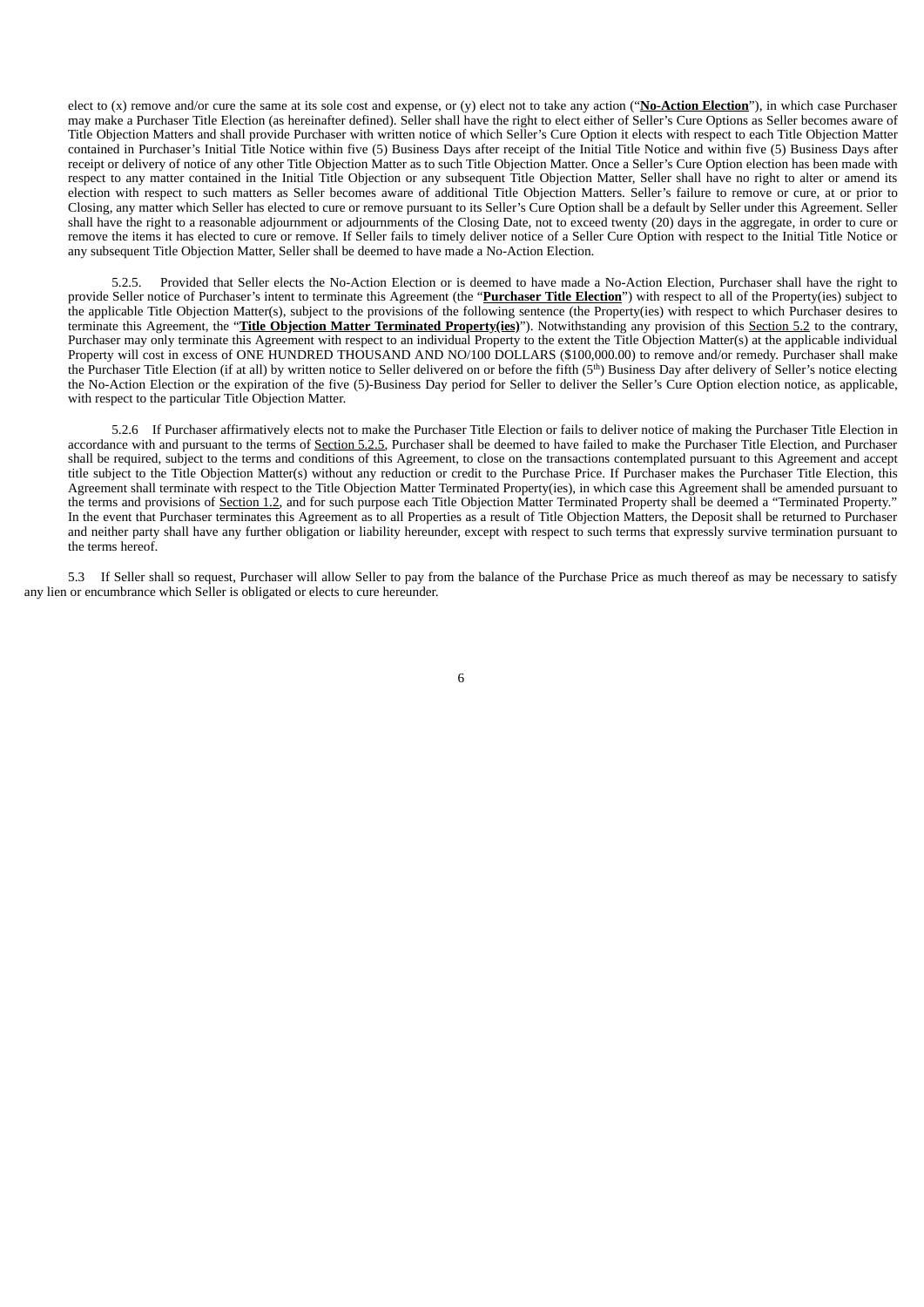5.4 At the Closing, subject to the provisions of this Article 5, Seller shall convey to Purchaser fee simple title to the Properties free of all liens and encumbrances other than the Permitted Encumbrances.

5.5 The Closing Date shall be extended (including beyond the Outside Closing Date) as reasonably necessary to allow for the time periods for delivery and response to any Title Objection Matter, Seller's Cure Option election, No-Action Election and Purchaser's Title Election provided for in this Article 5.

#### 6. **Diligence**.

6.1 Deliveries by Seller. Prior to the Effective Date, Purchaser received an offering package with respect to the Properties and/or was granted access to Property-related materials, including those certain agreements, documents, reports, and other written material and instruments more particularly set forth on Exhibit E attached hereto (collectively, the "**Offering Package**"). If not already provided to Purchaser prior to the Effective Date, Seller shall deliver or make available, or cause to be delivered or made available, to Purchaser for inspection, any additional documents, information and/or reports reasonably requested by Purchaser which are in the actual possession or control of Seller (together with the Offering Package, all documents, reports, and materials delivered to Purchaser by or on behalf of Seller or otherwise actually reviewed by Purchaser, the "**Due Diligence Materials**"), including, without limitation, the items listed on Exhibit E-1, which are hereby requested by Purchaser and shall be provided by Seller within ten (10) days following the Effective Date. The Due Diligence Materials do not (and are not required to) include any documentation or information which Seller must keep confidential under applicable law or by court order or otherwise, or any items which are protected by any attorney-client privilege. It is expressly agreed and understood that none of Seller nor its representatives shall be required to create any report or statement for Purchaser that is not created in the ordinary course of owning or operating the Properties.

6.2 No Representations Regarding Due Diligence Materials. By making available to or furnishing Purchaser with the Due Diligence Materials, except as expressly provided in Section 9.1.20, Seller does not make any warranty or representation with respect to the accuracy, completeness, conclusions or statements expressed in the Due Diligence Materials. Seller shall make available to or furnish Purchaser with any other existing written information, reports or updates of such Due Diligence Materials, to the extent in existence, within three (3) Business Days following reasonable request by Purchaser, but failure to deliver or make available same shall not in and of itself constitute a default hereunder, or otherwise constitute a failure of a condition to the Closing. Except to the extent such claim results from the breach of a representation or warranty expressly made by Seller in this Agreement or in any Seller's Documents, Purchaser hereby waives any and all claims against Seller arising out of any inaccuracy, incompleteness, conclusions or statements expressed in the Due Diligence Materials furnished or made available by Seller or any other party. The immediately preceding sentence of this Section 6.2 shall survive the Closing until the Survival Date (as such term is defined in Section 26.1) set forth in Section 26.1 or the termination of this Agreement.

#### 6.3 Access to the Property.

6.3.1 Provided Purchaser has delivered evidence of Purchaser's Liability Insurance (as hereinafter defined) to Seller, and Seller has approved the certificate(s) of insurance relating thereto (which approval shall not be unreasonably withheld, conditioned or delayed), Seller will allow Purchaser and its employees, agents, prospective lenders, attorneys, contractors, and representatives (collectively, "**Purchaser's Representatives**"), prior to the Closing Date at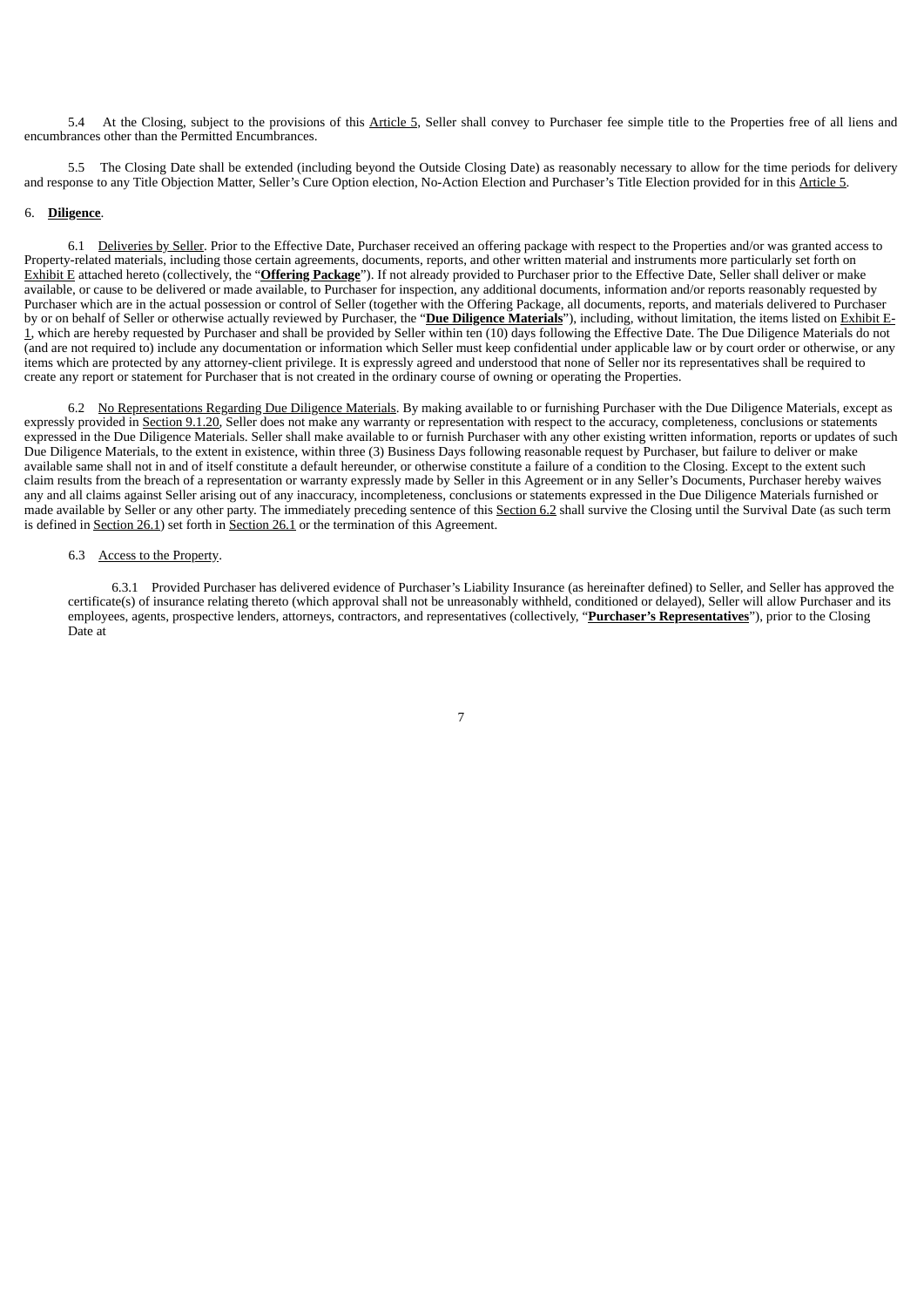reasonable times during normal business hours upon two (2) Business Days' prior notice and without material interruption of Seller's management of any Property or interference with occupants or employees at any Property, to enter upon the Properties (i) for the purpose of updating Surveys, inspections, engineering studies, Phase I environmental assessments and any other non-invasive tests, structural examinations or studies which Purchaser may reasonably deem necessary and (ii) to inspect the Properties and, to the extent permitted by law, all books, records and accounts relating to the operation thereof (collectively, clauses (i) and (ii), the "**Investigations**"). Except as otherwise provided herein (i.e., as to reports Seller is required to provide to Purchaser or to pay for), Purchaser shall be solely responsible for all of the costs and expenses of any Investigations and Purchaser shall conduct such Investigations in good faith and with due diligence. Notwithstanding the foregoing, Seller's prior written consent (which consent may be granted or withheld in Seller's sole and absolute discretion) shall be required for any Investigations which involve invasive or destructive testing of any Property (or any portion thereof and including, without limitation, any Phase II environmental assessments or boring of any Property in connection with an environmental audit or otherwise) or any alteration of any Property (or any portion thereof). In the event Seller does provide its consent to any such invasive testing or alteration, Purchaser shall promptly restore each Property to its condition immediately prior to, as applicable, such test or alteration. At Seller's request, Purchaser shall provide Seller with evidence that applicable contractors performing physical tests or inspections at the property on behalf of Purchaser (as opposed to mere site visits) carry customary liability insurance. Purchaser shall (i) fully comply with all laws, rules and regulations applicable to such Property and/or the Investigations and all other activities undertaken at the Properties in connection therewith, (ii) not unreasonably interfere with the use, occupancy, management, maintenance or operation of such Property (or any portion thereof) by Seller (or any of its agents, representatives, residents, occupants, guests, invitees, contractors, or employees), and (iii) schedule all such Investigations with Seller in advance and during normal business hours and shall permit Seller to have a representative present during all Investigations undertaken hereunder. Purchaser hereby agrees to indemnify, defend and hold harmless Seller and each other Released Party (as such term is defined in Section 11.2) from and against any and all loss, cost, expense, damage, claim and liability (including, without limitation, reasonable attorneys' fees and disbursements), suffered or incurred by Seller or any other Released Party and arising out of or in connection with (i) Purchaser and/or Purchaser's Representatives entry upon any Property, (ii) any Investigations and other activities conducted at any Property by Purchaser or Purchaser's Representatives, and (iii) any liens or encumbrances filed or recorded against any Property as a consequence of any and all Investigations and other activities undertaken by Purchaser or Purchaser's Representatives. The foregoing indemnity shall not apply to the mere discovery (as opposed to the exacerbation) of conditions existing at any Property or to any loss, cost, expense, damage, claim and liability to the extent arising out of Seller's or any other Released Party's gross negligence or willful misconduct. Purchaser shall procure, prior to entry upon any Property, and maintain for at least one (1) year after the Effective Date commercial general liability insurance covering Purchaser and naming Seller as an additional insured, on an occurrence, as opposed to claims made, basis and providing for an each occurrence limit of \$1,000,000, personal & advertising injury limit of \$1,000,000 resulting in a combined general aggregate limit of not less than \$2,000,000 per occurrence and an additional \$5,000,000 in Umbrella/Excess limits, with no deductible, issued by companies authorized to transact insurance business in the State in which the applicable Property is located ("**Purchaser's Liability Insurance**"). All of Purchaser's Liability Insurance shall be primary and not contributing with any insurance maintained by Seller to the extent of Purchaser's indemnity contained in this Section 6.3.1. Seller shall be named as an additional insured under all of Purchaser's Liability Insurance and Seller shall be given written notice at least thirty (30) days (ten (10) days for nonpayment) prior to cancellation, material amendment or reduction of any such coverage. The provisions of this Section 6.3.1 shall not in any way be deemed to amend the provisions of Article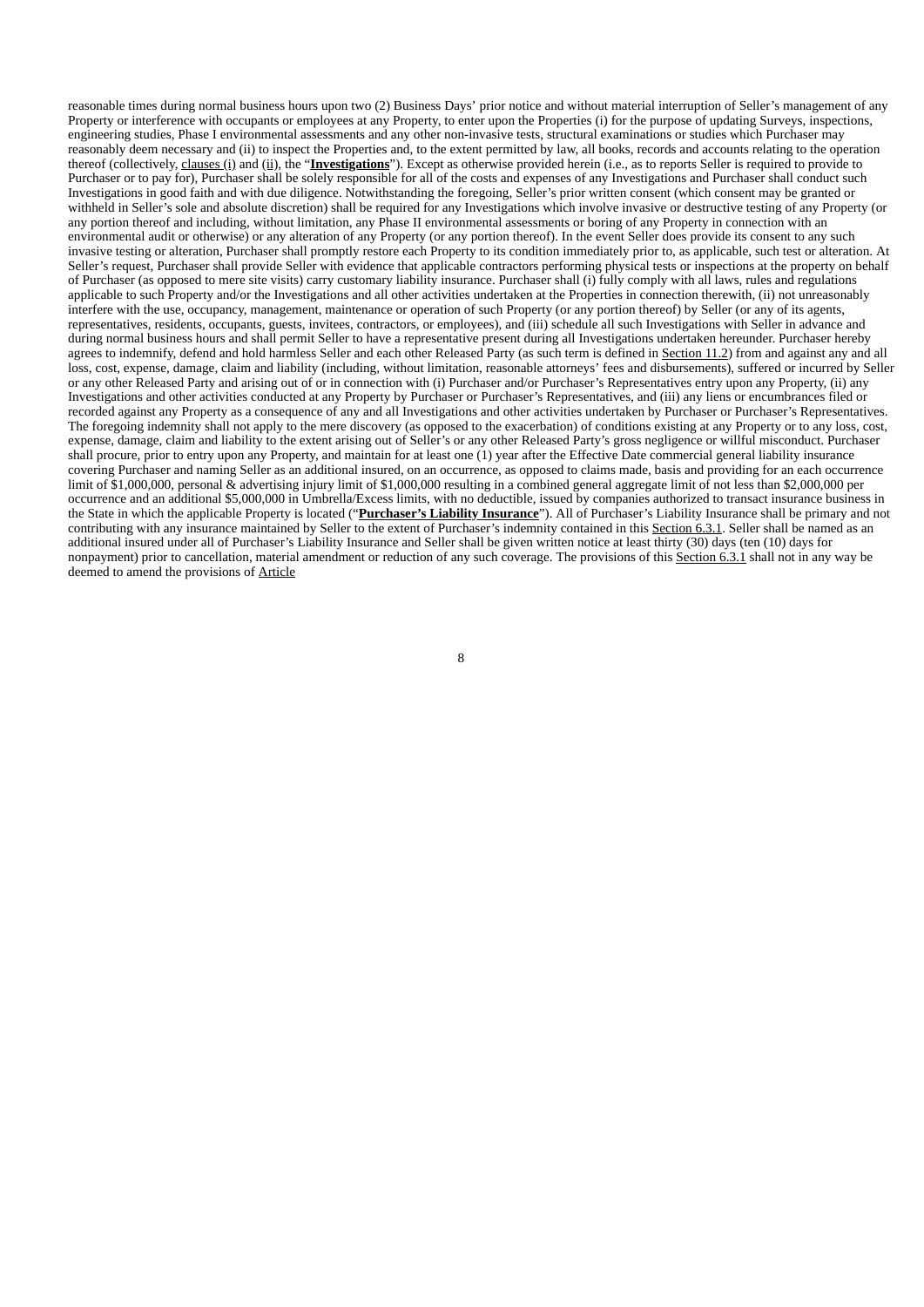11. The indemnity set forth in this Section 6.3.1 shall survive the Closing and/or the termination of this Agreement until the Survival Date set forth in Section 26.1.

6.3.2 Purchaser and/or Purchaser's Representatives shall not contact or communicate with employees of any Property or otherwise interfere with the normal conduct by Seller or employees of any Property of their business at any Property.

6.4 Return of Information Upon Termination. Except as expressly provided in this Section 6.4, if this Agreement is terminated by any party pursuant to the terms of this Agreement, then Purchaser shall return to Seller, or confirm to Seller in writing that Purchaser has destroyed, all Due Diligence Materials delivered to Purchaser and/or Purchaser's Representatives as well as a copy of any and all reports, studies, data, analysis and surveys that Purchaser and/or Purchaser's Representatives discover or commission in connection with or resulting from their due diligence activities on the Properties (collectively, the "**Information**"); provided, however, (i) neither Purchaser nor Purchaser's Representatives shall be required to destroy or return any electronic copies of the Information created under standard electronic backup and archival procedures, and (ii) Purchaser may retain copies of the Information in accordance with Purchaser's formal written document retention policies or regulatory requirements, and any Confidential Information (as hereinafter defined) retained and not destroyed shall remain subject to the confidentiality provisions of Section 22.1. All Due Diligence Materials and Information shall be "**Confidential Information**" unless any Due Diligence Materials and/or Information (a) becomes generally available to the public, provided this occurs other than by disclosure by Purchaser or Purchaser's Representatives in violation of this Agreement, (b) was or becomes available to Purchaser or Purchaser's Representatives on a non-confidential basis, from a source other than Seller or Seller's representatives, provided that such source is not known by Purchaser or Purchaser's Representatives to be party to a nondisclosure or confidentiality agreement concerning the Information, or (c) was independently developed by Purchaser or Purchaser's Representatives without use or reference to the Information. Purchaser acknowledges and agrees that the Confidential Information is subject to the confidentiality provisions of Section 22.1. Purchaser shall indemnify the Released Parties from and against any and all Claims (as such term is defined in Section 11.2) resulting from, arising out of or in connection with Purchaser's and/or Purchaser's Representatives' breach of its obligations under this Section 6.4. The indemnity set forth in this Section 6.4 shall survive the Closing and/or the termination of this Agreement until the Survival Date set forth in Section 26.1.

6.5. Purchaser's Unconditional Right to Terminate. Purchaser shall have the right to terminate this Agreement for any reason whatsoever, or for no reason, by notifying Seller in writing, which notice may be solely by email, of such termination on or before 5:00 p.m. (Eastern Time) on the date that is thirty (30) days following the Effective Date (the "**Due Diligence Date**") (TIME BEING OF THE ESSENCE as to such time and date). If Purchaser duly terminates this Agreement in accordance with the foregoing provisions of this Section 6.5, this Agreement shall terminate, Purchaser shall be entitled to the return of the Initial Deposit (less and except One Hundred and No/100 Dollars (\$100.00), which shall be paid to Seller as independent consideration for Purchaser's right to terminate this Agreement under this Section 6.5) and the parties shall have no further liability to one another arising from this Agreement, except that the following provisions of this Agreement shall survive such termination and be enforceable by the parties after termination: namely, Sections 6.2, 6.3 (other than with respect to access to the Properties),  $6.4$ , this  $6.5$ ,  $7.1$ ,  $19$ ,  $21.1$ ,  $22.1$ , and  $23.1$  and any other obligations or liabilities that expressly survive the termination of this Agreement. If Purchaser does not duly terminate this Agreement in accordance with the foregoing provisions of this Section 6.5, or if Purchaser delivers written notice of its acceptance of the Properties to Seller on or before 5:00 p.m. (Eastern Time) on the Due Diligence Date, Purchaser shall have no further right to terminate this Agreement pursuant to this Section 6.5 and shall be deemed to have accepted the condition of the Properties.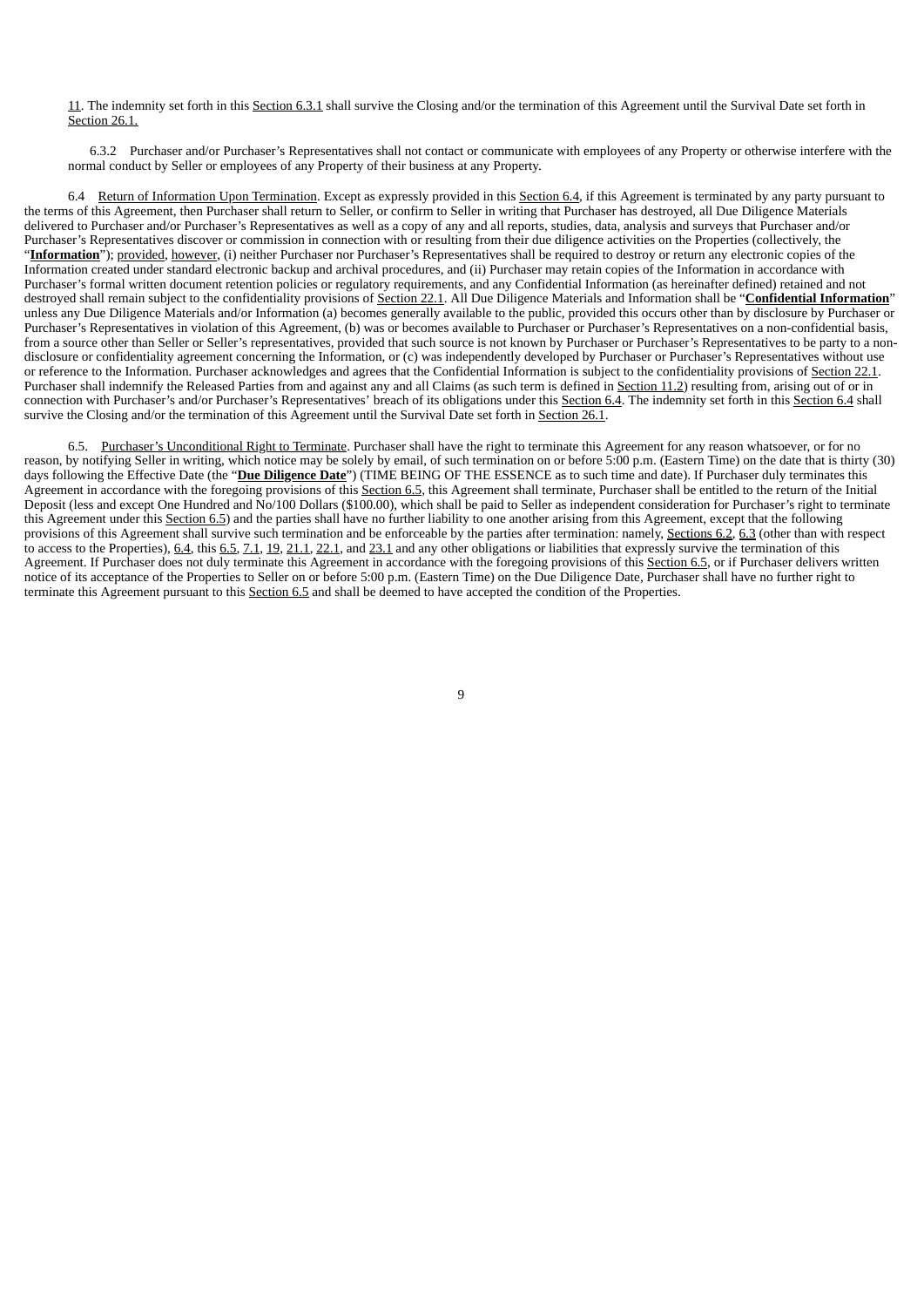6.6. Changes in Representation and Warranties. Prior to the Due Diligence Date, Purchaser shall promptly notify Seller of its discovery of any inaccuracy in any representation or warranty of Seller hereunder and Seller shall have the right from time to time, until five (5) Business Days prior to the Due Diligence Date, to modify any representation or warranty made by Seller herein by giving Purchaser written notice of any such update and/or modification prior to the day which is five (5) Business Days prior to the Due Diligence Date (each, a "**Seller's Modification Notice**"), without incurring any cost, expense, liability or obligation, and without the same constituting a breach or default under this Agreement, unless the event giving rise to such modification is Seller Control Default (as hereinafter defined). Purchaser agrees that, in such event, the applicable representations and warranties contained herein shall be deemed modified to reflect the updates and/or modifications made thereto by Seller as of the last Seller's Modification Notice.

### **7. Expenses.**

7.1 Except as expressly provided below in this Section 7.1 and in Section 25.16, each party shall pay its own costs and expenses in connection with the transactions contemplated hereby, including the fees and expenses of its attorneys, accountants, consultants and engineers. Seller shall pay (a) all fees and costs due to Escrow Agent in connection with the transactions contemplated herein, (b) transfer taxes, documentary stamp taxes, recording taxes, and other taxes, fees, charges and expenses required to be paid in connection with the sale of the Properties and the granting of the Deeds (as hereinafter defined) at the Closing, (c) all due diligence expenses and charges, including, without limitation, any expenses and charges for engineering reports, appraisals, environmental reports, zoning reports, and property condition reports, obtained by, or on behalf of, Purchaser, in connection with the transactions contemplated herein, (d) all expenses of or related to the issuance of standard coverage for any ALTA owner's title insurance policy, including any incremental costs for extended coverage, if applicable, and any endorsements thereto mutually agreed to by Purchaser and Seller, acting reasonably, that are permitted by state law and reasonably customary in similar commercial transactions in which the individual Properties are located (including, without limitation, survey coverage and the following endorsements to the extent available in the State where the applicable Property is located: zoning endorsement 3.1, ALTA 9, tax parcel, subdivision, access, contiguity (if applicable), encroachment (if applicable), and utility facilities) (collectively, the "**Required Endorsements**"), (e) the cost of the Surveys and any updates thereto, (f) recording fees for recordation of the Deeds, and (g) the cost of releasing all liens, judgments and other encumbrances that are to be released of record (subject to the limitations set forth herein) and the fees associated with recording any such releases. Purchaser shall pay (i) any other costs associated with Purchaser's financing of the Properties (including, without limitation, mortgage recording taxes, to the extent the same are required to be paid), and (ii) all expenses of or related to the issuance of standard coverage for any ALTA lender's title insurance policy, including any incremental costs for extended coverage, if applicable, and any endorsements thereto). Any other customary closing costs shall be paid by Purchaser and Seller in accordance with local custom in the State and jurisdiction in which the applicable Property to which the applicable costs relate is located. The provisions of this Section 7.1 shall survive the Closing until the Survival Date set forth in Section 26.1.

# **8. Adjustments and Closing Costs.**

8.1 In view of the subsequent lease of each individual Property by Purchaser to Seller pursuant to the Leases and Seller's obligations thereunder, there shall be no proration of insurance, taxes, special assessments, utilities or any other costs related to the Property between Seller and Purchaser at the Closing. On the Closing Date, Seller shall pay Base Rent (as such term is defined in the Lease) for the period from the Closing Date through first full calendar month following the Closing Date. Purchaser acknowledges and agrees that such Base Rent shall be paid to Purchaser out of Seller's proceeds received at the Closing.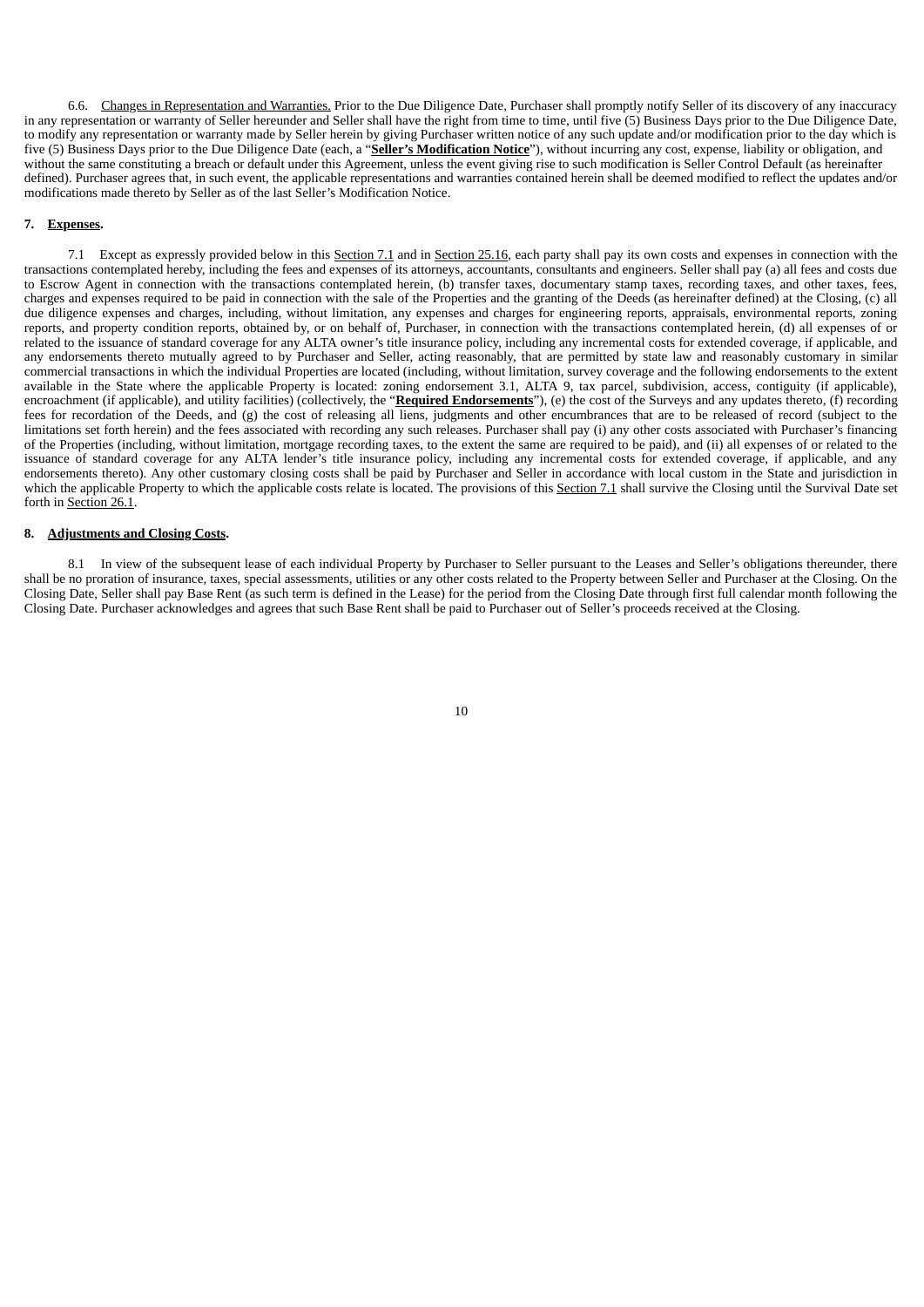### **9. Representations and Warranties of Seller.**

9.1 Representations and Warranties. Seller represents and warrants to Purchaser that as of the Effective Date the following representations and warranties are true and correct in all material respects and the same shall be true and correct in all material respects as of the Closing Date (except for the changes disclosed as provided in Section 6.6 above and except as provided in Section 9.3.2 below):

9.1.1 Seller is a corporation validly existing and in good standing under the laws of the State of Florida. Subject to any consent required under Seller's organizational documents (the "**Required Seller Consents**"), which Required Seller Consents shall be obtained on or prior to the Closing, Seller has full power and authority to execute and deliver this Agreement and all other documents now or hereafter to be executed and delivered by it pursuant to this Agreement (collectively, the "**Seller's Documents**") and to perform all obligations arising under this Agreement and the Seller's Documents. Subject to Seller obtaining the Required Seller Consents, this Agreement and the Seller's Documents constitute the legal, valid and binding obligations of Seller enforceable against Seller in accordance with their terms, except as enforcement thereof may be limited by bankruptcy, insolvency, moratorium, reorganization or other similar laws affecting creditors' rights generally and except as may be limited by general equitable principles. Subject to obtaining the Required Seller Consents, Seller is authorized to enter into this Agreement and the transactions contemplated hereby.

9.1.2 Subject to Seller obtaining the Required Seller Consents, this Agreement and the Seller's Documents do not and will not contravene any provision of the organizational documents of Seller, any judgment, order, decree, writ, injunction, or any other agreement binding on Seller, or any provision of any existing law or regulation to which Seller is a party or is bound. The execution and delivery of this Agreement and the consummation of the transactions contemplated hereby do not and will not require (except to the extent, specifically set forth herein) any consent by any third party (including, without limitation, the consent of any direct or indirect owner of Seller), other than the Required Seller Consents that have been or will be obtained by the Closing.

9.1.3 Guarantor is a corporation validly existing and in good standing under the laws of the State of Delaware. Subject to any consent required under Guarantor's organizational documents (the "**Required Guarantor Consents**"), which Required Guarantor Consents shall be obtained on or prior to the Closing, Guarantor has full power and authority to execute and deliver the joinder attached to this Agreement and the Guaranties (as hereinafter defined) (collectively, the "**Guarantor's Documents**") and to perform all obligations arising under the Guarantor's Documents. Subject to Guarantor obtaining the Required Guarantor Consents, the Guarantor's Documents constitute the legal, valid and binding obligations of Guarantor enforceable against Guarantor in accordance with their terms, except as enforcement thereof may be limited by bankruptcy, insolvency, moratorium, reorganization or other similar laws affecting creditors' rights generally and except as may be limited by general equitable principles. Subject to obtaining the Required Guarantor Consents, Guarantor is authorized to enter into the Guarantor's Documents and the transactions contemplated thereby.

9.1.4 Subject to Guarantor obtaining the Required Guarantor Consents, the Guarantor's Documents do not and will not contravene any provision of the organizational documents of Guarantor, any judgment, order, decree, writ, injunction, or any other agreement binding on Guarantor, or any provision of any existing law or regulation to which Guarantor is a party or is bound. The execution and delivery of the Guarantor's Documents and the consummation of the transactions contemplated thereby do not and will not require (except to the extent, specifically set forth herein) any consent by any third party (including, without limitation, the consent of any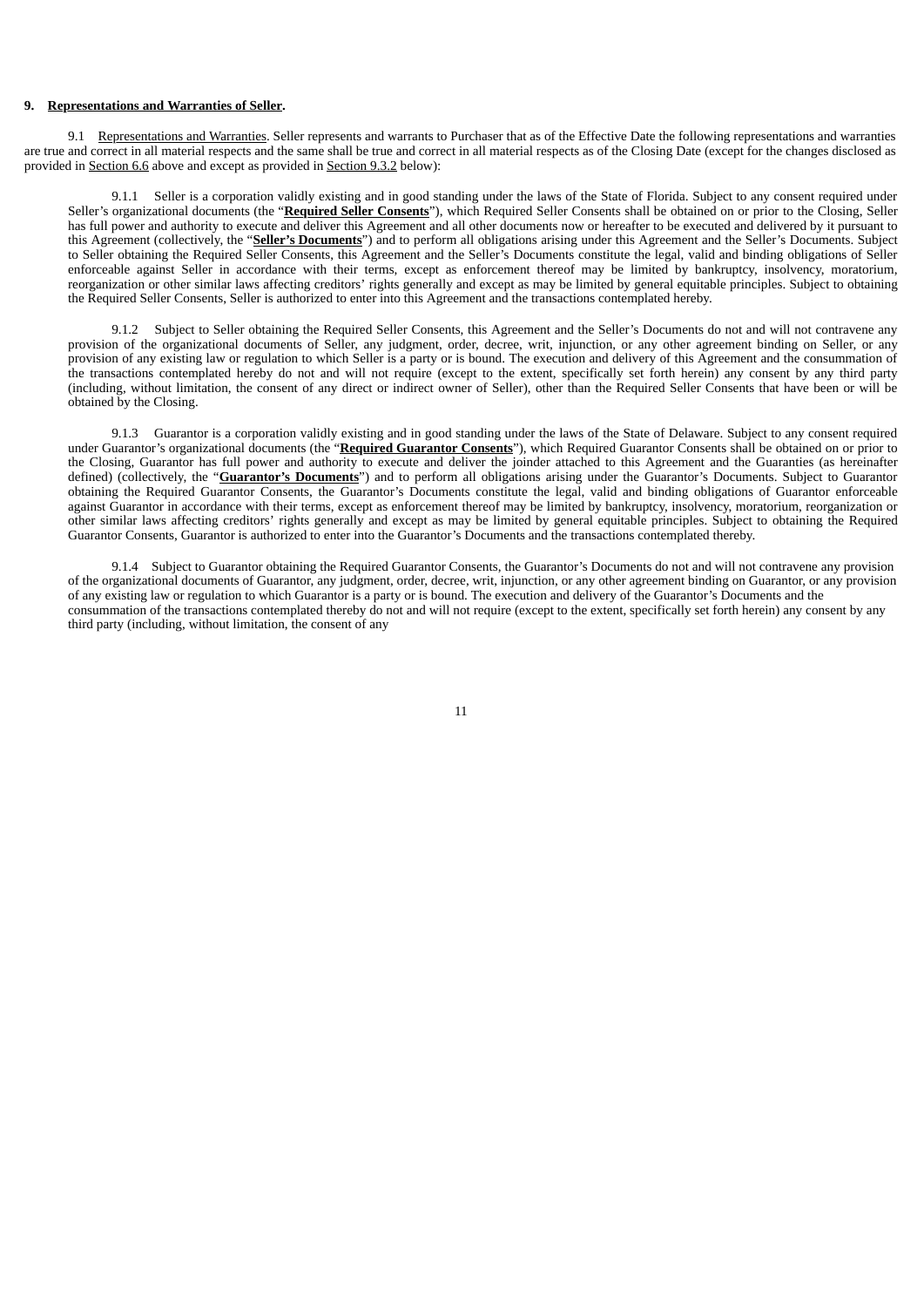direct or indirect owner of Guarantor), other than the Required Guarantor Consents that have been or will be obtained by the Closing.

9.1.5 No litigation, or governmental or agency proceeding or investigation is pending or, to Seller's actual knowledge, threatened in writing against Seller which would materially impair or adversely affect Seller's ability to perform its obligations under this Agreement and consummate the transactions contemplated herein.

9.1.6 To Seller's actual knowledge, there are no claims, options, options to purchase, liens, covenants, conditions, restrictions, rights-of-way, servitudes, easements, judgments and other matters affecting title to any of the Properties, except such matters as are shown in the Title Reports. There are no leases or other tenancies or licenses to occupy any of the Properties.

9.1.7 To Seller's actual knowledge, neither Seller nor any Property is in material violation of, or material default under, any of the Underlying Documents.

9.1.8 To Seller's actual knowledge, Seller and each individual Property is in compliance in all material respects with all applicable laws, ordinances regulations, licenses, permits and authorizations relating to the ownership, current operation or current use of each individual Property ("**Applicable Laws**"). Seller has not received any written notice or other written communication from any governmental or regulatory authority or any other Person regarding any actual, alleged or potential material violation of, or failure to comply in all material respects with, any Applicable Laws which remains uncured.

9.1.9 To Seller's actual knowledge, there are no off-site facilities necessary to ensure compliance by any Property with Applicable Laws.

9.1.10 To Seller's actual knowledge, the mechanical systems in the Improvements on the Land are independent systems and do not depend on any other property or source of power or materials for operation except customary utility services.

9.1.11. To Seller's actual knowledge, all water, sewer, gas, electric, telephone, drainage and other utility equipment, facilities and services required by Applicable Law or reasonably necessary for the operation of each Property (including the Improvements) as it is presently being operated are adequate to service such Property and all currently due and payable fees and other charges therefor have been paid in full, including, but not limited to, tapin and connection fees for public water and sanitary sewerage facilities. To Seller's actual knowledge, no fact or condition exists which would result in the termination, reduction or impairment of the furnishing of service to any Property of water, sewer, gas, electric, telephone, drainage and other such utility services.

9.1.12. Seller has not received any written notice from any insurance carrier of defects or inadequacies in any Property which if not corrected would result in termination of insurance coverage or material increase in the cost thereof.

9.1.13. To Seller's actual knowledge, except as specifically described in any environmental reports delivered to Purchaser (collectively, the "**Environmental Reports**"), there are no Hazardous Materials generated, released, stored, buried or deposited over, beneath, in or upon the Land or the Improvements thereon, in violation of Applicable Laws.

9.1.14. The transaction contemplated hereby either (i) will not constitute a sale of all or substantially all the assets of Seller, or (ii) if such transaction does constitute a sale of all or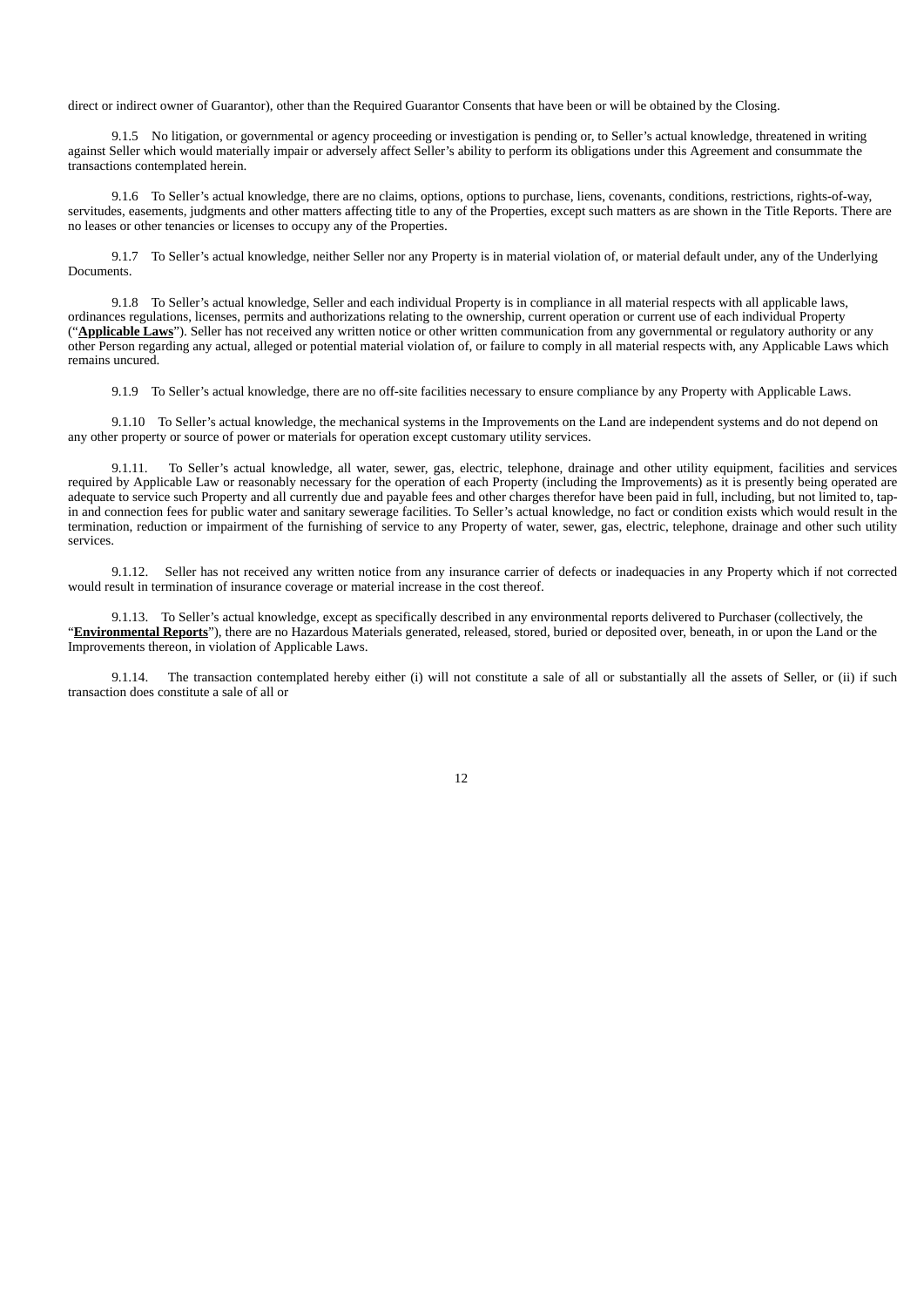substantially all the assets of Seller, Seller hereby indemnifies Purchaser, its assignees and designees taking title to a Property against any resulting state tax liability with respect to the period prior to the Closing or the sale contemplated by this Agreement.

9.1.15. Seller does not employ any employees at any Property with respect to whom Purchaser shall have any obligations after the Closing.

9.1.16. There is no contemplated, pending or threatened bankruptcy, reorganization, arrangement, insolvency or liquidation proceeding, or any other proceeding under any federal or state bankruptcy or similar law, whether voluntary or involuntary, affecting Seller or Guarantor or; and no attachments, execution proceedings or assignments for the benefit of creditors are pending or threatened in writing against Seller or Guarantor.

9.1.17. Neither Seller nor Guarantor is currently identified as a "specially designated national and blocked person" on the most current list published by the U.S. Treasury Department Office of Foreign Assets Control (the "**OFAC List**") or is a Person with whom a citizen of the United States is prohibited from engaging in transactions by any trade embargo, economic sanction, or other prohibition of United States law, regulation, or executive order of the President of the United States.

9.1.18. Seller has not received written notice of condemnation or eminent domain proceedings affecting a Property and Seller has no actual knowledge that any such proceedings are contemplated.

9.1.19. To Seller's actual knowledge, there are no pending or threatened in writing material requests, applications or proceedings to alter or restrict the zoning or other use restrictions applicable to any Property or any portion thereof, including, without limitation, proceedings involving building code, environmental or zoning.

9.1.20. All Due Diligence Materials provided to Purchaser are complete copies of the originals or copies thereof in Seller's possession, except as may be indicated therein. Seller has not failed to provide any documents or other information to Purchaser based on any requirements of confidentiality that would otherwise be Due Diligence Materials under this Agreement ("**Excluded Documents**"), which Excluded Documents would disclose any material adverse information regarding any Property, Seller or Guarantor.

9.2 Survival. The provisions of Section 9.1 shall survive the Closing until the Survival Date set forth in Section 26.1.

## 9.3 Limitations on Seller's Representations.

9.3.1 Those provisions of this Article 9 and the representations and warranties set forth in such provisions, shall survive the Closing until the Survival Date set forth in Section 26.1. Notwithstanding anything contained herein to the contrary, absent fraud or intentional misrepresentation, Seller shall have no obligation or liability to Purchaser, prior to or after the Closing (if the Closing shall occur), in any respect of the inaccuracy or breach of any representation or warranty of Seller hereunder (and such default, inaccuracy and/or breach by Seller shall be deemed waived by Purchaser), to the extent such default, inaccuracy or breach (1) is actually known by Purchaser or Purchaser's Representatives prior to 12:00 p.m. (Eastern Time) on the Due Diligence Date, (2) becomes known to Purchaser prior to the Closing Date and Purchaser does not provide written notice thereof to Seller in accordance with the terms of **Section 9.3.2** below, or (3) arises from the act or omission of Purchaser or Purchaser's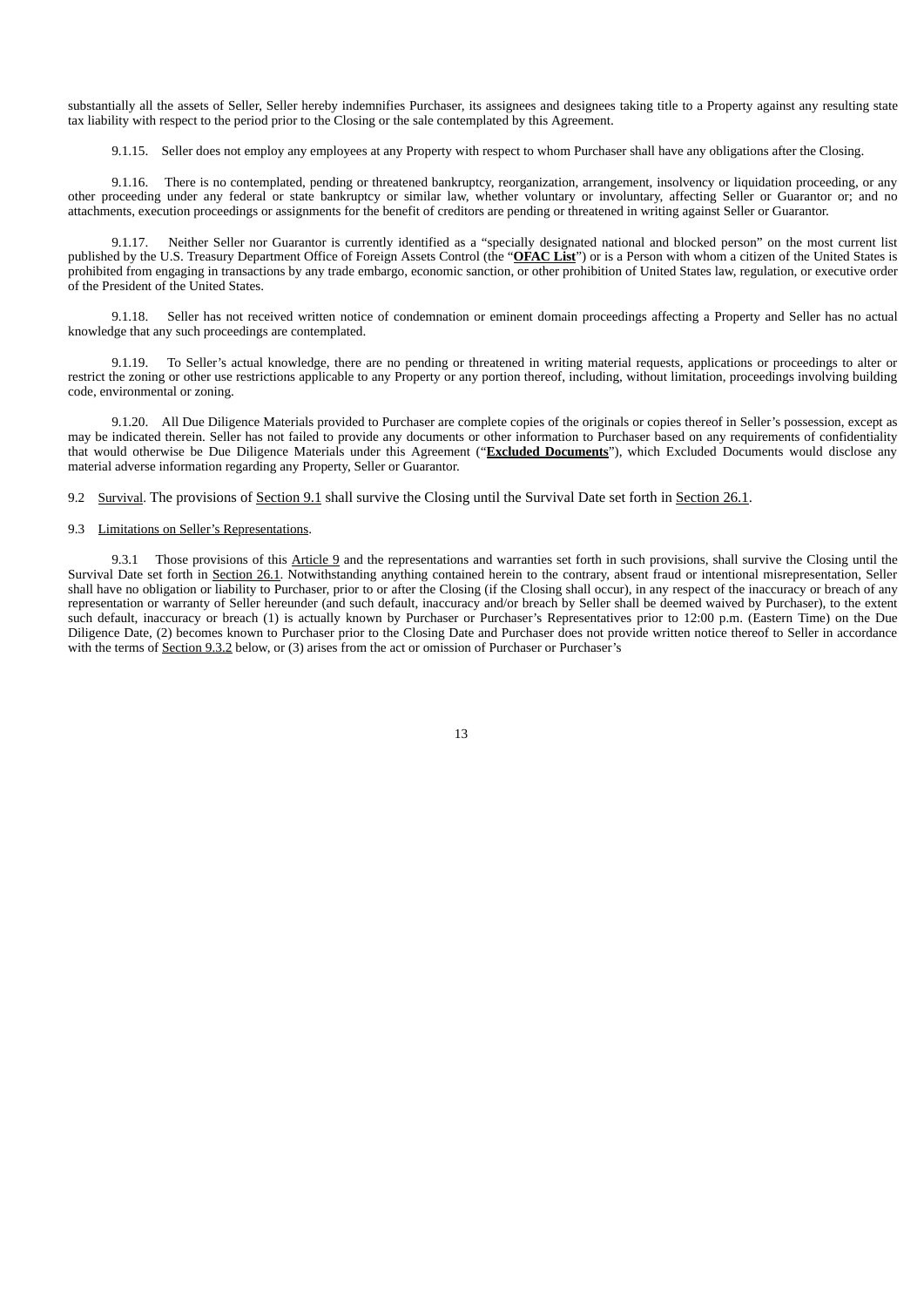Representatives or was consented to by Purchaser in writing. To the extent Purchaser has actual knowledge of any such inconsistency or difference prior to 12:00 p.m. (Eastern Time) on the day prior to Due Diligence Date, then such representations and warranties shall be deemed modified to conform them to such difference or inconsistent facts so known to Purchaser. The provisions of this Section 9.3 shall survive the Closing until the Survival Date set forth in Section 26.1.

9.3.2. Without limiting the foregoing, to the extent that Seller or Purchaser becomes aware of any conflict with or inaccuracy in the representations and warranties set forth herein (a "**Representation Breach**") after the Effective Date and prior to the Closing, the party having knowledge of such Representation Breach (the "**Recipient**") shall provide to the other party (the "**Maker**") a written notice thereof within three (3) Business Days after obtaining such knowledge. The Maker will have the right, but not the obligation, to cure the Representation Breach within five (5) Business Days after the Maker's receipt of such notice (and if reasonably required, the Closing will be extended to allow for such cure). Regardless of whether such cure is attempted or effected by the Maker, the Recipient, within three (3) Business Days following the end of the Maker's five (5)-Business Day cure period (but in any event, prior to the Closing), shall only have the right to either (i) terminate this Agreement in whole or, if applicable, solely with respect to the affected Property (and, if the Maker is Seller, only if the Representation Breach has a material adverse effect on such Property, as determined by Purchaser in Purchaser's sole but reasonable judgment), subject to Purchaser's rights set forth below with respect to a Representation Breach resulting from a Seller Control Event (as hereinafter defined); or (ii) proceed with the transaction described herein. If the Recipient elects to terminate this Agreement pursuant to this Section 9.3.2, (a) the Deposit shall be returned to Purchaser unless Purchaser is the Maker and the Representation Breach is not a breach of Section 10.1.4 of which Purchaser did not have knowledge as of the Effective Date, or the termination right is exercised with respect to less than all of the Properties (and, if a Representation Breach is the result of a Seller Control Event, the Representation Breach shall be a Seller default hereunder and Purchaser shall be entitled to all rights and remedies afforded to Purchaser hereunder with respect to a Seller default), and (b) to the extent this Agreement is terminated in its entirety, neither Party will have any further rights or obligations under this Agreement except for the provisions of this Agreement which by their express terms survive the termination of this Agreement prior to the Closing. If the Recipient does not elect to so terminate this Agreement (whether or not having disclosed the Representation Breach to Seller and whether or not such Representation Breach is the result of a Seller Control Event), the Recipient shall be deemed to have proceeded in accordance with subsection (ii) above and shall be conclusively and automatically deemed to have waived any rights that the Recipient may have against the Maker as a result of such Representation Breach, and the Maker will have no liability whatsoever with respect to the Inaccuracy. Nothing herein shall be deemed to modify or alter the terms of any Lease or the obligations of the tenant thereunder with respect to any Property. As used herein, "**Seller Control Event**" shall mean (a) a knowing misrepresentation by Seller or (b) the failure of any of Seller's representations and warranties to remain true and correct as of Closing, but only if such failure is as a direct result of or directly caused by any act or omission by Seller, its employees or agents in contravention of this Agreement.

#### **10. Representations and Warranties of Purchaser.**

10.1 Representations and Warranties. Purchaser represents and warrants to Seller that as of the Effective Date the following representations and warranties (and all other representations and warranties of Purchaser contained herein) are true and correct in all material respects and shall be true and correct in all material respects on the Closing Date: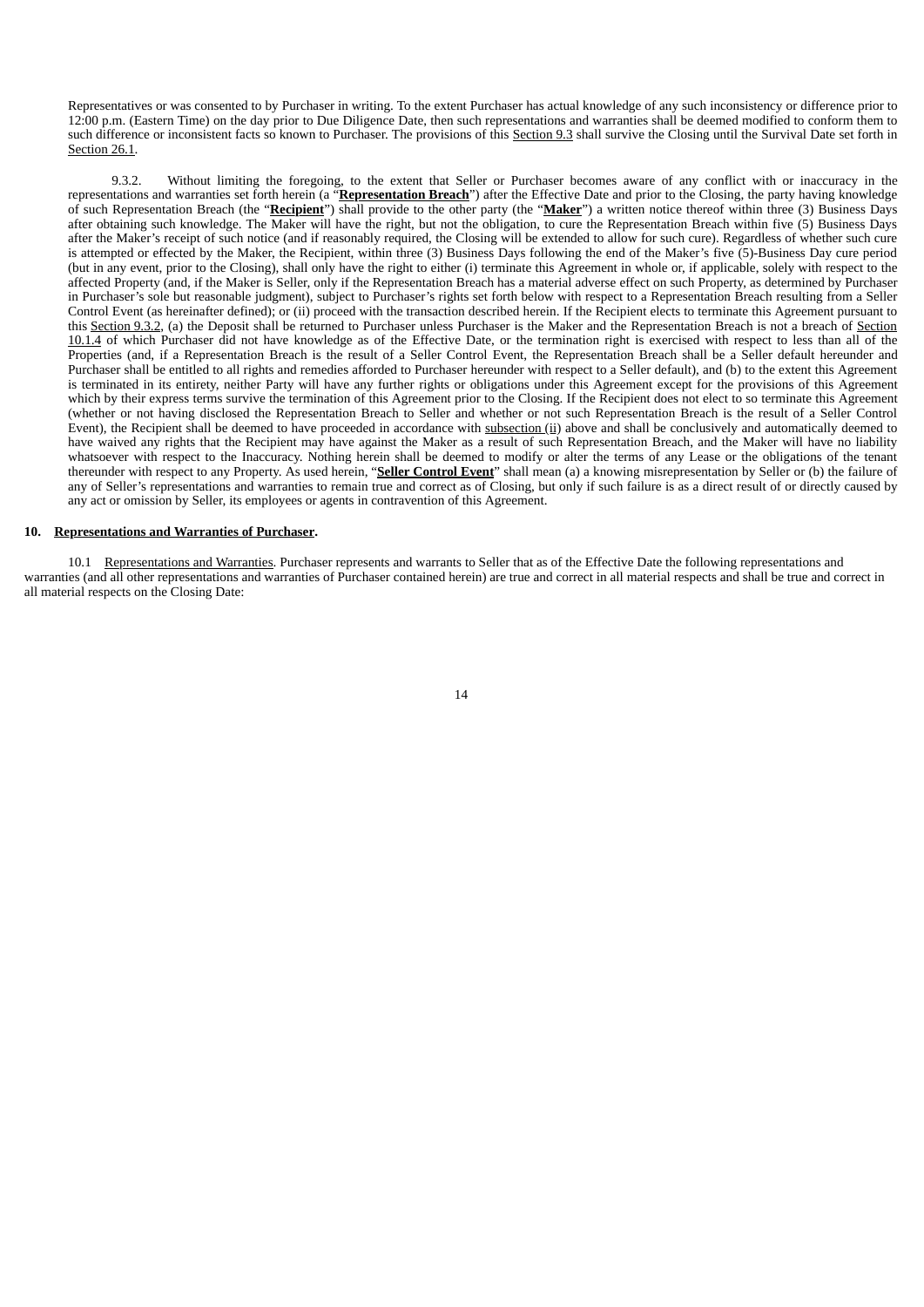10.1.1 Purchaser is a corporation duly organized, validly existing and in good standing under the laws of the State of Illinois. At the Closing, Purchaser or its permitted assigns will be authorized to do business in each jurisdiction in which any individual Property is located. Purchaser has full power and authority to execute and deliver this Agreement and all other documents now or hereafter to be executed and delivered by it pursuant to this Agreement (collectively, the "**Purchaser's Documents**") and to perform all obligations arising under this Agreement and the Purchaser's Documents. This Agreement and the Purchaser's Documents constitute the legal, valid and binding obligations of Purchaser enforceable against Purchaser in accordance with their terms, except as enforcement thereof may be limited by bankruptcy, insolvency, moratorium, reorganization or other similar laws affecting creditors' rights generally and except as may be limited by general equitable principles. Purchaser is duly authorized to enter into this Agreement and the transactions contemplated hereby.

10.1.2 This Agreement and the Purchaser's Documents do not and will not contravene any provision of the organizational documents of Purchaser, any judgment, order, decree, writ, injunction, or any other agreement binding on Purchaser, or any provision of any existing law or regulation to which Purchaser is a party or is bound.

10.1.3 The execution and delivery of this Agreement and the consummation of the transactions contemplated hereby do not and will not require (except to the extent, specifically set forth herein) any consent by any third party (including, without limitation, the consent of any direct or indirect owner of Purchaser), other than those consents that have been or will be obtained by the Closing.

10.1.4 To Purchaser's knowledge, no litigation, or governmental or agency proceeding or investigation is pending or threatened against Purchaser which would materially impair or adversely affect Purchaser's ability to perform its obligations under this Agreement and consummate the transactions contemplated herein.

10.1.5 Purchaser is not currently identified on the OFAC List or is a Person with whom a citizen of the United States is prohibited from engaging in transactions by any trade embargo, economic sanction, or other prohibition of United States law, regulation, or executive order of the President of the United States.

10.2 Survival. Those provisions of Section 10.1 and the representations and warranties set forth in such provisions (and all other representations and warranties of Purchaser contained herein), shall survive the Closing until the Survival Date set forth in Section 26.1.

## **11. Condition of Property; Release of Claims.**

11.1 CONDITION OF PROPERTY. PURCHASER IS PURCHASING THE PROPERTY "AS-IS, WHERE IS AND WITH ALL FAULTS" IN ITS PRESENT CONDITION, SUBJECT TO REASONABLE USE, WEAR, TEAR AND NATURAL DETERIORATION OF THE PROPERTY BETWEEN THE EFFECTIVE DATE AND THE CLOSING DATE AND FURTHER AGREES THAT (i) SELLER SHALL NOT BE LIABLE FOR ANY LATENT OR PATENT DEFECTS IN THE PROPERTY AND (ii) EXCEPT AS EXPRESSLY SET FORTH HEREIN AND IN ANY OTHER SELLER'S DOCUMENT DELIVERED TO PURCHASER AT THE CLOSING (INCLUDING THE DEEDS AND THE LEASES), NEITHER SELLER, ANY AFFILIATE NOR ANY DIRECT OR INDIRECT AGENT, MEMBER, PARTNER, EMPLOYEE OR REPRESENTATIVE OF SELLER (EXCEPT, AS TO GUARANTOR, THOSE MADE IN THE GUARANTIES) EITHER HAS MADE OR WILL BE ALLEGED TO HAVE MADE ANY VERBAL OR WRITTEN REPRESENTATIONS, WARRANTIES, PROMISES OR GUARANTIES WHATSOEVER, WHETHER EXPRESS OR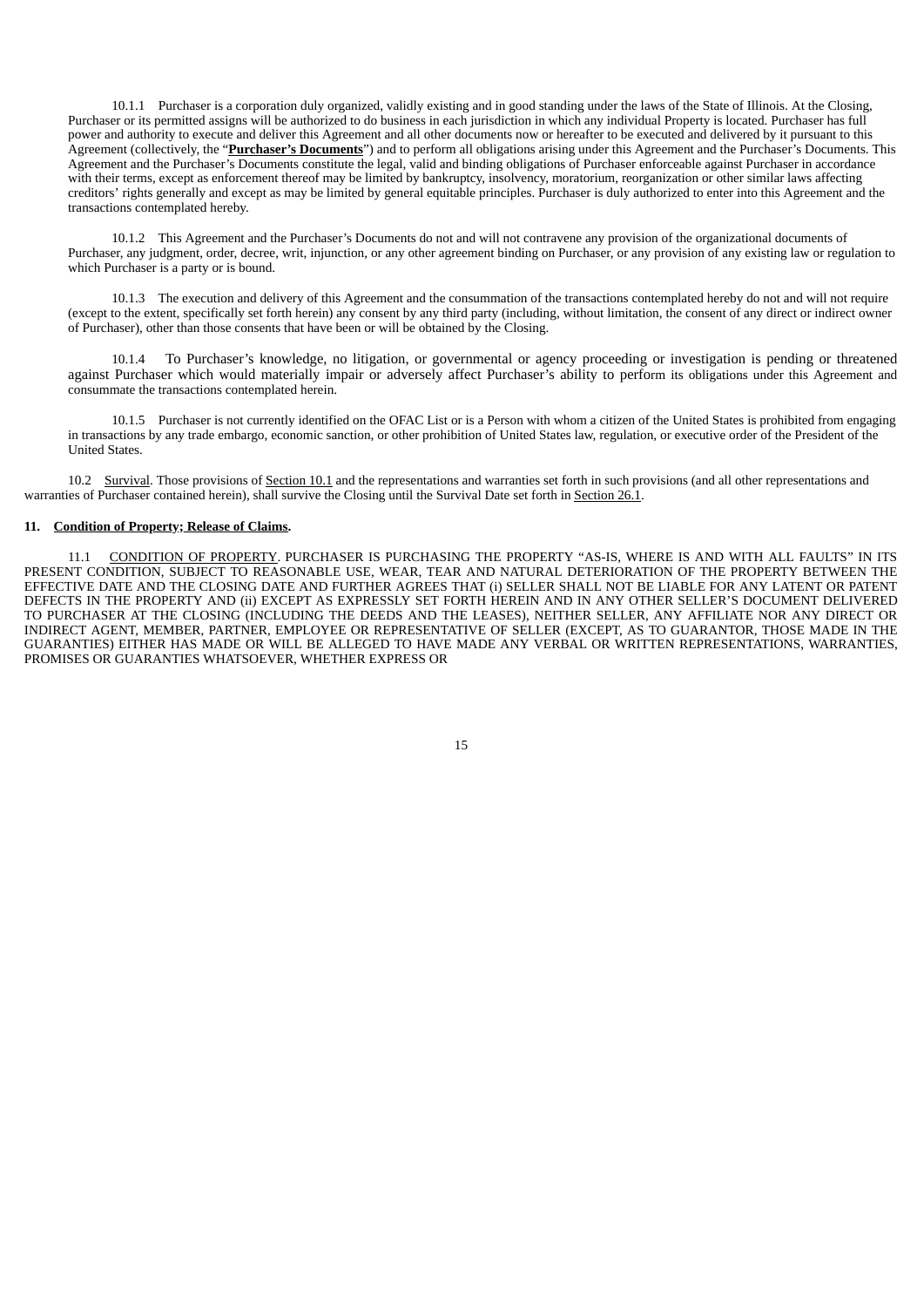IMPLIED, REGARDING THE PROPERTY OR ANY PART THEREOF, OR ANYTHING RELATING TO THE SUBJECT MATTER OF THIS AGREEMENT, AND (iii) PURCHASER, IN EXECUTING, DELIVERING AND PERFORMING THIS AGREEMENT, HAS NOT AND DOES NOT RELY UPON ANY STATEMENT, INFORMATION, OR REPRESENTATION TO WHOMSOEVER MADE OR GIVEN, WHETHER TO PURCHASER OR OTHERS, AND WHETHER DIRECTLY OR INDIRECTLY, VERBALLY OR IN WRITING, MADE BY ANY PERSON, EXCEPT AS EXPRESSLY SET FORTH HEREIN, IN ANY OTHER SELLER'S DOCUMENT DELIVERED TO PURCHASER AT THE CLOSING OR IN ANY GUARANTY. IN ADDITION TO THE FOREGOING, IF PURCHASER FAILS TO TERMINATE PRIOR TO 5:00 P.M. ON THE DUE DILIGENCE DATE, THEN PURCHASER SHALL BE DEEMED TO HAVE REPRESENTED THAT PURCHASER IS FAMILIAR WITH THE PHYSICAL AND ENVIRONMENTAL CONDITION OF THE PROPERTY AND HAS CONDUCTED SUCH INVESTIGATION OF THE AFFAIRS AND CONDITION OF THE PROPERTY AS PURCHASER HAS CONSIDERED APPROPRIATE. AS OF THE EFFECTIVE DATE, PURCHASER SHALL BE DEEMED TO HAVE REPRESENTED THAT (I) EXCEPT AS EXPRESSLY SET FORTH HEREIN AND IN ANY OTHER SELLER'S DOCUMENT DELIVERED TO PURCHASER AT THE CLOSING (INCLUDING THE DEEDS AND THE LEASES), NEITHER SELLER, ANY AFFILIATE OF SELLER (EXCEPT, AS TO GUARANTOR, THOSE MADE IN THE GUARANTIES) NOR ANY DIRECT OR INDIRECT AGENT, MEMBER, PARTNER, EMPLOYEE OR REPRESENTATIVE OF SELLER EITHER HAS MADE OR WILL BE ALLEGED TO HAVE MADE ANY VERBAL OR WRITTEN REPRESENTATIONS, WARRANTIES, PROMISES OR GUARANTIES WHATSOEVER TO PURCHASER, WHETHER EXPRESS OR IMPLIED, AND, IN PARTICULAR, THAT NO SUCH REPRESENTATIONS, WARRANTIES, PROMISES OR GUARANTIES HAVE BEEN MADE OR WILL BE ALLEGED TO HAVE BEEN MADE WITH RESPECT TO THE PHYSICAL CONDITION, ENVIRONMENTAL CONDITION OR OPERATION OF THE PROPERTY, THE ACTUAL OR PROJECTED REVENUE AND EXPENSES OF THE PROPERTY, THE ENFORCEABILITY OF ANY THIRD-PARTY AGREEMENT(S), THE ZONING AND OTHER LAWS, REGULATIONS AND RULES APPLICABLE TO THE PROPERTY OR THE COMPLIANCE OF THE PROPERTY THEREWITH, THE QUANTITY, QUALITY OR CONDITION OF THE ARTICLES OF PERSONAL PROPERTY AND FIXTURES INCLUDED IN THE TRANSACTIONS CONTEMPLATED HEREBY, THE USE OR OCCUPANCY OF THE PROPERTY OR ANY PART THEREOF OR ANY OTHER MATTER OR THING AFFECTING OR RELATED TO THE PROPERTY OR THE TRANSACTIONS CONTEMPLATED HEREBY, EXCEPT AS, AND SOLELY TO THE EXTENT, HEREIN OR THEREIN SPECIFICALLY SET FORTH, (II) EXCEPT AS EXPRESSLY SET FORTH HEREIN AND IN ANY SELLER'S DOCUMENT DELIVERED TO PURCHASER AT THE CLOSING (INCLUDING THE DEEDS AND THE LEASES), NEITHER SELLER, ANY AFFILIATE OF SELLER (EXCEPT, AS TO GUARANTOR, THOSE MADE IN THE GUARANTIES) NOR ANY DIRECT OR INDIRECT AGENT, MEMBER, PARTNER, EMPLOYEE OR REPRESENTATIVE OF ANY OF THE FOREGOING HAVE MADE ANY VERBAL OR WRITTEN REPRESENTATIONS, WARRANTIES, PROMISES OR GUARANTIES WHATSOEVER TO PURCHASER, WHETHER EXPRESS OR IMPLIED, AND, IN PARTICULAR, THAT NO SUCH REPRESENTATIONS, WARRANTIES, PROMISES OR GUARANTIES HAVE BEEN MADE WITH RESPECT TO THE TRUTH, ACCURACY OR COMPLETENESS OF ANY MATERIALS, DATA OR OTHER INFORMATION, INCLUDING, WITHOUT LIMITATION, THE CONTENTS OF SELLER'S BOOKS AND RECORDS, CONTRACTS, ANY PROPERTY CONDITION REPORTS, ENGINEERING REPORTS, PHYSICAL CONDITION SURVEYS, INFORMATIONAL BROCHURE WITH RESPECT TO THE PROPERTY, RENT ROLLS OR INCOME AND EXPENSE STATEMENTS, WHICH SELLER OR SELLER'S REPRESENTATIVES MAY HAVE DELIVERED, MADE AVAILABLE OR FURNISHED TO PURCHASER AND/OR PURCHASER'S REPRESENTATIVES IN CONNECTION WITH THE PROPERTY AND PURCHASER ACKNOWLEDGES AND AGREES THAT ANY SUCH MATERIALS, DATA AND OTHER INFORMATION DELIVERED, MADE AVAILABLE OR FURNISHED TO PURCHASER AND/OR PURCHASER'S REPRESENTATIVES ARE DELIVERED, MADE AVAILABLE OR FURNISHED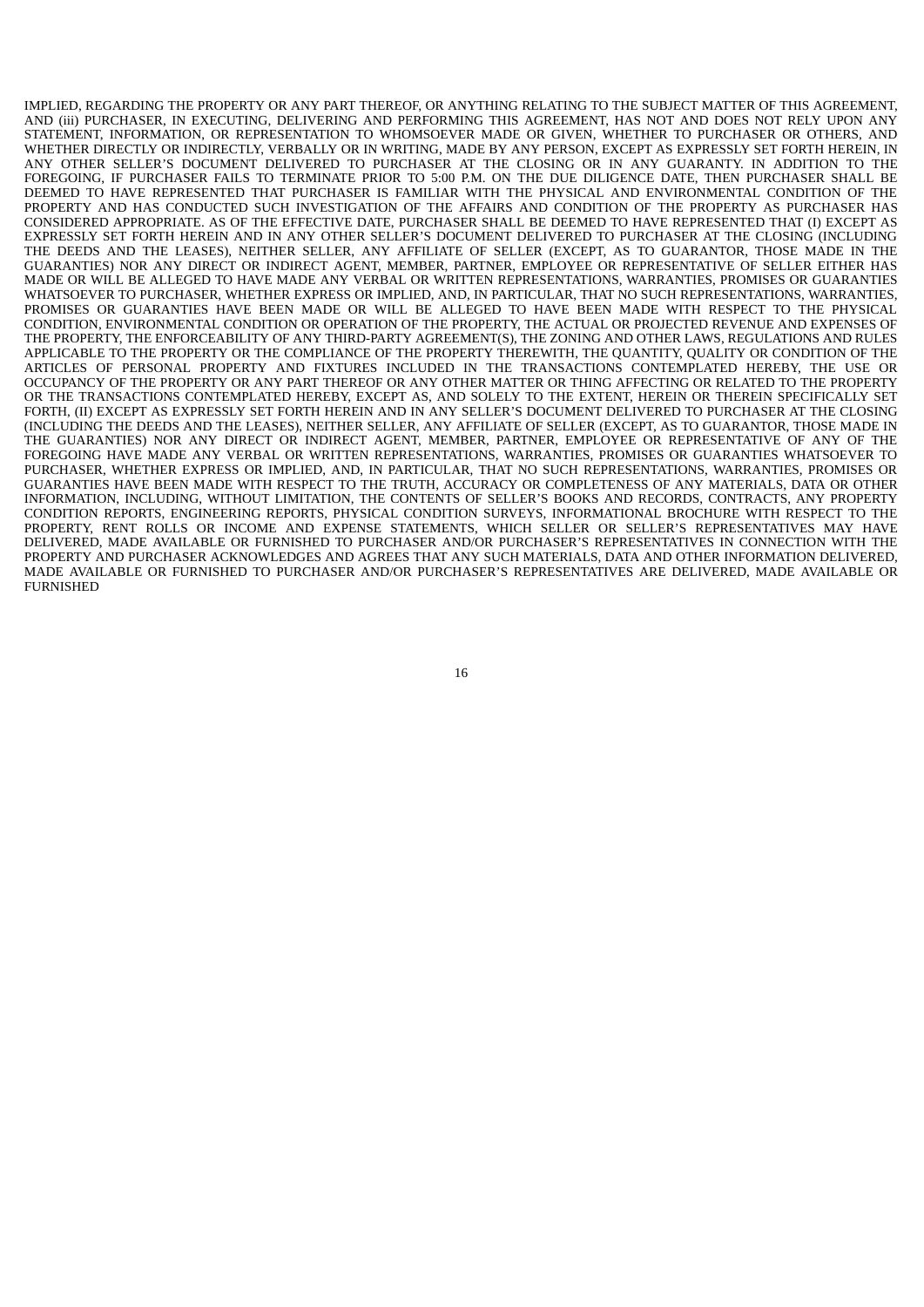TO PURCHASER AS A CONVENIENCE AND ACCOMMODATION ONLY AND EXPRESSLY DISCLAIMS ANY INTENT TO RELY ON ANY SUCH MATERIALS, DATA AND OTHER INFORMATION, (III) EXCEPT AS EXPRESSLY SET FORTH HEREIN AND IN ANY SELLER'S DOCUMENT DELIVERED TO PURCHASER AT THE CLOSING (INCLUDING THE DEEDS AND LEASES), PURCHASER HAS NOT RELIED UPON ANY SUCH REPRESENTATIONS, WARRANTIES, PROMISES OR GUARANTIES OR UPON ANY STATEMENTS MADE IN ANY INFORMATIONAL BROCHURE WITH RESPECT TO THE PROPERTY AND HAS ENTERED INTO THIS AGREEMENT WITH THE EXPRESS INTENTION OF MAKING AND RELYING SOLELY ON ITS OWN INDEPENDENT INVESTIGATION, INSPECTION, ANALYSIS, APPRAISAL, EXAMINATION AND EVALUATION OF THE FACTS AND CIRCUMSTANCES (INCLUDING, WITHOUT LIMITATION, ANY REPORTS PREPARED BY THIRD PARTIES AND UPON WHICH PURCHASER IS PERMITTED TO RELY), AND (IV) PURCHASER ACKNOWLEDGES THAT THE PROPERTY MAY NOT BE IN COMPLIANCE WITH THE AMERICANS WITH DISABILITIES ACT OF 1990, AS AMENDED, AND, EXCEPT AS SET FORTH HEREIN AND IN ANY SELLER'S DOCUMENT DELIVERED TO PURCHASER AT THE CLOSING (INCLUDING THE DEEDS AND THE LEASES) SELLER MAKES NO REPRESENTATIONS WITH RESPECT TO SAME AND WITHOUT LIMITING THE FOREGOING, EXCEPT AS, AND SOLELY TO THE EXTENT, HEREIN SPECIFICALLY SET FORTH, SELLER HAS MADE NO REPRESENTATION OR WARRANTY WHATSOEVER REGARDING HAZARDOUS MATERIALS (AS SUCH TERM IS DEFINED IN <u>SECTION 11.2</u>) OF ANY KIND OR NATURE ON, ABOUT OR WITHIN THE PROPERTY OR THE PHYSICAL CONDITION OF THE PROPERTY AND PURCHASER AGREES TO ASSUME THE RISK THAT ADVERSE MATTERS, INCLUDING, BUT NOT LIMITED TO, CONSTRUCTION OR MECHANICAL DEFECTS AND ADVERSE PHYSICAL AND ENVIRONMENTAL CONDITIONS MAY NOT HAVE BEEN (AND/OR MAY NOT BE) REVEALED BY PURCHASER'S INVESTIGATIONS, THE ENVIRONMENTAL REPORTS, AND/OR THE PROPERTY CONDITION REPORTS. NOTHINGIN THIS SECTION 11.1 SHALL BE DEEMED AN INDEMNITY OF SELLER BY PURCHASER, AND PURCHASER DOES NOT AGREE TO INDEMNIFY THE SELLER, AGAINST ANY OF THE FOREGOING MATTERS.

11.2 Release of Claims. Without limiting any provision in this Agreement, except for any claims arising under any Lease or any Guaranty, Purchaser, for itself and any of its successors and assigns and their affiliates, hereby irrevocably and absolutely waives its right to recover from, and forever releases and discharges, and covenants not to file or otherwise pursue any legal action (whether based on contract, statutory rights, common law or otherwise) against Seller, its affiliates and any direct or indirect partner, member, trustee, beneficiary, director, shareholder, controlling person, affiliate officer, employee or agent, of any of the foregoing, and any of their respective heirs, successors, and assigns (each, a "**Released Party**" and collectively, the "**Released Parties**") with respect to any and all suits, actions, proceedings, investigations, demands, claims, liabilities, obligations, fines, penalties, liens, judgments, losses, injuries, damages, settlement expenses or costs of whatever kind or nature, whether direct or indirect, known or unknown, contingent or otherwise (including any action or proceeding brought or threatened or ordered by any governmental or regulatory authority), in each case arising in connection with this Agreement, but not under the Leases, including, without limitation, attorneys' and experts' fees and expenses, and investigation and remediation costs that may arise on account of or in any way be connected with (i) the Investigations by Purchaser and Purchaser's Representatives permitted pursuant to Section 6.3, and (ii) the Properties or any portion thereof, including, without limitation, Section 11.1 (collectively, "Claims"), including, without limitation, the physical, environmental and structural condition of any Property or any law or regulation applicable thereto, or any other matter relating to the use, presence, discharge or release of Hazardous Materials on, under, in, above or about any Property; provided, however, that Purchaser does not waive its rights, if any, to recover from, or release or discharge or covenant not to bring any action against (i) Seller or any Released Party for any act that constitutes fraud or intentional misrepresentation, (ii) Seller for any breach of the representations or warranties set forth in this Agreement, subject to the limitations and conditions provided in this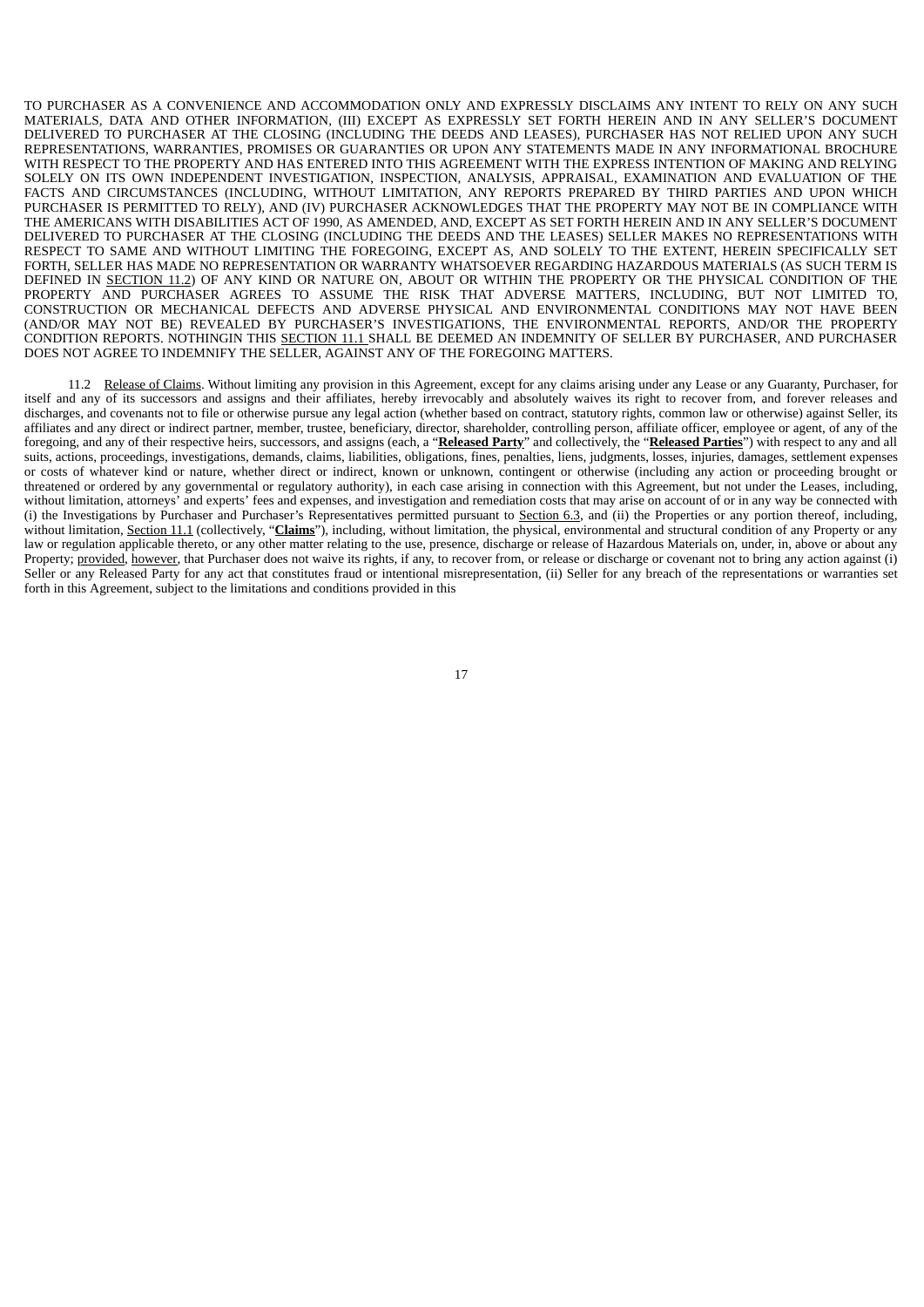Agreement, or (iii) Seller for its express obligations under this Agreement or breach thereof (beyond all applicable notice, grace and/or cure periods). In connection with this Section 11.2, Purchaser expressly waives the benefits of any provision or principle of federal or state law or regulation that may limit the scope or effect of the foregoing waiver and release to the extent applicable. For purposes of this Agreement, the term "**Hazardous Materials**" shall mean any substance, chemical, compound, product, solid, gas, liquid, waste, byproduct, pollutant, contaminant or other material that is hazardous, toxic, ignitable, corrosive, carcinogenic or otherwise presents a risk of danger to human, plant or animal life or the environment or that is defined, determined or identified as such in any federal, state or local law, rule or regulation (whether now existing or hereafter enacted or promulgated) or any judicial or administrative order or judgment, in each case relating to the protection of human health, safety and/or the environment, including, but not limited to, any materials, wastes or substances that are included within the definition of (A) "hazardous waste" in the federal Resource Conservation and Recovery Act; (B) "hazardous substances" in the federal Comprehensive Environmental Response, Compensation and Liability Act; (C) "pollutants" in the federal Clean Water Act; (D) "toxic substances" in the federal Toxic Substances Control Act; and (E) "oil or hazardous materials" in the laws or regulations of any State. The provisions of this Section 11.2 shall survive the Closing until the Survival Date set forth in Section 26.1. Nothing in this Section 11.2 shall be deemed an indemnity of Seller or any other Released Party by Purchaser, and Purchaser does not agree to indemnify Seller or any of the other Released Party, against any of the foregoing.

11.3. Liability Under Lease and Guaranty. Seller hereby acknowledges and agrees that no waiver, limitation, release, disclaimer or other provision contained in in this Agreement, including, without limitation, Section 11.1 or Section 11.2, shall limit, reduce or otherwise affect the representations, warranties, liabilities or other obligations of Seller, as tenant, under any Lease or of Guarantor under any Guaranty executed or delivered at the Closing.

12. Documents or Instruments To be Delivered by Seller at the Closing. At the Closing, Seller will deliver (or cause to be delivered) the following to Purchaser or Escrow Agent, with respect to each individual Property, as applicable (in addition to any items or documents otherwise required by this Agreement):

12.1 An original special or limited warranty deed for each Property (or the state-specific counterpart thereof) substantially in the applicable form attached hereto as Exhibit D-1, Exhibit D-2 or Exhibit D-3, respectively ("**Deed**") executed and acknowledged by Seller and in proper form for recording conveying fee simple title to the applicable Land, Improvements and Appurtenances, subject only to the Permitted Encumbrances. In addition, if the Survey of a Property yields a legal description of such Property that differs from that set forth in Exhibit A attached hereto, Seller shall also deliver a duly executed, witnessed and acknowledged quitclaim deed to such Property which attaches the legal description of such Property taken from the Survey and otherwise in form and substance reasonably acceptable to Seller and Purchaser.

12.2 An original counterpart to the certificate that Seller is not a "foreign person" under the Foreign Investment in Real Property Tax Act in such form as reasonably acceptable to Seller and Purchaser, executed by Seller.

12.3 A certificate executed by Seller stating that all of the representations and warranties set forth in Section 9.1 are true and correct in all material respects as of the Closing Date, as updated as permitted pursuant to Section 9.1.

12.4 An owner's affidavit for the benefit of Escrow Agent and Chicago Title in such form as reasonably required by Escrow Agent and Chicago Title, respectively, and reasonably acceptable to Seller.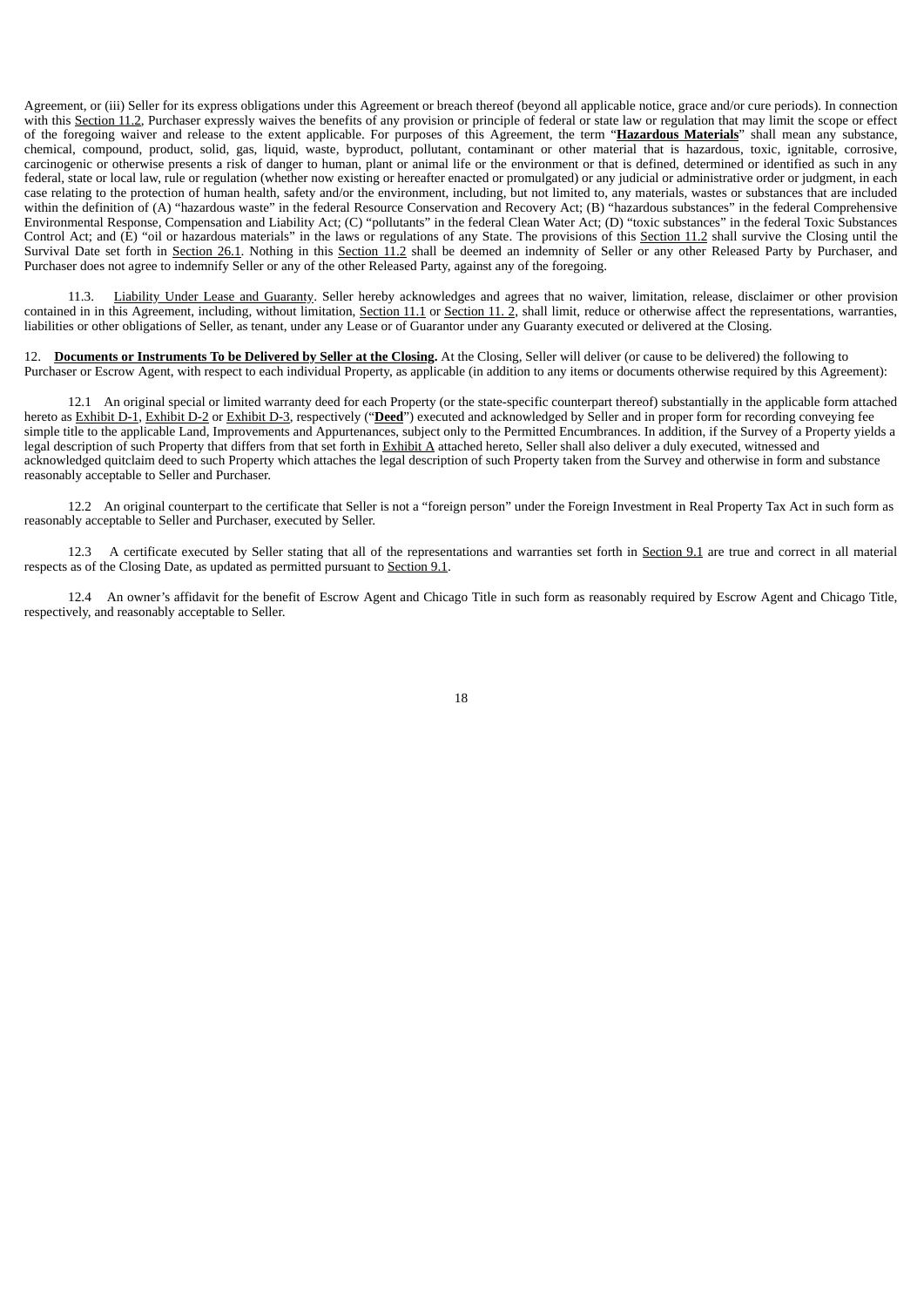12.5 A closing statement in a form agreed to by Seller and Purchaser (the "**Closing Statement**"), executed by Seller.

12.6 With respect to each individual Property, an original counterpart to each Lease

12.7 With respect to each Lease, an original counterpart to a memorandum of lease in recordable form and substance as set forth on Exhibit F attached hereto (each, a "**Memo of Lease**").

12.8 With respect to each Lease, an original counterpart to a lease guaranty executed by Franchise Group, Inc., a Delaware corporation ("**Guarantor**"), in the form attached as Exhibit A to the form of Lease attached hereto (each, a "**Guaranty**" and collectively, the "**Guaranties**").

12.9 With respect to each Guaranty, an original counterpart to an estoppel certificate executed by Guarantor, in form and substance reasonably acceptable to Seller and Purchaser.

12.10 If Purchaser is financing any Property, with respect to each such financed Property, an original counterpart to a Subordination, Non-Disturbance and Attornment Agreement, in a form reasonably acceptable to Seller and the applicable lender (each, an "**SNDA**").

12.11 A counterpart to the bill of sale (with respect to any portion of the Property that is personal property and not Intangible Personal Property) and assignment of Intangible Property in form and substance as set forth on Exhibit G attached hereto (the "**Assignment of Intangible Property**") with respect to the Properties executed by Seller.

12.12 With respect to each Lease, an original counterpart to an estoppel certificate executed by Seller, as the tenant under each Lease, in form and substance reasonably acceptable to Seller and Purchaser.

12.13 One or more opinions of in-house counsel for Seller, as tenant under the Lease, and Guarantor in form and substance reasonably acceptable to Seller and Purchaser.

12.14 The Title Company's irrevocable commitment to issue the Title Policies upon payment of title premiums; provided, however, (i) if Purchaser has not executed and delivered to the Title Company, at or prior to the Closing, (x) any amounts required to be paid by Purchaser hereunder and (y) any documents, instruments and agreements required to be delivered by Purchaser (and not required to be delivered by Seller hereunder) in order for the Title Company to issue the Title Policies, then Purchaser shall be obligated to consummate the transactions hereunder without fulfillment of the condition set forth in this Section 12.14 and this condition precedent shall be deemed satisfied; provided, further, however, in the event the Title Company is unable or unwilling to issue the Title Policies in accordance with this Section 12.14 and Chicago Title, Commonwealth Land Title Insurance Company, First American Title Insurance Company, Fidelity National Title Insurance Company or any other title company reasonably acceptable to Seller and Purchaser is willing to issue the Title Policies in accordance with this Section 12.14, then Seller shall purchase the Title Policies for the benefit of Purchaser from such other title company and this condition shall be deemed satisfied.

12.15. Any additional instruments and documents reasonably requested by Escrow Agent or Chicago Title in order to confirm corporate existence, structure, and/or authority of Seller or, in the case of Escrow Agent or Chicago Title, in order to issue the Title Policies and the Loan Title Policies.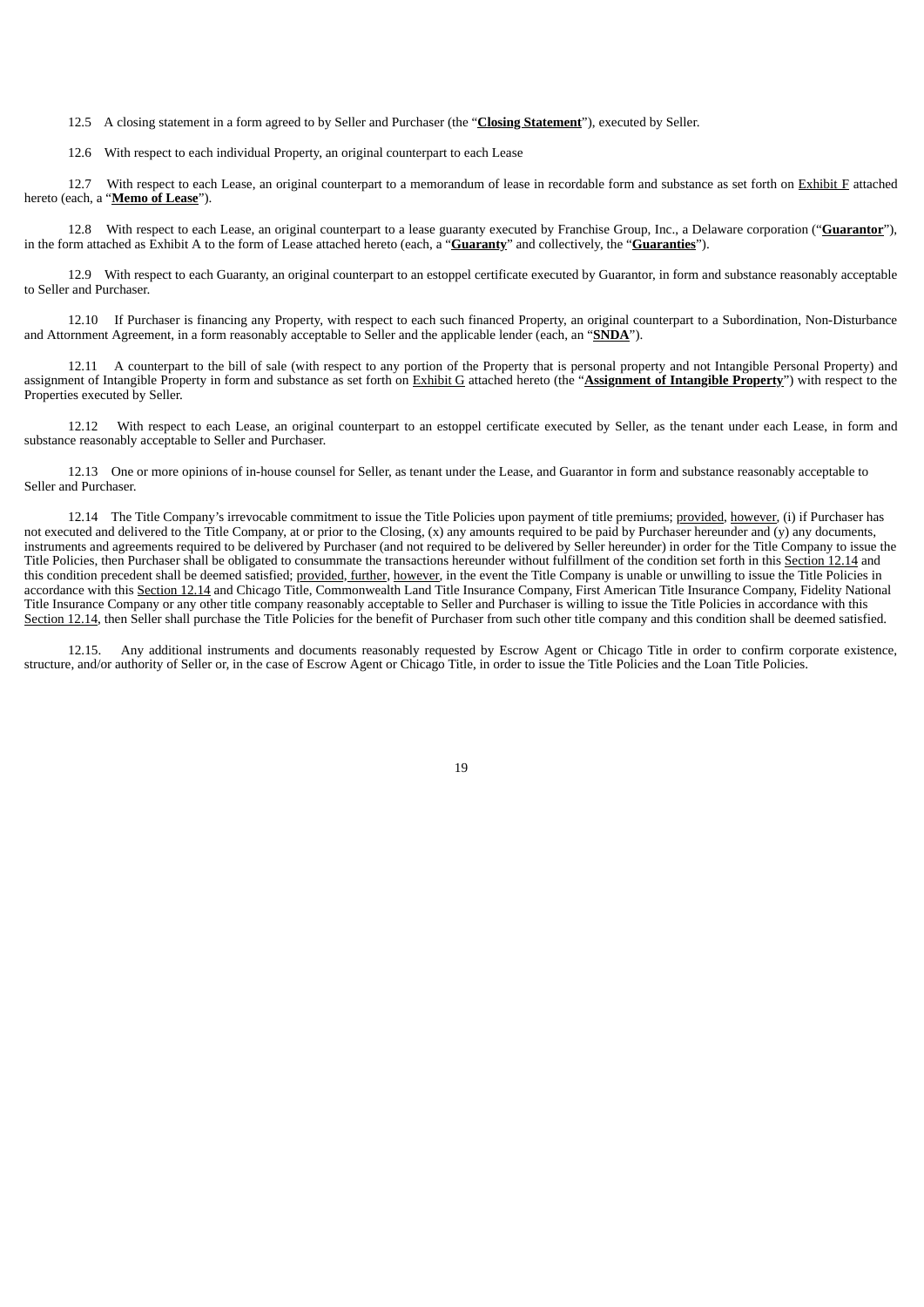12.16. Any state, county and municipal transfer declarations or notices which are legally or customarily required to be executed by the applicable Seller to effectuate the conveyance and transfer of the Properties owned by such Seller as contemplated hereby.

12.17. Such other instruments and documents or payments as may be reasonably required to consummate the transaction herein contemplated.

13. Documents or Instruments to be Delivered by Purchaser at the Closing. At the Closing, Purchaser will deliver (in addition to any items or documents otherwise required by this Agreement) the following to Seller or Escrow Agent, with respect to each individual Property, as applicable:

13.1 The balance of the Purchase Price pursuant to and in accordance with Article 2.

13.2 A certificate executed by Purchaser stating that all of the representations and warranties set forth in Section 10.1 are true and correct in all material respects of the Closing Date.

13.3 The Closing Statement, executed by Purchaser.

13.4 With respect to each individual Property, an original counterpart to each Lease.

13.5 With respect to each Lease, an original counterpart to each Memo of Lease.

13.6 If Purchaser is financing any Property, with respect to each such financed Property, an original counterpart to each SNDA from Purchaser and Purchaser's lender.

13.7 A counterpart to the Assignment of Intangible Property.

13.8 Any state, county and municipal transfer declarations or notices which are legally or customarily required to be executed by the applicable Purchaser to effectuate the conveyance and transfer of the Properties purchased by such Purchaser as contemplated hereby.

13.9 Any additional instruments and documents reasonably requested by Escrow Agent in order to confirm corporate existence, structure, and/or authority of Purchaser.

13.10 Such other instruments and documents or payments as may be reasonably required to consummate the transaction herein contemplated.

### 14. **Conditions to Closing.**

14.1 Conditions to Seller's Obligation to Sell. Seller's obligation to consummate the transactions as contemplated by this Agreement and to deliver the documents and instruments required under Article 12 is subject to satisfaction of the following conditions (any of which may be waived by notice from Seller):

14.1.1 The delivery to Escrow Agent of the Purchase Price, adjusted as provided herein, plus the payment by Purchaser to the appropriate parties of any closing costs to be paid by Purchaser hereunder.

14.1.2 Purchaser shall have completed all of the other deliveries required of Purchaser under Article 13 (which may be delivered into escrow), and all such documents and instruments shall be in the form required hereby, or if no form is required hereby, then in form and substance reasonably satisfactory to Purchaser, Seller and their respective attorneys.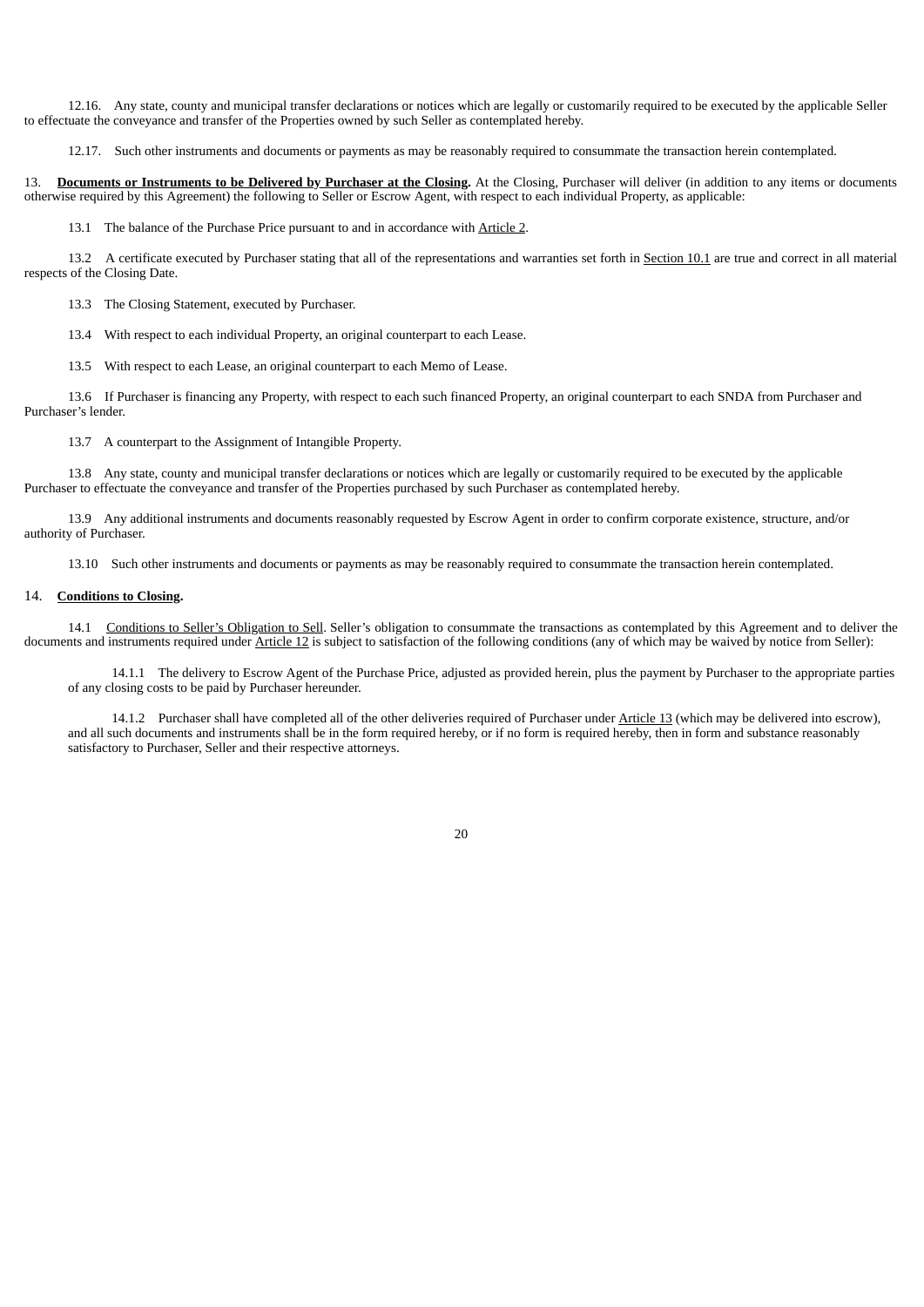14.1.3 All representations and warranties of Purchaser contained in this Agreement shall be true in all material respects at and as of the Closing Date as if such representations and warranties were made at and as of the Closing Date and Purchaser shall have performed and complied in all material respects with all covenants, agreements and conditions required by this Agreement to be performed or complied with by Purchaser prior to or by the Closing Date (including, but not limited to, the delivery by Purchaser of the items described in Article 13).

14.2 Conditions to Purchaser's Obligation to Purchase. Purchaser's obligation to consummate the transactions contemplated by this Agreement and to deliver the balance of the Purchase Price and the other documents and instruments required under Article 13 is subject to satisfaction of the following conditions (any of which may be waived by notice from Purchaser):

#### 14.2.1 Subject to Seller's right to update same in accordance with Section 6.6

or Section 9.3.2 and except for any Representation Breach Purchaser has waived, or is deemed to have waived, pursuant to Section 9.3.2, all representations and warranties of Seller contained in this Agreement shall be true in all material respects at and as of the Closing Date as if such representations and warranties were made at and as of the Closing Date and Seller shall have performed and complied in all material respects with all covenants, agreements and conditions required by this Agreement to be performed or complied with by Seller prior to or by the Closing Date.

14.2.2 Seller shall have completed all of the other deliveries required of Seller under Article 12 (which may be delivered into escrow), and all such documents and instruments shall be in the form required hereby, or if no form is required hereby, then in form and substance reasonably satisfactory to Purchaser and its attorney.

14.2.3. There shall exist no event or circumstance that would constitute an "Event of Default" under, and as defined in, any Lease or that would constitute a default under any Guaranty, nor any event or circumstance which, with the giving of notice or passage of time or both, would constitute an Event of Default under any Lease or default any Guaranty.

## 14.3 Failure of Condition to Closing.

14.3.1 In the event any of the conditions set forth in Section 14.1 are not satisfied at or prior to the Closing, Seller may elect, in its sole and absolute discretion, to (a) terminate this Agreement in its entirety and neither party shall have any further obligation or liability hereunder, except with respect to such terms that expressly survive termination pursuant to the terms hereof, (b) waive any or all of the conditions set forth in Section 14.1 and proceed to the Closing on the Closing Date, or (c) if such failure is due to a default by Purchaser under this Agreement, exercise any of Seller's remedies pursuant to Section 18.1.

14.3.2 In the event any of the conditions set forth in Section 14.2 are not satisfied at or prior to the Closing, Purchaser may elect, in its sole and absolute discretion, to (a) terminate this Agreement in its entirety and neither party shall have any further obligation or liability hereunder, except with respect to such terms that expressly survive termination pursuant to the terms hereof, (b) waive any or all of the foregoing conditions set forth in Section 14.2 and proceed to the Closing on the Closing Date, or (c) if such failure is due to a default by Seller under this Agreement, exercise any of Purchaser's remedies pursuant to Section 18.2. In the event of termination of this Agreement under this Section 14.3.2, the Deposit shall be returned to Purchaser in accordance with Section 2.2.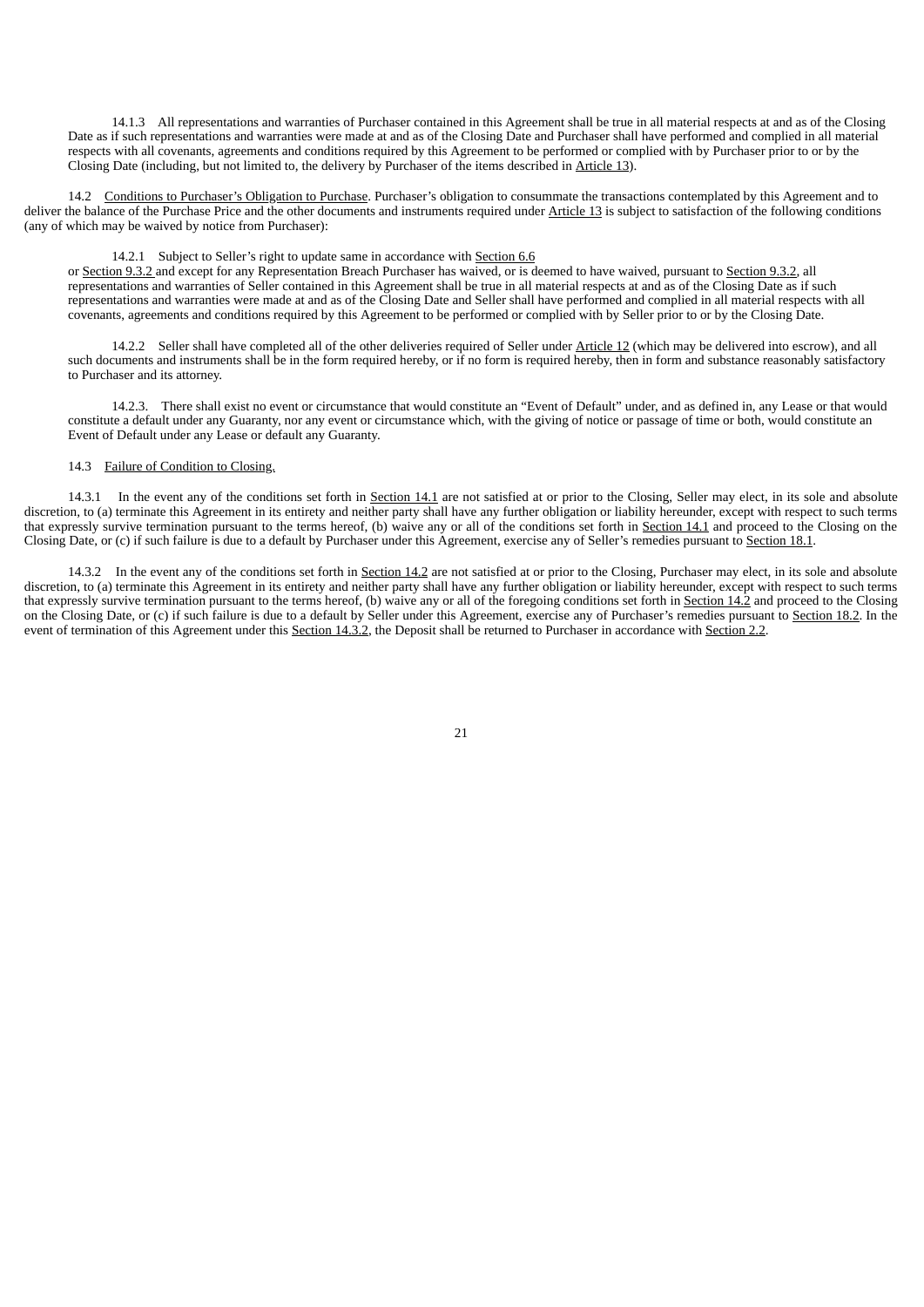14.4 Consents. Unless specifically set forth herein to the contrary, except as with respect to any reports and studies Seller is obligated to pay for under Article 7, each of which Seller shall be obligated to provide for reliance on by Purchaser, Seller shall not be responsible for obtaining the consent of any party to the assignment of any environmental report, engineering report, guaranty, warranty, or to the assignment of any other document or agreement to Purchaser and, in clarification thereof, if any such consent is required by any party to such document or agreement and such consent is not obtained by the Closing Date, Seller shall not be responsible for assigning such document or agreement to Purchaser and the failure to so assign such document or agreement shall not be considered a default hereunder or a failure to satisfy any condition hereof; provided, however, Seller agrees to use commercially reasonable efforts to obtain any such consents. For the sake of clarity, Seller and Guarantor shall each obtain the Required Seller Consents and the Required Guarantor Consents.

14.5 No Financing Contingency. It is expressly acknowledged by Purchaser that the Closing of the transactions contemplated by this Agreement is not subject to any financing contingency and that no financing for this transaction shall be provided by Seller. Without limiting the foregoing, Purchaser agrees that the ability or inability of Purchaser to obtain debt, equity investments or other financing in order to pay all of any part of the Purchase Price shall not be a contingency or condition to any of Purchaser's obligations under this Agreement.

14.6 The Closing. The closing of the transaction contemplated herein (the "**Closing**") shall be effectuated through an escrow with Escrow Agent pursuant to escrow instructions consistent with the terms and provisions of this Agreement and otherwise mutually satisfactory to Seller and Purchaser, on or before the date (as the same may be adjourned in accordance with this Agreement or as otherwise mutually agreed by the parties in writing, the "**Initial Closing Date**") that is fifteen (15) days after the Due Diligence Date, subject only to the various adjournment rights of Seller or Purchaser explicitly permitted in this Agreement. Each party shall have the right to adjourn the Closing Date for three (3) Business Days (the "**Adjourned Closing Date**", together with the Initial Closing Date, the "**Closing Date**") by sending written notice of same to the non-electing party no later than two (2) Business Days prior to the Initial Closing Date or Adjourned Closing Date, as applicable. Notwithstanding anything contained herein to the contrary, in no event shall the Closing Date be extended beyond May 31, 2022 (as the same may be extended pursuant to the terms of this Agreement, the "**Outside Closing Date**"). TIME SHALL BE OF THE ESSENCE WITH RESPECT TO PURCHASER'S OBLIGATION TO CLOSE HEREUNDER ON THE CLOSING DATE.

#### **15. Casualty; Condemnation.**

15.1 Casualty. If any individual Property is "materially damaged or destroyed" (as hereinafter defined) by a fire or other casualty event (a "**Casualty**") prior to the Closing, Seller shall promptly notify Purchaser thereof and Purchaser may terminate this Agreement with respect to such Property only by written notice given to Seller within ten (10) Business Days after Purchaser receives notice of the occurrence of such Casualty. If Purchaser so terminates this Agreement with respect to such Property, such termination right shall be subject to the terms of Section 1.2. If Purchaser does not so terminate this Agreement with respect to such Property, or if such Property is not deemed "materially damaged or destroyed," Purchaser will remain bound to purchase such Property for the full Allocated Purchase Price pursuant to the terms of this Agreement, without regard to the occurrence or effects of the Casualty; provided that, at the Closing, Seller will assign to Purchaser Seller's interest in the property insurance proceeds payable to Seller (if any) under Seller's insurance applicable to the Property(s) suffering such Casualty for the restoration of the physical damage to such Property(s), but net of any costs and expenses incurred by Seller prior to the Closing in connection with the Casualty, and Seller shall credit Purchaser at the Closing with the amount of the applicable insurance deductible pertaining to such Casualty. For purposes of this Section 15.1, a Property shall be deemed "**materially damaged or destroyed**" if the cost to repair and restore such Property exceeds an amount equal to five percent (5%) of the Allocated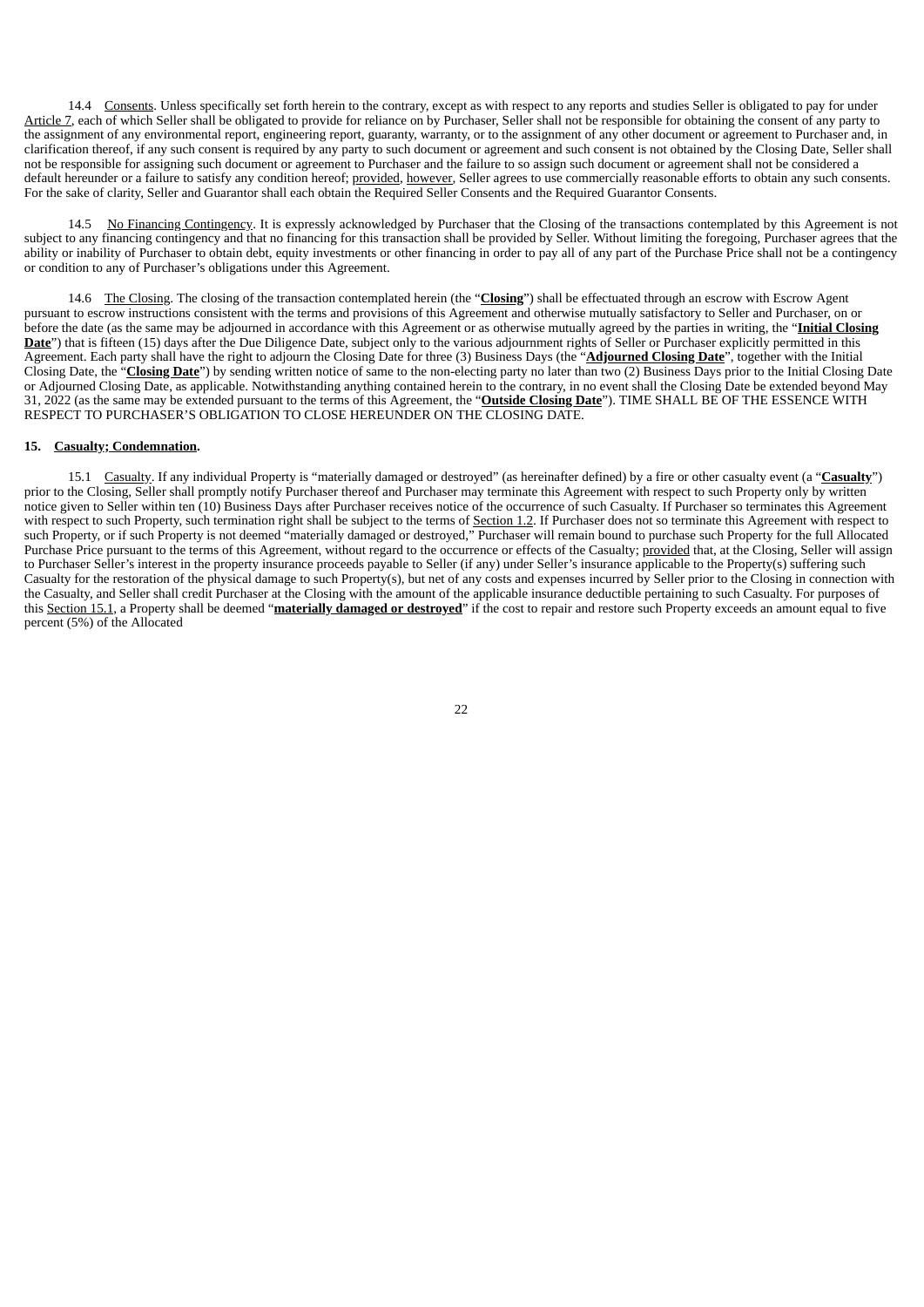Purchase Price for the individual Property that is materially damaged or destroyed or with respect to which Seller, as tenant under the applicable Lease, has not acknowledged, in writing, that it will not have a right to terminate such Lease post-Closing as a result of such Casualty. If this Agreement is terminated pursuant to this Section 15.1 as a result of Casualties to all of the Properties, the Deposit shall be returned to Purchaser.

15.2 If any condemnation proceedings are instituted, or notice of any condemnation or intent to condemn is given, with respect to all or any portion of any individual Property (a "**Condemnation**") prior to the Closing, Seller shall promptly notify Purchaser thereof. If the Condemnation will result in a "material and adverse effect" (as hereinafter defined) to such Property, Purchaser may terminate this Agreement with respect to such Property only by written notice given to Seller within ten (10) Business Days after the date Purchaser receives notice of such Condemnation. If Purchaser so terminates this Agreement with respect to such Property, such termination right shall be subject to the terms of Section 1.2. If Purchaser does not so terminate this Agreement with respect to such Property, or if the Condemnation will not result in a "material and adverse effect" to such Property, Purchaser will remain bound to purchase the Property for the full Allocated Purchase Price pursuant to the terms of this Agreement, without regard to the occurrence or effect of the Condemnation; provided that, at the Closing, Seller will assign to Purchaser Seller's interest in the award(s) payable to Seller on account of the Condemnation (if any), but net of any costs and expenses incurred by Seller prior to the Closing in connection with the Condemnation. For purposes of this Section 15.2, "**material and adverse effect**" shall mean the Condemnation will materially impair the value of the Property by more than five percent (5%) of the Allocated Purchase Price for the individual Property that is the subject of any such Condemnation or with respect to which Seller has not acknowledged, in writing, that it will not have the right to terminate such Lease post-Closing as a result of such Condemnation. If this Agreement is terminated pursuant to this Section 15.2 as a result of Condemnations with respect to all of the Properties, the Deposit shall be returned to Purchaser.

15.3 The Closing Date will be extended (including beyond the Outside Closing Date, if applicable) to allow for the time periods set forth in this Article 15.

## **16. Intentionally Omitted.**

#### **17. Covenants of Seller.**

17.1 From and after the Due Diligence Date until the earlier of the Closing or the termination of this Agreement, Seller shall, except for those actions expressly contemplated or required to be taken by this Agreement or as consented to by Purchaser in writing, cause each individual Property to be operated in the ordinary course consistent with past practice.

17.2 From and after the Effective Date until the earlier of the Closing or the termination of this Agreement, Seller shall cause the existing insurance policies (or equivalent replacement policies) with respect to each individual Property to remain in force.

17.3 From and after the Effective Date until the earlier of the Closing or the termination of this Agreement, Seller shall (i) operate the Properties in compliance in all material respects with Applicable Laws and all Underlying Documents, and (ii) promptly following receipt thereof, provide Purchaser with copies of all written notices of violation of Applicable Laws and the Underlying Documents.

17.4 From and after the Effective Date until the earlier of the Closing or the termination of this Agreement, none of the Improvements shall be removed from the Land, unless (i) in the ordinary course of business or if the same is replaced by Improvements of equal or greater utility and value or (ii) if the same is obsolete.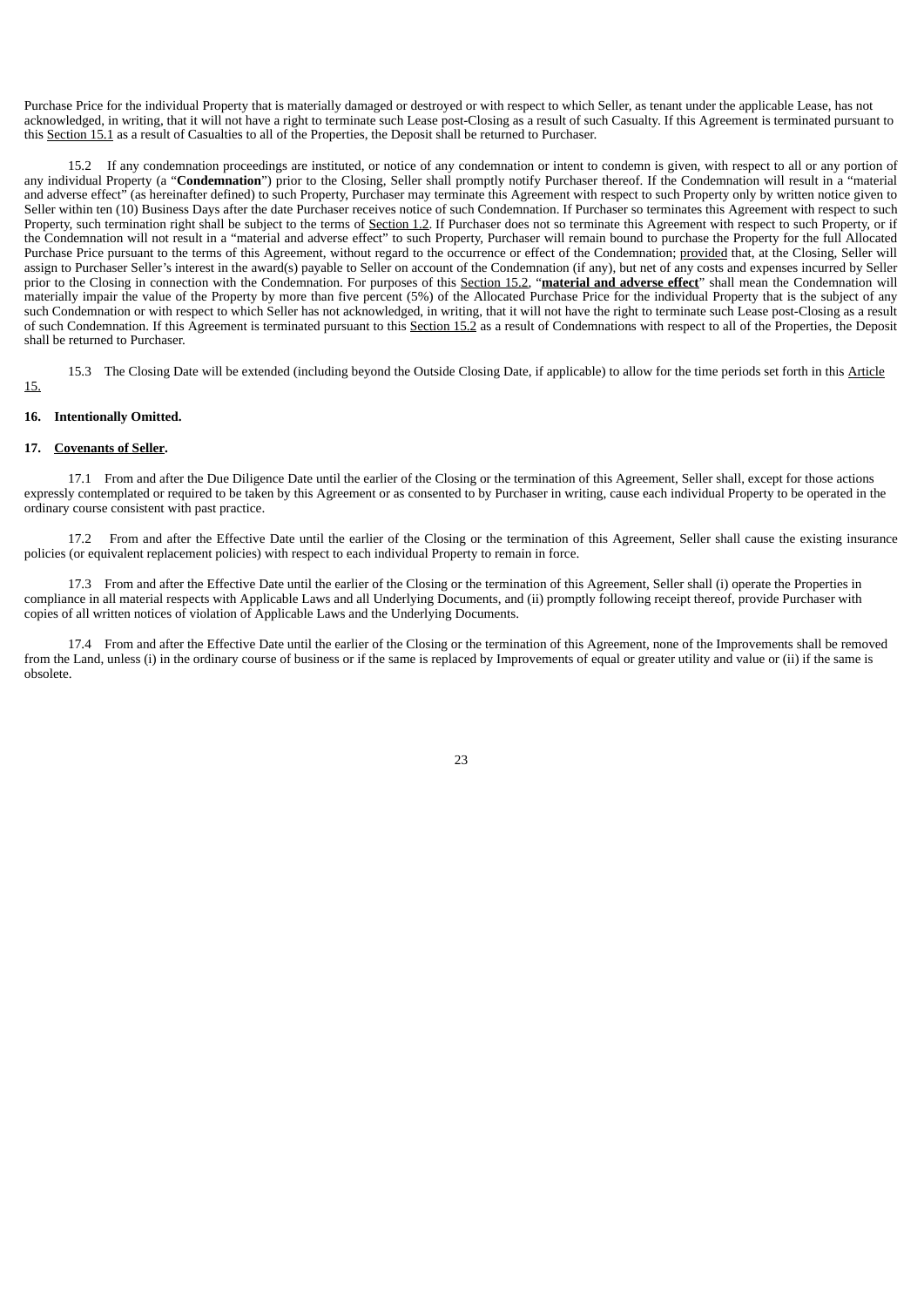17.5 From and after the Effective Date until the earlier of the Closing or the termination of this Agreement, Seller shall not alienate, encumber, lease or otherwise transfer part of any Property or any interest therein (i) unless discharged in full prior to the Closing Date with releases or discharges delivered contemporaneously with, or prior to, the Closing Date, and (ii) except as would be permitted by the tenant under the Leases.

17.6 From and after the Effective Date until the Closing, there shall have been no material adverse change in the financial condition of Guarantor or Seller since the date of the most recent financial statements of Seller and/or Guarantor delivered to Purchaser prior to the Effective Date.

17.7 Notwithstanding anything herein to the contrary, Seller may, without Purchaser's consent and without cost to Purchaser (unless otherwise set forth herein or unless otherwise approved by Purchaser) (i) take such actions, if any, with respect to the Property, reasonably necessary to comply with the terms of any insurance requirements or to comply with Applicable Laws, (ii) take such actions as it deems reasonably necessary to repair any insured or uninsured casualty or damage, and (iii) take such actions with respect to any Property reasonably necessary to prevent loss of life, personal injury or property damage.

17.8 From and after the Effective Date until the earlier of the Closing or the termination of this Agreement, Seller shall, and Seller shall use commercially reasonable efforts to cause all employees, agents, contractors and subcontractors of Seller to, keep and maintain the Land and the Improvements thereon, including the soil and ground water thereof, in material compliance with, and not affirmatively cause or knowingly permit the Land or the Improvements thereon, including the soil and ground water thereof, to be in material violation of, any applicable Hazardous Materials Laws, except as may be described in the Environmental Reports.

17.9 From and after the Effective Date until the earlier of the Closing or the termination of this Agreement, Seller shall advise Purchaser in writing as soon as reasonable practicable of: (i) any written notices received by Seller, or its officers, partners, members, shareholders, beneficiaries, employees or agents (whether such written notices are from the Environmental Protection Agency, or any other federal, state or local governmental agency or regional office thereof) of the violation or potential violation occurring on or about any Land or the Improvements thereon of any applicable Hazardous Materials Laws; (ii) any and all enforcement, clean-up, removal or other governmental or regulatory actions instituted, completed or threatened in respect of any Land or the Improvements thereon pursuant to any Hazardous Materials Laws; (iii) all claims made or threatened by any third party against Seller or any Land or the Improvements thereon relating to damage, contribution, cost recovery, compensation, loss or injury resulting from any Hazardous Materials (the matters set forth in clauses (i), (ii) and (iii) above are hereinafter referred to as "**Hazardous Materials Claims**"); and (iv) Seller's actual discovery of any occurrence or condition on any real property adjoining or in the vicinity of any Land and the Improvements thereon that could reasonably be likely to cause such Land or Improvements or any part thereof to be subject to any Hazardous Materials Claims, except as may be described in the Environmental Reports.

## **18. Defaults; Damages.**

18.1 Purchaser Defaults. In the event that Purchaser shall default under this Agreement, Purchaser and Seller agree that the damages that Seller shall sustain as a result thereof shall be substantial and shall be extremely difficult and impractical to determine. Purchaser and Seller therefore agree that if Purchaser fails to perform any or all of the terms, covenants, conditions and agreements to be performed by Purchaser hereunder, whether at or as of the Closing, Seller's sole and exclusive remedy shall be to receive as liquidated damages (but not as a penalty) the Deposit from Escrow Agent, and thereafter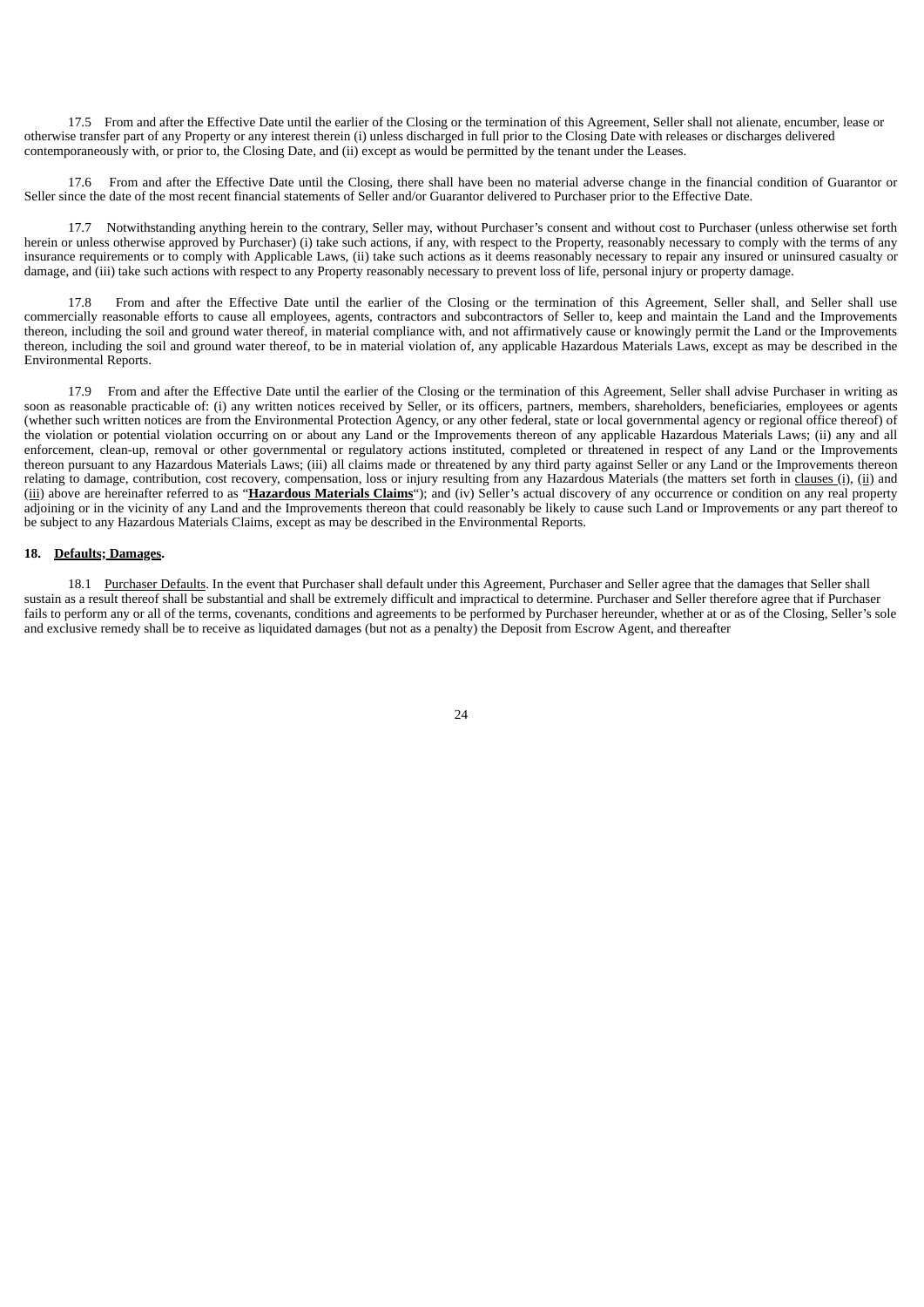neither Purchaser nor Seller shall have any further liability or obligation to the other hereunder, except for such liabilities and obligations as are expressly stated to survive the termination of this Agreement. Purchaser and Seller agree that, considering all of the facts and circumstances existing as of the Effective Date, the amount of the Deposit is a fair and reasonable estimate of the damages that Seller would incur in the event of a default by Purchaser under this Agreement and constitutes full liquidated damages pursuant to O.C.G.A. § 13-6-7 (and under any other statute and common law principle as may be deemed applicable to the recovery of damages under this Agreement). Seller hereby waives any right to receive damages or other relief in excess of the amount of the Deposit.

### 18.2 Seller Pre-Closing Defaults.

18.2.1 In the event that Seller shall default under this Agreement in any material respect, then Purchaser shall be entitled, as its sole remedy, to either: (i) terminate this Agreement and receive (A) the immediate return of the Deposit, and (B) prompt reimbursement or payment by Seller of all of Purchaser's third-party, out-of-pocket, documented costs and expenses actually incurred in connection with Purchaser's due diligence for the transactions contemplated hereby and any reasonable, third-party, out-of-pocket, documented capital markets costs (including forfeited loan deposits, lender legal fees, loan fees, breakage and hedging costs), not to exceed ONE MILLION AND NO/100 DOLLARS (\$1,000,000.00) in the aggregate, and Seller shall not have any further liability or obligation to Purchaser hereunder nor shall Purchaser have any further liability or obligation to Seller hereunder, except for such obligations of the parties respectively as are specifically stated to survive the termination of this Agreement or (ii) treat this Agreement as being in full force and effect and pursue only the remedy of specific performance against Seller.

18.2.2 Except as otherwise expressly set forth herein, Purchaser waives any right to pursue any other remedy at law or in equity for such default of Seller, including, without limitation, any right to seek, claim or obtain damages, other than in the case of Seller's fraud.

18.3 Right to Cure. Neither party hereto shall be in default hereunder other than a default of Purchaser's obligation to effectuate the Closing (for which there shall be no cure period)) until such time as the party not in default shall have given written notice thereof to the defaulting party and an opportunity to cure the same for a period of five (5) Business Days (for any failure to timely pay or deposit any amount of money required to be paid or deposited under this Agreement) or ten (10) Business Days (for any other default) following the delivery of the written notice, prior to exercising any right or remedy to which the party not in default may be entitled.

18.4 Defaults Discovered Post-Closing. If Purchaser closes the transactions contemplated by this Agreement and, after the Closing Date but before the applicable Survival Date, Purchaser discovers a breach of any of Seller's representations or warranties hereunder or under any certificates and other documents executed at, or in connection with, the Closing, other than the Deeds, Leases and Guaranties (to which it is acknowledged the Survival Date and the Post-Closing Cap do not apply), Purchaser shall have the right, until the time period set for in Section 26.2, to sue Seller for actual damages incurred by Purchaser as a result of such breach or breaches. However, in any such event or events, Seller shall not have any liability to Purchaser for all or any of such matters in excess of ONE MILLION AND NO/100 DOLLARS (\$1,000,000.00) in the aggregate (the "**Post-Closing Damage Cap**"). However, in any such event or events, no claim for breach of a representation or warranty may be made unless the claims, individually or in the aggregate, shall be in excess of FIFTY THOUSAND AND NO/100 DOLLARS (\$50,000.00) (the "**Floor**"), in which event the full amount of such claims (i.e., without regard to the Floor) shall be actionable. Purchaser shall not seek, pursue, or enter any judgment or collect (or attempt to collect) an amount in excess of the Post-Closing Damage Cap. The provisions of this Section 18.4 shall survive the Closing until the Survival Date set forth in Section 26.1.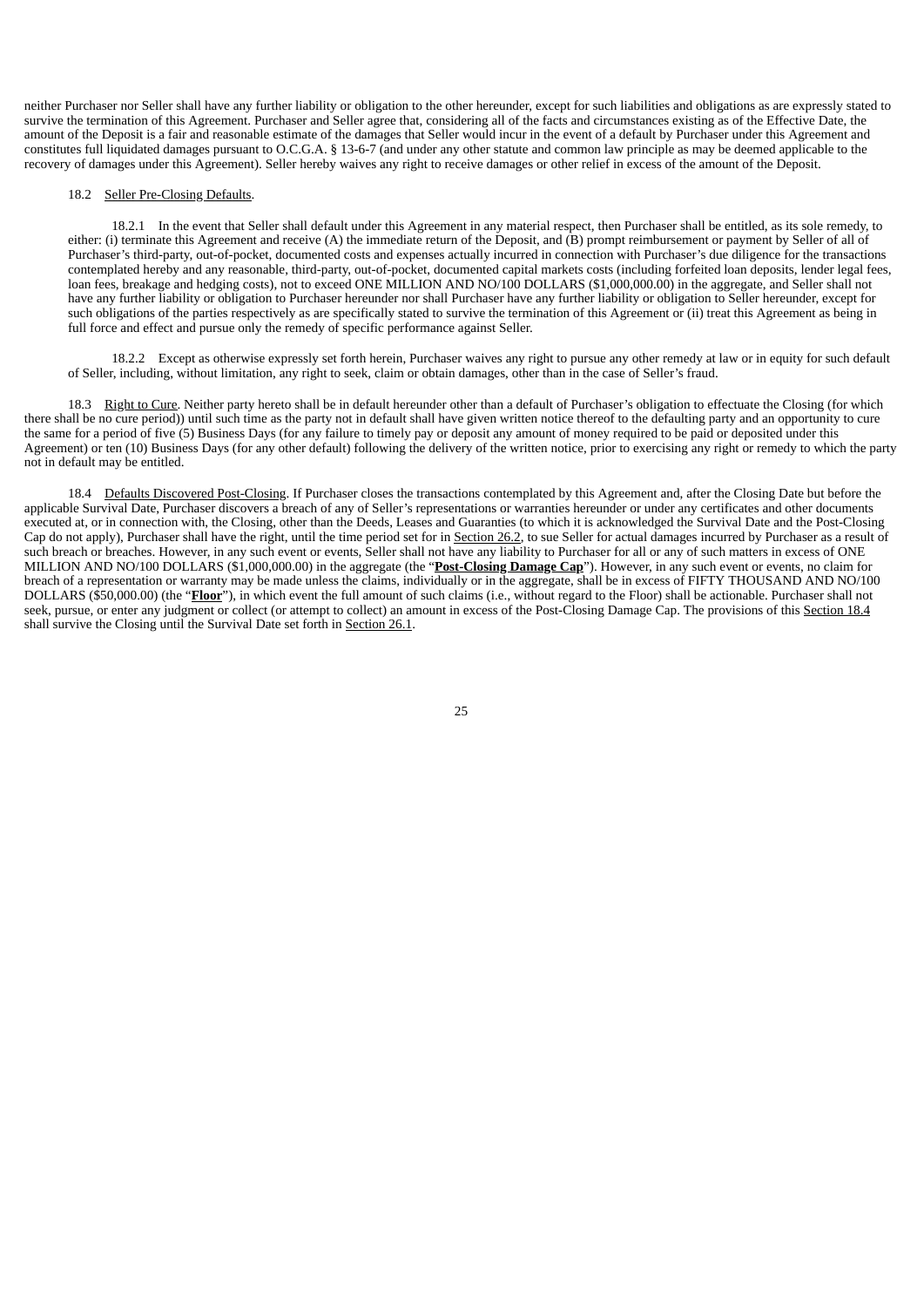18.5 Limitation on Default. Notwithstanding anything to the contrary, neither Seller's nor Purchaser's inability to satisfy a condition of this Agreement shall be considered a default by such party hereunder unless such inability results from the breach of such party's express obligations, representations or warranties hereunder; provided nothing herein shall relieve any party from using commercially reasonable efforts to satisfy the conditions of this Agreement.

18.6 Limitations on Liability and Remedies. Notwithstanding anything contained herein to the contrary, if prior to the Closing Date, either Purchaser or Seller has or obtains actual knowledge that (a) the other party has defaulted on its obligations hereunder in any respect, and the non-defaulting party nevertheless proceeds with the Closing, then the default by the defaulting party as to which the other party shall have such knowledge shall be deemed waived by the nondefaulting party and the defaulting party shall have no liability to the non-defaulting party or its successors and assigns in respect thereof or (b) any of Seller's representations or warranties set forth in Article 9, or Purchaser's representations and warranties set forth in Article 10, are untrue in any respect, and the other party nevertheless proceeds with the Closing, then the breach by the breaching party of the representations and warranties as to which the other party shall have such knowledge shall be deemed waived by the non-breaching party, such representations and warranties shall be deemed modified to conform them to the information that the non-breaching party shall have knowledge of and the breaching party shall have no liability to the other party or its successors or assigns in respect thereof. If a party has or obtains knowledge that (i) the other party has defaulted on its obligations hereunder in any respect or (ii) any of any of the other party's representations or warranties set forth in Article 9 or Article 10, as applicable, are untrue in any material respect, such party shall so notify the other party in writing (x) on or before the date that is the second  $(2<sup>nd</sup>)$  Business Day after obtaining such knowledge, or (y) on or before the Closing Date if a party, obtains such knowledge one (1) Business Day prior to the Closing Date or on the Closing Date. Neither Seller nor Purchaser shall have any liability under this Agreement for consequential, indirect, punitive or special damages.

### **19. Escrow Agent.**

19.1 Escrow Agent shall hold the proceeds of the Deposit in escrow in a special bank account (or as otherwise agreed in writing by Seller, Purchaser and Escrow Agent) until the Closing Date or sooner termination of this Agreement and shall pay over or apply such proceeds in accordance with the terms of this Article 19. Escrow Agent shall hold such proceeds in an interest-bearing account, and any interest earned thereon shall be paid to the same party entitled to the escrowed proceeds, and the party receiving such interest shall pay any income taxes thereon. Seller and Purchaser shall each provide a form W-9 to Escrow Agent concurrently with or prior to the Effective Date. At the Closing, such proceeds and the interest thereon, if any, shall be paid by Escrow Agent to Seller and credited against the Purchase Price pursuant to and in accordance with Article 2.

19.2 If any party makes a written demand upon Escrow Agent for payment of the proceeds of the Deposit, then Escrow Agent shall give written notice to the other parties of such demand. If such written demand is made by Purchaser prior to 5:00 p.m. (Eastern Time) on the Due Diligence Date, Escrow Agent shall promptly return the Deposit to, or as directed by, Purchaser without the need for consent from Seller or lapse of the ten (10)-Business Day period described below. If Escrow Agent does not receive a written objection from the other parties to the proposed payment within ten (10) Business Days after the giving of such notice, Escrow Agent is hereby authorized to make such payment. Except with respect to a notice from Purchaser pursuant to the second sentence of this Section 19.2, if Escrow Agent does receive such written objection within such ten (10)-Business Day period or if for any other reason Escrow Agent in good faith shall elect not to make such payment, Escrow Agent shall continue to hold such amount until otherwise directed by written instructions from both Seller and Purchaser or a final judgment of a court of competent jurisdiction. However, Escrow Agent shall have the right at any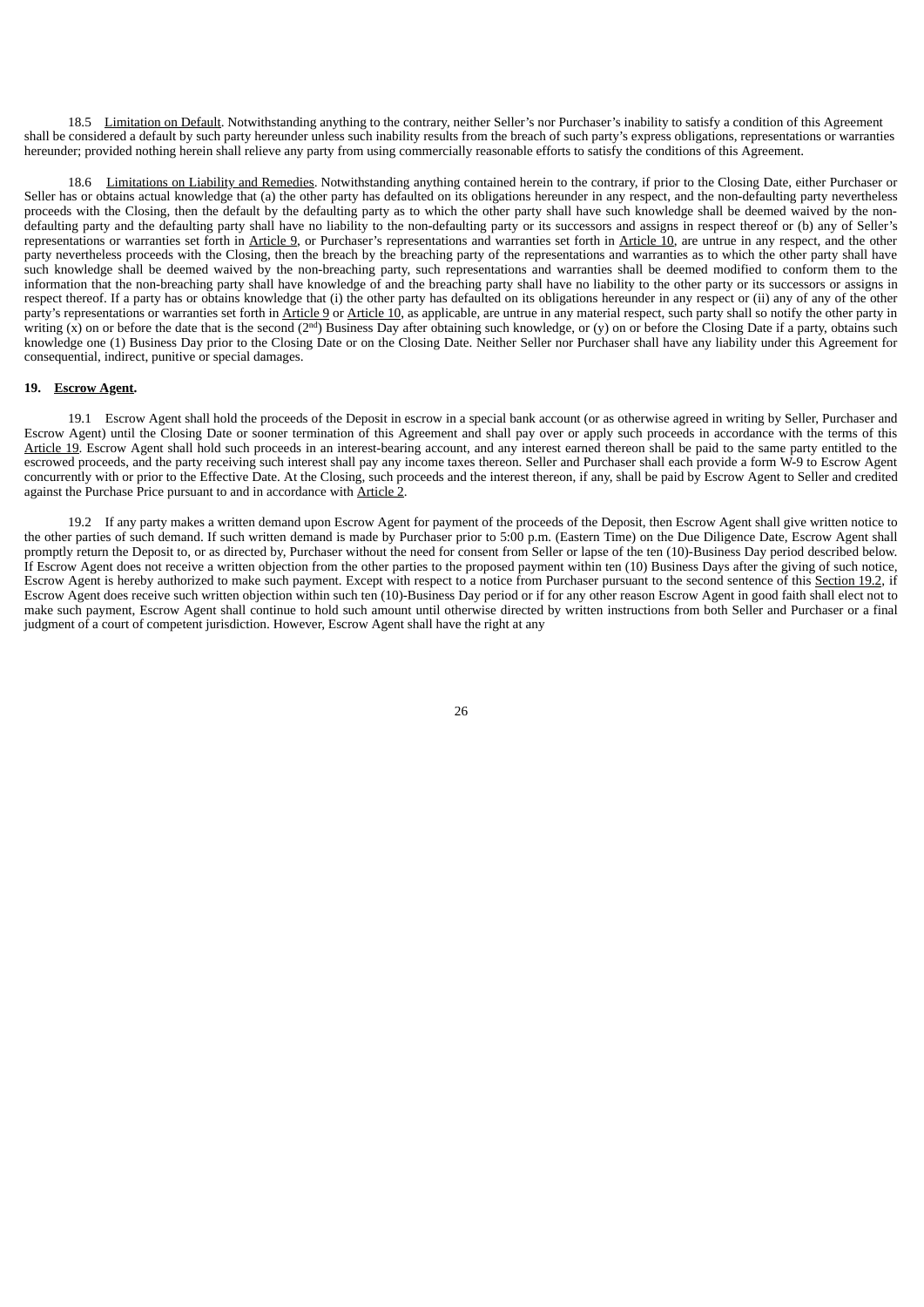time to deposit the escrowed proceeds and interest thereon, if any, with the clerk of the appropriate court of the county in which the Property is located. Escrow Agent shall give written notice of such deposit to Seller and Purchaser. Upon such deposit, Escrow Agent shall be relieved and discharged of all further obligations and responsibilities hereunder.

19.3 The parties acknowledge that Escrow Agent is acting solely as a stakeholder at their request and for their convenience, that Escrow Agent shall not be deemed to be the agent of either of the parties, and that Escrow Agent shall not be liable to any of the parties for any act or omission on its part unless involving gross negligence. Seller and Purchaser shall jointly and severally indemnify and hold Escrow Agent harmless from and against all costs, claims and expenses, including out-of-pocket attorneys' fees, incurred in connection with the performance of Escrow Agent's duties hereunder, except with respect to actions or omissions taken or suffered by Escrow Agent involving gross negligence on the part of Escrow Agent.

19.4 Escrow Agent shall not have any duties or responsibilities except those set forth in this Agreement and shall not incur any liability in acting upon any signature, notice, request, waiver, consent, receipt or other instrument or document believed in good faith by Escrow Agent to be genuine, and Escrow Agent may assume that any Person purporting to give it any notice on behalf of any party in accordance with the provisions hereof has been duly authorized to do so. Escrow Agent shall have no duty to determine (and shall not be affected by any knowledge concerning) the validity, authenticity or enforceability of any specification or certification made in any certificate or notice.

#### **20. Notices.**

20.1 All notices, demands, requests or other communication required to be given or which may be given hereunder shall be in writing and shall be deemed to have been properly given, unless otherwise provided herein, if (a) deposited in the United States mail, postage paid, certified, and addressed to the party to be notified, with return receipt requested, (b) delivered to such party, or an agent of such party, in person or by commercial courier, (c) sent by electronic copy, evidenced by confirmed receipt and concurrently followed by a "hard" copy of same delivered to the party by mail, personal delivery or overnight delivery pursuant to clauses (a), (b) or (d) hereof, or (d) sent (prepaid) by reputable nationally recognized overnight courier for next Business Day delivery. Such notice, demand, request or communication shall be deemed to have been duly given, on the date received, or the date delivery is refused if hand delivered. The attorney for any party may give a notice on behalf of such party. Notices shall be addressed as follows:

If to Seller, to:

200 NW Phosphate Boulevard Mulberry, Florida 33860 Attention: Phil Bayt Email: phil.bayt@badcock.com

with copies to:

c/o Franchise Group, Inc. 109 Innovation Court, Suite J Delaware, Ohio 43015 Attention: Eric Seeton, CFO Email: eseeton@franchisegrp.com

and: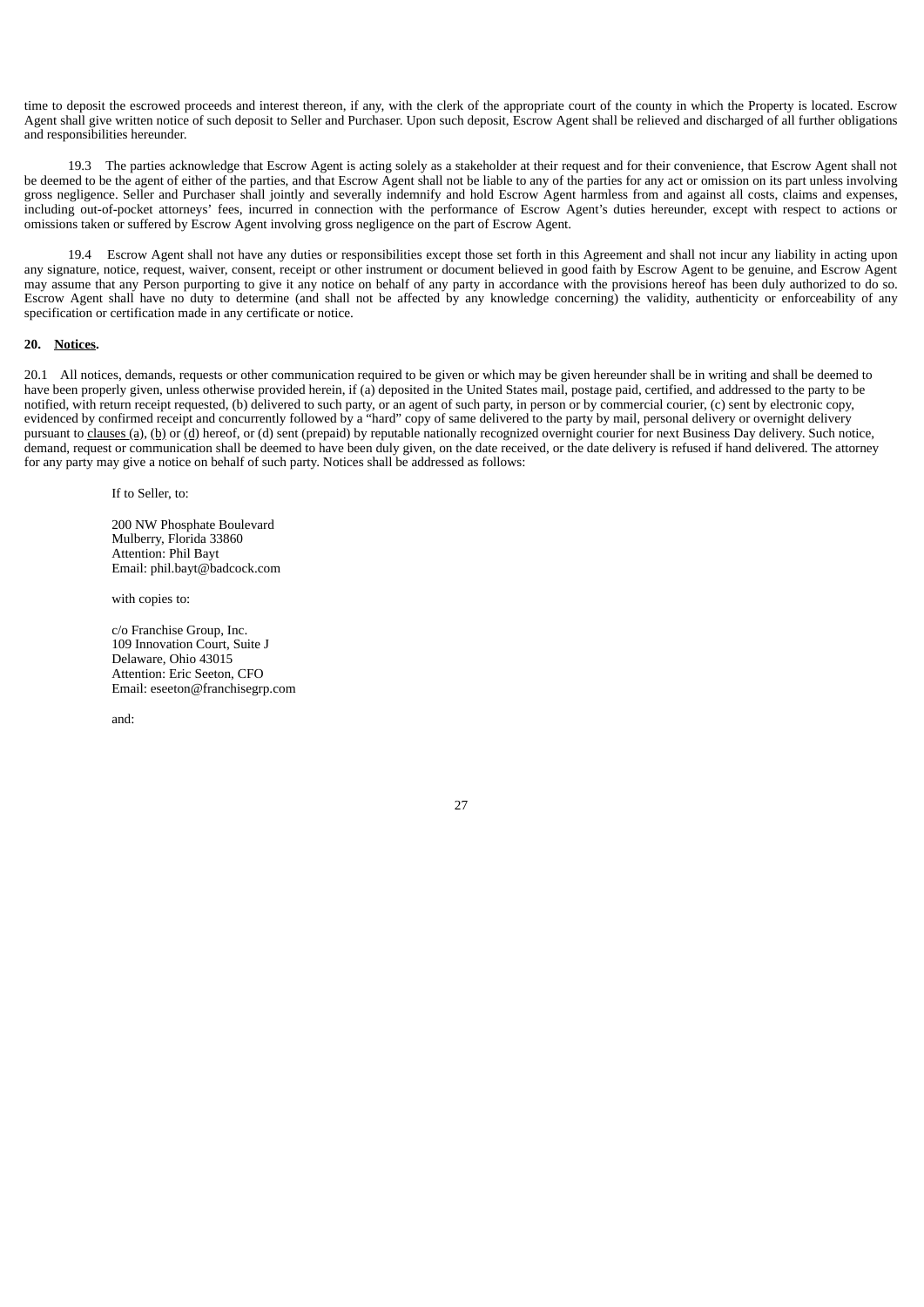c/o Franchise Group, Inc. 109 Innovation Court, Suite J Delaware, Ohio 43015 Attention: Tiffany McMillan-McWaters, Deputy General Counsel Email: tmcwaters@Franchisegrp.com

and:

Willkie Farr & Gallagher LLP 787 Seventh Avenue New York, New York 10019 Attention: Melissa Fischetti, Esq. Email: mfischetti@willkie.com

If to Purchaser, to:

cMesirow Realty Sale-Leaseback, Inc. 353 North Clark Street Chicago, Illinois 60654 Attention: Senior Managing Director Email: garry.cohen@mesirow.com doug.barker@mesirow.com

with a copy to:

Goldberg Kohn Ltd. 55 East Monroe Street, Suite 3300 Chicago, Illinois 60603 Attention: Jami L. Brodey Email: jami.brodey@goldbergkohn.com

If to Escrow Agent, to:

First American Title Insurance Company National Commercial Services 5201 Blue Lagoon Drive, Suite 974 Miami, Florida 33126 Attention: Vanessa Abreu, Esq., VP and Division Area Manager-NCS Miami Email: vabreu@firstam.com

or to such other Person and/or address as shall be specified by any party in a notice given to the other party pursuant to the provisions of this

#### 21. **Brokers.**

Section 20.1.

21.1 Purchaser and Seller each warrant and represent to the other that this transaction was not brought about by any broker other than B. Riley Real Estate, LLC (the "Broker"). Seller will pay the Broker a brokerage commission pursuant to a separate agreement with the Broker. Purchaser and Seller each shall and hereby does agree to indemnify and hold the other party harmless from and against any and all claims, demands or causes of action or other liability (including, without limitation, reasonable attorneys' fees and disbursements) against the indemnified party arising from or pertaining to any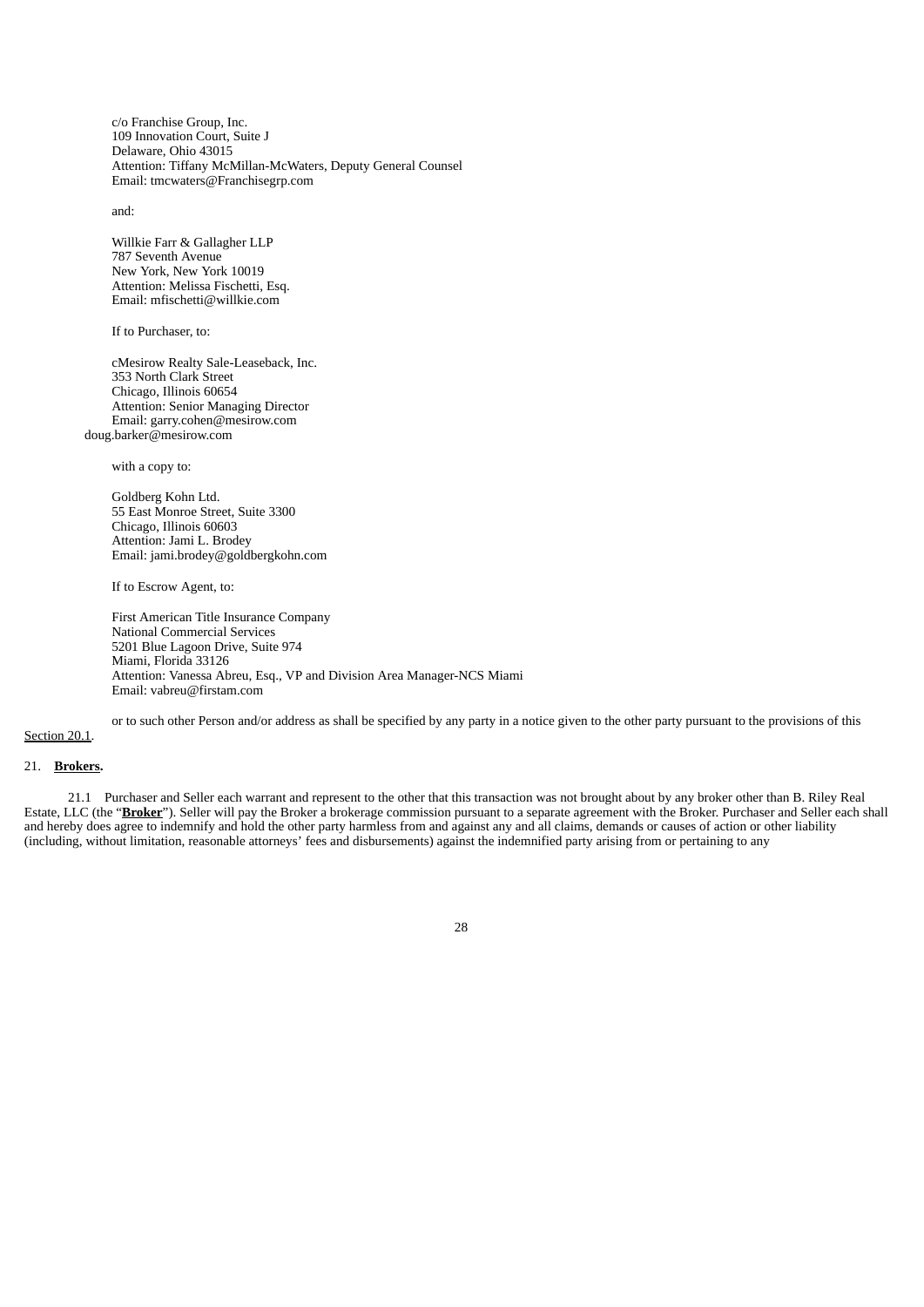violation, on their respective parts, of the foregoing representation and warranty. The representations, warranties and indemnity contained in this Section 21.1 shall survive the Closing and the delivery of the instruments contemplated hereunder or if the Closing does not occur, the termination of this Agreement.

## 22. **Confidentiality.**

22.1 The parties agree that they will not disclose the contents of this Agreement or any agreement contemplated hereby or executed by the parties prior to the Effective Date other than the Leases to any third parties without the consent of the other party, except as may be required or, based on the advice of counsel, advisable to ensure compliance with any applicable laws, rules or regulations of any governmental or regulatory authority or regulatory agency having jurisdiction over such party; provided that the disclosing party has given the other party no less than two (2) Business Days' prior written notice of such intended disclosure if the disclosing party is permitted to do so. Nothing contained in this Section 22.1 shall be construed as prohibiting the parties from disclosing the contents of this Agreement (A) on a confidential basis to its counsel, accountants, insurance agents, consultants, and other agents, or governmental authorities, (B) with respect to Purchaser, to parties from which it is seeking financing or equity investment including their agents and rating agencies, or (C) with respect to Seller, any existing lender or mortgagee. Without in any way limiting the foregoing, Purchaser agrees that any and all materials and information provided by Seller or made available to Purchaser which constitutes Confidential Information, shall be kept strictly confidential in accordance with the terms of this Section 22.1; provided, however, that Purchaser may disclose the terms of this Agreement and the Leases during any investor or earnings call conducted by Purchaser as required by applicable laws, rules or regulations of any governmental or regulatory authority or regulatory agency provided such disclosure does not include the economic or other material terms of the transaction contemplated by this Agreement or the Leases, or any financial information regarding Seller and provided further that Purchaser has given Seller no less than two (2) Business Days' prior written notice of such intended disclosure if Purchaser is permitted to do so. The provisions of this Section 22.1 shall survive the termination of this Agreement until the Survival Date set forth in Section 26.1.

## 23. **Public Disclosure; Press Releases.**

23.1 Prior to the Closing, Seller and Purchaser each agree that it will not issue any press release, advertisement or other public communication with respect to this Agreement or the transactions contemplated hereby without the prior written consent of the other party hereto, which consent shall not be unreasonably withheld, conditioned, or delayed. Notwithstanding the foregoing, (i) Seller and Purchaser shall each have the right to make any filings or issue any press releases, advertisements, or other public communications required by applicable laws, rules or regulations of any governmental or regulatory authority or regulatory agency without the prior written consent of the other party hereto, (ii) Seller and Purchaser each may make an announcement to, or otherwise communicate with, its direct and indirect investors, employees and owners regarding this Agreement and/or the transactions contemplated herein, without the consent of the other party, provided such announcements or communications do not include the economic or other material terms of the transaction contemplated by this Agreement or the Leases, or any financial information regarding Seller, and (iii) Seller shall have the right to make any filings or issue any press releases, advertisements, or other public communications as made or issued in the ordinary course of Seller's business without the prior written consent of Purchaser, provided that no such press releases, advertisements or other public communications shall contain the economic terms of this Agreement without the prior written consent of Purchaser (which consent shall not be unreasonably withheld, conditioned or delayed). At or prior to the Closing, upon request of either party, the parties shall reasonably agree upon a joint press announcement of this transaction.

#### 24. **Further Assurances.**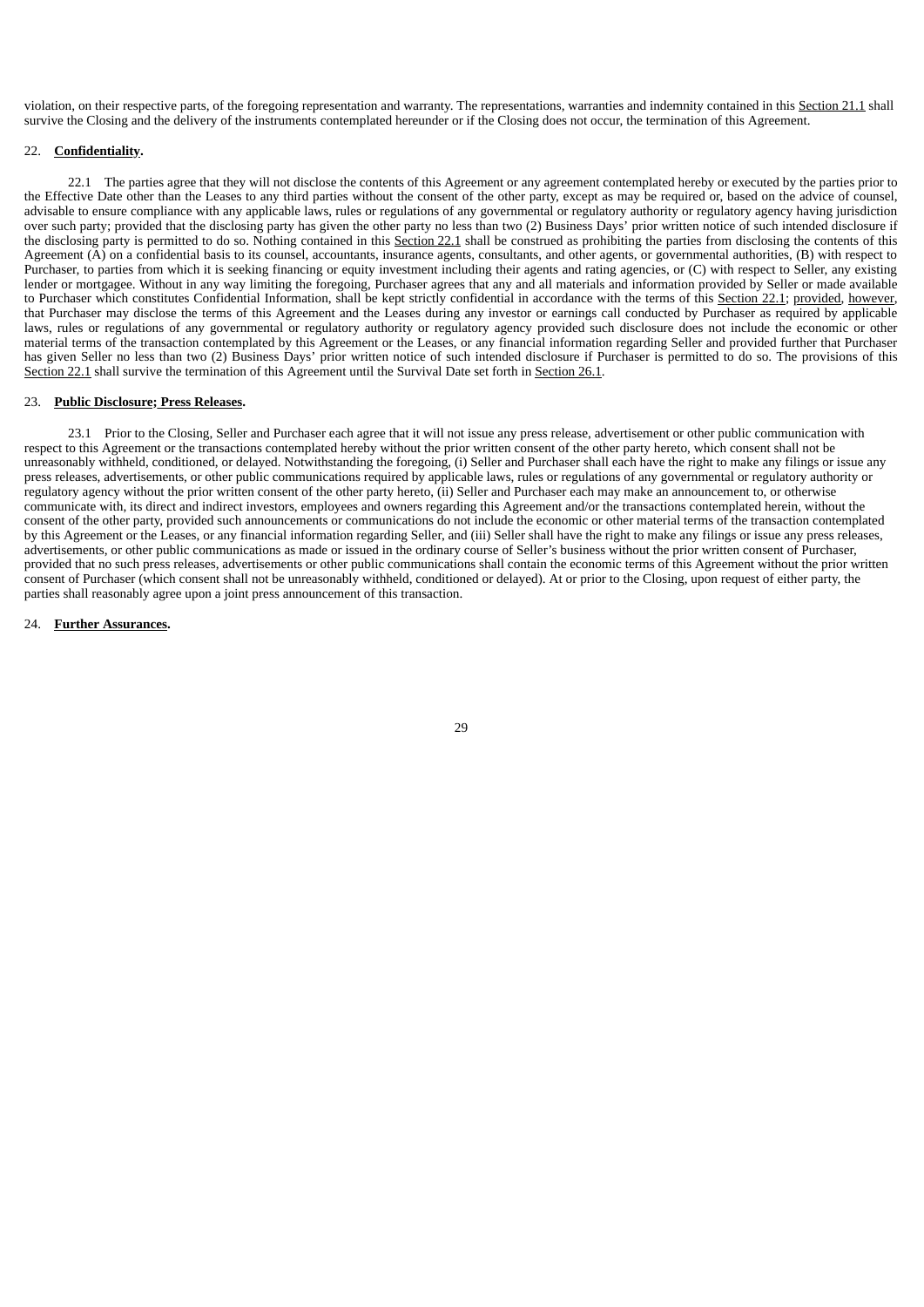24.1 The parties agree to do such other and further acts and things, and to execute and deliver such instruments and documents, as either may reasonably request from time to time, on or after the Closing Date, in furtherance of the purposes of this Agreement. The provisions of this Section 24.1 shall survive the Closing until the Survival Date set forth in Section 26.1.

### 25. **Miscellaneous.**

25.1 This Agreement, the Exhibits and the Schedules attached hereto, together with the Seller's Documents and the Purchaser's Documents, constitute the entire agreement between the parties with respect to the subject matter hereof, and all understandings and agreements heretofore or simultaneously had between the parties are merged in, superseded by and contained in this Agreement.

25.2 No waiver by any party to any breach hereunder shall be deemed a waiver of any other or subsequent breach..

25.3 This Agreement may not be altered, amended, changed, waived, discharged, terminated or modified in any respect or particular unless the same shall be in writing and signed by or on behalf of the party to be charged therewith; and any consent, waiver, approval or authorization shall be effective only if signed by the party granting such consent, waiver, approval or authorization.

25.4 Subject to the provisions of Section 25.8, this Agreement shall be binding upon and inure to the benefit of the parties hereto and to their respective heirs, executors, administrators and successors and permitted assigns.

25.5 This Agreement contains all of the terms agreed upon between the parties with respect to the subject matter hereof

25.6 This Agreement shall be construed and enforced in accordance with the laws of the State of New York without regard to principles of conflicts of laws, except as to real property matters directly relating to an individual Property, which matters shall be governed by the laws of the State in which the applicable individual Property is located. The parties acknowledge that the parties and their counsel have reviewed and revised this Agreement and that any rule of construction to the effect that any ambiguities are to be resolved against the drafting party shall not be employed in the interpretation of this Agreement or any exhibits or amendments hereto.

25.7 This Agreement (or any memorandum hereof) may not be recorded by Purchaser and any recordation thereof shall be deemed a material default under this Agreement.

25.8 Except as expressly provided in this Section 25.8, Purchaser may not directly or indirectly assign or transfer this Agreement or any of its rights hereunder without Seller's prior written consent in each instance, which consent may be granted or withheld in Seller's sole and absolute discretion. No consent given by Seller to any assignment shall be construed as a consent to any other assignment, and any unpermitted assignment made by Purchaser shall be void. Notwithstanding the foregoing, Purchaser may, without Seller's consent, (i) assign this Agreement to one or more limited liability companies of which Purchaser is the manager, general partner or managing member and owns no less than twenty percent (20%) of the direct or indirect ownership interests, provided Seller receives a written assignment and assumption of this Agreement at least ten (10) Business Days prior to the Closing, provided, however, that such assignment and assumption shall not relieve Purchaser of its obligations hereunder; or (ii) direct that title to the Property be transferred at the Closing to one or more limited liability companies of which Purchaser is the manager, general partner or managing member and owns no less than twenty percent (20%) of the direct or indirect ownership interests, provided Seller receives such direction in writing at least ten (10) Business Days prior to the Closing.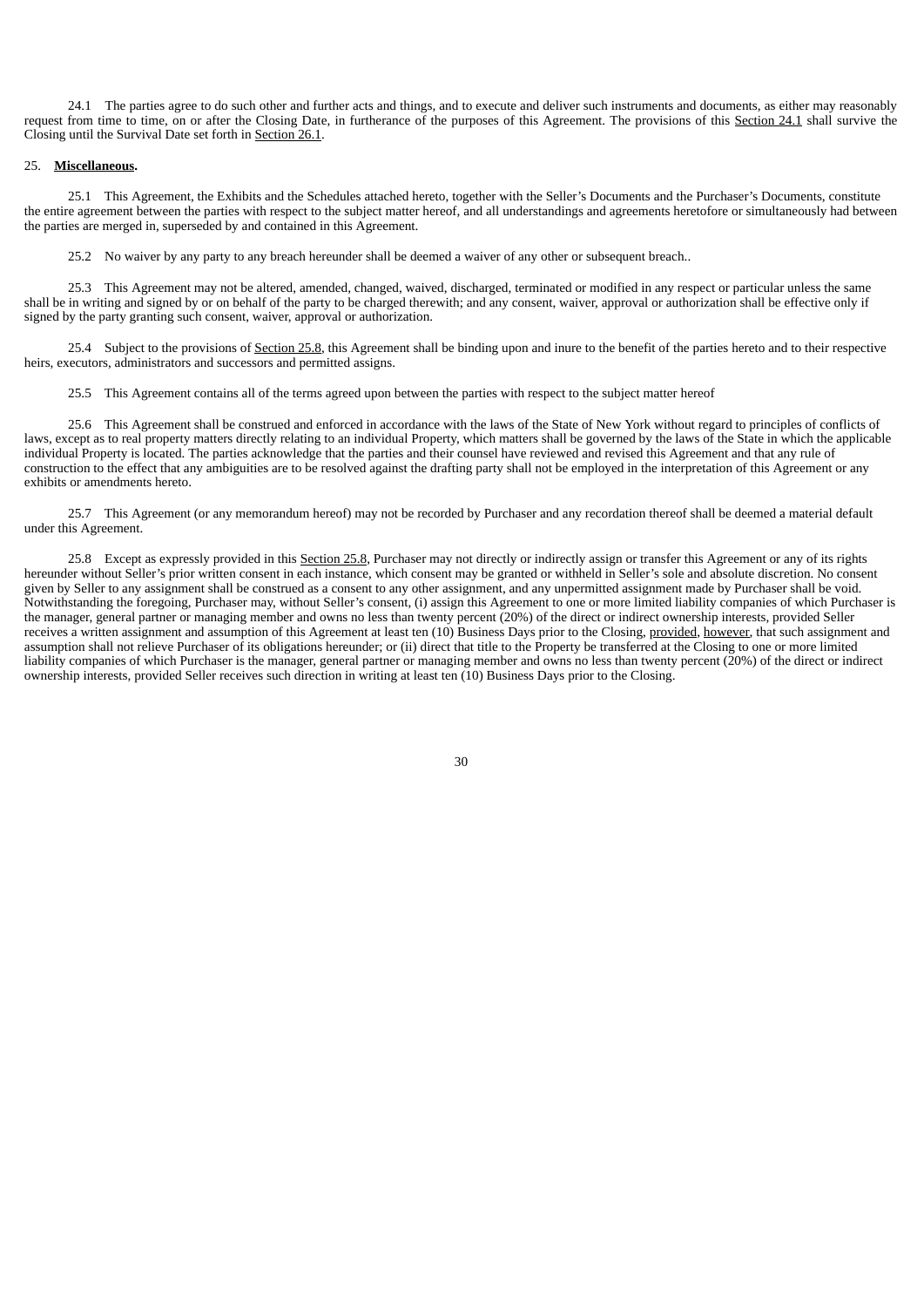25.9 The captions, Section and Article titles and Exhibit and Schedule names contained in this Agreement are for convenience and reference only and shall not be used in construing this Agreement.

25.10 The Exhibits and Schedules attached hereto are hereby made part of this Agreement.

25.11 The terms "hereof," "herein," and "hereunder" and words of similar import, shall be construed to refer to this Agreement as a whole, and not to any particular article or provision, unless expressly so stated. All words or terms used in this Agreement, regardless of the number (i.e., singular or plural) or gender in which they are used, shall be deemed to include any other number (i.e., singular or plural) and any other gender as the context may require. For the purposes of this Agreement, and without intending to expand the meaning of the phrase "commercially reasonable efforts", the parties hereto acknowledge that commercially reasonable efforts will not be interpreted as requiring the initiation or settlement of litigation, disproportionate payouts to any partners, or the payment of money (other than usual and customary expenses associated with negotiating and closing transaction of the nature set forth herein).

25.12 For the purposes of this Agreement, "knowledge" with respect to or matters "known" by (a) Seller shall mean matters as to which the following individual has actual, present and personal knowledge without any independent investigation or any duty or responsibility to make any inquiry, review or investigation: Robert Burnette (the "**Seller Knowledge Party**"); and (b) Purchaser shall mean matters as to which the following individuals have actual, present and personal knowledge without any independent investigation or any duty or responsibility to make any inquiry, review or investigation: Garry W. Cohen, Gerald Levin, Douglas Barker and Daniel J. Nyhan (collectively, the "**Purchaser Knowledge Parties**"). Actual knowledge shall not be deemed to exist merely by assertion by Purchaser or Seller of a claim that any of the foregoing persons should have known of such facts or circumstances, if such person did not have actual knowledge thereof. Seller represents and warrants to Purchaser that the individual named within the definition of Seller Knowledge Party is appropriately positioned to provide knowledge of the representations and warranties set forth in this Agreement. Purchaser represents and warrants to Seller that the individuals named within the Purchaser Knowledge Parties are appropriately positioned to provide knowledge of the representations and warranties set forth in this Agreement. None of the Seller Knowledge Party or the Purchaser Knowledge Parties shall have any personal liability pursuant to this Agreement.

25.13 This Agreement may be executed in any number of counterparts, each of which shall be deemed an original and all of which shall constitute one and the same agreement. Each party may rely upon a facsimile or other electronic counterpart (including ".pdf") of this Agreement or any instrument delivered in connection herewith signed by the other party with the same effect as if such party had received an original counterpart signed by such other party.

25.14 If any provision of this Agreement, or the application of such provision to any Person or circumstance, shall be held invalid or unenforceable, the remainder of this Agreement or the application of such provision to the Person or circumstance other than those in respect of which it is invalid or unenforceable, except those provisions which are made subject to or conditioned upon such invalid or unenforceable provisions, shall not be affected thereby.

25.15 The submission of this Agreement to Purchaser does not create a binding obligation on the part of Seller. This Agreement shall not be binding on Purchaser or Seller until Purchaser has signed this Agreement and delivered the signed Agreement and the Deposit to Seller and a counterpart hereof executed by Seller has been delivered to Purchaser.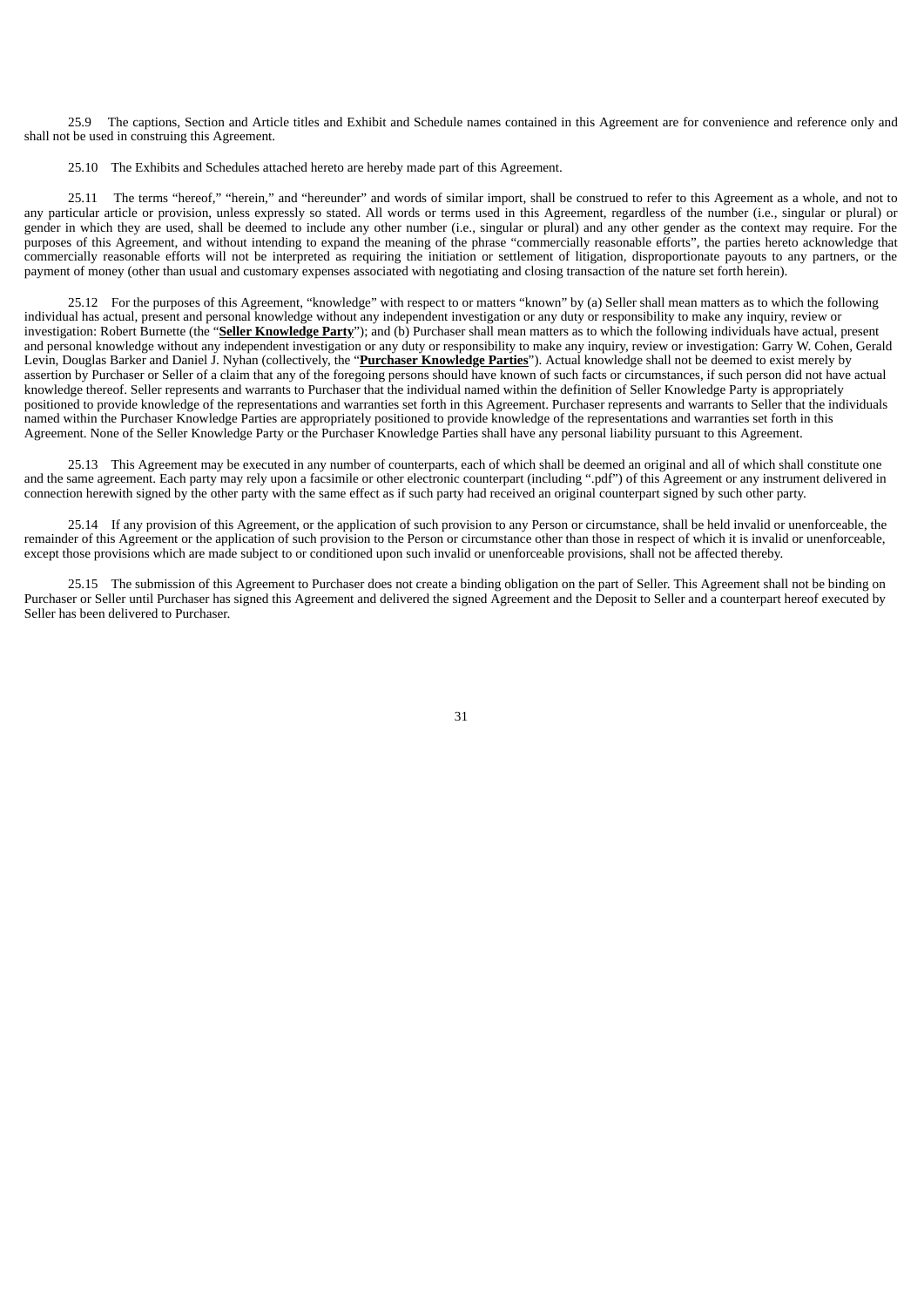25.16 If any party obtains a judgment against any other party by reason of breach of this Agreement, reasonable attorneys' fees and disbursements as fixed by the court shall be included in such judgment. As used herein, "reasonable attorneys' fees" means reasonable attorneys' fees actually incurred by the prevailing party at standard hourly rates, without incorporation of any statutory presumption or calculation under O.C.G.A. § 13-1-11 (or successor statute thereto).

25.17 Time is of the essence of this Agreement. In the computation of any period of time provided for in this Agreement or by law, the day of the act or event from which the period of time runs shall be excluded, and the last day of such period shall be included, unless it is not a Business Day, in which case the period shall be deemed to run until the end of the next day which is a Business Day.

25.18 Whenever two or more parties constitute Purchaser, all such parties shall be jointly and severally liable for performing Purchaser's obligations hereunder. Whenever two or more parties constitute Seller, all such parties shall be jointly and severally liable for performing Seller's obligations hereunder.

25.19 The following terms used but not otherwise defined herein shall have the following meanings:

25.19.1 "**Business Day**" shall mean any day other than a Saturday, Sunday or bank holiday in the City of New York, State of New York or the City of Chicago, State of Illinois.

25.19.2 "**Person**" shall mean any individual, corporation, limited liability company, limited partnership, general partnership, association, joint stock company, joint venture, estate, trust (including any beneficiary thereof), unincorporated organization, government or any political subdivision thereof, governmental unit or authority or any other entity.

25.19.3 "**Taxes**" shall mean any federal, state, local or foreign, real property, personal property, sales, use, room, occupancy, ad valorem or similar taxes, assessments, levies, charges or fees imposed by any governmental or regulatory authority on Seller with respect to the Property, including, without limitation, any interest, penalty or fine with respect thereto, but expressly excluding any federal, state, local or foreign income, capital gain, gross receipts, capital stock, franchise, profits, estate, gift or generation skipping tax, transfer, documentary stamp, recording or similar tax, levy, charge or fee incurred with respect to the transaction described in this Agreement.

**25.20 State-Specific Required Provisions.** Additional to be determined and inserted in coordination with local counsel.

25.20.1 Florida.

a. If any portion of a Property located in Florida is, or has been at any time since January 1, 2018, subject to a lease, on or before the expiration of the Due Diligence Date, Seller shall apply for a certificate of compliance with the Florida Department of Revenue ("**DOR**") related to the payment of all sales taxes for rentals collected by Seller under the Lease prior to the Closing (which can be requested online at http://www.taxapp.floridarevenue.com/TaxClearanceLetter) (the "**Sales Tax Compliance Certificate**") and provide Purchaser with a copy of such written application or confirmation of online application (together with a copy of the driver's license of the signatory thereto, and proof of authority of the signatory thereto making such request). Upon Seller's receipt from the DOR, Seller shall provide Purchaser with the Sales Tax Compliance Certificate (or the DOR's response to the request, if a certificate is not issued) and such other related correspondence indicating the last date through which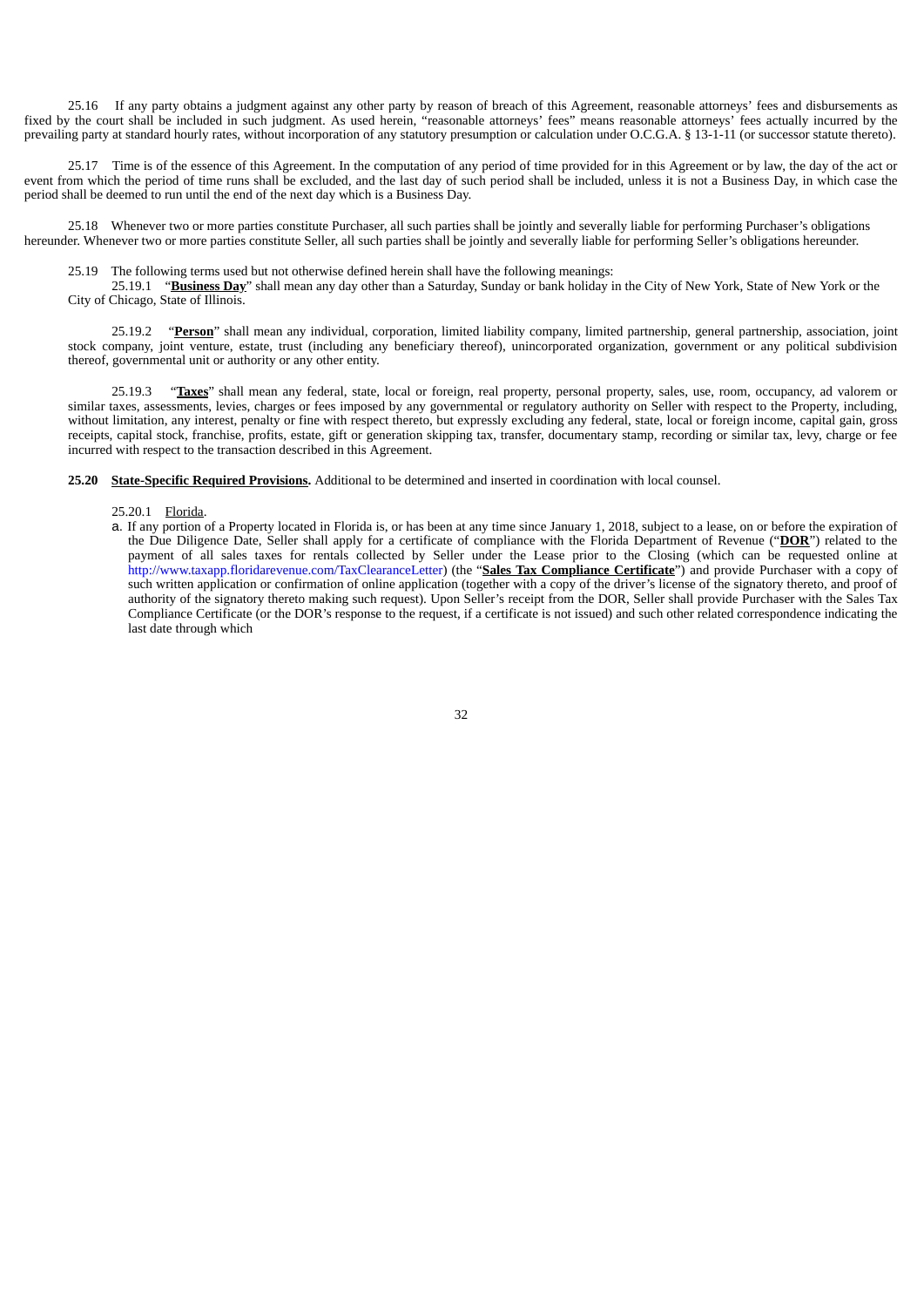Florida sales tax returns ("**Form DR-15**") have been filed with the DOR and whether any outstanding liabilities are due with respect to those returns. On or prior to the Closing Date, Seller shall (i) remit to the DOR any outstanding sales tax amounts set forth in any such DOR response letter and all other Florida sales tax collected by Seller and not remitted to the DOR as of the Closing Date, and (ii) file with the DOR a final Form DR-15 with respect thereto. Notwithstanding anything to the contrary herein, nothing herein shall relieve Seller from being obligated to pay for any and all sales tax due on rents paid or owing under the Lease prior to the Closing ("**Pre-Closing Rental Sales Tax**") and Seller shall indemnify Purchaser for any liabilities incurred by Purchaser as a result of the Seller failing to pay for any Pre-Closing Rental Sales Tax. The provisions of this Section shall survive Closing.

b. As required by Florida statute, the following notification is provided: "RADON GAS: Radon is a naturally occurring radioactive gas that, when it has accumulated in a building in sufficient quantities, may present health risks to persons who are exposed to it over time. Levels of radon that exceed federal and state guidelines have been found in buildings in Florida. Additional information regarding radon and radon testing may be obtained from your county health department."

### 25.20.2. Georgia

- a. With respect to the Property located in the State of Georgia, Seller shall execute and deliver at the Closing either (i) an affidavit of Seller's residency as required by Georgia law (or as to the residency of Seller's parent, if Seller is a "disregarded entity" for federal income tax purposes) sufficient to enable Purchaser not to withhold at the Closing any portion of the Allocated Purchase Price applicable thereto under O.C.G.A. § 48-7-128, or (ii) an Affidavit of Seller's Gain in the form promulgated under applicable Georgia Department of Revenue Regulations issued under said Section 48-7-128 (and in the case of this clause (ii), the sum required to be remitted to the Department of Revenue of the State of Georgia (the "DOR") based upon the Affidavit of Seller's Gain shall be withheld from Seller's Purchase Price proceeds and deposited with Escrow Agent at the Closing for Escrow Agent to remit to the State of Georgia); and.
- b. Seller shall cause Seller's Broker to execute and deliver at the Closing a commercial real estate broker's affidavit and lien waiver reasonably sufficient to release and discharge such Property from any and all lien rights of Seller's Broker.

### 26. **Survival.**

26.1 The acceptance by Purchaser of the Deeds and assignments referred to in Article 12 shall be deemed to be an acknowledgment, for all purposes, of the full performance and discharge of every representation, agreement and obligation on the part of Seller to be performed by it pursuant to the provisions of this Agreement, except for the following provisions which are to survive the Closing until the Survival Date and any other provisions of this Agreement which are specifically stated to survive the Closing. The "**Survival Date**" shall mean the following with respect to the Articles or Sections set forth below: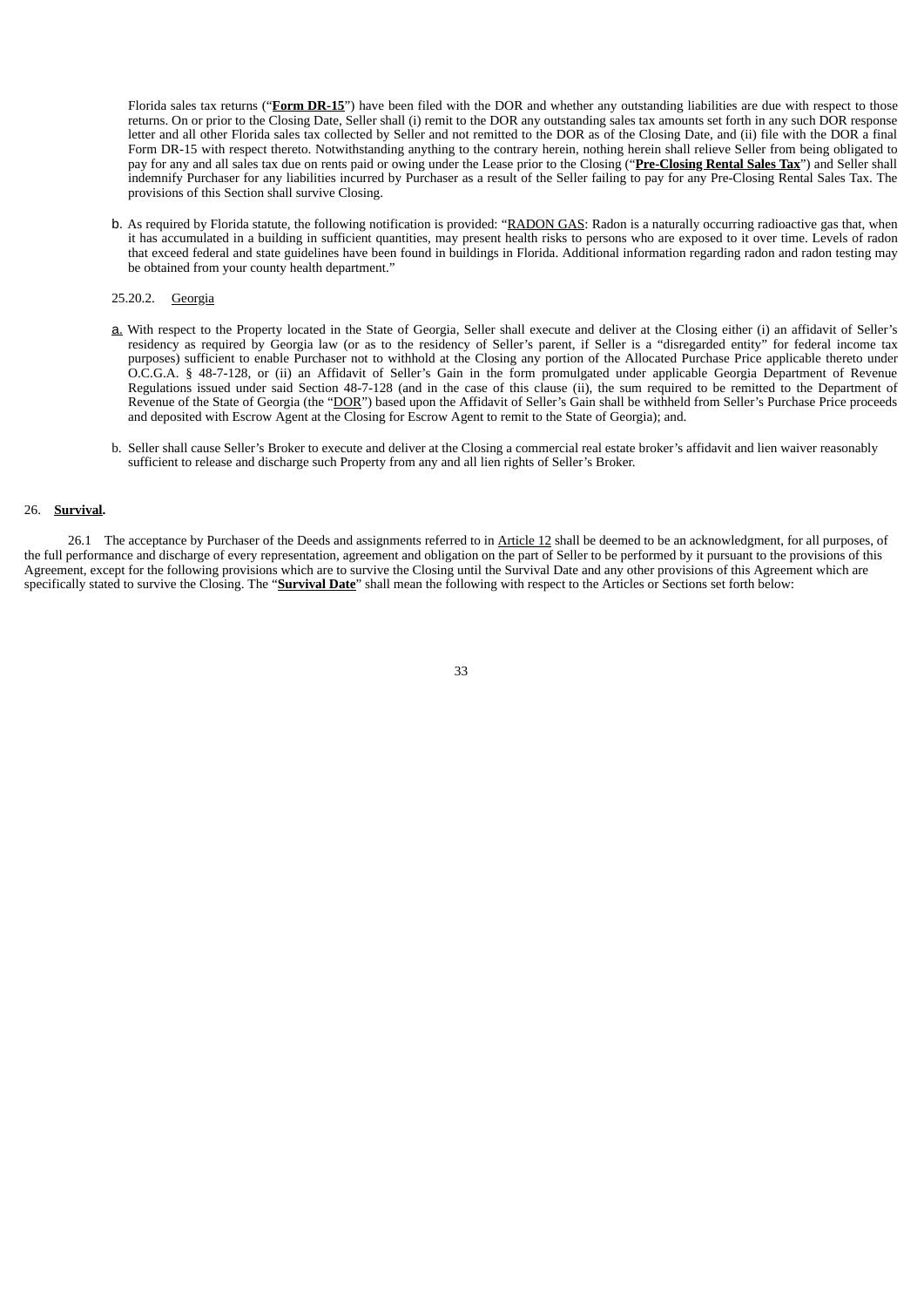| <b>Article or Section</b>                                                                                                        | Survival Period |
|----------------------------------------------------------------------------------------------------------------------------------|-----------------|
| Section 6.2 (second to last sentence only) (No Representation Regarding Due Diligence Materials)                                 | Indefinitely    |
| Section 6.3.1 (Purchaser Investigation Indemnity)                                                                                | Indefinitely    |
| Section 6.4 (Purchaser Return of Information Indemnity)                                                                          | Indefinitely    |
| Article 7 (Expenses)                                                                                                             | Indefinitely    |
| Section 9.1 (Seller's Representations), other than the representations and warranties in Sections 9.1.1-9.1.4, 9.1.16 and 9.1.20 | 6 months        |
| Sections 9.1.1-9.1.4, 9.1.16 and 9.1.20                                                                                          | Indefinitely    |
| Section 9.3 (Limitations on Seller's Representations)                                                                            | Indefinitely    |
| Article 10 (Purchaser's Representations)                                                                                         | Indefinitely    |
| Section 11.2 (Release)                                                                                                           | Indefinitely    |
| Section 18.4 (Defaults Discovered Post-Closing)                                                                                  | Indefinitely    |
| Article 21 (Brokers)                                                                                                             | Indefinitely    |
| Article 22 (Confidentiality)                                                                                                     | Indefinitely    |
| <b>Article 24 (Further Assurances)</b>                                                                                           | 3 years         |
| Section 26.1 (Survival)                                                                                                          | Indefinitely    |
| Article 27 (Tax Contests)                                                                                                        | Indefinitely    |
| Article 28 (Waiver of Jury Trial)                                                                                                | Indefinitely    |
|                                                                                                                                  |                 |

26.2 Notice of any claim made by Purchaser or Seller on the basis of a breach of a provision of this Agreement which survives the Closing shall be given on or before the applicable Survival Date. In the event that either party shall fail to give such notice prior to the applicable Survival Date, such party shall be deemed to have waived all claims in connection with any such provision. Any litigation with respect to such claim shall be commenced within ninety (90) days after the applicable Survival Date. Time shall be of the essence with respect to giving notice hereunder and commencing any litigation.

26.3 The provisions of this Article 26 shall survive the Closing until the Survival Date set forth in Section 26.1.

## **27. Tax Contests.**

27.1 Taxes. Seller shall retain the right to commence, continue and settle any proceeding to contest any Taxes for any taxable period whether prior to or following the Closing Date, subject to the terms and conditions of the Leases, and shall be entitled to any refunds or abatements of Taxes for such periods awarded in any such proceedings.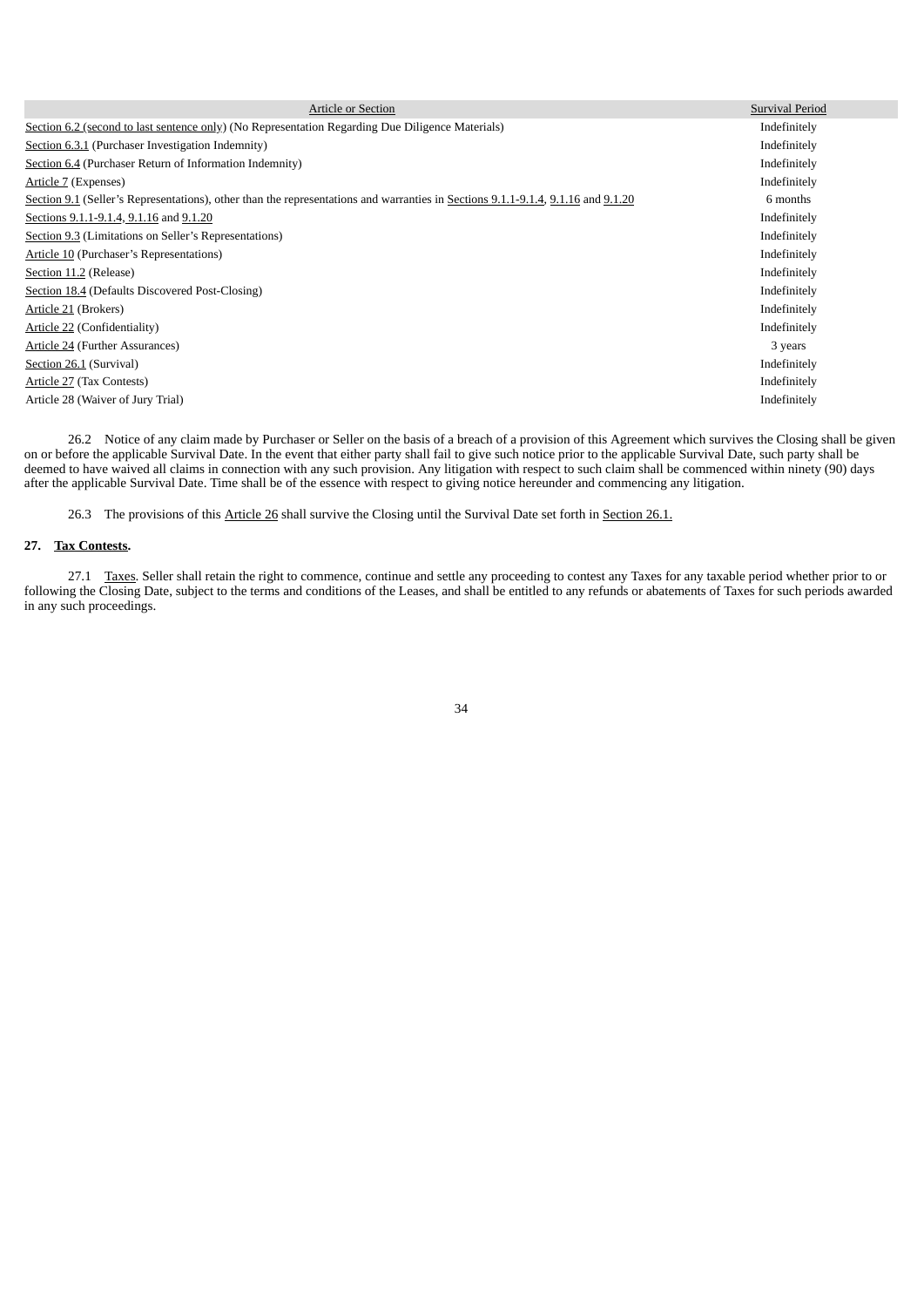27.2 Cooperation. Seller and Purchaser shall use commercially reasonable efforts to cooperate with the party contesting the Taxes (at no cost or expense to the party not contesting the Taxes other than any *de minimis* cost or expense or any cost or expense which the contesting party agrees in writing to reimburse) and to execute and deliver any documents and instruments reasonably requested by the party contesting the Taxes in furtherance of the contest of such Taxes.

27.3 Survival. The provisions of this Article 27 shall survive the Closing until the Survival Date set forth in Section 26.1.

## 28. **Waiver of Jury Trial.**

28.1 TO THE EXTENT PERMITTED BY APPLICABLE LAW, PURCHASER AND SELLER HERETO SHALL, AND THEY HEREBY DO, INTENTIONALLY WAIVE ANY AND ALL RIGHTS TO A TRIAL BY JURY IN ANY ACTION, PROCEEDING OR COUNTERCLAIM BROUGHT BY EITHER OF PURCHASER AND SELLER HERETO AGAINST THE OTHER ON ANY MATTERS WHATSOEVER ARISING OUT OF OR IN ANY WAY CONNECTED WITH THIS AGREEMENT AND/OR ANY CLAIM OR INJURY OR DAMAGE RELATED THERETO. The provisions of this Section 28.1 shall survive the Closing until the Survival Date set forth in Section 26.1.

## **[REMAINDER OF PAGE INTENTIONALLY LEFT BLANK]**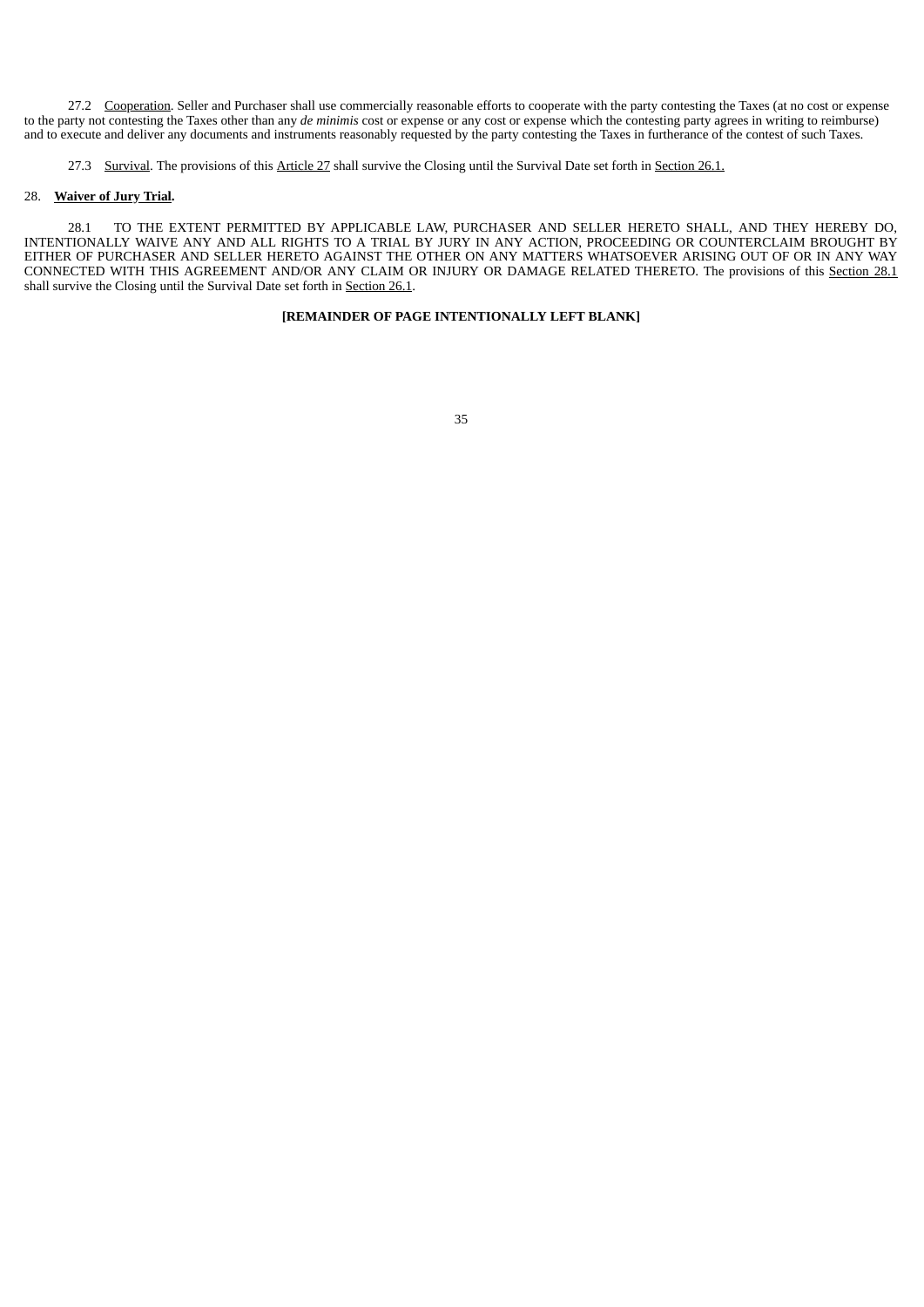**IN WITNESS WHEREOF**, the parties hereto have duly executed this Agreement as of the Effective Date.

## **SELLER: W.S. BADCOCK CORPORATION**,

a Florida corporation

|                                                                                      |        |                    | /s/       |
|--------------------------------------------------------------------------------------|--------|--------------------|-----------|
|                                                                                      | By:    | Robert B. Burnette |           |
|                                                                                      |        |                    | Robert    |
|                                                                                      |        | Name: B. Burnette  |           |
|                                                                                      | Title: |                    | President |
| <b>PURCHASER:</b><br>MESIROW REALTY SALE-LEASEBACK, INC.,<br>an Illinois corporation |        |                    |           |
|                                                                                      | By:    | Douglas Barker     | $/s/M$ .  |

|                          | M.     |
|--------------------------|--------|
| Name: Douglas Barker     |        |
|                          | Senior |
| Title: Managing Director |        |

[Signature Page to Purchase and Sale Agreement]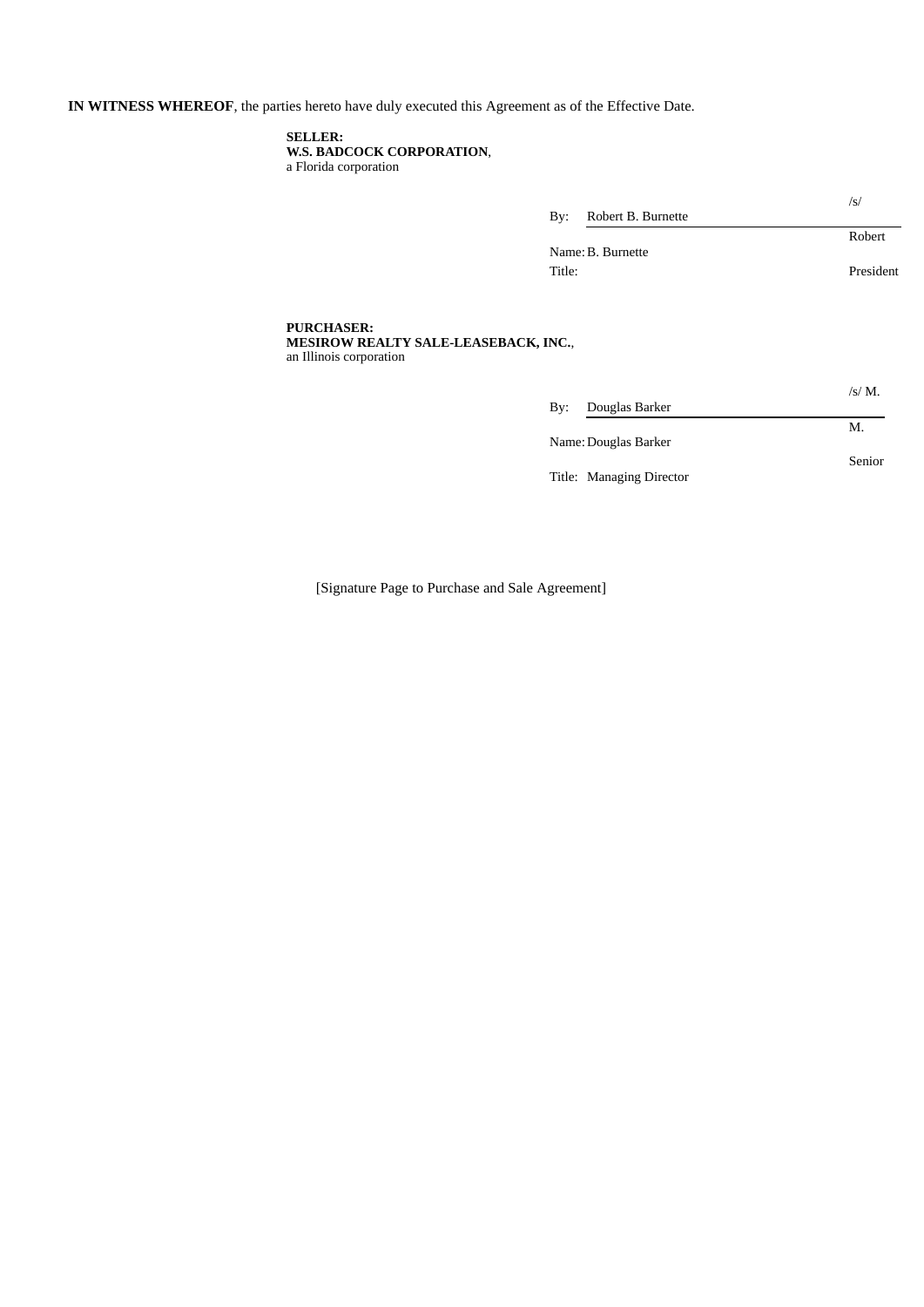## **CONSENT OF ESCROW AGENT:**

FIRST AMERICAN TITLE INSURANCE COMPANY ("**Escrow Agent**") hereby agrees to: (i) accept and carry out the escrow instructions set forth in this Agreement, (ii) carry out the responsibilities of Escrow Agent as provided in this Agreement; and (iii) be bound by this Agreement in the performance of its duties as Escrow Agent.

## DATED: April 15, 2022 **FIRST AMERICAN TITLE INSURANCE COMPANY**

- By: /s/ Erin Tahany
- Name: Erin Tahany
- Title: Title & Escrow Operations Manager

[Signature Page to Purchase and Sale Agreement]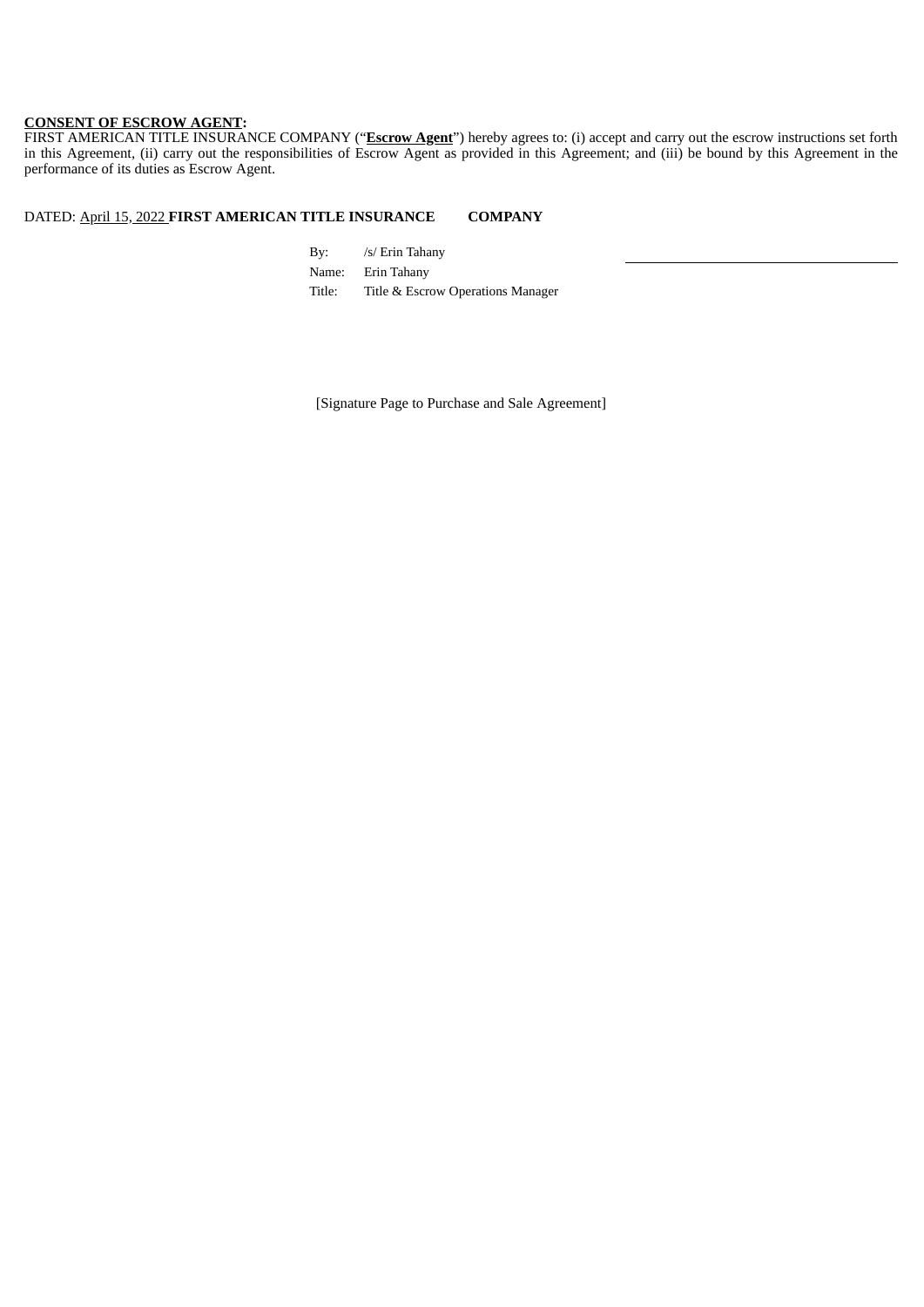## **Joinder to Purchase and Sale Agreement**

Franchise Group, Inc., a Delaware corporation ("**Guarantor**"), hereby joins in the Purchase Agreement for the purpose of agreeing to be bound by the terms of the Purchase Agreement and hereby assumes all rights and obligations of Seller with the same force and effect as if originally named as a seller in the Purchase Agreement. This Joinder Agreement shall survive the Closing until the Survival Date set forth in Section 26.1.

## **GUARANTOR:**

**FRANCHISE GROUP, INC.**, a Delaware corporation

By: /s/ Andrew Laurence Name: Andrew Laurence

Title: Executive Vice President

[Signature Page to Joinder to Purchase and Sale Agreement]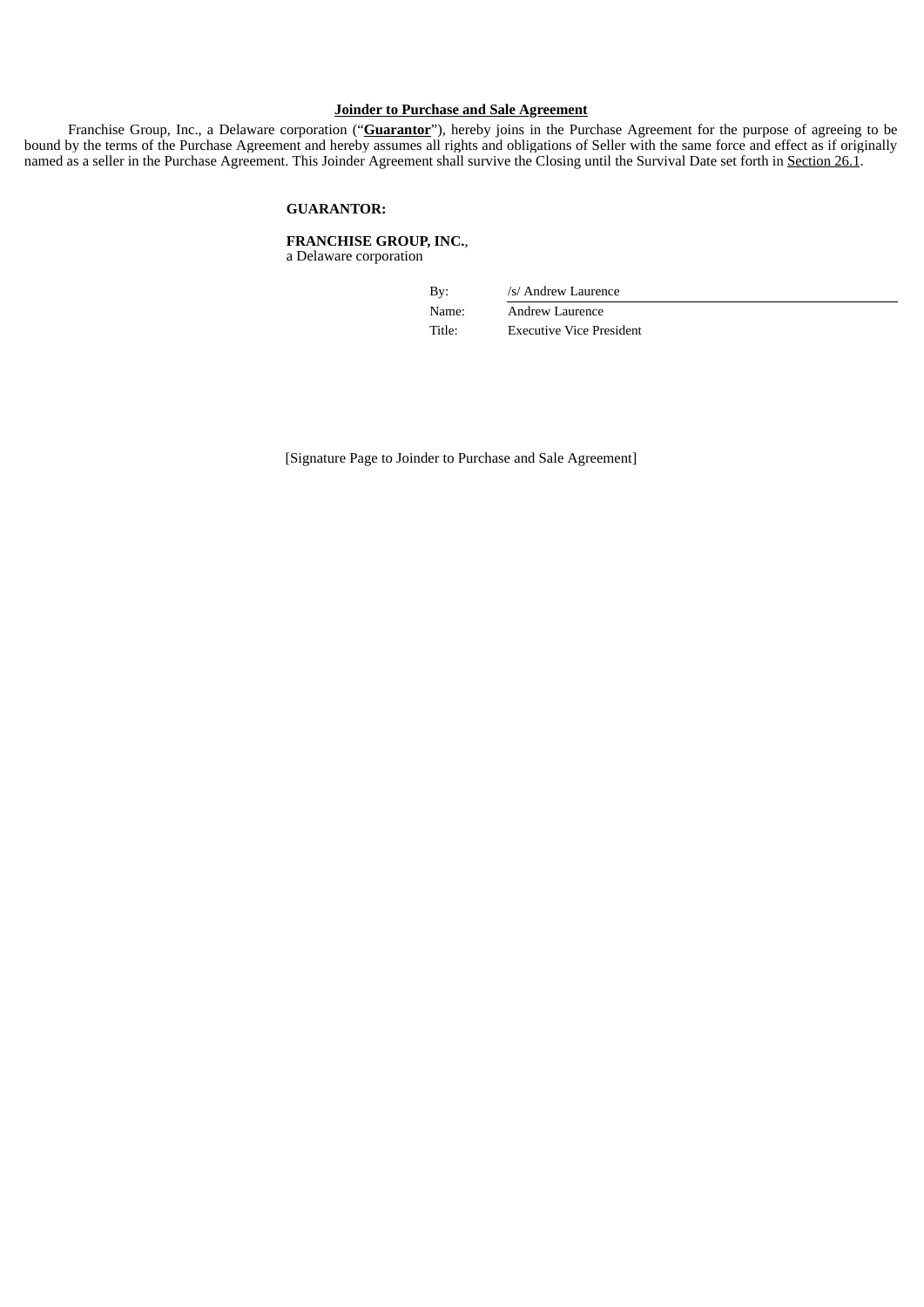#### **PURCHASE AND SALE AGREEMENT**

This **PURCHASE AND SALE AGREEMENT** (this "**Agreement**") made as of this 26th day of April, 2022 (the "**Effective Date**"), by and between **W.S. BADCOCK CORPORATION**, a Florida corporation having an address at 200 NW Phosphate Boulevard, Mulberry, Florida 33860 ("**Seller**"), and **CAI INVESTMENTS SUB SERIES 100, LLC**, a Nevada limited liability company having an address at 9325 W. Sahara Avenue, Las Vegas, Nevada 89117 ("**Purchaser**").

### **RECITALS:**

**WHEREAS**, Seller is the fee owner of those certain plots, pieces or parcels of land commonly known by the addresses set forth on Exhibit C attached hereto and more particularly described on Exhibit A attached hereto (individually or collectively, the "**Land**"), and on which Seller operates its business (individually or collectively, the "**Business**"); and

**WHEREAS**, Seller desires to sell to Purchaser and Purchaser desires to purchase from Seller the Property (as hereinafter defined), subject to the terms and conditions of this Agreement;

**NOW, THEREFORE**, for good and valuable consideration, the receipt and sufficiency of which are hereby acknowledged by each party hereto, and intending to be legally bound hereby, Seller and Purchaser agree as follows:

#### 1. **Sale and Purchase.**

1.1 Property. Seller hereby agrees to sell and convey to Purchaser and Purchaser hereby agrees to purchase from Seller, upon and subject to the terms and conditions hereinafter set forth, (a) the Land; (b) all buildings and improvements currently located on the Land (collectively, the "**Improvements**"); (c) all plans, specifications and studies pertaining to the Land, in Seller's possession or under its control; (d) all mineral, oil and gas rights, water rights, sewer rights and other utility rights allocated to Seller with respect to the Land; (e) any and all leases and rental agreements relating to the Land, including, without limitation, all rent, prepaid rent, security deposits and other payments and deposits (other than the Subleases (as hereinafter defined) and all rent, prepaid rent, security deposits and other payments and deposits with respect to the Subleases); and (f) all appurtenances, easements, licenses, privileges and other property interests belonging to Seller with respect to the Land, free and clear of any liens, encumbrances, claims or security interests, other than as appearing on any Title Report and/or Survey, all Permitted Encumbrances (as such term is defined in Section 4.1), but expressly excluding all right, title and interest of Seller and Currents and Cooling, Inc., a Florida corporation ("**Subtenant**"), if any, in and to all fixtures, equipment and personal property (regardless of whether attached or appurtenant to the Land or the Improvements and regardless of whether used in connection with the operation of the Business) and/or as otherwise disclosed herein (collectively, the "**Property**").

1.2 All or Nothing Purchase and Sale. Purchaser and Seller acknowledge and agree that the individual Properties shall be sold together as a package. Except as expressly set forth herein, any rights of Purchaser contained herein to terminate this Agreement shall require termination of the entire Agreement and shall not be construed as giving Purchaser the right to exclude, or terminate only as to, one (1) or more of the individual Properties.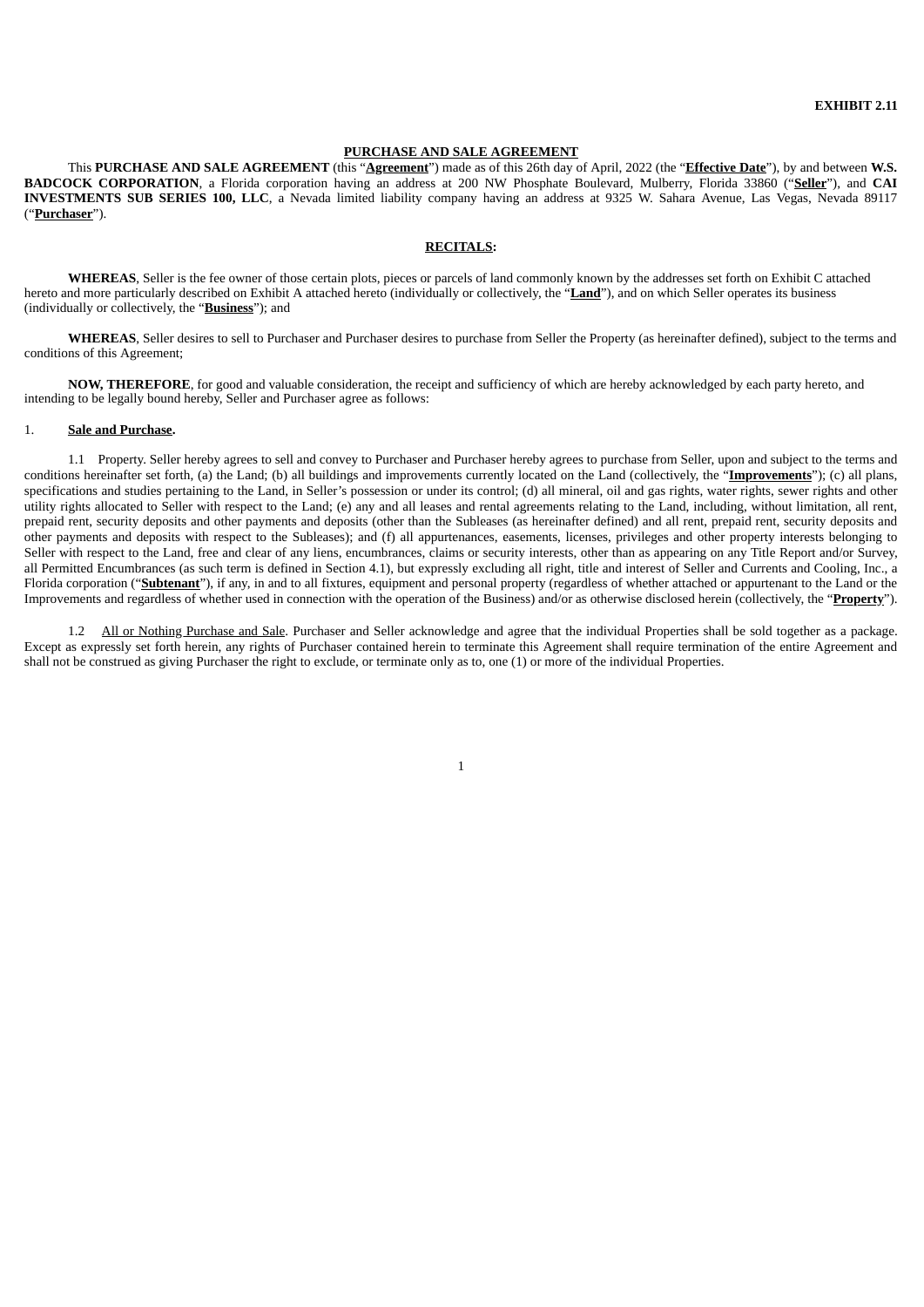#### 2. **Purchase Price.**

2.1 The purchase price to be paid by Purchaser to Seller for the Property (the "**Purchase Price**") is EIGHTEEN MILLION FIVE HUNDRED THOUSAND AND NO/100 DOLLARS (\$18,500,000.00), subject to adjustment as otherwise provided under this Agreement. The Purchase Price shall be paid by Purchaser as follows:

2.1.1 No later than three (3) Business Days following the Effective Date, and as a condition to the effectiveness hereof (TIME BEING OF THE ESSENCE with respect to such date), Purchaser shall deliver to First American Title Insurance Company, 5201 Blue Lagoon Drive, Suite 974, Miami, Florida 33126, Attention: Vanessa Abreu, Esq., Email: vabreu@firstam.com ("**Escrow Agent**") an amount equal to TWO hundred thousand AND NO/100 DOLLARS (\$200,000.00) (together with any interest earned thereon, the "**Initial Deposi**t") by wire transfer of immediately available funds, to be held in escrow in accordance with Article 19;

2.1.2 In the event Purchaser does not terminate this Agreement on or before the Due Diligence Date (as hereinafter defined) in accordance with the terms hereof, no later than three (3) Business Days following the Due Diligence Date (TIME BEING OF THE ESSENCE with respect to such date), Purchaser shall deliver to Escrow Agent an additional deposit in the amount of THREE HUNDRED THOUSAND AND NO/100 DOLLARS (\$300,000.00) (together with any interest thereon, the "**Additional Deposit**", and collectively with the Initial Deposit, the "**Deposit**") by wire transfer of immediately available funds, to be held in escrow in accordance with Article 19; and

2.1.3 Purchaser shall, on or before 12:00 p.m. (Eastern Time) on the Closing Date, deliver to Escrow Agent by wire transfer of immediately available funds an amount equal to (i) the Purchase Price as apportioned, adjusted and prorated pursuant to Article  $\frac{1}{7}$  or as otherwise provided under this Agreement less (ii) the amount of the Deposit plus (iii) any other amounts required to be paid by Purchaser at the Closing.

2.2 On the day after the Due Diligence Date, the Deposit shall become non-refundable; provided, however, that the Deposit shall be refundable to Purchaser if Purchaser terminates this Agreement in accordance with the provisions of this Agreement which expressly provide for the return of the Deposit to Purchaser upon such termination. In any instance where the Deposit is to be returned to Purchaser, Purchaser shall be entitled to a refund of only so much of the Deposit that has been delivered to Escrow Agent pursuant to the terms of this Agreement.

2.3 At the Closing, Escrow Agent shall disburse the Purchase Price apportioned, adjusted and prorated to reflect closing costs, prorations and other adjustments made pursuant to Article 7 to Seller as Seller may direct or in accordance with a closing statement prepared and approved by Seller and Purchaser.

2.4 Seller and Purchaser mutually agree that one hundred percent (100%) of the Purchase Price is attributable to the real property.

### 3. **Leaseback**.

3.1 Purchaser and Seller shall enter into a lease agreement with respect to each individual Property substantially on the form attached hereto as Exhibit B, pursuant to which Purchaser shall, from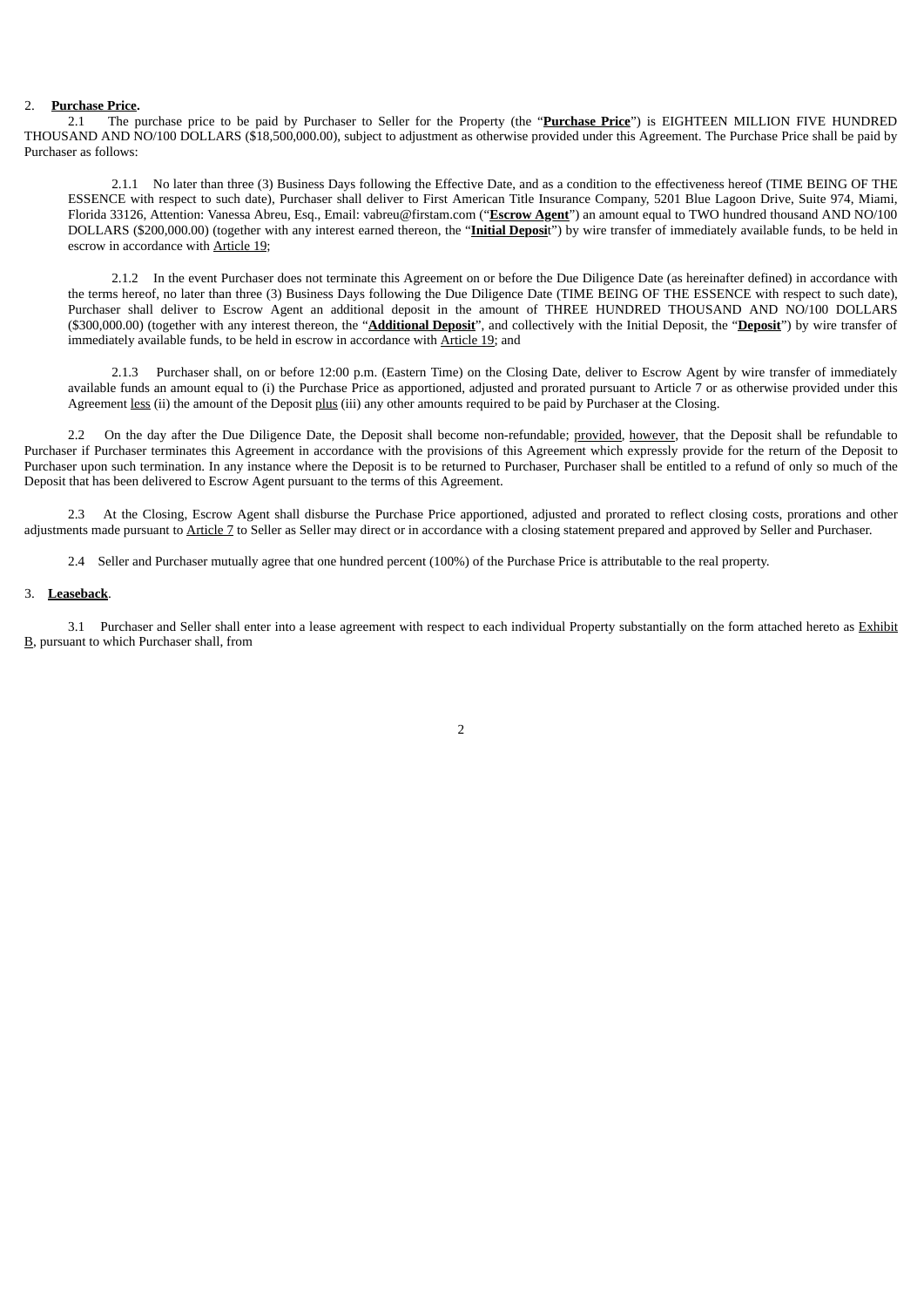and after the Closing Date, lease each individual Property to Seller, at the rent and pursuant to the terms and conditions contained therein (each, a "**Lease**" and collectively, the "**Leases**"). The initial rent amounts of the Leases are set forth on Exhibit C attached hereto. With respect to each Lease, Franchise Group, Inc., a Delaware corporation ("**Guarantor**"), shall enter into a lease guaranty in form and substance reasonably acceptable to Seller, Purchaser, and Guarantor (each, a "**Guaranty**").

## 4. **State of Title of Property and Violations**.

4.1 Permitted Encumbrances. The Property is being sold and is to be conveyed subject only to the matters described in Sections 4.1.1 through 4.1.8 and Section 4.2 (collectively, the "**Permitted Encumbrances**"):

4.1.1 Any and all present and future zoning restrictions, regulations, requirements, laws, ordinances, resolutions and orders applicable to the Property, and all other laws, requirements, orders, rules, or regulations, now or hereafter in effect, of any governmental or quasi-governmental authority, department or agency having jurisdiction over the Property or any part thereof.

4.1.2 The state of facts shown on the Surveys and any state of facts a current and accurate survey of the Property would show.

4.1.3 Real estate taxes and assessments for the fiscal year in which the Closing occurs.

4.1.4 Rights and easements of utility companies to lay, install, maintain or operate wires, lines, cables, pipes, holes, boxes and other fixtures, facilities or equipment in, over and upon the Property or any portion thereof.

4.1.5 Any exceptions caused by Purchaser, its agents, representatives or employees.

4.1.6 Such matters as Escrow Agent shall be willing without any additional premium to omit as exceptions to coverage.

4.1.7 Such matters that are not timely objected to in accordance with Section 5.2.1, but expressly excluding Required Title Clearance Items (as hereinafter defined) which will in no event be Permitted Encumbrances.

4.1.8 The liens or encumbrances listed on, and/or disclosed by, the Title Reports, other than any matters Seller is expressly obligated to have removed pursuant to Article 5 below.

#### 4.2 Violation Objections and Termination Rights.

4.2.1 The Property is being sold and is to be conveyed subject to all notes or notices of violation of law or municipal ordinances, orders or requirements noted in or issued by or any federal, state, county or municipal department having jurisdiction affecting or against the Property, subject to Seller's express representations contained in this Agreement.

3

## 5. **Title Insurance and Ability of Seller to Convey**.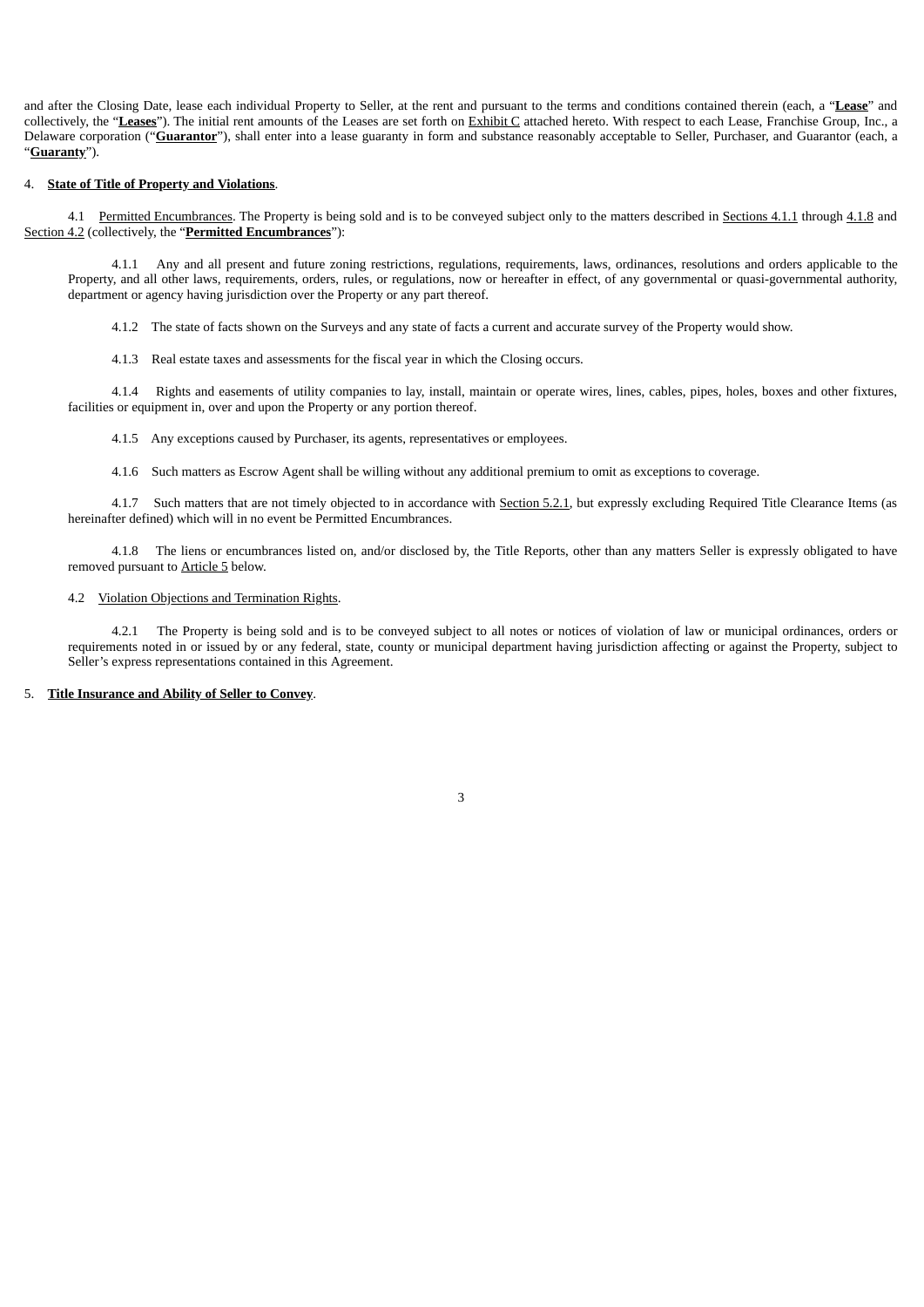5.1 Purchaser acknowledges receipt prior to the Effective Date of certain commitments (collectively, the "**Title Reports**") to issue owner's policies of title insurance with respect to the Property from Escrow Agent bearing the commitment numbers set forth on Exhibit C attached hereto. On the Closing Date, Purchaser will purchase (at Seller's expense) from Escrow Agent owner's title insurance policies for the Property insuring Purchaser in the amount of the Purchase Price. Purchaser acknowledges receipt prior to the Effective Date of certain ALTA surveys of the Property performed by a registered surveyor and as further described on Exhibit C attached hereto, which shall be certified to Purchaser, Seller, Escrow Agent, and any other party required by Purchaser (collectively, the "**Surveys**"); it being understood that obtaining a Survey shall not constitute a condition to, or delay, the Closing. Purchaser will deliver a copy of any updated Title Report and any updated Survey to Seller and Escrow Agent promptly after Purchaser's receipt thereof. Except as otherwise specifically provided in Section 5.2 and Section 5.3, Seller shall not be obligated to incur any expense, or to bring any action or proceeding, to remove any exceptions or objections to title or to render title to the Property marketable and/or indefeasible and shall not be obligated to grant an abatement in the Purchase Price with respect to any such exception or objection. Nothing herein contained shall be construed to limit Purchaser's right to specific performance in the event of Seller's willful default hereunder. Seller shall have the right, but not the obligation, to a reasonable adjournment or adjournments of the Closing to remove any defect in or objection to title disclosed on or prior to the Closing Date in any Title Report and/or Survey, any update to any Title Report and/or Survey, or otherwise which does not constitute a Permitted Encumbrance (including, but not limited to, any Required Title Clearance Item (as such term is defined in Section 5.2.1)). Purchaser acknowledges and agrees that Seller makes no representation or warranty regarding the condition of title to the Land or the Improvements.

#### 5.2 Title Objections and Termination Rights.

5.2.1 Subject to Section 5.4, to the extent the same affects the Property, Seller shall eliminate any mortgage or deed of trust, regardless of amount, executed by Seller and other monetary liens caused by or through Seller and affecting the Property not exceeding FIFTY THOUSAND AND NO/100 DOLLARS (\$50,000.00) (the "**Title Cure Cap**") (the "**Required Title Clearance Items**"). If the Property becomes subject after the Effective Date but prior to the Closing Date to one or more liens or encumbrances that do not constitute Permitted Encumbrances or Required Title Clearance Items (any such lien or encumbrance, individually or collectively, a "**Title Objection Matter**"), then Purchaser shall furnish Seller with a written statement of objections, if any, to any such Title Objection Matter within two (2) Business Days of becoming aware of any individual Title Objection Matter (TIME BEING OF THE ESSENCE with respect to such date).

5.2.2 To the extent all such Title Objection Matters may be removed and/or cured solely by the payment of a sum of money not exceeding the Title Cure Cap, Seller shall remove and/or cure the same. To the extent such Title Objection Matters may not be removed and/or cured solely by payment of a sum of money not exceeding the Title Cure Cap or the cost to remove and/or cure such Title Objection Matters exceeds the Title Cure Cap, Seller shall have the option (each of the foregoing, **"Seller's Cure Options**") to elect to (x) remove and/or cure the same at its sole cost and expense, or (y) elect not to take any action ("**No-Action Election**"), in which case Purchaser may make a Purchaser Title Election (as such term is defined in Section 5.2.3). Seller shall have the right to elect any of Seller's Cure Options as Seller becomes aware of Title Objection Matters, but shall have the right to alter or amend its election as Seller becomes aware of additional Title Objection Matters. Seller shall have the right to a reasonable adjournment or adjournments of the Closing Date in order to make such election. If Seller fails to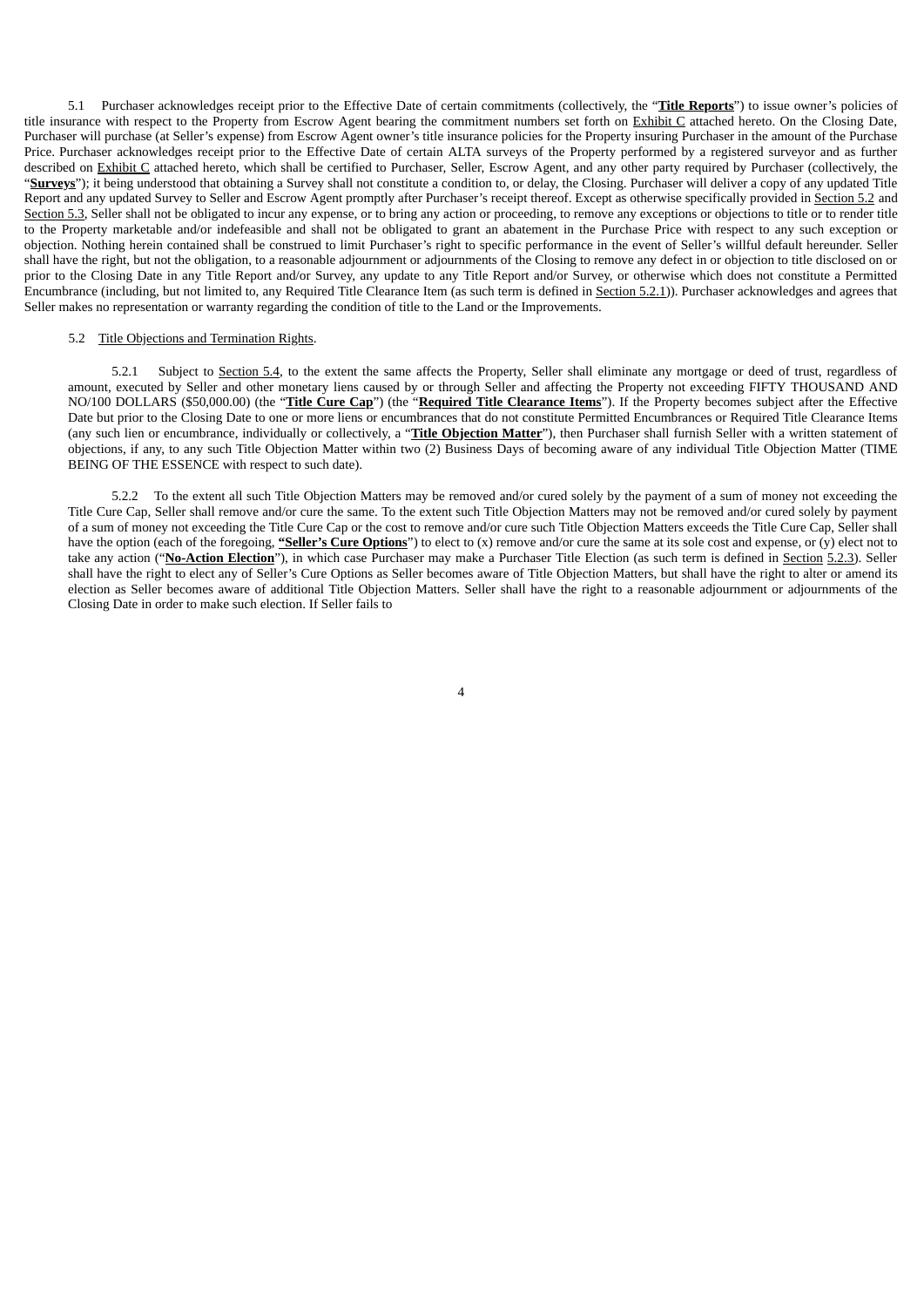deliver notice of a Seller Cure Option in accordance with and pursuant to the terms of this Section 5.2.2, Seller shall be deemed to have made a No-Action Election.

5.2.3 Provided that Seller elects the No-Action Election or is deemed to have made a No-Action Election, Purchaser shall have the right to provide Seller notice of Purchaser's intent to terminate this Agreement (the "**Purchaser Title Election**") only to the extent that a Title Objection Matter will cost in excess of FIFTY THOUSAND AND NO/100 DOLLARS (\$50,000.00) to remove and/or remedy. Purchaser shall make the Purchaser Title Election (if at all) by written notice to Seller delivered (i) on or before the second (2nd) Business Day after delivery of Seller's notice electing the No-Action Election, or (ii) on or before the Closing Date if Seller's notice electing the No-Action Election is delivered one (1) Business Day prior to the Closing Date or on the Closing Date.

5.2.4 If Purchaser affirmatively elects not to make the Purchaser Title Election or fails to deliver notice of making the Purchaser Title Election in accordance with and pursuant to the terms of Section 5.2.3, Purchaser shall be deemed to have failed to make the Purchaser Title Election, and Purchaser shall be required, subject to the terms and conditions of this Agreement, to close on the transactions contemplated pursuant to this Agreement and accept title subject to the Title Objection Matter(s) without any reduction or credit to the Purchase Price, except Seller will remain obligated, subject to the terms and conditions of this Agreement, to satisfy all Required Title Clearance Items. If Purchaser makes the Purchaser Title Election, Purchaser shall be entitled to the return of the Deposit, this Agreement shall be null and void, and the parties hereto shall be relieved of all further obligation and liability hereunder, except with respect to such terms that expressly survive termination pursuant to the terms hereof.

5.3 If Seller shall so request, Purchaser will allow Seller to pay from the balance of the Purchase Price as much thereof as may be necessary to satisfy any lien or encumbrance which Seller is obligated or elects to cure hereunder.

5.4 At the Closing, subject to the provisions of this Article 5, Seller shall convey to Purchaser fee simple title to the Property free of all liens and encumbrances other than the Permitted Encumbrances.

### 6. **Diligence**.

6.1 Deliveries by Seller. Prior to the Effective Date, Purchaser received an offering package with respect to the Property and/or was granted access to Property-related materials, including those certain agreements, documents, reports, and other written material and instruments more particularly set forth on Exhibit E attached hereto (collectively, the "**Offering Package**"). If not already provided to Purchaser prior to the Effective Date, Seller shall deliver or make available, or cause to be delivered or made available, to Purchaser for inspection, any additional documents, information and/or reports reasonably requested by Purchaser which are in the actual possession or control of Seller (together with the Offering Package, all documents, reports, and materials delivered to Purchaser by or on behalf of Seller or otherwise actually reviewed by Purchaser, the "**Due Diligence Materials**"), including, without limitation, the items listed on Exhibit E-1, which are hereby requested by Purchaser and shall be provided by Seller within ten (10) days following the Effective Date. The Due Diligence Materials do not (and are not required to) include any documentation or information which Seller must keep confidential, or any items which are protected by any attorney-client privilege. It is expressly agreed and understood that none of Seller nor its representatives shall be required to create any report or statement for Purchaser that is not created in the ordinary course of owning or operating the Property.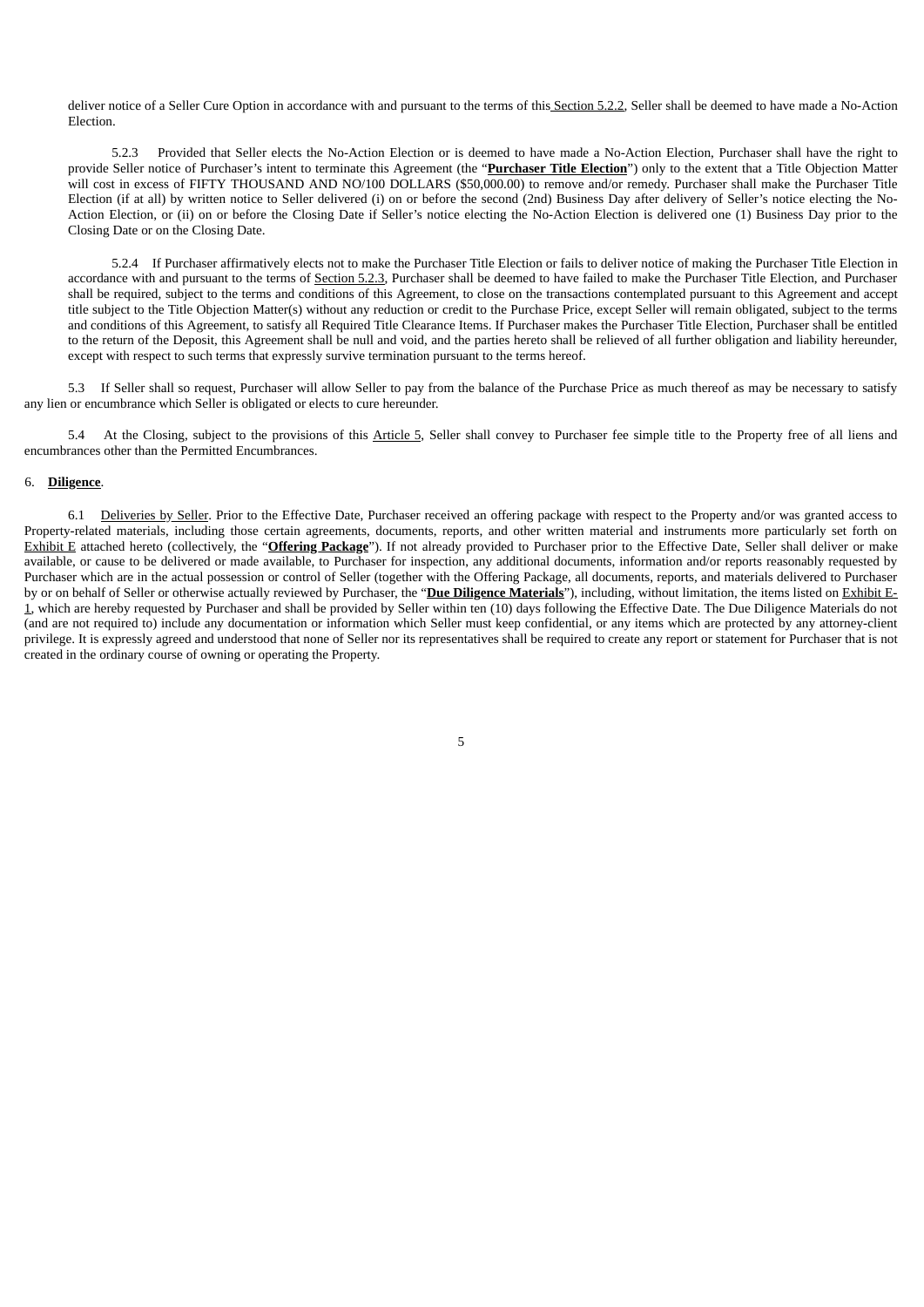6.2 No Representations Regarding Due Diligence Materials. By making available to or furnishing Purchaser with the Due Diligence Materials, Seller does not make any warranty or representation with respect to the accuracy, completeness, conclusions or statements expressed in the Due Diligence Materials. Seller shall make available to or furnish Purchaser with any other existing written information, reports or updates of such Due Diligence Materials, to the extent in existence, within five (5) Business Days following reasonable request by Purchaser, but failure to deliver or make available same shall not in and of itself constitute a default hereunder, or otherwise constitute a failure of a condition to the Closing. Purchaser hereby waives any and all claims against Seller or any party that prepared or furnished the Due Diligence Materials arising out of any inaccuracy, incompleteness, conclusions or statements expressed in the Due Diligence Materials furnished or made available by Seller or any other party. The immediately preceding sentence of this Section 6.2 shall survive the Closing until the Survival Date (as such term is defined in Section 26.1) set forth in Section 26.1 or the termination of this Agreement.

## 6.3 Access to the Property.

6.3.1 Provided Purchaser has delivered evidence of Purchaser's Liability Insurance (as hereinafter defined) to Seller and Seller has approved the same (which approval shall not be unreasonably withheld, conditioned or delayed), Seller will allow Purchaser and its employees, agents, prospective lenders, attorneys, contractors, and representatives (collectively, "**Purchaser's Representatives**"), prior to the Due Diligence Date at reasonable times during normal business hours upon two (2) Business Days' prior notice (but subject to the rights of Subtenant under the Subleases) and without material interruption of Seller's management of the Property or interference with Subtenant, residents, occupants or employees at the Property, to enter upon the Property (i) for the purpose of updating Surveys, inspections, engineering studies, Phase I environmental assessments and any other non-invasive tests, structural examinations or studies which Purchaser may reasonably deem necessary, and (ii) to inspect the Property and, to the extent permitted by law, all books, records and accounts relating to the operation thereof (collectively, clauses (i) and (ii), the "**Investigations**"). Purchaser shall be solely responsible for all of the costs and expenses of any Investigations and shall conduct such Investigations in good faith and with due diligence. Notwithstanding the foregoing, Seller's prior written consent (which consent may be granted or withheld in Seller's sole and absolute discretion) shall be required for any Investigations which involve invasive or destructive testing of the Property (or any portion thereof and including, without limitation, any Phase II environmental assessments or boring of the Property in connection with an environmental audit or otherwise) or any alteration of the Property (or any portion thereof). In the event Seller does provide its consent to any such invasive testing or alteration, Purchaser shall promptly restore the Property to its condition immediately prior to, as applicable, such test or alteration. Purchaser shall (i) fully comply with all laws, rules and regulations applicable to Property and/or the Investigations and all other activities undertaken in connection therewith, (ii) not interfere with the use, occupancy, management, maintenance or operation of the Property (or any portion thereof) by Seller or Subtenant under that certain (i) Commercial Lease Agreement, dated as of October 1, 2021, between Subtenant and Seller, and (ii) Commercial Lease Agreement, dated as of October 1, 2021, between Subtenant and Seller (collectively, the "**Subleases**") (or any of their respective agents, representatives, residents, occupants, guests, invitees, contractors, or employees), and (iii) schedule all such Investigations at Seller's convenience and shall permit Seller to have a representative present during all Investigations undertaken hereunder. Purchaser hereby agrees to indemnify, defend and hold harmless Seller and each other Released Party (as such term is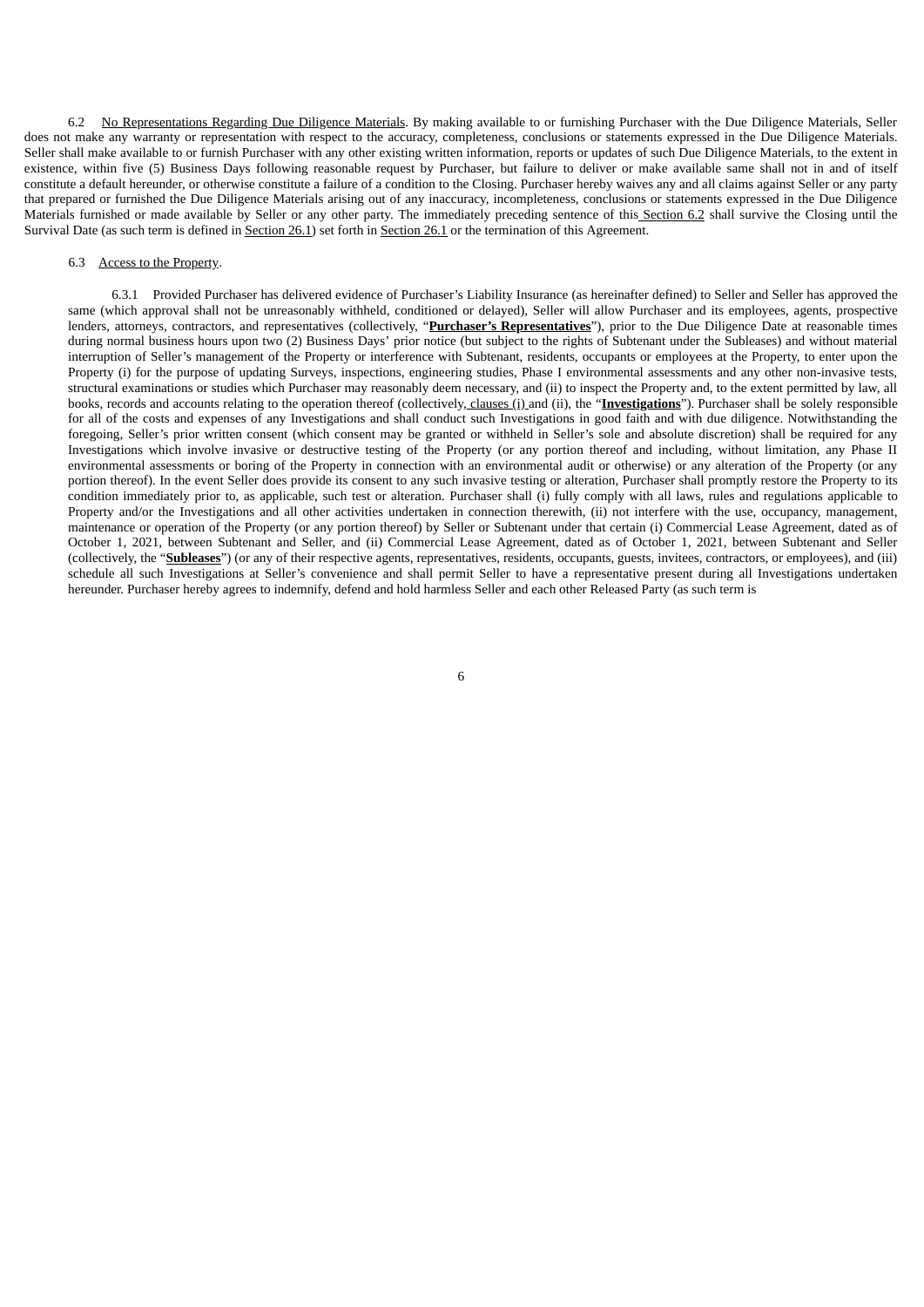defined in Section 11.2) from and against any and all loss, cost, expense, damage, claim and liability (including, without limitation, reasonable attorneys' fees and disbursements), suffered or incurred by Seller or any other Released Party and arising out of or in connection with (i) Purchaser and/or Purchaser's Representatives entry upon the Property, (ii) any Investigations and other activities conducted with respect to the Property by Purchaser or Purchaser's Representatives, and (iii) any liens or encumbrances filed or recorded against the Property as a consequence of any and all Investigations and other activities undertaken by Purchaser or Purchaser's Representatives. Purchaser shall procure, prior to entry upon the Property, and maintain for at least one (1) year after the Effective Date commercial general liability insurance covering Purchaser on an occurrence, as opposed to claims made, basis and providing for an each occurrence limit of \$1,000,000, personal & advertising injury limit of \$1,000,000 resulting in a combined general aggregate limit of not less than \$2,000,000 per occurrence with no deductible and an additional \$5,000,000 in Umbrella/Excess limits issued by companies and in form and substance reasonably satisfactory to Seller ("**Purchaser's Liability Insurance**"). All of Purchaser's Liability Insurance shall be primary and not contributing with any insurance maintained by Seller to the extent of Purchaser's indemnity contained in this Section 6.3.1. Seller shall be named as an additional insured under all of Purchaser's Liability Insurance and Seller shall be given written notice at least thirty (30) days prior to cancellation, material amendment or reduction of any such coverage. The provisions of this Section 6.3.1 shall not in any way be deemed to amend the provisions of Article 11. The indemnity set forth in this Section 6.3.1 shall survive the Closing and/or the termination of this Agreement until the Survival Date set forth in Section 26.1.

6.3.2 Purchaser and/or Purchaser's Representatives shall not contact, communicate or otherwise interfere with the normal conduct by Seller, Subtenant, or employees of the Property of their business at the Property.

6.4 Return of Information Upon Termination. If this Agreement is terminated by any party pursuant to the terms of this Agreement, then Purchaser shall return to Seller all Due Diligence Materials delivered to Purchaser and/or Purchaser's Representatives as well as a copy of any and all reports studies, data, analysis and surveys that Purchaser and/or Purchaser's Representatives discover, commission or generate in connection with or resulting from their due diligence activities on the Property (collectively, the "**Information**"). All of the Information shall be deemed confidential, and Purchaser acknowledges and agrees that the Information is subject to the confidentiality provisions of Section 22.1. Purchaser shall indemnify the Released Parties from and against any and all Claims (as such term is defined in Section 11.2) resulting from, arising out of or in connection with Purchaser's and/or Purchaser's Representatives' breach of its obligations under this Section 6.4. The indemnity set forth in this Section 6.4 shall survive the Closing and/or the termination of this Agreement until the Survival Date set forth in Section 26.1.

6.5 Purchaser's Unconditional Right to Terminate. Purchaser shall have the right to terminate this Agreement for any reason whatsoever by notifying Seller in writing of such termination on or before 11:59 p.m. (Eastern Time) on the date that is thirty (30) days following the Effective Date (the "**Due Diligence Date**") (TIME BEING OF THE ESSENCE as to such time and date). If Purchaser duly terminates this Agreement in accordance with the foregoing provisions of this Section 6.5, this Agreement shall terminate, Purchaser shall be entitled to the return of the Deposit without the consent of Seller and the parties shall have no further liability to one another arising from this Agreement, except that the following provisions of this Agreement shall survive such termination and be enforceable by the parties after termination: namely, Sections 6.2, 6.3 (other than with respect to access to the Property),  $6.4$ , this  $6.5$ ,  $7.1$ ,  $19$ ,  $21.1$ ,  $22.1$ , and  $23.1$ . If Purchaser does not duly terminate this Agreement in accordance with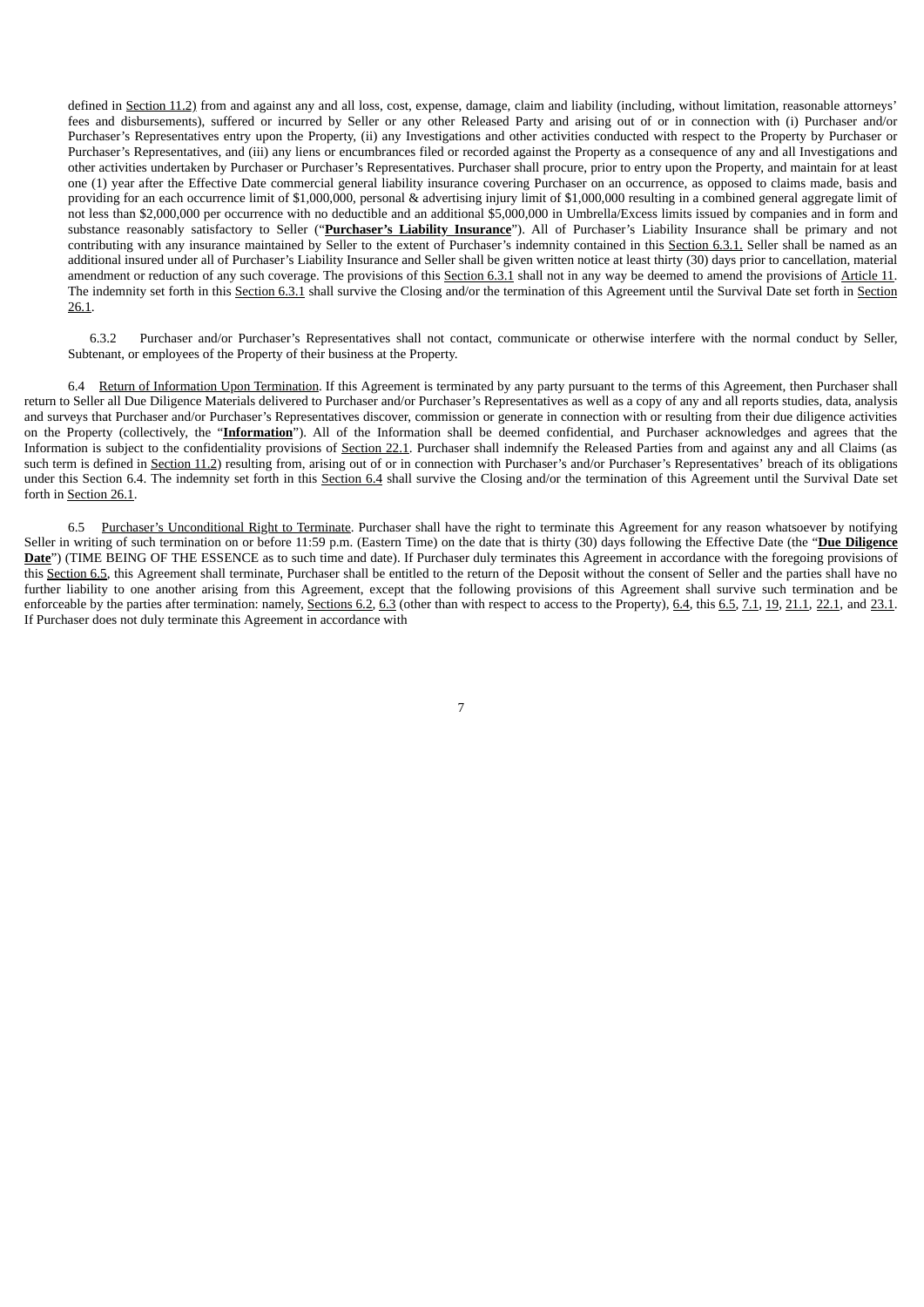the foregoing provisions of this Section 6.5, or if Purchaser delivers written notice of its acceptance of the Property to Seller on or before 11:59 p.m. (Eastern Time) on the Due Diligence Date, Purchaser shall be obligated to consummate the transaction hereunder on the Closing Date and shall be deemed to have approved its due diligence investigation of the Property, including, without limitation, all laws, ordinances and regulations pertaining to the Property and all engineering, zoning and environmental matters pertaining to the Property. Prior to the Due Diligence Date, Purchaser shall within two (2) Business Days notify Seller of its discovery of any inaccuracy in any representation or warranty of Seller hereunder and Seller shall have the right, from time to time, until one (1) Business Day prior to the Due Diligence Date, to update any Exhibit attached hereto or modify any representation or warranty made by Seller herein by giving Purchaser written notice of any such update and/or modification prior to the Due Diligence Date (each, a "**Seller's Modification Notice**"), without incurring any cost, expense, liability or obligation, and without the same constituting a breach or default under this Agreement; provided, however, in such event, Purchaser shall have the right to terminate this Agreement if such update has a material adverse effect on the transactions contemplated hereby, as determined by Purchaser in Purchaser's reasonable judgment and, if the representation or warranty became inaccurate due to a Seller Control Event (as hereinafter defined), Purchaser shall (i) receive a return of the Deposit from Escrow Agent and (ii) recover all of the third-party, out-of-pocket, documented costs actually incurred by Purchaser in connection with the transactions contemplated hereby, not to exceed One Hundred Thousand and No/100 Dollars (\$100,000.00). Purchaser agrees that, if Seller sends a Seller's Modification Notice, the Exhibits attached hereto and/or representations and warranties contained herein shall be deemed modified to reflect the updates and/or modifications made thereto by Seller as of the last Seller's Modification Notice.

#### **7. Expenses.**

7.1 Each party shall pay its own costs and expenses in connection with the transactions contemplated hereby, including the fees and expenses of its attorneys, accountants, consultants and engineers. Seller shall pay (a) one-half (1/2) of the fees and costs due to Escrow Agent in connection with the transactions contemplated herein, (b) transfer taxes, documentary stamp taxes, recording taxes, and other taxes, fees, charges and expenses required to be paid in connection with the sale of the Property, (c) all due diligence expenses and charges, including, without limitation, any expenses and charges for engineering reports, appraisals, environmental reports, or property condition reports, obtained by, or on behalf of, Purchaser, in connection with the transactions contemplated herein, (d) all expenses of or related to the issuance of standard coverage for any ALTA owner's title insurance policy, including any incremental costs for extended coverage, if applicable, and any endorsements thereto mutually agreed to by Purchaser and Seller, acting reasonably, that are permitted by state law and reasonably customary in similar commercial transactions in which the Property is located, (e) the cost of any Survey, (f) recording fees for recordation of the Deeds, and (g) the cost of releasing all liens, judgments and other encumbrances that are to be released of record (subject to the limitations set forth herein) and the fees associated with recording any such releases. Purchaser shall pay (i) one-half (1/2) of the fees and costs due to Escrow Agent in connection with the transactions contemplated herein, (ii) any other costs associated with Purchaser's financing of the Property (including, without limitation, mortgage recording taxes, to the extent the same are required to be paid), (iii) all expenses of or related to the issuance of standard coverage for any ALTA lender's title insurance policy, including any incremental costs for extended coverage, if applicable, and any endorsements thereto), and (iv) the cost of any updates to any Survey. Any other customary closing costs shall be paid by Purchaser and Seller in accordance with local custom in the State and jurisdiction in which the Property to which the applicable costs relate is located. The provisions of this Section 7.1 shall survive the Closing until the Survival Date set forth in Section 26.1.

## **8. Adjustments and Closing Costs.**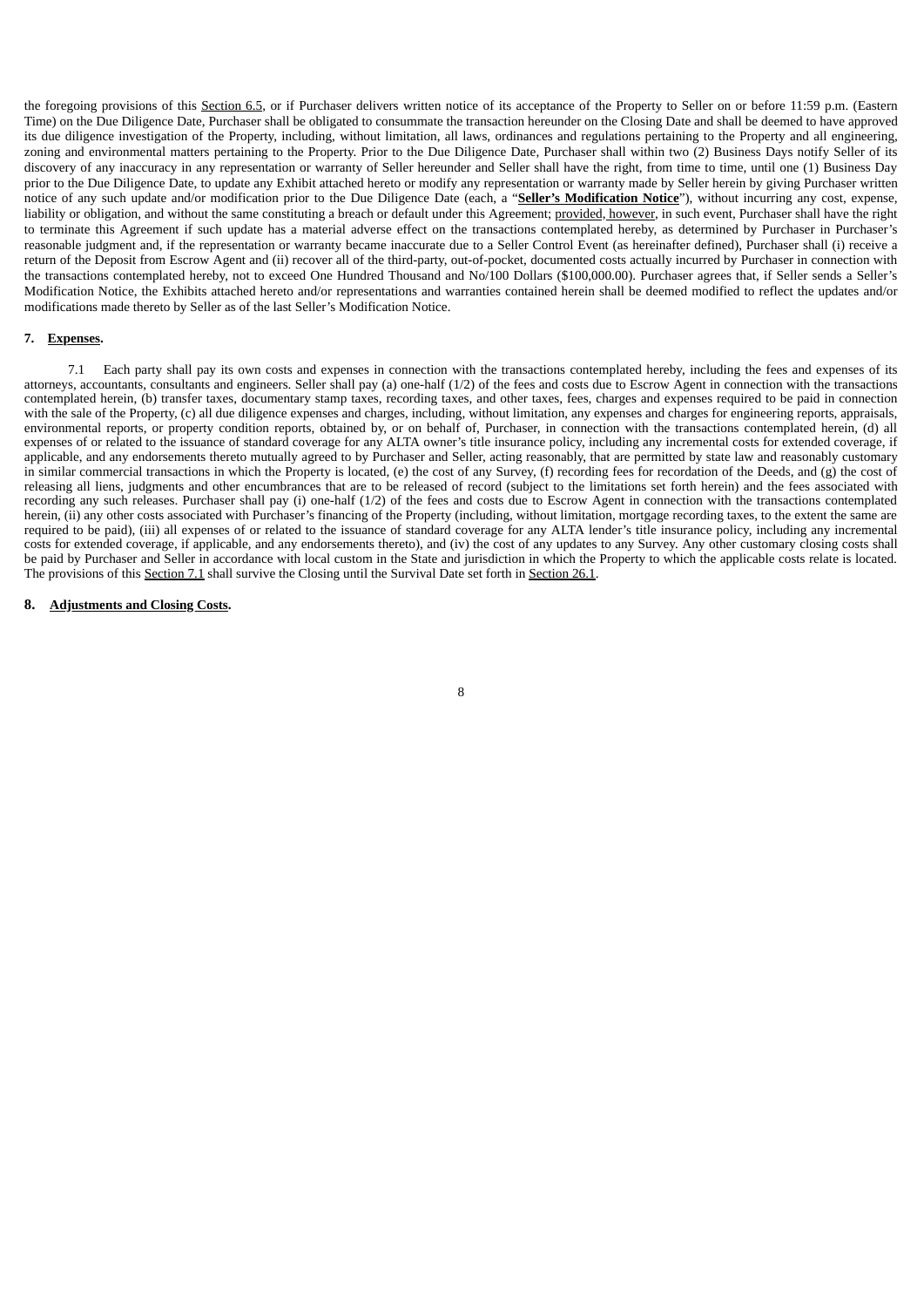8.1 In view of the subsequent lease of each individual Property by Purchaser to Seller pursuant to the Leases and Seller's obligations thereunder, there shall be no proration of insurance, taxes, special assessments, utilities or any other costs related to the Property between Seller and Purchaser at the Closing. Rent payable under the Leases shall be prorated as of the Closing Date.

#### **9. Representations and Warranties of Seller.**

9.1 Representations and Warranties. Seller represents and warrants to Purchaser that as of the Effective Date the following representations and warranties are true in all material respects and the same shall be true in all material respects as of the Closing Date (subject to Seller's right to update as provided in Section 6.5 and subject to the terms of Section 9.3.2):

9.1.1 Seller is a corporation validly existing and in good standing under the laws of the State of Florida. Subject to any consent required under Seller's organizational documents (the "**Required Seller Consents**"), which Required Seller Consents shall be obtained on or prior to the Closing, Seller has full power and authority to execute and deliver this Agreement and all other documents now or hereafter to be executed and delivered by it pursuant to this Agreement (collectively, the "**Seller's Documents**") and to perform all obligations arising under this Agreement and the Seller's Documents. Subject to Seller obtaining the Required Seller Consents, this Agreement and the Seller's Documents constitute the legal, valid and binding obligations of Seller enforceable against Seller in accordance with their terms, except as enforcement thereof may be limited by bankruptcy, insolvency, moratorium, reorganization or other similar laws affecting creditors' rights generally and except as may be limited by general equitable principles. Subject to obtaining the Required Seller Consents, Seller is authorized to enter into this Agreement and the transactions contemplated hereby. If, for any reason, Seller is unable to secure the Required Seller Consents, then Purchaser may terminate this Agreement and, in such event, Purchaser shall (i) receive a return of the Deposit from Escrow Agent and (ii) recover all of the third-party, out-of-pocket, documented costs actually incurred by Purchaser in connection with the transactions contemplated hereby, not to exceed One Hundred Thousand and No/100 Dollars (\$100,000.00).

9.1.2 Subject to Seller obtaining the Required Seller Consents, this Agreement and the Seller's Documents do not and will not contravene any provision of the organizational documents of Seller, any judgment, order, decree, writ, injunction, or any other agreement binding on Seller, or any provision of any existing law or regulation to which Seller is a party or is bound. The execution and delivery of this Agreement and the consummation of the transactions contemplated hereby do not and will not require (except to the extent, specifically set forth herein) any consent by any third party (including, without limitation, the consent of any direct or indirect owner of Seller) other than the Required Seller Consents.

9.1.3 To Seller's actual knowledge, no litigation, or governmental or agency proceeding or investigation is pending or threatened in writing against Seller which would materially impair or adversely affect Seller's ability to perform its obligations under this Agreement and consummate the transactions contemplated herein.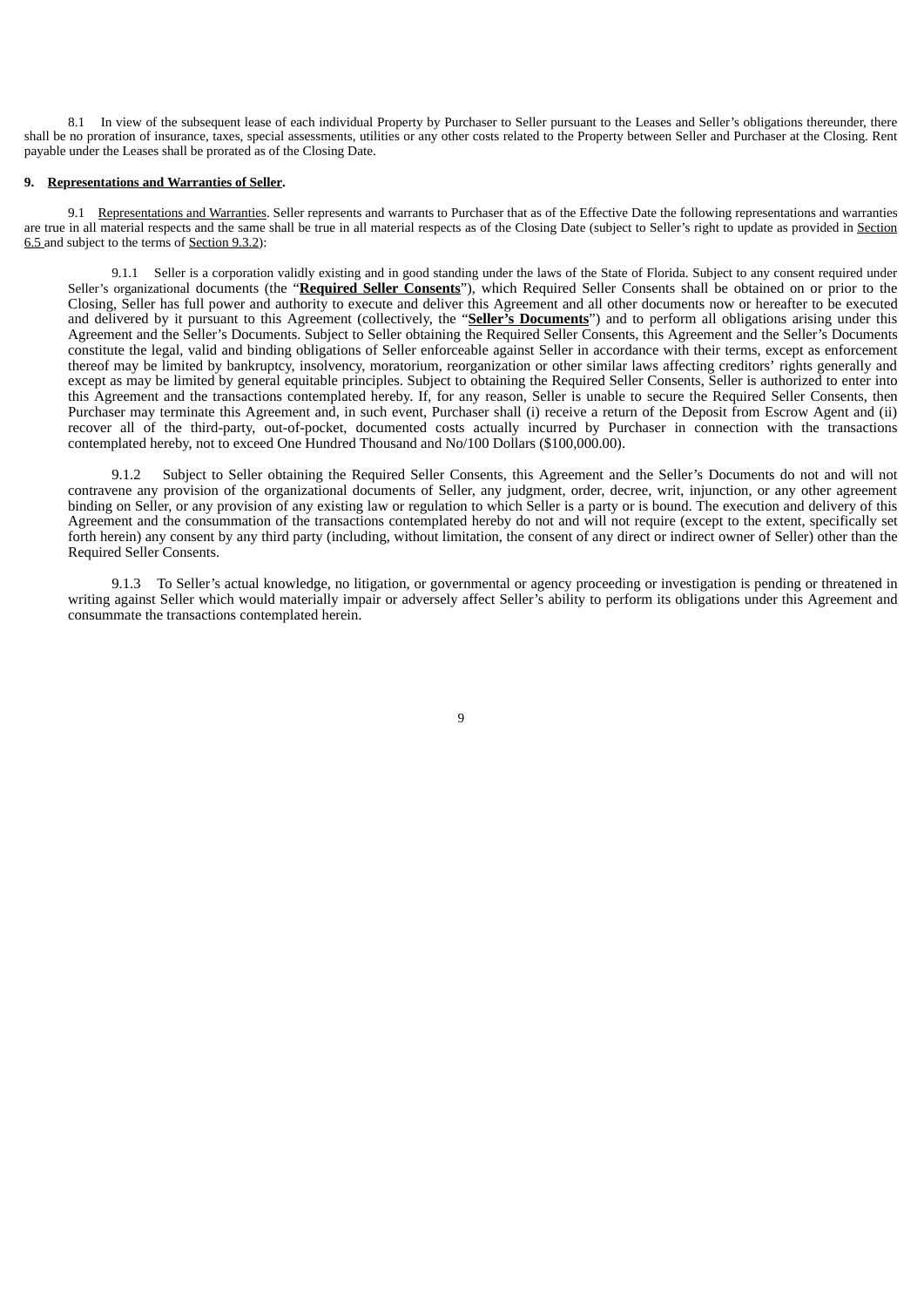9.1.4 To Seller's actual knowledge, Seller and each individual Property is in compliance in all material respects with all applicable laws relating to the ownership, current operation or current use of any individual Property. Seller has not directly received any written notice or other written communication from any governmental or regulatory authority or any other Person regarding any actual, alleged or potential material violation of, or failure to comply in all material respects with, any applicable law relating to any individual Property which remains uncured.

9.1.5 There is no contemplated, pending or threatened bankruptcy, reorganization, arrangement, insolvency or liquidation proceeding, or any other proceeding under any federal or state bankruptcy or similar law, whether voluntary or involuntary, affecting Seller or any affiliates thereof.

9.1.6 Seller is not currently identified as a "specially designated national and blocked person" on the most current list published by the U.S. Treasury Department Office of Foreign Assets Control (the "**OFAC List**") or is a Person with whom a citizen of the United States is prohibited from engaging in transactions by any trade embargo, economic sanction, or other prohibition of United States law, regulation, or executive order of the President of the United States.

9.1.7 Seller has not received written notice of condemnation or eminent domain proceedings affecting a Property and Seller has no actual knowledge that any such proceedings are contemplated.

9.1.8 Seller has not received any written notice from, and, to Seller's actual knowledge, there are no grounds for, any association, declarant or easement holder requiring the correction of any condition with respect to the Property, or any part thereof, by reason of a material violation of any other restrictions or covenants recorded against the Property. To Seller's actual knowledge, Seller is not in default in any material respect under any such document.

9.1.9 There are no tenant improvement allowances, non-monetary tenant improvement obligations of Seller, leasing commissions and/or rent concessions with respect to the current term of any Sublease.

9.1.10 There are no service contracts that will be binding on Purchaser after the Closing.

9.2 Survival. The provisions of Section 9.1 shall survive the Closing until the Survival Date set forth in Section 26.1.

#### 9.3 Limitations on Seller's Representations.

9.3.1 Those provisions of this Article 9 and the representations and warranties set forth in such provisions, shall survive the Closing until the Survival Date set forth in Section 26.1. Notwithstanding anything contained herein to the contrary, absent fraud or intentional misrepresentation, Seller shall have no obligation or liability to Purchaser, prior to or after the Closing (if the Closing shall occur), in any respect of the inaccuracy or breach of any representation or warranty of Seller hereunder (and such default, inaccuracy and/or breach by Seller shall be deemed waived by Purchaser), to the extent such default, inaccuracy or breach (1) is or becomes actually known to Purchaser or Purchaser's Representatives prior to the Closing Date or is included in any Due Diligence Materials actually delivered to or made available for review by Purchaser in accordance with the terms hereof or in any other materials obtained by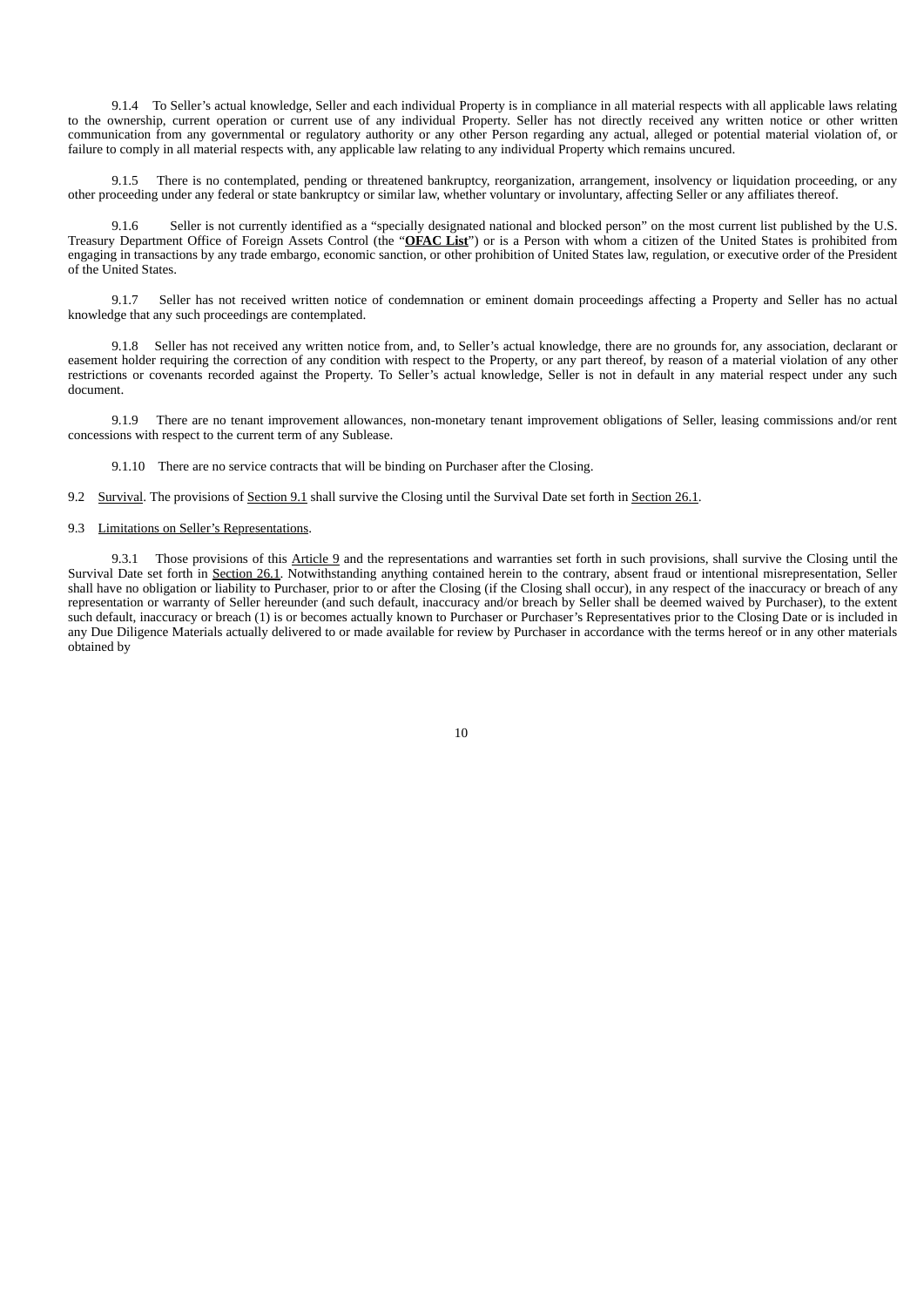Purchaser or Purchaser's Representatives in connection with the transactions contemplated hereby (including any third party reports commissioned by Purchaser or Purchaser's Representatives) (collectively, "**Purchaser's Diligence Materials**") and Purchaser does not, prior to the Closing Date, provide written notice thereof to Seller, (2) arises due to an act permitted or required to be taken by Seller hereunder, or (3) arises from the act or omission of Purchaser or Purchaser's Representatives or was consented to by Purchaser in writing. The provisions of this Section 9.3 shall survive the Closing until the Survival Date set forth in Section 26.1.

9.3.2. Without limiting the foregoing, to the extent that Seller or Purchaser becomes aware of any conflict with or inaccuracy in the representations and warranties set forth herein (a "**Representation Breach**") after the Effective Date and prior to the Closing, the party having actual knowledge of such Representation Breach (the "**Recipient**") shall provide to the other party (the "**Maker**") a written notice thereof within two (2) Business Days after obtaining such knowledge. The Maker will have the right, but not the obligation, to cure the Representation Breach within five (5) Business Days after the Maker's receipt of such notice (and if reasonably required, the Closing will be extended to allow for such cure and the Recipient's response). Regardless of whether such cure is attempted or effected by the Maker, the Recipient, within three (3) Business Days following the end of the Maker's five (5)-Business Day cure period (but in any event, prior to the Closing), shall have the right to either (i) terminate this Agreement (and, if the Maker is Seller, Purchaser may only terminate if the Representation Breach has a material adverse effect on the transactions contemplated hereby, as determined by Purchaser in Purchaser's reasonable judgment); or (ii) proceed with the transaction described herein. If the Recipient elects to terminate this Agreement pursuant to this Section 9.3.2, the Deposit shall be returned to Purchaser (unless the Representation Breach resulted from a Purchaser Control Event (as hereinafter defined), and (A) in the event the Representation Breach resulted from a Seller Control Event, the Representation Breach shall be a Seller default hereunder and Purchaser shall be entitled to all rights and remedies afforded to Purchaser hereunder with respect to a Seller default pursuant to Section 18.2.1 or (B) in the event the Representation Breach resulted from a Purchaser Control Event, the Representation Breach shall be a Purchaser default hereunder and Seller shall be entitled to all rights and remedies afforded to Seller hereunder with respect to a Purchaser default pursuant to Section 18.1. To the extent this Agreement is terminated in its entirety, neither Party will have any further rights or obligations under this Agreement except for the provisions of this Agreement which by their express terms survive the termination of this Agreement prior to the Closing. If the Recipient does not elect to so terminate this Agreement (whether or not the Recipient has disclosed the Representation Breach to the Maker, and whether or not such Representation Breach is the result of a Seller Control Event or a Purchaser Control Event, as the case may be), the Recipient shall be deemed to have proceeded in accordance with subsection (ii) above and shall be conclusively and automatically deemed to have waived any rights that the Recipient may have against the Maker as a result of such Representation Breach, and the Maker will have no liability whatsoever with respect to the Representation Breach. Nothing herein shall be deemed to modify or alter the terms of any Lease or the obligations of the tenant thereunder with respect to any Property. For purposes hereof, Purchaser shall not be deemed to have knowledge or be aware of a Representation Breach unless Christopher Beavor has actual, conscious knowledge of such fact, or Seller has delivered a written notice pursuant to this Agreement.

9.3.3. As used herein, (x) "**Seller Control Event**" shall mean (a) a representation or warranty by Seller that was untrue when made or (b) the failure of any of Seller's representations and warranties to remain true and correct as of Closing, but only if such failure is as a direct result of or directly caused by any act or omission by Seller, its employees or agents in contravention of this Agreement; and (y) "**Purchaser Control Event**" shall mean (a) a representation or warranty by Purchaser that was untrue when made or (b) the failure of any of Purchaser's representations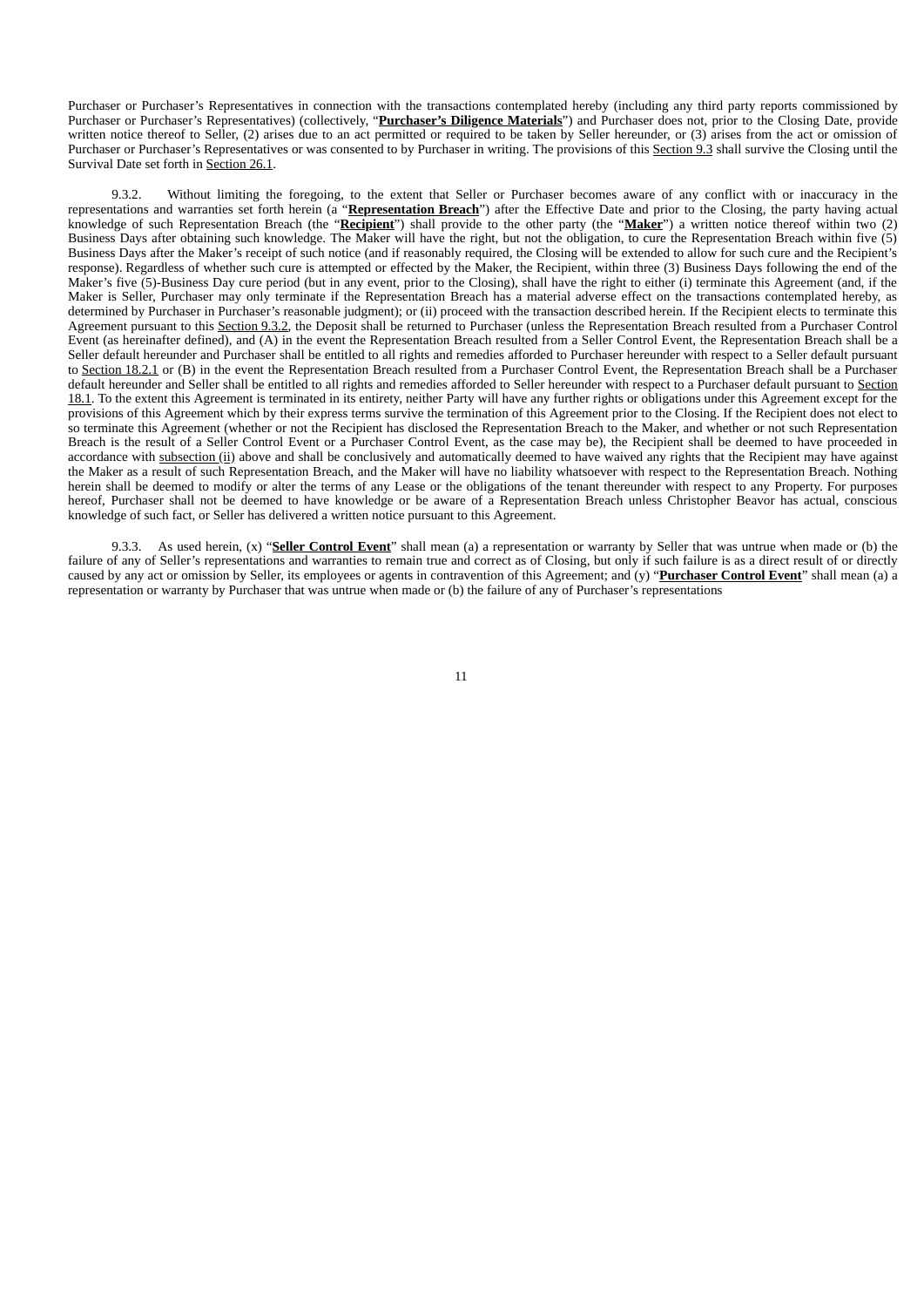and warranties to remain true and correct as of Closing, but only if such failure is as a direct result of or directly caused by any act or omission by Purchaser, its employees or agents in contravention of this Agreement.

9.4 Seller does not represent or warrant that any particular Sublease will be in force or effect as of the Closing Date or that Subtenant under any Sublease will not be in default under such Sublease. If any Sublease is not in effect or a party to any Sublease is in default or Subtenant is in arrears in the payment of rent, such fact shall not, in any way, relieve Purchaser of its obligation to purchase the Property or entitle Purchaser to a reduction in the Purchase Price. The termination of any Sublease shall not affect the obligations of Purchaser hereunder.

#### **10. Representations and Warranties of Purchaser.**

10.1 Representations and Warranties. Purchaser represents and warrants to Seller that as of the Effective Date the following representations and warranties (and all other representations and warranties of Purchaser contained herein) are true in all material respects and shall be true in all material respects on the Closing Date:

10.1.1 Purchaser is a limited liability company, duly organized, validly existing and in good standing under the laws of the State of Nevada. At the Closing, Purchaser or its permitted assignee will be authorized to do business in each jurisdiction in which the Property is located. Purchaser has full power and authority to execute and deliver this Agreement and all other documents now or hereafter to be executed and delivered by it pursuant to this Agreement (collectively, the "**Purchaser's Documents**") and to perform all obligations arising under this Agreement and the Purchaser's Documents. This Agreement and the Purchaser's Documents constitute the legal, valid and binding obligations of Purchaser enforceable against Purchaser in accordance with their terms, except as enforcement thereof may be limited by bankruptcy, insolvency, moratorium, reorganization or other similar laws affecting creditors' rights generally and except as may be limited by general equitable principles. Purchaser is duly authorized to enter into this Agreement and the transactions contemplated hereby.

10.1.2 This Agreement and the Purchaser's Documents do not and will not contravene any provision of the organizational documents of Purchaser, any judgment, order, decree, writ, injunction, or any other agreement binding on Purchaser, or any provision of any existing law or regulation to which Purchaser is a party or is bound.

10.1.3 The execution and delivery of this Agreement and the consummation of the transactions contemplated hereby do not and will not require (except to the extent, specifically set forth herein) any consent by any third party (including, without limitation, the consent of any direct or indirect owner of Purchaser).

10.1.4 Purchaser or any assignee permitted pursuant to the terms hereof will have the financial wherewithal to perform its obligations hereunder.

10.1.5 To Purchaser's knowledge, no litigation, or governmental or agency proceeding or investigation is pending or threatened against Purchaser which would materially impair or adversely affect Purchaser's ability to perform its obligations under this Agreement and consummate the transactions contemplated herein.

10.1.6 Purchaser is not currently identified on the OFAC List or is a Person with whom a citizen of the United States is prohibited from engaging in transactions by any trade embargo,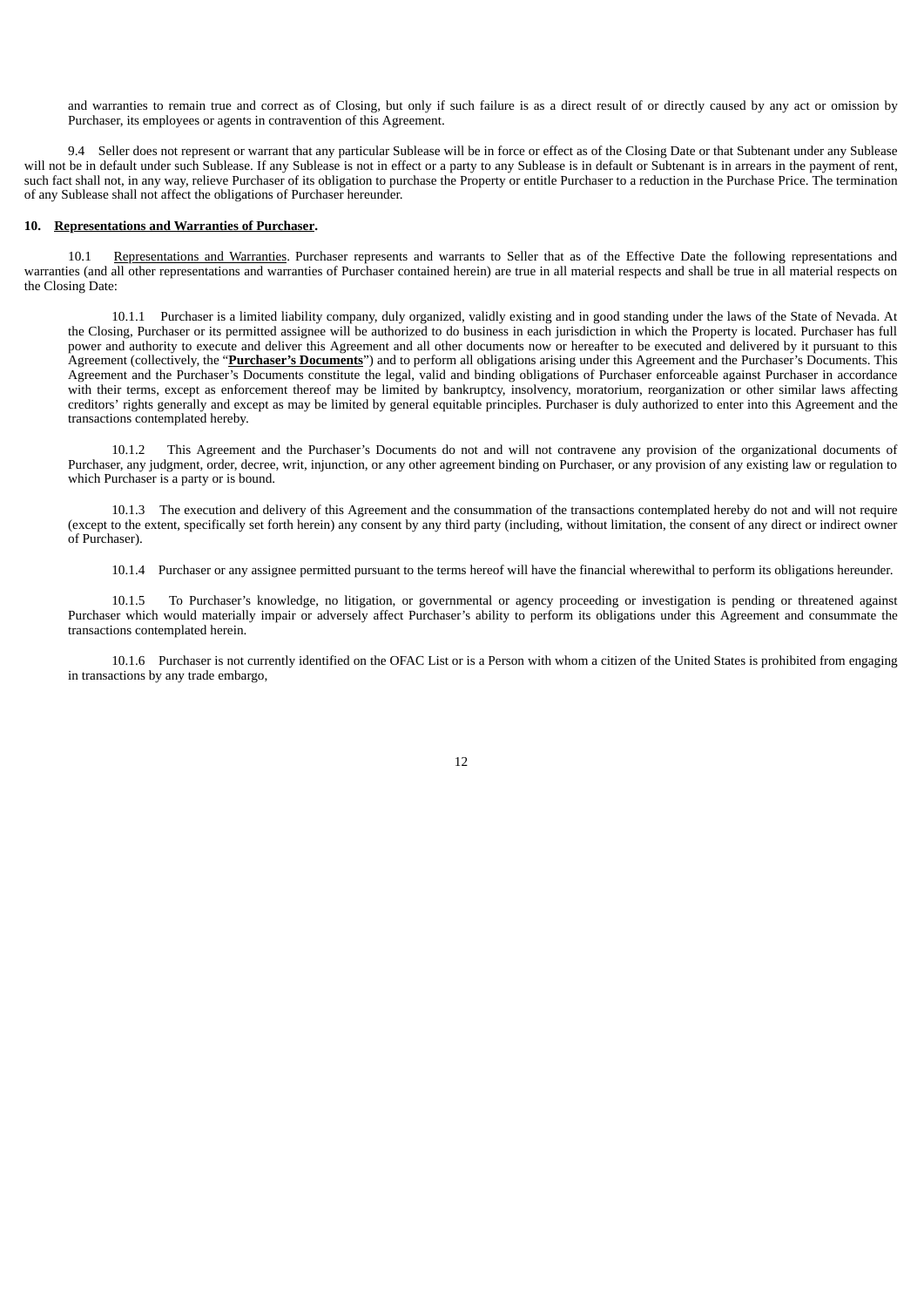economic sanction, or other prohibition of United States law, regulation, or executive order of the President of the United States.

10.2 Survival. Those provisions of Section 10.1 and the representations and warranties set forth in such provisions (and all other representations and warranties of Purchaser contained herein), shall survive the Closing until the Survival Date set forth in Section 26.1.

#### **11. Condition of Property; Release of Claims.**

CONDITION OF PROPERTY. PURCHASER IS PURCHASING THE PROPERTY "AS-IS, WHERE IS AND WITH ALL FAULTS" IN ITS PRESENT CONDITION, SUBJECT TO REASONABLE USE, WEAR, TEAR AND NATURAL DETERIORATION OF THE PROPERTY BETWEEN THE EFFECTIVE DATE AND THE CLOSING DATE AND FURTHER AGREES THAT (i) SELLER SHALL NOT BE LIABLE FOR ANY LATENT OR PATENT DEFECTS IN THE PROPERTY AND (ii) EXCEPT AS EXPRESSLY PROVIDED IN THIS AGREEMENT AND IN ANY SELLER'S DOCUMENTS DELIVERED AT THE CLOSING, NEITHER SELLER, ANY AFFILIATE NOR ANY DIRECT OR INDIRECT AGENT, MEMBER, PARTNER, EMPLOYEE OR REPRESENTATIVE OF SELLER EITHER HAS MADE OR WILL MAKE OR WILL BE ALLEGED TO HAVE MADE ANY VERBAL OR WRITTEN REPRESENTATIONS, WARRANTIES, PROMISES OR GUARANTIES WHATSOEVER, WHETHER EXPRESS OR IMPLIED, REGARDING THE PROPERTY OR ANY PART THEREOF, OR ANYTHING RELATING TO THE SUBJECT MATTER OF THIS AGREEMENT, AND (iii) PURCHASER, IN EXECUTING, DELIVERING AND PERFORMING THIS AGREEMENT, HAS NOT AND DOES NOT RELY UPON ANY STATEMENT, INFORMATION, OR REPRESENTATION TO WHOMSOEVER MADE OR GIVEN, WHETHER TO PURCHASER OR OTHERS, AND WHETHER DIRECTLY OR INDIRECTLY, VERBALLY OR IN WRITING, MADE BY ANY PERSON, EXCEPT AS EXPRESSLY SET FORTH HEREIN. IN ADDITION TO THE FOREGOING, IF PURCHASER FAILS TO TERMINATE PRIOR TO 11:59 P.M. ON THE DUE DILIGENCE DATE, THEN PURCHASER SHALL BE DEEMED TO HAVE REPRESENTED THAT PURCHASER HAS EXAMINED ALL OF THOSE ITEMS SET FORTH IN THE DUE DILIGENCE MATERIALS AND IS FAMILIAR WITH THE PHYSICAL AND ENVIRONMENTAL CONDITION OF THE PROPERTY AND HAS CONDUCTED SUCH INVESTIGATION OF THE AFFAIRS AND CONDITION OF THE PROPERTY AS PURCHASER HAS CONSIDERED APPROPRIATE. AS OF THE EFFECTIVE DATE, PURCHASER SHALL BE DEEMED TO HAVE REPRESENTED THAT (I) EXCEPT AS EXPRESSLY SET FORTH HEREIN AND IN ANY SELLER'S DOCUMENTS DELIVERED AT THE CLOSING, NEITHER SELLER, ANY AFFILIATE OF SELLER NOR ANY DIRECT OR INDIRECT AGENT, MEMBER, PARTNER, EMPLOYEE OR REPRESENTATIVE OF SELLER EITHER HAS MADE OR WILL MAKE OR WILL BE ALLEGED TO HAVE MADE ANY VERBAL OR WRITTEN REPRESENTATIONS, WARRANTIES, PROMISES OR GUARANTIES WHATSOEVER TO PURCHASER, WHETHER EXPRESS OR IMPLIED, AND, IN PARTICULAR, THAT NO SUCH REPRESENTATIONS, WARRANTIES, PROMISES OR GUARANTIES HAVE BEEN MADE OR WILL BE MADE OR WILL BE ALLEGED TO HAVE BEEN MADE WITH RESPECT TO THE PHYSICAL CONDITION, ENVIRONMENTAL CONDITION OR OPERATION OF THE PROPERTY, THE ACTUAL OR PROJECTED REVENUE AND EXPENSES OF THE PROPERTY, THE ENFORCEABILITY OF ANY THIRD-PARTY AGREEMENT(S), THE ZONING AND OTHER LAWS, REGULATIONS AND RULES APPLICABLE TO THE PROPERTY OR THE COMPLIANCE OF THE PROPERTY THEREWITH, THE QUANTITY, QUALITY OR CONDITION OF THE ARTICLES OF PERSONAL PROPERTY AND FIXTURES INCLUDED IN THE TRANSACTIONS CONTEMPLATED HEREBY, THE USE OR OCCUPANCY OF THE PROPERTY OR ANY PART THEREOF OR ANY OTHER MATTER OR THING AFFECTING OR RELATED TO THE PROPERTY OR THE TRANSACTIONS CONTEMPLATED HEREBY, EXCEPT AS, AND SOLELY TO THE EXTENT, HEREIN SPECIFICALLY SET FORTH, (II) EXCEPT AS EXPRESSLY SET FORTH HEREIN AND IN ANY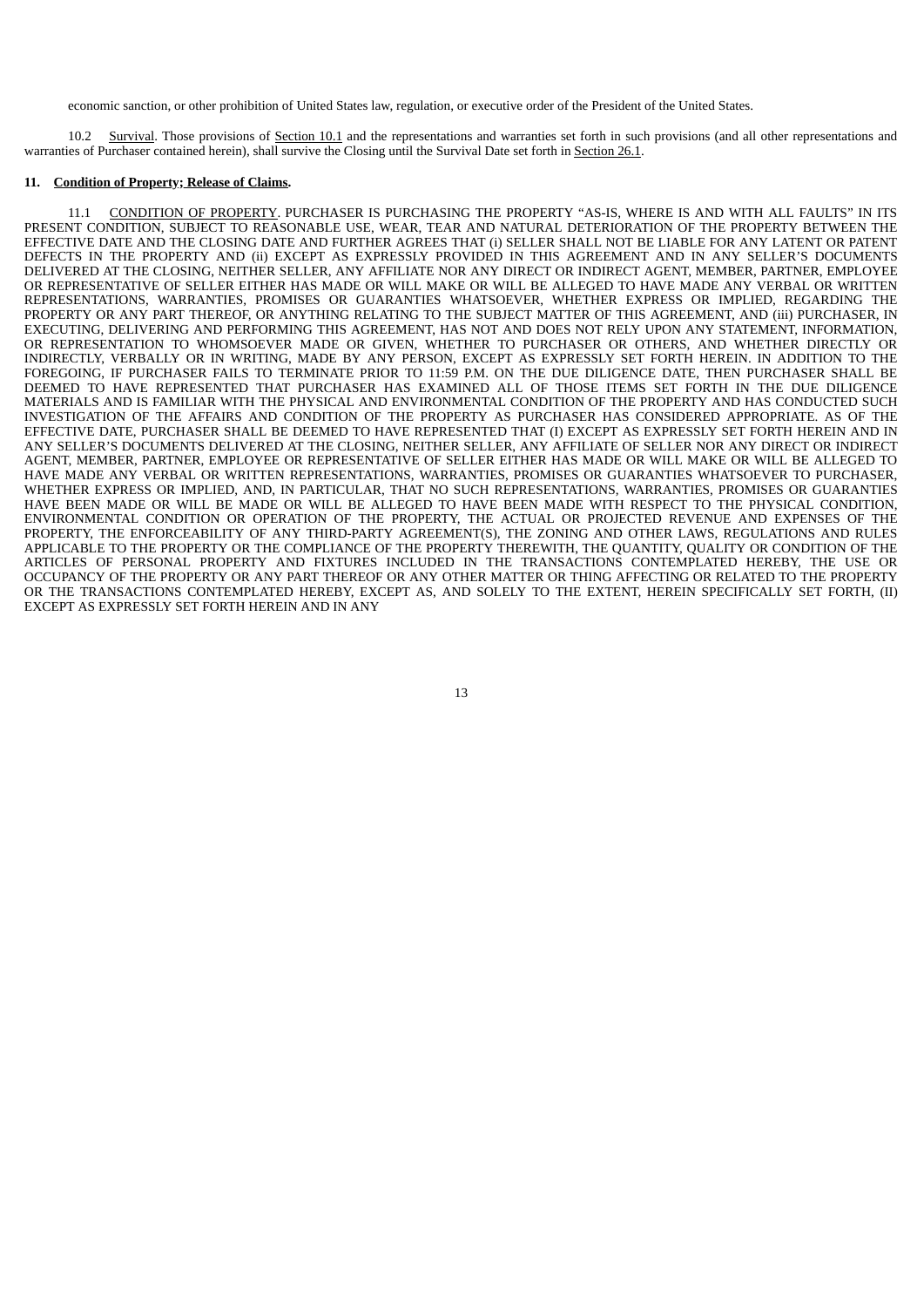SELLER'S DOCUMENTS DELIVERED AT THE CLOSING, NEITHER SELLER, ANY AFFILIATE OF SELLER NOR ANY DIRECT OR INDIRECT AGENT, MEMBER, PARTNER, EMPLOYEE OR REPRESENTATIVE OF ANY OF THE FOREGOING HAVE MADE OR WILL MAKE ANY VERBAL OR WRITTEN REPRESENTATIONS, WARRANTIES, PROMISES OR GUARANTIES WHATSOEVER TO PURCHASER, WHETHER EXPRESS OR IMPLIED, AND, IN PARTICULAR, THAT NO SUCH REPRESENTATIONS, WARRANTIES, PROMISES OR GUARANTIES HAVE BEEN MADE OR WILL BE MADE WITH RESPECT TO THE TRUTH, ACCURACY OR COMPLETENESS OF ANY MATERIALS, DATA OR OTHER INFORMATION, INCLUDING, WITHOUT LIMITATION, THE CONTENTS OF SELLER'S BOOKS AND RECORDS, CONTRACTS, ANY PROPERTY CONDITION REPORTS, ENGINEERING REPORTS, PHYSICAL CONDITION SURVEYS, INFORMATIONAL BROCHURE WITH RESPECT TO THE PROPERTY, RENT ROLLS OR INCOME AND EXPENSE STATEMENTS, WHICH SELLER OR SELLER'S REPRESENTATIVES MAY HAVE DELIVERED, MADE AVAILABLE OR FURNISHED TO PURCHASER AND/OR PURCHASER'S REPRESENTATIVES IN CONNECTION WITH THE PROPERTY AND PURCHASER REPRESENTS, WARRANTS AND AGREES THAT ANY SUCH MATERIALS, DATA AND OTHER INFORMATION DELIVERED, MADE AVAILABLE OR FURNISHED TO PURCHASER AND/OR PURCHASER'S REPRESENTATIVES ARE DELIVERED, MADE AVAILABLE OR FURNISHED TO PURCHASER AS A CONVENIENCE AND ACCOMMODATION ONLY AND EXPRESSLY DISCLAIMS ANY INTENT TO RELY ON ANY SUCH MATERIALS, DATA AND OTHER INFORMATION, (III) EXCEPT AS EXPRESSLY SET FORTH HEREIN AND IN ANY SELLER'S DOCUMENTS DELIVERED AT THE CLOSING, PURCHASER HAS NOT RELIED UPON ANY SUCH REPRESENTATIONS, WARRANTIES, PROMISES OR GUARANTIES OR UPON ANY STATEMENTS MADE IN ANY INFORMATIONAL BROCHURE WITH RESPECT TO THE PROPERTY AND HAS ENTERED INTO THIS AGREEMENT WITH THE EXPRESS INTENTION OF MAKING AND RELYING SOLELY ON ITS OWN INDEPENDENT INVESTIGATION, INSPECTION, ANALYSIS, APPRAISAL, EXAMINATION AND EVALUATION OF THE FACTS AND CIRCUMSTANCES, AND (IV) PURCHASER ACKNOWLEDGES THAT THE PROPERTY MAY NOT BE IN COMPLIANCE WITH THE AMERICANS WITH DISABILITIES ACT OF 1990, AS AMENDED, AND SELLER MAKES NO REPRESENTATIONS WITH RESPECT TO SAME AND WITHOUT LIMITING THE FOREGOING, EXCEPT AS, AND SOLELY TO THE EXTENT, HEREIN SPECIFICALLY SET FORTH, SELLER HAS MADE NO REPRESENTATION OR WARRANTY WHATSOEVER REGARDING HAZARDOUS MATERIALS (AS SUCH TERM IS DEFINED IN <u>SECTION 11.2</u>) OF ANY KIND OR NATURE ON, ABOUT OR WITHIN THE PROPERTY OR THE PHYSICAL CONDITION OF THE PROPERTY AND PURCHASER AGREES TO ASSUME THE RISK THAT ADVERSE MATTERS, INCLUDING, BUT NOT LIMITED TO, CONSTRUCTION OR MECHANICAL DEFECTS AND ADVERSE PHYSICAL AND ENVIRONMENTAL CONDITIONS MAY NOT HAVE BEEN (AND/OR MAY NOT BE) REVEALED BY PURCHASER'S INVESTIGATIONS, THE ENVIRONMENTAL REPORTS, AND/OR THE PROPERTY CONDITION REPORTS. NOTHING IN THIS SECTION 11.1 SHOULD BE CONSTRUED AS LIMITING PURCHASER'S REMEDIES FOLLOWING A BREACH OF SELLER'S REPRESENTATIONS AND WARRANTIES.

11.2 Release of Claims. Without limiting any provision in this Agreement, Purchaser, for itself and any of its successors and assigns and their affiliates, hereby irrevocably and absolutely waives its right to recover from, and forever releases and discharges, and covenants not to file or otherwise pursue any legal action (whether based on contract, statutory rights, common law or otherwise) against Seller, its affiliates and any direct or indirect partner, member, trustee, beneficiary, director, shareholder, controlling person, affiliate officer, employee or agent, of any of the foregoing, and any of their respective heirs, successors, and assigns (each, a "**Released Party**" and collectively, the "**Released Parties**") with respect to any and all suits, actions, proceedings, investigations, demands, claims, liabilities, obligations, fines, penalties, liens, judgments, losses, injuries, damages, settlement expenses or costs of whatever kind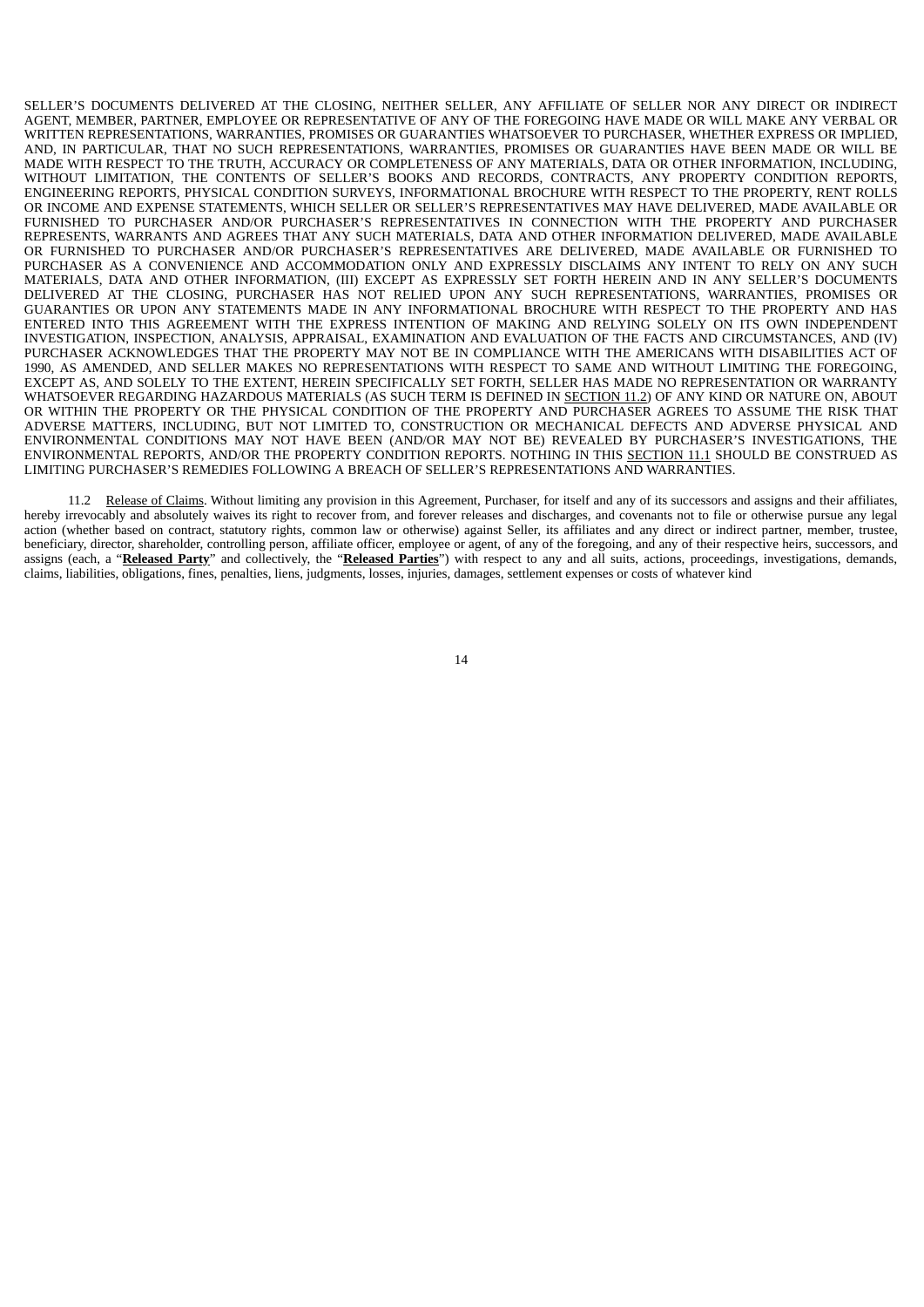or nature, whether direct or indirect, known or unknown, contingent or otherwise (including any action or proceeding brought or threatened or ordered by any governmental or regulatory authority), in each case arising in connection with this Agreement, but not under the Leases, including, without limitation, attorneys' and experts' fees and expenses, and investigation and remediation costs that may arise on account of or in any way be connected with (i) the Investigations by Purchaser and Purchaser's Representatives permitted pursuant to Section 6.3, and (ii) the Property or any portion thereof, including, without limitation, Section 11.1 (collectively, "**Claims**"), including, without limitation, the physical, environmental and structural condition of the Property or any law or regulation applicable thereto, or any other matter relating to the use, presence, discharge or release of Hazardous Materials on, under, in, above or about the Property; provided, however, that Purchaser does not waive its rights, if any, to recover from, or release or discharge or covenant not to bring any action against (i) Seller or any Released Party for any act that constitutes fraud or intentional misrepresentation, (ii) Seller for any breach of the representations or warranties set forth in this Agreement, subject to the limitations and conditions provided in this Agreement, or (iii) Seller for its express obligations under this Agreement or any Seller's Documents delivered at the Closing. In connection with this Section 11.2, Purchaser expressly waives the benefits of any provision or principle of federal or state law or regulation that may limit the scope or effect of the foregoing waiver and release to the extent applicable. For purposes of this Agreement, the term "**Hazardous Materials**" shall mean any substance, chemical, compound, product, solid, gas, liquid, waste, byproduct, pollutant, contaminant or other material that is hazardous, toxic, ignitable, corrosive, carcinogenic or otherwise presents a risk of danger to human, plant or animal life or the environment or that is defined, determined or identified as such in any federal, state or local law, rule or regulation (whether now existing or hereafter enacted or promulgated) or any judicial or administrative order or judgment, in each case relating to the protection of human health, safety and/or the environment, including, but not limited to, any materials, wastes or substances that are included within the definition of (A) "hazardous waste" in the federal Resource Conservation and Recovery Act; (B) "hazardous substances" in the federal Comprehensive Environmental Response, Compensation and Liability Act; (C) "pollutants" in the federal Clean Water Act; (D) "toxic substances" in the federal Toxic Substances Control Act; and (E) "oil or hazardous materials" in the laws or regulations of any State. The provisions of this Section 11.2 shall survive the Closing until the Survival Date set forth in Section 26.1.

12. Documents or Instruments To be Delivered by Seller at the Closing. At the Closing, Seller will deliver (or cause to be delivered) the following to Purchaser or Escrow Agent, with respect to each individual Property, as applicable (in addition to any items or documents otherwise required by this Agreement):

12.1 An original special warranty deed without covenants (or the state-specific counterpart thereof) substantially in the form attached hereto as Exhibit D ("Deed") executed and acknowledged by Seller and in proper form for recording conveying the Land and the Improvements, subject to the Permitted Encumbrances.

12.2 An original counterpart to the certificate that Seller is not a "foreign person" under the Foreign Investment in Real Property Tax Act in such form as reasonably acceptable to Seller, executed by Seller.

12.3 A certificate executed by Seller stating that all of the representations and warranties set forth in Section 9.1 are true and correct in all material respects as of the Closing Date, as updated as permitted pursuant to Section 9.1.

12.4 An owner's affidavit for the benefit of Escrow Agent in such form as reasonably required by Escrow Agent and reasonably acceptable to Seller.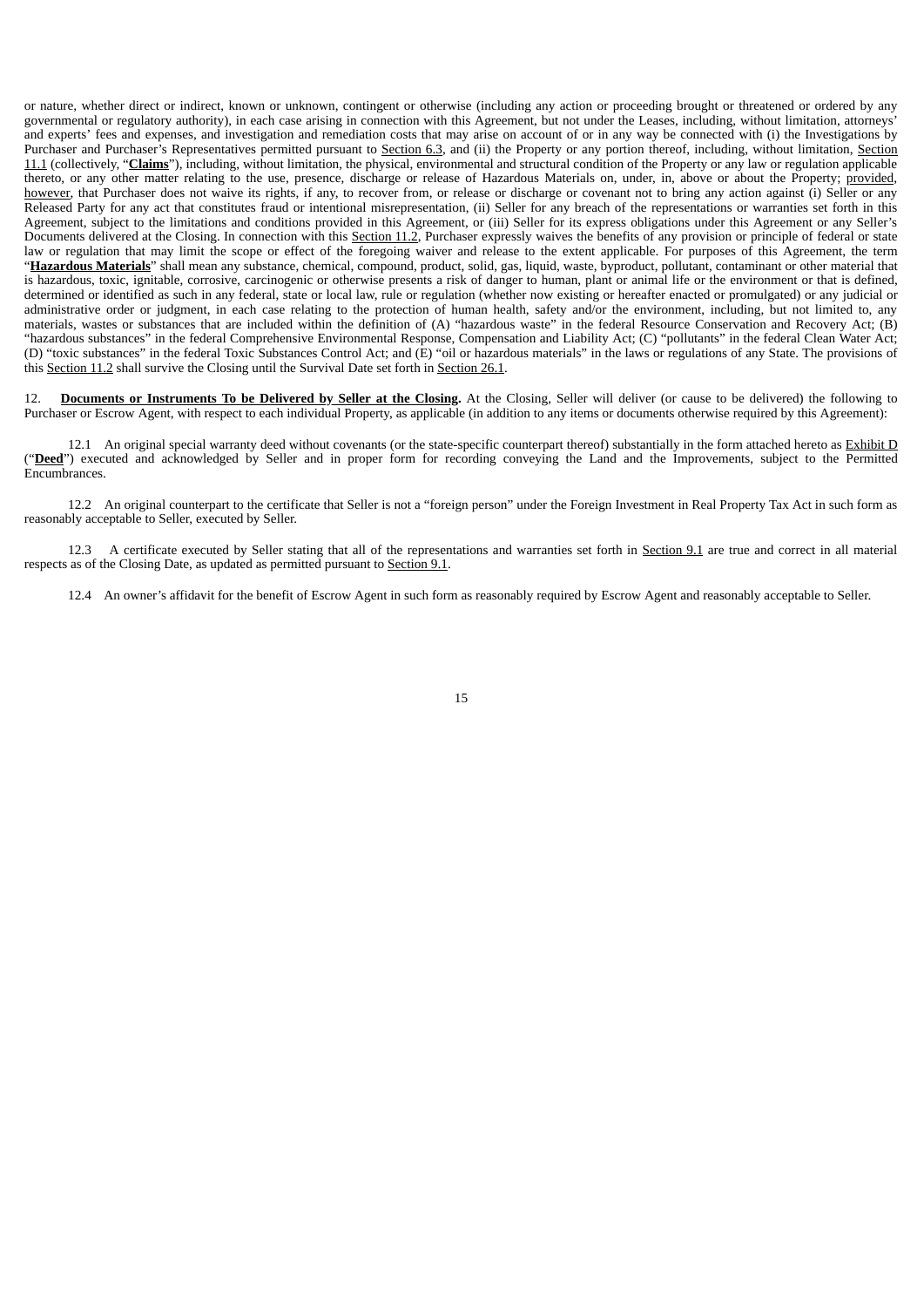12.5 A closing statement in a form agreed to by Seller and Purchaser, executed by Seller and Purchaser.

12.6 With respect to each individual Property, an original counterpart to each Lease.

12.7 With respect to each Lease, an original counterpart to a memorandum of lease in recordable form and substance as set forth on  $Exhibit E$  attached hereto (each, a "**Memorandum of Lease**").

12.8 With respect to each Lease, an original counterpart to each Guaranty.

12.9 With respect to each Lease, an original counterpart to a recognition, non-disturbance and attornment agreement in form and substance reasonably acceptable to Seller, Purchaser, and any DST (as hereinafter defined) (each, a "**Tenant Recognition Agreement**").

12.10 With respect to the Subleases, an original counterpart to a Subtenant Recognition Agreement in form and substance reasonably acceptable to Seller, Purchaser and Subtenant (the "**Subtenant Recognition Agreement**").

12.11 If Purchaser is financing any Property, with respect to each such financed Property, an original counterpart to an Estoppel Certificate and Subordination Non-Disturbance and Attornment Agreement, in form and substance reasonably acceptable to Seller and Purchaser's lender (each, an "**SNDA**"), to be provided to Seller by Purchaser before the Due Diligence Date.

12.12 A counterpart to the assignment of guaranties and warranties in form and substance as set forth on Exhibit G attached hereto (the "**Assignment of Guaranties and Warranties**").

12.13 Any additional instruments and documents reasonably requested by Escrow Agent in order to confirm corporate existence, structure, and/or authority of Seller.

12.14 Any state, county and municipal transfer declarations or notices which are legally or customarily required to be executed by the applicable Seller to effectuate the conveyance and transfer of the Property owned by such Seller as contemplated hereby.

12.15 Such other instruments and documents or payments as may be reasonably required to consummate the transaction herein contemplated.

13. Documents or Instruments to be Delivered by Purchaser at the Closing. At the Closing, Purchaser will deliver (in addition to any items or documents otherwise required by this Agreement) the following to Seller or Escrow Agent, with respect to each individual Property, as applicable:

13.1 The balance of the Purchase Price pursuant to and in accordance with Article 2.

13.2 A certificate executed by Purchaser stating that all of the representations and warranties set forth in Section 10.1 are true and correct in all material respects of the Closing Date.

13.3 A closing statement in a form agreed to by Seller and Purchaser, executed by Purchaser.

13.4 With respect to each individual Property, an original counterpart to each Lease.

13.5 With respect to each Lease, an original counterpart to each Memorandum of Lease.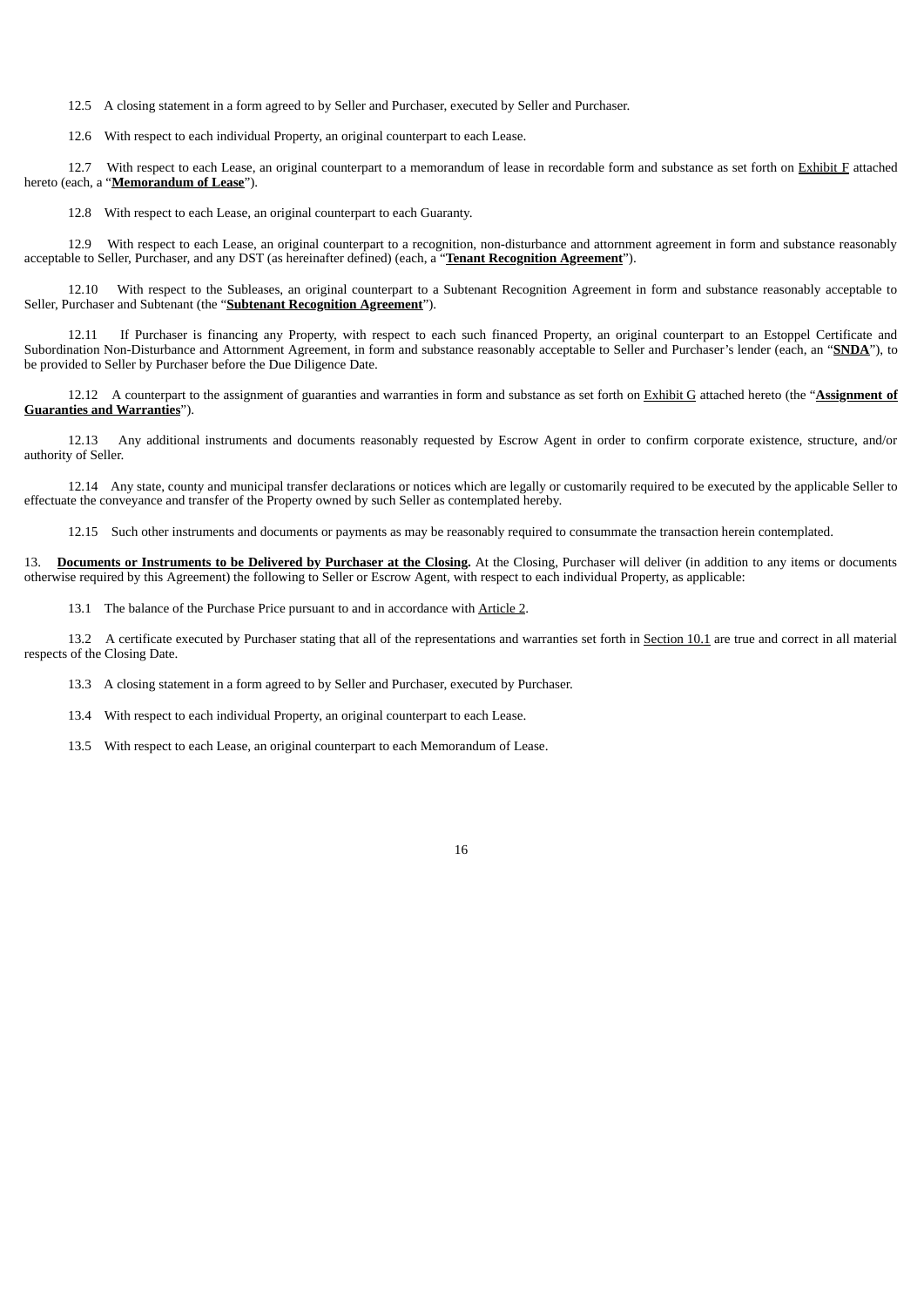13.6 With respect to each Lease, an original counterpart to each Tenant Recognition Agreement.

13.7 With respect to the Subleases, an original counterpart to the Subtenant Recognition Agreement.

13.8 If Purchaser is financing any Property, with respect to each such financed Property, an original counterpart to each SNDA from Purchaser and Purchaser's lender.

13.9 A counterpart to the Assignment of Guaranties and Warranties.

13.10 Any state, county and municipal transfer declarations or notices which are legally or customarily required to be executed by the applicable Purchaser to effectuate the conveyance and transfer of the Property purchased by such Purchaser as contemplated hereby.

13.11 Any additional instruments and documents reasonably requested by Escrow Agent in order to confirm corporate existence, structure, and/or authority of Purchaser.

13.12 Such other instruments and documents or payments as may be reasonably required to consummate the transaction herein contemplated.

## 14. **Conditions to Closing.**

14.1 Conditions to Seller's Obligation to Sell. Seller's obligation to consummate the transactions as contemplated by this Agreement and to deliver the documents and instruments required under Article 12 is subject to satisfaction of the following conditions (any of which may be waived by notice from Seller):

14.1.1 The delivery to Escrow Agent of the Purchase Price, adjusted as provided herein, plus the payment by Purchaser to the appropriate parties of any closing costs to be paid by Purchaser hereunder.

14.1.2 Purchaser shall have completed all of the other deliveries required of Purchaser under Article 13 (which may be delivered into escrow), and all such documents and instruments shall be in the form required hereby, or if no form is required hereby, then in form and substance reasonably satisfactory to Seller and its attorney.

14.1.3 All representations and warranties of Purchaser contained in this Agreement shall be true in all material respects at and as of the Closing Date as if such representations and warranties were made at and as of the Closing Date and Purchaser shall have performed and complied in all material respects with all covenants, agreements and conditions required by this Agreement to be performed or complied with by Purchaser prior to or by the Closing Date (including, but not limited to, the delivery by Purchaser of the items described in Article 13).

14.2 Conditions to Purchaser's Obligation to Purchase. Purchaser's obligation to consummate the transactions contemplated by this Agreement and to deliver the balance of the Purchase Price and the other documents and instruments required under Article 13 is subject to satisfaction of the following conditions (any of which may be waived by notice from Purchaser):

14.2.1 All representations and warranties of Seller contained in this Agreement shall be true in all material respects at and as of the Closing Date as if such representations and warranties were made at and as of the Closing Date and Seller shall have performed and complied in all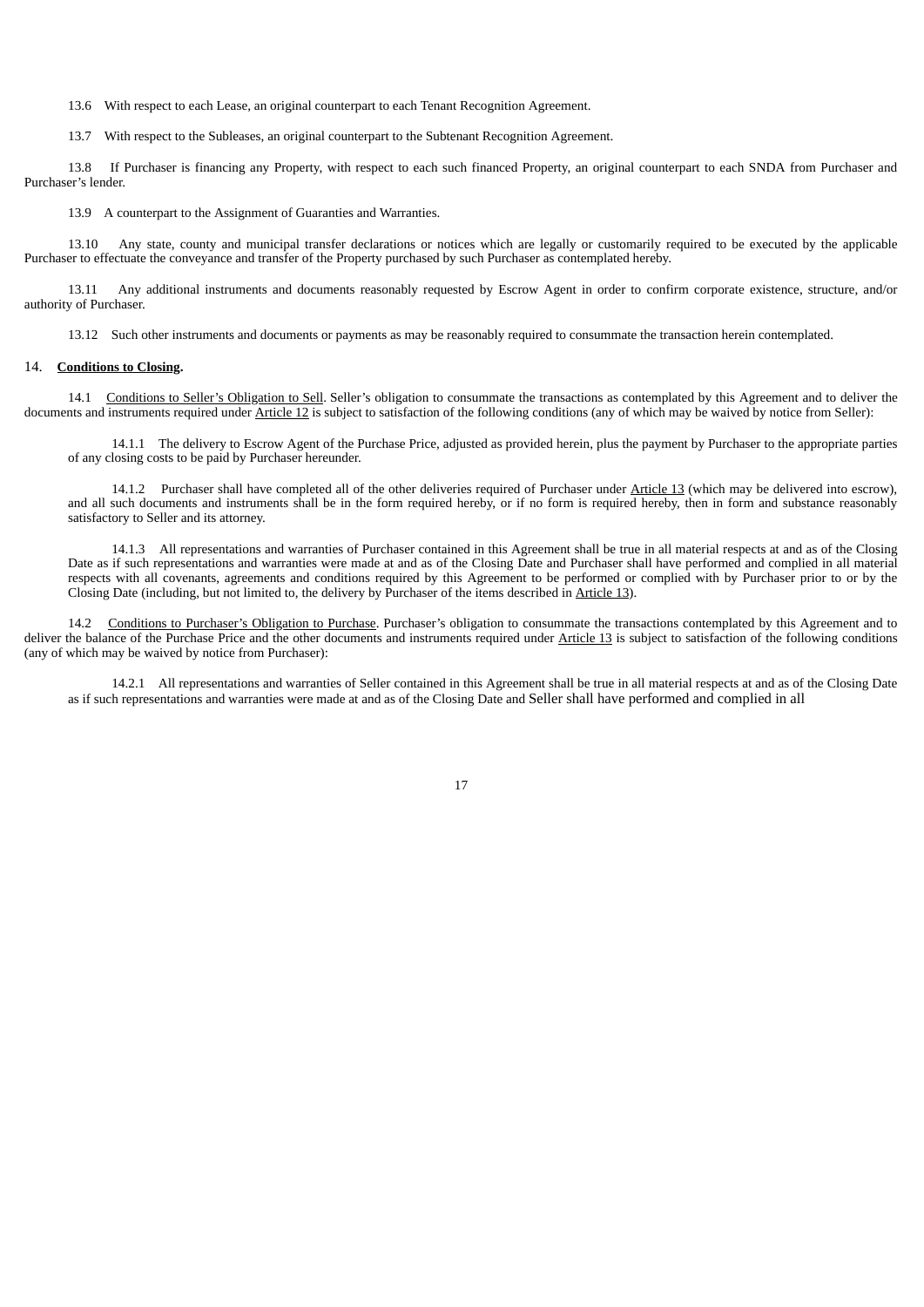material respects with all covenants, agreements and conditions required by this Agreement to be performed or complied with by Seller prior to or by the Closing Date. This Section 14.2.1 is not intended to modify Sections 6.5 or 9.3.2.

14.2.2 Seller shall have completed all of the other deliveries required of Seller under Article 12 (which may be delivered into escrow), and all such documents and instruments shall be in the form required hereby, or if no form is required hereby, then in form and substance reasonably satisfactory to Purchaser and its attorney.

14.3 Consents. Unless specifically set forth herein to the contrary, Seller shall not be responsible for obtaining the consent of any party to the assignment of any environmental report, engineering report, Sublease, guaranty, warranty, or to the assignment of any other document or agreement to Purchaser and, in clarification thereof, if any such consent is required by any party to such document or agreement and such consent is not obtained by the Closing Date, Seller shall not be responsible for assigning such document or agreement to Purchaser and the failure to so assign such document or agreement shall not be considered a default hereunder or a failure to satisfy any condition hereof; provided, however, Seller agrees to use commercially reasonable efforts to obtain any such consents.

14.4 No Financing Contingency. It is expressly acknowledged by Purchaser that the Closing of the transactions contemplated by this Agreement is not subject to any financing contingency and that no financing for this transaction shall be provided by Seller. Without limiting the foregoing, Purchaser agrees that the ability or inability of Purchaser to obtain debt, equity investments or other financing in order to pay all of any part of the Purchase Price shall not be a contingency or condition to any of Purchaser's obligations under this Agreement.

14.5 The Closing. The closing of the transaction contemplated herein (the "**Closing**") shall be effectuated through an escrow with Escrow Agent pursuant to escrow instructions consistent with the terms and provisions of this Agreement and otherwise mutually satisfactory to Seller and Purchaser, on or before the date (as the same may be adjourned in accordance with this Agreement or as otherwise mutually agreed by the parties in writing, the "**Initial Closing Date**") that is thirty (30) days after the Due Diligence Date, subject only to the various adjournment rights of Seller or Purchaser explicitly permitted in this Agreement. Each party shall have the right to adjourn the Closing Date for three (3) Business Days (the "**Adjourned Closing Date**", together with the Initial Closing Date, the "**Closing Date**") by sending written notice of same to the non-electing party no later than two (2) Business Days prior to the Initial Closing Date or Adjourned Closing Date, as applicable. TIME SHALL BE OF THE ESSENCE WITH RESPECT TO BOTH PARTIES' OBLIGATION TO CLOSE HEREUNDER ON THE CLOSING DATE.

14.6 No Termination. Notwithstanding anything to the contrary contained herein, Purchaser shall not be entitled to terminate this Agreement and Seller shall not be liable to Purchaser, and Purchaser shall not receive a reduction in, or a credit against, the Purchase Price, in the event Subtenant vacates its premises, defaults under any Sublease in any respect, or if Subtenant terminates any Sublease in accordance with rights granted Subtenant under the terms of any Sublease, prior to the Closing Date.

## **15. Casualty; Condemnation.**

15.1 Casualty. If the Property is "materially damaged or destroyed" (as hereinafter defined) by a fire or other casualty event (a "Casualty") prior to the Closing, Seller shall promptly notify Purchaser and Purchaser may terminate this Agreement by written notice given to Seller within ten (10) Business Days after Purchaser receives notice of the occurrence of such Casualty. If Purchaser does not so terminate this Agreement or if the Property is not deemed "materially damaged or destroyed."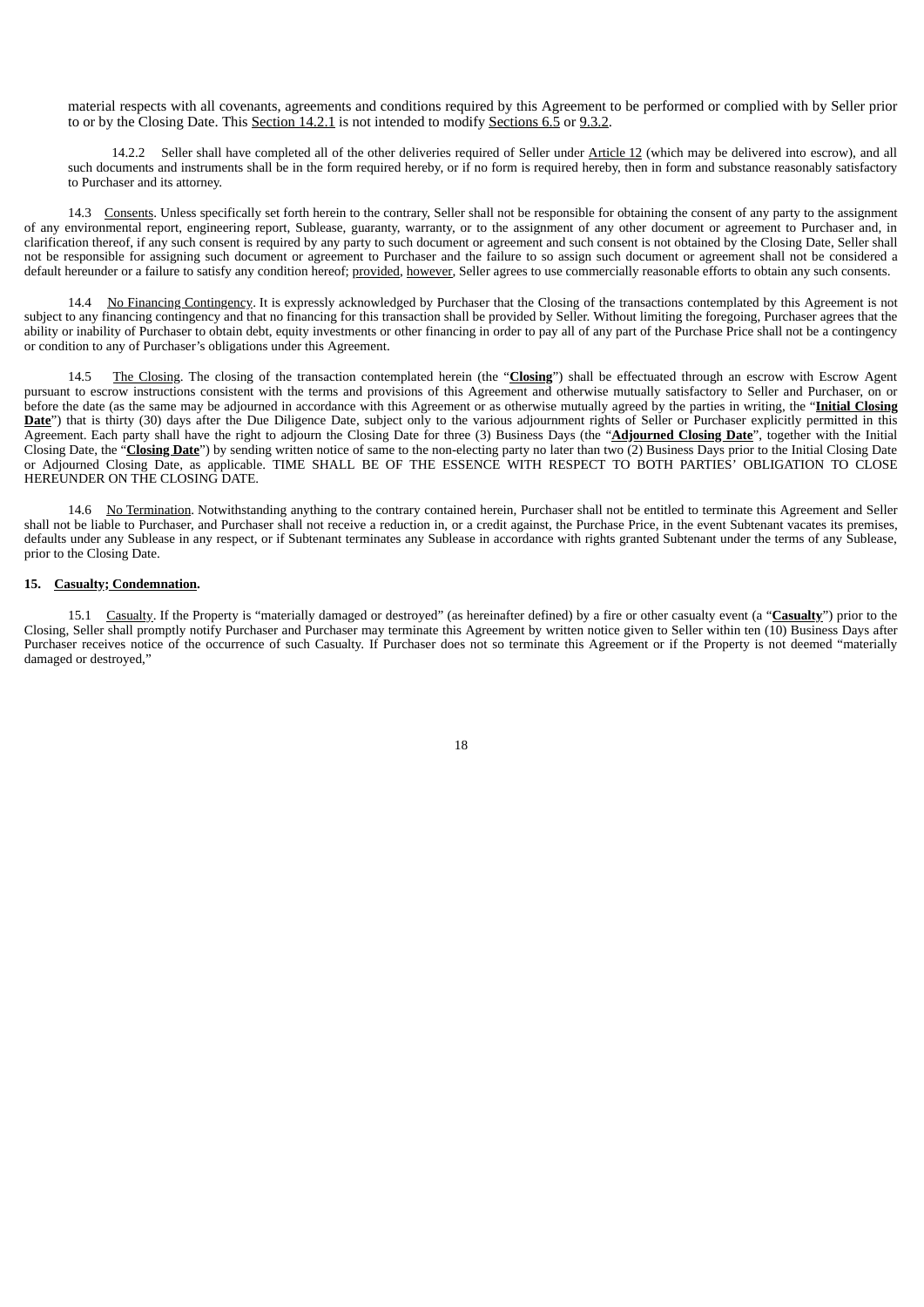Purchaser will remain bound to purchase the Property pursuant to the terms of this Agreement, without regard to the occurrence or effects of the Casualty; provided that, at the Closing, Seller will assign to Purchaser Seller's interest in the property insurance proceeds payable to Seller (if any) under Seller's insurance applicable to the Property suffering such Casualty for the restoration of the physical damage to the Property, but net of any costs and expenses incurred by Seller prior to the Closing in connection with the Casualty, and Seller shall credit Purchaser at the Closing with the amount of the applicable insurance deductible pertaining to such Casualty. For purposes of this Section 15.1, the Property shall be deemed "**materially damaged or destroyed**" if the cost to repair and restore the Property exceeds an amount equal to fifteen percent (15%) of the Purchase Price.

15.2 If any condemnation proceedings are instituted, or notice of any condemnation or intent to condemn is given, with respect to all or any portion of the Property (a "**Condemnation**") prior to the Closing, and the Condemnation will result in a "material and adverse effect" (as hereinafter defined) to the Property, Seller shall promptly notify Purchaser and Purchaser may terminate this Agreement by written notice given to Seller within ten (10) Business Days after the date Purchaser receives notice of such Condemnation. If Purchaser does not so terminate this Agreement or if the Condemnation will not result in a "material and adverse effect" to the Property, Purchaser will remain bound to purchase the Property pursuant to the terms of this Agreement, without regard to the occurrence or effect of the Condemnation; provided that, at the Closing, Seller will assign to Purchaser Seller's interest in the award(s) payable to Seller on account of the Condemnation (if any), but net of any costs and expenses incurred by Seller prior to the Closing in connection with the Condemnation. For purposes of this Section 15.2, "**material and adverse effect**" shall mean the Condemnation will materially impair the value of the Property by more than fifteen percent (15%) of the Purchase Price.

## **16. Discharge of Obligations.**

16.1 The delivery of the Deed by Seller in accordance with the provisions of this Agreement, and the acceptance thereof by Purchaser, shall be deemed the full performance and discharge of every obligation on the part of Seller to be performed hereunder. Except as otherwise set forth in Section 26.1, no representation or warranty of Seller shall survive Closing.

### **17. Covenants of Seller.**

17.1 From and after the Due Diligence Date until the earlier of the Closing or the termination of this Agreement, Seller shall, except for those actions expressly contemplated or required to be taken by this Agreement or as consented to by Purchaser in writing, cause each individual Property to be operated in the ordinary course consistent with past practice.

17.2 Notwithstanding anything herein to the contrary, Seller may, without Purchaser's consent and without cost to Purchaser (unless otherwise set forth herein or unless otherwise approved by Purchaser) (i) take such actions, if any, with respect to the Property, reasonably necessary to comply with the terms of the Subleases and any insurance requirements or to comply with laws, rules or regulations of any governmental authority, (ii) take such actions as it deems reasonably necessary to repair any insured or uninsured casualty or damage, and (iii) take such actions with respect to the Property reasonably necessary to prevent loss of life, personal injury or property damage.

#### **18. Defaults; Damages.**

18.1 Purchaser Defaults. In the event that Purchaser shall default under this Agreement, Purchaser and Seller agree that the damages that Seller shall sustain as a result thereof shall be substantial and shall be extremely difficult and impractical to determine. Purchaser and Seller therefore agree that if Purchaser fails to perform any or all of the terms, covenants, conditions and agreements to be performed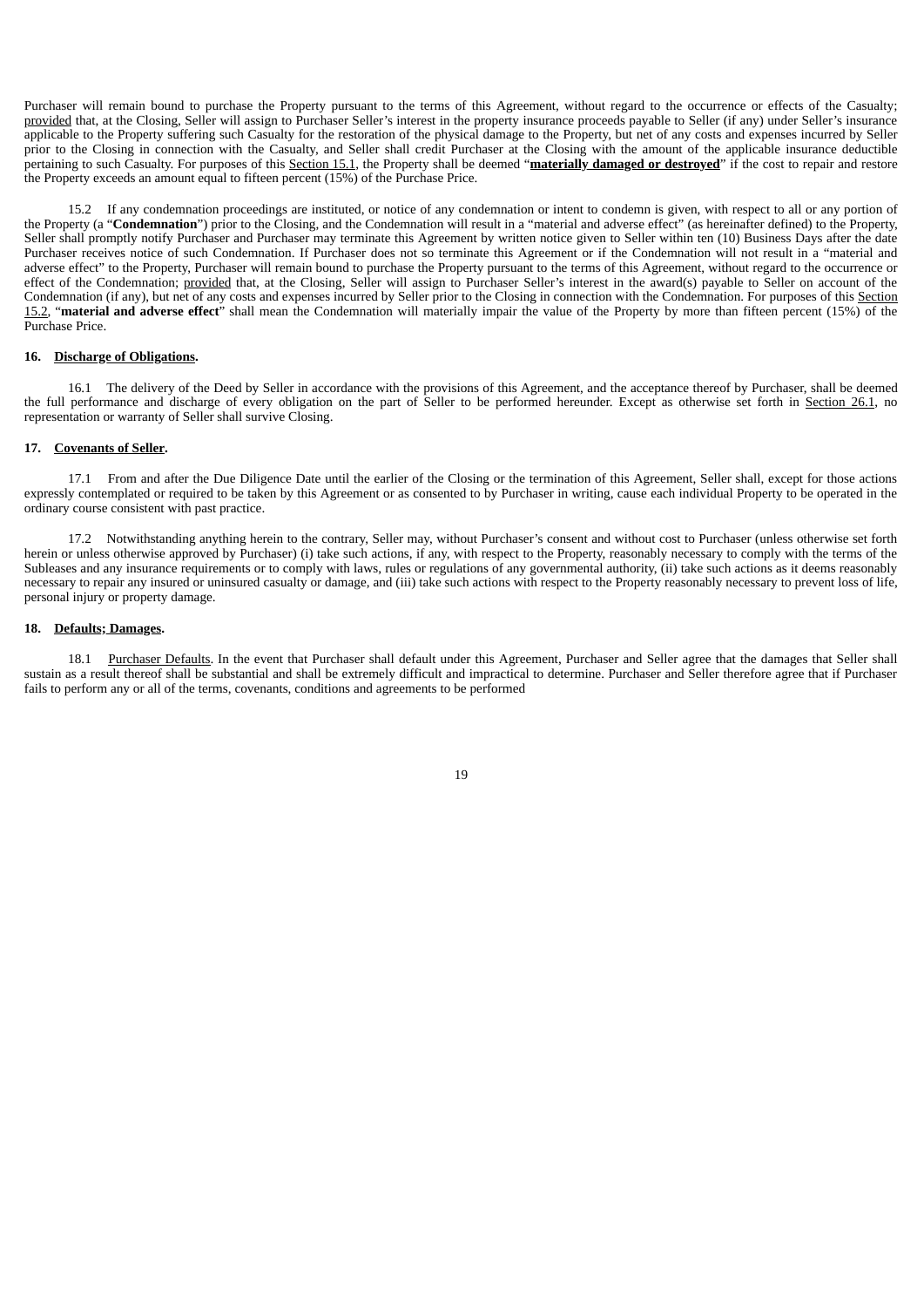by Purchaser hereunder, whether at or as of the Closing, Seller's remedy shall be to receive as liquidated damages (but not as a penalty) the Deposit from Escrow Agent, and thereafter neither Purchaser nor Seller shall have any further liability or obligation to the other hereunder, except for such liabilities and obligations as are expressly stated to survive the termination of this Agreement. Purchaser and Seller agree that, considering all of the facts and circumstances existing as of the Effective Date, the amount of the Deposit is a fair and reasonable estimate of the damages that Seller would incur in the event of a default by Purchaser under this Agreement.

#### 18.2 Seller Pre-Closing Defaults.

In the event that on the Closing Date Seller has defaulted on its obligations hereunder in any material respect, then, subject to the provisions set forth below, Purchaser shall be entitled, as its sole remedy, to either: (x) treat this Agreement as being in full force and effect and pursue only the remedy of specific performance against Seller; or (y) terminate this Agreement and (i) receive a return of the Deposit from Escrow Agent and (ii) recover all of the third-party, out-of-pocket, documented costs actually incurred by Purchaser in connection with the transactions contemplated hereby, not to exceed One Hundred Thousand and No/100 Dollars (\$100,000.00), and Seller shall not have any further liability or obligation to Purchaser hereunder nor shall Purchaser have any further liability or obligation to Seller hereunder, except for such obligations (but not liabilities) of the parties respectively as are specifically stated to survive the termination of this Agreement.

18.2.2 Purchaser waives any right to pursue any other remedy at law or in equity for such default of Seller, including, without limitation, any right to seek, claim or obtain damages, other than in the case of Seller's fraud, but in no case shall Purchaser seek or shall Seller be liable for indirect, punitive, special or consequential damages. Notwithstanding anything contained herein to the contrary, if prior to the Closing Date, Purchaser has or obtains actual knowledge that (a) Seller has defaulted on its obligations hereunder in any respect, and Purchaser nevertheless proceeds with the Closing, then the default by Seller as to which Purchaser shall have such knowledge shall be deemed waived by Purchaser and Seller shall have no liability to Purchaser or its successors and assigns in respect thereof or (b) any of Seller's representations or warranties set forth in Article 9 are untrue in any respect, and Purchaser nevertheless proceeds with the Closing, then the breach by Seller of the representations and warranties as to which Purchaser shall have such knowledge shall be deemed waived by Purchaser, such representations and warranties shall be deemed modified to conform them to the information that Purchaser shall have knowledge of and Seller shall have no liability to Purchaser or its successors or assigns in respect thereof. If Purchaser has or obtains knowledge that (i) Seller has defaulted on its obligations hereunder in any respect or (ii) any of Seller's representations or warranties set forth in Article 9 are untrue in any material respect, Purchaser shall so notify Seller in writing (x) on or before the date that is the second (2<sup>nd</sup>) Business Day after obtaining such knowledge, or (y) on or before the Closing Date if Purchaser obtains such knowledge one (1) Business Day prior to the Closing Date or on the Closing Date.

18.3 Right to Cure. Notwithstanding anything contained herein to the contrary and without limiting any of Seller's rights set forth in this Agreement, in the event that Seller has defaulted hereunder and such default has caused direct actual damages in a liquidated amount to Purchaser not to exceed FIFTY Thousand and NO/100 DOLLARS (\$50,000.00) (the "**Pre-Closing Damage Cap**"), then, in such event, Seller shall be entitled, but shall not have any obligation, either: (a) prior to the Closing Date, to cure such default; or (b) provide Purchaser with a credit against the Purchase Price in an amount equal to Purchaser's actual direct damages up to the Pre-Closing Damage Cap and such default shall be deemed cured in its entirety and Purchaser shall remain obligated to purchase the Property without any further reduction in the Purchase Price. In the event that Seller has defaulted hereunder and such default has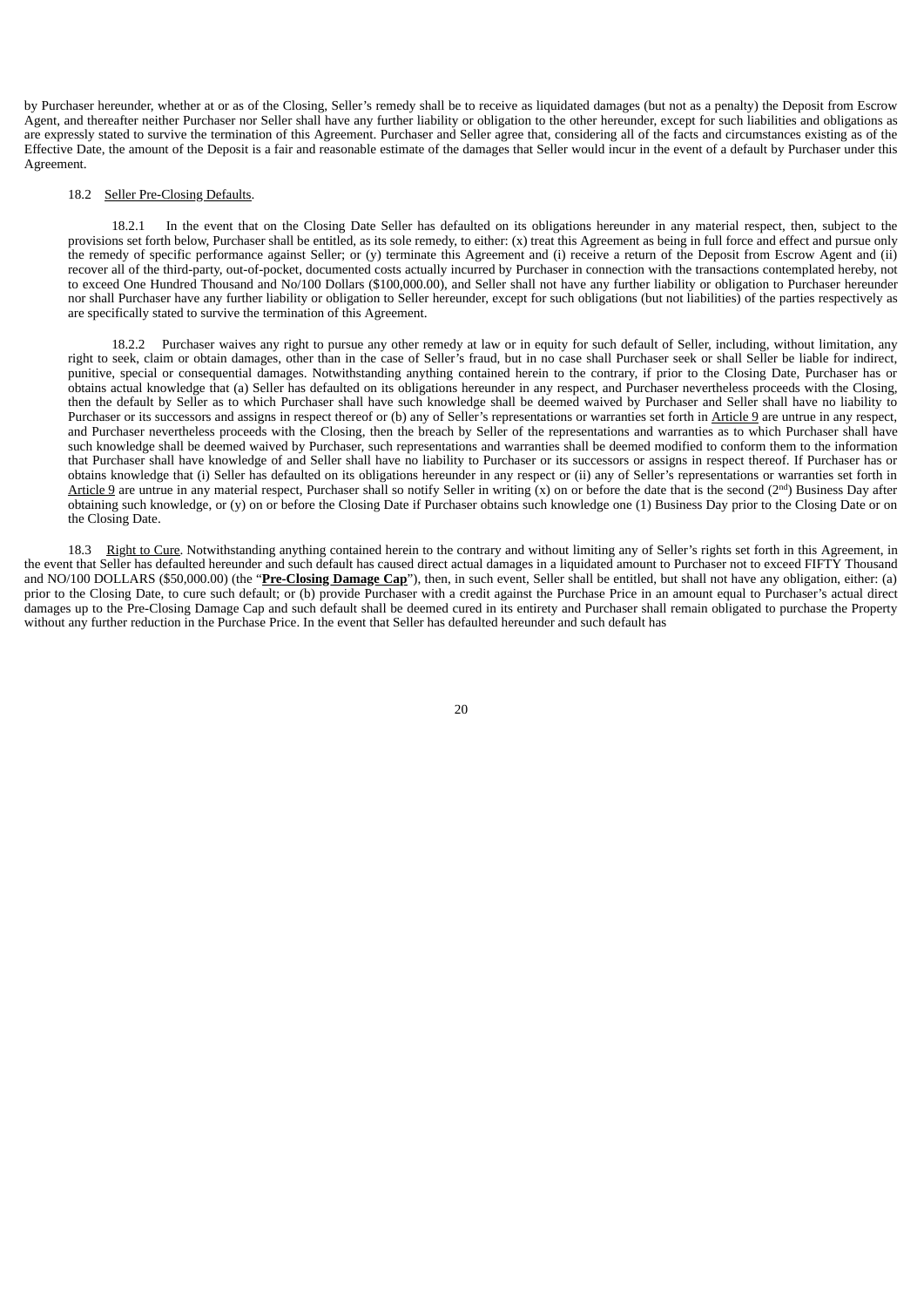caused direct actual damages in a liquidated amount to Purchaser that exceed the Pre-Closing Damage Cap, then Purchaser shall be entitled to terminate this Agreement and avail itself of the remedies available in Section 18.2.1.

Defaults Discovered Post-Closing. If Purchaser closes the transactions contemplated by this Agreement and, after the Closing Date but before the applicable Survival Date, Purchaser discovers a breach of any of Seller's representations or warranties hereunder or under any certificates and other documents executed at, or in connection with, the Closing, Purchaser shall have the right, until the applicable Survival Date, to sue Seller for actual direct damages incurred by Purchaser as a result of such breach or breaches, but in no case shall Purchaser seek or shall Seller be liable for indirect, punitive, special or consequential damages. However, in any such event or events, Seller shall not have any liability to Purchaser for all or any of such matters in excess of three percent (3%) of the Purchase Price in the aggregate (the "**Post-Closing Damage Cap**"). Purchaser shall not seek, pursue or enter any judgment or collect (or attempt to collect) an amount in excess of the Post-Closing Damage Cap. The provisions of this Section 18.4 shall survive the Closing until the Survival Date set forth in Section 26.1.

18.5 Limitation on Seller Default. Notwithstanding anything to the contrary, Seller's inability to satisfy a condition of this Agreement shall not be considered a default by Seller hereunder unless such inability results from the breach of Seller's express obligations hereunder; provided nothing herein shall relieve Seller from using commercially reasonable efforts to satisfy the conditions of this Agreement.

## **19. Escrow Agent.**

19.1 Escrow Agent shall hold the proceeds of the Deposit in escrow in a special bank account (or as otherwise agreed in writing by Seller, Purchaser and Escrow Agent) until the Closing Date or sooner termination of this Agreement and shall pay over or apply such proceeds in accordance with the terms of this Article 19. Escrow Agent shall hold such proceeds in an interest-bearing account, and any interest earned thereon shall be paid to the same party entitled to the escrowed proceeds, and the party receiving such interest shall pay any income taxes thereon. Seller and Purchaser shall each provide a form W-9 to Escrow Agent concurrently with or prior to the Effective Date. At the Closing, such proceeds and the interest thereon, if any, shall be paid by Escrow Agent to Seller.

19.2 If any party makes a written demand upon Escrow Agent for payment of the proceeds of the Deposit, then Escrow Agent shall give written notice to the other parties of such demand. If Escrow Agent does not receive a written objection from the other parties to the proposed payment within ten (10) Business Days after the giving of such notice, Escrow Agent is hereby authorized to make such payment. If Escrow Agent does receive such written objection within such ten (10)-Business Day period or if for any other reason Escrow Agent in good faith shall elect not to make such payment, Escrow Agent shall continue to hold such amount until otherwise directed by written instructions from both Seller and Purchaser or a final judgment of a court of competent jurisdiction. However, Escrow Agent shall have the right at any time to deposit the escrowed proceeds and interest thereon, if any, with the clerk of the appropriate court of the county in which the Property is located. Escrow Agent shall give written notice of such deposit to Seller and Purchaser. Upon such deposit, Escrow Agent shall be relieved and discharged of all further obligations and responsibilities hereunder.

19.3 The parties acknowledge that Escrow Agent is acting solely as a stakeholder at their request and for their convenience, that Escrow Agent shall not be deemed to be the agent of either of the parties, and that Escrow Agent shall not be liable to any of the parties for any act or omission on its part unless involving gross negligence. Seller and Purchaser shall jointly and severally indemnify and hold Escrow Agent harmless from and against all costs, claims and expenses, including out-of-pocket attorneys' fees, incurred in connection with the performance of Escrow Agent's duties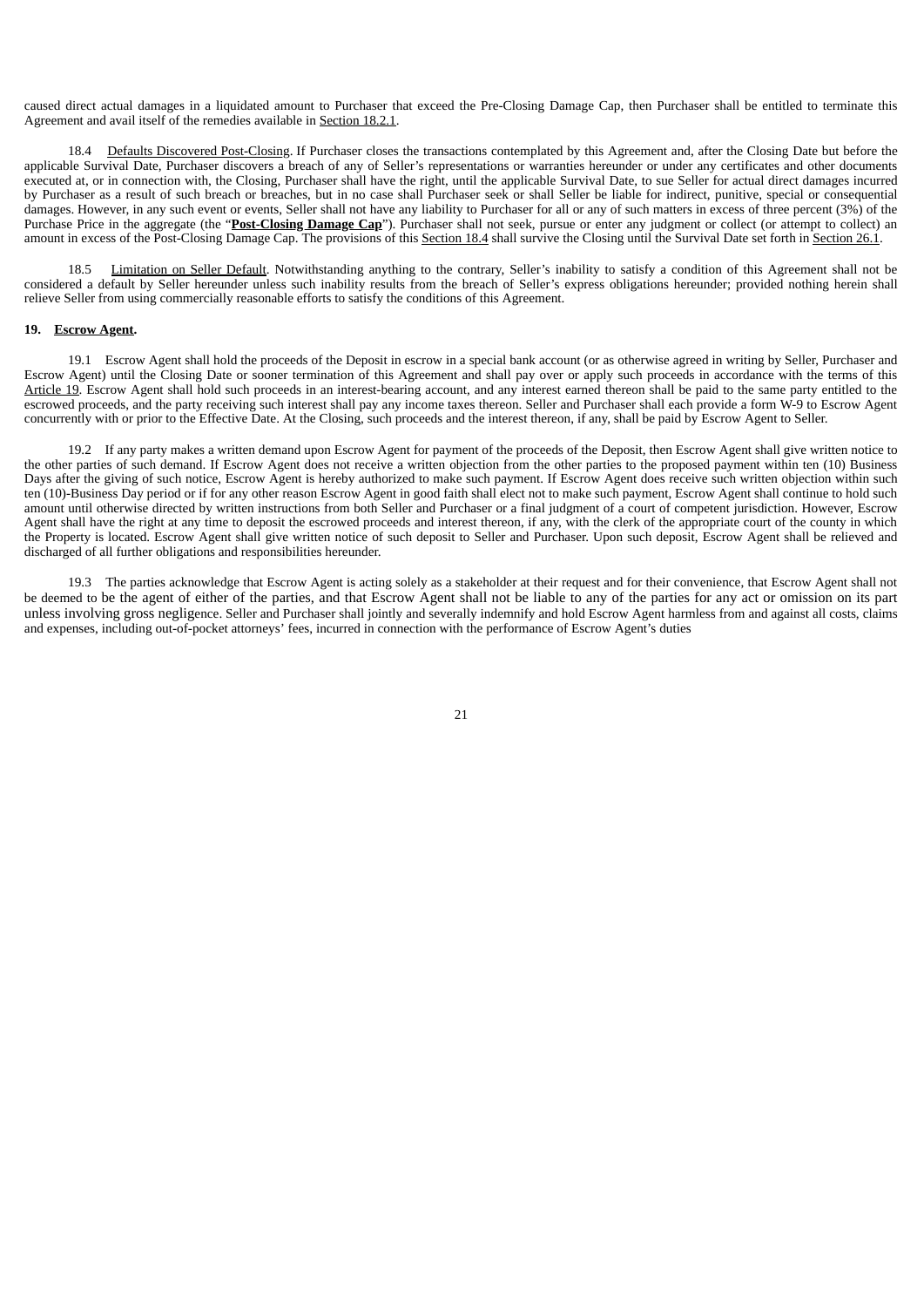hereunder, except with respect to actions or omissions taken or suffered by Escrow Agent involving gross negligence on the part of Escrow Agent.

19.4 Escrow Agent shall not have any duties or responsibilities except those set forth in this Agreement and shall not incur any liability in acting upon any signature, notice, request, waiver, consent, receipt or other instrument or document believed in good faith by Escrow Agent to be genuine, and Escrow Agent may assume that any Person purporting to give it any notice on behalf of any party in accordance with the provisions hereof has been duly authorized to do so. Escrow Agent shall have no duty to determine (and shall not be affected by any knowledge concerning) the validity, authenticity or enforceability of any specification or certification made in any certificate or notice.

#### **20. Notices.**

20.1 All notices, demands, requests or other communication required to be given or which may be given hereunder shall be in writing and shall be deemed to have been properly given, unless otherwise provided herein, if (a) deposited in the United States mail, postage paid, certified, and addressed to the party to be notified, with return receipt requested, (b) delivered to such party, or an agent of such party, in person or by commercial courier, (c) sent by electronic copy, evidenced by confirmed receipt and concurrently followed by a "hard" copy of same delivered to the party by mail, personal delivery or overnight delivery pursuant to clauses (a), (b) or (d) hereof, or (d) sent (prepaid) by reputable nationally recognized overnight courier for next Business Day delivery. Such notice, demand, request or communication shall be deemed to have been duly given, on the date received, or the date delivery is refused if hand delivered. The attorney for any party may give a notice on behalf of such party. Notices shall be addressed as follows:

If to Seller, to:

200 NW Phosphate Boulevard Mulberry, Florida 33860 Attention: Phil Bayt Email: phil.bayt@badcock.com

with copies to:

c/o Franchise Group, Inc. 109 Innovation Court, Suite J Delaware, Ohio 43015 Attention: Eric Seeton, CFO Email: eseeton@franchisegrp.com

and:

c/o Franchise Group, Inc. 109 Innovation Court, Suite J Delaware, Ohio 43015 Attention: Tiffany McMillan-McWaters, Deputy General Counsel Email: tmcwaters@Franchisegrp.com

and:

Willkie Farr & Gallagher LLP 787 Seventh Avenue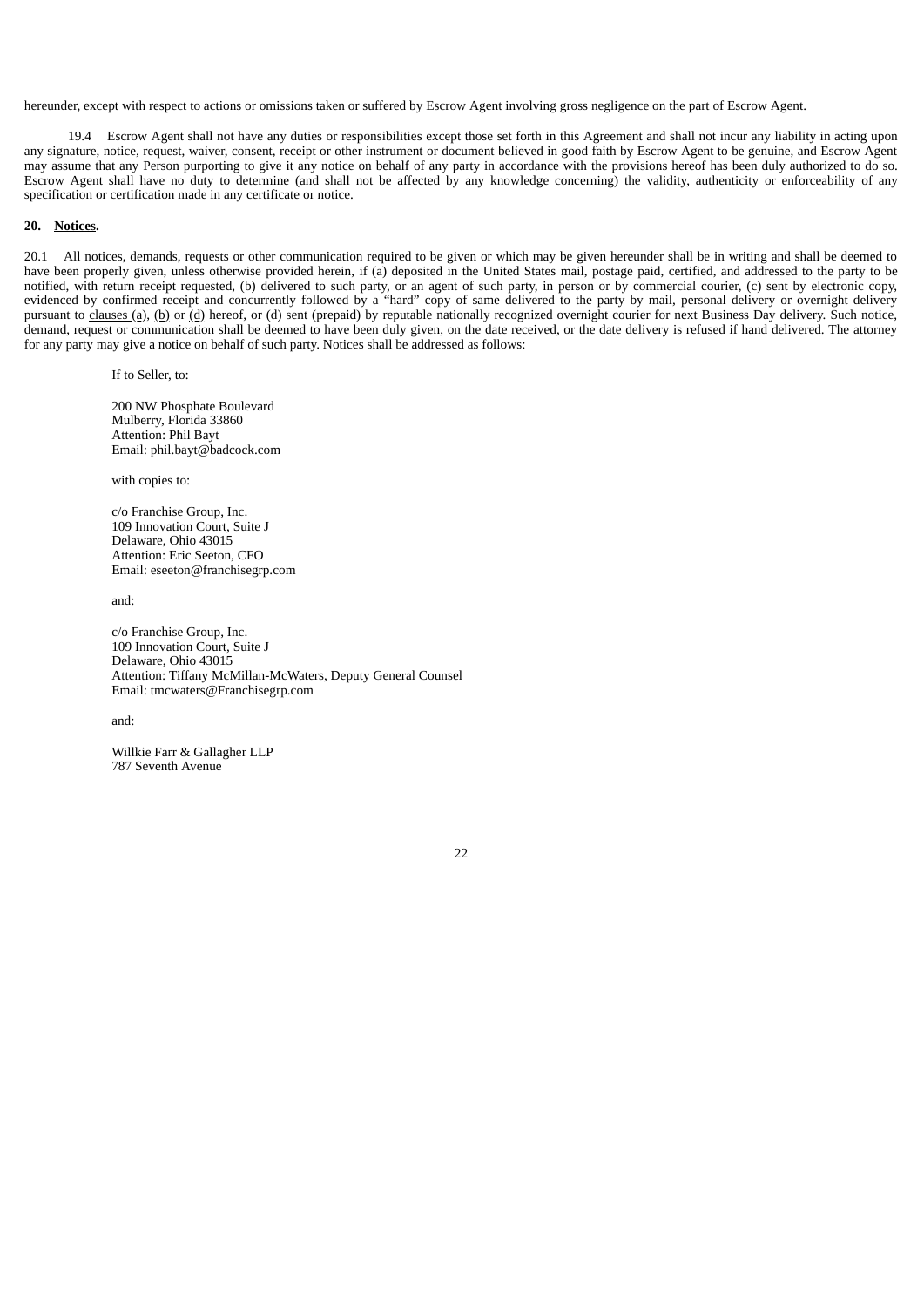New York, New York 10019 Attention: Melissa Fischetti, Esq. Email: mfischetti@willkie.com

If to Purchaser, to:

9325 W. Sahara Avenue Las Vegas, Nevada 89117 Attention: Matthew Tucker Email: matthew@caicap.com

with a copy to:

Moran, Reeves & Conn, PC 100 Shockoe Slip, 4<sup>th</sup> Floor Richmond, Virginia 23219 Attention: Joseph J. McQuade Email: jmcquade@moranreevesconn.com

If to Escrow Agent, to:

First American Title Insurance Company National Commercial Services 5201 Blue Lagoon Drive, Suite 974 Miami, Florida 33126 Attention: Vanessa Abreu, Esq., VP and Division Area Manager-NCS Miami Email: vabreu@firstam.com

or to such other Person and/or address as shall be specified by any party in a notice given to the other party pursuant to the provisions of this

## Section 20.1.

### 21. **Brokers.**

21.1 Purchaser and Seller each warrant and represent to the other that this transaction was not brought about by any broker other than B. Riley Real Estate, LLC (the "**Broker**"). Seller will pay the Broker a brokerage commission pursuant to a separate agreement with the Broker. Purchaser and Seller each shall and hereby does agree to indemnify and hold the other party harmless from and against any and all claims, demands or causes of action or other liability (including, without limitation, reasonable attorneys' fees and disbursements) against the indemnified party arising from or pertaining to any violation, on their respective parts, of the foregoing representation and warranty. The representations, warranties and indemnity contained in this Section 21.1 shall survive the Closing and the delivery of the instruments contemplate hereunder or if the Closing does not occur, the termination of this Agreement.

### 22. **Confidentiality.**

22.1 The parties agree that, except as expressly provided in this Section 22.1, they will not disclose the contents of this Agreement or any agreement contemplated hereby or executed by the parties prior to the Effective Date other than the Leases to any third parties without the consent of the other party, except as may be required or, based on the advice of counsel, advisable to ensure compliance with any applicable laws, rules or regulations of any governmental or regulatory authority or regulatory agency having jurisdiction over such party; provided that the disclosing party has given the other party no less than two (2) Business Days' prior written notice of such intended disclosure. Nothing contained in this Section 22.1 shall be construed as prohibiting the parties from disclosing the contents of this Agreement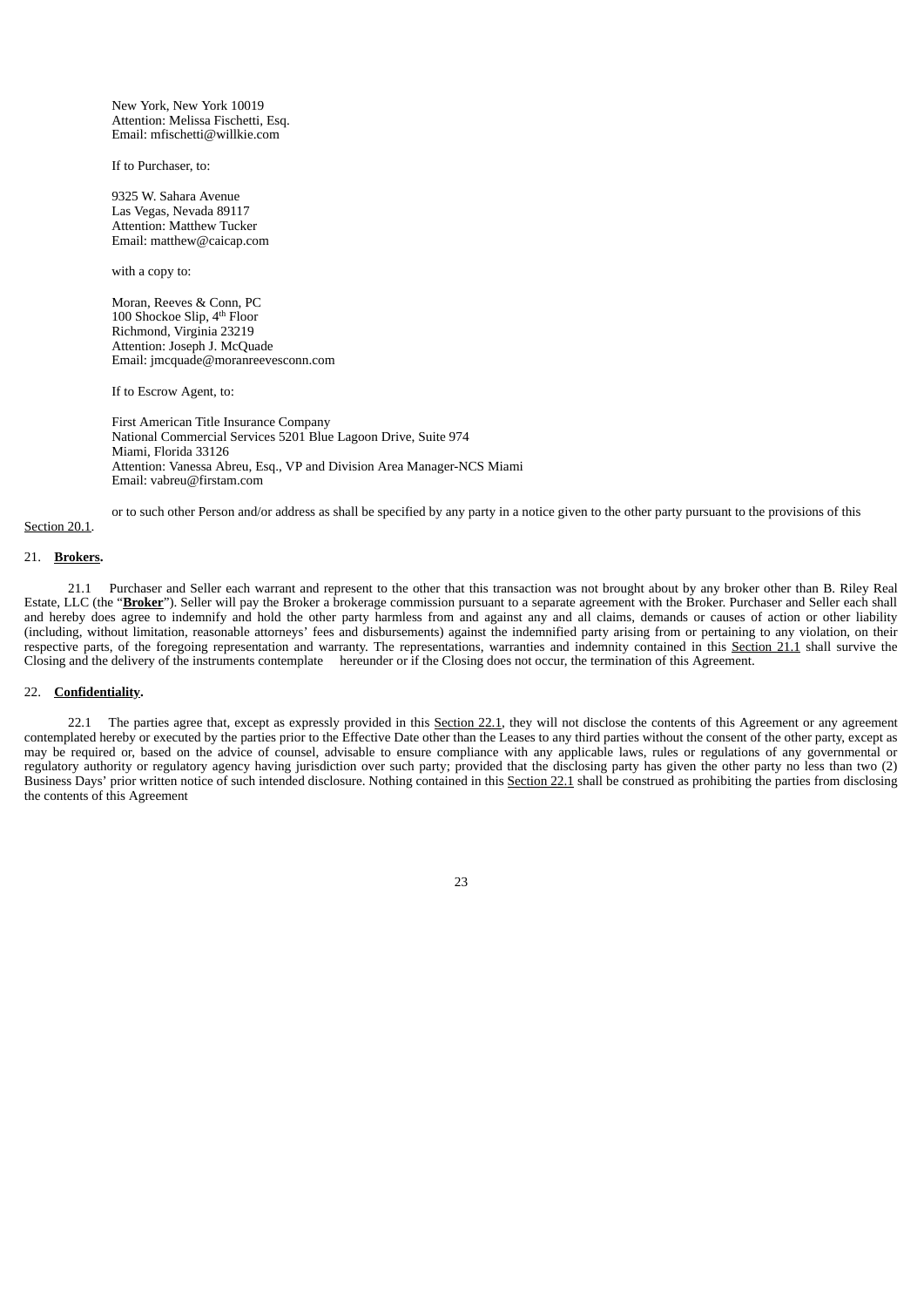(A) on a confidential basis to its counsel, accountants, insurance agents, consultants, and other agents, or governmental authorities, (B) with respect to Purchaser, to parties from which it is seeking financing or equity investment including their agents, representatives and rating agencies, or (C) with respect to Seller, any existing lender or mortgagee. Without in any way limiting the foregoing, Purchaser agrees that any and all materials and information provided by Seller or made available to Purchaser, including, without limitation, the Information and the Due Diligence Materials, shall be kept strictly confidential in accordance with the terms of this Section 22.1. The provisions of this Section 22.1 shall survive the termination of this Agreement until the applicable Survival Date set forth in Section 26.1.

### 23. **Public Disclosure; Press Releases.**

23.1 Prior to the Closing, Seller and Purchaser each agree that it will not issue any press release, advertisement or other public communication with respect to this Agreement or the transactions contemplated hereby without the prior written consent of the other party hereto, which consent shall not be unreasonably withheld, conditioned, or delayed. Notwithstanding the foregoing, (i) Seller and Purchaser shall each have the right to make any filings or issue any press releases, advertisements, or other public communications required by applicable laws, rules or regulations of any governmental or regulatory authority or regulatory agency without the prior written consent of the other party hereto, (ii) Seller and Purchaser each may make an announcement to, or otherwise communicate with, its direct and indirect investors, employees and owners regarding this Agreement and/or the transactions contemplated herein, without the consent of the other party, provided such announcements or communications do not include the economic or other material terms of the transaction contemplated by this Agreement or the Leases, or any financial information regarding Seller, and (iii) Seller shall have the right to make any filings or issue any press releases, advertisements, or other public communications as made or issued in the ordinary course of Seller's business without the prior written consent of Purchaser. At or prior to the Closing, upon request of either party, the parties shall reasonably agree upon a joint press announcement of this transaction.

#### 24. **Further Assurances.**

24.1 The parties agree to do such other and further acts and things, and to execute and deliver such instruments and documents, as either may reasonably request from time to time, on or after the Closing Date, in furtherance of the purposes of this Agreement. The provisions of this Section 24.1 shall survive the Closing until the Survival Date set forth in Section 26.1.

#### 25. **Miscellaneous.**

25.1 This Agreement, the Exhibits and the Schedules attached hereto, together with the Seller's Documents and the Purchaser's Documents, constitute the entire agreement between the parties with respect to the subject matter hereof, and all understandings and agreements heretofore or simultaneously had between the parties are merged in, superseded by and contained in this Agreement.

25.2 No waiver by any party to any breach hereunder shall be deemed a waiver of any other or subsequent breach.

25.3 This Agreement may not be altered, amended, changed, waived, discharged, terminated or modified in any respect or particular unless the same shall be in writing and signed by or on behalf of the party to be charged therewith; and any consent, waiver, approval or authorization shall be effective only if signed by the party granting such consent, waiver, approval or authorization.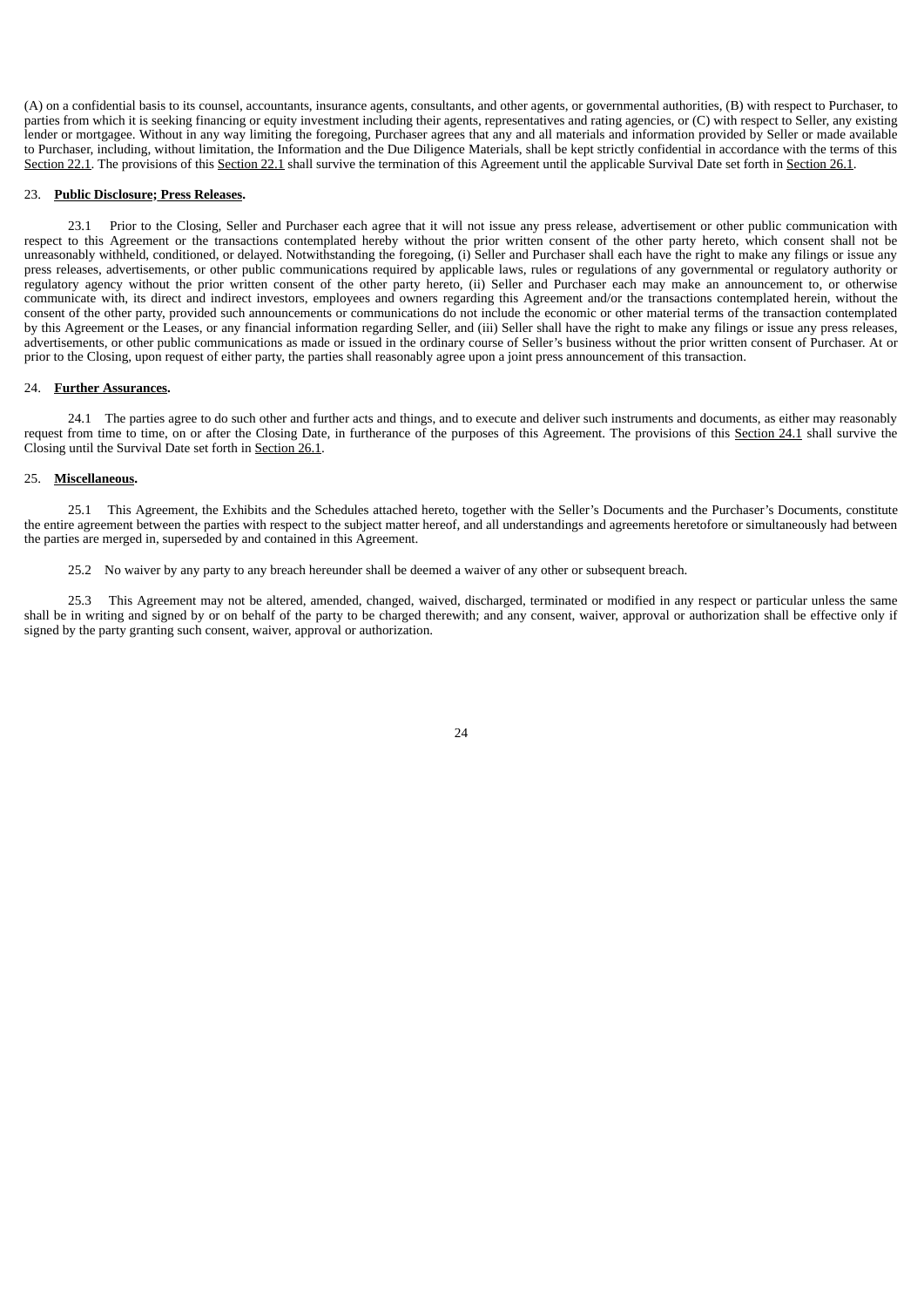25.4 Subject to the provisions of Section 25.8, this Agreement shall be binding upon and inure to the benefit of the parties hereto and to their respective heirs, executors, administrators and successors and permitted assigns.

25.5 This Agreement contains all of the terms agreed upon between the parties with respect to the subject matter hereof.

25.6 This Agreement shall be construed and enforced in accordance with the laws of the State of New York without regard to principles of conflicts of laws, except as to real property matters directly relating to the Property, which matters shall be governed by the laws of the State in which the Property is located. The parties acknowledge that the parties and their counsel have reviewed and revised this Agreement and that any rule of construction to the effect that any ambiguities are to be resolved against the drafting party shall not be employed in the interpretation of this Agreement or any exhibits or amendments hereto.

25.7 This Agreement (or any memorandum hereof) may not be recorded by Purchaser and any recordation thereof shall be deemed a material default under this Agreement.

25.8 Purchaser may not directly or indirectly assign or transfer this Agreement or any of its rights hereunder without Seller's prior written consent in each instance, which consent may be granted or withheld in Seller's sole and absolute discretion. No consent given by Seller to any assignment shall be construed as a consent to any other assignment, and any unpermitted assignment made by Purchaser shall be void. Notwithstanding the foregoing, Purchaser may, without Seller's consent, assign this Agreement to an entity under common control with Purchaser provided Seller receives a written assignment and assumption of this Agreement at least ten (10) days prior to the Closing, provided, however, that such assignment and assumption shall not relieve Purchaser of its obligations hereunder. In addition, Purchaser may direct that title to the Property be transferred at the Closing to a Delaware statutory trust (a "**DST**") that is one hundred percent (100%) controlled by Purchaser and is owned up to one hundred percent (100%) by non-controlling third-party investors, and, in connection therewith, Purchaser may interpose a "master lease" between the Lease for each individual Property and the fee interest in such Property (a "**Master Lease**") under which the DST will be the landlord and an entity one hundred percent (100%) owned and controlled by CAI Investments, LLC, an affiliate of Purchaser, will be the tenant, provided that (A) Seller receives such direction in writing prior to the Due Diligence Date, and (B) (i) no such Master Lease shall increase or otherwise modify Seller's (as tenant under the applicable Lease) obligations or diminish Seller's (as tenant under the applicable Lease) rights under such Lease, (ii) the formation of such Master Lease structure shall be at Purchaser's and the DST's sole cost and expense, and (iii) Seller shall enter into the Tenant Recognition Agreement with the DST, as landlord under the Master Lease, (A) confirming that such Lease will not be disturbed upon the termination of the Master Lease and that such Lease will continue as a direct lease between Seller and the DST, (B) confirming that Tenant's Right of First Refusal (as defined in the Lease) shall apply to the DST's transfer of its interest in the Property as provided in the Lease, and (C) shall otherwise be reasonably acceptable to Seller and the DST.

25.9 The captions, Section and Article titles and Exhibit and Schedule names contained in this Agreement are for convenience and reference only and shall not be used in construing this Agreement.

25.10 The Exhibits and Schedules attached hereto are hereby made part of this Agreement.

25.11 The terms "hereof," "herein," and "hereunder" and words of similar import, shall be construed to refer to this Agreement as a whole, and not to any particular article or provision, unless expressly so stated. All words or terms used in this Agreement, regardless of the number or gender in which they are used, shall be deemed to include any other number and any other gender as the context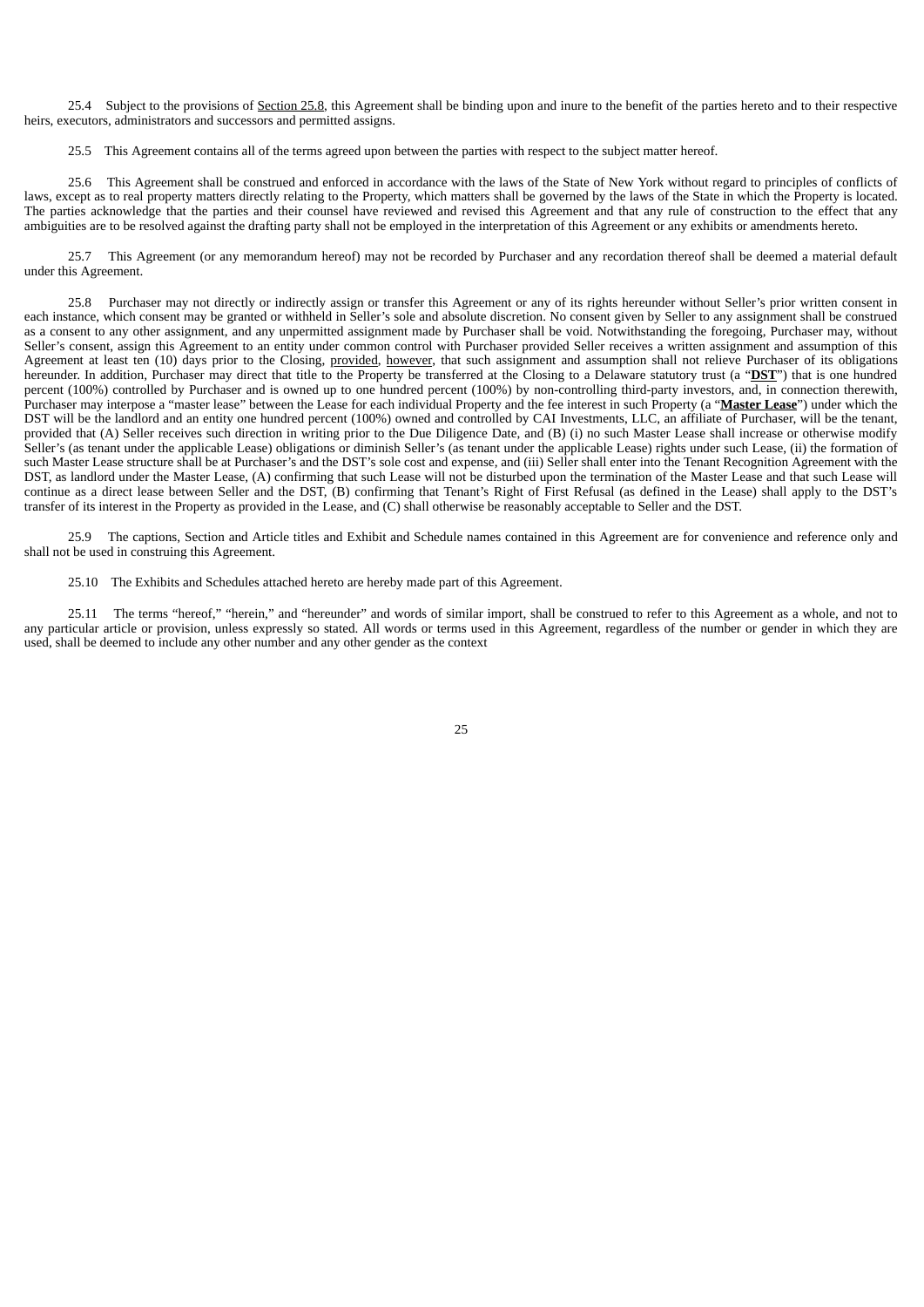may require. For the purposes of this Agreement, and without intending to expand the meaning of the phrase "commercially reasonable efforts", the parties hereto acknowledge that commercially reasonable efforts will not be interpreted as requiring the initiation or settlement of litigation, disproportionate payouts to any partners, or the payment of money (other than usual and customary expenses associated with negotiating and closing transaction of the nature set forth herein).

25.12 For the purposes of this Agreement, "knowledge" with respect to or matters "known" by (a) Seller shall mean matters as to which the following individual has actual, present and personal knowledge without any independent investigation or any duty or responsibility to make any inquiry, review or investigation: Robert Burnette; and (b) Purchaser shall mean matters as to which the following individuals have actual, present and personal knowledge without any independent investigation or any duty or responsibility to make any inquiry, review or investigation: Christopher Beavor. Actual knowledge shall not be deemed to exist merely by assertion by Purchaser or Seller of a claim that any of the foregoing persons should have known of such facts or circumstances, if such decemed to exist merely by assertion by Purchaser or Seller person did not have actual knowledge thereof. The individuals named in this Section 25.12 shall have no personal liability pursuant to this Agreement.

25.13 This Agreement may be executed in any number of counterparts, each of which shall be deemed an original and all of which shall constitute one and the same agreement. Each party may rely upon a facsimile or other electronic counterpart (including ".pdf") of this Agreement or any instrument delivered in connection herewith signed by the other party with the same effect as if such party had received an original counterpart signed by such other party.

25.14 If any provision of this Agreement, or the application of such provision to any Person or circumstance, shall be held invalid or unenforceable, the remainder of this Agreement or the application of such provision to the Person or circumstance other than those in respect of which it is invalid or unenforceable, except those provisions which are made subject to or conditioned upon such invalid or unenforceable provisions, shall not be affected thereby.

25.15 The submission of this Agreement to Purchaser does not create a binding obligation on the part of Seller. This Agreement shall not be binding on Purchaser or Seller until Purchaser has signed this Agreement and delivered the signed Agreement and the Deposit to Seller and a counterpart hereof executed by Seller has been delivered to Purchaser.

25.16 If any party obtains a judgment against any other party by reason of breach of this Agreement, reasonable attorneys' fees and disbursements as fixed by the court shall be included in such judgment.

25.17 Time is of the essence of this Agreement. In the computation of any period of time provided for in this Agreement or by law, the day of the act or event from which the period of time runs shall be excluded, and the last day of such period shall be included, unless it is not a Business Day, in which case the period shall be deemed to run until the end of the next day which is a Business Day.

25.18 Whenever two or more parties constitute Purchaser, all such parties shall be jointly and severally liable for performing Purchaser's obligations hereunder. Whenever two or more parties constitute Seller, all such parties shall be jointly and severally liable for performing Seller's obligations hereunder.

25.19 The following terms used but not otherwise defined herein shall have the following meanings: 25.19.1 "**Business Day**" shall mean any day other than a Saturday, Sunday or bank holiday in the City of New York, State of New York.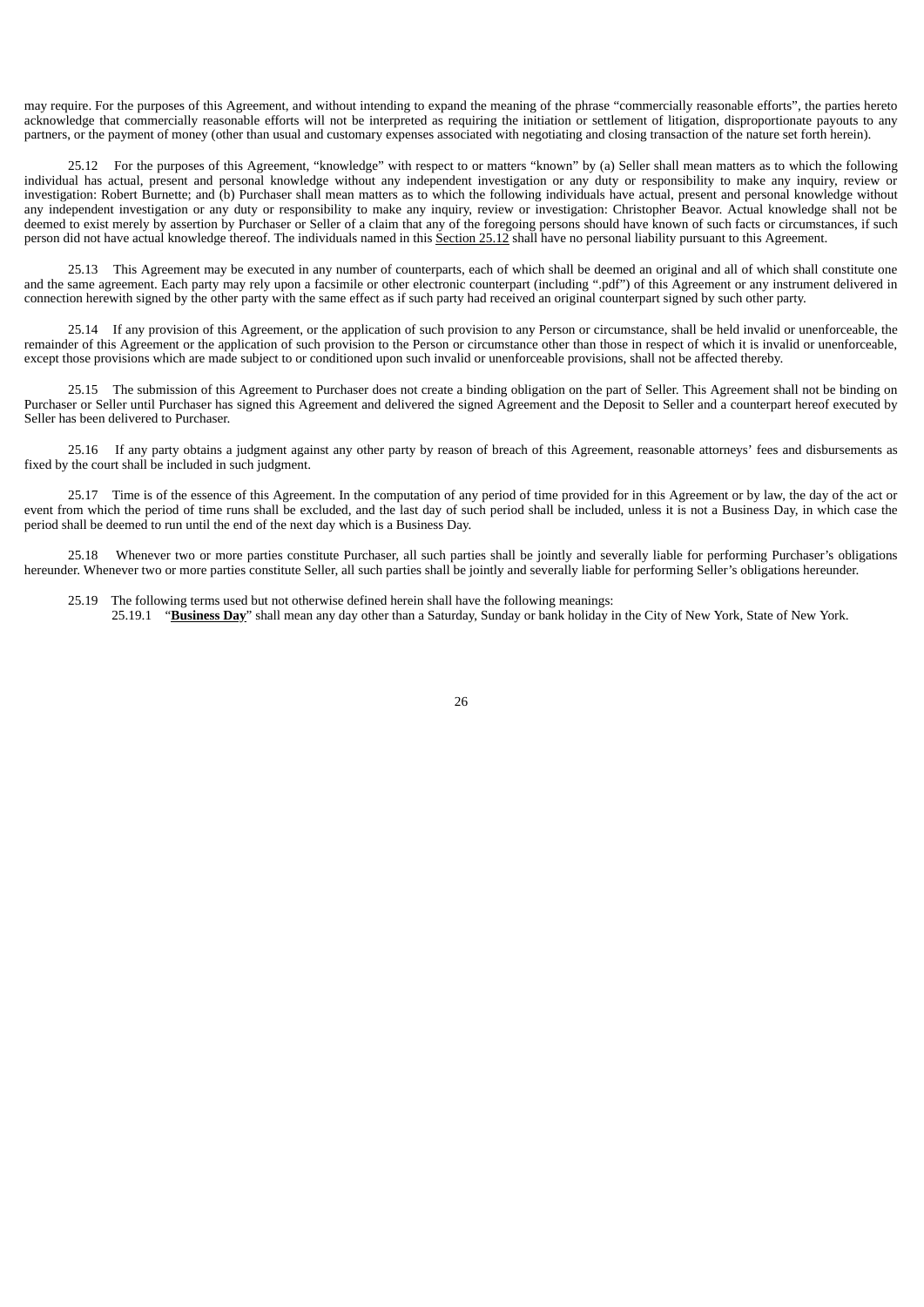25.19.2 "**Person**" shall mean any individual, corporation, limited liability company, limited partnership, general partnership, association, joint stock company, joint venture, estate, trust (including any beneficiary thereof), unincorporated organization, government or any political subdivision thereof, governmental unit or authority or any other entity.

25.19.3 "**Taxes**" shall mean any federal, state, local or foreign, real property, personal property, sales, use, room, occupancy, ad valorem or similar taxes, assessments, levies, charges or fees imposed by any governmental or regulatory authority on Seller with respect to the Property, including, without limitation, any interest, penalty or fine with respect thereto, but expressly excluding any federal, state, local or foreign income, capital gain, gross receipts, capital stock, franchise, profits, estate, gift or generation skipping tax, transfer, documentary stamp, recording or similar tax, levy, charge or fee incurred with respect to the transaction described in this Agreement.

### **25.20 State-Specific Required Provisions.**

- 25.20.1 Radon Gas. As required by Florida statute, the following notification is provided:
	- "RADON  $GAS$ : Radon is a naturally occurring radioactive gas that, when it has accumulated in a building in sufficient quantities, may present health risks to persons who are exposed to it over time. Levels of radon that exceed federal and state guidelines have been found in buildings in Florida. Additional information regarding radon and radon testing may be obtained from your county health department."

#### 26. **Survival.**

26.1 The acceptance by Purchaser of the Deeds and assignments referred to in Article 12 shall be deemed to be an acknowledgment, for all purposes, of the full performance and discharge of every representation, agreement and obligation on the part of Seller to be performed by it pursuant to the provisions of this Agreement, except for the following provisions which are to survive the Closing until the Survival Date and any other provisions of this Agreement which are specifically stated to survive the Closing. The "**Survival Date**" shall mean the following with respect to the Articles or Sections set forth below: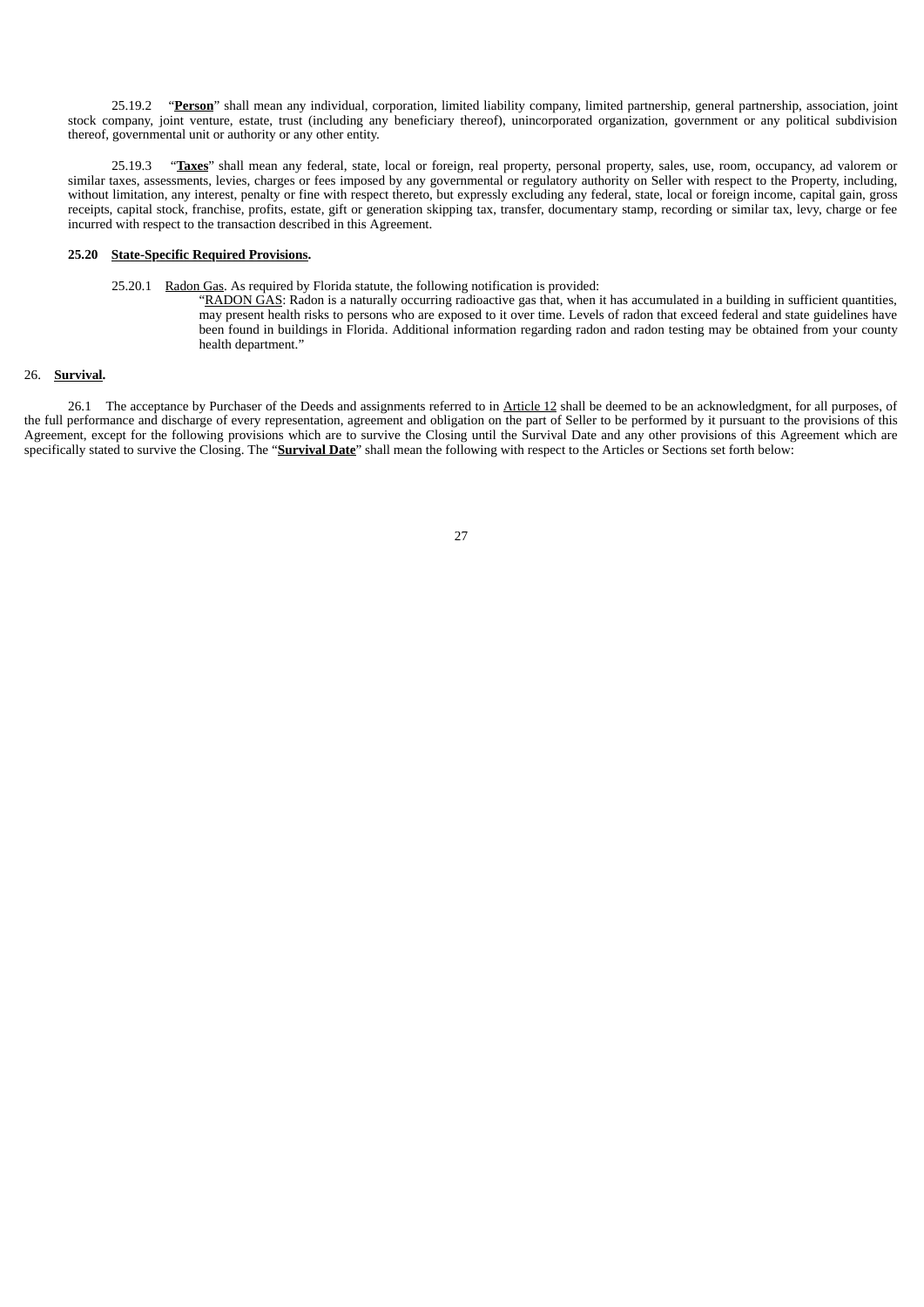| <b>Article or Section</b>                                                                        | <b>Survival Period</b> |
|--------------------------------------------------------------------------------------------------|------------------------|
| Section 6.2 (second to last sentence only) (No Representation Regarding Due Diligence Materials) | Indefinitely           |
| Section 6.3.1 (Purchaser Investigation Indemnity)                                                | Indefinitely           |
| Section 6.4 (Purchaser Return of Information Indemnity)                                          | Indefinitely           |
| Article 7 (Expenses)                                                                             | Indefinitely           |
| Section 9.1 (Seller's Representations)                                                           | 3 months               |
| Section 9.3 (Limitations on Seller's Representations)                                            | Indefinitely           |
| <b>Article 10 (Purchaser's Representations)</b>                                                  | Indefinitely           |
| Section 11.2 (Release)                                                                           | Indefinitely           |
| Section 18.4 (Defaults Discovered Post-Closing)                                                  | Indefinitely           |
| Article 21 (Brokers)                                                                             | Indefinitely           |
| Article 22 (Confidentiality)                                                                     | Indefinitely           |
| Article 24 (Further Assurances)                                                                  | 3 years                |
| Section 26.1 (Survival)                                                                          | Indefinitely           |
| Article 27 (Tax Contests)                                                                        | Indefinitely           |
| Article 28 (Waiver of Jury Trial)                                                                | Indefinitely           |
|                                                                                                  |                        |

26.2 Notice of any claim made by Purchaser or Seller on the basis of a breach of a provision of this Agreement which survives the Closing shall be given on or before the applicable Survival Date. In the event that either party shall fail to give such notice prior to the applicable Survival Date, such party shall be deemed to have waived all claims in connection with any such provision. Any litigation with respect to such claim shall be commenced within thirty (30) days after the applicable Survival Date. Time shall be of the essence with respect to giving notice hereunder and commencing any litigation.

26.3 The provisions of this Article 26 shall survive the Closing until the Survival Date set forth in Section 26.1.

## **27. Tax Contests.**

27.1 Taxes. Seller shall retain the right to commence, continue and settle any proceeding to contest any Taxes for any taxable period whether prior to or following the Closing Date, subject to the terms and conditions of the Leases, and shall be entitled to any refunds or abatements of Taxes for such periods awarded following the Closing Date, subject to the terms and condi in any such proceedings.

27.2 Cooperation. Seller and Purchaser shall use commercially reasonable efforts to cooperate with the party contesting the Taxes (at no cost or expense to the party not contesting the Taxes other than any *de minimis* cost or expense or any cost or expense which the contesting party agrees in writing to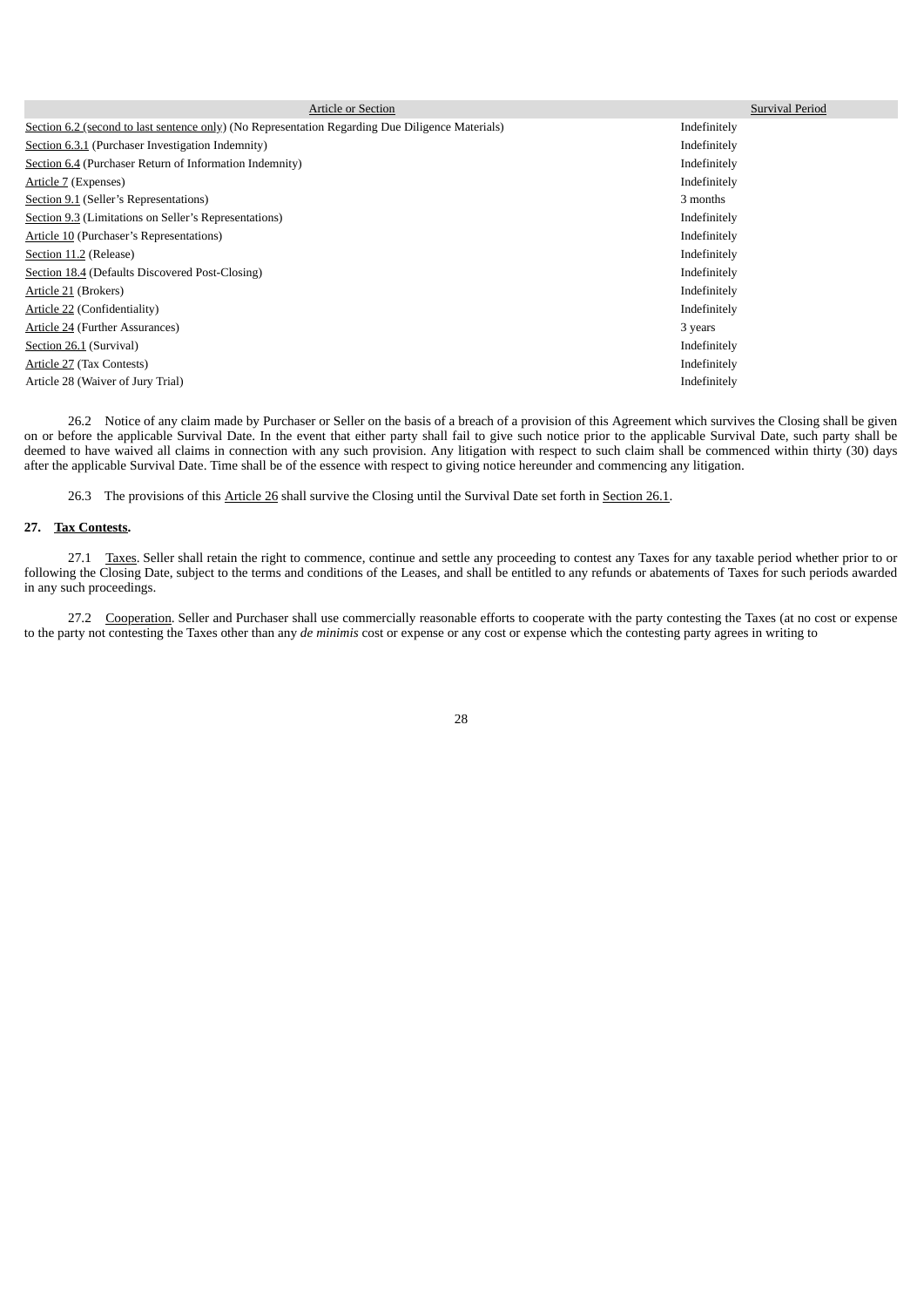reimburse) and to execute and deliver any documents and instruments reasonably requested by the party contesting the Taxes in furtherance of the contest of such Taxes.

27.3 Survival. The provisions of this Article 27 shall survive the Closing until the Survival Date set forth in Section 26.1.

## 28. **Waiver of Jury Trial.**

28.1 TO THE EXTENT PERMITTED BY APPLICABLE LAW, PURCHASER AND SELLER HERETO SHALL, AND THEY HEREBY DO, INTENTIONALLY WAIVE ANY AND ALL RIGHTS TO A TRIAL BY JURY IN ANY ACTION, PROCEEDING OR COUNTERCLAIM BROUGHT BY EITHER OF PURCHASER AND SELLER HERETO AGAINST THE OTHER ON ANY MATTERS WHATSOEVER ARISING OUT OF OR IN ANY WAY CONNECTED WITH THIS AGREEMENT AND/OR ANY CLAIM OR INJURY OR DAMAGE RELATED THERETO. The provisions of this Section 28.1 shall survive the Closing until the Survival Date set forth in <u>Section 26.1</u>.

## **[REMAINDER OF PAGE INTENTIONALLY LEFT BLANK]**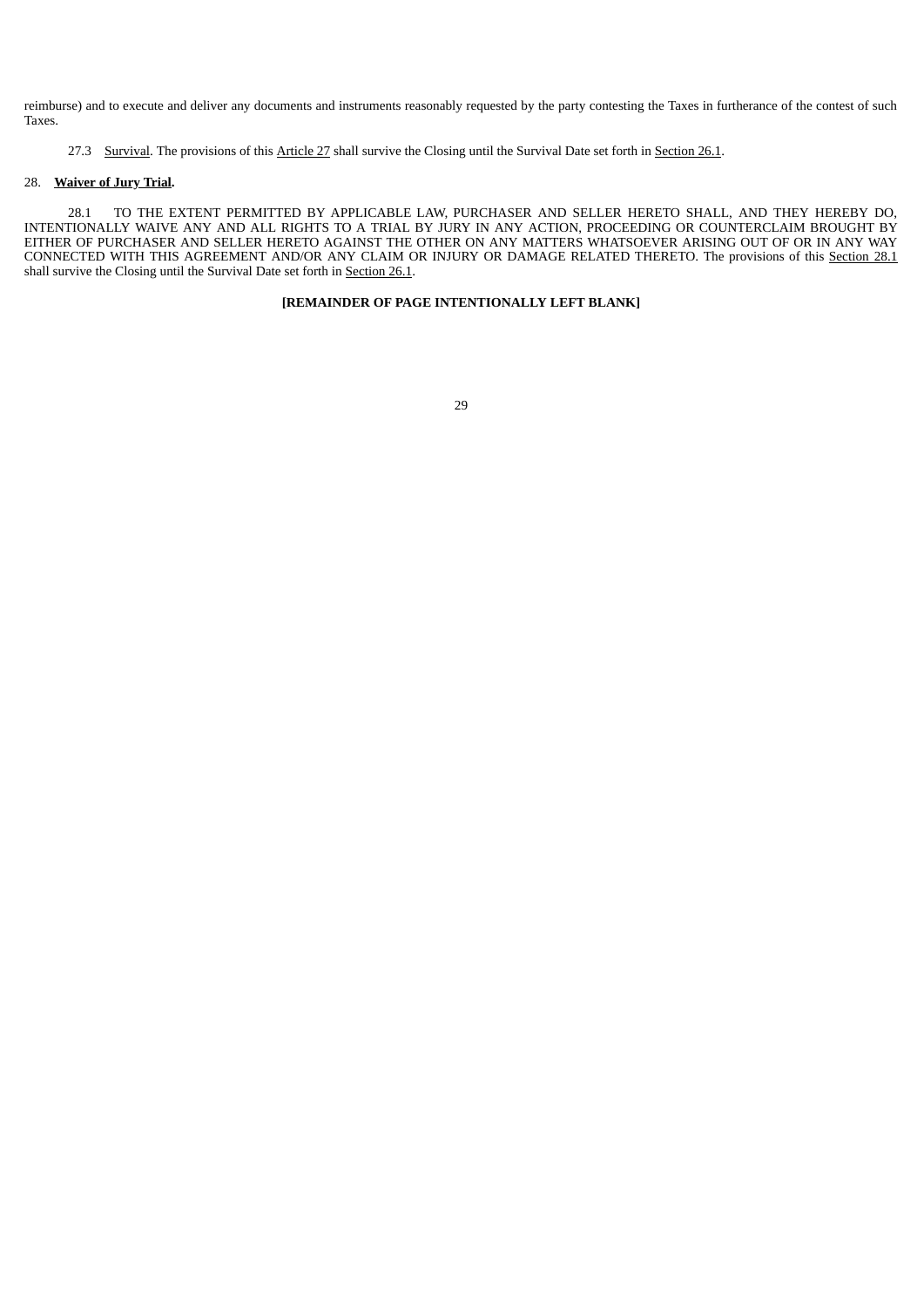**IN WITNESS WHEREOF**, the parties hereto have duly executed this Agreement as of the Effective Date.

**SELLER: W.S. BADCOCK CORPORATION**, a Florida corporation

| By:    | /s/ Robert B. Burnette |
|--------|------------------------|
| Name:  | Robert B. Burnette     |
| Title: | President              |

## **PURCHASER: CAI INVESTMENTS SUB SERIES 100, LLC**, a Delaware statutory trust

By: /s/ Christopher Beavor Name: Christopher Beavor Title: Manager

[Signature Page to Purchase and Sale Agreement]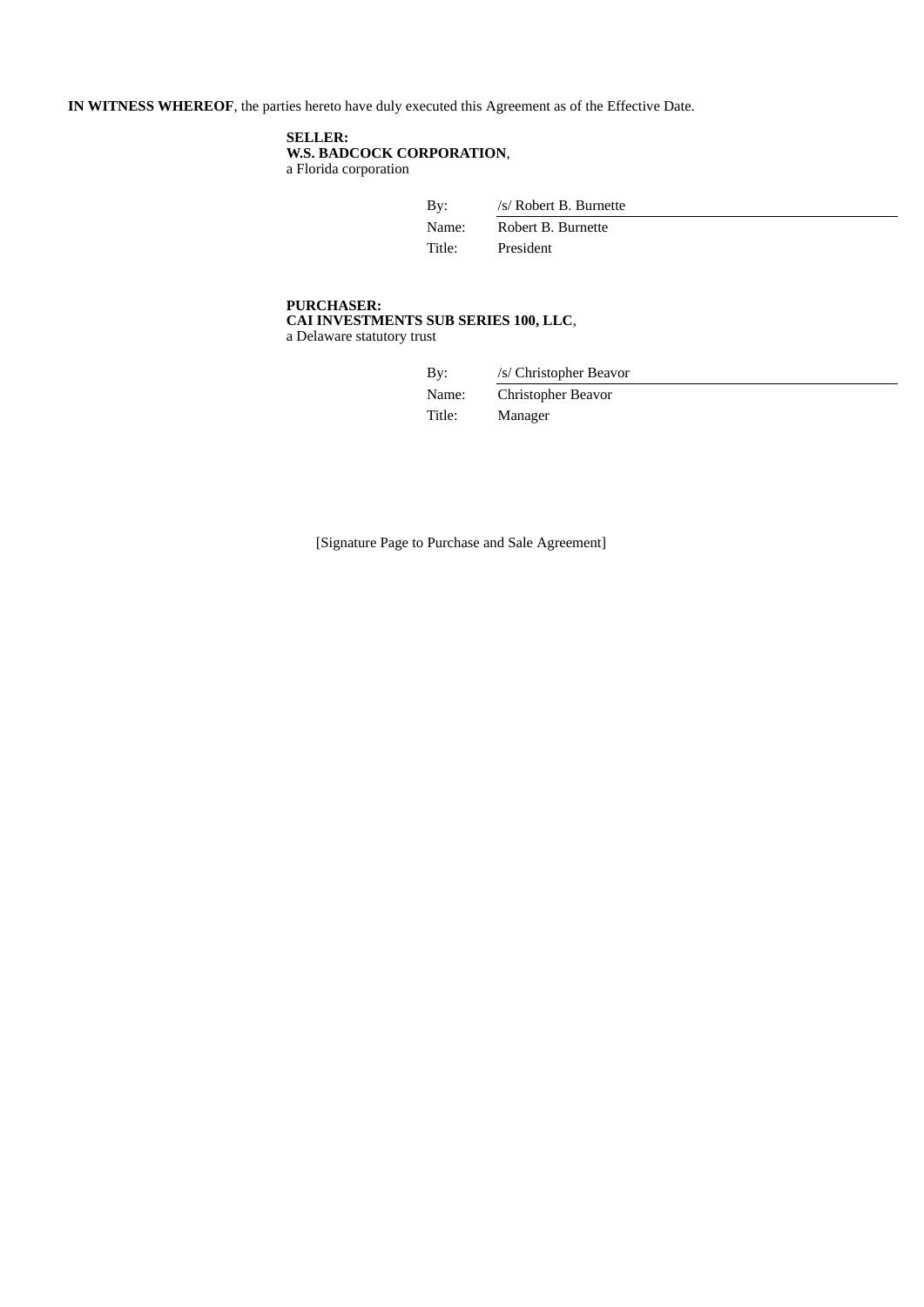## **CONSENT OF ESCROW AGENT:**

FIRST AMERICAN TITLE INSURANCE COMPANY ("**Escrow Agent**") hereby agrees to: (i) accept and carry out the escrow instructions set forth in this Agreement, (ii) carry out the responsibilities of Escrow Agent as provided in this Agreement; and (iii) be bound by this Agreement in the performance of its duties as Escrow Agent.

# DATED: April 26, 2022 **FIRST AMERICAN TITLE INSURANCE COMPANY**

| Bv:    | /s/ Erin Tahany                   |
|--------|-----------------------------------|
| Name:  | Eric Tahany                       |
| Title: | Title & Escrow Operations Manager |

[Signature Page to Purchase and Sale Agreement]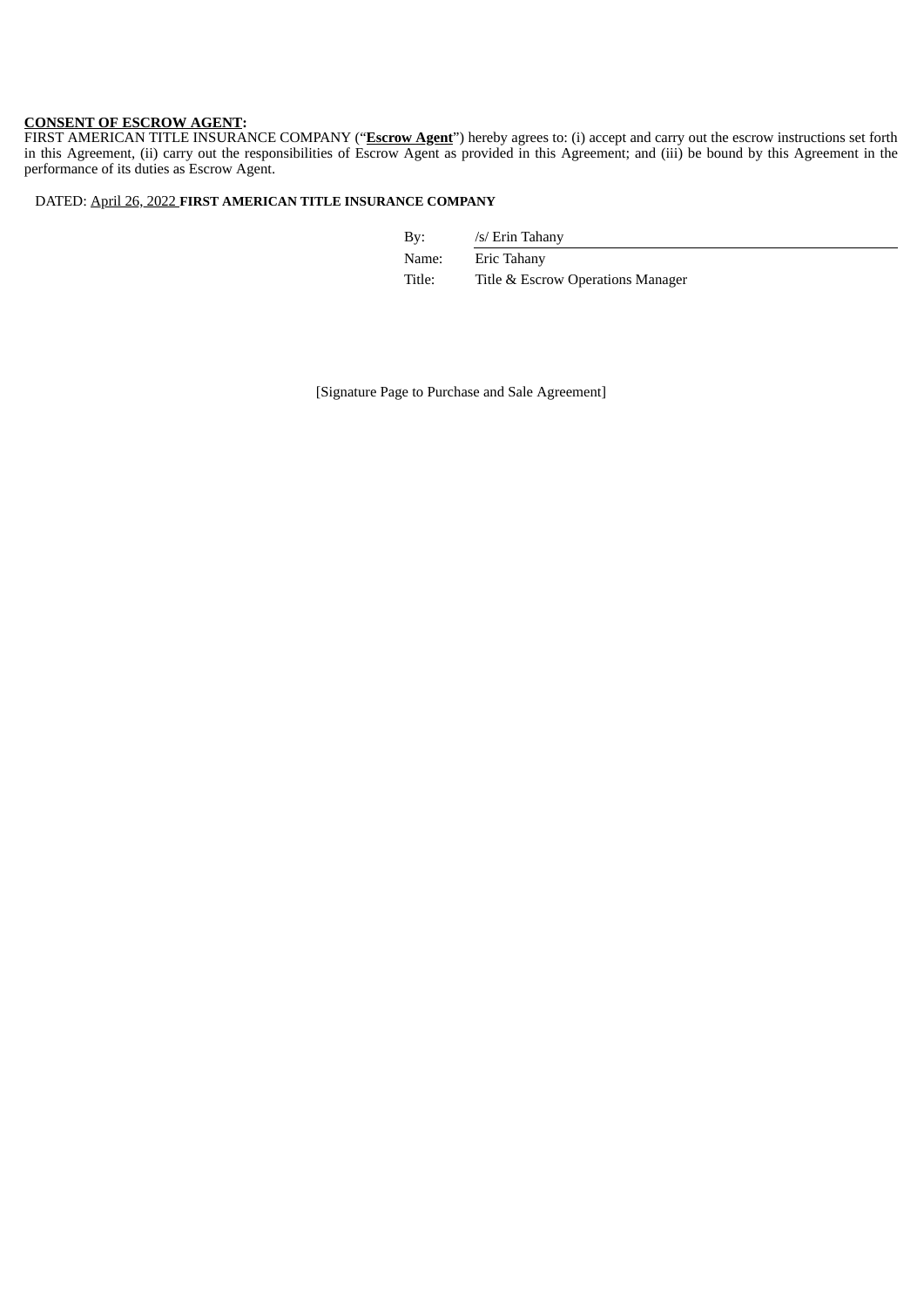I, Brian R. Kahn, certify that:

1. I have reviewed this quarterly report on Form 10-Q of FRANCHISE GROUP, INC.;

2. Based on my knowledge, this report does not contain any untrue statement of a material fact or omit to state a material fact necessary to make the statements made, in light of the circumstances under which such statements were made, not misleading with respect to the period covered by this report;

3. Based on my knowledge, the financial statements, and other financial information included in this report, fairly present in all material respects the financial condition, results of operations and cash flows of the registrant as of, and for, the periods presented in this report;

4. The registrant's other certifying officer and I are responsible for establishing and maintaining disclosure controls and procedures (as defined in Exchange Act Rules 13a-15(e) and 15d-15(e)) and internal control over financial reporting (as defined in Exchange Act Rules 13a-15(f) and 15d-15(f)) for the registrant and have:

(a) Designed such disclosure controls and procedures, or caused such disclosure controls and procedures to be designed under our supervision, to ensure that material information relating to the registrant, including its consolidated subsidiaries, is made known to us by others within those entities, particularly during the period in which this report is being prepared;

(b) Designed such internal controls over financial reporting, or caused such internal controls over financial reporting to be designed under our supervision to provide reasonable assurance regarding the reliability of financial reporting and the preparation of the financial statements for external purposes in accordance with generally accepted accounting principles;

(c) Evaluated the effectiveness of the registrant's disclosure controls and procedures and presented in this report our conclusions about the effectiveness of the disclosure controls and procedures, as of the end of the period covered by this report based on such evaluation; and

(d) Disclosed in this report any change in the registrant's internal control over financial reporting that occurred during the registrant's most recent fiscal quarter (the registrant's fourth fiscal quarter in the case of an annual report) that has materially affected, or is reasonably likely to materially affect, the registrant's internal control over financial reporting; and

5. The registrant's other certifying officer and I have disclosed, based on our most recent evaluation of internal control over financial reporting, to the registrant's auditors and the audit committee of the registrant's board of directors (or persons performing the equivalent functions):

(a) All significant deficiencies and material weaknesses in the design or operation of internal controls over financial reporting which are reasonably likely to adversely affect the registrant's ability to record, process, summarize and report financial information; and

(b) Any fraud, whether or not material, that involves management or other employees who have a significant role in the registrant's internal control over financial reporting.

May 5, 2022 By: /s/ Brian R. Kahn

Brian R. Kahn Chief Executive Officer (Principal Executive Officer)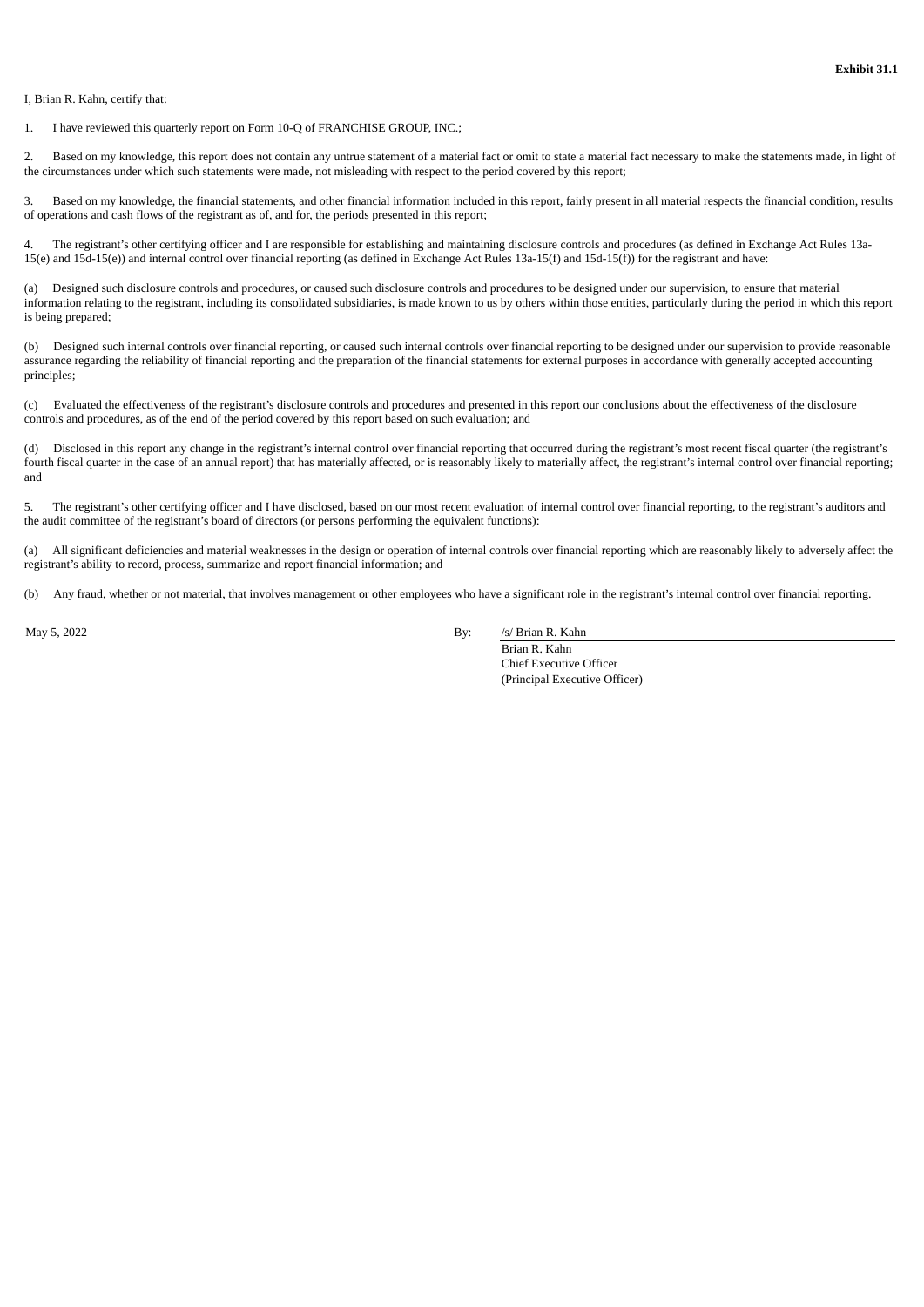I, Eric F. Seeton, certify that:

1. I have reviewed this quarterly report on Form 10-Q of FRANCHISE GROUP, INC.;

2. Based on my knowledge, this report does not contain any untrue statement of a material fact or omit to state a material fact necessary to make the statements made, in light of the circumstances under which such statements were made, not misleading with respect to the period covered by this report;

3. Based on my knowledge, the financial statements, and other financial information included in this report, fairly present in all material respects the financial condition, results of operations and cash flows of the registrant as of, and for, the periods presented in this report;

4. The registrant's other certifying officer and I are responsible for establishing and maintaining disclosure controls and procedures (as defined in Exchange Act Rules 13a-15(e) and 15d-15(e)) and internal control over financial reporting (as defined in Exchange Act Rules 13a-15(f) and 15d-15(f)) for the registrant and have:

(a) Designed such disclosure controls and procedures, or caused such disclosure controls and procedures to be designed under our supervision, to ensure that material information relating to the registrant, including its consolidated subsidiaries, is made known to us by others within those entities, particularly during the period in which this report is being prepared;

(b) Designed such internal controls over financial reporting, or caused such internal controls over financial reporting to be designed under our supervision to provide reasonable assurance regarding the reliability of financial reporting and the preparation of the financial statements for external purposes in accordance with generally accepted accounting principles;

(c) Evaluated the effectiveness of the registrant's disclosure controls and procedures and presented in this report our conclusions about the effectiveness of the disclosure controls and procedures, as of the end of the period covered by this report based on such evaluation; and

(d) Disclosed in this report any change in the registrant's internal control over financial reporting that occurred during the registrant's most recent fiscal quarter (the registrant's fourth fiscal quarter in the case of an annual report) that has materially affected, or is reasonably likely to materially affect, the registrant's internal control over financial reporting; and

5. The registrant's other certifying officer and I have disclosed, based on our most recent evaluation of internal control over financial reporting, to the registrant's auditors and the audit committee of the registrant's board of directors (or persons performing the equivalent functions):

(a) All significant deficiencies and material weaknesses in the design or operation of internal controls over financial reporting which are reasonably likely to adversely affect the registrant's ability to record, process, summarize and report financial information; and

(b) Any fraud, whether or not material, that involves management or other employees who have a significant role in the registrant's internal control over financial reporting.

May 5, 2022 By: /s/ Eric F. Seeton

Eric F. Seeton Chief Financial Officer (Principal Financial Officer)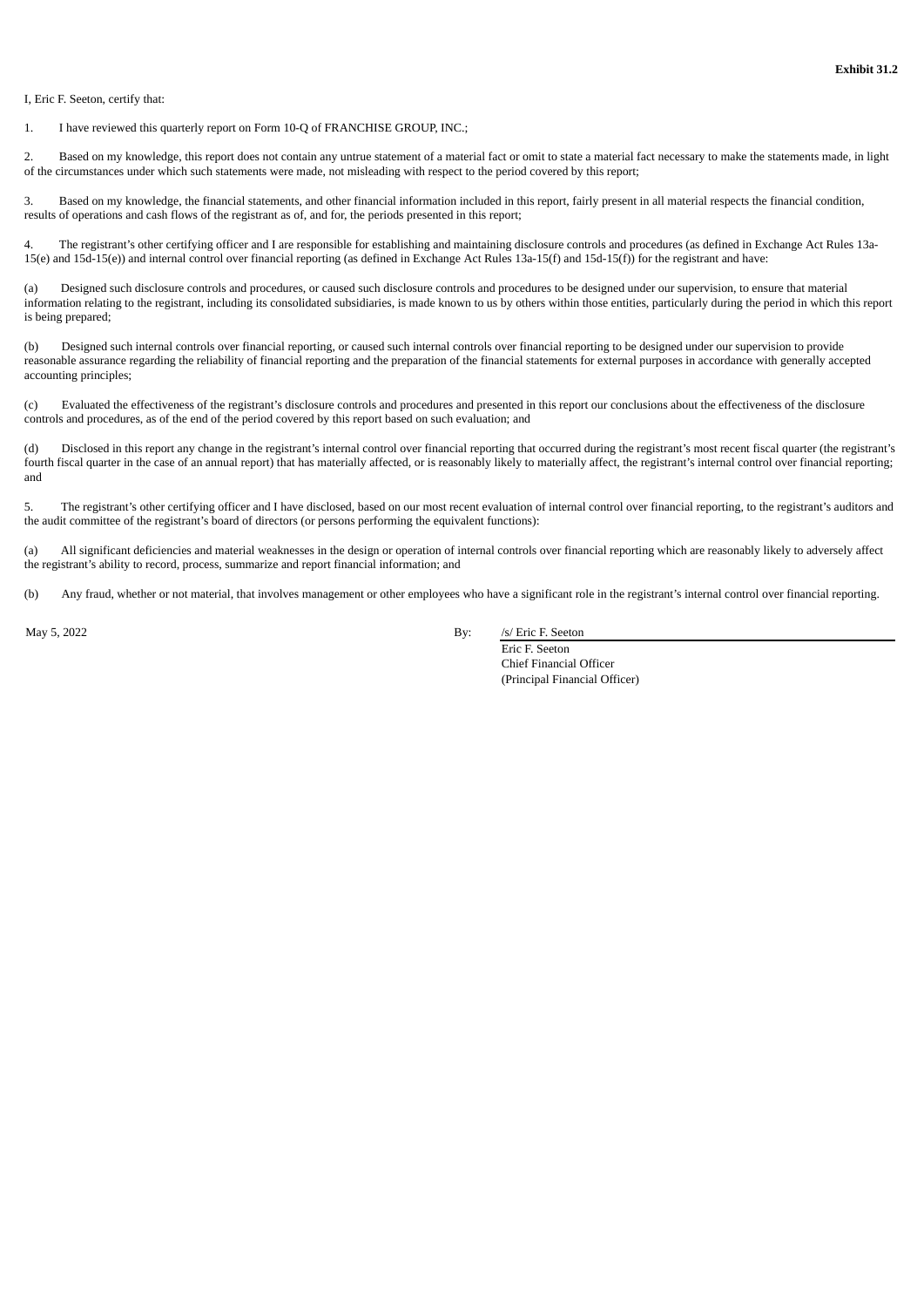## **CERTIFICATION PURSUANT TO 18 U.S.C. SECTION 1350, AS ADOPTED PURSUANT TO SECTION 906 OF THE SARBANES-OXLEY ACT OF 2002**

In connection with the Quarterly Report of Franchise Group, Inc. (the "Company") on Form 10-Q for the fiscal quarter ended March 26, 2022 as filed with the Securities and Exchange Commission on the date hereof (the "Report"), I, Brian R. Kahn, Chief Executive Officer of the Company, certify, pursuant to 18 U.S.C. Section 1350, as adopted pursuant to Section 906 of the Sarbanes-Oxley Act of 2002, that:

(1) The Report fully complies with the requirements of Section 13(a) or 15(d) of the Securities Exchange Act of 1934; and

(2) The information contained in the Report fairly presents, in all material respects, the financial condition and results of operations of the Company.

May 5, 2022 By: /s/ Brian R. Kahn

Brian R. Kahn Chief Executive Officer (Principal Executive Officer)